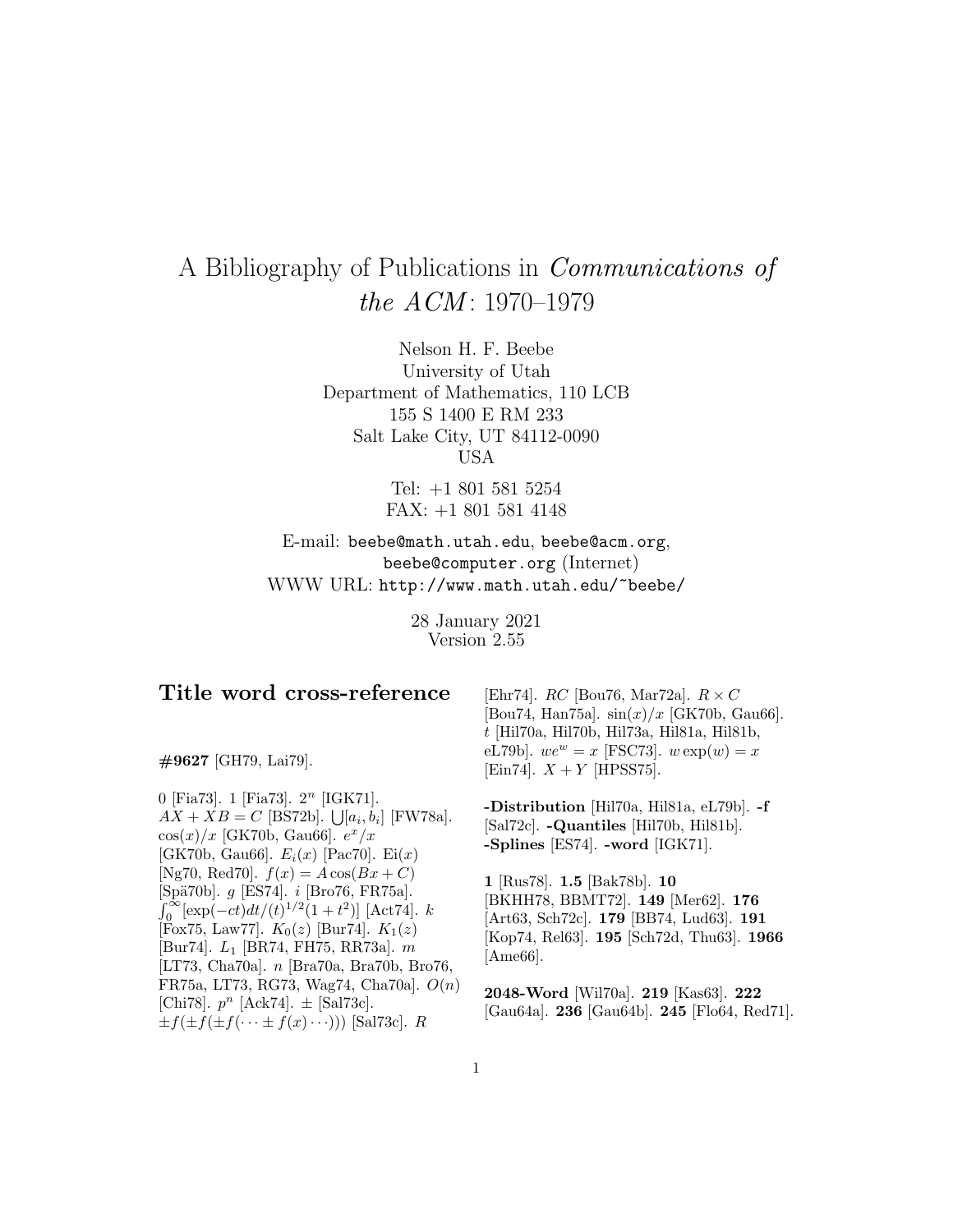**246** [Boo64]. **259** [Gau65]. **266** [PH65, Sul72]. **282** [Gau66]. **284** [Fle66]. **299** [HP67]. **2nd** [Mor71a].

**3** [Cla76b]. **3-D** [Cla76b]. **300** [Gun67, Vos73]. **316** [Bro67, Rad71]. **323** [OS68, Roy73c]. **324** [Bay68, Bay73b]. **332** [Sko75b, Wit68]. **333** [HOK73, Obr73, SS68]. **343** [GB68, Nie72]. **347** [GR70, Pet70, Sin69a]. **352** [Cle69]. **357** [Sin69b]. **363** [Gau69, K¨ol72]. **368** [Ste70a]. **369** [Sch70a]. **370** [But70, CP78a, Pro72]. **371** [McK70b]. **372** [Dun70]. **373** [Whi70a]. **374** [Whi70b]. **375** [Spä70a]. **376** [Spä70b]. **377** [LS70]. **378** [Pan70]. **379** [HM72, Lyn70]. **380** [LB70a, Mac72]. **381** [Kno70, Sch72a]. **382** [Cha70a]. **383** [Cha70b]. **384** [Ste70b, Ste70d]. **385** [Pac70]. **386** [Bra70a, RG73]. **387** [Fie70]. **388** [HKLS70a]. **389** [HKLS70b]. **390** [HKLS70c]. **391** [McK70a, Sch72b]. **392** [Fri72, SM70b]. **393** [Abd70, Sal72a]. **394** [Dia70, Mar72b]. **395** [Hil70a]. **396** [Hil70b]. **397** [CG70, JK72]. **398** [Rob72, Sto70]. **399** [Sep70]. **3rd** [DR72].

**400** [Pie74b, Wal70]. **401** [Bra70c]. **402** [Whe73, van70a]. **403** [CT71]. **404** [AV73, LT71]. **405** [DWT71, Hei72]. **406** [How71, How73b]. **407** [Gea71a, Nik73]. **408** [Law73, McN71, Sal73b]. **409** [Sch71]. **410** [Cha71a]. **411** [MW71b]. **412** [Cer71, Wat73]. **413** [LS71]. **414** [GS71]. **415** [BL71b]. **416** [Gus71a]. **417** [Gus71b]. **418** [Ein72a, Ein72b, Pie74c]. **419** [JT72, Wit74]. **420** [Ell74a, Ell74b, Gai74b, MC73, Wil72, Wil73c]. **421** [Kuk72a]. **422** [Whi72]. **423** [Mol72a]. **424** [Gen72a, Goo73b]. **425** [HK72, Pag74b]. **426** [Bro72a, Bro74]. **427** [Lin72]. **428** [Byr73b, Yoh72]. **429** [Squ72, Wil73a]. **430** [PM72]. **431** [Pro74, Rav72, Rav74]. **432** [BS72b]. **433** [Aki72]. **434** [Bou74, Han75a, Mar72a]. **435** [Ful72]. **436**

[Bol72a]. **437** [Bol72b]. **438** [Bol72c, HMR72]. **439** [Bol72d]. **440** [Gal73]. **441** [Kno73]. **442** [HD73]. **443** [Ein74, FSC73]. **444** [Wag73a]. **445** [Cha73]. **446** [Bro73, PM75]. **447** [HT73]. **448** [BS73]. **449** [Fia73]. **450** [Bul74, KK74, MM73]. **451** [Gol73, Kni75]. **452** [LT73]. **453** [Pie73]. **454** [RK73, She74]. **455** [HW73]. **456** [Fen73, Tes74]. **457** [BK73a]. **458** [RR73a]. **459** [Sys73, Sys75]. **460** [SS73]. **461** [BH73]. **462** [Don73]. **463** [Lew73]. **464** [Rei73b]. **465** [Hil73a]. **466** [Ehr73a]. **467** [Bre73a]. **468** [Pat73]. **469** [LM73]. **470** [Kub73]. **471** [Gau73]. **472** [HR73]. **473** [Pie74a]. **474** [Aki74a]. **475** [Dor75, Fre75, Mas75, Wri74]. **476** [Cli74a]. **477** [Ehr74]. **478** [BR74, FH75]. **479** [Mag75, Pag74a]. **480** [LS74]. **481** [Cra74]. **482** [MR74]. **483** [Wat74]. **484** [Bur74]. **485** [ES74]. **486** [Vei74]. **487** [Pom74]. **488** [Bre74]. **489** [FR75a]. **49** [Her61]. **490** [GZ75]. **491** [Gib75a]. **492** [Gib75b].

**60** [Atk73, BB77, Led72]. **'68** [ABE77, BLSW71, van72].

**77** [Bra78]. **'78** [ABB<sup>+</sup>79].

**=** [Kow79].

**A1** [De 73, BS73, CT71, LM73]. **Abstract** [GW75, Gut77, GHM78, Lum73]. **Abstraction** [LT77, LSAS77, SWL77]. **Abstractions** [HRM78, SS77]. **Academic** [MM76, BT79]. **accelerating** [TT82]. **Access** [BCLS74, Cla77, JL78, Mul72, WS75, Wil70a, Bay73c]. **Accesses** [Wil76, Yao77]. **accounting** [Ham73]. **Accumulators** [KBS75]. **Accuracy** [CL79, Fis77, KC73b, Lin75, YS77]. **Accurate** [Lin70, Mal71]. **Achieving** [Fis77]. **ACM** [GH79, Lai79, Abd70, Aki72, Aki74a, Art63, Ash72, ABB<sup>+</sup>79, BR74, BS72b, Bay68,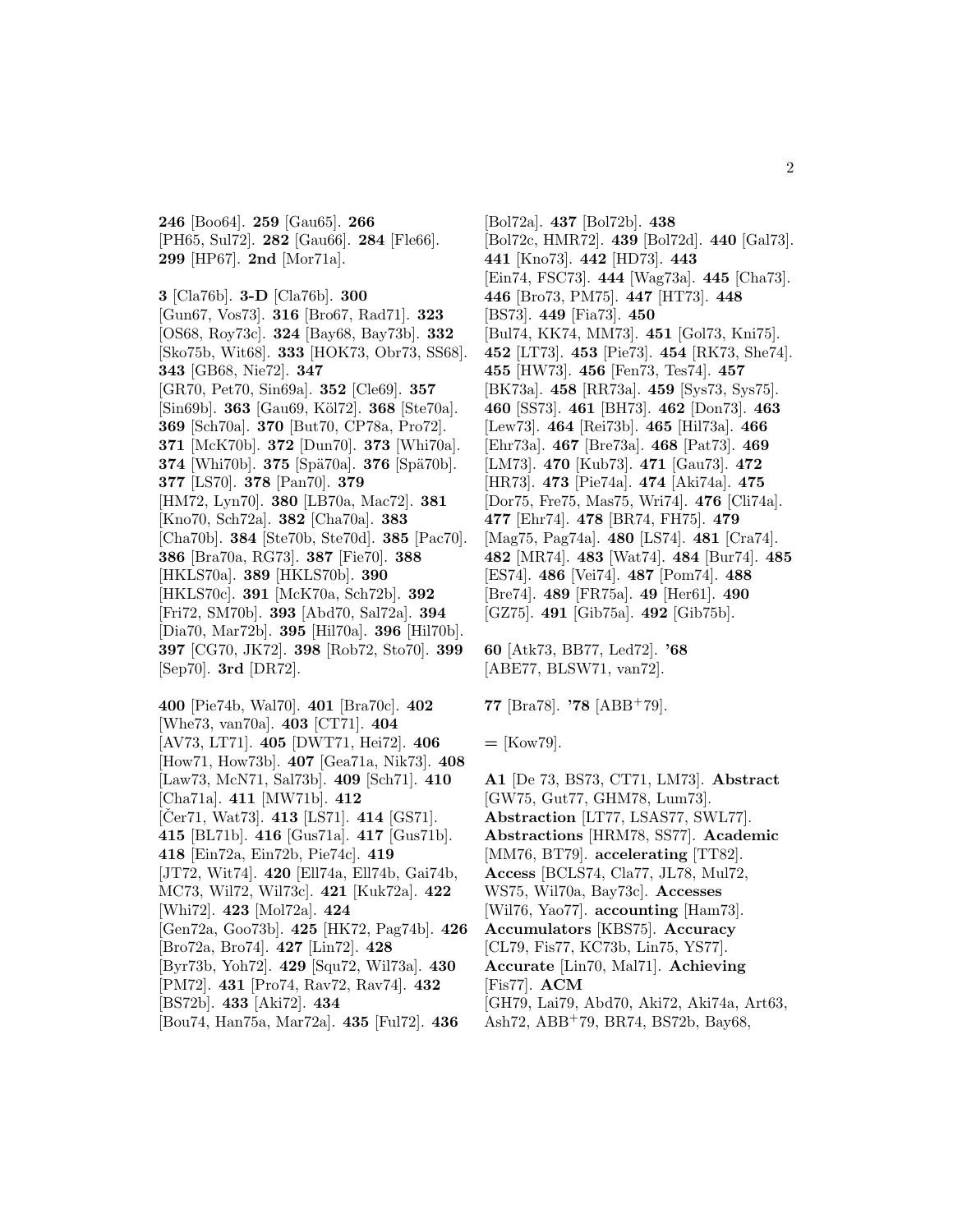BS73, Bol72a, Bol72b, Bol72c, Bol72d, Boo64, BL71b, Bra70a, Bra70c, Bre73a, Bre74, Bro72a, BK73a, Bro73, Bro67, BH73, Bur74, But70, Čer71, Cha71a, CG70, Cha73, Cha70a, Cha70b, Cle69, Cli74a, CT71, Cra74, DWT71, DR72, Dia70, Don73, Dun70, Ehr73a, Ehr74, ES74, Ein72a, Fen73, Fia73, Fie70, Fle66, Flo64, FR75a, FSC73, Ful72, Gal73, Gau64b, Gau64a, Gau65, Gau69, Gau73, Gea71a, Gen72a, Gib75a, Gib75b, GZ75, Gol73, GS71, GB68, Gun67, Gus71a, Gus71b, Her61, HR73, HP67, Hil70a, Hil70b, HD73, Hil73a, HT73, Hor77, HMR72, How71, HKLS70b, HKLS70a, HKLS70c, HW73, HK72, JT72, Kas63, Kno70, Kno73, Kub73, Kuk72a, LB70a, LM73, Lei69, LS70]. **ACM** [Lew73, Lin72, LT73, LT71, Lud63, LS74, Lyn70, LS71, MM73, Mar72a, McC75, McC74, MDB79, McK70b, McK70a, MR74, McN71, MW71b, Mer62, Mol72a, OS68, Pac70, Pag74a, Pan70, Pat73, Pie73, Pie74a, PH65, Pom74, Pro72, PM72, Ral72, Rav72, Rei73b, Rel63, Rev72, RK73, RR73a, SS68, SS73, Sch70a, Sch71, Sep70, Sin69a, Sin69b, SM70b, Spä70a, Spä70b, Squ72, Ste70a, Ste70b, Sto70, Sys73, Thu63, Vei74, Wag73a, Wal70, Wat74, Whi70a, Whi70b, Whi72, Wil72, Wit68, Wri74, Yoh72, van70a]. **activities** [Lee77]. **acyclic** [Han79]. **Adapting** [Sto73]. **Adaptive** [Agn76, Gal73, Hil70c, JP73, Sch70b]. **Adaptively** [Lyn70]. **Adaptively-Noise** [Lyn70]. **Addendum** [MDB79, MN73, MB73, Sim74]. **Addition** [Sou75, War77]. **Additional** [LY72]. **Address** [Jon70, LYD71, Lum73, LY72]. **Addresses** [FS76, Ric71]. **Addressing** [Fab74, FS76, SD76]. **Adjacent** [Hin75, Roy73b, Roy73a]. **Administration** [MN73]. **Advanced** [Aus77, Bob72]. **advantage** [Fra77]. **Aesthetics** [Ers72b, Ers72a]. **Affix** [Cro72]. **agenda** [KC79b]. **Aggregation** [SS77]. **Aid** [AC75a, Gel78, GB77, Lin73, SF79]. **Aided**

[BS70, CP78b, NKHS76]. **Algebra** [Bac78, CP78b, SC75]. **Algebraic** [LS70, Mos71a, BF71a, Jef71, Mor71a]. **Algol** [Atk73, Bal74, BB77, BLSW71, Bro77, Kni70, Led72, van72]. **Algol-based** [Bro77]. **Algorithm**

[Abd70, Aki72, Aki74a, Art63, BR74, BS72b, Bar78, Bay68, BS73, Bol72a, Bol72b, Bol72c, Bol72d, Boo64, BL71b, BM77, Bra70a, Bra70b, Bra70c, Bre73a, Bre74, Bre77, Bro72a, BK73a, Bro74, Bro73, Bro67, Bro76, BH73, Bur74, But70, CT77, Cer71, Cha71a, CG70, Cha73, Cha70a, Cha70b, Che70, Chi78, CO76a, Cla76a, Cla78, Cle69, Cli74a, CK77, CT71, Cra74, DWT71, Dia70, Don73, DL78, Dun70, Ear70, Ehr73a, Ehr74, ES74, Ein72a, Fen73, Fen71a, Fia73, Fie70, Fle66, Flo64, FR75a, FSC73, Ful72, Gal79, Gal73, Gau64b, Gau64a, Gau65, Gau69, Gau73, Gea71a, Gen72a, Gib75a, Gib75b, GZ75, Gol73, GS71, GB68, GW75, GW76, GM78, GR70, Gun67, Gus71a, Gus71b, Her61, HR73, HP67, Hil70a, Hil70b, HD73, Hil73a, Hin75, Hir75, HOK73]. **Algorithm**

[HT73, Hor75, HMR72, How71, HKLS70b, HKLS70a, HKLS70c, HS77, HW73, HK72, JT72, JB73, Kas63, Kno70, Kno73, KD71, Kow79, Kro74b, Kro74a, Kub73, Kuk72a, LB70a, LM73, LCW74, Lei69, Lev76, LS70, Lew73, Lin72, LT73, Loe70, LPW79, LT71, Lud63, LSWL75, LS74, Lyn70, LS71, MM73, Mar72a, MN72, McK70b, McK70a, MR74, McN71, MW71b, Mer62, MB73, Mol72a, Mor78a, Obr73, OS68, Pac70, Pag74a, Pan70, Pat72, Pat73, PR79, Pet70, Pie73, Pie74a, PH65, Pom74, Pre79, PF76, Pro72, PM72, RZ79, Rav72, Rei73a, Rei73b, Rel63, RK73, RR73a, Rob77, SS68, SO74, SS73, Sch70a, Sch71, Sep70, Sho78, Shw71, Sin69a, Sin69b, SM70b, Spä70a, Spä70b, Squ72, Ste70a, Ste70b, Ste70c, Sto70, Sun90, Sys73, Thu63, Tie70, Vei74, Wad76]. **Algorithm** [Wag73a, Wal72a, Wal70, War75, Wat74, Wat70, Whi70a, Whi70b, Whi72, WS75,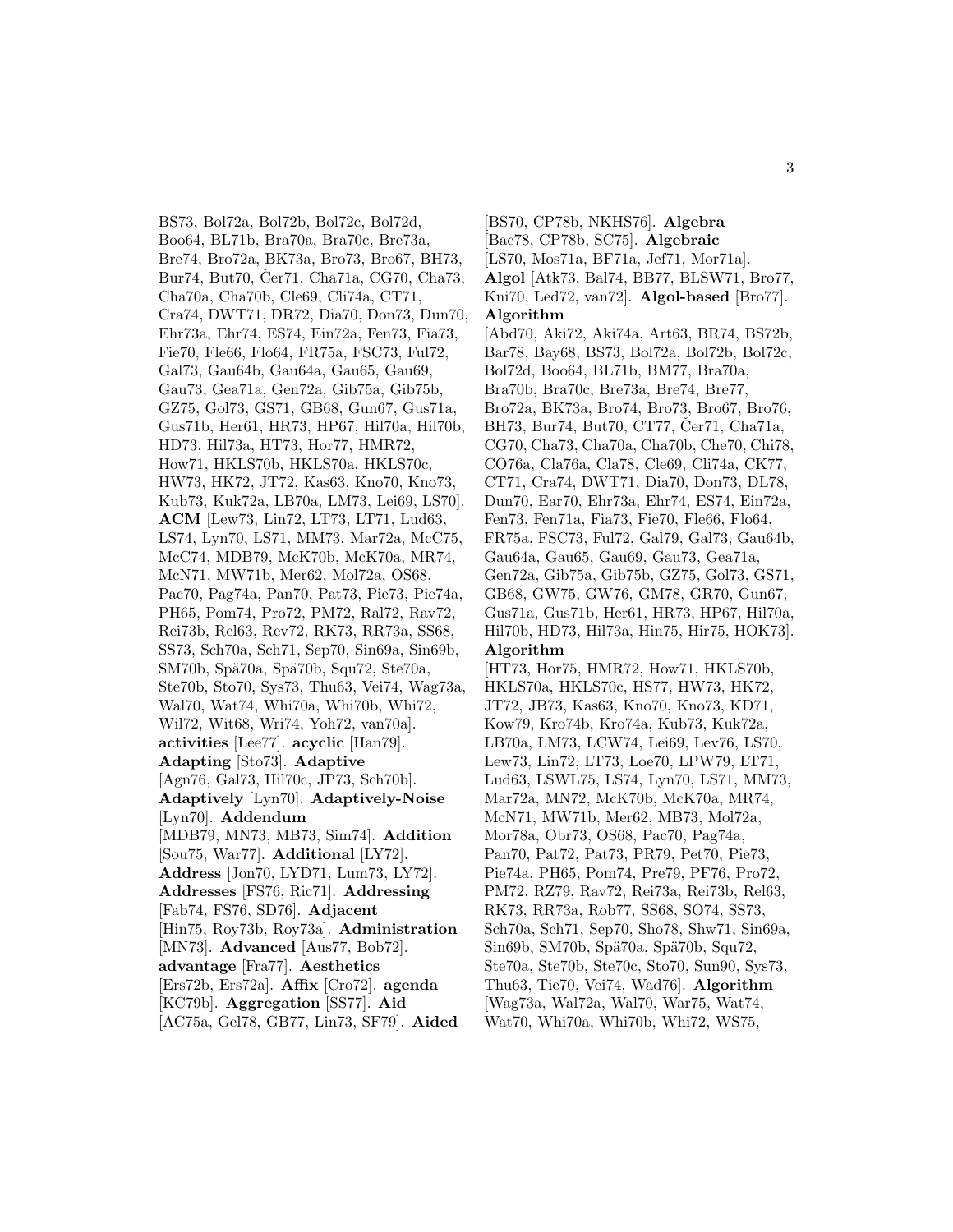Wil74, Wil71, Wil72, Win71, Wit68, Wri74, Yoh72, van70a, BJ71, BL71a, CR79, Cha72, CO76b, DKHM76, FLB73, HZ78, KJ85, Mif70, Pat71a, Pat71b, Pee83, Ste73, And76, And79, AV73, Bay73b, BB74, Bou74, Bou76, Bra70d, Bro74, Bro76, Bul74, Byr73b, Col78, Dav76, De 73, Dor75, DH73, Dut76, Ein72b, Ein74, Ell74a, Ell74b, Er85, Fei75, Fre75, FH75, Gai74b, Gau66, GK70b, Ged79, Goo73b, GR70, Gus78, HM72, Han75a, HKM80, Hei72, Hil81a, Hil81b, HP85, HOK73, How73b, Ito76, Jan77, JK72, Ker73, KK74, Kni75, Köl72, KD71, Kop74, KM76b, Lau73, Law73, Lea79, Lon70, eL76, eL79b, Mac72, MC73, Mag75, Mar72b, Mas75, Mis75, Mor76, Ng70, Nie72]. **Algorithm** [Nik73, Obr73, Pag74b, Pet70, Pie74c, Pie74b, PM75, PS76, Pom76, Pro74, Rad71, RG73, Rav74, Red70, Red71, Rob72, Roy73c, Sal72a, Sal73b, Sch78a, Sch72a, Sch72b, Sch72d, Sch72c, She74, Sip77, Sko75b, Sko75a, Sko78, Ste70d, Sul72, vSdH79, Sys75, Ten77, Tes74, Vei77, Vos73, Wat73, Whe73, WGL76, Wil73a, Wil73c, Wit74]. **Algorithmic** [AA71]. **Algorithms** [Agn76, BS77, BJ74, Buz73, Cla76c, CR78, Deu72, Ehr73a, FGG78, GM74, Hir73, Hir78, HT73, Ive76, Lew73, Lon70, Mal72, McM78, McM79, Red71, Roy73b, SD76, Sla79, Ten78, VD75b, Ver72, KJ74, Knu72a, Knu76, Lin71, Pro71, Roy73a, Fri72, VD75a]. **Aliasing** [Cro77]. **Allocation** [BB78, Bur76, Fer71, Fre74, GK74, GB77, HMT79, Hir73, IGK71, LSWL75, MPY79, Mor74, Nie70, Nie77, SP74a, Sho75, Sho77, Ham73, MD70, SP75]. **Allowable** [Blo70]. **Allowing** [Fen71b]. **Almost** [Kub73, IM70]. **Alphabetic** [Byr73b, Yoh72, Byr73a]. **Alphard** [SWL77]. **Alston** [Wil75b]. **Alternating** [SS73]. **Alternative** [Kes77a, WS75, Bal74]. **Alternatives** [MS77b]. **Altran** [Hal71]. **Alway** [MW78]. **Ambiguous** [AJU75, KJ73, Mau70]. **American** [Ano70c, Ano70d, DD77a, DK78].

**AMESPLOT** [Hir70]. **Among** [Boy79, LPW79]. **Analyses** [CR78]. **Analysis** [Abe74, AC76, Bar78, BHH78, BC75, Car75, CT77, CP78b, CO76a, CO76b, Dam70, Fis77, GW75, GW76, Hod70, HW73, KM76a, Lea79, Lin73, Lum73, MS77b, McM78, McM79, Nie71a, NKHS76, OC71b, Ric72b, Ros77, Sch77, Sed72, SF79, SBB72, SR73, TP77, TP72, Wad76, Wal76, Weg75, Woo70b, de 69, Lyo74, Pro71]. **Analytic** [LS71, Ray76, Rok73, Str74a]. **analyzer** [Wil75a]. **anatomy** [KC79b]. **Ancient** [Knu72a, Knu76]. **AND/OR** [Hal73]. **Angle** [Kli71, Kno70, Sch72a]. **Animation** [BW76, TCCH71]. **Animator** [TCCH71]. **Anomalies** [FGG78]. **Anomalous** [Sho77]. **Anomaly** [Dem70, Pom70, Wil76]. **ANSI** [Ame66]. **Answer** [Nie70]. **Answerer** [SBS70]. **Answering** [Sim70, Wal78]. **APL** [GJ79]. **Application** [Alt79, BS70, BW74, FM78a, Led72, LST78, Mar76, SBGN70, SL71, TCB78, BF71a, van77]. **Applications** [BER76, HHKW77, Hea71, Hor75, Ros76]. **Applied** [GR73, Gon76, HW79, PM78]. **Approach** [BCLS74, Chr72, Fra73, KFM71, Lyo78b, MV72, MS77a, Mil77, ML72, Mul77, OG76, RF77, SS76, Shw74, Ski74, WAG77, Bal74, Fol71, Lyo74, van77]. **Approaches** [BK73b, Hun70]. **Approximate** [RS72, RS74, War78, Ste73]. **Approximating** [Pat72, Yao77]. **Approximation** [GS71, NW79, RR73a, Wat70, You74, Dun72, LR70, Mon70]. **Approximations** [Phi71, Wil74, Wil70b]. **Arbitrary** [Abd70, FS75, Sou75, Sal72a]. **Archaeology** [Alt72, BW74]. **Architecture** [BFS78, CP78a, Fos72b, SS72a, Tan78]. **Architectures** [Lun77, PG74]. **Arcs** [Bre77]. **Area** [FS75]. **Argument** [GZ75, Mor76, Wil70c]. **argument/function** [Wil70c]. **Arguments** [Bur74, Gau65, Jan77, Pre74]. **Arising** [KS77]. **Arithmetic** [DG73, GM74, How71, How73b, LM73,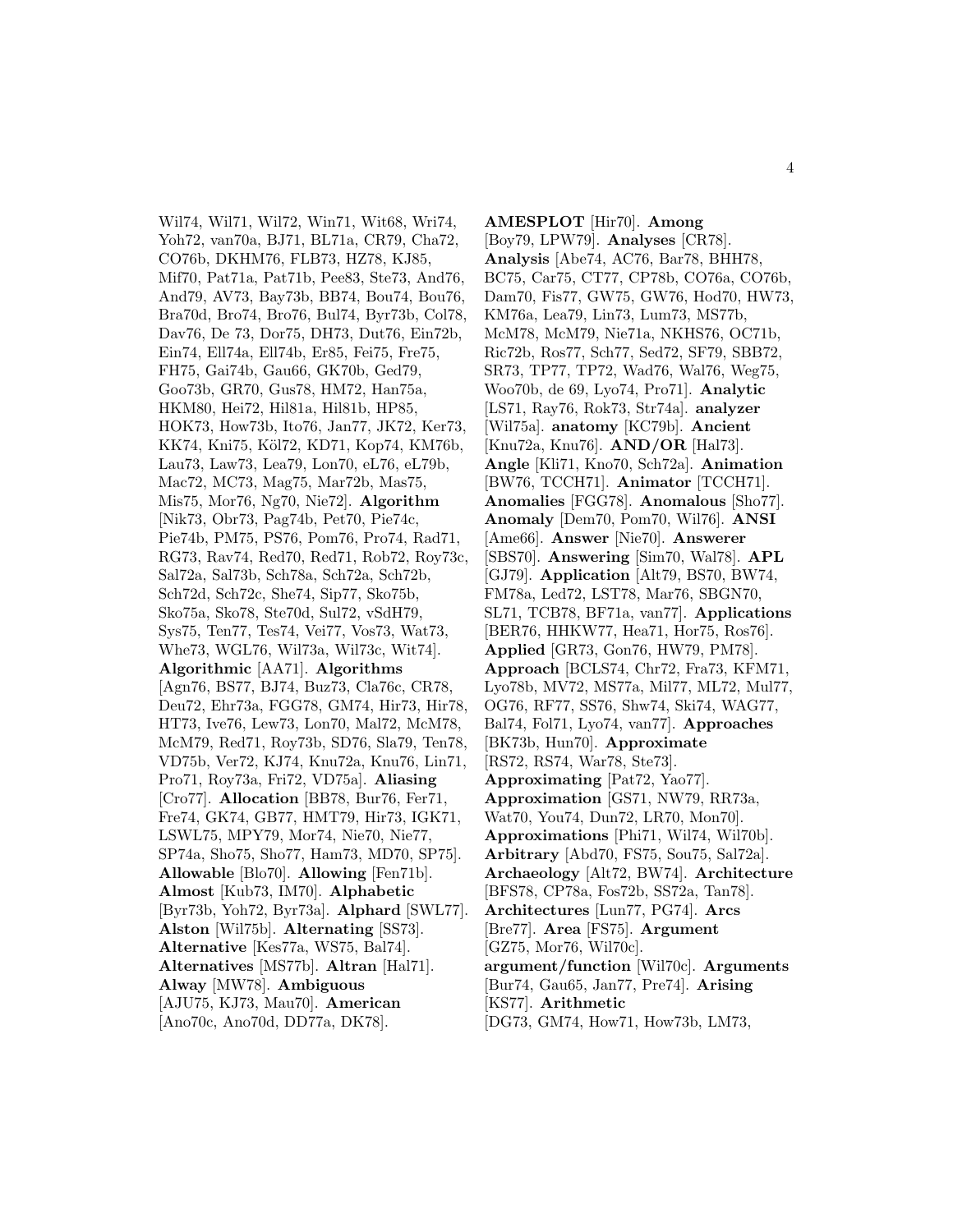Mal72, RL71, Ehr70b, RG71, Sto73]. **ARPANET** [KNO76a]. **Array** [KBS75, MR73, Mul77, PA72]. **Arrays** [DEL78, Deu72, LK72, Rey79, Sit70]. **Arrow** [Cra74]. **Art** [Knu73, Knu74a]. **arts** [LRT77]. **aspect** [BF73]. **aspects** [Est73]. **Assembling** [Szy78]. **Assertions** [MW78]. **Assessment** [SC78, WG79]. **Assigned** [O'R72]. **Assignment** [BL71b, Wil71, BL71a]. **assist** [Fra70]. **Assisted** [Win71]. **Associated** [Cle69, Fri72]. **Associative** [Ben75, SB77]. **Assumptions** [Wag70]. **Asymmetric** [RS74, Wil73b]. **Atlas** [Lav78]. **Atoms** [Les79]. **Attitudes** [Nol77]. **Attribute** [JOR75, Lum70, RL74, WC71]. **Authentication** [EKW74, NS78]. **author** [FLB73, KJ74]. **authored** [Dwy72]. **Automata** [Arb72]. **Automated** [Kli78a, OC71a]. **Automatic** [Dam70, DB76, Gea71b, Jef71, Low78, Low70, MW71a, MM78c, ML72, Pat73, Ric72b, Rok73, SWY75, Sch75, SF71, SN73]. **Automating** [Alt79]. **Automation** [AKA71, Zd77]. **Automaton** [Bav70]. **Automorphisms** [Bav70]. **Availability** [CP78b]. **available** [Sto73]. **Average** [DEL78, FM71, FM72, Jon72, ST74]. **AVL** [Fos73, Tan72]. **Avoidance** [Dev77]. **Avoiding** [Fra73]. **Axiomatic** [Hun70, Mac73, OG76].

**B** [HS78, Sny78a, Sny78b]. **B\*** [McC77]. **B\*-Trees** [McC77]. **B-Trees** [Sny78a, HS78, Sny78b]. **Babylonian** [Knu76, Knu72a]. **Back** [CHI<sup>+</sup>74]. **Back-end** [CHI<sup>+</sup>74]. **Backtrack** [BR75]. **Balanced** [Hir76, KFSK76, Kos78, RZ79, ZM78]. **Balancing** [BS77, Pie75]. **Band** [Cra73]. **Band-Symmetric** [Cra73]. **BANDSOLVE** [Sch72d, Thu63]. **Banks** [Cod70]. **Base** [CHI<sup>+</sup>74, Car75, Gol75, OC71b, Shn73, SC75, Sou75, Wal78, Bae70]. **Based**

[Aki72, Aki74a, And76, And79, Fab74, Gai72, Lau75, Pag72, Rey70, RL74, Wil74, WC71, Aki74b, Low70, Mor70a, Bro77]. **Bases** [DPR70]. **Basic** [Chr78, Gib75a, Gib75b, Lie76, May79]. **Basis** [KW75, Mac73]. **Batch** [BM76, Wen78]. **Be** [Bac78, Par72a, Gri77b, McC75]. **Behavior** [RR73b, Sho77, TS77, Ber70]. **Bel** [HZ78]. **Bel-Petrov** [HZ78]. **Believing** [Gri77b]. **Bell** [LB70b]. **Bessel** [Bra70d, Sko75a, Bur74, Gau64b]. **Best** [AA71, Bay77, BK73b, Phi71, Sha77, Sho75, Van74]. **Best-Fit** [Sho75, Bay77]. **Best-Match** [BK73b, Sha77, Van74]. **Beta** [BB74, Gau64a, Lud63, PS76, Che78]. **Better** [Fos72a, MW78, Led74]. **Between** [ER78, Hal73, Hec78, Lin75, Fra72, GC72]. **Beyond** [Win79]. **Bibliographic** [AC75a]. **Biharmonic** [Ehr73b, GS72]. **Binary** [Ben75, BER76, Cha71b, Cha73, DL78, FM71, FM72, Gla71, HKLS70b, Hur71, Jon72, Kno77, Lau73, Lev72, MN72, PM78, RZ79, Wal71, War75, de 69, Ehr70b, Rad70b]. **Binding** [Bak78b, Ham76]. **Biomedical** [Hod70]. **Bit** [IGK71]. **Bivariate** [Aki74a, And79, Don73, Aki74b, BP73]. **BLISS** [WRH71]. **Block** [Kha72, Sit78]. **Block-Transfer** [Sit78]. **Blockage** [BC75]. **Blocks** [BL79, Fle66, Gim72, Hin75, IGK71, Ito76, Pat71a, Pat71b]. **BMD** [Fra76]. **BMDP** [Fra76]. **BNF** [Led74]. **Bonus** [Mor72b]. **Boolean** [GH79, Lai79, Han77, Mar72c, Pin70, de 70]. **Bound** [Bra70b]. **Boundary** [Kim70, Hos73]. **Bounded** [Bra75, Fis75, Lin74, Loe70, Rob77]. **Bounded-Context** [Loe70]. **Bounds** [FR75b, Mai77, Yap76]. **Boyer** [Gal79]. **Braille** [RF72]. **Brains** [Arb72]. **Breaking** [PR79]. **Brélaz** [Pee83]. **Brent** [FLB73]. **Broadcast** [DM78]. **Bromwich** [Pie73]. **Brother** [OSW78]. **Brown** [Pee83]. **Bubble** [BL79]. **Buddy**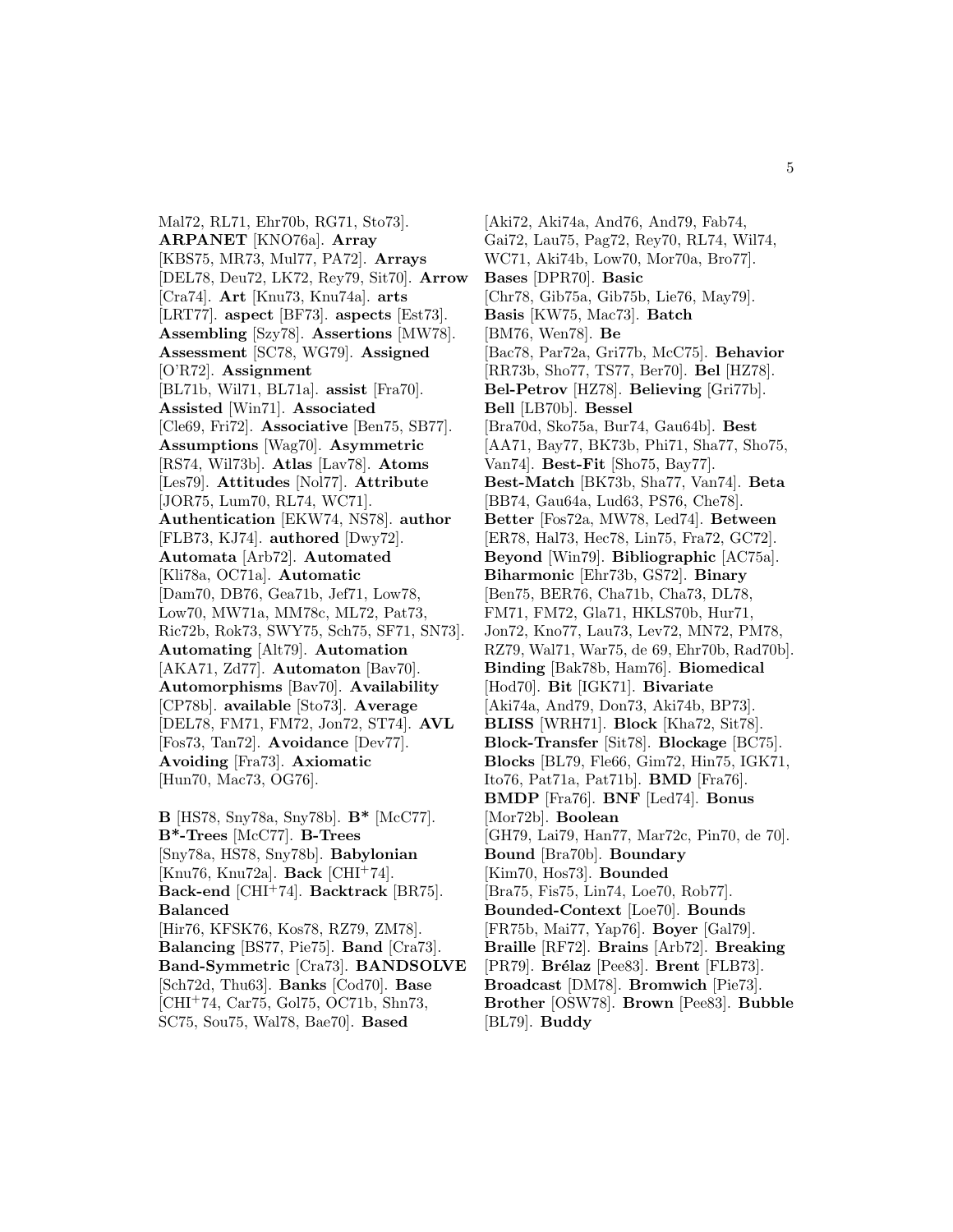[Bur76, CT75, Hin75, PN77, SP74a, SP75]. **Buffer** [Fer71, Gel73]. **Buffers** [BC75]. **Burnett** [Sto74]. **Business** [Alt79, MT71, Zd77, LML74]. **Byte** [Lam75]. **C** [GR70, Smi75b, Smi75a]. **C1** [Bro73]. **C2** [JT72, Squ72]. **C5** [FSC73, LS71, Rad71]. **C6** [Pie74a]. **CAI** [Dwy72, Kof72]. **Calculation** [Ein72a, Ein72b, Jon70, Pie74c, SS73, ST74]. **Calculi** [BW70, BW72b]. **Calendar** [Lam79, Ano70e]. **Can** [Bac78, Led74, Wir77b]. **Canonical** [WC71]. **Capabilities** [PKT73]. **Capability** [Fab74]. **Capability-Based** [Fab74]. **Cardiography** [Hor75]. **Care** [Was75]. **Carlo** [Gal73]. **Carotid** [SKK76]. **Case** [Car77, Gal79, MT79]. **Cauchy** [MR72]. **caused** [Par79]. **CCD** [Sit78]. **celestial** [Jef71]. **Cell** [BJ74, Fen71b, JB74]. **Cellular** [LK72, NW79]. **Center** [CH76]. **Central** [Sla79]. **centralization** [OH72]. **Certain** [ET75, FJ70, Ham71b, BP73, GK70a]. **Certification** [AV73, Bra70d, DD77b, HM72, Kni75, Köl72, Kop74, Lei69, Lon70, Mac72, Ng70, Nik73, PM75, RG73, Red71, Sul72]. **Chain** [Chi78, Bay73c]. **Chained** [Hu72, Ken72]. **Channels** [Mer78]. **Character** [Gim74, KW75]. **Characteristic** [Cle69, Fri72]. **Characteristics** [Boy74, LST78, MB76a, Fai79]. **Chargeout** [Nol77]. **Cheap** [Kli79b]. **Chebychev** [Sch71]. **Chebyshev** [Bro73, GS71, PM75]. **Checking** [Led72]. **Checkpoint** [You74]. **Chemical** [Les79]. **Chen** [Smi75b, Smi75a]. **Cheney** [Fen71a, Wal72a]. **Chess** [KC73a]. **Chi** [Gol73, HP67, HP85, eL76, Kni75]. **Chi-Square** [Gol73, Kni75]. **Chi-Squared** [HP67, HP85, eL76]. **Choice** [Sch75, Sha77, Kli78b]. **Chosen** [KZ75]. **Chromatic** [Bro72c]. **Cigarette** [Par75]. **Cipher** [McC75]. **Ciphers** [PR79]. **Circle** [Kan72]. **Circles** [KBS75]. **Circuit** [BS70].

**Circuits** [Sys73, Sys75, Tie70, Har71a]. **Circular** [Bre77, CT71, CR79]. **Circularity** [JOR75]. **Clarification** [ANS69, ANS71]. **Class** [BH73, HMT79, Hir73, KS77, Smi75c, MP74]. **Class-Teacher** [Smi75c]. **Classification** [Sla79, HZ78]. **Clenshaw** [Ged79, Gen72a, Gen72b, Gen72c, Goo73a, Goo73b]. **Client** [Kli78a]. **Client-Tracking** [Kli78a]. **Clipping** [SH74]. **Cliques** [BK73a, KSW78]. **Clocks** [Lam78]. **Closed** [Buz73, FS75, RK75]. **Closure** [War75]. **CLU** [LSAS77]. **Cluster** [Lin73]. **Clustering** [Bel70, Mag75, Pag74a, WGL76]. **COBOL** [van77, LC76, Lem79, LD76]. **Code** [BK70, Bel70, Bel73, BER76, Car77, Dew75, LB70b, Mye78, Sam78, Szy78, Sal73c, Sto73]. **Coded** [Bay73d]. **Codes** [CRSW74, Ham71b, O'R72]. **Coding** [Blo70, Byr73b, Flo76, Wir69, Wir70, Yoh72, Byr73a]. **Coefficients** [Gus71a, LS71, Pie74a]. **Coffman** [Sto74]. **Cognition** [Fin77]. **COKO** [KC73a]. **Cold** [EF78]. **Cold-Start** [EF78]. **Collection** [Bae72, Bar77, DLM<sup>+</sup>78, Mor79, Ste75, Ste76, Wad76]. **Collector** [DB76]. **Colleges** [AE73, LRT77]. **Collision** [LPW79]. **Collision-Free** [LPW79]. **Color** [Bré79]. **Coloring** [NT74, SR73, KJ85, Pee83]. **colouring** [Kor70]. **Columbia** [Ano70a]. **Combinations** [Cha70a, Kno74, Kno76b, LT73]. **Combinatorial** [Ehr73a, Sto74]. **Combined** [Lum70, Mul71, ZC77]. **Combining** [Shw75]. **Comm** [GH79, Lai79]. **command** [Gra70]. **Commands** [Dij75]. **Commas** [ER78]. **Comment** [Ban77, Ber70, Dem70, FLB73, Fen71a, Hu72, Hun70, Jon72, Lai79, LB70b, Law77, PHH72, Pol71, Red71, Smi70a, Wex73, de 70, van72, Est73]. **Comments** [AA79b, AA79a, Hee70, Hol71, KJ73, KJ74, SM70a, Smi75b, Smi75a, Smo72, EM72]. **Commitee** [McC74]. **Committee**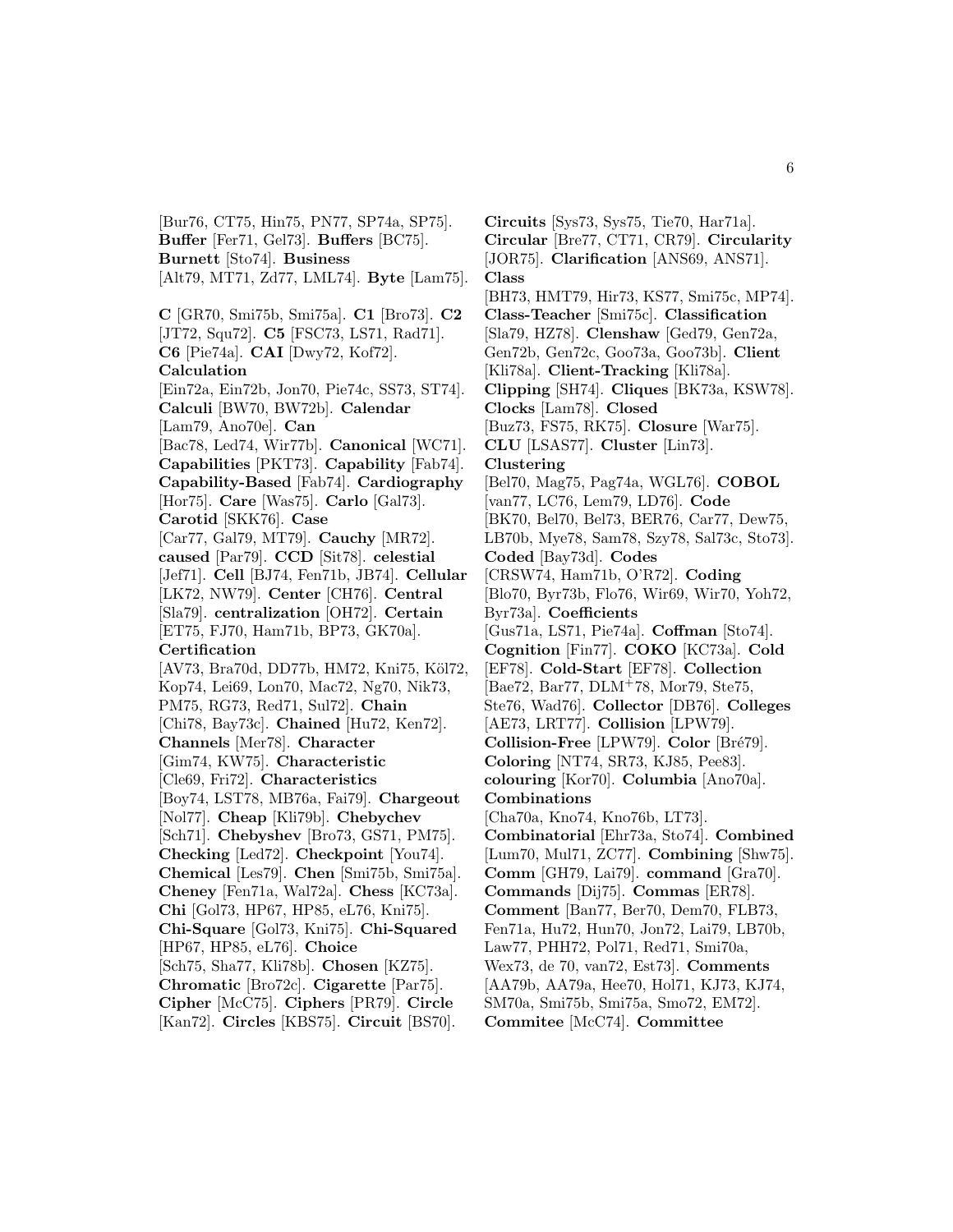[ABB<sup>+</sup>79, MDB79, Ash72]. **Common** [Bra70a, Bra70b, Hir75, HS77, RG73, Wag73b]. **Communicating** [GC72, Hab72, Hoa78b, Hoa78a, Pag73]. **Communication** [HL77, Fra77, Wal72b]. **Communications** [FJ70, Mer78, Pac73, Fra72]. **Community** [Pag72, Pre74]. **Compact** [AG74]. **Compactifying** [Ste75, Ste76]. **Compacting** [Che70, Wal72a]. **Compaction** [Fen71a, KW75, Mor78a]. **Comparative** [Fox72, Lie76, TP72, Fra70]. **Comparison** [ACD74, BS77, BS72a, Bay77, Gre72, Hil70c, Mor79, Sch70b, Ste78, SB77, VD75b, Wil76, FM78b, Jon86, VD75a]. **Compilation** [Sha74]. **Compile** [Bar77]. **Compiler** [CW73, Dit76, Sit70, Wal76]. **Compilers** [Car77, MS73, Atk73, Bal74]. **Compiling** [BRT79, BG72a, Ber72, EC72, Gla71]. **Complement** [Mau70, SM71, War77, Ehr70b]. **Complete** [BW70, Mer62, Sko78]. **Completeness** [Rey70]. **Complex** [AV73, Bra70c, Bur74, Dun70, Ehr70a, Gau69, JT72, Kuk72a, Kuk72b, LT71, Pag73, RK73, RL71, She74, Wit74, Str73, Köl72]. **Complexity** [HSU75, JOR75, Poh72, Rab77, Rab78, FW78a]. **Components** [HCS79, de 69, Pin70]. **compose** [MM70]. **Composed** [Lev76]. **Composing** [Rad74]. **Composition** [Moo72, BLSW71, McM73, Smo72, van72]. **Compressed** [Mal76, MS73]. **Compressing** [AA71]. **Compression** [Hah74, Rub76]. **Computation** [Chi78, ES74, FP79, FG74, Gus71a, Gus71b, Gus71c, MV72, Pie74a, Ric72a, DKHM76, GK70a, Mar72c]. **Computational** [Buz73, de 69, McM73]. **Computations** [Mol72b, Rab77, Rab78, Tho70]. **Computer** [AT77, AD72, AK73, Ama71, And78, Ard76, AE73, Aus77, ABE77, ABB<sup>+</sup>79, BM76, Bae72, Bak78a, Bal73, BS76, BFS78, BN76,

Bou70, BS70, BB78, CGM79, CHI<sup>+</sup>74, CP75, CP78b, Chr78, CH76, Cro77, Eld70, EKW74, Fag76a, Fag76b, FS79, Fos72b, Fox72, Fra76, FJ70, Gai72, GR73, HOR72, HWBC77, HMS72, IC78, Kan72, Kan73, KJ73, Knu73, Knu74a, Lew73, Lin73, Mam77, MM78a, MDB79, MT71, Mer73, MB76b, Mil75a, Mil75b, MM76, Moo72, ML77, Mul77, MR70, NGMM70, NS76, Nie70, Nie77, Nol73, Nol71, NKHS76, O'R72, Pac73, Pag72, Pho75, Pro74, Rad74, Rav72, Rav74, Rus78, SG75, Sch78b, She73, Shw71, Shw74, Spr72, SB77, Tad78a, Tad78b, Taj77, TC77a, TC77b, TK77, Tra72, Wag70, Wal74, Wex73, Win71, Wir69, Wir70]. **Computer** [WAG77, Ash72, BF73, Col79, Est73, Fai79, Fis76, Fol71, Kim72, LRT77, LML74, McM73, Pol71, RB70, Ros76, Smo72, Smo76, TC76, TC79, Wal72b, WG75, WG79, Knu72b]. **Computer-Aided** [BS70, CP78b, NKHS76]. **Computer-Based** [Pag72]. **Computer-Communications** [Pac73]. **Computer-Generated** [Cro77]. **Computer-Oriented** [MT71]. **Computerized** [Ste74, Ste79]. **Computers** [BG72b, DD77a, DK78, HCS79, HMS72, KD78, McC74, NS78, SW77a, SW77b, Stu72, Tei71, Was75, Zin72, Alt72, Ehr70b, Fra72, Ham71a, Sto73]. **Computing** [CL79, Chr72, Den79, ET75, Fel79, Fin75, Gen72c, Hir75, HCS79, HS77, Kli78a, Min74, Nie71b, Wei72, WD78, FW78a, Law77, LS74, OH72]. **Concept** [Bri78, Gai72, Hoa74, Lum73, PS75, Rey70]. **Concepts** [BCD72]. **Conceptual** [Ama71, Gol75, Kes77b]. **Concerning** [McC74, McM73, Was75]. **Concurrent** [Bri78, CHP71, KD78, Lam74a, Lam77, EM72]. **Condition** [Rok70]. **Conditional** [FW78b, Par75]. **Conditions** [FM78a, NT74]. **Conference** [Hor77]. **Configurations** [Teo78, CR79]. **Confinement** [Lam73]. **Conflict** [Gri70].

**Conflicts** [KSW78, Kli78b]. **Conjugate**

7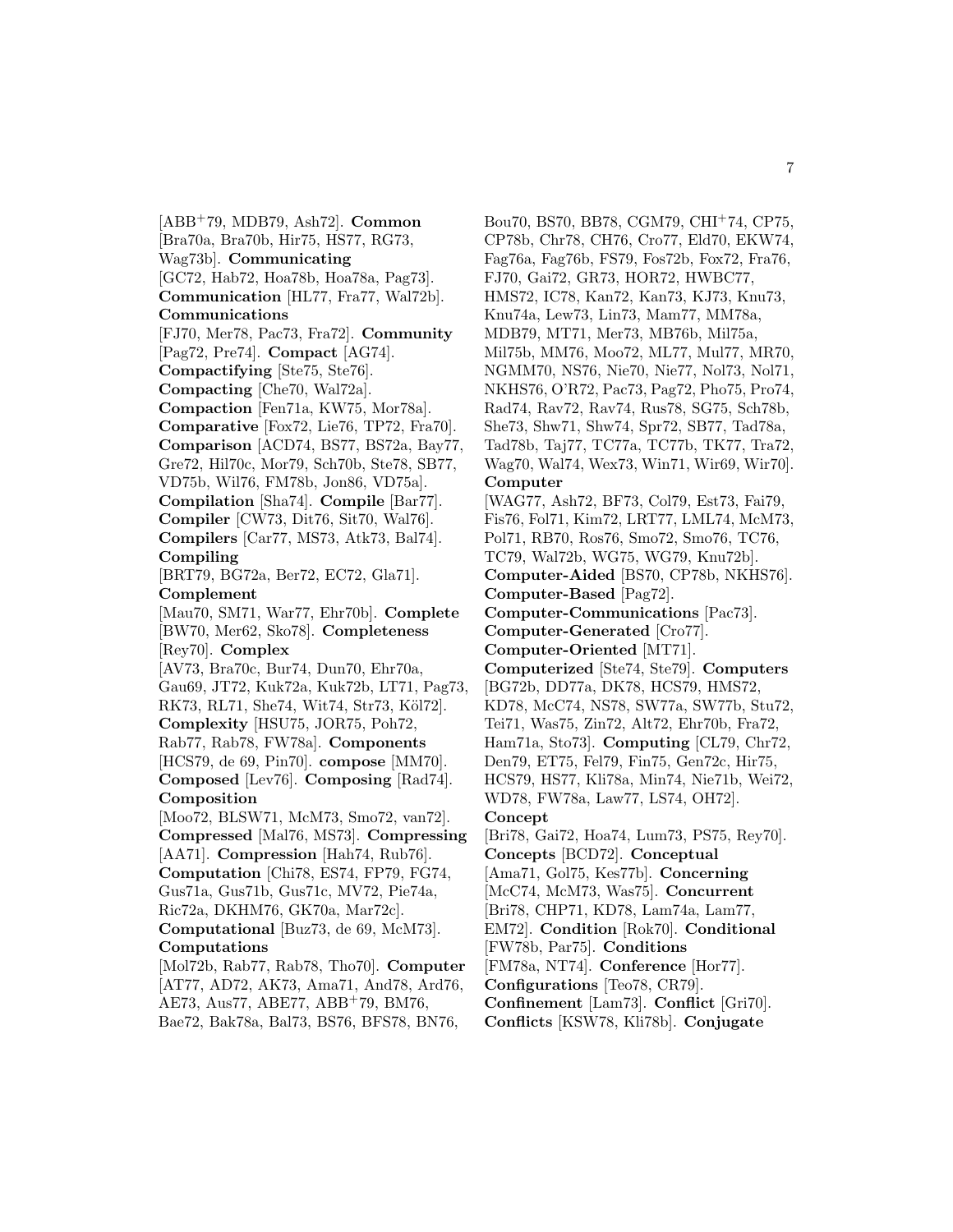[Hes75]. **Connected** [HCS79, TK77]. **Connections** [Lin75]. **connectivity** [Low70]. **Consecutive** [Gho72, Gho75]. **Considerations** [Lee77]. **Considered** [Smo74, Dij68]. **consistency** [EGLT76]. **Constant** [AHS76, Cla76a]. **Constants** [Tod75a, Tod75b]. **Constrained** [RK73, She74]. **Constraint** [Fre78]. **Constraints** [JL78]. **construct** [Sha70]. **Constructing** [MS73]. **Construction** [Bro71, Loe70, Pre74, SS74b, SK74, Kni70]. **Constructs** [Hen72]. **Consulting** [SK75]. **Consumer** [Ste79]. **Content** [Dam70, Smo74, Hil73b]. **Contention** [OS72]. **Context** [Ear70, Hal73, Loe70, Mau70, SB77, Weg76, Woo70a, Lyo74]. **Context-Free** [Ear70, Hal73, Mau70, Lyo74]. **Context-Sensitive** [Woo70a]. **Contingency** [Bou74, Bou76, Han75a, Mar72a]. **Continued** [Wil74]. **Continuous** [GS71]. **Contour** [AG74, Mar76, ML72, War78, Mon70]. **Contours** [FKU77, Mer73]. **Contraction** [Sha74]. **Contradictory** [LS77]. **Control** [CHP71, DPR70, Dij74, HMT79, Kow79, Kuk72a, Kuk72b, LM75, LC76, McG73, Mil73, MPT77, Sal74a, BJ71, EM72]. **Controlled** [Mye78]. **controller** [RF72]. **Conventions** [Gan77]. **Conversational** [Wil70a]. **Conversion** [BJ74, Cav74, Dat72, GR73, JB73, KJ73, Lew78, MR70, Rob72, SS76, SHL75, Shw71, Sou75, SLSH75, Sto70, Ver72, KJ74, Pol71]. **CONVERT**} [SLSH75, SHL75]. **Converting** [Shw74, Kai70, Sal73d]. **Convex** [PH77, Pre79]. **Cooper** [KC73a]. **Cooper-Koz** [KC73a]. **Cooperation** [DLM<sup>+</sup>78]. **Copying** [Cla78, Fis75, Lin74, Rob77]. **Correct** [Gri77b, Gri77a, Gri78]. **Correction** [Ehr70b, JP73, Wag74, Mor70b, Pee83]. **Correctness** [Gel78, Lam79, LCW74,

MW78, Sam78, Taj77]. **Correlated** [HK72, Pag74b]. **Corrigenda** [HH70a, Wir70]. **Corrigendum** [AA79b, CO76b, DS73, Ers72a, Fag76a, FM72, GH72, Gri78, Hoa78b, McM79, Mil75a, Pat71b, Rab78, SW77a, Sed79, She72, SP75, Ste76, TC77a, Tod75a, VD75a, van75a]. **COSERS** [Ard76]. **Cosine** [Lin72, Gen72c]. **Cost** [BED77, Lew78, LSWL75, OH72]. **Cost/utilization** [BED77]. **Costs** [Lip79, Sha74]. **Cotes** [Hil70c]. **Coulomb** [Gun67, Vos73]. **Counter** [SS74b]. **Counterintuitive** [Fag76a, Fag76b]. **Counting** [Mor78b]. **Counts** [Fre74]. **Coupled** [BB78]. **Course** [AE73, CH76, HMS72]. **Covering** [KSW78]. **CPI** [Ano70c, Ano70d]. **CPU** [SBB72, Teo78, TCB78]. **CPU-I** [Teo78]. **CPU-I/O** [Teo78]. **Cray** [Rus78]. **Cray-1** [Rus78]. **Creation** [DPR70]. **Crisis** [MDB79]. **Criteria** [Lew78, Par72a]. **Criterion** [McC75, Lin71]. **Critical** [Fer74]. **CRT** [ID72, Luc74]. **Cryptographic** [Ham71b]. **Cryptosystems** [RSA78]. **crystallography** [Les72]. **CSIEVE** [Dun70]. **cubatures** [BP73]. **Cubic** [BH73, FS73, Hos73, Nil70]. **Cumulative** [Pom74, Pom76]. **Current** [Lip79, MM78a]. **Curricula** [MT71]. **Curriculum** [Ama71, ABB<sup>+</sup>79, Cou73, MN73, Ash72, ABE77]. **Curtis** [Ged79, Gen72a, Gen72b, Gen72c, Goo73a, Goo73b]. **Curve** [Aki72, And76, Cli74a, Cli74b, FS73, FS75, LS77, Sch71, SA77]. **Curves** [Mon71, DH72]. **cut** [Pat71a]. **cutnodes** [Pat71b]. **Cycle** [Gib75a]. **Cycles** [Gib75b]. **Cyclic** [Fis75, Rob77, SF79, Low70]. **cyclical** [PW70]. **Cycling** [KS77].

**D** [Cla76b]. **D1** [Bol72b, Bol72c, Bol72d, Ein72a, Gal73, Gen72a, Gus71b, Lin72, Pat73, Pie73]. **D2** [BH73, Gea71a]. **D3** [SS73]. **D5** [KM76b]. **Dangerous** [Smo74]. **Data**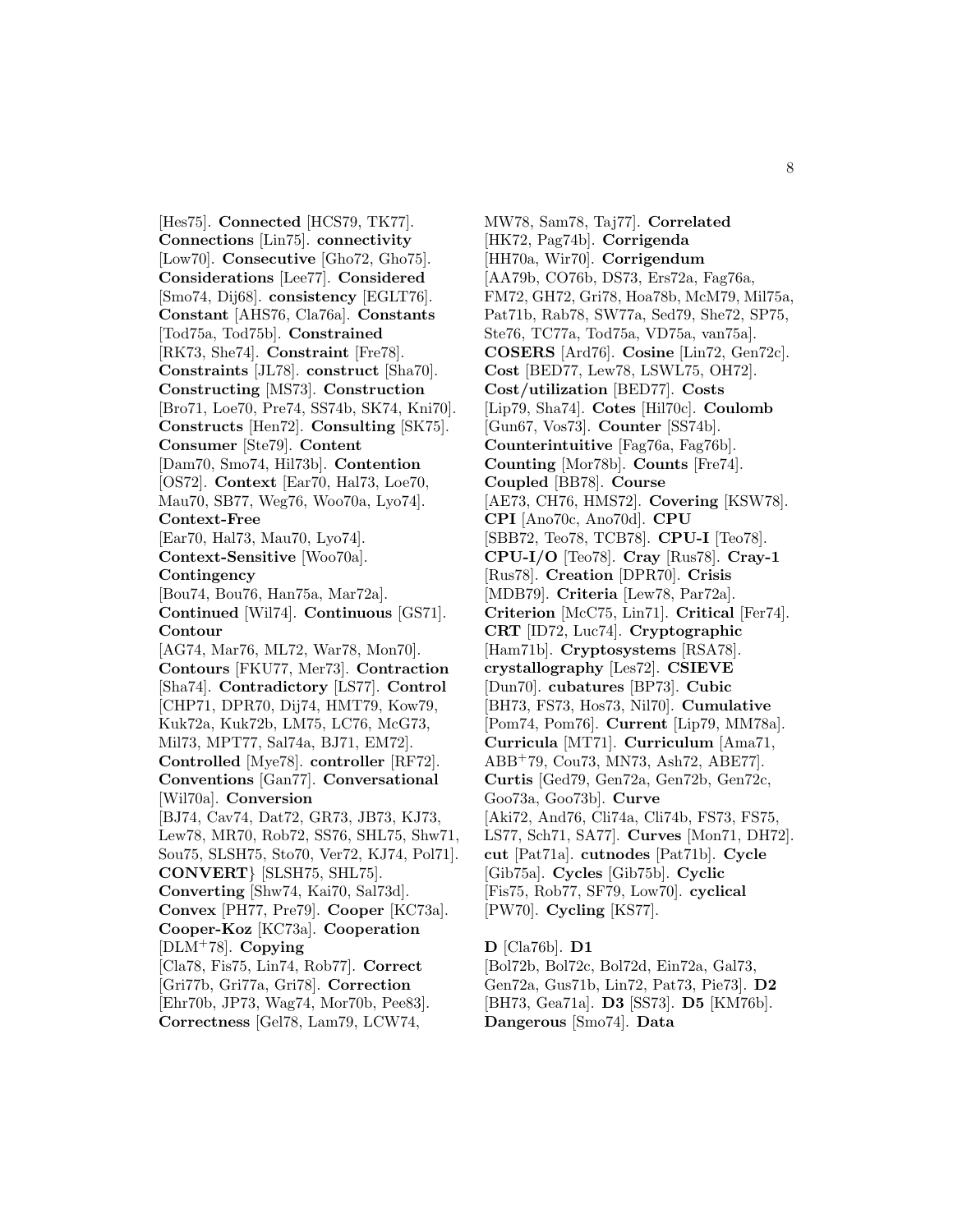[AC76, AA71, Bar78, BL79, BCKH75, BW74, CHI<sup>+</sup>74, Car75, CH75, Cod70, DPR70, Ear71, Fle66, FM77, Gan77, Gel78, Ger75, Gim72, GG77, Gut77, GHM78, Hah74, HHKW77, Han75b, Hir70, Hol77, Ito76, JL78, LT77, Low78, LSWL75, ML77, Mul77, OC71b, PF78, Ros77, Sch75, Shn73, SS74a, SHL75, ST73, Sil76, SC75, Spä70a, SLSH75, Vui78, Wal78, Weg74b, Ano70e, Bae70, Cot75, Fra72, GJ79, Rad70b]. **Database** [Min76, Sil76, SS77, Sto88, Yao77, EGLT76, Han79, SC78]. **Databases** [Mil77]. **Date** [Rob72, Sto70, Ano70e]. **day** [Sto73]. **DBTG** [Ger75]. **Deadlock** [Dev77, How73a, PHH72]. **Deadlocks** [Fra73, Hol71, Bae70]. **dealing** [SC78, WG79]. **Decade** [Mos71b]. **decentralized** [CR79]. **Decimal** [CH75, Kai70]. **Decision** [Cav74, CR76, Dat72, Dia70, GR73, IR78, KJ73, Lew78, Low73, Mar72b, MM78b, MR70, SS76, Shw71, Shw74, Shw75, Ver72, KJ74, Pol71, Str73]. **Decisions** [Fab73]. **Decomposability** [Cou75]. **Decomposing** [Par72a, Pin70]. **DECsystem** [BKHH78]. **Deductive** [SBS70]. **Defining** [SWL77]. **Definite** [Hil70c]. **Definition** [SHL75, ST73, SLSH75]. **definitions** [Wir77b]. **Deletion** [ZM78]. **Deletions** [Kos78]. **Demand** [Boy74, Mor72a, Sal74b, Smi70a]. **Denotational** [Ten76]. **Dense** [FM71, FM72]. **Dependent** [Szy78]. **Depth** [TS77]. **Derivation** [Dij75, Lou76]. **Derivatives** [GK70b, GK70a, Gau66]. **Derived** [Hen72]. **Descendants** [Loe74]. **Design** [Alt79, Bal73, BCD72, BS70, BS79, Cas73, CW73, Ger75, GCD73, Hor77, LS76, Lis72, Lyo78b, MS77b, Mil77, Mis73, NKHS76, PS75, Pfe75, SLR78, WDT76, WS74, Fol71, RRD73]. **Designing** [Cla76b, CRML73]. **Detailed** [SMMH77]. **detect** [DH72]. **Detecting** [SR78]. **Detection** [Boy79, Hor75, IR78, Les79,

Mar76, Mon71, ZC77, SA77]. **Determinants** [Chr78]. **Determination** [FS76, Lew73]. **Determining** [Chi78, FS75, Ric72b]. **Deterministic** [AJU75, CR78, KD78, Sch74]. **Development** [Gut77, IC78, Ivi77, Smo76, Wir71, Ben72b, Knu72b, Str73, Zin72]. **developments** [Kli78b]. **Deviate** [HD73]. **Deviates** [Kno73]. **Deviation** [Han75b, Cot75, Nel79]. **Deviations** [CL79]. **Device** [Mor72b]. **Devices** [Mor74]. **Diagnosis** [LD76]. **Diagnostic** [CW73, WDT76]. **Diagram** [FG74]. **difference** [GS72]. **Differences** [Hec78]. **Differential** [BH73, CK70, CB74, Cle69, Fox72, Fri72, Gea71a, Gea71b, Nik73, Wil74, Lin71]. **Difficulties** [Ste79]. **DIFSUB** [Gea71a, Nik73]. **Digital** [Bre77, Cla75, RSA78, SR78]. **digitized** [Mon70]. **Digits** [Tsa74]. **digraphs** [Han79]. **Dijkstra** [EM72, Lam74a]. **Dilogarithm** [GZ75, Mor76]. **Dimensional** [Bou70, BF71c, Fei75, Les79, Wat74, TCCH71]. **Dimensions** [PH77]. **Dipole** [Kno73]. **Direct** [BCLS74, Ehr73b, Bay73c]. **direct-access** [Bay73c]. **Directed** [Mil70, PM72, Lyo74]. **Direction** [SS73]. **directions** [Zin72]. **Discipline** [SF73, Wir77a]. **Disciplines** [Ful74, SC79]. **Discourse** [SS72b]. **Discrete** [Gim73, RR73a, Sch71, Sha75, Ulr78, Wym75]. **Discretized** [Pan70]. **Discrimination** [WG75]. **Discussion** [Man79, BF73]. **Disk** [Ben72a, Bur76, Ful74, GK74, MS76, Mor74, TP72, Wil76]. **Disks** [Pie75]. **dispatcher** [RRD73]. **Display** [BJ74, Bre77, yC74, JB74, New71, Nol71, LR70]. **Distributed** [Bri78, BS79, Dij74, Fel79, Lam78, MS76, MB76b, Taj77]. **Distribution** [Don73, Gel73, Hil70a, Hur71, Kno73, Pom74, Pom76, Sch70a, TS77, Hil81a, eL79b, Fis76]. **Distributions** [AD72, FJ70, SC79, Tsa74]. **District** [Ano70a]. **diversity** [Wir77b].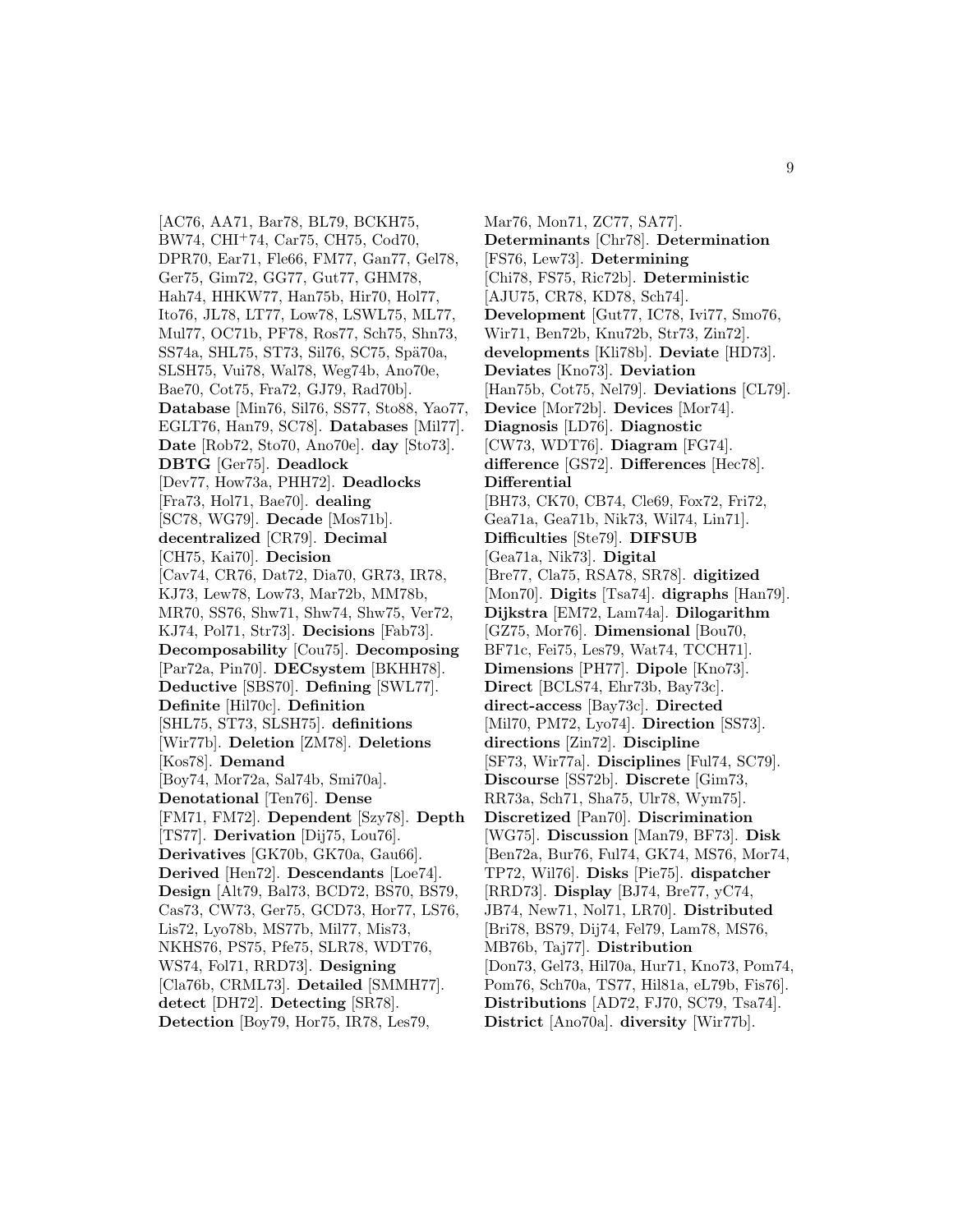**Divide** [Wil70b]. **Division** [AHS76, MB73, SM71, WS74, Mif70]. **Divisor** [Bra70a, Bra70b, RG73]. **Divisors** [AHS76, MR75]. **do** [Led74, Wir77b, Lam74b]. **doctoral** [Fai79]. **Document** [Sal72b, Van74]. **Documentation** [Mil70]. **Dominoes** [Smi73]. **Double** [Hu72]. **Double-Chained** [Hu72]. **Doubly** [Ken72, Whi70a]. **Doubly-Chained** [Ken72]. **Drawing** [Lev76]. **Drawings** [JB74]. **Driven** [BRT79, BS71, Gon76, SBB72, WDT76, Zel71]. **Drum** [Ful74, SF73]. **Dutch** [McM79, McM78]. **Dynamic** [BCPW74, Fab73, GK74, Hir73, IGK71, Mam77, Nie77, PA72, Sal72b, SP74a, SP75, Sho77, Ten78, TF71]. **Dynamics** [BW76, Cla75].

**E1** [Gus71a, HR73, LS74]. **E2** [And76, Aki72, Aki74a, Cli74a, ES74, GS71, RR73a, Sch71]. **E4** [Dav76, MM73, RK73]. **Early** [GMS77]. **Economic** [CP75]. **Economical** [ER78]. **Economy** [Kli78a]. **Edge** [Mar76, Wis76]. **Edges** [KSW78, SR78]. **edit** [MM70]. **Editing** [FB73, ID72, TP77]. **Editor** [Ben72a, Wil75b]. **Education** [ABE77, CP75, Don76, FMP74, Lon79, Lyo78b, Pay73, Tei71, WD78, Ash72, BF73, Est73, Ham71a, NGMM70]. **Effective** [Low73, YS77]. **Effects** [Nol77, Pac73]. **Efficiency** [CZ74, Whe73, van70a, van70b]. **Efficient** [AC75a, BER76, Cas73, CH75, Cla76a, De 73, DB76, Ear70, FM77, GR70, Ham73, HT73, IGK71, JH75, Kro74a, Mer73, Mor78a, Pet70, Rad70b, Sin69a, Sin69b, Tie70, Kro74b]. **Effort** [WD78]. **EFT** [Kli79a, KC79a, KC79b, Lon79]. **EFTs** [Par79]. **Eigenproblem** [Kha72]. **Eigenvalue** [Cra73, DWT71]. **Eigenvalues** [GB68, Nie72, Rei73b, Ste70b, Ste70d,

van75b, van75a]. **Eigenvectors**

[GB68, Ste70b, Ste70d, Nie72]. **Einschrittcompilers** [Dit76]. **EL1** [Weg74b]. **electronic** [Kli78b]. **Elementary** [MR75, Sys73, Sys75, Tie70]. **Elements** [Bro76, ET75, FR75a]. **Eliminating** [Bel70]. **Elimination** [Bir77b, Mat72, PW75]. **Elliptic** [Mer62, Sko78]. **Emotional** [Smo74]. **Empirical** [CG77, Lun77, NS76, RR73b, Ste79, WD78, Wil76, Jon86]. **Employment** [BG72b, Fai79, TC77a, TC77b, TC76, TC79, WG75]. **Emulation** [RFE72]. **Encasing** [FS75]. **Encipherment** [FH74]. **encoded** [Ano70c]. **Encoding** [BCE77, ER78]. **Encryption** [NS78, PM78]. **End** [FFG73, CHI<sup>+</sup>74]. **Engineering** [Ard76, BT79]. **English** [AC75b, Dit76, MS72, SS72b, Wal78, Wil75a]. **Enhancing** [BW76]. **ENTCAF** [LS71]. **ENTCRE** [LS71]. **Entry** [FB73, Lew78, Shw71, Shw74, Ver72, KJ74]. **Enumerating** [GW74, LT73]. **Enumeration** [Ive76, PM78, Roy77b, KJ85, Roy77a]. **Environment** [BGM70, DPR70, FP79, McG73, Roc71, RFE72, RL74, Wen78, NR71]. **Environments** [BW73]. **Equality** [Sho78]. **Equation** [BS72b, Cle69, Ehr73b, Ein74, Fri72, FSC73, Mol72a]. **Equations** [BR74, Bro67, BH73, CK70, CB74, Fox72, FH75, Gea71a, Gea71b, Han72, How71, How73b, MR72, Nik73, Pan70, Rad71, Teo78, Ver70a, Wil74, Igu72, Lin71, Ste73, Ver70b]. **Equipment** [Pfe75]. **Equivalence** [Hal73, Sch74, SA77, de 69]. **Errata** [Knu76, Kro74b, Ver70a]. **Error** [Gau69, GR75, Kuk72a, Kuk72b, LD76, MM78c, Ric72b, Sch70b, GK70a, Köl72]. **Error-Proneness** [LD76]. **Errorbounds** [Rok73]. **Errors** [Blo70, IR78, LD76, Tsa74, Lyo74]. **ESOPE** [BBF<sup>+</sup>70]. **establish** [Spa72]. **Estimates** [FJ70, Sch70b, Nel79, Wes79]. **Estimating** [CZ74]. **Estimation** [Gif77]. **Etching**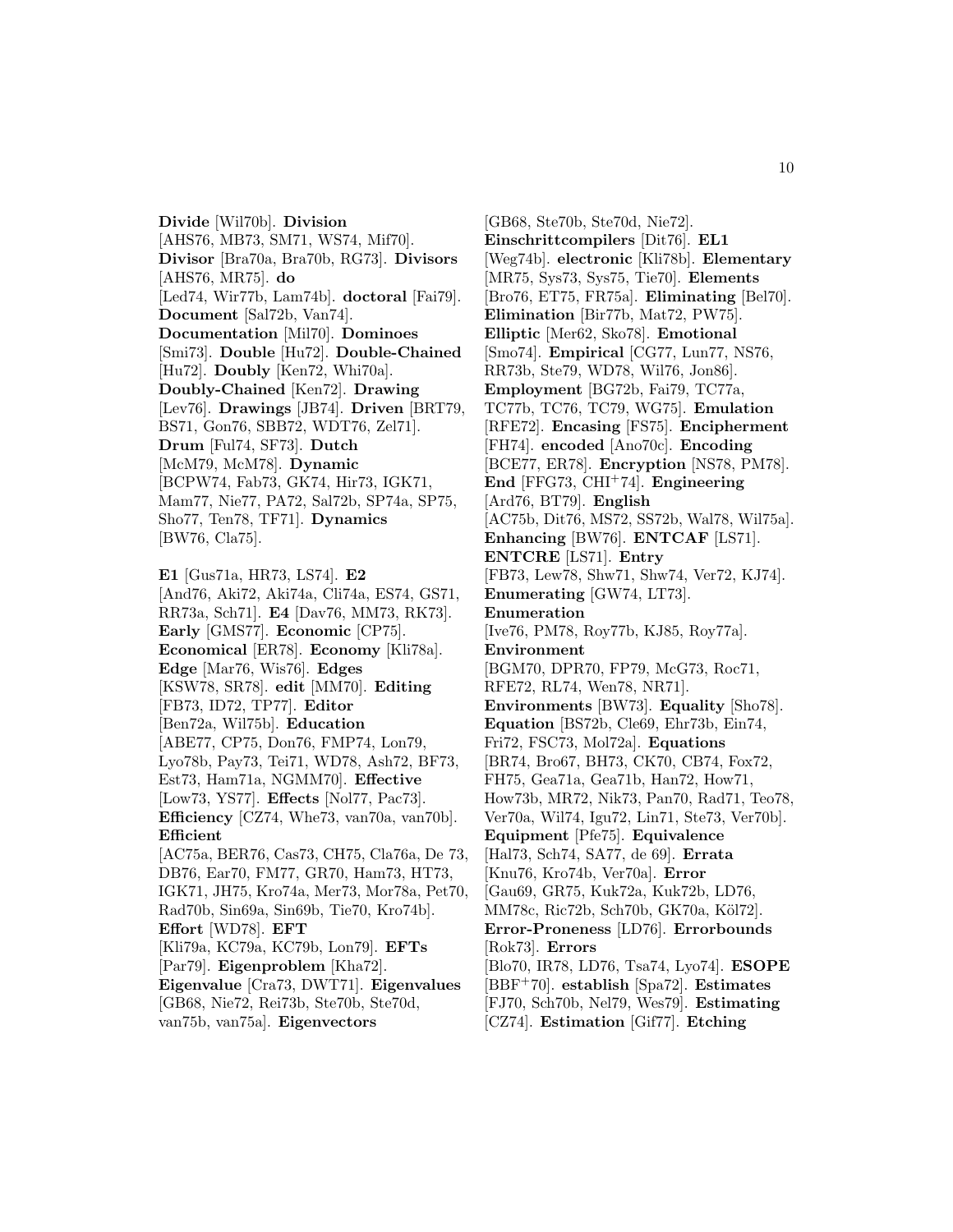[AKA71]. **Etching-Pattern** [AKA71]. **Ethernet** [MB76b]. **Evaluating** [Hil70c, Sha70]. **Evaluation** [Bur74, Car73, DG73, Gan77, GCD73, Han77, KD78, Lie76, Lun77, LS71, RK75, Sil76, Sly74, WD78, vB76, GH79, Kim72, Lai79, RRD73]. **Evans** [IM70]. **Event** [BGP75, BRT79, CGL73, FM77, Gon76, Kes77a, KZ75, Ulr78, VD75b, Wym75, FM78b, Jon86, VD75a]. **Event-Driven** [BRT79]. **Event-Node** [CGL73]. **Event-Scanning** [Wym75]. **event-set** [Jon86]. **Eventcounts** [RK79]. **Events** [Lam78, Mor78b, Ulr78]. **Evidence** [LS77, Pro71]. **Evolution** [Bac72, BKHH78, BHH78]. **Exact** [Bou74, Bou76, Han75a, How71, How73b, Mar72a, Pom74, Pom76]. **Exactly** [Ehr74]. **examined** [HS78, Sny78a, Sny78b]. **Example** [Fag76a, Fag76b, Low78, SBGN70, SS74b, SLR78]. **examples** [Par72b]. **Exception** [Goo75]. **Execution** [Boy74, FH74, Kin76, Lam74b, Zel73, RG71, Str74a]. **Executive** [MDB79]. **Exercise** [DLM<sup>+</sup>78, Gri77a, Gri78]. **Existence** [NT74]. **Existing** [LYD71, LY72]. **Exit** [PKT73]. **Exits** [vB73, Eva74]. **Expansion** [LS70, Sal73d]. **Expected** [FR75b]. **Experience** [GMS77, Iro70, Gen72b]. **Experiment** [Mye78]. **Experimental** [FS79, Gan77, MDB79, SMMH77, HW72]. **Experimentation** [HOW74]. **Experiments** [OC71a, Rub76, SD70, SF71, SN73, Sla79]. **Exponential** [AD72, Buz73, CB74, Fri72, Gau73, JOR75, Ng70, Pac70, Red70, Spä70a]. **Exponentiation** [Ric73]. **expressed** [Har71a]. **Expressing** [JL78]. **Expressions** [BCKH75, DG73, Fre78, FW78b, Han77, LS70, GH79, Lai79, RG71, Sha70, Sto73]. **Extended** [Lew78, Wen78]. **Extended-Entry** [Lew78]. **Extending** [Shw74]. **Extensible** [Ben72a, Iro70]. **Extension** [JL78, PF71, BL71a]. **External** [Sho75]. **Extracting** [Wag73a]. **extrema** [CR79]. **extrema-finding** [CR79].

**f** [Sal72c]. **F1** [Lea79, Bre73a, CT77, Mac72]. **F2** [DWT71, Rei73b, Ste70b, Ste70d]. **F4** [Gus78, HKM80, Sip77, BR74, BS72b, How71, Kub73, Mol72a]. **Faces** [Bra75]. **facility** [Gra70]. **Fact** [Ski74]. **Factor** [Ers72b, Ers72a]. **Factorization** [ES74, EH75]. **Factors** [CP75, OH72]. **Faculties** [MM78a]. **Failures** [GD78]. **Family** [HFC76]. **Fashion** [Wag73a]. **Fast** [AHS76, BM77, Cla78, Dit91, Gel73, GW75, GW76, GS72, Hir78, HS77, KMP77, Lit91, Pea90, Pea91, Sav91, She78, Shn78, Sun90, MP74]. **Faster** [Weg76]. **Fault** [FG74]. **FCFS** [Wil76]. **Feasibility** [Eld70]. **Feature** [OC71b]. **Features** [Lun77]. **Feedback** [BB78]. **Fen** [Mac73]. **Fibonacci** [CT75]. **Field** [BW74, Fin75, LM73]. **fields** [HZ78]. **Fifty** [Sho77]. **Fifty-Percent** [Sho77]. **File** [Alt79, Bab77, BK73b, Car73, CE70, Gho72, GB77, Lum73, RL74, Rub76, Sha77, WC71]. **Files** [Cla77, Hec78, HH70a, HH70b, LYD71, MS76, MPY79, LY72]. **Film** [TCCH71]. **Find** [Sla79, Tie70, Hoa71]. **Finding** [BK73a, Bro76, FR75a, GM78, KBS75, CR79]. **Finishing** [BCS74]. **Finite** [LM73, Pat73, PH77, GS72]. **finite-difference** [GS72]. **Finiteness** [Wag70]. **First** [Bay77, Bra70d, Gau64b, Sho75, Sko75a, SF73, You74, Rev72]. **First-Fit** [Sho75, Bay77]. **Fit**  $[Art63, Sch71, Sch72c, Sho75, Spä70b, Bay77]$ . **Fits** [Sha75]. **Fitting** [Aki72, Aki74a, And76, And79, Cli74a, Cli74b, FS73, Spä70a, Aki74b]. **five** [Rev72]. **Fix** [MV72]. **Fixed** [Ber72, Gla71, BG72a]. **Fixed-Point** [Ber72, BG72a]. **Flag** [McM78, McM79]. **Floating** [GM74, Gre72, KC73b, Lin70, Mal71, Mal72]. **Floating-Point** [Lin70, Mal71, Mal72]. **Flow** [AC76, Bar78, Den76, DD77b, GW75, GW76, Ros77]. **flowchart** [RB70]. **Flowcharts** [SMMH77, Ver72, KJ74]. **Floyd** [IM70]. **Floyd-Evans** [IM70]. **Fly**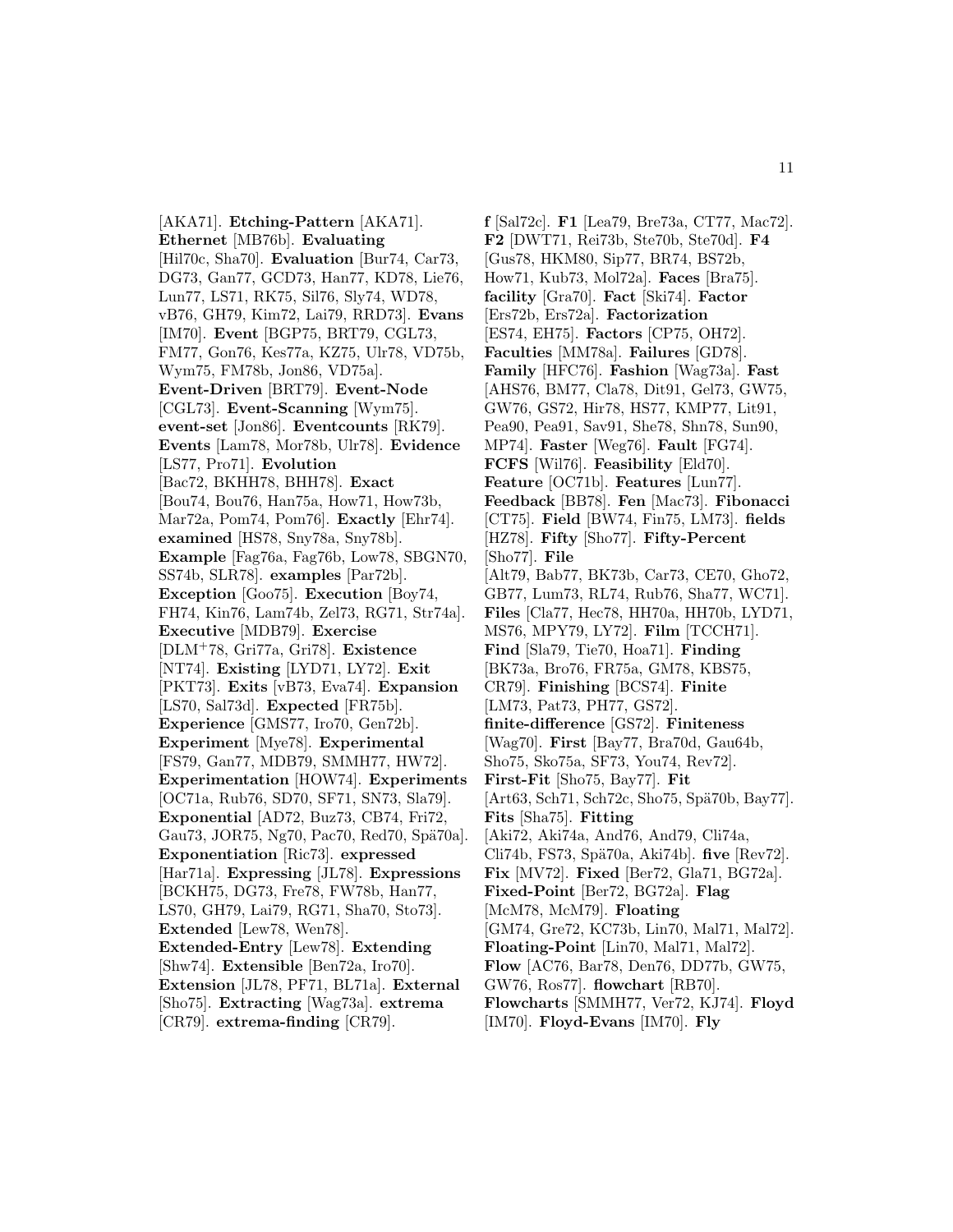[DLM<sup>+</sup>78]. **FOCUS** [EL79a]. **forerunner** [BW72a]. **Foreword** [Wil75b]. **Formal** [Bro71, Dij75, Gre77, HH70a, HH70b, Kel76, PG74, PF71]. **formalism** [ES70]. **Formatted** [LYD71, LY72]. **Formula** [Har72]. **Formulas** [Gus71a, Gus71c, Lin75, Pie73, Str74b]. **Formulation** [SO74]. **Forsythe** [Her72, Knu72b]. **Fortran** [Ame66, ANS69, ANS71, Bra78, DPR70, Han74, Mil73, Mol72b, Pay70]. **Forum** [McC75]. **Forwarding** [DM78]. **Forword** [BFS78]. **Foster** [Tan72]. **Foundation** [FS79]. **Four** [Ehr73a, Ive76]. **Fourier** [Ein72a, Ein72b, Lin72, Pie74c]. **fourth** [Hos73]. **fourth-order** [Hos73]. **Fraction** [Wil74]. **Fragmentation** [Sho75]. **Frame** [BW76]. **Framework** [Ama71, Kes77b]. **Free** [Ear70, EB77, Hal73, LPW79, Mau70, Roy73b, Roy77b, Lyo74, Roy73a, Roy77a]. **Frequency** [Hil73a]. **Frequently** [She78]. **Fresnel** [Act74]. **Front** [FFG73]. **Front-End** [FFG73]. **Full** [Day70, GW74, Lam75]. **Full-Time** [GW74]. **Full-Word** [Lam75]. **Function** [AV73, Bul74, Dav76, Fie70, Ful72, Gau64a, Gau69, GZ75, Her61, HKLS70a, KK74, Kuk72a, Kuk72b, LT71, LS71, MM73, Mor76, Sch78a, Hal71, Köl72, Pin70, Wil70c, Col78]. **Functional** [Bac78, BH73]. **Functions** [AA79b, AA79a, Bra70d, Bur74, CE70, Gau64b, Gau65, GS71, Gun67, HKLS70b, HKLS70c, Jan77, Lag74, Mos72, Rok73, Sko75a, Spr77, Vos73, War77, DKHM76, Mar72c, MM70]. **Fundamental** [LYD71, LY72]. **funds** [Kli78b]. **Furniture** [Pfe75]. **Further** [EM72, Nel79, Pro71]. **Future** [Ric72a, Sam72, Lee77].

**G1** [Gol73]. **G2** [Bou76, Mar72a]. **G5** [Bre74, HK72, Kno73, Pro72, Sul72]. **G6** [Lei69, Ehr73a, LT73, Roy73c]. **G7** [Ehr74, MR74]. **Game** [Dev77, Fin77, SL71]. **Games** [Cha72]. **Gaming** [Lyo78b].

#### **Gamma**

[AV73, Ful72, Kuk72a, Kuk72b, LT71, Sch78a, Tad78a, Tad78b, Wal74, Fis76]. **Gamma-distribution** [Fis76]. **Garbage** [Bae72, Bar77, DB76, DLM<sup>+</sup>78, Mor78a, Mor79, Ste75, Ste76, Wad76]. **Gauss** [Bol72c, Bol72d, HMR72, PW75, Str74b]. **Gaussian** [Bre74, Pie73]. **GEDANKEN** [Rey70]. **Genealogy** [LM75]. **General** [BF71a, But70, Gus71c, Lew78, Lum73, Mos72, RK75, SKK76, Teo78, Eas72, Nie72, Pro72]. **Generalization** [Fos73]. **Generalized** [Cra73, DWT71, DS78, OC71b, Sit70, KJ85, Wil70c]. **Generated** [Bav70, BN76, Cro77, Lew73, Lin73, Pho75, Hil73b]. **Generating** [Che78, Cro72, Luc74, MS73, RS72, RS74, SS72b, Wil70b, Gra70, IM70, Wil70c]. **Generation** [BER76, Bou70, Car77, CRSW74, Gib75a, Gib75b, Har71a, HK72, Lei69, Mai77, OS68, Pag74b, PG74, RH72, Roy73c, Tad78a, Tad78b, Wal74, Sto73]. **generational** [Ben72b]. **generative** [Kof72]. **Generator** [But70, De 73, Ehr74, GB68, Sch70a, Sin69b, Whi70b, Bre74, Pay70, Pro72, Sha70]. **Generators** [BS72a, SWL77]. **Genie** [Sit70]. **Gentleman** [Kar75]. **Geometric** [BF71c, Cla76c]. **Geometry** [Ray76]. **George** [Her72, Knu72b]. **Gill** [Tho70]. **Given** [Kli71]. **Givens** [HW79]. **Global** [GW75, GW76, MR79]. **Glut** [FMP74, Pay73]. **GLYPNIR** [LLBR75]. **Go** [Dij68, Knu74b, Eva74]. **Goodman** [Kim70]. **Goodman-Lance** [Kim70]. **Gotlieb** [SS74b]. **GOTO** [vB73]. **Governments** [DK78, DD77a]. **Gradients** [Hes75]. **Graduate** [CH76, FMP74, MN73, Pay73, Ash72, LML74, NGMM70]. **Grammar** [MR73]. **Grammars** [AJU75, Cro72, DeR71, Hal73, JOR75, LaL77, SG75, Woo70b, IM70]. **Grammatical** [CRML73]. **Graph** [Bré79, BK73a, Čer71, Gib75b, HT73, LK72, Min74, NT74, PF71, PM72, SO74, Sys73,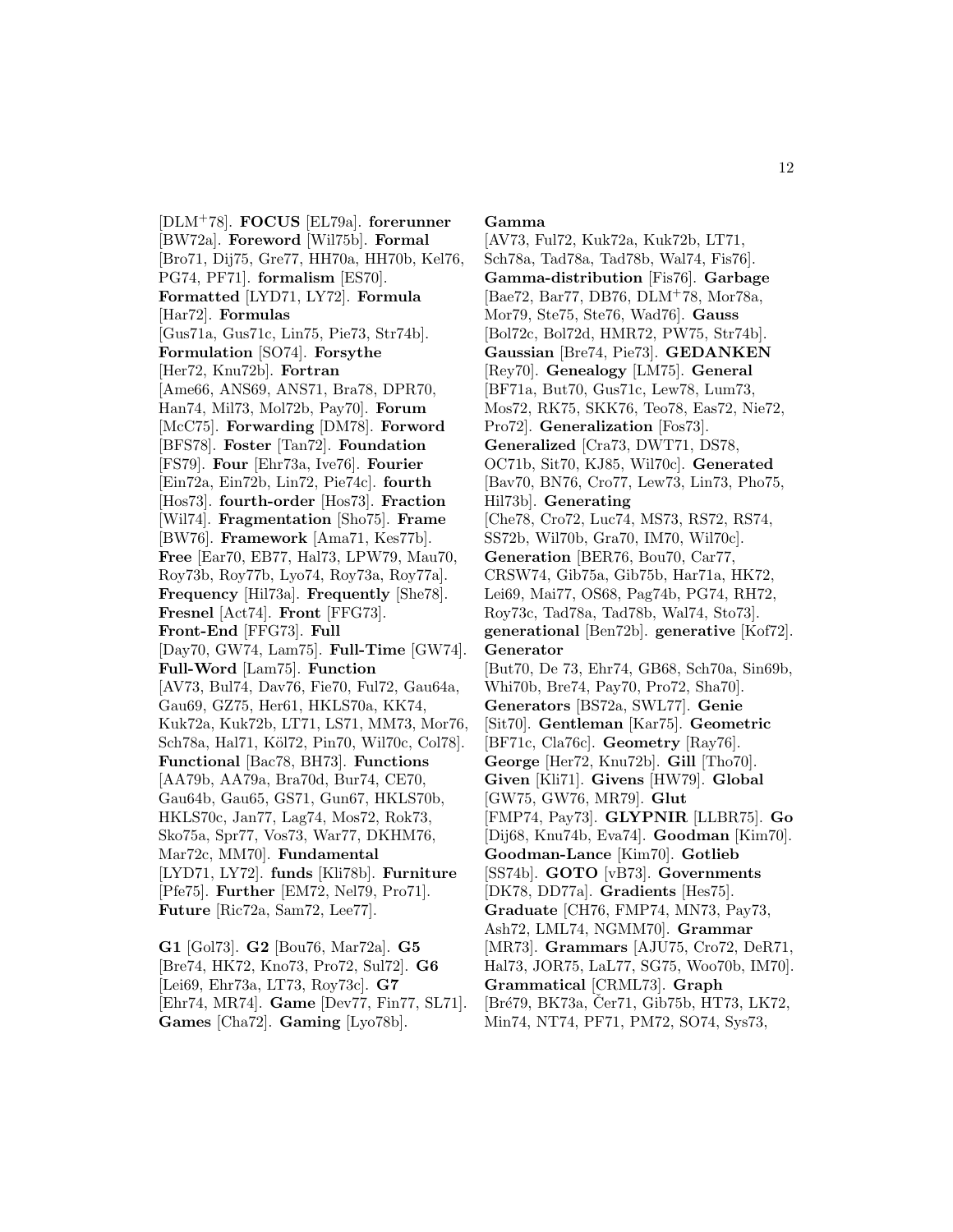Sys75, Tie70, Wat73, Cha72, Kor70, KJ85, Law77, Pat71a, Pat71b]. **graph-colouring** [Kor70]. **Graphic** [yC74]. **Graphical** [Wen78, RB70]. **Graphics** [Bou70, Nol71, SB77, WAG77, Fol71, Smi70b]. **Graphs** [Hal73, KSW78, TP77, CRM70]. **gravitational** [HZ78]. **Gray** [CW78, BER76, Sal73c]. **Graycode** [Boo64, Er85, Mis75]. **GRE** [Aus77]. **Greatest** [Bra70a, Bra70b, RG73]. **GROOVE** [MM70]. **Group** [HW73]. **Grown** [MN72]. **Guarded** [Dij75]. **Guide** [Mos71a, SD76]. **Guided** [MM78b]. **Guidelines** [Ste74].

**H** [KD71, BL71b, Cra74, Gib75a, Gib75b, HT73, MW71b, PM72, Rav72, Sys73, Whi72]. **H1** [Fia73]. **Haåvie** [Pie74b]. **Håvie** [Wal70]. **Hadamard** [Bir75]. **Half** [Bou70]. **Half-Toned** [Bou70]. **Hamiltonian** [Har71a]. **Hanani** [GH79, Lai79]. **Handling** [Goo75, Rad70b]. **Handprinted** [NT70]. **Harada** [RH72]. **Hardware** [Gif77, SS72a, SB77]. **harmful** [Dij68]. **Harmonic** [Str74b]. **Harrison** [Boo73]. **Hash** [Ack74, Bat75, Bay73d, BK70, Bel70, Blo70, Bob75, HP78, LB70b]. **Hash-Coded** [Bay73d]. **Hashed** [Mul72]. **Hashing** [AA79b, AA79a, CE70, Dit91, Har71b, Lit91, Pea90, Pea91, Sav91, Spr77, Wil71]. **Hasp** [Str74a]. **Having** [SN73]. **Health** [Was75]. **Heaps** [Gon76, FM78b]. **Height** [Hir76, KFSK76, Kos78, RZ79, ZM78]. **Height-Balanced** [Hir76, KFSK76, Kos78, RZ79, ZM78]. **Heuristic** [Mar76, Pfe75, Ski74, SF71]. **Heuristically** [MM78b, Sam78]. **Heuristics** [Riv76]. **hexadecimal** [Kai70]. **Hexagonal** [Deu72]. **Hidden** [Ell74a, Ell74b, Gai74a, Gai74b, MC73, Mat72, Wil72, Wil73c]. **Hidden-Line** [Ell74a, Ell74b, Gai74b, MC73, Wil72, Wil73c, Gai74a]. **Hierarchical** [Cla76c, Sal73a, SLR78, vP70]. **Hierarchically** [PS75, RL77]. **Hierarchies**

[LSWL75, Wil73b]. **Hierarchy** [HFC76, Wil71]. **High** [Fel79, GG77, Ham76, HHKW77, HLL73, Pur74, Ros77, Sch75, SHL75, SLSH75]. **High-Level** [GG77, Ham76, Ros77]. **Higher** [CP75, Hir70, WD78, Ham71a]. **Highly** [KD78, Pat72]. **Histogram** [CW78]. **historical** [Lav78]. **History** [BHH78, MT79, Sam72, Spr72]. **Homilies** [Ros76]. **Honoring** [Wil75b]. **Hopf** [Ste73]. **Horner** [RK75]. **Hough** [DH72, SA77]. **House** [Ste74]. **Householder** [Wil75b]. **Hu** [Byr73a, Byr73b, Yoh72]. **Hu-Tucker** [Byr73a, Byr73b, Yoh72]. **Hulls** [PH77, Pre79]. **Human** [Ers72b, Ers72a]. **Humanities** [Sed72]. **Humanizing** [Ste74]. **Humble** [Dij72, Ros76]. **Hybrid** [Sch78b]. **HYDRA** [WCC<sup>+</sup>74]. **Hyperbolic** [Fri72, SM70b]. **Hypergeometric** [Kop74, Rel63]. **Hypothesis** [LS77, Nol73]. **I.** [Smi75b, Smi75a]. **I/O** [Pie75, Teo78, TCB78]. **IBM** [Dit76, CP78a, Dit76]. **IBM/360**

[Dit76, Dit76]. **Ideal** [SP74b]. **Idealized** [Teo78]. **Ideas** [GG77]. **Identification** [Ano70a]. **II** [Gen72c, Mor72a, Tad78b]. **III** [KC73a]. **Ill** [KZ75]. **Ill-Chosen** [KZ75]. **Illiac** [LLBR75, Mil73]. **Illumination** [Pho75]. **Image** [HLL78]. **Images** [BN76, Cro77, Hod70, HB78]. **Immediate** [PM72]. **Immunology** [Han72]. **Impact** [SC79, Col79]. **Implementation** [AC75b, BW73, CMM72, CW73, Dit76, Fen71c, Gim73, Har71b, HLL73, Kro74b, Kro74a, Lem79, WDT76, Bro77, RRD73, Dit76]. **implementations** [Jon86]. **implemented** [Cha72]. **Implementing** [Gen72b, Gen72c, SS72a, Sed78, Sed79]. **Implications** [Tan78]. **Implicit** [SS73, KJ85, Lin71]. **Improved** [Bra70c, LCW74, Mul72, Wym75, CR79, Wes79]. **Improvement** [Sch70b, DKHM76].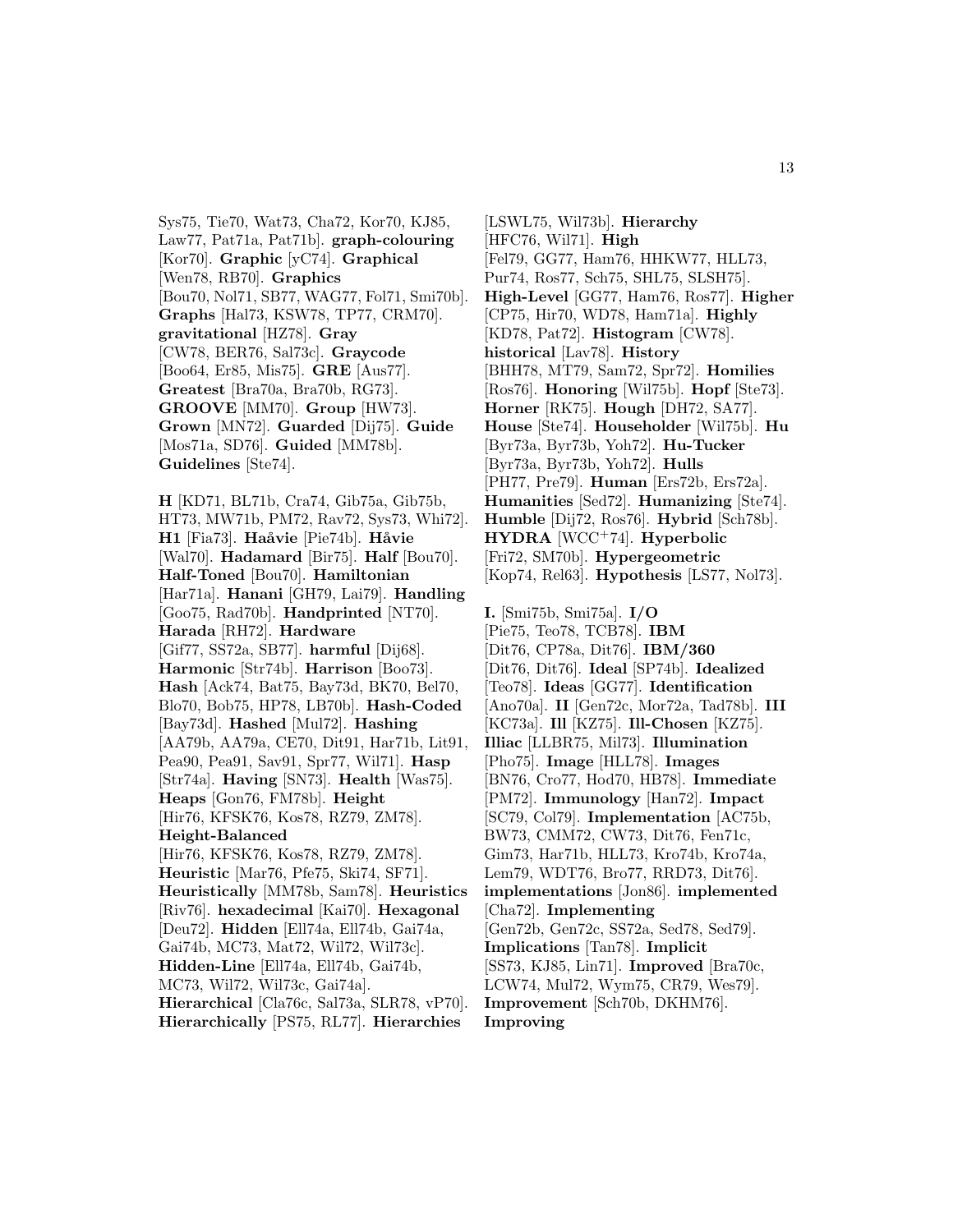[Bir77a, Cla77, Fer74, Gal79, Tho70]. **In-Situ** [CT77, Lea79, Mac72, LB70a]. **including** [Ano70a]. **Incomplete** [BB74, Ful72, Gau64a, Lud63, PS76, Sch78a]. **Incorporating** [Ste70c]. **Incorporation** [KL78]. **Increasing** [Whe73, van70a, van70b]. **Increment** [Ban77, Luc72]. **Incremental** [Bre77, DB76]. **Incrementally** [EC72]. **Independent** [BCS74, Mis73]. **Index** [BW72b, WS75]. **Indexed** [Mul72]. **Indexed-Sequential** [Mul72]. **Indexes** [Lum70, Mal78, MS77b]. **Indexing** [BCE77, SWY75]. **Indices** [Mul71]. **Indirect** [Dew75]. **Individualizing** [Kof72]. **Induced** [de 69]. **Inducing** [HRM78]. **Induction** [Mor71b, MW77]. **Inductive** [MNV73, Ski74]. **Industry** [POW<sup>+</sup>72, WG75]. **Inference** [CRML73, SBS70, Ski74, SN73]. **Informal** [Wei72]. **Information** [BCLS74, BS79, CH76, CMM72, Cou73, Den76, DD77b, Flo76, GR73, HH70a, HH70b, Hua73, Luc78, MN73, Mot79, NKHS76, Pag73, Pre74, Sal73a, Sal74a, Shw74, Ste74, Taj77, Tan72, YS77, Ano70b, Ano70a, Ano70c, Ano70d, Ash72, Ben72b, Mor70a]. **Information-Theoretic** [BCLS74]. **Inherently** [Mau70]. **Initial** [ANS69]. **Inline** [Sch77]. **innovation** [DD77a]. **Input** [Eld70, Mil74, RB70]. **Inquiry** [NS76]. **Insecure** [Den79, Mer78]. **Insertion** [Hir76, Hol77, RZ79]. **Insertions** [Kos78]. **Inspections** [Mye78]. **Instabilities** [Cou75]. **Instruction** [Lun77, Kof72, Sto73]. **instructional** [OC71a, Zin72]. **Instructions** [Lam75, Szy78, War77]. **instrumentation** [SG70]. **Integer** [CG70, CT71, FM78a, JK72]. **Integers** [Bra70a, Bra70b, RG73]. **Integral** [Act74, Fri72, Han72, HP67, Lin72, eL76, Mer62, Ng70, Pac70, Pie73, Red70, Sko78, Wal74, Igu72, Ste73, HP85]. **Integrals** [Act74, Ein72a, Gau73, Hil70c, Pie74c, Ein72b]. **Integrands** [Hil70c]. **Integrating**

[Fox72, MS70]. **Integration** [Bol72a, Bol72b, Bol72c, Bol72d, Gea71b, HMR72, Kli78a, Mos71b, Pat73, Pie74b, Sch70b, Wal70, Wil74, Lin71]. **integrity** [Han79]. **Intellectual** [Wag70]. **intelligent** [Wil75a]. **Intentional** [Min76]. **intentionally** [Par79]. **interactions** [ES70]. **Interactive** [AT77, BS70, BW76, yC74, FB73, Luc78, Pag72, SW77a, SW77b, SK75, WDT76, WAG77, Gra70, LR70, RB70, Smi70b]. **Interchange** [Ano70b, Fle66, Ito76, Ano70a, Ano70c, Ano70d, Ano70e]. **Interface** [SC75, Fra72]. **Interference** [BS76, Boy79, GC72, HRM78, Smi77]. **Interleaved** [BS76, BC75]. **Intermittent** [GD78, MW78]. **Internal** [DPR70]. **international** [Smo76]. **Interpolating** [LS74]. **Interpolation** [Aki72, Aki74a, And76, And79, Gus71a, Gus71c, HR73, Lag74, vdN79, PIA78, Str74b, Aki74b]. **Interpolatory** [Gus71b]. **Interpretation** [Dev77]. **Interpreter** [Man79]. **Interprocedural** [Bar78]. **interprocess** [Wal72b]. **Interrupt** [Zel71, Mor70a]. **interrupts** [Hil73b]. **Intersection** [KSW78]. **Interval** [Pat73, RR73a, RL71, You74]. **Intrinsically** [JOR75]. **Introduction** [Bir77a, Hor77, Kli79a, LT77, OC71b, Poo76]. **Inventory** [SBGN70]. **Inverse** [ET75]. **Inversion** [Ehr70a, KM76b, Ste70a, Vei74, Vei77]. **Inverted** [Car75]. **Investigation** [Ste79]. **Investigations** [SMMH77]. **Isolating** [Hec78]. **Isolation** [Wag70]. **ISPL** [Bal73]. **Issue** [BFS78, Wil75b]. **Issues** [Goo75, McC74, Was75]. **items** [Bay73c]. **Iteration** [AW77, SWL77]. **IV** [Mil73, Han74, LLBR75].

**J6** [Dut76, Fei75, Čer71, Fre75, Lew73, Wat74, Wil72, Wri74]. **Jacobi** [Sko75b, Wit68]. **Job** [FB73]. **Joining** [BM76]. **Jordan** [PW75]. **Jump** [Shn78].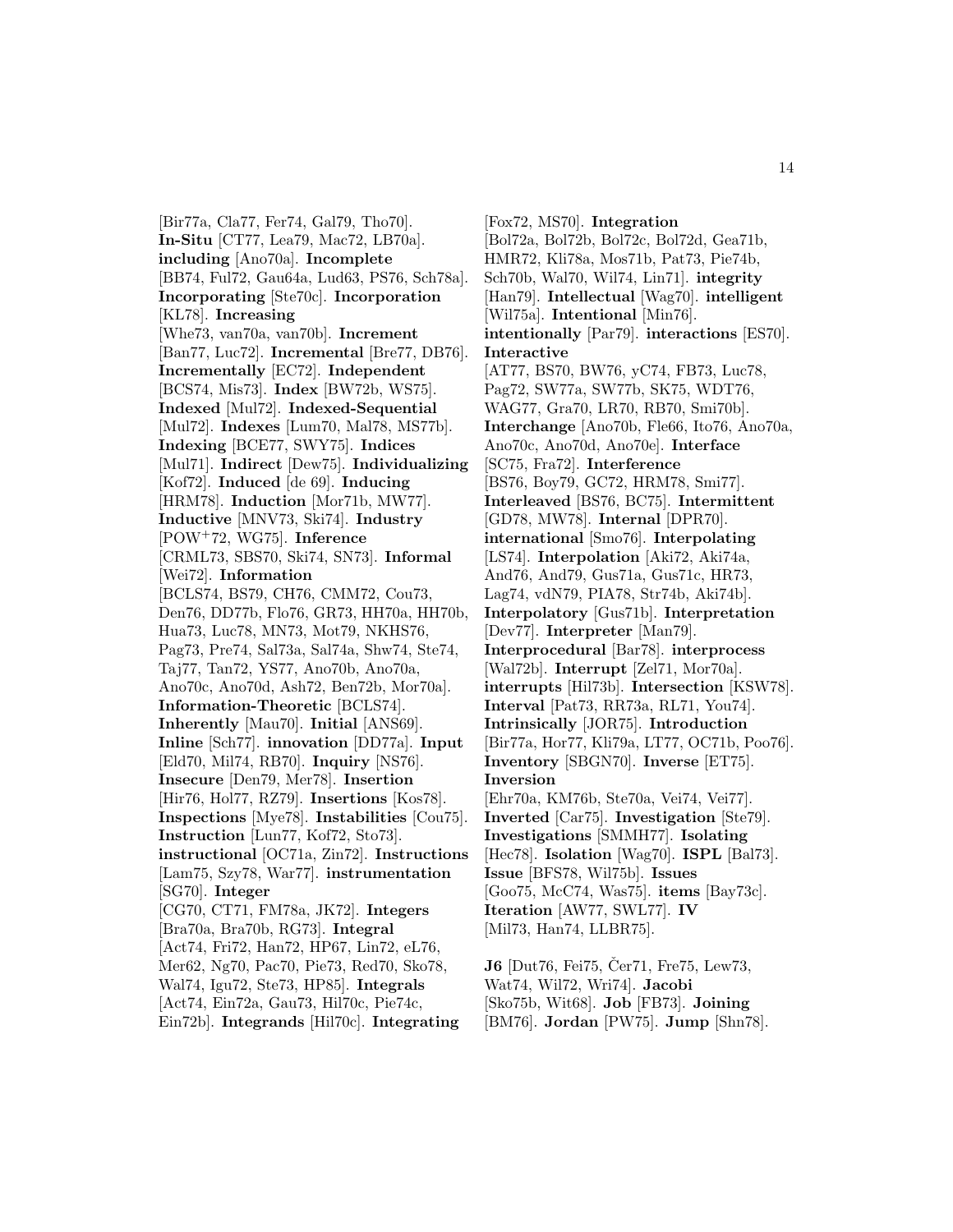**K.** [RH72]. **K2** [Ito76]. **Keep** [Ric71]. **Kernel** [Mil76, WCC<sup>+</sup>74]. **kernels** [BP73]. **Key** [BW76, LYD71, Lum73, RSA78, LY72]. **Key-to-Address** [LYD71, Lum73, LY72]. **Keys** [She78]. **Keyword** [KSW78, Fra77]. **Killed** [Lyn70]. **Kind** [Gau64b, Lon70, Sko75a, Igu72, Bra70d]. **Kolmogorov** [Pom76, Pom74]. **Konrad** [BW72a]. **Koz** [KC73a]. **Kutta** [Tho70].

**L** [Sim74]. **Label** [Fen71c]. **labels** [Eva74]. **laboratory** [HW72]. **Lance** [Kim70]. **Language** [AW77, BF71c, Bro72b, CK70, Dit76, Gre77, HHKW77, HLL73, Hen72, HOW74, Hor77, JL78, Kes77b, PF71, Ray76, Rey70, SG75, Sch77, SBS70, Sch75, Sed72, SK75, Sha74, SHL75, ST73, Sim70, SLSH75, Wal78, Woo70b, WRH71, Zd77, CRM70, Iro70, LLBR75, Lee77, SP74b, AC75b]. **Languages** [CZ74, CRML73, EC72, GG77, KL78, Mau70, Mor73, Nau75, PA72, Ros72, Sam72, Sam76, Sch74, Sco77, Ten76, Wag74, Win79, BW72a, Lyo74]. **Laplace** [KM76b, Vei77, Ste70a, Vei74]. **Large** [Cod70, Lau75, LYD71, Mor78b, NS78, Ulr78, Wal78, LY72]. **Larger** [Gau65, Jan77]. **Latency** [GK74, SF73]. **Lattice** [Den76]. **Lawler** [de 70]. **Layout** [AKA71]. **Layouts** [Pfe75]. **Learning** [May79, SF71, Smi73]. **Least** [Art63, FS73, Kro74b, Kro74a, Sch72c, Sha75, Spä70b, Lyo74. **least-errors** [Lyo74]. **Left** [vB76]. **legal** [Smo76]. **Legendre** [Bol72c, Bol72d, HMR72, Jan77, Gau65, Pie74a]. **Lemniscate** [Tod75a, Tod75b]. **Length** [Dit91, FM71, FM72, FS76, Jon72, Lit91, McC77, Pea90, Pea91, Sav91, Mon70]. **Letter** [Ral72]. **Level** [CW78, Fel79, GG77, Ham76, HHKW77, HLL73, Hir70, MPT77, Ros77, Sch75, She73, SHL75, SLSH75, Fai79]. **Levels** [Bro72b]. **Lexicographic** [Lei69, OS68, Roy73c]. **LG** [Ray76]. **liberal** [LRT77]. **Liberated** [Bac78]. **Lifetimes** [BB77]. **like** [Pan70]. **Limited** [Shw71, Shw74, Ver72, KJ74].

**Limited-Entry**

[Shw71, Shw74, Ver72, KJ74]. **Line** [AG74, Chr72, Eld70, Ell74a, Ell74b, Gai74b, Hod70, JB74, KNO76a, Kli79b, MC73, TCCH71, Wil72, Wil73c, Gai74a]. **Linear** [Ban77, BK70, Bre77, CRSW74, yC74, Fia73, Fie70, Fis75, GW75, GW76, GM78, Hir75, HOK73, How71, How73b, KD71, KS77, Kub73, Lin75, Luc72, Mol72a, Obr73, Pro74, Rav72, Rav74, RR73a, SS68, Sal74b, DKHM76, LR70, MP74, Mar72c]. **Lines** [Bur77, Mat72, DH72]. **linguist** [Fra70]. **linguistics** [McM73]. **Linkers** [Ham76]. **Linking** [Bob75]. **Lions** [SS74b]. **LISP** [Roc71, Bak78b, CG77]. **List** [ACD74, Bak78a, Bob72, Che70, Cla76a, CG77, Cla78, Fen71a, Fen71b, Fis75, Lin74, McC74, Rei73a, Smi75c, VD75b, Wal72a, Was75, Sha70, VD75a]. **List-Compacting** [Wal72a]. **List-Compaction** [Fen71a]. **Lists** [FM71, FM72, Wis76]. **Literate** [Knu92]. **Literature** [ABE77]. **Local** [Aki72, Aki74a, And76, And79, DK78, MB76b, TP77, Aki74b, DD77a]. **Localities** [MB76a]. **Locality** [Fer74, CR72]. **Localization** [DH73, Squ72, Wil73a]. **Locally** [Mil74]. **Locally-Organized** [Mil74]. **Locating** [Hin75]. **Locations** [ML77]. **locks** [EGLT76]. **Log** [PIA78, Pur74]. **Log-in** [Pur74]. **Logic** [DK79, Kow79, Sco77]. **'logical** [Ehr70b, IR78, KM76a, War77]. **London** [Red71]. **Longest** [HS77]. **Lookup** [Abr74, GP73, She78]. **Loop** [Weg74a, vB73, Eva74]. **Loops** [Lam74b]. **losses** [Par79]. **Low** [Ham76]. **Low-Level** [Ham76]. **Lowe** [SM70a]. **LP** [HW79]. **LR** [DeR71, HSU75, MM78c]. **LRU** [TS77]. **LU** [EH75]. **Lucid** [AW77].

**M** [GH79, Lai79, SD70]. **M.** [Sim74]. **M1** [Bro76, Bro72a, Cha71a, FR75a, GR70, Lon70, Pet70]. **Machine** [Ben72a, Fin77, HLL73, Ivi77, KFM71, OS72,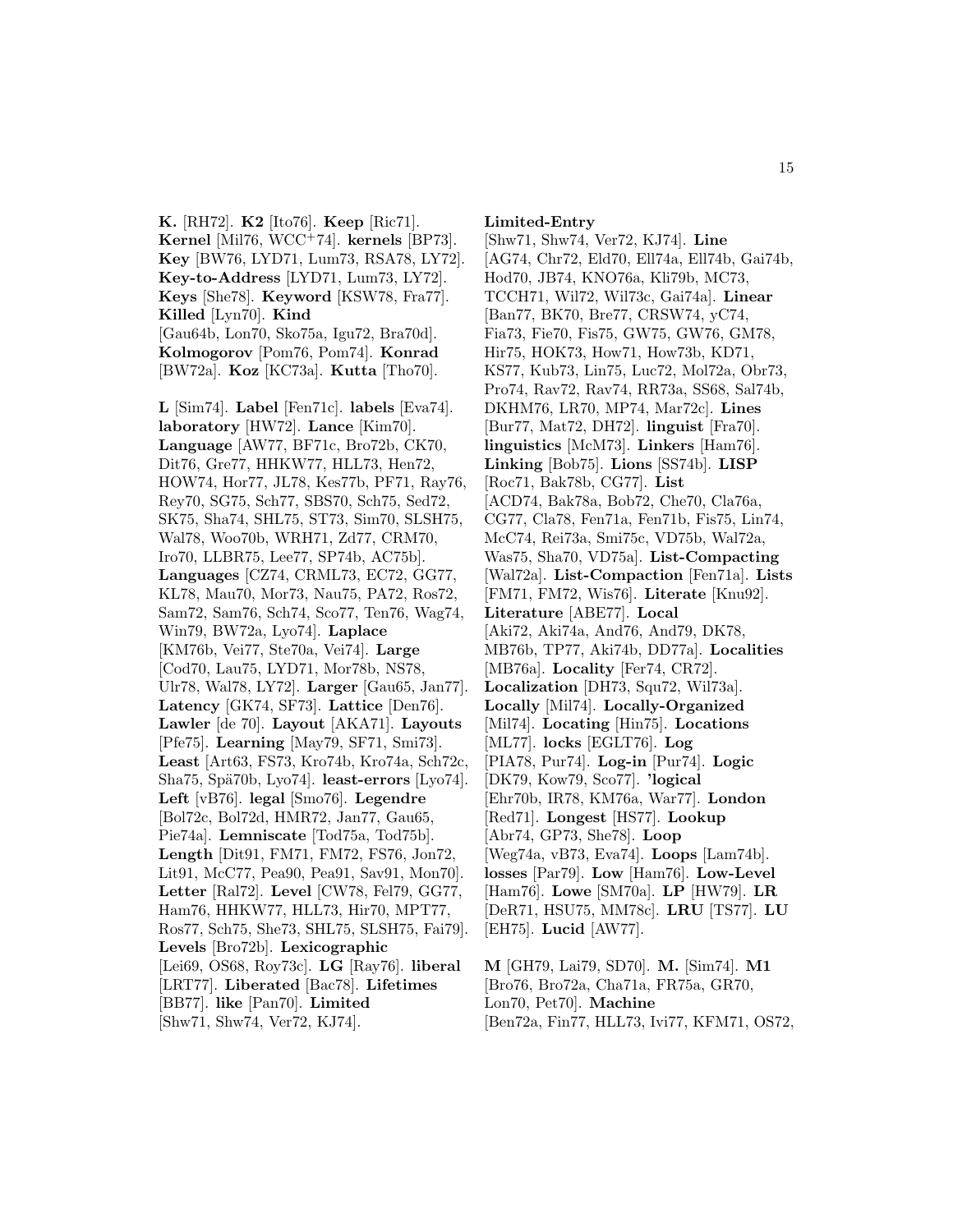Tan78, Wil70a, Wir69, Wir70, Ano70e]. **machine-to-machine** [Ano70e]. **machines** [SP74b, Szy78]. **Made** [Kli79b]. **magnetic** [Ano70c, Ano70d]. **Maintenance** [LST78, Smi75c, Taj77]. **majority** [PW70]. **Man** [KFM71]. **Man-Machine** [KFM71]. **Management** [BW74, BBC77, CHI<sup>+</sup>74, CH76, DK78, OC71b, SW72, Ash72, BBF<sup>+</sup>70, Mor70a, NGMM70]. **Manager** [Nol77]. **Managing** [Fra73, Nol73]. **Manchester** [Lav78]. **Maniac** [Mor72a]. **Manipulating** [Vui78]. **Manipulation** [Ars79, Bro73, HT73, PM75, Ulr78, Hal71, Hea71, Jef71, Mor71a]. **manipulative** [BF71a]. **Many** [Bra75, Bur77]. **Many-Sided** [Bur77]. **Map** [AA71]. **Mapping** [ST73]. **Maps** [ML72, NW79, War78]. **Mark** [Lav78]. **Markov** [CO76b, CO76a, Ste78]. **Marovich** [Kar75]. **Marriage** [MW71b, MW71c]. **Martin** [DKHM76]. **Mask** [Dat72]. **Masked** [Fei75, Wat74]. **Masking** [GK74]. **Mason** [Hee70]. **Mass** [Bla70]. **Match** [BK73b, Sha77, Van74]. **Matching** [AC75a, CW78, Gal79, HRM78, KMP77, SA77]. **Math** [Mil75a, Mil75b]. **Mathematical** [Fos72a, HW79, CR72]. **Mathematics** [KC75, Nau75, Tra72]. **Mathieu** [Cle69, Fri72]. **Matrices** [BW70, Bir75, BL71b, Kha72, PM78, Ste70c, van75b, BL71a, Rok70, van75a]. **Matrix** [BS72b, BW72b, Bre73a, Chi78, DWT71, Ehr70a, ET75, FP79, GB68, Gus78, HKM80, Hei72, JH75, Kub73, LB70a, Law73, Lea79, Mac72, McN71, Mol72b, MK73, Rei73b, Sal73b, Sip77, Ste70b, Ste70d, EH75, Mar72c, Nie72]. **Maxflow** [Bay68, Bay73a, Bay73b]. **Maximal** [Hir75]. **Maximum** [OH72]. **Mean** [BCS74, Han75b, Cot75, Nel79, Wes79]. **Meaning** [Fra71]. **measure** [BED77, FW78a]. **Measurement** [AT77, NR71]. **Measurements** [BJW70]. **Measures** [CMM72]. **Mechanical**

[Gus71c, Weg75]. **mechanics** [Jef71]. **Mechanism** [HG78]. **Mechanisms** [Gon76, LSAS77, Wym75]. **Median** [She78]. **Medical** [Luc78]. **Meetings** [Gri70]. **Memories** [SB77]. **Memory** [Bae72, BCPW74, BS76, BCD72, BL79, BBC77, BC75, Gif77, Her72, HMT79, Hir73, Mal78, MS77b, Nie77, OS72, RL74, Sho77, Sit78, Smi77, Wil71, Wil73b, Hil73b, Spa72]. **memory-content-generated** [Hil73b]. **Merge** [Bro72a, Bro74, Fer71]. **Merge-Sorting** [Fer71]. **Merging** [Bla70, Gav75]. **Merit** [Nie71b]. **Mesa** [GMS77]. **Mesh** [TK77]. **Mesh-Connected** [TK77]. **Meshes** [Nil70]. **Method** [AA71, AA79b, AA79a, Bat75, Bel70, BCE77, Byr73b, Cav74, CB74, Dat72, EC72, Ehr73b, ES74, HW79, JH75, Kim70, LB70b, Lip75, Mag75, MR72, Mul72, Pag74a, Pan70, PHH72, Rad74, RS72, RS74, RK73, RSA78, SP74a, SP75, She74, SS74b, Spr77, WGL76, WS75, Yoh72, ZM78, Aki74b, BF71b, Byr73a, Igu72, Kai70, Lin71, MP74, Mar72c, MD70, Tho70, Wes79, Wil70c]. **Methodology** [AT77, BS79, Gen72b, WD78]. **Methods** [AD72, Bré79, Gre72, HLL78, Lum73, MNV73, Mar76, SR78, OC71a]. **Microcomputer** [EL79a]. **Microprogramming** [RFE72, TF71]. **Minicomputer** [FFG73]. **Minimal** [CGL73, Ful74, GR70, Ker73, Mag75, Pag74a, Pet70, Sin69a, WGL76, Whi72, Mon70]. **Minimal-Total-Processing** [Ful74]. **Minimax** [Dun72, Wat70]. **Minimization** [Bul74, Dav76, Fie70, Gim74, KK74, MM73, de 70]. **Minimizing** [GBK73]. **Minimum** [Byr73b, FS75, Wag73b, Yoh72, Byr73a]. **Minimum-Area** [FS75]. **Minimum-Space** [Wag73b]. **Minit** [HOK73, KD71, Obr73, SS68]. **Minorities** [MM78a, MM76]. **Miss** [EF78]. **Mixed** [How73a]. **mobile** [Wai70]. **Model** [Alt79, Bab77, BW73, Car73, CO76a, Cod70,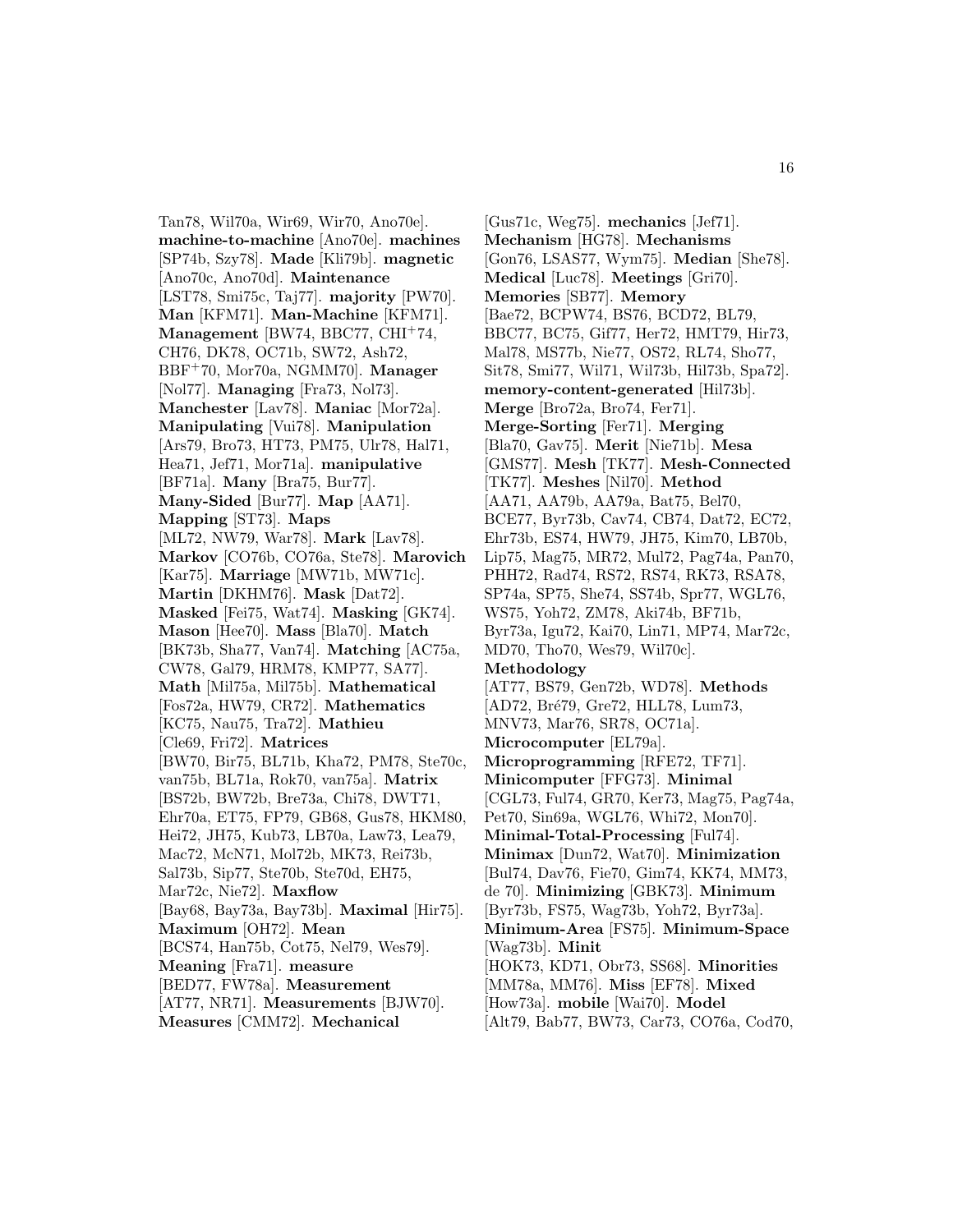DS72, Den76, GK74, Led72, Man79, MS72, OS72, PF78, SWY75, Sal74b, SBGN70, She73, Sil76, Wil76, Ber70, CO76b, CR72, Str74a, DS73]. **Modeling** [SBB72, Ste78]. **Models** [Cla76c, FJ70, HB78, KS77, Sch78b, TCB78, Kim72, WG79]. **Modification** [Shw71, War75, BF71b, Pee83]. **Modified** [Bur74, Ful72, HW79, Pie74b, Sch78a, Wal70, Wen78]. **Modularization** [HFC76]. **module** [Par72b]. **Modules** [Par72a]. **monitor** [Str74a]. **Monitors** [Hoa74, How76, Kes77a]. **Monotone** [CW78]. **Monotonic** [Sal72c]. **Monte** [Gal73]. **Moore** [Gal79]. **Moorer** [Smo72]. **Moratorium** [Pre74]. **Motion** [BW76]. **Moving** [Cla76a, Rei73a]. **MR** [GH79, Lai79]. **MU5** [IC78]. **Muenster** [Dit76]. **Multi** [HMT79, Lum70, Man79]. **Multi-Attribute** [Lum70]. **Multi-Class** [HMT79]. **Multi-Interpreter** [Man79]. **multiaccess** [BBF<sup>+</sup>70]. **Multiclass** [BM76]. **Multics** [BCD72, SG70, Sal74a]. **Multidimensional** [Ben75, Gal73, Mul77]. **Multifield** [BCE77]. **Multilevel** [de 70]. **Multiple** [BW73, Eva74, Fen71b, Lam75, McG73, MB73, SC79, vB73, Mif70]. **Multiple-Precision** [MB73, Mif70]. **Multiplexed** [Gim74]. **Multiplexing** [Pac73]. **Multiplication** [Mot79]. **Multiplications** [Ber72, Gla71, BG72a]. **Multipliers** [Bra70a, RG73]. **Multiply** [BS73]. **Multiply-Restricted** [BS73]. **Multipriority** [BM76]. **Multiprocessing** [Ste75, Ste76]. **Multiprocessor**  $[BS76, BB78, Smi77, WCC^+74].$ **Multiprogrammed** [She73]. **Multiprogramming** [BB78, Bri70, Bri72, Cou75, SBB72, Wir69, Wir70, Ham73, Smi70a]. **Multiprogramming-Multiprocessor** [BB78]. **Multipurpose** [SF71]. **Multiset** [DM79]. **Multistep** [Lin75, Lin71]. **multistore** [vP70]. **Multivariate** [BS72a]. **Munkres** [BL71a]. **Münster** [Dit76]. **MUSE** [MS72]. **Music**

[Moo72, Rad74, Wex73, McM73, Smo72]. **Mutual** [Atk73, Bal74]. **MUX** [Chr72].

**N** [PIA78, SD70]. **Names** [Fra71]. **National** [Ano70c, Ano70d, McM78, McM79, FS79]. **Natural** [FW72, HR73, LS74, McK70b, Nau75, SG75, SBS70, SK75, Sim70, Woo70b]. **Navigator** [Bac73]. **Near** [Chi78, SF73, Ver72]. **Near-Optimal** [Chi78, Ver72]. **Near-Optimality** [SF73]. **NEATER2** [CS70]. **needs** [Ham71a]. **Negative** [Bro71]. **neither** [Eva74]. **Nested** [EC72]. **Nets** [Mis73]. **Network** [CGL73, Cra74, Den79, Taj77, Woo70b, Wal72b, WG79]. **Networks** [Buz73, CP75, DK79, Kas63, Mam77, MB76b, ML77, NS78, Nie71b, RK75, SS72b, Ten77]. **Neumann** [Col78, Bac78, Her61]. **NEWBASIC** [Dwy72]. **Newton** [Hil70c, Lin71, Pan70]. **Newton-like** [Pan70]. **Next** [Bay77, Ral72]. **Next-fit** [Bay77]. **No** [Wil70b, GH79, Lai79]. **Node** [CGL73]. **nodes** [Pat71a]. **Noise** [Lyn70]. **Noisy** [Mon71]. **Non** [Wal74, van75b, van75a]. **Non-Integral** [Wal74]. **Non-Normal** [van75b, van75a]. **Nondeterminacy** [Dij75]. **Nondeterministic** [MPT77]. **nonintegral** [Che78]. **Nonlinear** [Bro67, Kro74b, Kro74a, Pan70, Rad71, Shr72, Wat70, Dun72, Igu72, Lin71, SW72]. **Nonprocedural** [AW77, Kes77b]. **Nonrecursive** [Che70, Rei73a, Wal72a]. **Nonsingular** [PM78]. **nor** [Eva74]. **Nordsieck** [BF71b]. **Norm** [BR74, FH75]. **Normal** [AD72, BS72a, Don73, HD73, HK72, Mot79, Pag74b, van75b, van75a]. **Normalization** [NT70]. **Normalized** [LS71]. **Norms** [Bau75]. **Notation** [Goo75, Fra77, Wir77b]. **Note** [Bob75, DG73, Dit91, FW78b, Gla71, Hua73, Ken72, KW75, Lam73, Lit91, Mal78, Mau70, Pea91, Phi71, Pom70, RH72, Roy77b, Sav91, Wal72a, Bae70, Bay73c, BF71b, EH75,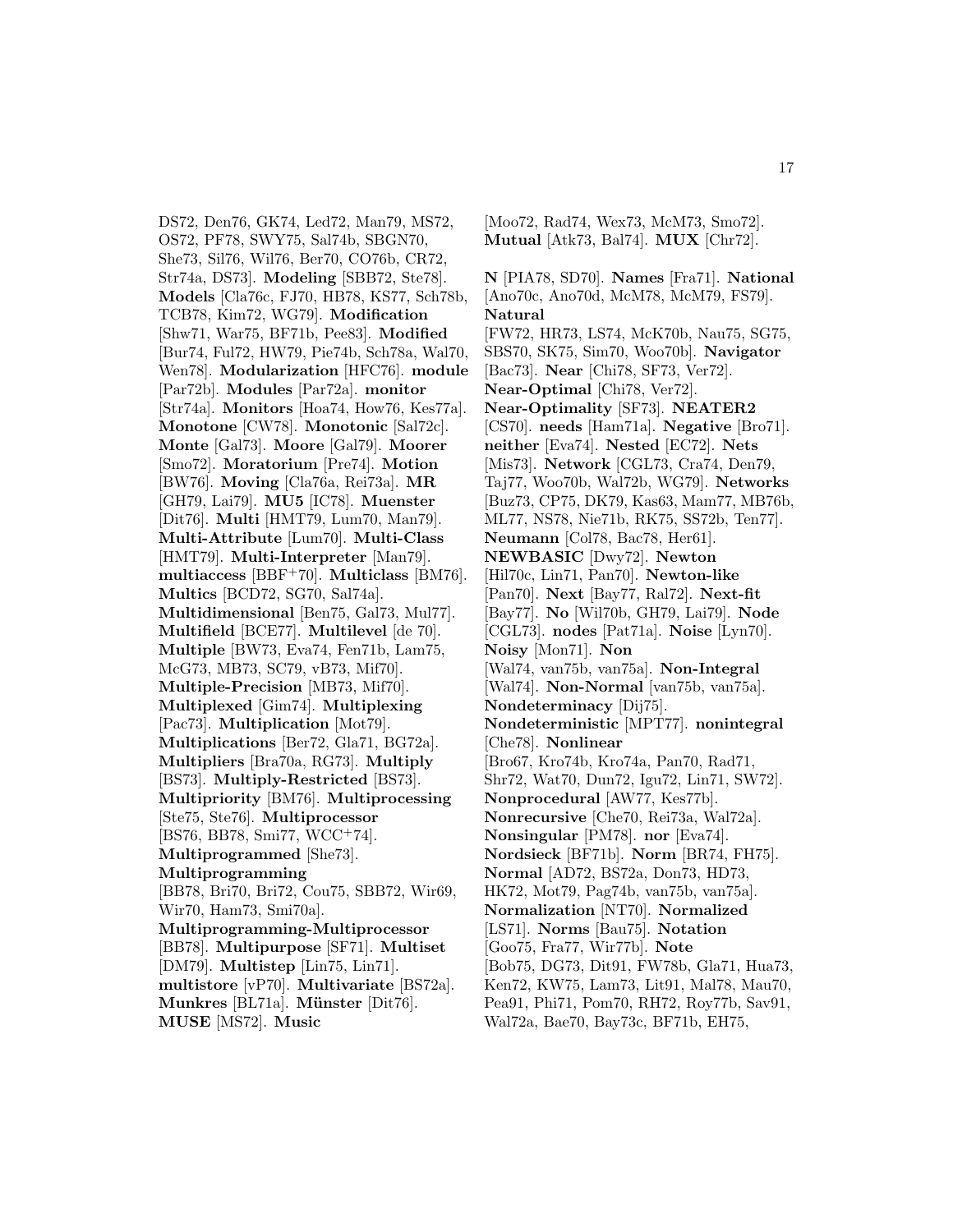GH79, Mon70, Roy77a, ST74, Sto74]. **Notes** [Bir77b]. **notions** [EGLT76]. **NRZI** [Ano70d]. **Nucleus** [Bri70]. **Number** [Bat75, Bav70, BS73, But70, De 73, EL79a, KC73b, Sin69b, Whi70a, WS74, Yao77, Bre74, Bro72c, Pag70, Pay70, Pro72]. **Numbering** [Kno74, Kno76b, Kno77]. **Numbers** [Bir75, GM78, Kli79b, Mai77, Mor78b, PH65, Sch70a, Sul72, Ulr78, Rok70]. **Numerals** [NT70]. **Numerical** [Abe74, BJ71, KM76b, Pat73, Ste70a, Ste78, Tra72, Vei74, Vei77, OC71a, Smi70b].

**O** [Pie75, Teo78, TCB78]. **O1** [Ged79]. **Oakford** [GJ75, KM75a, KM75b]. **Object** [Mat72]. **Objectives** [Cav74]. **Objects** [Cha70a, Lev76, LT73]. **Obstacles** [LPW79]. **Obtaining** [RSA78]. **Occurrences** [KS77, ZC77]. **Occurring** [She78]. **off** [BF71b, Tho70]. **off-step** [BF71b]. **offerings** [LRT77]. **offs** [Blo70]. **On-Line** [Chr72, Eld70, Hod70, TCCH71]. **On-Site** [BW74]. **On-the-Fly** [DLM<sup>+</sup>78]. **One** [Dit76, Gau65, Hir76, Kos78, Phi71, RZ79, Spä70a, ZM78, Pro71, Sal73d, Jan77]. **One-Sided** [Hir76, Kos78, Phi71, RZ79, ZM78]. **One-Step** [Dit76]. **Online** [Han77, GH79, Lai79]. **Only** [Pat72, Rip78]. **Operating** [CMMS79, Fab73, Gai72, HFC76, HRU76, Hoa74, LS76, Lau75, Lis72, Lyn72, PF78, WCC<sup>+</sup>74, DR72]. **Operations** [HSU77, Sit70]. **Operator** [CK77]. **Opportunity** [Smi75c]. **Optimal** [CW78, Chi78, FKU77, Han77, Ken72, Lew78, MS77a, MS76, MPY79, Mil77, Mon71, Mor74, ML77, PBH78, Pie75, Pre79, PF76, RZ79, Sit78, Ver72, Wag73a, Wil70b, You74, ZM78, ADU71, BJ71, GH79, IM70, Lai79, Sto73]. **Optimality** [FM78a, Har72, SF73]. **Optimization** [MR79, RK73, She74, Wal76, BCR72]. **Optimized** [Sam78, WS74]. **Optimizing**

[MM78b, MN72, She71, She72, SC75].

**Optimum** [Bla70, SS73, Shn73, Fol71]. **Order** [Chi78, Lei69, McK70b, OS68, Roy73c, SF79, Wag74, You74, Hos73]. **Order-** [Wag74]. **Ordered** [FM71, FM72, HKLS70b, HKLS70c, Sal73c]. **Ordering** [DG73, Kas63, Lam78, Sal72c, SN73, Ten77, RG71]. **Orderings** [DM79]. **Orderly** [PM78]. **Ordinary** [CB74, Gea71a, Gea71b, Nik73, Wil74, Lin71]. **Organization** [Car73, Gho72, Hua73, RL74, Sil76, Smi77, TF71, Wir69, Wir70, WC71, Mor70a]. **Organizations** [Tei71, Yao77]. **Organized** [BJ74, JB74, Mil74]. **Organizing** [Riv76]. **Orientation** [And78]. **Oriented** [HL77, LSWL75, MT71]. **Origin** [Ste70c]. **orthogonal** [Sal73d]. **Other** [KS77]. **Output** [Fis77]. **Overa** [LM73]. **Overdetermined** [BR74, FH75]. **Overflow** [Mul72, Bay73c]. **Overhead** [Bar77, KNO76a]. **Overlap** [Teo78, TCB78]. **overlays** [Spa72]. **Overview** [Bal73, KC79a, Low78].

**P.D.E.** [Fri72, SM70b]. **P.E.** [Ano70d]. **Package** [Gus78, HKM80, Law73, McN71, Sal73b, Sip77, WS74]. **Packed** [Lyo78a]. **Packet** [MB76b]. **Packets** [DM78]. **Page** [Boy74, FG74, Pri73, PF76, ADU71, Smi70a]. **Page-On-Demand** [Boy74]. **Paged** [BBMT72, RL74]. **Pagination** [McC77]. **Paging** [BGM70, Dem70, Fag76a, Fag76b, FP79, FGG78, Mol72b, Mor72a, OS72, Pom70, Roc71, Sal74b, TS77]. **Paper** [KM75a, Sim74, Hee70, SM70a, Smi75b, Smi75a]. **Papers** [DR72, Hor77, Mor71a, Poo76]. **Parabolic** [MR72]. **Paradigms** [Flo79]. **Parallel** [ACD74, Gav75, GC72, Gri77a, Hir78, HCS79, Kel76, Lam74b, Lip75, OG76, Pat72, TK77, TCB78, War77, Gri78]. **Parallelism** [Eve74]. **Parameter** [Pri73, Fra77]. **Parameters** [Mil77, SS73, Wal74, Che78, Kni70].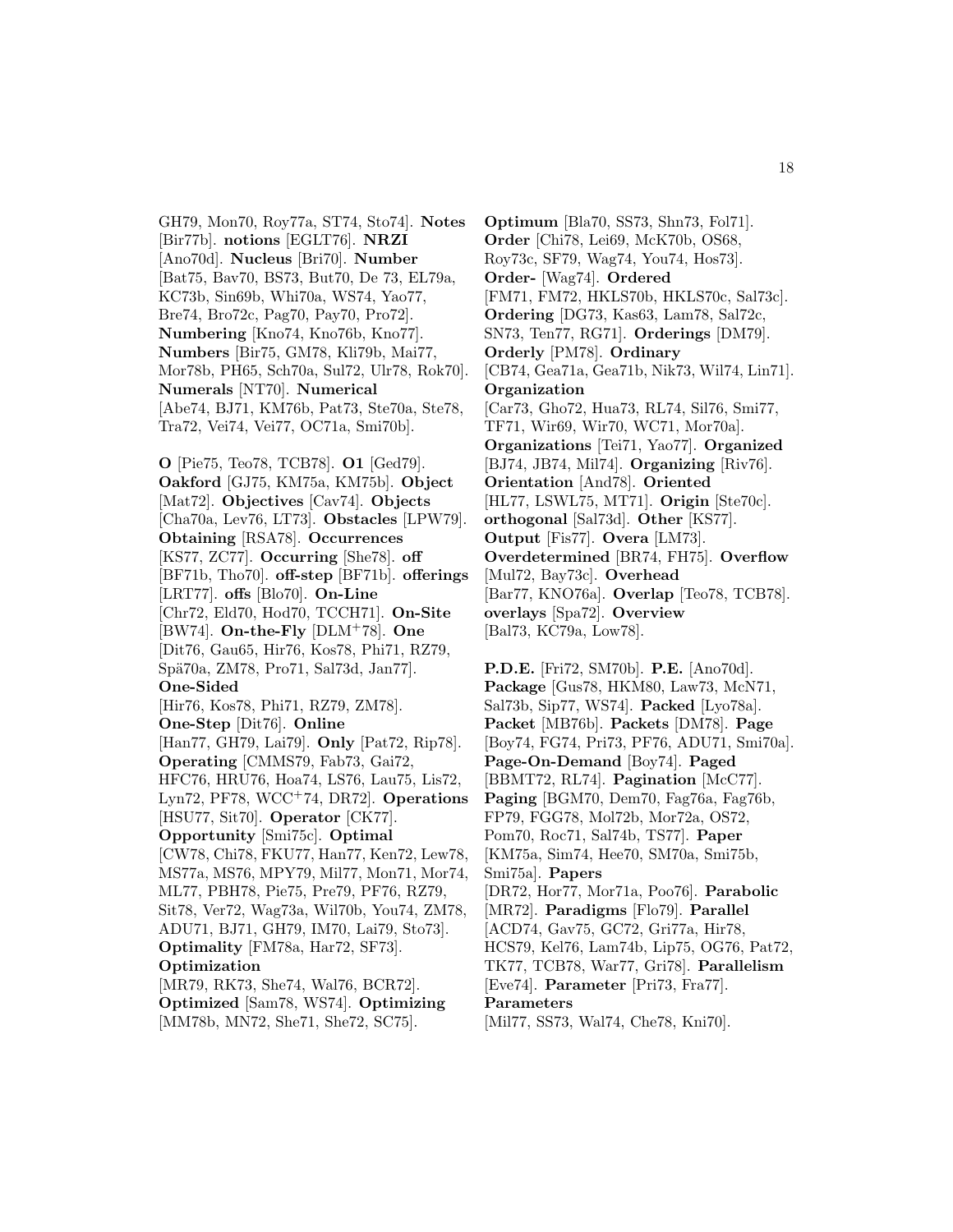**Parametric** [Lev76]. **Paraphrasing** [Gol75]. **Parser** [MS73, Mil74, vP70]. **Parser-Generating** [MS73]. **Parsers** [Cro72, LaL77, Loe70, MM78c, Rip78]. **Parsing** [AJU75, Ber77, CR78, Dam70, Ear70, SKK76, Woo70a, Str73]. **Part** [Gus78, HKM80, LaL77, McN71, Sip77]. **Partial** [CK70, Cha71a, MR79, SN73]. **Partition** [FGG78, Whi70b]. **Partitioned** [GBK73]. **Partitioning** [Bab77, yC74, CT71, PA72, CR72]. **Partitions** [BS73, Ehr74, McK70b, Whi70a]. **Partnership** [Smi73]. **PASCAL** [Dit76, Dit76]. **Password** [MT79]. **past** [Ham71a]. **patents** [Gal71]. **Path** [DM78]. **Paths** [Fox75, LPW79, Min74, Law77]. **Patrick** [Sim74]. **Pattern** [AKA71, Cha73, Kli71, Lau73, SL71, Sla79, SKK76, HW72, KMP77, Les72]. **Patterns** [BF71c, CGM79, Cha71b, Gim73, Les79, Lev72, Bro77]. **Payments** [Lip79]. **PDEL** [CK70]. **PDP** [BBMT72]. **PDP-10** [BBMT72]. **Peak** [Hor75]. **Peaked** [Hil70c]. **pedagogic** [SP74b]. **Pei** [Rok70]. **Pencils** [DWT71, Hei72]. **Percent** [Sho77]. **Perfect** [AA79b, AA79a, Spr77]. **perforated** [Ano70b]. **Performance** [CGM79, Car75, GD78, KFSK76, KD78, Loe74, LYD71, Lum73, Lyn72, Sal74b, SC75, BCR72, BED77, Kim72, LY72]. **Performed** [Wil71]. **Permutation** [BL79, Ive76, Roy77b, Roy77a]. **Permutations** [Cha70b, GP74, Kno76b, Lei69, OS68, RH72, Roy73c, Roy73b, Har71a, Pag70, Roy73a]. **Perplexed** [Mos71a]. **Personal** [Den79]. **perspective** [Ben72b, Lav78]. **PERT** [Ten77, Kas63]. **Perturbations** [van75a, van75b]. **Petri** [Mis73]. **Petrov** [HZ78]. **PFF** [CO76b, CO76a]. **Ph.D** [Pay73]. **Ph.D.** [FMP74, TC76, TC77a, TC77b]. **Ph.D.s** [TC79]. **phase** [Ano70c, Les72].

**Phenomena** [KS77]. **Philosophy** [Don76].

**Phone** [AG74]. **Photocomposition** [AK73]. **Phrases** [Wag73a, Wag73b]. **physics** [Hea71]. **Pictorial** [Les72]. **Picture** [Lev72, TP77]. **Pictures** [GH71, GH72, Lev76, Mon71, Pho75, SR78, DH72]. **Piecewise** [FS73]. **Pivoting** [PW75]. **PL** [CS70, CW73, Fra70]. **PL/** [Fra70]. **PL/I** [CS70, CW73]. **PL360** [Mil70]. **Place** [Bre73a, Lea79]. **Planar** [Cli74b, FKU77, Pre79]. **Planar-Valued** [Cli74b]. **Plankalk¨ul** [BW72a]. **Plankton** [Cla75]. **Planning** [Ama71, Eas70, LPW79, WD78, Eas72]. **Plays** [Smi73]. **Plot** [Fei75, Wat74]. **Plots**  $[AG74, Lew73]$ . **Plotter**  $[Cor71, Wat73]$ . **Plotting** [Dor75, Dut76, Ell74a, Ell74b, Fre75, Gai74b, Hir70, MC73, Mas75, vSdH79, War78, Wil72, Wil73c, Wri74, Gai74a]. **Point** [Ber72, Bol72c, GM74, Gla71, Gre72, Kim70, KC73b, Lin70, Mal71, Mal72, MV72, BG72a, BF71b, Bol72d, HMR72]. **Points** [PH77, Sha77, Shn73]. **Poisson** [Sch70a]. **Poker** [Fin77]. **police** [Col79]. **Policies** [BM76, BB78, TP72]. **Policy** [BS71, KC79b, McC74, Was75]. **Policy-Driven** [BS71]. **Political** [CP75, HOR72, Kli78a]. **Pollack** [Shw71]. **Polygon** [SH74]. **Polygonal** [Bur77, NW79, Mon70]. **Polygons** [Bur77]. **Polyhedral** [LPW79]. **Polynomial** [JT72, Pat72, Sha75, Squ72, Wil73a, Wit74, DH73]. **Polynomials** [McK70a, Sch72b, Sko75b, Wit68]. **Polyphase** [She71, She72]. **Population** [Cla75]. **Portable** [Bro72b, CMMS79]. **Position** [MDB79]. **Positive** [Sal72c]. **Positivity** [Bau75]. **Power** [LP78, OH72]. **Powers** [Bro71]. **Practical** [Bar78, Fra73, GR75, BF73, Est73, Lyo74]. **practicality** [TT82]. **Practice** [Mil76]. **Practitioner** [SD76]. **Precedence** [Ber77, CGL73, Cra74, Rip78, DKHM76, IM70, Mar72c]. **Precise** [Abe74]. **Precision** [Abd70, MB73, Ric72b, Ric73, Mif70, Sal72a].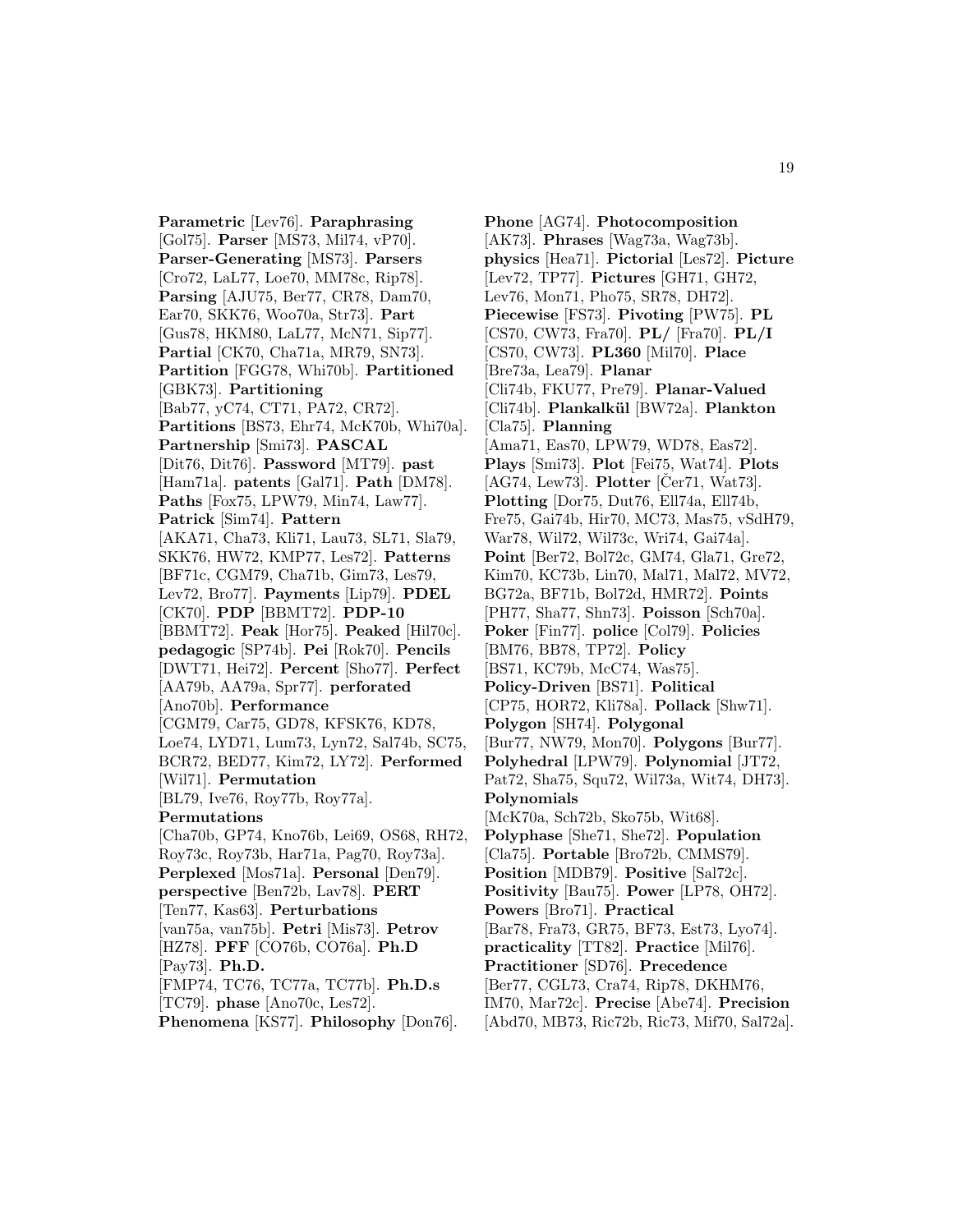**predicate** [EGLT76]. **Predicates** [Weg74a]. **Prediction** [Mam77]. **Predominators** [PM72]. **Preliminary** [Eas72, Ger75]. **Present** [Ric72a, Sto73]. **present-day** [Sto73]. **Presentations** [Bou70]. **Preserving** [DEL78]. **President** [Ral72]. **Prevention** [Hol71, PHH72]. **Price** [CGM79]. **Price/Performance** [CGM79]. **Pricing** [Nie70]. **Primary** [Gel73, Gif77]. **Prime** [Bat75, De 73, GM78, Mai77, Sin69b]. **Primes** [Bra70c, Dun70]. **Principle** [Mor71b, Rey70]. **Principles** [ADU71, DR72]. **Priority** [Vui78, Jon86]. **priority-queue** [Jon86]. **Privacy** [Min76]. **Probabilities** [Bou74, Bou76, Han75a, Mar72a]. **Probability** [FG74, Hur71]. **Probable** [McC75]. **Probable-Word-Proof** [McC75]. **Probe** [AA79b, AA79a, Spr77]. **Problem** [BL71b, CG70, Cra73, Cro77, DWT71, Dev77, Fen73, GB77, Gre77, How73a, JOR75, KW75, KFM71, Lam74a, Lam73, McC74, McM79, MW71b, MW71c, MR72, NT74, Pag73, Par75, Pfe75, Poh72, Tes74, Van74, vdBM75, Was75, BL71a, Bro72c, EM72, JK72, Kor70, Les72, OH72, PW70, Pro71, SP74b, Sto74, McM78]. **Problem-List** [McC74, Was75]. **Problem-Reduction** [vdBM75]. **Problems** [CRSW74, Fia73, HW79, Kim70, Kro74a, LK72, Pro74, Rav72, Rav74, Smi75c, GS72, Hos73, Smi70b]. **Procedure** [AC76, Bou70, HG78, Pur74, Rip78, SC78, WG79]. **Procedures** [Aki72, Aki74a, And76, HR73, LS74, MW71b, New71, SS73, Aki74b, Kni70, And79]. **Proces** [Gif77]. **Process** [BBF<sup>+</sup>70, FS76, Zin72]. **Processes** [Bri78, DLP79, GC72, Hab72, Hoa78b, Hoa78a, CR79]. **Processing** [ACD74, Bak78a, Bob72, Bur77, Eld70, Ful74, HHKW77, Lam75, Mul77, PF71, Sal72b, SW77a, SW77b, TCB78, HW72]. **Processor**

[Lun77, SC79, TF71, Low70, MD70].

**Processors** [Gav75, Hil73b]. **Produce** [Bra70c, Dun70]. **Produced** [Sho75]. **Product** [Bol72a, Bol72b, Bol72c, Bol72d, HMR72]. **Production** [Fos72a, TC76, TC77a, TC77b, TC79, Led74]. **productions** [IM70]. **Productivity** [Chr78]. **Products** [Chi78, MR75, MK73]. **Professional** [CH76, MN73, Ash72]. **Professionalism** [Fin75]. **Program** [Abe74, AC76, Alt79, Ars79, AE73, ABB<sup>+</sup>79, CZ74, Dor75, Dut76, Ell74a, Ell74b, Fei75, FWY70, FG74, Fre75, Gai74b, Gel73, Gel78, Hoa71, JP73, Kin76, KC73a, Lam79, LCW74, Mac73, MC73, MB76a, MW71a, MW78, Mas75, McG73, ML77, Mye78, SD70, SF71, Smi73, Wat74, Weg75, Wil72, Wil73c, Wir71, Wri74, Ber70, BT79, Fra70, Gai74a, Low70, MM70, NR71, vSdH79]. **Program-Synthesizing** [LCW74]. **Programmer** [Bac73, Ber71, Dij72, Ivi77]. **Programmers** [GW74, van77]. **Programmiersprache** [Dit76]. **Programming** [Bac78, BR75, Bob72, Bri78, CG70, CRSW74, yC74, Chr78, CRML73, DPR70, Dit76, Ers72b, Ers72a, Fel79, FWY70, Fia73, FM78a, Flo79, Fra71, HHKW77, HW79, Hen72, Hod70, HOK73, HWBC77, Hun70, KL78, Kes77b, Knu73, Knu74a, Knu74b, Knu92, KD71, KS77, Lam74a, Lem79, Low73, MR73, Mil75a, Mil75b, MPT77, Mor73, Nau75, Obr73, Pro74, Rav72, Rav74, RR73a, Ros72, Ros73, SS68, Sam72, Sam76, Sch77, Sco77, SMMH77, Shr72, Tan78, Ten76, TF71, WDT76, Win79, Wir77a, WRH71, Zel71, Zd77, BW72a, EM72, JK72, LR70, LLBR75, Lee77, Pro71, SW72, Wai70, van77]. **Programs** [Bac78, BB77, Bir77a, Boy74, Cav74, CH76, Cou73, DLP79, DD77b, Dij75, Fox72, Fra76, FH74, GR73, Gri77b, Gri77a, IR78, KM76a, Kel76, KJ73, Lip75, MNV73, MS77a, MN73, MR70, OG76, RL77, Sed78, Sed79, Shw71, Shw74, TCB78, Weg73,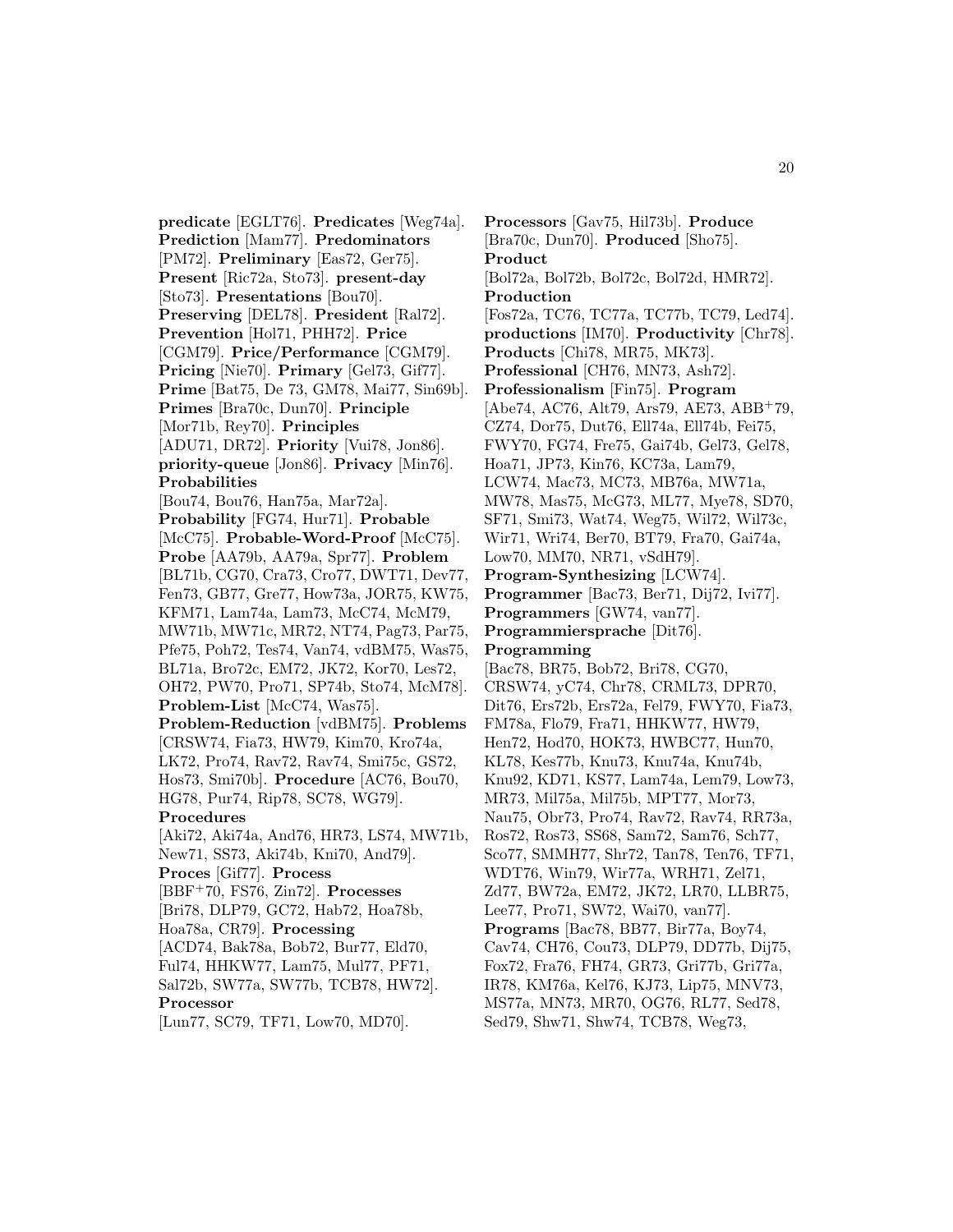Ash72, Gri78, Mor70b, Pol71, Smo76]. **Progress** [ANS69]. **Progressive** [Han79]. **Project** [Ber71, BS70, CGL73]. **Projection** [BHH78, Kro74b, Kro74a]. **Projections** [Cha71b, Cha73, GH71, GH72, Lau73]. **Proneness** [LD76]. **Proof** [Hoa71, Lam79, Lon70, McC75, RL77, SLR78, Taj77]. **Proofs** [DLP79]. **propagation** [GK70a]. **Properties** [DS72, GM74, Lin75, Lip75, Mal72, MNV73, OG76, BJ71, DS73]. **Property** [Gho72, SF79]. **Proposal** [Pag72, Spa72]. **Proposed** [Ano70c, Ano70d, CH76, Goo75, HMS72, Shw71, McC75]. **Protection** [HRU76, Lon79, Min76, Mor73, Sal74a, SS72a, Smo76]. **Protocol** [Taj77]. **Prover** [SN73]. **providing** [BT79]. **Proving** [DM79, Gel78, Gri77a, HOW74, How76, Lip75, MNV73, MW78, Sam78, vdBM75, Gri78]. **Proximity** [DEL78]. **Pseudo** [PH65, Sul72, Bre74, Spa72]. **Pseudo-Random** [PH65, Sul72, Bre74]. **Pseudochaining** [HP78]. **Pseudoinverses** [Hes75]. **pseudorandom** [Pay70]. **Psychology** [May79]. **Public** [Lon79, McC74, RSA78, Was75]. **Public-Key** [RSA78]. **Publications** [Wei72]. **Pulse** [SKK76].

**QR** [Ste70c]. **Quadratic**

[Ack74, Agn76, Bat75, Bel70, Day70, LB70b, Pro74, Rad70a, Rav72, Rav74, Shr72]. **Quadrature** [Gal73, Ged79, Gen72a, Goo73b, Gus71b, Gus71c, Hil70c, Lyn70, Pie73, Gen72b, Gen72c, Goo73a]. **Quadric** [Lev76]. **Quantiles** [Gol73, Hil70b, Kni75, eL79b, Hil81b]. **Queries** [BCKH75]. **Query** [AC75b, Han77, Wal78, GH79, Lai79]. **Querying** [Cas73]. **Question** [SBS70, Sim70]. **Question-Answering** [Sim70]. **Questionnaire** [Low73]. **queue** [Jon86]. **Queueing** [Buz73, RK75, WG79]. **Queues** [Kes77a, Vui78]. **Queuing** [She73]. **Quicksort** [Loe74, van70b, Sed78, Sed79,

Whe73, van70a]. **Quotient** [BK70, Bel70, LB70b].

**R.** [GR70]. **R201** [CH70]. **Rademacher** [HKLS70a]. **Radix** [Sou75]. **Ramp** [Lag74]. **Random** [But70, Cla77, FJ70, HK72, Kno70, Kno73, Pag74b, PH65, RS72, RS74, Sch70a, Sch72a, Sul72, Tad78a, Tad78b, Wal74, de 69, Bre74, Pro72]. **Ranges** [BW72b]. **Raphson** [Lin71]. **Rapid** [Bur77, Gus71a, Gus71b, Gus71c]. **Raster** [BJ74, JB74]. **Ratio** [BB74, Lud63, PS76]. **Rational** [Bro71, Hal71]. **Ratios** [EF78, Gau64a]. **ray** [Les72]. **Re** [HS78, Sny78a, Sny78b]. **Re-examined** [HS78, Sny78a, Sny78b]. **Readers** [CHP71]. **Reading** [Lam77]. **Readings** [Sto88]. **Real** [Bak78a, CMMS79, Ehr70a, GZ75, GB68, HB78, Mor76, Pat72, Pre79, Rei73b, Ste70b, Ste70d, Wad76, War78, Wir77a, Nie72]. **Real-Time** [CMMS79, Pre79, Wir77a]. **realistic** [BT79]. **Realizable** [War77]. **Reallocation** [Bay73d]. **Reasoning** [Rey79, Sho78]. **Rebuttal** [FMP74]. **Rechenanlage** [Dit76]. **Recognition** [SL71, SKK76, HW72, Les72]. **Recombination** [CT75]. **Recommendations** [ABB<sup>+</sup>79, Cou73, MN73, Ash72, Ham71a]. **Recommended** [MN73]. **Reconstruction** [Cha71b, Cha73, FKU77, GH71, GH72, HLL78, Lau73]. **Record** [Bab77]. **Recorded** [Ano70c]. **Records** [Gho75, McC77]. **Recovery** [GD78, GR75, MM78c, Rip78]. **Recovery-Only** [Rip78]. **Rectangle** [FS75]. **Rectangular** [BL71b, Deu72, LB70a, Mac72, BL71a]. **Recurrence** [Act74, Sal73d]. **Recursion** [AS78, Bir77a, Bir77b, Mor71b, Wal76, Atk73, Bal74]. **Recursive** [GK70a, GJ79, MS77a]. **Redistricting** [HOR72]. **Reduce** [BCS74, Gri70]. **Reduced** [JB73]. **Reducing** [Bre73b, Sch74]. **Reduction**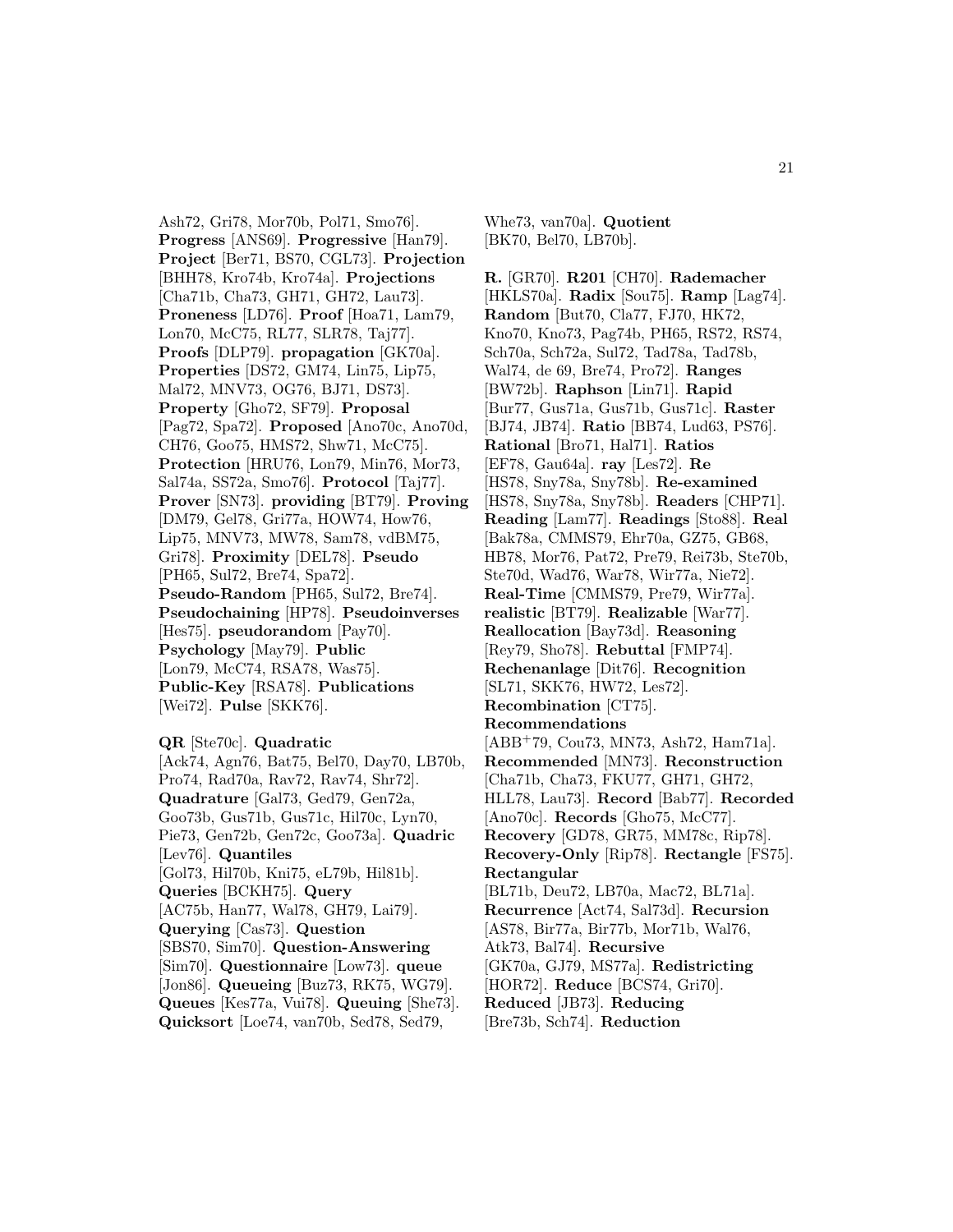[CK77, Cra73, JH75, Lip75, Sha74, vdBM75]. **Redundancies** [MR79]. **Redundancy** [Byr73b, Gho75, Yoh72, Byr73a]. **Reentrant** [SH74]. **Refection** [Roy77b]. **Refection-Free** [Roy77b]. **Reference** [DS78, Flo76, Rey70, Sha77]. **Referencing** [Wis76]. **Refinement** [Wir71]. **Reflected** [BER76]. **Reflection** [BN76, Roy73b, Roy73a, Roy77a]. **Reflection-Free** [Roy73b, Roy73a, Roy77a]. **Reflections** [LS76]. **Reformatter** [CS70]. **Regard** [KSW78]. **Region** [yC74, SR73]. **Regional** [Nie71b]. **Regions** [Mer73]. **Register** [Fre74, HB78]. **Registers** [Mor78b]. **Registration** [Win71]. **Regression** [Shr72]. **Regular** [LaL77, Wag74]. **Rejuvenating** [FS79]. **Related** [KW75, Tei71]. **Relation** [de 69]. **Relational** [BCKH75, Cod70, SC75, Wal78]. **Relations** [Act74, CGL73, HSU77, War75]. **Relationships** [vdBM75]. **relativity** [BF71a]. **Relaxation** [HLL78, PR79]. **Relevant** [Gho75]. **Reliable** [Hor77]. **Remark** [And76, And79, AV73, Bay73b, BB74, Bou74,

Bou76, Bro74, Bro76, Bul74, Byr73b, Col78, Cot75, Dav76, De 73, Dor75, DH73, Dut76, Ein72b, Ein74, Ell74a, Ell74b, Er85, Fei75, Fre75, Fri72, FH75, Gai74b, GK70b, Ged79, Goo73b, GR70, Gus78, Han75a, HKM80, Hei72, Hil81a, Hil81b, HP85, Hol77, HOK73, How73b, Ito76, Jan77, JK72, Ker73, KK74, KD71, Kop74, KM76b, Lau73, Law73, Lea79, eL76, eL79b, MC73, Mag75, Mar72b, Mas75, Mis75, Mor76, Nie72, Obr73, Pag74b, Pet70, Pie74c, Pie74b, PM75, PS76, Pom76, Pro72, Pro74, Rad71, Rav74, Red70, Rob72, Roy73c, Sal72a, Sal73b, Sch78a, Sch72a, Sch72b, Sch72d, Sch72c, She74, Sip77, Sko75b, Sko75a, Sko78, Ste70d, vSdH79, Sys75, Ten77, Tes74, Vei77, Vos73, Wat73, Whe73]. **Remark** [WGL76, Wil73a, Wil73c, Wit74, Nel79].

**Remarks** [Abr74, Fri72]. **reminiscences**

[Alt72]. **Remote** [FB73]. **Removal** [AS78]. **Reorganization** [FP79, MS76, Shn73]. **Repacking** [BCPW74]. **Repeat** [PKT73]. **Repetitions** [Cha70b]. **Replacement** [CO76a, PF76, ADU71, CO76b]. **Reply** [Kar75, FLB73, KJ74]. **Report** [ANS71, ABB<sup>+</sup>79, FS79, Luc74, McC74, Ste74, Ash72, Eas72, Gal71]. **Representation** [AG74, Ano70e, Bur77, CH75, Mer73, WAG77]. **Representations** [Eas70, HW73]. **Representative** [SK74]. **representing** [Han74]. **Requests** [Pie75]. **Required** [MK73]. **Requirement** [Ber77]. **Requirements** [Bob72, FH74, Gif77, JB73, PG74]. **Requiring** [EKW74, Ulr78]. **Research** [Ard76, Luc78, Rad70a, RFE72, KC79b, Zin72]. **Residency** [Pri73]. **Residue** [How71, How73b, Rad70a]. **Resolution** [Min76]. **Resource** [BB78, Nol73, BBF<sup>+</sup>70, Ham73, Wal72b]. **Resources** [Fra73, Nie70]. **Response** [BBC77, FMP74, HMT79, Mam77, RH72]. **Responses** [O'R72]. **Restricted** [BS73, Whi70a, Whi70b, Atk73, Bal74]. **Restriction** [SG75]. **results** [LY72]. **Retrieval** [Bre73b, Gho72, HH70a, HH70b, Luc78, Lum70, Mot79, Mul71, Sal73a, Sil76, Ski74, Tan72, Van74, Weg76, YS77]. **Retrieval-Update** [Mul71]. **Retrieving** [AA79b, AA79a, Spr77]. **Reveal** [GM74, Mal72]. **Reverse** [DM78]. **Reversible** [Zel73]. **Review** [Wei72]. **Ricatti** [Bra70d]. **Right** [LaL77, OSW78, vB76]. **Rings** [SS72a]. **Ritz** [BJ71]. **River** [Cla75]. **role** [Kim72]. **Rollback** [GD78]. **rolls** [Ano70b]. **Root** [Wil70b]. **Roots** [DWT71, DH73, Hei72, MS70, Squ72, Wil73a]. **Rosary** [RH72, Roy73b, Har71a, Roy73a]. **Rosenbrock** [Dav76, Bul74, KK74, MM73]. **Roster** [Sam76]. **Rotating** [Mat72]. **Rotational** [GK74]. **Rotations** [Fei75, Wat74]. **round** [Tho70]. **round-off**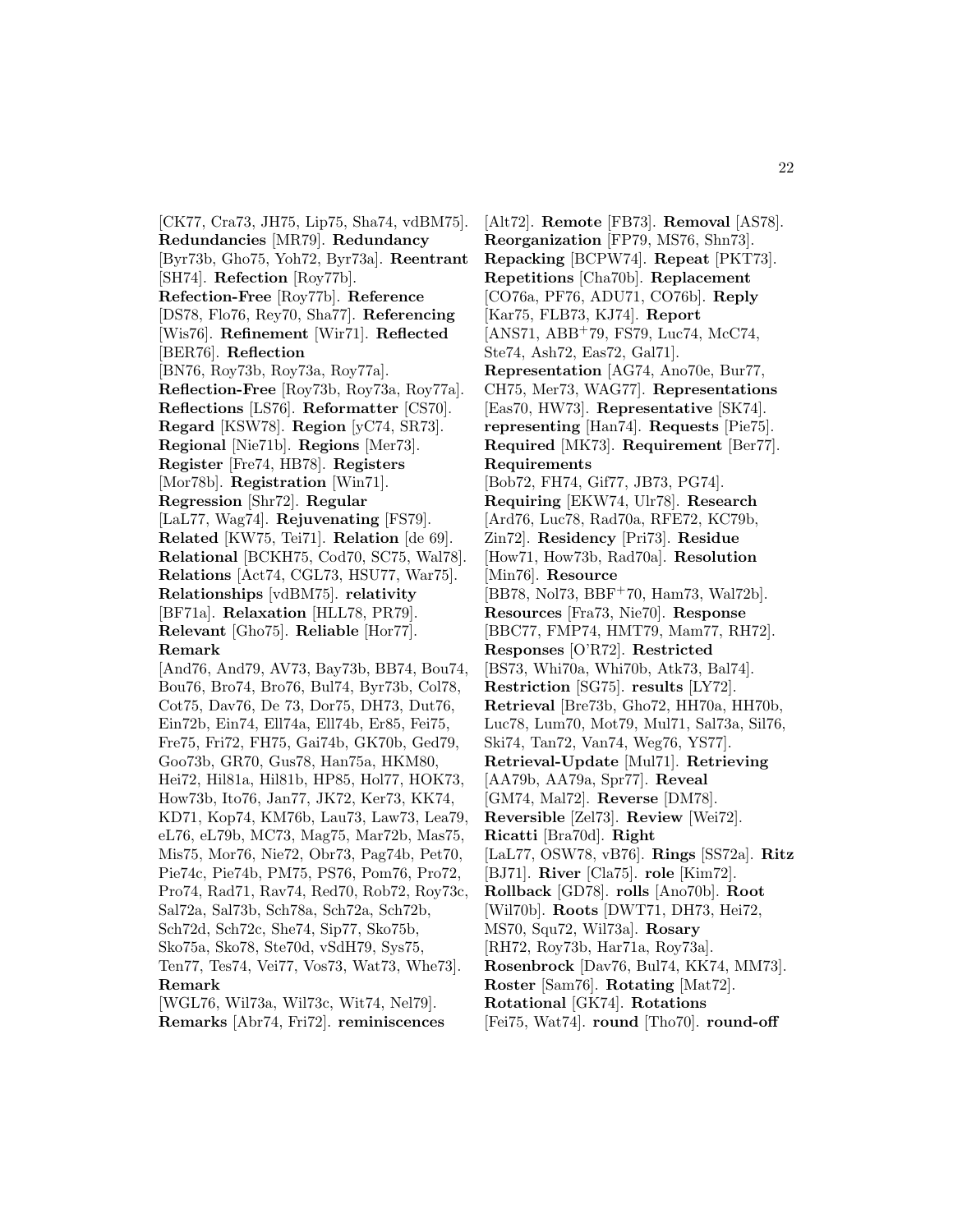[Tho70]. **Rounded** [Lag74]. **Roundoff** [Tsa74]. **Routine** [Pro74, Rav72, Rav74, WS74]. **Routines** [Hil70c]. **Routing** [Agn76, Fen73, Tes74]. **Rule** [Dat72, RK75, Sho77]. **Rules** [CR76, Gus71b, Gus71c, Shw75, SN73]. **Runge** [Tho70]. **Running** [Gal79]. **S** [Wil75b, LS77]. **S-Curve** [LS77]. **S13** [Gau73]. **S14** [eL79b, PS76, Pom76, Sch78a, Ful72, HD73, Hil73a, Kuk72a, Kuk72b, LT71]. **S15** [eL76, Don73]. **S17** [Sko75a, Bur74, Gau64b]. **S21** [Sko78]. **S22** [Mor76, GZ75]. **Salazar** [GJ75, KM75a, KM75b]. **Salesman** [KFM71]. **Samples** [Pom74, Pom76]. **Sampling** [AD72, Fis76, Gal73, SBGN70]. **Sard** [BP73]. **Satisfying** [Sch70a]. **Saturation** [Cou75]. **SBA** [Zd77]. **Scalar** [Cli74b]. **Scalar-** [Cli74b]. **SCALE1** [Lew73]. **SCALE2** [Lew73]. **SCALE3** [Lew73]. **Scales** [Lew73]. **Scan** [BJ74, JB73]. **Scanned** [Nol71]. **Scanned-Display** [Nol71]. **Scanning** [ML72, Wym75]. **Scatter** [Ban77, Bre73b, Day70, Luc72, Lyo78a, FLB73]. **Scene** [SF79, SR73]. **Scheduler** [BS71]. **Schedules** [ACD74]. **Scheduling** [BCS74, Ful74, Gri70, RF77, SO74, SBB72, SF73, TP72, Wil76, Win71, Bro72c]. **Scheme** [CT75, EKW74, Sal73d]. **School** [SO74, SS74b, JH75, LML74, NGMM70]. **Schools** [MT71]. **Science** [Ama71, And78, Ard76, AE73, Aus77, ABE77, ABB<sup>+</sup>79, CH76, FS79, Kan72, Kan73, MM78a, MDB79, MM76, NS76, TC77a, TC77b, Tra72, BF73, Est73, LRT77, SW72, TC76, TC79, Knu72b]. **Sciences** [Sly74]. **Scientific** [Pag72, Ric72a]. **Scientists** [HMS72, Wag70, Fai79]. **Search** [Ack74, AC75a, Ban77, Ben75, DL78, Fie70, FM71, FM72, Jon72, Luc72, Mar76, MM78b, Mer73, vdN79, NS76, PIA78, RZ79, Riv76, Shn78, Sun90, Ten78, Tie70]. **Searching** [BCLS74, Ben75, BM77, BK73b, Day70,

Knu73, LB70b, Sha77, Shn78, SD70, SL71, TT82]. **Second** [ANS71, Bra70d, Igu72]. **Secondary** [Bel70]. **Secrecy** [EKW74]. **Secret** [Sha79]. **Section** [LT77]. **Secure** [Den76, DD77b, Den79, Mer78]. **Security** [CMM72, Mil76, MT79, PF78, Pur74]. **Seek** [Wil76]. **Sees** [POW<sup>+</sup>72]. **Segment** [BJW70, BB77, DS78]. **Segmentation** [GBK73, Low70]. **Segmentations** [TP77]. **SELECT** [Bro76, Pri73, FR75a]. **Selected** [Hor77]. **Selection** [AA71, Car73, FR75b, FW72, Low78, PBH78, Yap76]. **Selective** [DL78]. **Self** [Dij74, Riv76, SC78, WG79]. **Self-Assessment** [SC78, WG79]. **Self-Organizing** [Riv76]. **Self-stabilizing** [Dij74]. **Semantic** [DK79, SS72b, vB76]. **Semantics** [Hen72, Mac73, PF71, Ten76, BLSW71, van72]. **Semaphore** [Lau75]. **Sembegs** [Wen78]. **semi** [CO76b, CO76a]. **semi-Markov** [CO76b, CO76a]. **Semidirect** [Ehr73b]. **Seminars** [Kan73]. **Sensitive** [Woo70a]. **Sentence** [Gol75]. **separately** [Pin70]. **Sequence** [MK73, Sal73c]. **Sequencers** [RK79]. **Sequency** [HKLS70c]. **Sequential** [Hoa78b, Hoa78a, Mul72, Riv76, SBGN70, Shn78, SL71, Ten78, WS75]. **Serial** [Bak78a, MPY79]. **Series** [Abd70, Bro71, Bro73, Fra76, Pie74a, PM75, Sal72a, BHH78]. **Servers** [Buz73]. **Service** [AT77, Kli78a]. **Set** [Cha70b, DS72, EB77, Ehr74, FM77, Gib75b, KW75, LSWL75, Lun77, Pri73, RR73b, Ber70, DS73, FM78b, Jon86, RRD73, Sha70, ST74]. **Set-Partitions** [Ehr74]. **Sets** [AA79b, AA79a, DS78, Fer74, Gim74, KW75, MR74, Min74, Mor72a, PH77, Spr77, Sto73]. **Settings** [PBH78]. **Several** [Hil70c]. **Shaded** [Cro77]. **Shallow** [Bak78b]. **Shannon** [Cha72]. **Shape** [Wal74, Che78]. **Share** [Sha79]. **Shared** [Cod70, NR71]. **Sharing** [BS71, BBMT72, McG73, Nie71a, RT74, Sal74a, BBF<sup>+</sup>70, BCR72, MD70, Wal72b].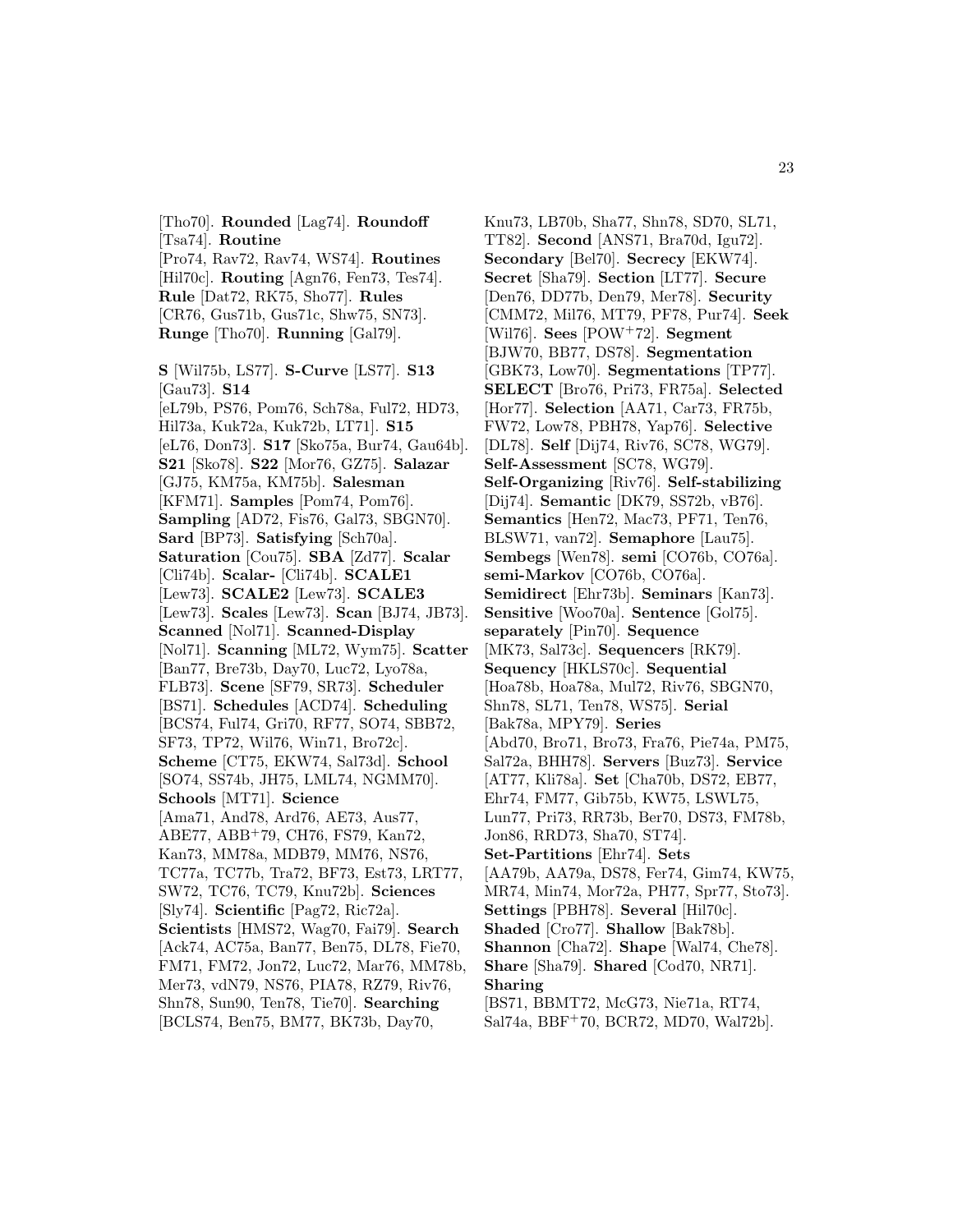**SHELLSORT** [CH70]. **Shift** [Sit78]. **Shifting** [Bar77]. **Shifts** [Ste70c]. **Short** [Ric71]. **Shortest** [Fox75, Min74, SF73, Law77]. **Shortest-Latency-Time-First** [SF73]. **Shrinking** [Lev72]. **Sided** [Bur77, Hir76, Kos78, Phi71, RZ79, ZM78]. **Sieve** [GM78]. **SIGGRAPH** [Poo76]. **signal** [HW72]. **Signature** [Ham71b]. **Signatures** [RSA78, TT82]. **Significant** [BGP75, Tsa74]. **Similar** [Act74]. **Simple** [Chr72, DeR71, GP73, MS72, Rad74, Rey70, Rip78, Rok73, Sal74b, Han74]. **Simplification** [Mos71a]. **Simplified** [CT75]. **simplifying** [Pin70]. **Simply** [Wen78]. **Simpson** [Lyn70, Bol72b, Bol72c, Bol72d, HMR72]. **Simulation** [BGP75, Cla75, Fis77, FM77, Ham71b, KD78, Nie77, SBGN70, Sch78b, TS77, VD75b, Wym75, BCR72, FM78b, VD75a]. **Simulations** [Ten78, Ulr78]. **Simultaneous** [Bro67, Pan70, Rad71]. **Since** [ABE77]. **Single** [AA79b, AA79a, Spr77]. **Singleton** [GR70]. **Singly** [Bav70]. **SITAR** [SW77a, SW77b]. **Site** [BW74]. **Situ** [CT77, Lea79, Mac72, LB70a]. **situations** [Str73]. **Six** [Cli74a]. **Size** [Ack74, Bat75, BJW70, ST74]. **Sizes** [BB77]. **Skeleton** [BW76]. **Skew** [HW73]. **SL5** [HG78]. **Slow** [Wil70b]. **Small** [AE73, Ben72a, Mor78b, Pom74, Pom76, SW77a, SW77b, LRT77]. **Smallest** [Bro76, FR75a]. **Smirnov** [Pom76, Pom74]. **Smoker** [Par75]. **Smooth** [Aki72, Aki74a, And76, And79, Aki74b]. **Smoothing** [LS74]. **SNOBOL** [Bro77]. **SNOBOL4** [Gim72, Gim73]. **Social** [DLP79, Sly74, Kli78b]. **Society** [HMS72, Stu72]. **Socio** [CP75]. **Socio-Economic-Political** [CP75]. **Software** [BS70, Bro72b, Don76, Fos72a, Gal71, GCD73, GHM78, Hir70, Hor77, Ivi77, LST78, Sly74, SB77, BT79, Par72b]. **Solid**

[Kno70, Lev76, Sch72a]. **Solids** [Boy79, Bra75]. **Solution** [BR74, BS72b, Bro67, CB74, Ein74, Fia73, FSC73, FH75, Gea71a, How71, How73b, Kim70, Lam74a, LK72, MR72, Nik73, Par75, Rad71, GS72, Ste73, SP74b]. **Solutions** [BH73, Cle69, Fri72, How73a, NT74, Sla79, Hos73]. **solve** [Smi70b]. **Solver** [Mol72a]. **Solving** [Ehr73b, GB77, KFM71, Pan70, Pfe75, Igu72, MP74]. **Some** [Abr74, BW70, BK73b, Chr78, GB77, GG77, Hen72, KJ73, Loe74, LS77, Lun77, Mai77, Nie71a, SR78, Sla79, vdBM75]. **Sometime** [MW78]. **Sometimes** [MW78]. **Sort** [Bro72a, Bro74, She71, She72]. **Sorting** [BCE77, BGM70, Cha71a, Eve74, Fer71, FW72, GR70, HPSS75, Hir78, Jon70, Knu73, MN72, Pet70, Poh72, Sin69a, TK77]. **Source** [Ars79, CS70]. **SP** [HWBC77]. **SP/k** [HWBC77]. **Space** [Blo70, BF71c, Eas70, GBK73, Hir75, MS76, Mor74, Mor78a, PF76, SWY75, vdBM75, Wag73a, Wag73b, Eas72]. **Space-Efficient** [Mor78a]. **Space-Optimal** [Wag73a]. **Space/Time** [Blo70]. **Span** [Szy78]. **Span-Dependent** [Szy78]. **Spanning** [Ker73, Mag75, Pag74a, Sep70, WGL76, Whi72]. **Sparse** [ET75, Gus78, HKM80, HSU77, Law73, McN71, Sal73b, Sip77, TY79]. **Spatially** [Gim74]. **Spatially-Multiplexed** [Gim74]. **Special** [Abd70, BFS78, LT77, Mos72, Sal72a, Wil75b]. **Specific** [Fis77]. **Specification** [Gre77, Par72b]. **Specifying** [BCKH75, SWL77]. **Speed** [Mis73, Mul71]. **Spelling** [Mor70b]. **Sperry** [BHH78]. **Spherical** [Col78, Her61]. **Spite** [Dij74]. **Spline** [BH73, HR73, Hos73]. **Splines** [Cli74a, Cli74b, ES74, LS74, Nil70]. **Split** [She78]. **Spoken** [Mil74]. **Squank** [HM72, Lyn70]. **Square** [Ehr73b, Gol73, MS70, Wil70b, BCKH75, Kni75]. **Squared** [HP67, HP85, eL76]. **Squares** [Art63, FS73, Kro74a, Sch72c, Sha75, Spä70b, Kro74b]. **SSTF** [Wil76]. **Stability** [Lin75, PW75].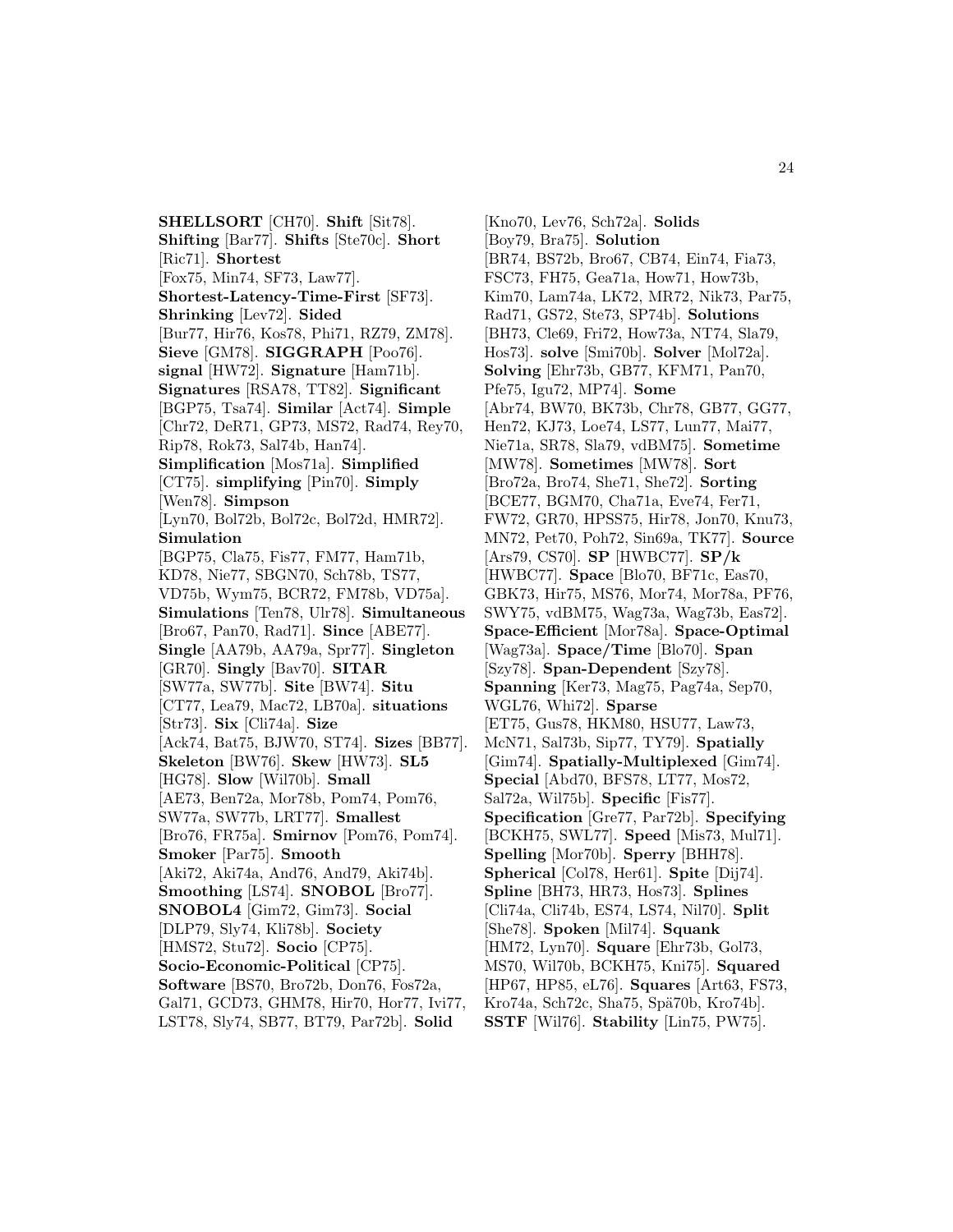**stabilizing** [Dij74]. **Stable** [MW71b, MW71c]. **Stably** [Han75b, Cot75, Nel79]. **Stack** [BW73, TS77]. **Stage** [LS77, Nol73, Wai70]. **Standard** [CL79, Han75b, Cot75, Nel79, Ano70c, Ano70d]. **Standards** [ANS69, ANS71, Lee77, Ros76]. **Stanley** [Ste74]. **Start** [EF78]. **Starting** [Wil70b, Igu72]. **State** [MT71, vdBM75]. **State-Space** [vdBM75]. **Statement** [CS70, EC72, Dij68]. **Statements** [JP73, Knu74b, Par75, PKT73]. **States** [Ano70a]. **Static** [AA79b, AA79a, Spr77]. **Statistic** [Pom74, Pom76]. **Statistical** [Fra76, KC73b, Sly74]. **Statistics** [EB77]. **Status** [MM78a, MM76, Gal71, Ham71a]. **Step** [Dit76, SR78, BF71b]. **Stepwise** [Wir71]. **Stochastic** [Sil76]. **stopping** [Lin71]. **Storage** [Bac72, Ben72a, Ber77, Bla70, Bre73b, Bur76, CH75, Day70, FP79, Gel73, Gho75, GR70, Hah74, Hin75, Hua73, IGK71, JB73, Luc78, LSWL75, MPY79, Mil77, Mor74, Mot79, Pet70, Rob77, Sal73a, She73, SP74a, SP75, Sho75, Sin69a, Tan72, Wag73b, Wil71, CR72, FLB73]. **Storage-Efficient** [CH75]. **store** [MM70]. **Storing** [TY79]. **Stormy** [Mos71b]. **Strategic** [WD78]. **Strategies** [Sho75]. **Strategy** [Sit78, Smi70a]. **Stratified** [Gal73]. **Strength** [CK77]. **String** [AC75a, BM77, Gal79, TT82]. **Strings** [AA71, DS78, Dit91, ER78, Lit91, Pea90, Pea91, Sav91, Han74, KMP77]. **Structural** [SKK76]. **Structure** [CG77, EC72, FM77, Low78, MPT77, Sch75, Vui78, WC71, FM78b]. **Structured** [Abr74, Bri72, GP73, Hol77, Knu74b, Lem79, PS75, RL77, Sch77, SS74a, Tan78, Weg73, van77, AC75b]. **Structures** [Bac72, Car75, Cas73, Cla78, CE70, Ear71, Fis75, Ger75, Gut77, Hol77, LM75, Les79, Lin74, Mil73, Rob77, SS74a, GJ79, Low70, vP70]. **Structuring** [Hoa74]. **Student** [Hil81a, Hil81b, eL79b, Dwy72, Hil70a,

Hil70b, Hil73a]. **Students** [And78]. **Studies** [Fin77]. **Study** [Ard76, Car77, CG77, Fox72, KNO76a, KC73b, LD76, LYD71, CR72, GK70a, LML74, LY72]. **Style** [Bac78]. **Subexpression** [DG73, RG71]. **Subgoal** [MW77]. **Sublanguage** [BCKH75]. **Subprograms** [Cli74a, Fra77]. **Subroutines** [Bro73, PM75]. **Subsequences** [Hir75, HS77]. **Subsets** [Ehr74, Dun72]. **Substitution** [PR79, Sch77]. **Substring** [Boo73, Har71b, Sun90]. **Sufficient** [FM78a]. **Summation** [Abd70, Gre72, Lin70, Mal71, Wal71, Sal72a]. **Supervisory** [Gai72]. **Suppression** [MR79]. **Surface** [Aki74a, And79, Art63, Cla76c, Dor75, Dut76, Fre75, FKU77, HB78, Mas75, Sch72c, vSdH79, Wri74, WAG77, Aki74b]. **Surfaces** [Boy79, Cla76b, Lev76]. **Survey** [ABE77, Hal71, LRT77]. **Switching** [Cha72, MB76b]. **symbol** [Hea71]. **Symbolic** [Kin76, LS70, Mos71b, HZ78, Mor71a]. **Symbols** [NS76]. **Symmetric** [Cra73, HW73, McK70a, RS72, Rei73b, Sch72b, Ste70b, Ste70c, Ste70d, EH75]. **Symposium** [Kli79a, KC79a, DR72, Mor71a]. **Synchronization** [Hab72, Kes77a, RK79]. **Synchronizing** [Hil73b]. **Syntactic** [Ars79, GR75, Hor75, Wir77b, vP70]. **Syntax** [Lyo74, Mil70]. **Syntax-Directed** [Mil70, Lyo74]. **Synthesis** [Bra75, CR76, MW71a, Weg74a]. **Synthesizing** [Fre78, LCW74]. **Synthetic** [HB78, SS76, SK74]. **System** [BM76, Bal73, BR74, BS71, BBMT72, Boy74, BS70, BB78, Bri70, BW74, Bur76, Car73, CMMS79, CT75, EL79a, Eld70, Fab73, FB73, FH75, Gai72, Ger75, GS71, GCD73, Han77, HL77, Hin75, Hir70, Hoa74, Hod70, Hol71, HWBC77, HH70a, HH70b, IC78, ID72, KC75, Kno74, Kno76b, Kno77, Lam78, LS76, Lau75, Lip79, Lis72, Luc74, Luc78, Lyn72, MR73, MS73, Pac73, Pan70, Pfe75,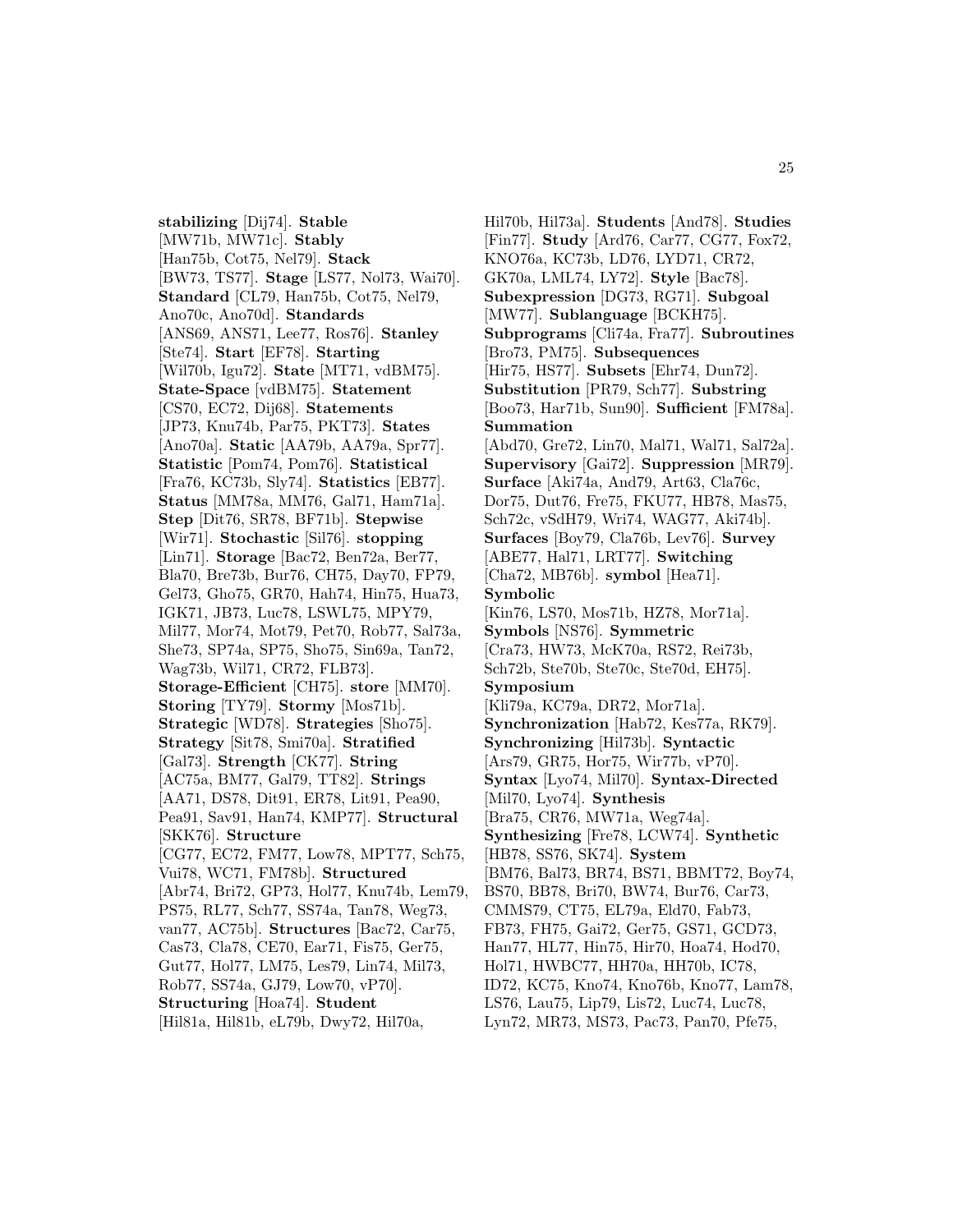RT74, Rus78, SW77a, SW77b, She73, SBB72, SKK76, TCCH71, Wal78, Wen78, WDT76, Win71, WCC<sup>+</sup>74, Zd77, Ben72b, BBF<sup>+</sup>70, BED77, Dwy72, Eas72, EGLT76, GH79, Hal71, Kim72, Kli78b, Lai79, OC71a, Pag70, RB70, Smo76, Wai70, Wal72b, CP78a]. **System/370** [CP78a]. **Systematic** [AS78]. **Systems**

[ACD74, Alt79, Bae72, BCLS74, BS76, Bob72, BS79, BC75, CGM79, CP78b, CB74, CH76, CMM72, Cou73, Cou75, Dij74, Fen71b, Fra71, Fri72, GD78, HFC76, HRU76, HMT79, Kub73, KC73b, Lyo78b, Man79, MN73, Min76, NKHS76, Par72a, PS75, PN77, PF78, Ros72, SC79, Sch78b, Sil76, Sim70, Ski74, SM70b, Ste74, Sto88, WRH71, Ash72, BF71a, BCR72, DR72, Fol71, Fra72, Lin71, MP74, Mor70a, Mor70b, SC78, WG79, Led74].

**T** [Smi75b, Smi75a]. **T.** [Smi75b, Smi75a]. **Tab** [PBH78]. **Table** [Bat75, Day70, Dia70, IR78, IGK71, Mar72b, SS76, Shw75, TY79, WDT76, Bay73c]. **Tableless** [Rob72, Sto70]. **Tables** [Ack74, Ban77, Bay73d, Bou74, Bou76, Cav74, Dat72, GR73, HP78, Han75a, KJ73, Lew78, Low73, Luc72, Lyo78a, Mar72a, Mot79, MR70, Shw71, Shw74, Ver72, KJ74, Pol71, Str73]. **Tape** [Eve74, Ano70b, Ano70c, Ano70d]. **Tape-Sorting** [Eve74]. **task** [Str74a]. **Tasks** [BCS74]. **Tausworthe** [Pay70]. **Taylor** [LS71]. **Teach** [FWY70]. **Teacher** [Dwy72, Smi75c]. **Teacher/student** [Dwy72]. **Teaching** [HWBC77, Lem79, Ros73, SP74b]. **Technical** [AK73]. **Technique** [AHS76, BRT79, Boo73, Car77, GP73, Hah74, HRM78, Hec78, Hir76, IGK71, She78, Shn78, SR73, Han74, IM70, Par72b]. **Techniques** [BR75, Bre73b, BW76, FP79, LYD71, Mor79, NT70, Nie71a, RL77, Roc71, SL71, Ste78, HZ78, LY72]. **Technology**

[CH76, Col79]. **Telecommunications**

[FFG73]. **template** [SA77]. **Ten** [Bro73, PM75]. **TENEX** [BBMT72]. **Tension** [Cli74a, Cli74b]. **Tensor** [MR75]. **Term** [YS77]. **Terminal** [HL77, RF72]. **Terminal-Oriented** [HL77]. **Terminals** [McG73]. **Termination** [DM79]. **Test** [Aus77, CRSW74, Gel78, Har71b]. **Testing** [Boo73, HSU75, Kin76, Mye78]. **Tests** [Loe74]. **Text** [AK73, BCLS74, Dit91, FB73, Lit91, PM78, Pea90, Pea91, Rub76, Sav91, SW77a, SW77b, Wag73b, TT82]. **Texture** [BN76]. **th** [Bro76, FR75a, Fox75]. **Their** [Cha71b, FM78a, Gim73, GH71, GH72, KJ73, LaL77]. **Theorem** [HOW74, SN73, vdBM75]. **Theorem-Prover** [SN73]. **Theorem-Proving** [HOW74]. **Theorems** [DLP79, GB77]. **Theoretic** [BCLS74]. **theoretical** [Hea71]. **Theory** [Arb72, GR73, Gim73, MV72, Mos72, Shw74, WS74]. **Thinning** [Deu72]. **Third** [PG74]. **Thoth** [CMMS79]. **Threaded** [Bel73, Dew75]. **Three** [Bol72d, Bou70, Fei75, Les79, MW71b, PH77, Wat74]. **Three-Dimensional** [Bou70, Fei75, Les79, Wat74]. **Three-point** [Bol72d]. **Throughs** [Lem79]. **Time** [Bak78a, Bar77, BS71, Blo70, BBMT72, Bre73b, BBC77, BCS74, CMMS79, Cla77, Fis75, FR75b, FH74, Ful74, Gal79, GW74, Lam78, Mam77, McG73, Mor78a, MK73, Nie71a, Pre79, RT74, SF73, Wad76, War78, Wir77a, BCR72, MM70, MD70, NR71]. **Time-** [Mor78a]. **time-shared** [NR71]. **Time-Sharing** [BS71, BBMT72, McG73, Nie71a, RT74, BCR72, MD70]. **Times** [HMT79]. **Timetable** [NT74, Smi75c]. **Timetables** [SS74b, JH75]. **timing** [Low70]. **title** [Dit76]. **TL** [FM78b]. **today** [BW72a]. **Toned** [Bou70]. **tool** [Han79]. **Tools** [Don76]. **Topological** [Kas63, Ten77]. **Topology** [Taj77]. **Total** [Ful74]. **Trace** [SBB72]. **Trace-Driven** [SBB72]. **Tracing** [Fen71b]. **track** [Ano70d]. **track-200**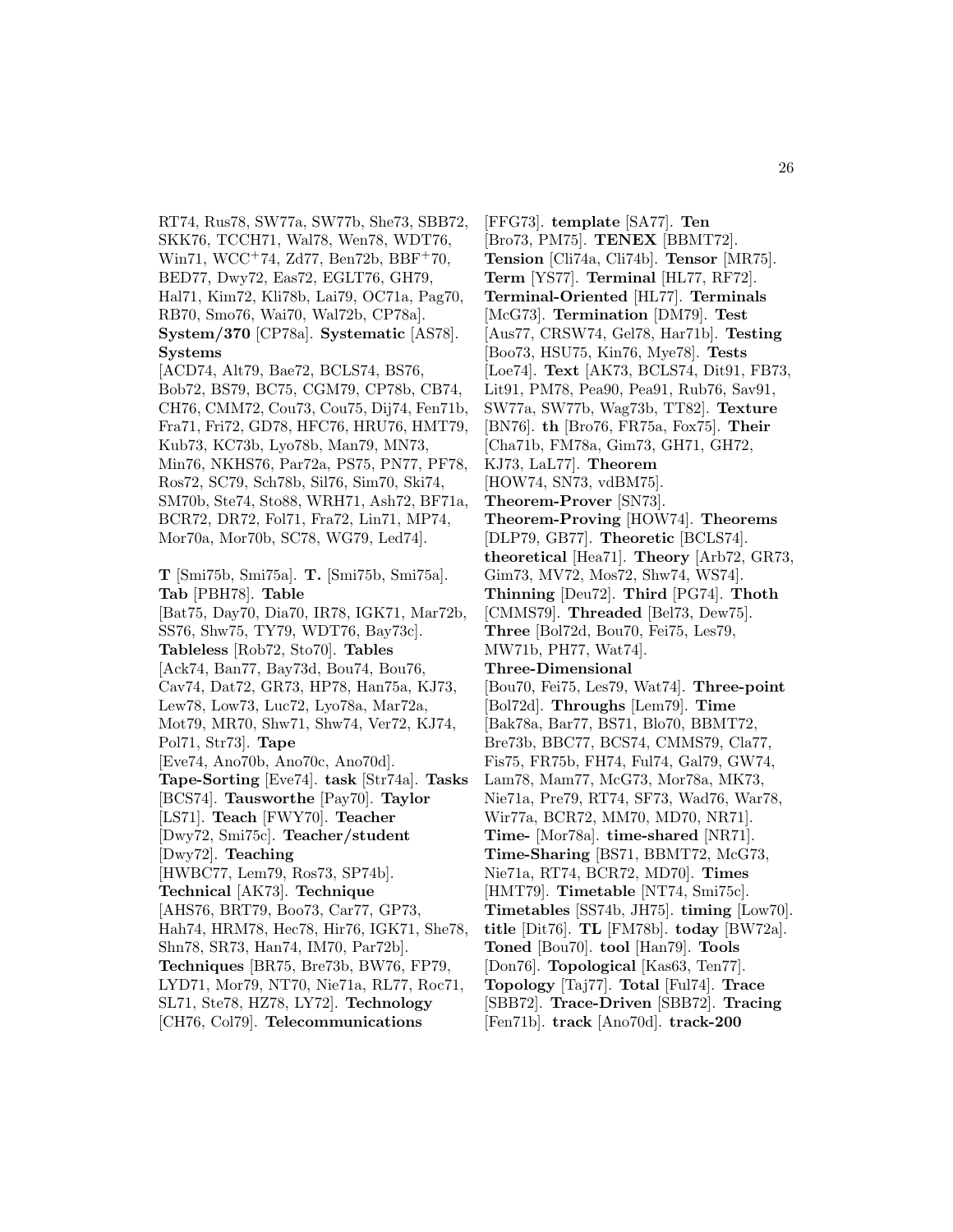[Ano70d]. **Tracking** [Kli78a]. **Trade** [Blo70]. **Trade-offs** [Blo70]. **Tradeoffs** [Mul71]. **Traditional** [Rad74]. **Traffic** [FJ70]. **Training** [Ber71, BT79]. **Transactions** [Ste79]. **Transcendental** [Ein74, FSC73]. **Transfer** [Sit78, Kli78b]. **Transform** [KM76b, LYD71, Vei74, LY72, Vei77]. **Transformation** [CW78, Cra74, Lum73, DH72, Gen72c]. **Transformations** [HW79]. **Transforms** [Ars79, Ste70a]. **Transient** [EB77]. **Transient-Free** [EB77]. **Transition** [FG74, Sch74, Woo70b]. **Transitive** [War75]. **Transitivity** [MR74]. **Translation** [Dia70, Mar72b, SHL75, SLSH75, Ver70b, Ver70a]. **translator** [ES70]. **Transmission** [AG74]. **Transparency** [PS75]. **Transposition** [Bre73a, CT77, LB70a, Lea79, Mac72, Roy73b, Roy73a]. **Trapezoid** [Sch70b]. **Trapezoidal** [Bol72a]. **Traveling** [KFM71]. **Traversal** [DL78]. **Treating** [BF71c, CRM70]. **Treatment** [Weg74b]. **Tree** [BS77, Cas73, Hu72, Mag75, Pag74a, Sep70, SD70, SL71, Weg73, WGL76, Whi72, Ker73]. **Tree-Balancing** [BS77]. **Tree-Searching** [SD70]. **Tree-Structured** [Weg73]. **Trees** [Ben75, DL78, Fos73, Hir76, Hur71, KFSK76, Ken72, Kno77, Kos78, Lou76, LP78, MM78b, MN72, McC77, OSW78, RZ79, She78, Tan72, Weg76, ZM78, HS78, Sny78b, Sny78a]. **Treesort** [Flo64, Lon70]. **Trefftz** [BJ71]. **Trial** [WS74]. **Triangular** [Deu72]. **Tridiagonal** [Kha72, Kub73, Rei73b, Ste70c, MP74]. **Tridiagonalization** [GP74]. **Tries** [Mal76]. **Tucker** [Byr73a, Byr73b, Yoh72]. **tutor** [Kof72]. **twenty** [Rev72]. **twenty-five** [Rev72]. **Two** [Bir75, Bol72c, BF71c, CZ74, Fle66, HMR72,

Ito76, Kim70, LT77, MPT77, PH77, Ral72, She73, TCCH71, Ver72, Ehr70b]. **Two-Dimensional** [BF71c, TCCH71].

**Two-Level** [MPT77, She73]. **Two-Point**

[Bol72c, Kim70, HMR72]. **Two's** [War77]. **Two's-Complement** [War77]. **Type** [Bol72a, Bol72b, Bol72c, Bol72d, Gan77, HMR72, Led72, Gim72]. **Typeless** [Rey70]. **Types** [Fen71b, GG77, Gut77, GHM78, Weg74b]. **Typesetting** [KC75].

**U.S** [Lip79]. **U.S.** [CGM79]. **Undergraduate** [ABB<sup>+</sup>79, Cou73]. **Undergraduates** [Kan73]. **Understand** [MS72]. **understander** [Wil75a]. **Understanding** [Ear71]. **Undirected** [BK73a]. **Uniform** [Hol77, Kno70, Nil70, Sch72a]. **Unifying** [RF77]. **Unitary** [McK70a, Sch72b]. **United** [Ano70a]. **Units** [GM74, KL78]. **Univac** [BHH78]. **Universit¨at** [Dit76]. **University** [Dit76]. **UNIX** [RT74]. **unnecessary** [Wir77b]. **Unrecorded** [Ano70d]. **Update** [Mul71]. **Updating** [Han75b, HW79, Wes79, Cot75, Nel79]. **Upper** [Mai77, Yap76]. **Urban** [Stu72]. **Usage** [Fre74]. **Use** [CRML73, DH72, KJ73, KZ75, Low73, Luc78, Mot79, PS75, Rad70a, Tei71, TS77, Col79, LML74, Smi70b]. **Used** [Ben75, Lyn70, Par72a]. **User** [EKW74, McG73, NR71, Nol77]. **User/Manager** [Nol77]. **Using** [BC75, CP78b, Cla76a, Cli74a, Cli74b, CE70, FFG73, Fin77, Fis75, Ham71a, HW79, HB78, How71, How73b, Lin74, Lum73, Mul71, Mul72, NS78, PR79, Pri73, SKK76, Tan72, TP77, Wil76, YS77, Atk73, Bal74, BF71b, CR72, Dwy72, Eva74, HZ78, RB70]. **Usually** [GW75, GW76]. **Utility** [Pre74, SMMH77]. **Utilization** [DK78, Mor72a, Wil71, BED77].

**V** [SC78]. **Validation** [GHM78, Mil76]. **Value** [And78, Kim70, Kli78b, Hos73]. **Valued** [Cli74b]. **Values** [Cle69, Fri72, Hur71, KC79b, Wil70c]. **Variable** [Dit91, FGG78, FS76, GP73, Kro74b, Kro74a, Lit91, McC77, Pea90,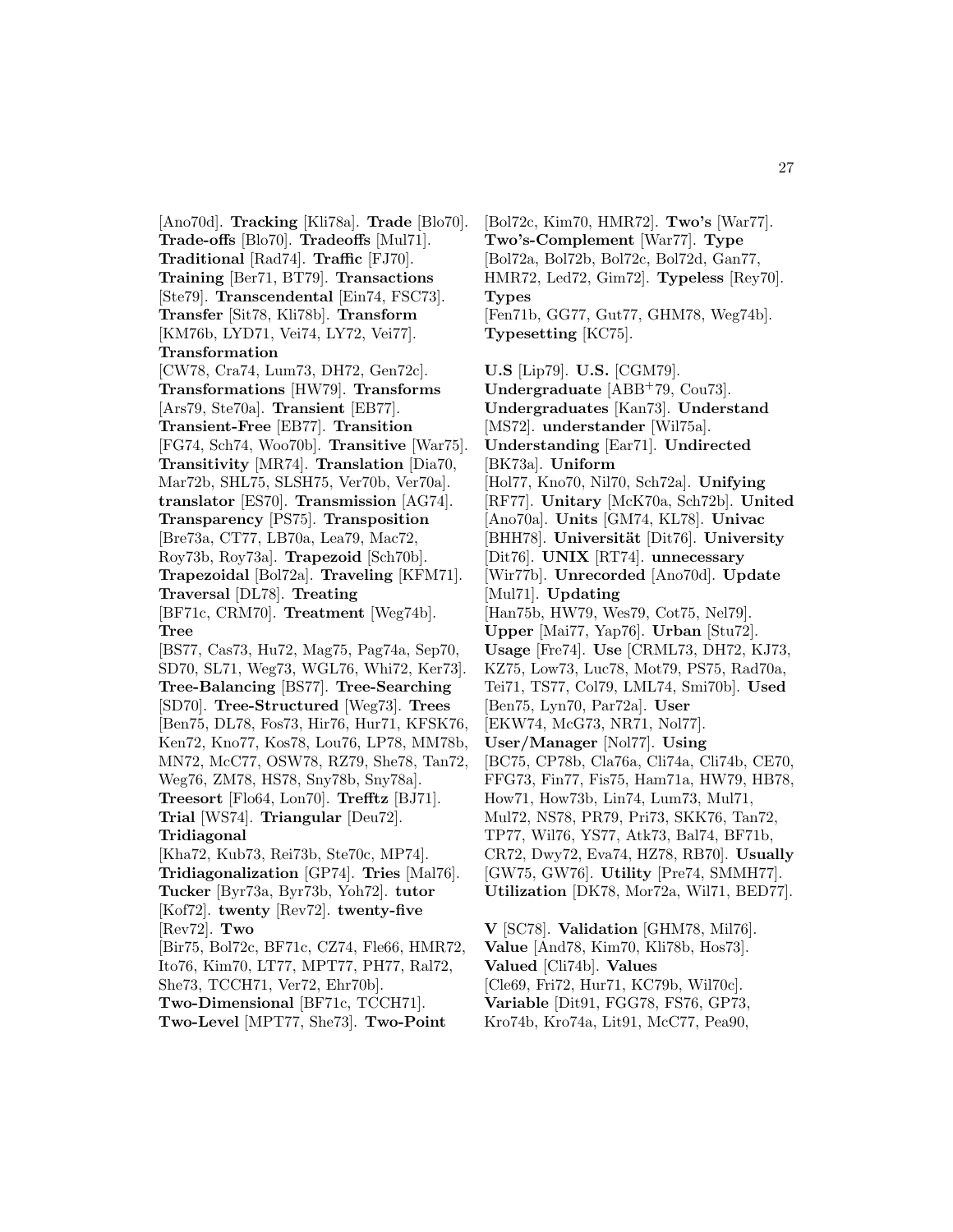#### *REFERENCES* 28

Pea91, PF76, Ric73, Sav91]. **Variable-Length** [McC77, Pea90]. **Variable-Precision** [Ric73]. **Variable-Space** [PF76]. **Variables** [Abr74, Fen71c, Fia73, FJ70, HK72, Pag74b, RS72, RS74, Tad78a, Tad78b]. **variance** [Wes79]. **Variates** [Wal74, Che78]. **Variation** [Bur76, Jon70, Kim70]. **Vector** [SWY75]. **Vectors** [Kno70, Sch72a]. **Venus** [Lis72]. **Verbal** [O'R72]. **Verhelst** [KJ74]. **Verification** [Fab73, Kel76, PF78, SWL77]. **Verifying** [OG76]. **Versions** [Lie76]. **Versus** [Ehr70a, Ehr73b]. **Vertices** [Br´e79, SF79]. **Very** [HHKW77, Sch75, Sun90]. **VI** [WG79]. **Via** [Fre74, CO76a, CO76b, ES74, SK75, Spa72, Str73]. **Vicious** [Kan72]. **View** [Fos72b, Spr72, SW72]. **Views** [LT77]. **Virtual** [Bae72, BCD72, Mal78, MS77b, Spa72]. **Virtualizable** [PG74]. **Visible** [Cla76c, Dor75, Dut76, Fre75, Mas75, vSdH79, Wri74]. **VMIN** [PF76]. **Voice** [Eld70]. **Volterra** [Igu72]. **Vs** [EF78]. **Vulnerabilities** [Par79]. **Walk** [Lem79]. **Walk-Throughs** [Lem79]. **Walkthroughs** [Mye78]. **Walkthroughs/Inspections** [Mye78]. **Wallace** [Hee70]. **Walsh** [HKLS70b, HKLS70c]. **Warm** [EF78]. **Warm-Start** [EF78]. **Warshall** [War75]. **Wasted** [GBK73]. **Wave** [Gun67, Vos73]. **Waveform** [SKK76]. **Waveforms** [Hor75]. **Waves** [SKK76]. **Way** [Low73]. **Weighted** [Ban77, Lou76, Luc72, SP74a, SP75]. **Weights** [Gus71b]. **Welfare** [Kli78a]. **Western** [Spr72]. **Which** [Smi73]. **While** [PKT73]. **Width** [Kli71]. **Wiener** [Ste73]. **Wijngaarden** [Mor72b]. **winning** [Cha72]. **Winograd** [Har72]. **Within** [TCB78, Bay73c]. **Without** [Par75, Sou75, vB73, Dat72]. **Woman** [MM78a]. **Women** [MM76, WG75]. **Word** [Lam75, McC75, War77, Wil70a, IGK71].

**Word-Parallel** [War77]. **Workbench** [Ivi77]. **Working** [DS72, DS78, EB77, Fer74, Mor72a, Pri73, RR73b, Ber70, DS73, RRD73, ST74]. **Working-Set** [EB77, DS73]. **Workload** [SK74]. **Workspace** [Cla76a, Fis75, Lin74]. **Worse** [Gal79]. **writable** [Spa72]. **Writers** [CHP71]. **Writing** [Lam77]. **WYLBUR** [FB73].

**x** [Sal72c, Les72]. **X-ray** [Les72]. **X3.9** [Ame66]. **X3.9-1966** [Ame66].

**Years** [Ral72, Rev72].

**Z** [Er85, GH79, Lai79, Mis75, WGL76, Cha73, Lau73, Pag74a, Sch72b, Wag73a, Yoh72]. **zero** [Pro71]. **zero-one** [Pro71]. **Zeros** [JT72, Pat72, Rok73, Wit74]. **Zuse** [BW72a].

# **References**

**Amidon:1971:ASB**

[AA71] E. L. Amidon and G. S. Akin. Algorithmic selection of the best method for compressing map data strings. Communications of the ACM, 14 (12):769–774, December 1971. CO-DEN CACMA2. ISSN 0001-0782 (print), 1557-7317 (electronic).

## **Anderson:1979:CPH**

[AA79a] M. R. Anderson and M. G. Anderson. Comments on perfect hashing functions: A single probe retrieving method for static sets. Communications of the ACM,  $22(2):104-105$ , February 1979. CODEN CACMA2. ISSN 0001-0782 (print), 1557-7317 (electronic). Corrects errors in [Spr77]. See corrigendum [AA79b].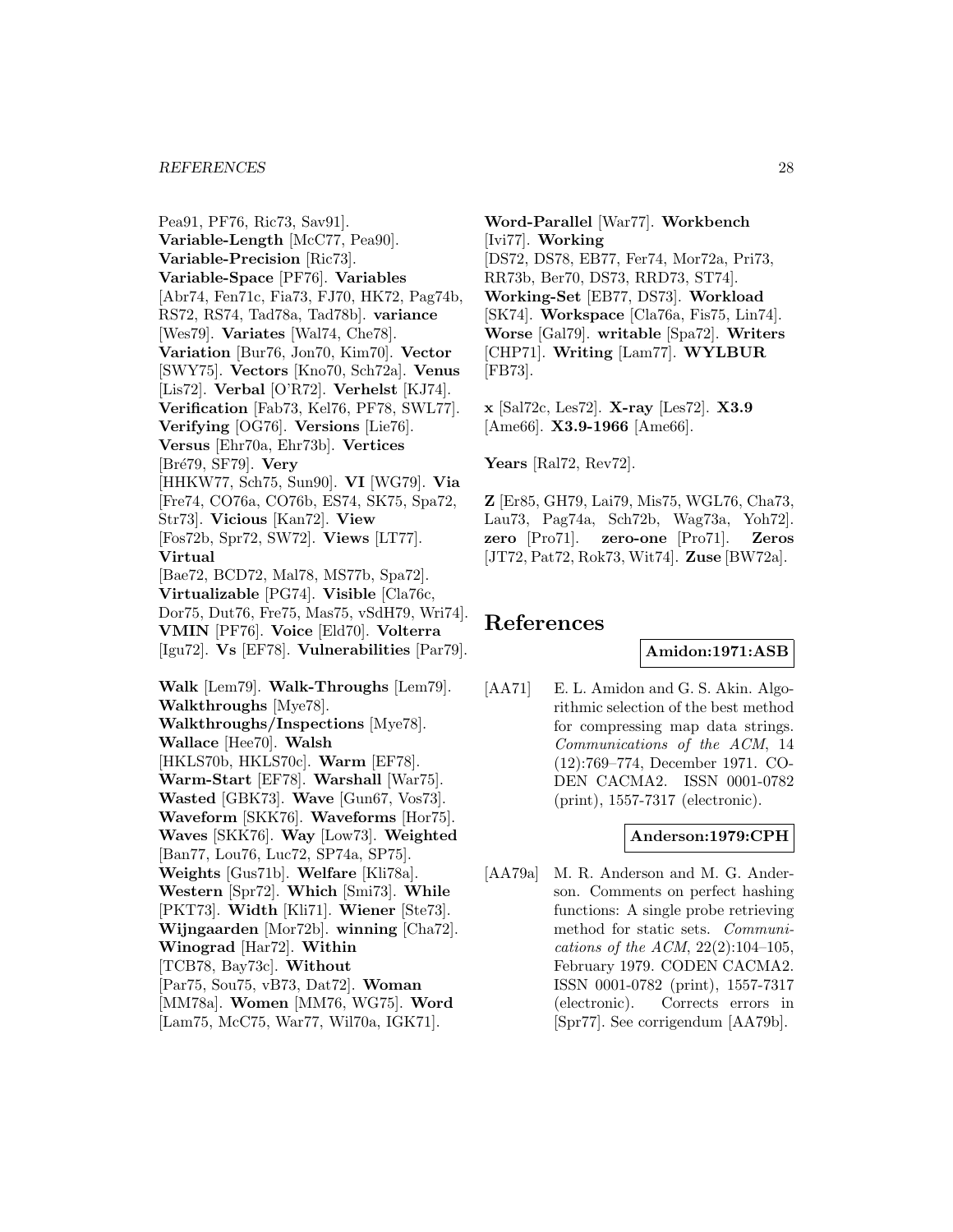#### **Anderson:1979:CCP**

[AA79b] M. R. Anderson and M. G. Anderson. Corrigendum: "Comments on Perfect Hashing Functions: A Single Probe Retrieving Method for Static Sets". Communications of the ACM, 22(10):553, October 1979. CODEN CACMA2. ISSN 0001- 0782 (print), 1557-7317 (electronic). Corrects [AA79a].

# **Austing:1979:CRU**

[ABB<sup>+</sup>79] Richard H. Austing, Bruce H. Barnes, Della T. Bonnette, Gerald L. Engel, and Gordon Stokes. Curriculum '78: Recommendations for the undergraduate program in computer science — A report of the ACM curriculum committee on computer science. Communications of the ACM, 22(3):147–166, March 1979. CODEN CACMA2. ISSN 0001-0782 (print), 1557-7317 (electronic).

## **Abdali:1970:AAS**

[Abd70] S. K. Abdali. ACM Algorithm 393: Special series summation with arbitrary precision. Communications of the ACM, 13(9):570, September 1970. CODEN CACMA2. ISSN 0001-0782 (print), 1557-7317 (electronic). See remark [Sal72a].

## **Aberth:1974:PNA**

[Abe74] Oliver Aberth. A precise numerical analysis program. Communications of the ACM, 17(9):509– 513, September 1974. CODEN CACMA2. ISSN 0001-0782 (print), 1557-7317 (electronic).

## **Austing:1977:SLC**

[ABE77] Richard H. Austing, Bruce H. Barnes, and Gerald L. Engel. A survey of the literature in computer science education since Curriculum '68. Communications of the ACM, 20(1):13–21, January 1977. CO-DEN CACMA2. ISSN 0001-0782 (print), 1557-7317 (electronic).

## **Abrahams:1974:SRL**

[Abr74] Paul W. Abrahams. Some remarks on lookup of structured variables. Communications of the ACM, 17 (4):209–210, April 1974. CODEN CACMA2. ISSN 0001-0782 (print), 1557-7317 (electronic).

## **Aho:1975:ESM**

[AC75a] Alfred V. Aho and Margaret J. Corasick. Efficient string matching: an aid to bibliographic search. Communications of the ACM, 18 (6):333–340, June 1975. CODEN CACMA2. ISSN 0001-0782 (print), 1557-7317 (electronic).

## **Astrahan:1975:ISE**

[AC75b] Morton M. Astrahan and Donald D. Chamberlin. Implementation of a Structured English Query Language. Communications of the ACM, 18(10): 580–588, October 1975. CO-DEN CACMA2. ISSN 0001- 0782 (print), 1557-7317 (electronic). URL http://dblp.uni-trier.de/ db/journals/cacm/AstrahanC75. html. Also published in/as: 19 ACM SIGMOD Conf. on the Management of Data, King(ed), May.1975.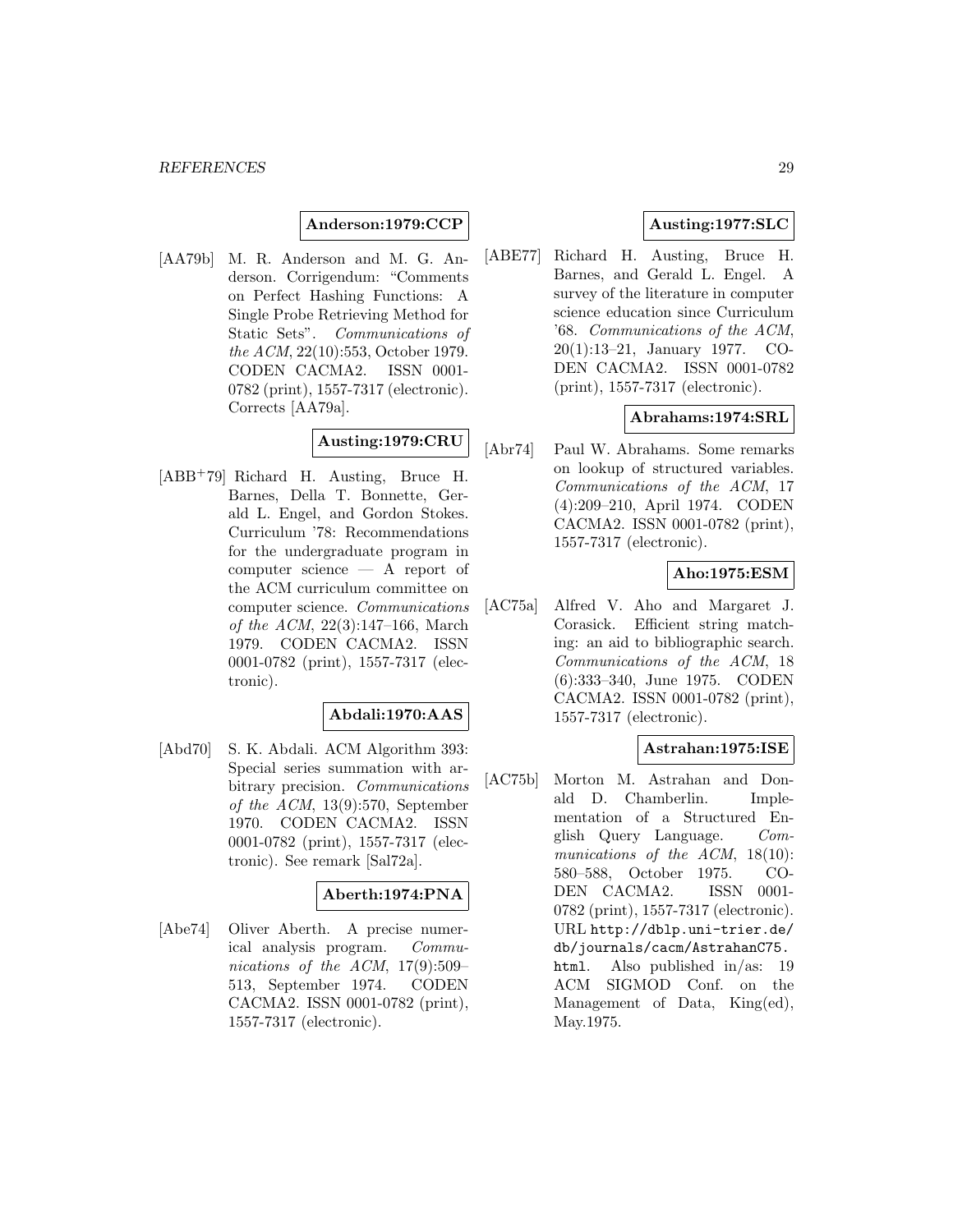## **Allen:1976:PDF**

[AC76] Frances E. Allen and John Cocke. A program data flow analysis procedure. Communications of the ACM, 19(3):137–147, March 1976. CO-DEN CACMA2. ISSN 0001-0782 (print), 1557-7317 (electronic).

# **Adam:1974:CLS**

[ACD74] Thomas L. Adam, K. Mani Chandy, and J. R. Dickson. A comparison of list schedules for parallel processing systems. Communications of the ACM, 17(12):685–690, December 1974. CODEN CACMA2. ISSN 0001-0782 (print), 1557-7317 (electronic).

#### **Ackerman:1974:QSH**

[Ack74] A. Frank Ackerman. Quadratic search for hash tables of size  $p^n$ . Communications of the ACM, 17 (3):164, March 1974. CODEN CACMA2. ISSN 0001-0782 (print), 1557-7317 (electronic).

## **Acton:1974:RRF**

[Act74] Forman S. Acton. Recurrence relations for the Fresnel integral  $\int_0^\infty [\exp(-ct)dt/(t)^{1/2}(1+t^2)]$  and similar integrals. Communications of the ACM, 17(8):480–481, August 1974. CODEN CACMA2. ISSN 0001-0782 (print), 1557-7317 (electronic).

#### **Ahrens:1972:CMS**

[AD72] Joachim H. Ahrens and Ulrich Dieter. Computer methods for sampling from the exponential and normal distributions. Communications

of the ACM, 15(10):873–882, October 1972. CODEN CACMA2. ISSN 0001-0782 (print), 1557-7317 (electronic).

## **Aho:1971:POP**

[ADU71] A. V. Aho, P. J. Denning, and J. D. Ullman. Principles of optimal page replacement. Communications of the ACM,  $14(1):80-93$ , January 1971. CODEN CACMA2. ISSN 0001-0782 (print), 1557-7317 (electronic).

## **Austing:1973:CSC**

[AE73] Richard H. Austing and Gerald L. Engel. A computer science course program for small colleges. Communications of the ACM, 16(3): 139–147, March 1973. CODEN CACMA2. ISSN 0001-0782 (print), 1557-7317 (electronic).

## **Adams:1974:CRC**

[AG74] John Adams and John Gary. Compact representation of contour plots for phone line transmission. Communications of the ACM, 17(6): 333–336, June 1974. CODEN CACMA2. ISSN 0001-0782 (print), 1557-7317 (electronic).

## **Agnew:1976:QAR**

[Agn76] Carson E. Agnew. On quadratic adaptive routing algorithms. Communications of the ACM, 19(1): 18–22, January 1976. CODEN CACMA2. ISSN 0001-0782 (print), 1557-7317 (electronic).

## **Artzy:1976:FDT**

[AHS76] Ehud Artzy, James A. Hinds, and Harry J. Saal. A fast division tech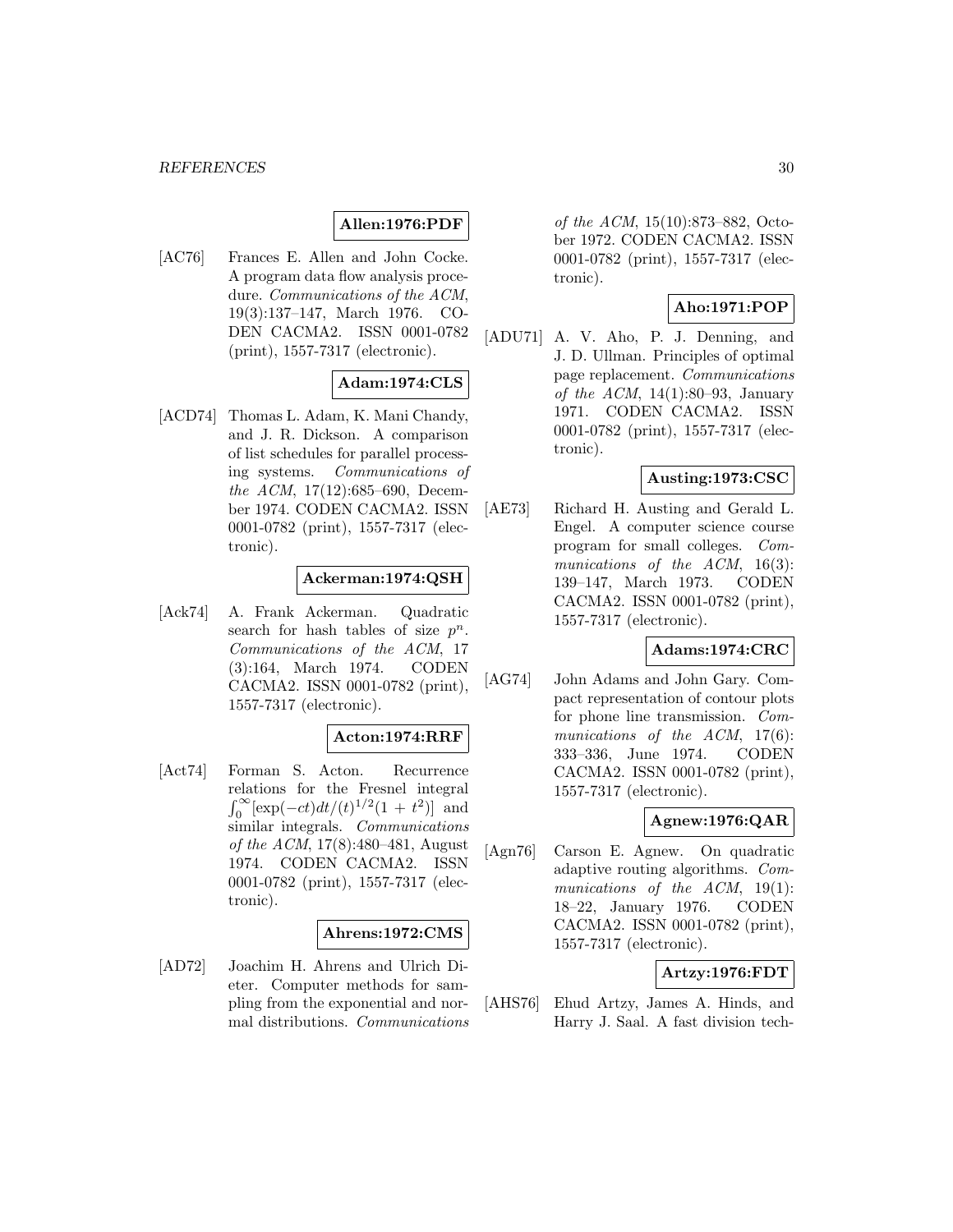nique for constant divisors. Communications of the ACM, 19(2): 98–101, February 1976. CODEN CACMA2. ISSN 0001-0782 (print), 1557-7317 (electronic).

## **Aho:1975:DPA**

[AJU75] Alfred V. Aho, Stephen C. Johnson, and Jeffrey D. Ullman. Deterministic parsing of ambiguous grammars. Communications of the ACM, 18 (8):441–452, August 1975. CODEN CACMA2. ISSN 0001-0782 (print), 1557-7317 (electronic).

# **Alt:1973:CPT**

[AK73] Franz L. Alt and Judith Yuni Kirk. Computer photocomposition of technical text. Communications of the ACM, 16(6):386–391, June 1973. CODEN CACMA2. ISSN 0001-0782 (print), 1557-7317 (electronic). Describes the typesetting system used by the American Institute of Physics.

## **Aramaki:1971:AEP**

[AKA71] Itaru Aramaki, Tomokazu Kawabata, and Kazuhiko Arimoto. Automation of etching-pattern layout. Communications of the ACM, 14 (11):720–730, November 1971. CO-DEN CACMA2. ISSN 0001-0782 (print), 1557-7317 (electronic).

# **Akima:1972:AAI**

[Aki72] Hiroshi Akima. ACM Algorithm 433: Interpolation and smooth curve fitting based on local procedures [E2]. Communications of the ACM, 15(10):914–918, October 1972. CODEN CACMA2. ISSN

0001-0782 (print), 1557-7317 (electronic). See also [And76].

## **Akima:1974:AAB**

[Aki74a] Hiroshi Akima. ACM Algorithm 474: Bivariate interpolation and smooth surface fitting based on local procedures [E2]. Communications of the ACM,  $17(1):26-31$ , January 1974. CODEN CACMA2. ISSN 0001-0782 (print), 1557-7317 (electronic). See also [And79].

## **Akima:1974:MBI**

[Aki74b] Hiroshi Akima. A method of bivariate interpolation and smooth surface fitting based on local procedures. Communications of the ACM, 17(1):18–20, January 1974. CODEN CACMA2. ISSN 0001- 0782 (print), 1557-7317 (electronic).

# **Alt:1972:ACR**

[Alt72] Franz L. Alt. Archaeology of computers — reminiscences, 1945–1947. Communications of the ACM, 15 (7):693–694, July 1972. CODEN CACMA2. ISSN 0001-0782 (print), 1557-7317 (electronic). Twenty-fifth anniversary of the Association for Computing Machinery.

## **Alter:1979:MAF**

[Alt79] Steven Alter. Model for automating file and program design in business application systems. Communications of the ACM, 22(6):345– 353, June 1979. CODEN CACMA2. ISSN 0001-0782 (print), 1557-7317 (electronic).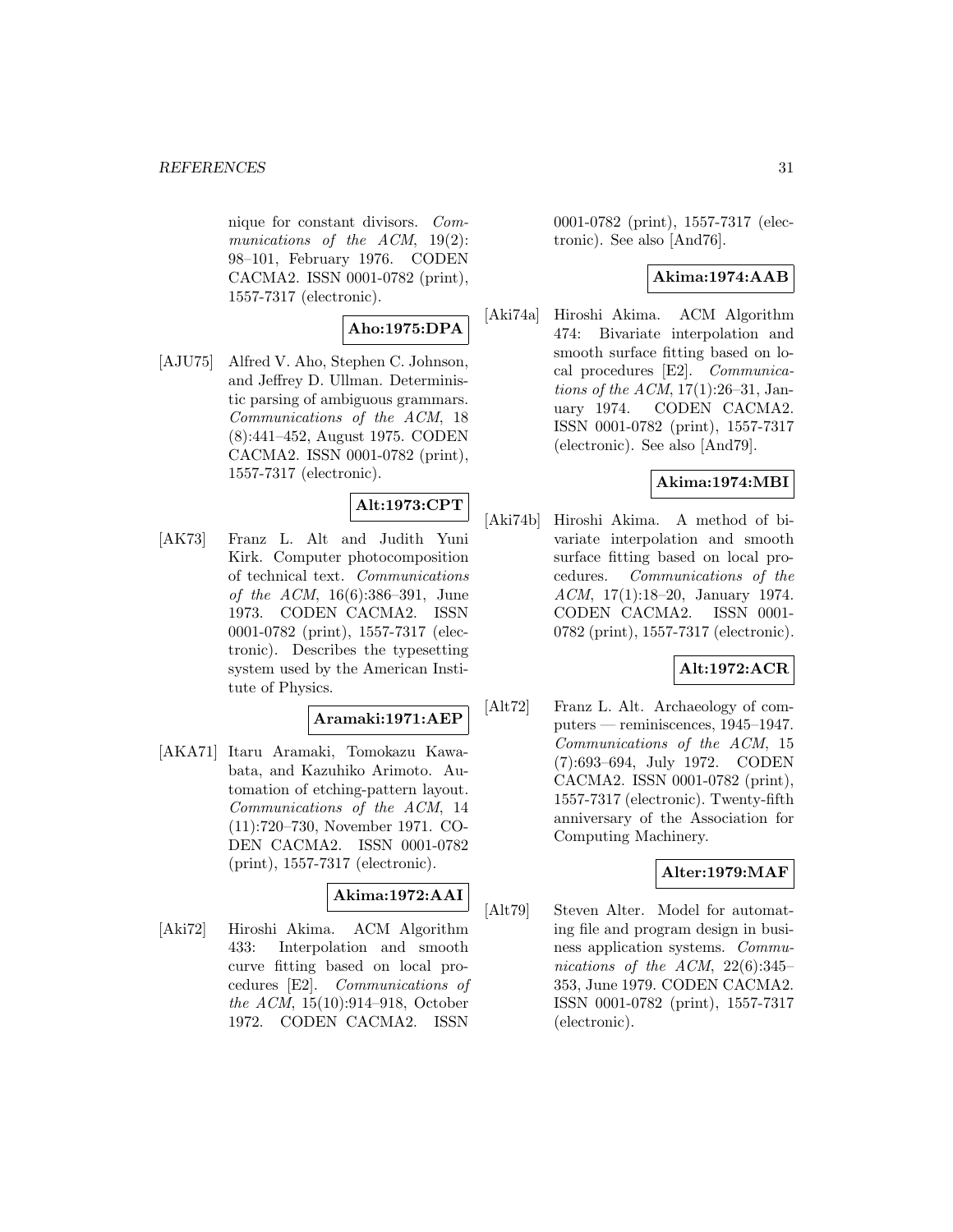#### **Amarel:1971:CSC**

[Ama71] Saul Amarel. Computer science: A conceptual framework for curriculum planning. Communications of the ACM, 14(6):391–401, June 1971. CODEN CACMA2. ISSN 0001-0782 (print), 1557-7317 (electronic).

## **ANSI:1966:AF**

[Ame66] American National Standards Institute, 1430 Broadway, New York, NY 10018, USA. ANSI Fortran X3.9-1966, 1966. ??–?? pp. Approved March 7, 1966 (also known as Fortran 66). See also subsequent clarifications [ANS69] and [ANS71].

## **Anderson:1976:RIS**

[And76] Michael R. Anderson. Remark on "Algorithm 433: Interpolation and Smooth Curve Fitting Based on Local Procedures [E2]". ACM Transactions on Mathematical Software, 2(2):208, June 1976. CODEN ACMSCU. ISSN 0098-3500 (print), 1557-7295 (electronic). See [Aki72].

## **Anderson:1978:VOC**

[And78] Ronald E. Anderson. Value orientation of computer science students. Communications of the ACM, 21 (3):219–225, March 1978. CODEN CACMA2. ISSN 0001-0782 (print), 1557-7317 (electronic).

## **Anderson:1979:RBI**

[And79] M. R. Anderson. Remark on "Algorithm 474: Bivariate Interpolation and Smooth Surface Fitting Based on Local Procedures". ACM

Transactions on Mathematical Software, 5(2):241, June 1979. CO-DEN ACMSCU. ISSN 0098-3500 (print), 1557-7295 (electronic). See [Aki74a].

#### **Anonymous:1970:ISU**

[Ano70a] Anonymous. Identification of States of the United States (including the District of Columbia) for information interchange. Communications of the ACM, 13(8):514–515, August 1970. CODEN CACMA2. ISSN 0001-0782 (print), 1557-7317 (electronic).

#### **Anonymous:1970:IRP**

[Ano70b] Anonymous. Interchange rolls of perforated tape for information interchange. Communications of the ACM, 13(1):56, January 1970. CO-DEN CACMA2. ISSN 0001-0782 (print), 1557-7317 (electronic).

#### **Anonymous:1970:PANa**

[Ano70c] Anonymous. Proposed American National Standard. recorded magnetic tape for information interchange (1600 CPI, phase encoded). Communications of the ACM, 13 (11):679–685, November 1970. CO-DEN CACMA2. ISSN 0001-0782 (print), 1557-7317 (electronic).

#### **Anonymous:1970:PANb**

[Ano70d] Anonymous. Proposed American National Standard. unrecorded magnetic tape for information interchange (9 track-200 and 800 CPI, NRZI and 1600 CPI, P.E.). Communications of the ACM, 13(11): 686–692, November 1970. CODEN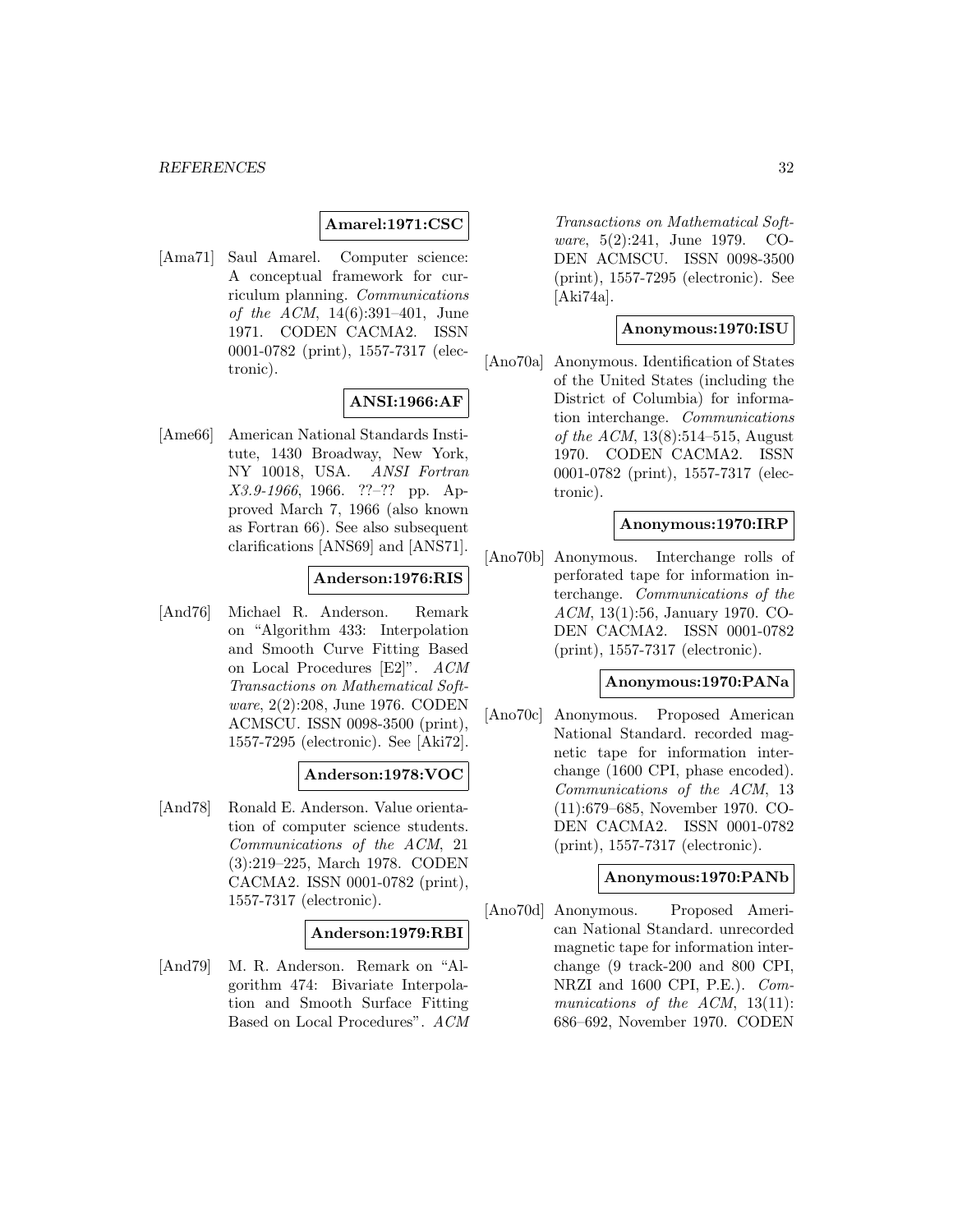CACMA2. ISSN 0001-0782 (print), 1557-7317 (electronic).

#### **Anonymous:1970:RCD**

[Ano70e] Anonymous. Representation for calendar date for machine-to-machine data interchange. Communications of the  $ACM$ , 13(1):55, January 1970. CODEN CACMA2. ISSN 0001-0782 (print), 1557-7317 (electronic).

## **ANSI:1969:CFS**

[ANS69] ANSI Subcommittee X3J3. Clarification of Fortran standards — initial progress. Communications of the ACM, 12(5):289–294, May 1969. CODEN CACMA2. ISSN 0001- 0782 (print), 1557-7317 (electronic). See also [Ame66].

## **ANSI:1971:CFS**

[ANS71] ANSI Subcommittee X3J3. Clarification of Fortran standards second report. Communications of the ACM, 14(10):628–642, October 1971. CODEN CACMA2. ISSN 0001-0782 (print), 1557-7317 (electronic). See also [Ame66].

## **Arbib:1972:TAT**

[Arb72] Michael A. Arbib. Toward an automata theory of brains. Communications of the ACM,  $15(7):521-$ 527, July 1972. CODEN CACMA2. ISSN 0001-0782 (print), 1557-7317 (electronic). Twenty-fifth anniversary of the Association for Computing Machinery.

# **Arden:1976:CSE**

[Ard76] Bruce W. Arden. The computer science and engineering research study

(COSERS). Communications of the ACM, 19(12):670–673, December 1976. CODEN CACMA2. ISSN 0001-0782 (print), 1557-7317 (electronic).

## **Arsac:1979:SSS**

[Ars79] Jacques J. Arsac. Syntactic source to source transforms and program manipulation. Communications of the ACM,  $22(1):43-54$ , January 1979. CODEN CACMA2. ISSN 0001-0782 (print), 1557-7317 (electronic).

## **Arthurs:1963:AAL**

[Art63] T. D. Arthurs. ACM Algorithm 176: Least squares surface fit. Communications of the ACM,  $6(6)$ :313, June 1963. CODEN CACMA2. ISSN 0001-0782 (print), 1557-7317 (electronic). See remark [Sch72c].

## **Auslander:1978:SRR**

[AS78] Marc A. Auslander and H. Raymond Strong. Systematic recursion removal. Communications of *the ACM*,  $21(2):127-134$ , February 1978. CODEN CACMA2. ISSN 0001-0782 (print), 1557-7317 (electronic).

## **Ashenhurst:1972:RAC**

[Ash72] Robert L. Ashenhurst. A report of the ACM curriculum committee on computer education for management. curriculum recommendations for graduate professional programs in information systems. Communications of the ACM, 15(5):363– 398, May 1972. CODEN CACMA2. ISSN 0001-0782 (print), 1557-7317 (electronic).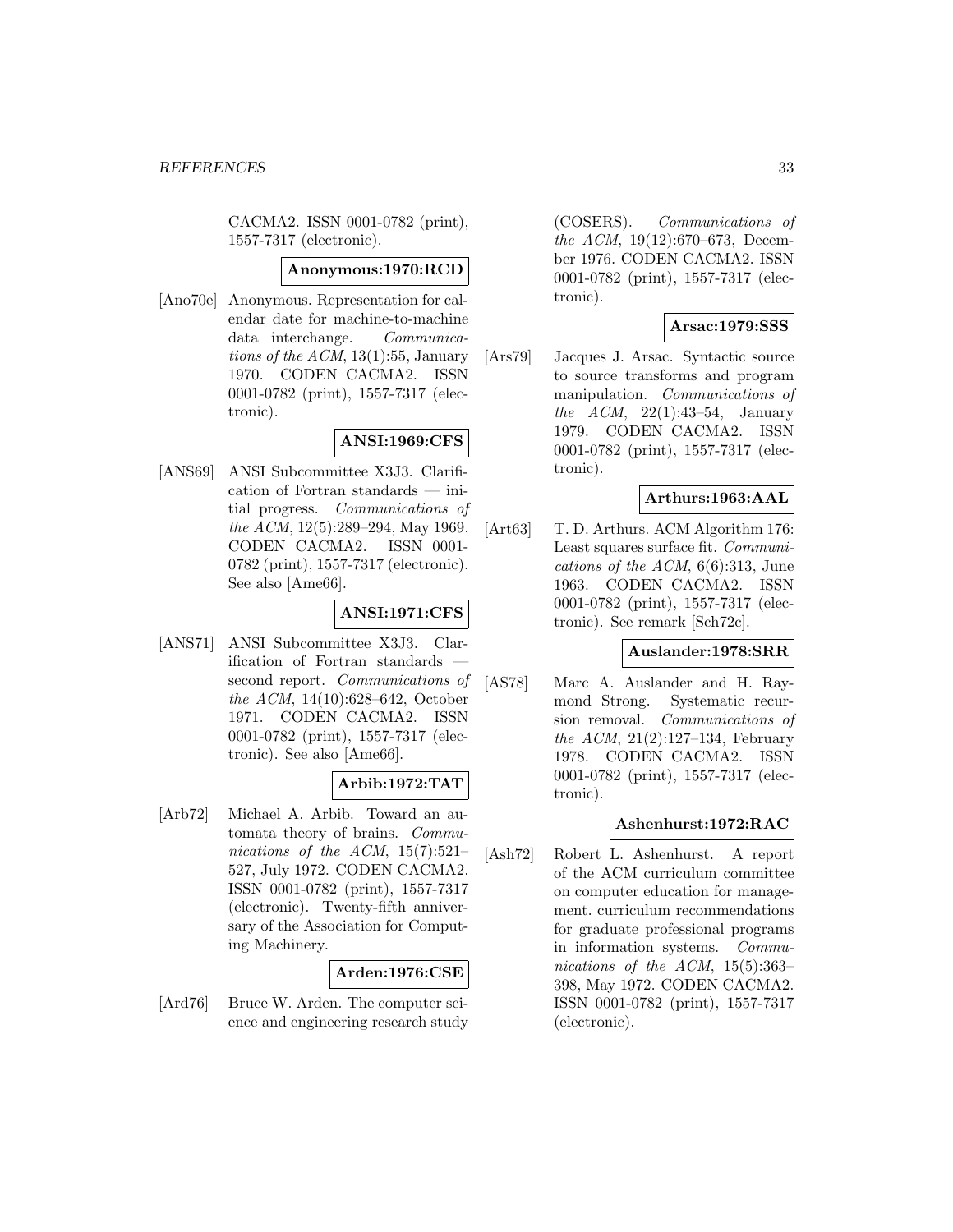## **Abrams:1977:MIC**

[AT77] Marshall D. Abrams and Siegfried Treu. A methodology for interactive computer service measurement. Communications of the ACM, 20 (12):936–944, December 1977. CO-DEN CACMA2. ISSN 0001-0782 (print), 1557-7317 (electronic).

## **Atkins:1973:MRA**

[Atk73] M. Stella Atkins. Mutual recursion in Algol 60 using restricted compilers. Communications of the ACM, 16(1):47–48, January 1973. CO-DEN CACMA2. ISSN 0001-0782 (print), 1557-7317 (electronic).

# **Austing:1977:GAT**

[Aus77] Richard H. Austing. The GRE advanced test in computer science. Communications of the ACM, 20 (9):642–645, September 1977. CO-DEN CACMA2. ISSN 0001-0782 (print), 1557-7317 (electronic).

## **Andrejkova:1973:RCA**

[AV73] G. Andrejkova and J. Vinar. Remark and certification on "Algorithm 404: Complex gamma function". Communications of the ACM, 16(8):489, August 1973. CO-DEN CACMA2. ISSN 0001-0782 (print), 1557-7317 (electronic).

## **Ashcroft:1977:LNL**

[AW77] Edward A. Ashcroft and William W. Wadge. Lucid, a nonprocedural language with iteration. Communications of the ACM, 20(7):519– 526, July 1977. CODEN CACMA2. ISSN 0001-0782 (print), 1557-7317 (electronic).

## **Babad:1977:RFP**

[Bab77] Jair M. Babad. A record and file partitioning model. Communications of the ACM,  $20(1):22-30$ , January 1977. CODEN CACMA2. ISSN 0001-0782 (print), 1557-7317 (electronic).

## **Bachman:1972:ESS**

[Bac72] Charles W. Bachman. The evolution of storage structures. Communications of the ACM, 15(7):628– 634, July 1972. CODEN CACMA2. ISSN 0001-0782 (print), 1557-7317 (electronic).

## **Bachman:1973:PN**

[Bac73] Charles W. Bachman. The programmer as navigator. Communications of the ACM,  $16(11):653-$ 658, November 1973. CODEN CACMA2. ISSN 0001-0782 (print), 1557-7317 (electronic). This is the 1973 ACM Turing Award Lecture.

## **Backus:1978:CPL**

[Bac78] John Backus. Can programming be liberated from the von Neumann style? A functional style and its algebra of programs. Communications of the ACM, 21(8):613–641, August 1978. CODEN CACMA2. ISSN 0001-0782 (print), 1557- 7317 (electronic). URL http:// www.stanford.edu/class/cs242/ readings/backus.pdf. Reproduced in Selected Reprints on Dataflow and Reduction Architectures, ed. S. S. Thakkar, IEEE, 1987, pp. 215–243, and in ACM Turing Award Lectures: The First Twenty Years, ACM Press, 1987, pp. 63–130.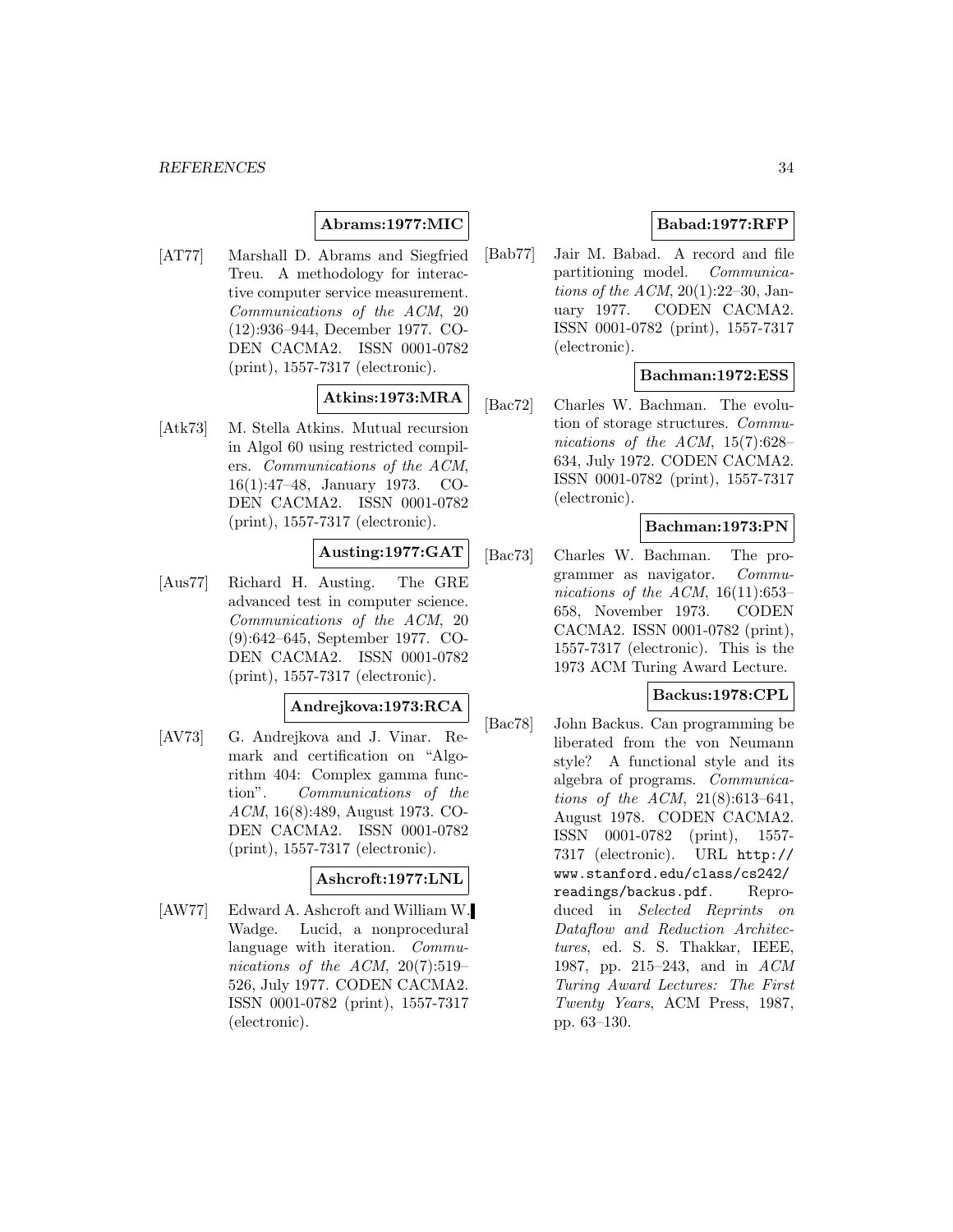## **Baecker:1970:NDB**

[Bae70] H. D. Baecker. A note on data base deadlocks. Communications of the ACM, 13(7):451, July 1970. CO-DEN CACMA2. ISSN 0001-0782 (print), 1557-7317 (electronic).

#### **Baecker:1972:GCV**

[Bae72] H. D. Baecker. Garbage collection for virtual memory computer systems. Communications of the ACM, 15(11):981–986, November 1972. CODEN CACMA2. ISSN 0001-0782 (print), 1557-7317 (electronic).

## **Baker:1978:LPR**

[Bak78a] Henry G. Baker, Jr. List processing in real time on a serial computer. Communications of the ACM, 21 (4):280–294, April 1978. CODEN CACMA2. ISSN 0001-0782 (print), 1557-7317 (electronic). Originally appeared as MIT Artificial Intelligence Laboratory Working Paper No. 39, February 1977.

## **Baker:1978:SBL**

[Bak78b] Henry Givens Baker, Jr. Shallow binding in Lisp 1.5. Communications of the ACM,  $21(7):565-$ 569, July 1978. CODEN CACMA2. ISSN 0001-0782 (print), 1557-7317 (electronic).

# **Balzer:1973:OIC**

[Bal73] Robert M. Balzer. An overview of the ISPL computer system design. Communications of the ACM, 16 (2):117–122, February 1973. CO-DEN CACMA2. ISSN 0001-0782 (print), 1557-7317 (electronic).

# **Balfour:1974:AAM**

[Bal74] A. Balfour. An alternative approach to mutual recursion in Algol 60 using restricted compilers. Communications of the ACM, 17(4):210, April 1974. CODEN CACMA2. ISSN 0001-0782 (print), 1557-7317 (electronic).

## **Bandypadhyay:1977:CWI**

[Ban77] S. K. Bandypadhyay. Comment on weighted increment linear search for scatter tables. Communications of the ACM, 20(4):262–263, April 1977. CODEN CACMA2. ISSN 0001-0782 (print), 1557-7317 (electronic).

## **Barth:1977:SGC**

[Bar77] Jeffrey M. Barth. Shifting garbage collection overhead to compile time. Communications of the ACM, 20 (7):513–518, July 1977. CODEN CACMA2. ISSN 0001-0782 (print), 1557-7317 (electronic).

## **Barth:1978:PID**

[Bar78] Jeffrey M. Barth. A practical interprocedural data flow analysis algorithm. Communications of the ACM, 21(9):724–736, September 1978. CODEN CACMA2. ISSN 0001-0782 (print), 1557-7317 (electronic).

## **Batagelj:1975:QHM**

[Bat75] Vladimir Batagelj. Quadratic hash method when the table size is not a prime number. Communications of the ACM, 18(4):216–217, April 1975. CODEN CACMA2. ISSN 0001-0782 (print), 1557-7317 (electronic).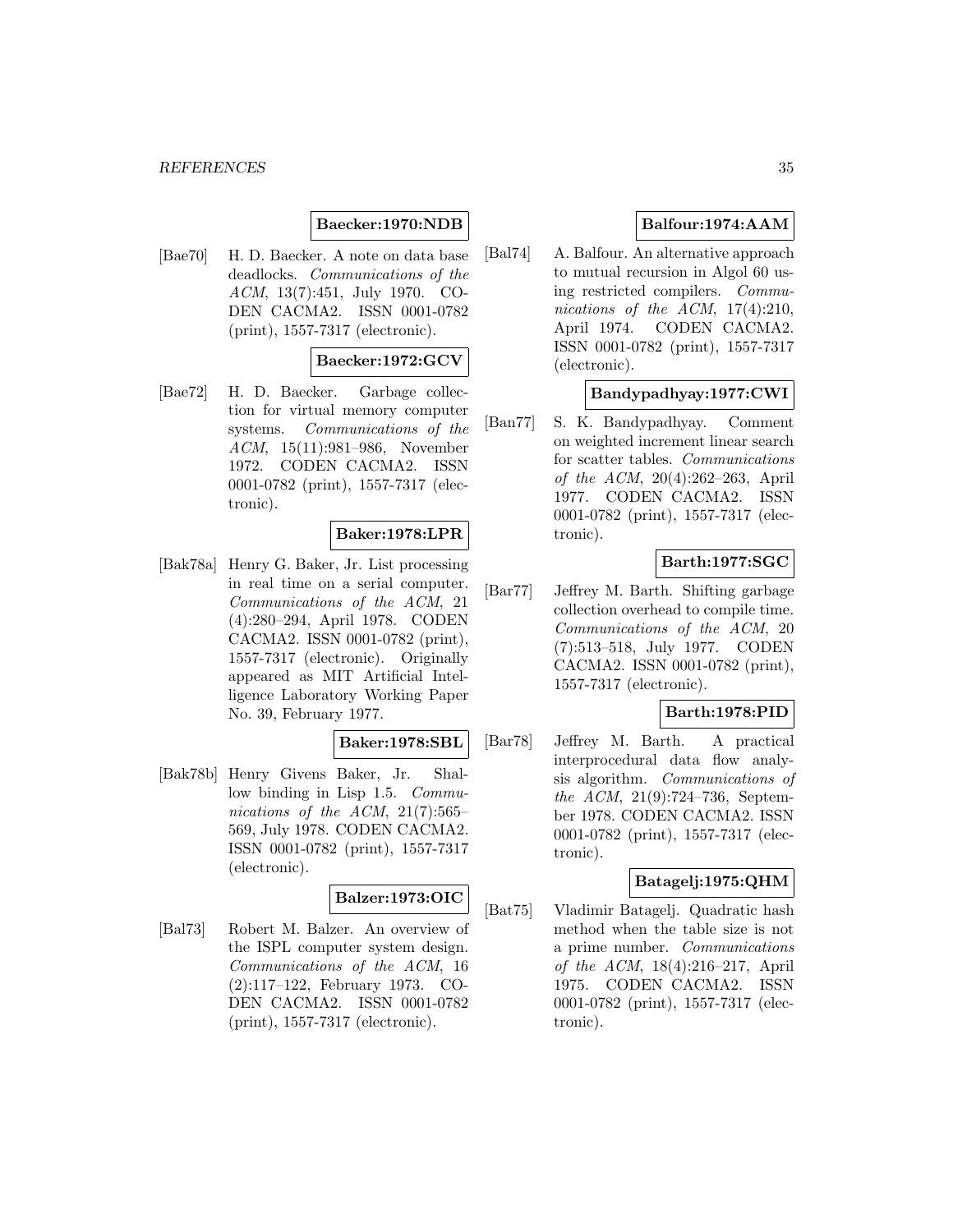## **Bauer:1975:PN**

[Bau75] Friedrich L. Bauer. Positivity and norms. Communications of the ACM, 18(1):9–13, January 1975. CODEN CACMA2. ISSN 0001- 0782 (print), 1557-7317 (electronic). Collection of articles honoring Alston S. Householder.

## **Bavel:1970:NAS**

[Bav70] Z. Bavel. On the number of automorphisms of a singly generated automaton. Communications of the ACM, 13(9):574–575, September 1970. CODEN CACMA2. ISSN 0001-0782 (print), 1557-7317 (electronic).

## **Bayer:1968:AAM**

[Bay68] G. Bayer. ACM Algorithm 324: Maxflow. Communications of the ACM,  $11(2):117-118$ , February 1968. CODEN CACMA2. ISSN 0001-0782 (print), 1557-7317 (electronic). See remark [Bay73b].

#### **Bayer:1973:M**

[Bay73a] G. Bayer. Maxflow. Communications of the ACM,  $16(5):309$ , May 1973. CODEN CACMA2. ISSN 0001-0782 (print), 1557-7317 (electronic).

## **Bayer:1973:RAM**

[Bay73b] G. Bayer. Remark on "Algorithm 324: Maxflow". Communications of the ACM, 16(5):309–??, 1973. CO-DEN CACMA2. ISSN 0001-0782 (print), 1557-7317 (electronic). See [Bay68].

# **Bays:1973:NWC**

[Bay73c] Carter Bays. A note on when to chain overflow items within a directaccess table. Communications of the ACM, 16(1):46–47, January 1973. CODEN CACMA2. ISSN 0001- 0782 (print), 1557-7317 (electronic).

# **Bays:1973:RHC**

[Bay73d] Carter Bays. The reallocation of hash-coded tables. Communications of the ACM,  $16(1):11-14$ , January 1973. CODEN CACMA2. ISSN 0001-0782 (print), 1557-7317 (electronic).

## **Bays:1977:CNF**

[Bay77] Carter Bays. A comparison of nextfit, first-fit, and best-fit. Communications of the ACM, 20(3):191–192, March 1977. CODEN CACMA2. ISSN 0001-0782 (print), 1557-7317 (electronic).

## **Bosten:1974:RAI**

[BB74] Nancy E. Bosten and E. L. Battiste. Remark on "Algorithm 179: Incomplete beta ratio". Communications of the ACM, 17(3):156–157, March 1974. CODEN CACMA2. ISSN 0001-0782 (print), 1557-7317 (electronic). See [Lud63].

#### **Batson:1977:SSL**

[BB77] Alan P. Batson and Robert E. Brundage. Segment sizes and lifetimes in Algol 60 programs. Communications of the ACM, 20(1): 36–44, January 1977. CODEN CACMA2. ISSN 0001-0782 (print), 1557-7317 (electronic).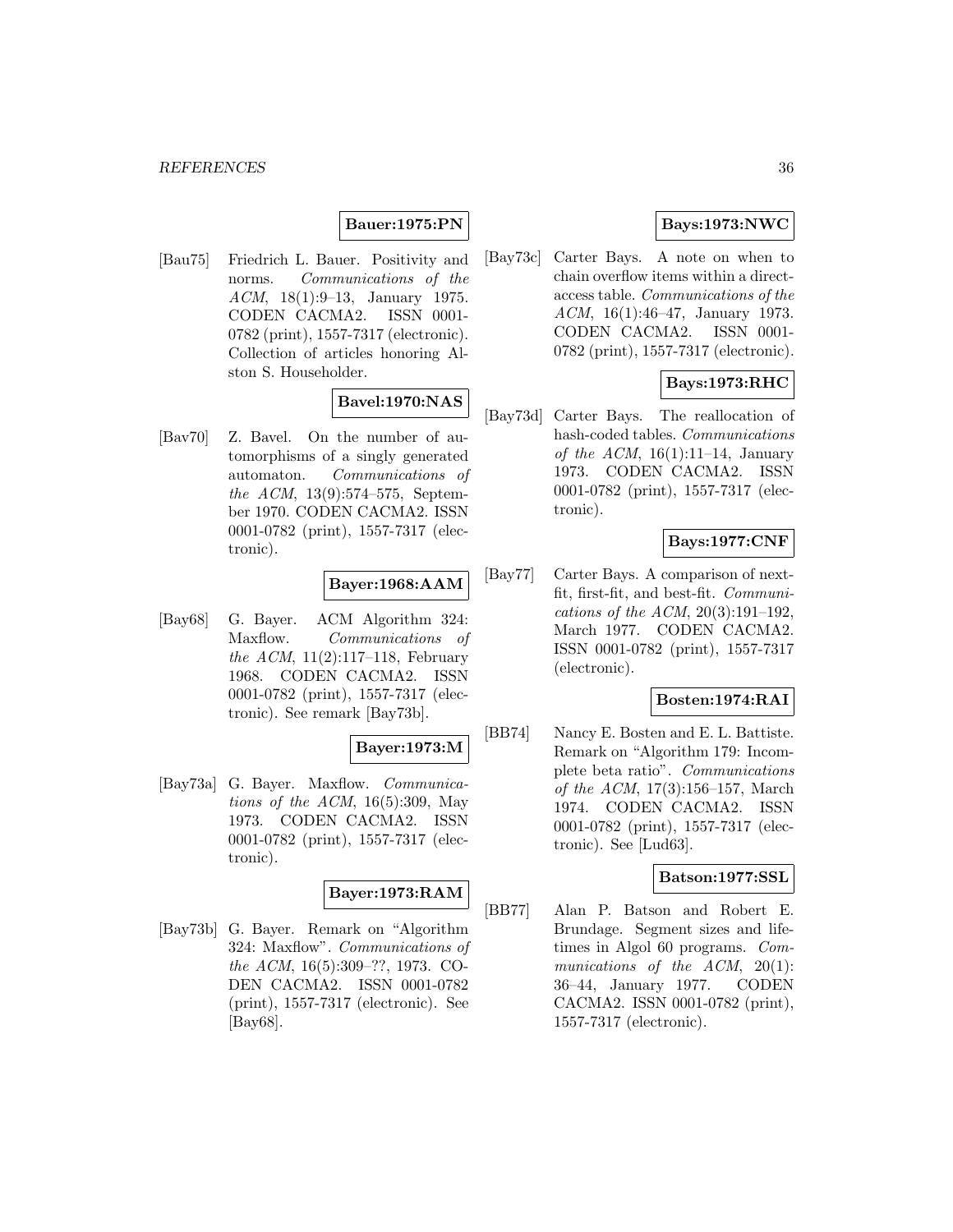## **Brice:1978:FCR**

[BB78] Richard S. Brice and James C. Browne. Feedback coupled resource allocation policies in the multiprogramming-multiprocessor computer system. Communications of the ACM, 21(8):678–686, August 1978. CODEN CACMA2. ISSN 0001-0782 (print), 1557-7317 (electronic).

#### **Brown:1977:MMR**

[BBC77] R. M. Brown, James C. Browne, and K. Mani Chandy. Memory management and response time. Communications of the ACM, 20 (3):153–165, March 1977. CODEN CACMA2. ISSN 0001-0782 (print), 1557-7317 (electronic).

#### **Betourne:1970:PMR**

[BBF<sup>+</sup>70] C. Betourne, J. Boulenger, J. Ferrie, C. Kaiser, S. Krakowiak, and J. Mossiere. Process management and resource sharing in the multiaccess system ESOPE. Communications of the ACM, 13(12): 727–733, December 1970. CODEN CACMA2. ISSN 0001-0782 (print), 1557-7317 (electronic).

## **Bobrow:1972:TPT**

[BBMT72] Daniel G. Bobrow, Jerry D. Burchfiel, Daniel L. Murphy, and Raymond S. Tomlinson. TENEX, A paged time-sharing system for the PDP-10. Communications of the ACM, 15(3):135–143, March 1972. CODEN CACMA2. ISSN 0001- 0782 (print), 1557-7317 (electronic).

# **Burnett:1975:AIM**

[BC75] G. J. Burnett and Edward G. Coffman, Jr. Analysis of interleaved memory systems using blockage buffers. Communications of the ACM, 18(2):91–95, February 1975. CODEN CACMA2. ISSN 0001- 0782 (print), 1557-7317 (electronic).

#### **Bensoussan:1972:MVM**

[BCD72] A. Bensoussan, C. T. Clingen, and Robert C. Daley. The Multics virtual memory: Concepts and design. Communications of the ACM, 15 (5):308–318, May 1972. CODEN CACMA2. ISSN 0001-0782 (print), 1557-7317 (electronic).

#### **Blasgen:1977:EMM**

[BCE77] Michael W. Blasgen, Richard G. Casey, and Kapali P. Eswaran. An encoding method for multifield sorting and indexing. *Communi*cations of the ACM,  $20(11):874-$ 878, November 1977. CODEN CACMA2. ISSN 0001-0782 (print), 1557-7317 (electronic). Also published in/as: IBM, Res.R., RJ 1753, IBM San Jose, Res.Lab, Mar.1976.

### **Boyce:1975:SQR**

[BCKH75] Raymond F. Boyce, Donald D. Chamberlin, W. Frank King III, and Michael M. Hammer. Specifying queries as relational expressions: The SQUARE data sublanguage. Communications of the ACM, 18 (11):621–628, November 1975. CO-DEN CACMA2. ISSN 0001- 0782 (print), 1557-7317 (electronic). URL http://dblp.uni-trier.de/ db/journals/cacm/BoyceCKH75. html. Also published in/as: in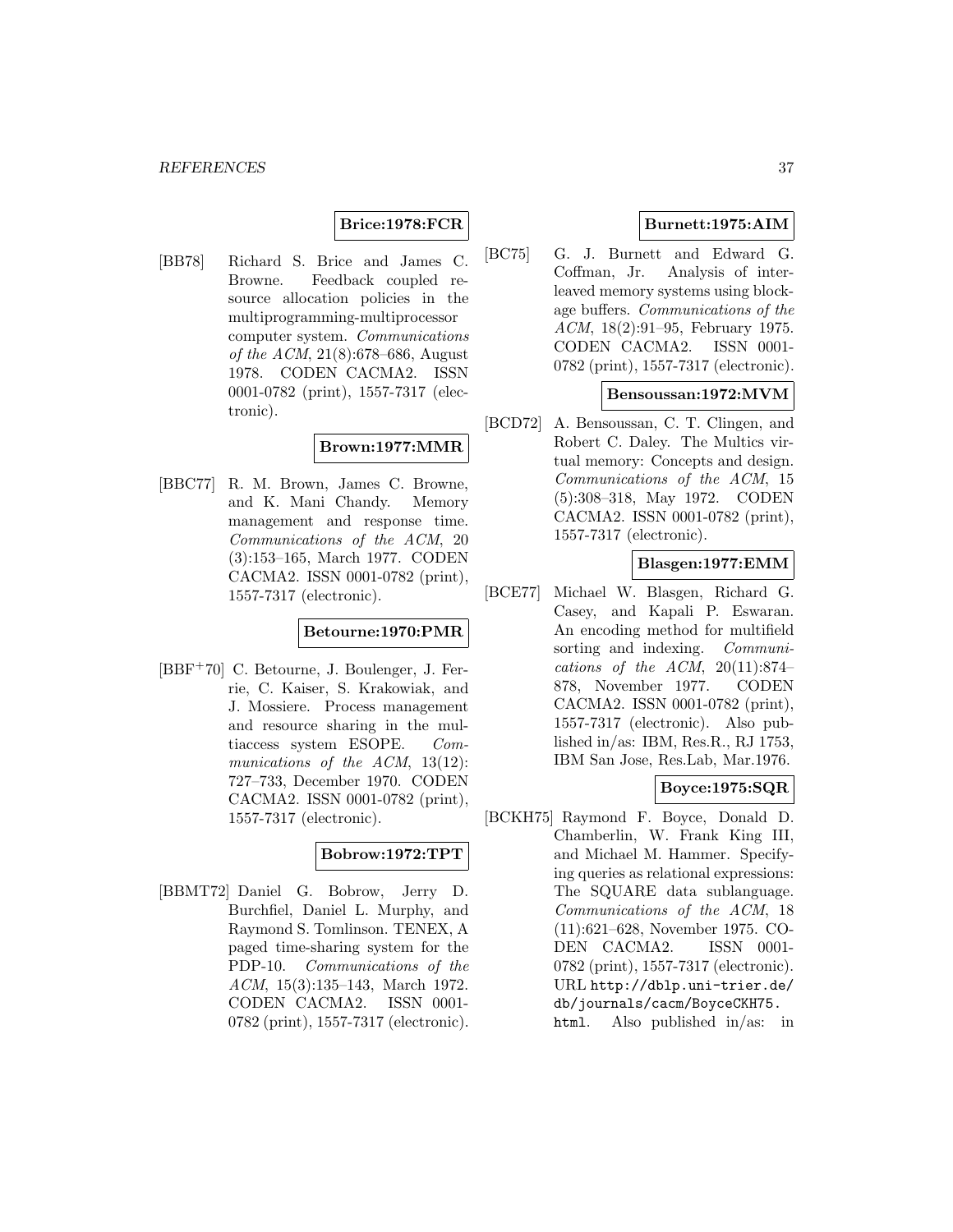Douque74 (IFIP TC-2), 1974. Also published in/as: ACM SIGPLAN-SIGIR 1974, Nance (ed), pp. 31– 47. Also published in/as: IBM, San Jose Research Report RJ1291, October 1973.

## **Barton:1974:ITA**

[BCLS74] Ian J. Barton, Susan E. Creasey, Michael F. Lynch, and Michael J. Snell. An information-theoretic approach to text searching in direct access systems. Communications of the ACM, 17(6):345–350, June 1974. CODEN CACMA2. ISSN 0001-0782 (print), 1557-7317 (electronic).

#### **Balkovich:1974:DMR**

[BCPW74] E. Balkovich, W. Chiu, Leon Presser, and R. Wood. Dynamic memory repacking. Communications of the ACM, 17(3):133–138, March 1974. CODEN CACMA2. ISSN 0001-0782 (print), 1557-7317 (electronic).

### **Blatny:1972:OPT**

[BCR72] J. Blatny, S. R. Clark, and T. A. Rourke. On the optimization of performance of time-sharing systems by simulation. Communications of the ACM, 15(6):411–420, June 1972. CODEN CACMA2. ISSN 0001-0782 (print), 1557-7317 (electronic).

### **Bruno:1974:SIT**

[BCS74] John L. Bruno, Edward G. Coffman, Jr., and Ravi Sethi. Scheduling independent tasks to reduce mean finishing time. Communications of the ACM, 17(7):382–387,

July 1974. CODEN CACMA2. ISSN 0001-0782 (print), 1557-7317 (electronic).

#### **Borovits:1977:CUM**

[BED77] Israel Borovits and Phillip Ein-Dor. Cost/utilization: A measure of system performance. Communications of the ACM, 20(3):185–191, March 1977. CODEN CACMA2. ISSN 0001-0782 (print), 1557-7317 (electronic).

### **Bell:1970:QQM**

[Bel70] James R. Bell. The quadratic quotient method: A hash code eliminating secondary clustering. Communications of the ACM, 13(2): 107–109, February 1970. CODEN CACMA2. ISSN 0001-0782 (print), 1557-7317 (electronic).

# **Bell:1973:TC**

[Bel73] James R. Bell. Threaded code. Communications of the ACM, 16 (6):370–372, June 1973. CODEN CACMA2. ISSN 0001-0782 (print), 1557-7317 (electronic).

### **Benjamin:1972:EES**

[Ben72a] Arthur J. Benjamin. Extensible editor for a small machine with disk storage. Communications of the ACM, 15(8):742–747, August 1972. CODEN CACMA2. ISSN 0001- 0782 (print), 1557-7317 (electronic).

### **Benjamin:1972:GPI**

[Ben72b] Robert I. Benjamin. A generational perspective of information system development. Communications of the ACM, 15(7):640–643, July 1972.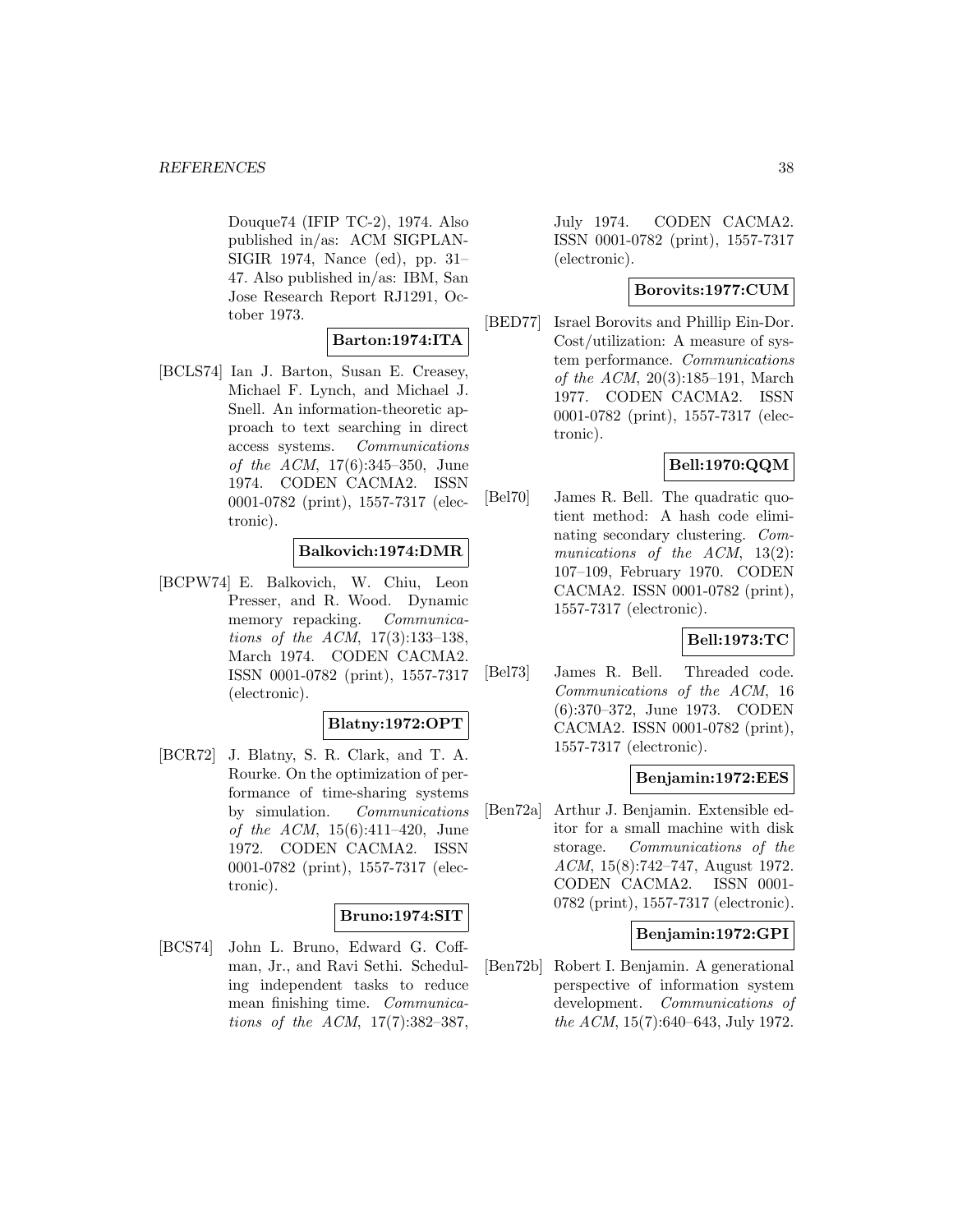CODEN CACMA2. ISSN 0001- 0782 (print), 1557-7317 (electronic).

### **Bentley:1975:MBS**

[Ben75] Jon Louis Bentley. Multidimensional binary search trees used for associative searching. Communications of the ACM, 18(9):509– 517, September 1975. CODEN CACMA2. ISSN 0001-0782 (print), 1557-7317 (electronic). URL http://dblp.uni-trier.de/db/ journals/cacm/Bentley75.html.

#### **Bernstein:1970:CWS**

[Ber70] A. Bernstein. Comment on the working set model for program behavior. Communications of the ACM, 13(11):698–699, November 1970. CODEN CACMA2. ISSN 0001-0782 (print), 1557-7317 (electronic).

### **Bernstein:1971:PTP**

[Ber71] Arthur J. Bernstein. A programmer training project. Communications of the ACM, 14(7):449–452, July 1971. CODEN CACMA2. ISSN 0001-0782 (print), 1557-7317 (electronic).

#### **Bernstein:1972:CFP**

[Ber72] Herbert J. Bernstein. Compiling fixed-point multiplications. Communications of the ACM, 15(8): 772–??, 1972. CODEN CACMA2. ISSN 0001-0782 (print), 1557-7317 (electronic).

### **Bitner:1976:EGB**

[BER76] James R. Bitner, Gideon Ehrlich, and Edward M. Reingold. Efficient generation of the binary reflected

Gray code and its applications. Communications of the ACM, 19 (9):517–521, September 1976. CO-DEN CACMA2. ISSN 0001-0782 (print), 1557-7317 (electronic).

### **Bertsch:1977:SRP**

[Ber77] Eberhard Bertsch. The storage requirement in precedence parsing. Communications of the ACM, 20 (3):192–194, March 1977. CODEN CACMA2. ISSN 0001-0782 (print), 1557-7317 (electronic).

# **Barton:1971:GRA**

[BF71a] David Barton and John P. Fitch. General relativity and the application of algebraic manipulative systems. Communications of the ACM, 14(8):542–547, August 1971. CO-DEN CACMA2. ISSN 0001-0782 (print), 1557-7317 (electronic).

#### **Blumberg:1971:NMN**

[BF71b] John W. Blumberg and Clinton R. Foulk. A note on 'a modification of Nordsieck's method using an "off-step" point'. Communications of the ACM, 14(12):796, December 1971. CODEN CACMA2. ISSN 0001-0782 (print), 1557-7317 (electronic).

### **Bracchi:1971:LTG**

[BF71c] Giampio Bracchi and Domenico Ferrari. Language for treating geometric patterns in a twodimensional space. Communications of the ACM, 14(1):26–32, January 1971. CODEN CACMA2. ISSN 0001-0782 (print), 1557-7317 (electronic).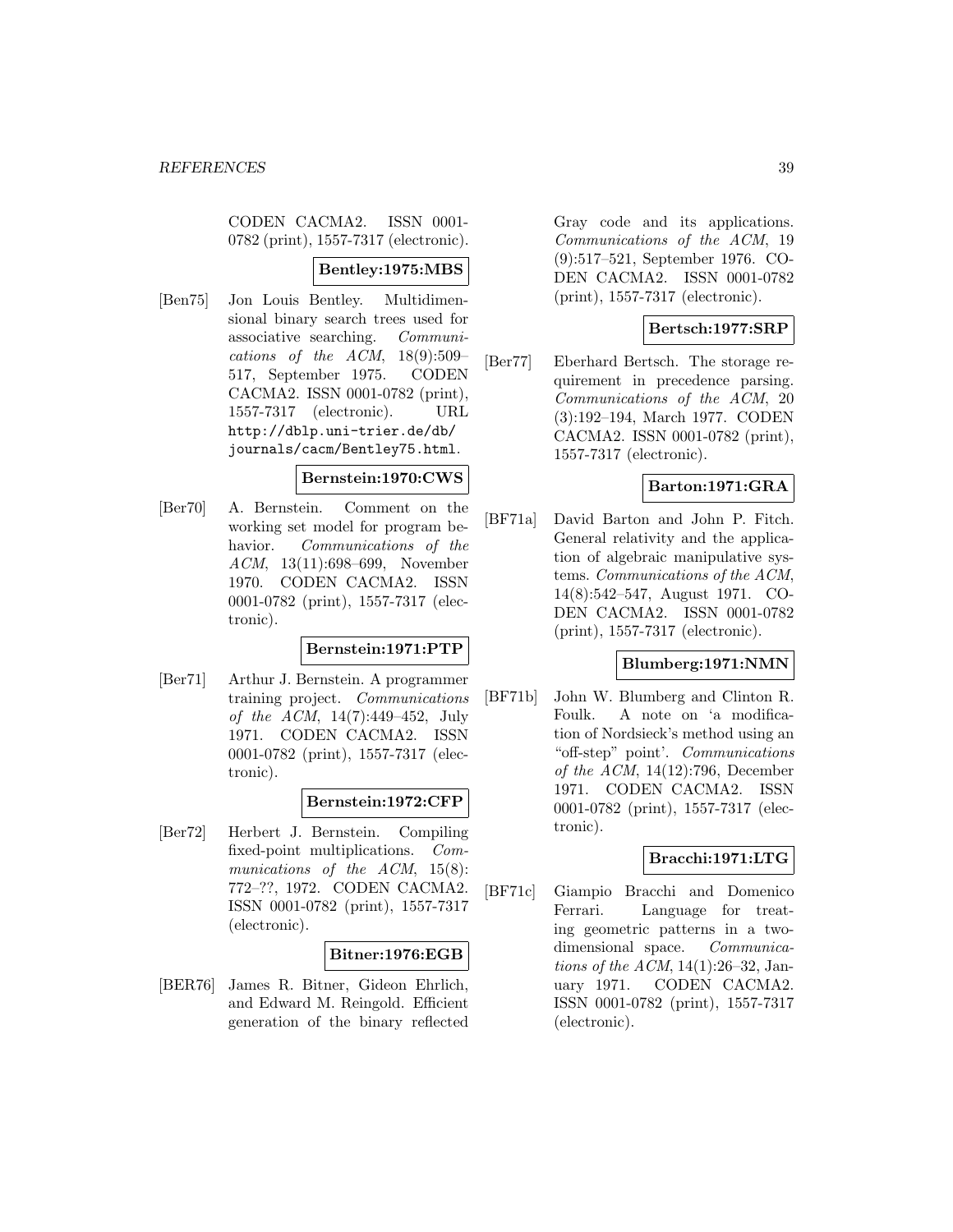# **Blount:1973:PAC**

[BF73] Sumner E. Blount and Louis Fein. The practical aspect of computer science education — discussion. Communications of the ACM, 16 (1):45–46, January 1973. CODEN CACMA2. ISSN 0001-0782 (print), 1557-7317 (electronic).

# **Bell:1978:FSI**

[BFS78] Gordon Bell, Samuel H. Fuller, and Daniel P. Siewiorek. Forword to the special issue on computer architecture. Communications of the ACM, 21(1):3–??, 1978. CODEN CACMA2. ISSN 0001-0782 (print), 1557-7317 (electronic).

### **Bernstein:1972:CFM**

[BG72a] H. J. Bernstein and H. T. Gladwin. Compiling fixed-point multiplications. Communications of the ACM, 15(8):772, August 1972. CO-DEN CACMA2. ISSN 0001-0782 (print), 1557-7317 (electronic).

#### **Borodin:1972:CE**

[BG72b] Allan Borodin and C. C. Gotlieb. Computers and employment. Communications of the ACM, 15(7): 695–702, July 1972. CODEN CACMA2. ISSN 0001-0782 (print), 1557-7317 (electronic).

#### **Brawn:1970:SPE**

[BGM70] B. S. Brawn, F. G. Gustavson, and E. S. Mankin. Sorting in a paging environment. Communications of the ACM, 13(8):483–494, August 1970. CODEN CACMA2. ISSN 0001-0782 (print), 1557-7317 (electronic).

## **Babich:1975:SES**

[BGP75] Alan F. Babich, John Grason, and David Lorge Parnas. Significant event simulation. Communications of the ACM, 18(6):323–329, June 1975. CODEN CACMA2. ISSN 0001-0782 (print), 1557-7317 (electronic).

### **Burkowski:1973:AAC**

[BH73] Forbes J. Burkowski and W. D. Hoskins. ACM Algorithm 461: Cubic spline solutions to a class of functional differential equations [D2]. Communications of the ACM, 16(10):635–637, October 1973. CO-DEN CACMA2. ISSN 0001-0782 (print), 1557-7317 (electronic).

#### **Borgerson:1978:ESU**

[BHH78] B. R. Borgerson, M. L. Hanson, and P. A. Hartley. Evolution of the Sperry Univac 1100 Series: a history, analysis, and projection. Communications of the ACM, 21 (1):25–43, January 1978. CODEN CACMA2. ISSN 0001-0782 (print), 1557-7317 (electronic).

#### **Birkhoff:1975:THN**

[Bir75] Garrett Birkhoff. Two Hadamard numbers for matrices. Communications of the ACM,  $18(1):25-29$ , January 1975. CODEN CACMA2. ISSN 0001-0782 (print), 1557-7317 (electronic). Collection of articles honoring Alston S. Householder.

### **Bird:1977:IPI**

[Bir77a] Richard S. Bird. Improving programs by the introduction of recursion. Communications of the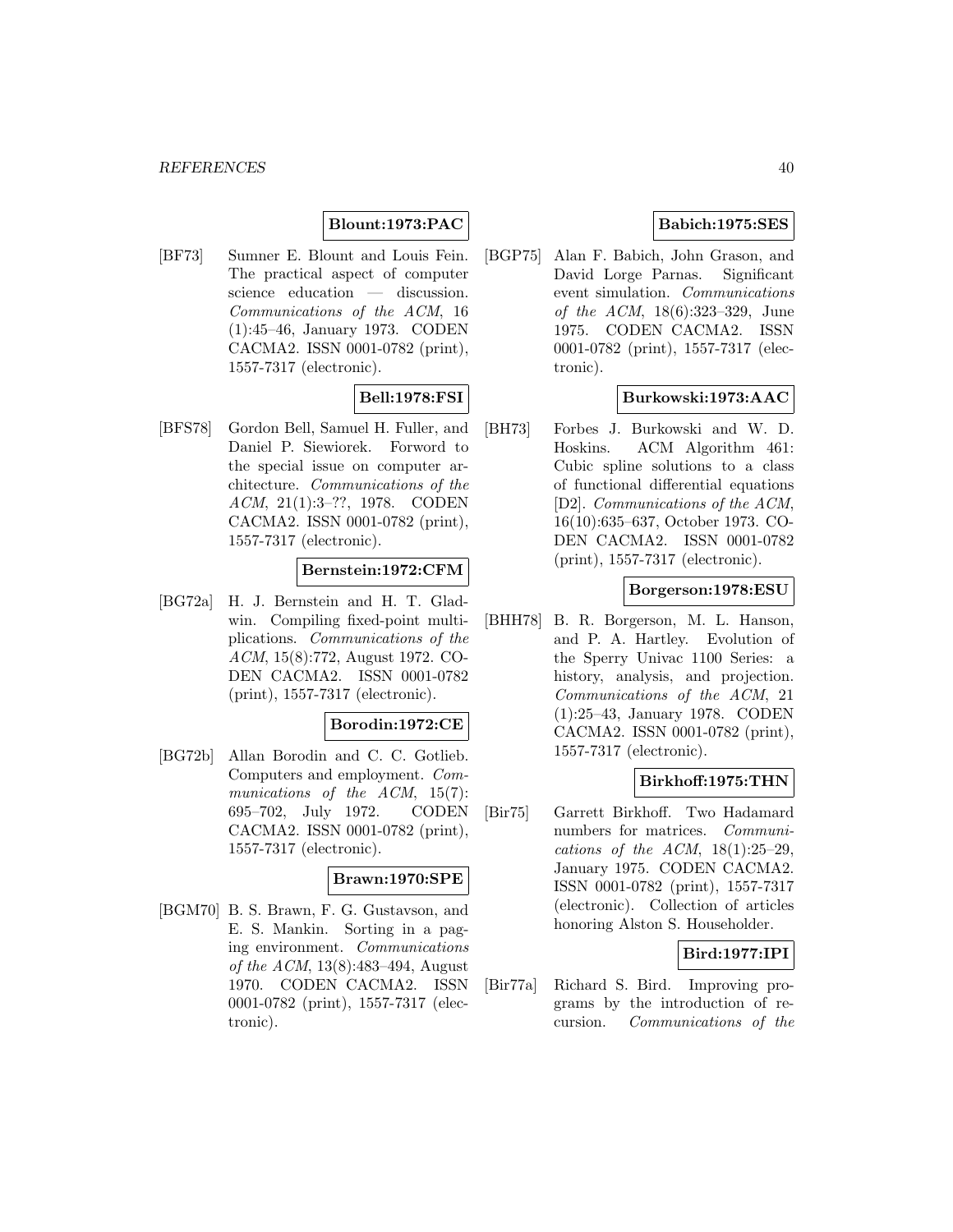ACM, 20(11):856–863, November 1977. CODEN CACMA2. ISSN 0001-0782 (print), 1557-7317 (electronic).

# **Bird:1977:NRE**

[Bir77b] Richard S. Bird. Notes on recursion elimination. Communications of the ACM, 20(6):434–439, June 1977. CODEN CACMA2. ISSN 0001-0782 (print), 1557-7317 (electronic).

## **Bosarge:1971:NPR**

[BJ71] W. E. Bosarge, Jr. and O. G. Johnson. Numerical properties of the Ritz–Trefftz algorithm for optimal control. Communications of the ACM, 14(6):402–406, June 1971. CODEN CACMA2. ISSN 0001- 0782 (print), 1557-7317 (electronic).

### **Barrett:1974:SCA**

[BJ74] R. C. Barrett and B. W. Jordan, Jr. Scan conversion algorithms for a cell organized raster display. Communications of the ACM,  $17(3):157-163$ , March 1974. CODEN CACMA2. ISSN 0001-0782 (print), 1557-7317 (electronic).

# **Batson:1970:MSS**

[BJW70] A. Batson, Shy-Ming M. Ju, and D. C. Wood. Measurements of segment size. Communications of the ACM, 13(3):155–159, March 1970. CODEN CACMA2. ISSN 0001- 0782 (print), 1557-7317 (electronic).

# **Bell:1970:LQH**

[BK70] James R. Bell and Charles H. Kaman. The linear quotient hash code. Communications of the ACM, 13

(11):675–677, November 1970. CO-DEN CACMA2. ISSN 0001-0782 (print), 1557-7317 (electronic). Independent discovery of technique of secondary hash functions first proposed by [de 69].

# **Bron:1973:AAF**

[BK73a] Coen Bron and Joep Kerbosch. ACM Algorithm 457: Finding all cliques of an undirected graph. Communications of the ACM, 16 (9):575–577, September 1973. CO-DEN CACMA2. ISSN 0001-0782 (print), 1557-7317 (electronic).

## **Burkhard:1973:SAB**

[BK73b] Walter A. Burkhard and Robert M. Keller. Some approaches to bestmatch file searching. Communications of the ACM, 16(4):230–236, April 1973. CODEN CACMA2. ISSN 0001-0782 (print), 1557-7317 (electronic).

## **Bell:1978:ED**

[BKHH78] C. Gordon Bell, A. Kotok, Thomas N. Hastings, and R. Hill. The evolution of the DECsystem 10. Communications of the ACM, 21 (1):44–63, January 1978. CODEN CACMA2. ISSN 0001-0782 (print), 1557-7317 (electronic).

### **Bourgeois:1971:EMA**

[BL71a] François Bourgeois and Jean-Claude Lassalle. An extension of the Munkres algorithm for the assignment problem to rectangular matrices. Communications of the ACM, 14(12):802–804, December 1971. CODEN CACMA2. ISSN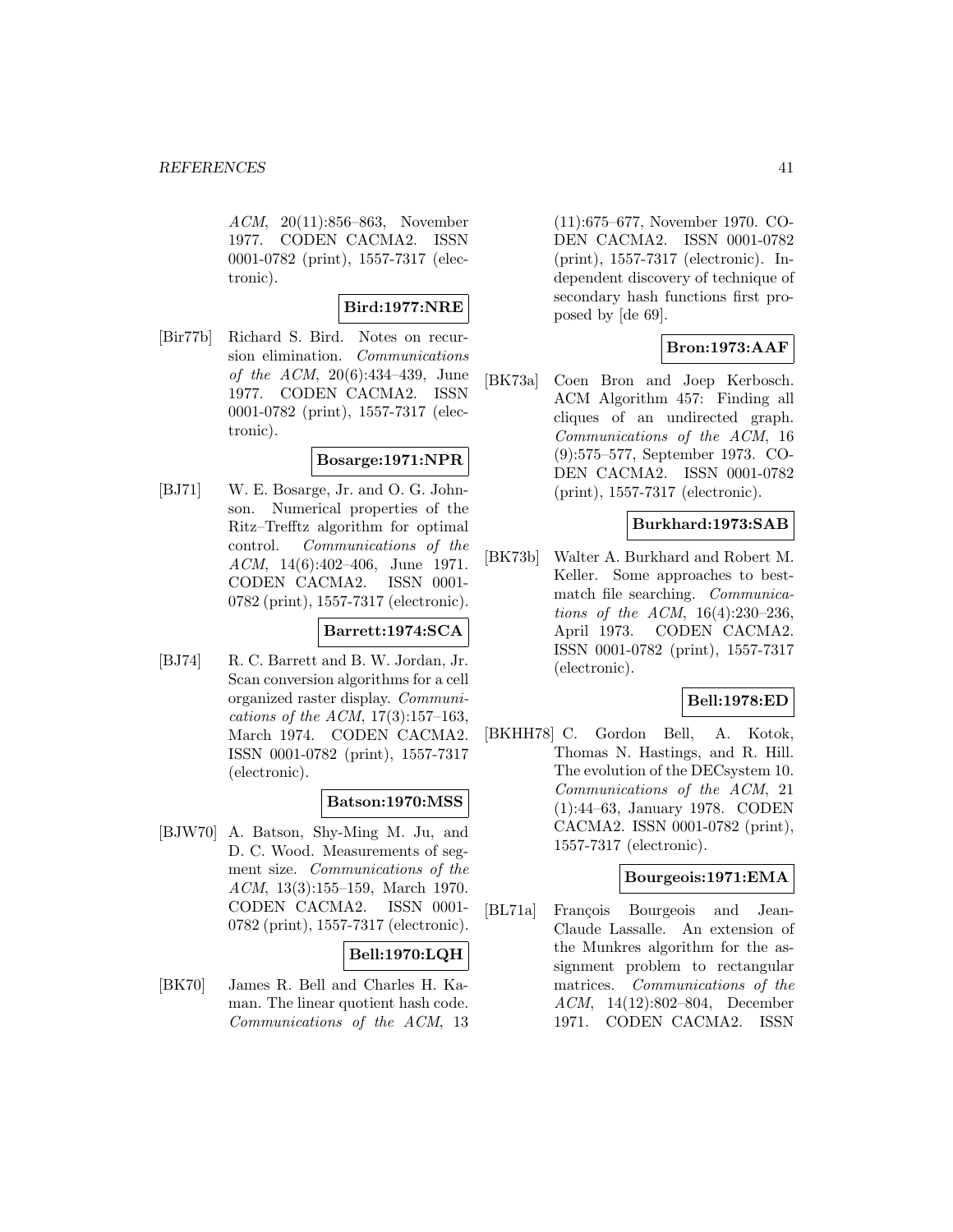0001-0782 (print), 1557-7317 (electronic).

**Bourgeois:1971:AAA**

[BL71b] François Bourgeois and John-Claude C. Lassalle. ACM Algorithm 415: Algorithm for the assignment problem (rectangular matrices) [H]. Communications of the ACM, 14(12):805–806, December 1971. CODEN CACMA2. ISSN 0001-0782 (print), 1557-7317 (electronic).

### **Bongiovanni:1979:PDB**

[BL79] Gian Carlo Bongiovanni and Fabrizio Luccio. Permutation of data blocks in a bubble memory. Communications of the  $ACM$ ,  $22(1)$ : 21–25, January 1979. CODEN CACMA2. ISSN 0001-0782 (print), 1557-7317 (electronic).

### **Black:1970:OMM**

[Bla70] N. A. Black. Optimum merging from mass storage. Communications of the ACM,  $13(12):745-$ 749, December 1970. CODEN CACMA2. ISSN 0001-0782 (print), 1557-7317 (electronic).

# **Bloom:1970:STT**

[Blo70] Burton H. Bloom. Space/time trade-offs in hash coding with allowable errors. Communications of the ACM, 13(7):422–426, July 1970. CODEN CACMA2. ISSN 0001- 0782 (print), 1557-7317 (electronic). URL http://dblp.uni-trier. de/db/journals/cacm/Bloom70. html.

## **Branquart:1971:CSA**

[BLSW71] P. Branquart, J. Lewi, Michel Sintzoff, and P. L. Wodon. The composition of semantics in Algol 68. Communications of the ACM, 14 (11):697–708, November 1971. CO-DEN CACMA2. ISSN 0001-0782 (print), 1557-7317 (electronic).

## **Babad:1976:JPM**

[BM76] Jair M. Babad and Mario M. Modiano. Joining policies in a multipriority multiclass batch computer system. Communications of the ACM, 19(3):127–136, March 1976. CO-DEN CACMA2. ISSN 0001-0782 (print), 1557-7317 (electronic).

# **Boyer:1977:FSS**

[BM77] Robert S. Boyer and J. Strother Moore. A fast string searching algorithm. Communications of the ACM, 20(10):762–772, October 1977. CODEN CACMA2. ISSN 0001-0782 (print), 1557-7317 (electronic). See also [KMP77] and [Sun90].

### **Blinn:1976:TRC**

[BN76] James F. Blinn and Martin E. Newell. Texture and reflection in computer generated images. Communications of the ACM, 19(10): 542–547, October 1976. CODEN CACMA2. ISSN 0001-0782 (print), 1557-7317 (electronic).

### **Bobrow:1972:RAP**

[Bob72] Daniel G. Bobrow. Requirements for advanced programming systems for list processing. Communications of the ACM, 15(7):618–627, July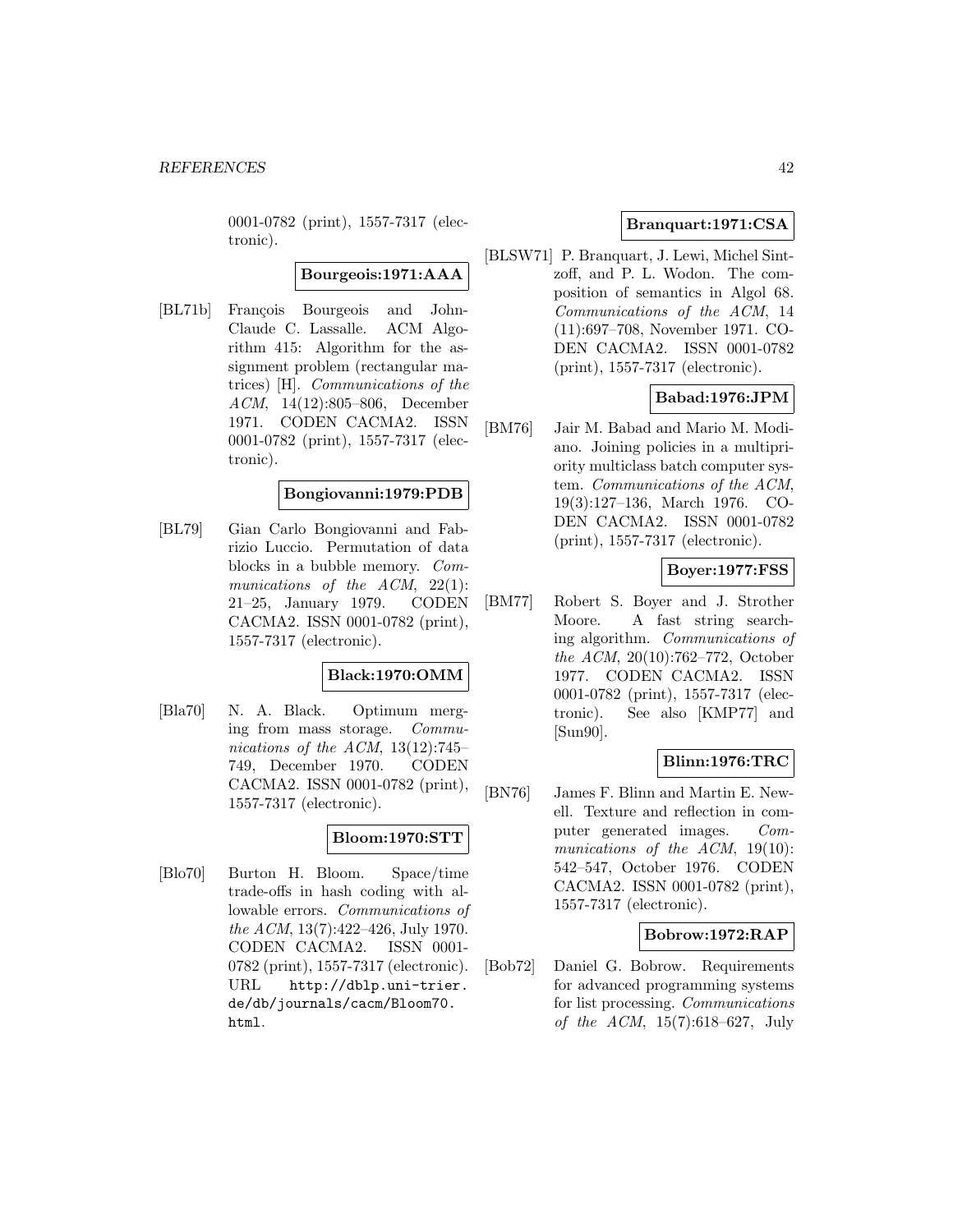1972. CODEN CACMA2. ISSN 0001-0782 (print), 1557-7317 (electronic).

### **Bobrow:1975:NHL**

[Bob75] Daniel G. Bobrow. A note on hash linking. Communications of the ACM, 18(7):413–415, July 1975. CODEN CACMA2. ISSN 0001- 0782 (print), 1557-7317 (electronic).

#### **Boland:1972:AAPa**

[Bol72a] W. Robert Boland. ACM Algorithm 436: Product type trapezoidal integration. Communications of the ACM, 15(12):1070, December 1972. CODEN CACMA2. ISSN 0001- 0782 (print), 1557-7317 (electronic).

## **Boland:1972:AAPb**

[Bol72b] W. Robert Boland. ACM Algorithm 437: Product type Simpson's integration [D1]. Communications of the ACM, 15(12):1070–1071, December 1972. CODEN CACMA2. ISSN 0001-0782 (print), 1557-7317 (electronic).

#### **Boland:1972:AAPc**

[Bol72c] W. Robert Boland. ACM Algorithm 438: Product type twopoint Gauss–Legendre–Simpson's integration [D1]. Communications of the ACM, 15(12):1071–??, December 1972. CODEN CACMA2. ISSN 0001-0782 (print), 1557-7317 (electronic).

### **Boland:1972:AAPd**

[Bol72d] W. Robert Boland. ACM Algorithm 439: Product type threepoint Gauss–Legendre–Simpson's integration [D1]. Communications

of the ACM, 15(12):1072–??, December 1972. CODEN CACMA2. ISSN 0001-0782 (print), 1557-7317 (electronic).

# **Boothroyd:1964:AAG**

[Boo64] J. Boothroyd. ACM Algorithm 246: Graycode. Communications of the ACM, 7(12):701, December 1964. CODEN CACMA2. ISSN 0001- 0782 (print), 1557-7317 (electronic). See also [Mis75, Er85].

## **Bookstein:1973:HST**

[Boo73] Abraham Bookstein. On Harrison's substring testing technique. Communications of the ACM, 16 (3):180–181, March 1973. CODEN CACMA2. ISSN 0001-0782 (print), 1557-7317 (electronic).

### **Bouknight:1970:PGT**

[Bou70] W. Jack Bouknight. A procedure for generation of three-dimensional half-toned computer graphics presentations. Communications of the ACM, 13(9):527–536, September 1970. CODEN CACMA2. ISSN 0001-0782 (print), 1557-7317 (electronic).

### **Boulton:1974:RAE**

[Bou74] D. M. Boulton. Remark on "Algorithm 434: Exact probabilities for  $R \times C$  contingency tables". Communications of the ACM, 17(6):326, June 1974. CODEN CACMA2. ISSN 0001-0782 (print), 1557-7317 (electronic). See [Mar72a, Han75a].

## **Boulton:1976:REP**

[Bou76] D. M. Boulton. Remark on "Algorithm 434: Exact Probabilities for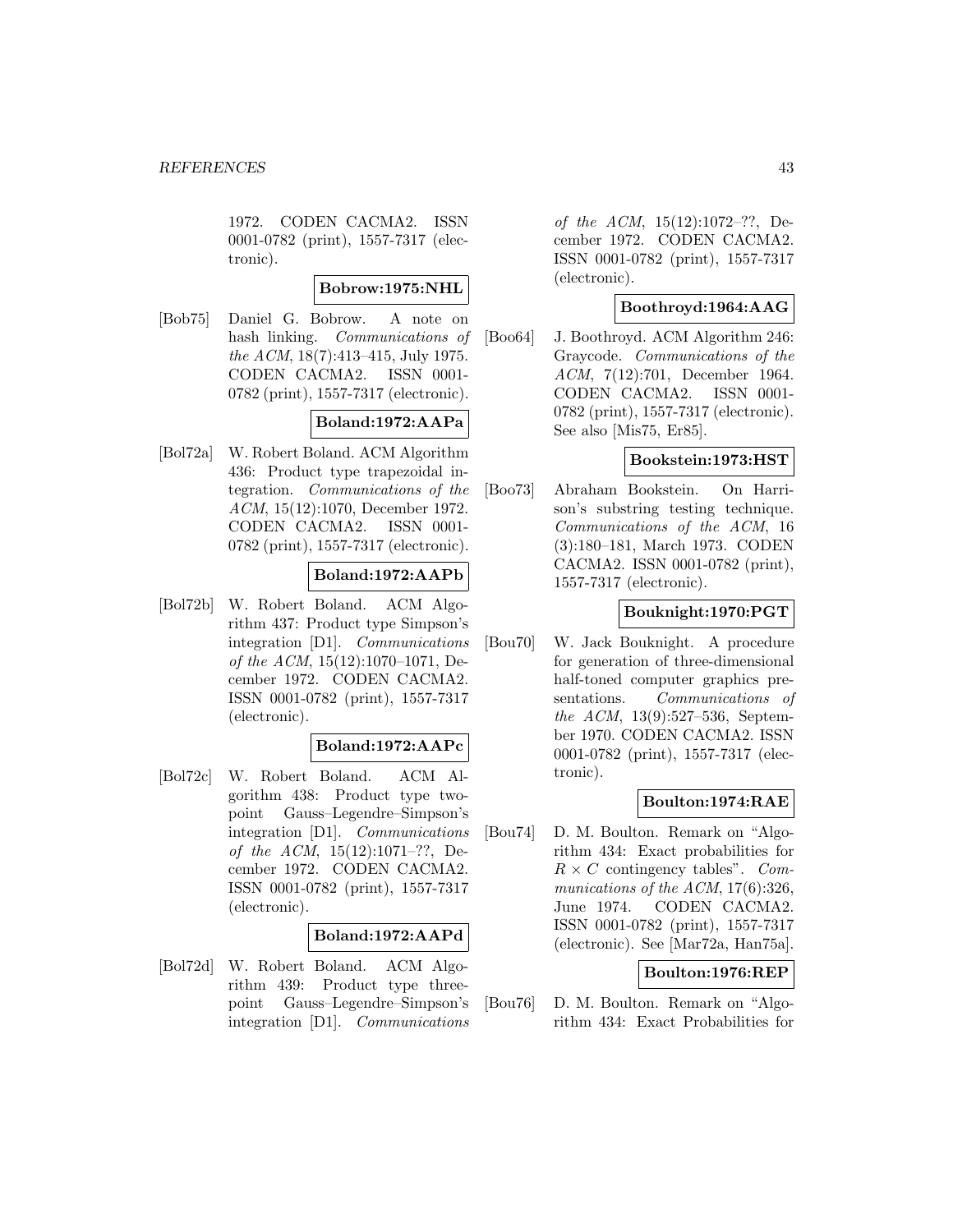$R \times C$  Contingency Tables [G2]". ACM Transactions on Mathematical Software, 2(1):108, March 1976. CODEN ACMSCU. ISSN 0098- 3500 (print), 1557-7295 (electronic). See [Mar72a].

### **Boyse:1974:ECP**

[Boy74] John W. Boyse. Execution characteristics of programs in a page-ondemand system. Communications of the ACM, 17(4):192–196, April 1974. CODEN CACMA2. ISSN 0001-0782 (print), 1557-7317 (electronic).

### **Boyse:1979:IDA**

[Boy79] John W. Boyse. Interference detection among solids and surfaces. Communications of the ACM, 22 (1):3–9, January 1979. CODEN CACMA2. ISSN 0001-0782 (print), 1557-7317 (electronic).

### **Barnhill:1973:SKC**

[BP73] Robert E. Barnhill and David T. Pilcher. Sard kernels for certain bivariate cubatures. Communications of the ACM,  $16(9):567-$ 570, September 1973. CODEN CACMA2. ISSN 0001-0782 (print), 1557-7317 (electronic).

### **Barrodale:1974:AAS**

[BR74] I. Barrodale and F. D. K. Roberts. ACM Algorithm 478: Solution of an overdetermined system of equations in the  $L_1$  norm [F4]. Communications of the ACM,  $17(6):319-$ 320, June 1974. CODEN CACMA2. ISSN 0001-0782 (print), 1557-7317 (electronic). See remark [FH75].

# **Bitner:1975:BPT**

[BR75] James R. Bitner and Edward M. Reingold. Backtrack programming techniques. Communications of the ACM,  $18(11):651-656$ , November 1975. CODEN CACMA2. ISSN 0001-0782 (print), 1557-7317 (electronic).

# **Bradley:1970:AAG**

[Bra70a] G. H. Bradley. ACM Algorithm 386: Greatest common divisor of n integers and multipliers. Communications of the ACM, 13(7): 447–448, July 1970. CODEN CACMA2. ISSN 0001-0782 (print), 1557-7317 (electronic). See certification [RG73].

# **Bradley:1970:ABG**

[Bra70b] Gordon H. Bradley. Algorithm and bound for the greatest common divisor of n integers. Communications of the ACM, 13(7):433–436, July 1970. CODEN CACMA2. ISSN 0001-0782 (print), 1557-7317 (electronic).

# **Bratley:1970:AAI**

[Bra70c] P. Bratley. ACM Algorithm 401: An improved algorithm to produce complex primes. Communications of the ACM,  $13(11):693$ , November 1970. CODEN CACMA2. ISSN 0001-0782 (print), 1557-7317 (electronic).

### **Bray:1970:CAR**

[Bra70d] T. Bray. Certification of Algorithm 22, Ricatti–Bessel Functions of First and Second Kind. Communications of the ACM, 13(7):448,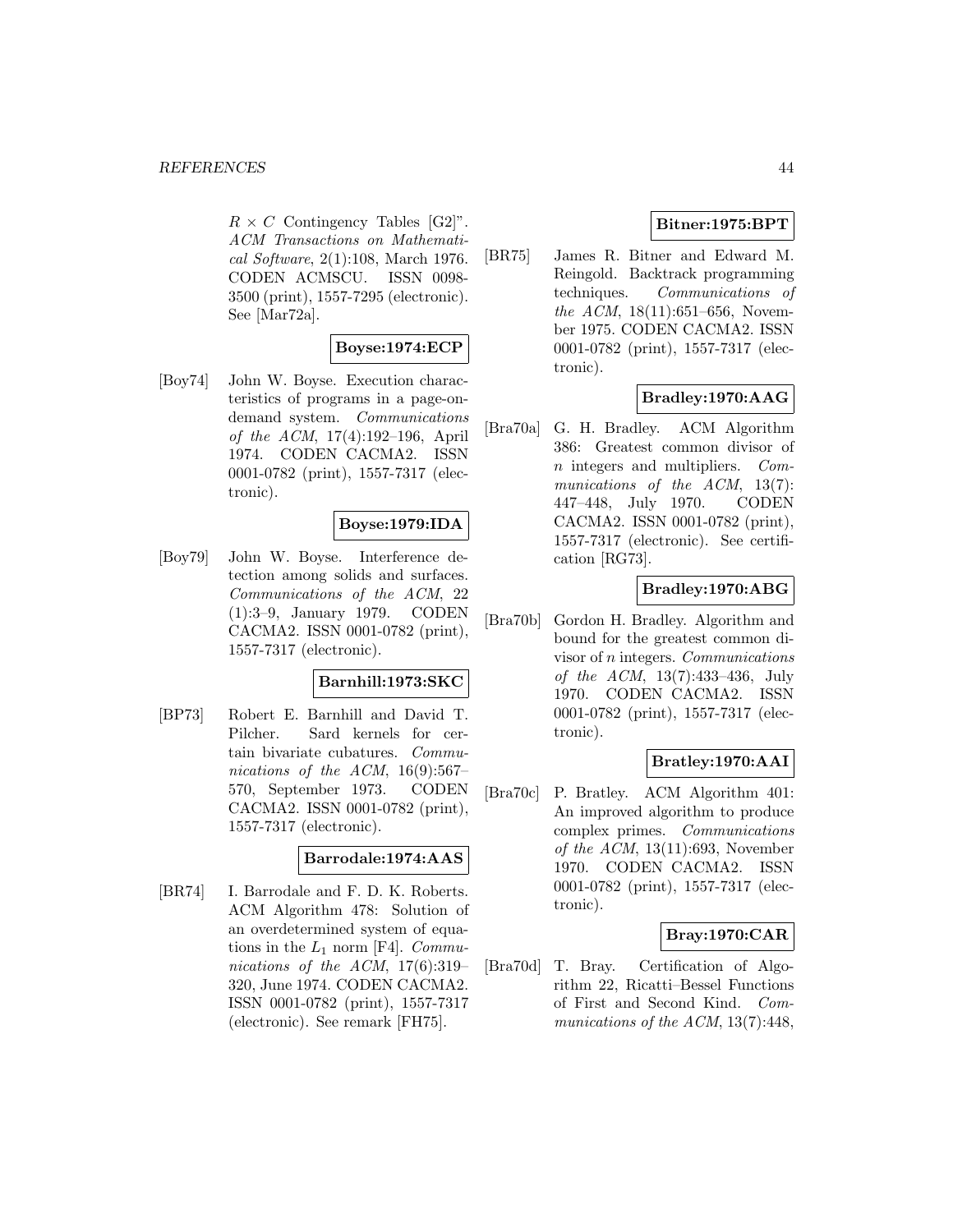July 1970. CODEN CACMA2. ISSN 0001-0782 (print), 1557-7317 (electronic).

### **Braid:1975:SSB**

[Bra75] I. C. Braid. The synthesis of solids bounded by many faces. Communications of the ACM, 18(4):209–216, April 1975. CODEN CACMA2. ISSN 0001-0782 (print), 1557-7317 (electronic).

### **Brainerd:1978:F**

[Bra78] Walt Brainerd. Fortran 77. Communications of the ACM, 21(10): 806–820, October 1978. CODEN CACMA2. ISSN 0001-0782 (print), 1557-7317 (electronic).

# **Brenner:1973:AAM**

[Bre73a] Norman Brenner. ACM Algorithm 467: Matrix transposition in place [F1]. Communications of the ACM,  $16(11):692-694$ , November 1973. CODEN CACMA2. ISSN 0001-0782 (print), 1557-7317 (electronic). See also [Lea79].

# **Brent:1973:RRT**

[Bre73b] Richard P. Brent. Reducing the retrieval time of scatter storage techniques. Communications of the ACM,  $16(2):105-109$ , February 1973. CODEN CACMA2. ISSN 0001-0782 (print), 1557-7317 (electronic). Modification of open addressing with double hashing to reduce the average number of probes for a successful search.

# **Brent:1974:AAG**

[Bre74] Richard P. Brent. ACM Algorithm 488: A Gaussian pseudo-random

number generator [G5]. Communications of the ACM,  $17(12):704-$ 706, December 1974. CODEN CACMA2. ISSN 0001-0782 (print), 1557-7317 (electronic).

# **Bresenham:1977:LAI**

[Bre77] Jack Bresenham. A linear algorithm for incremental digital display of circular arcs. Communications of the ACM,  $20(2):100-106$ , February 1977. CODEN CACMA2. ISSN 0001-0782 (print), 1557-7317 (electronic).

# **Brelaz:1979:NMC**

[Bré79] Daniel Brélaz. New methods to color the vertices of a graph. Communications of the ACM, 22(4): 251–256, April 1979. CODEN CACMA2. ISSN 0001-0782 (print), 1557-7317 (electronic). See [Pee83, KJ85].

### **BrinchHansen:1970:NMS**

[Bri70] P. Brinch Hansen. The nucleus of a multiprogramming system. Communications of the ACM, 13(4): 238–241, 250, April 1970. CODEN CACMA2. ISSN 0001-0782 (print), 1557-7317 (electronic).

### **BrinchHansen:1972:SM**

[Bri72] Per Brinch Hansen. Structured multiprogramming. Communications of the ACM, 15(7):574–578, July 1972. CODEN CACMA2. ISSN 0001- 0782 (print), 1557-7317 (electronic).

### **BrinchHansen:1978:DPC**

[Bri78] Per Brinch Hansen. Distributed processes: A concurrent programming concept. Communications of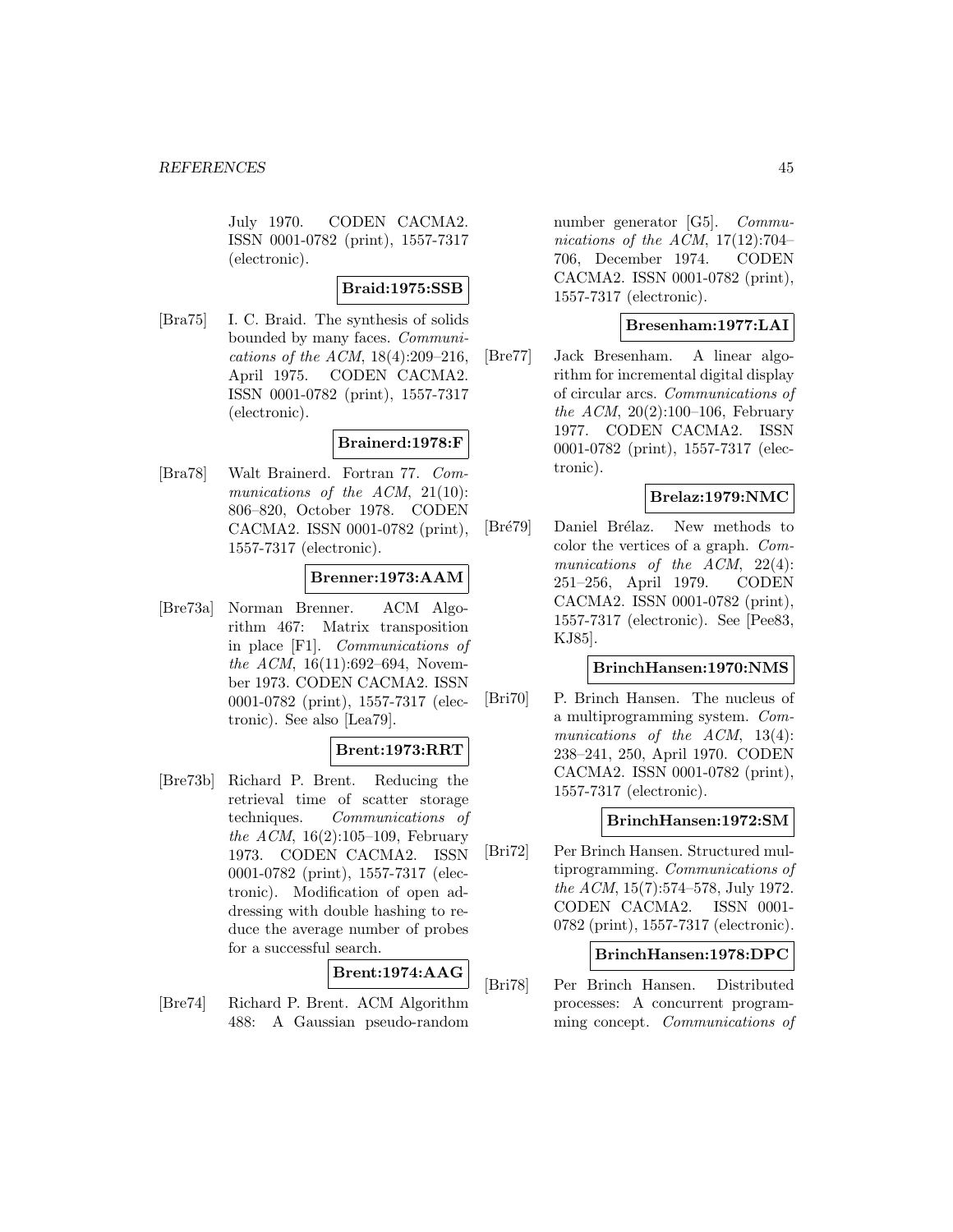the ACM, 21(11):934–941, November 1978. CODEN CACMA2. ISSN 0001-0782 (print), 1557-7317 (electronic).

# **Brown:1967:AAS**

[Bro67] K. M. Brown. ACM Algorithm 316: Solution of simultaneous nonlinear equations. Communications of the ACM, 10(11):728–729, November 1967. CODEN CACMA2. ISSN 0001-0782 (print), 1557-7317 (electronic). See remark [Rad71].

### **Broucke:1971:CRN**

[Bro71] R. A. Broucke. Construction of rational and negative powers of a formal series. Communications of the ACM, 14(1):32–35, January 1971. CODEN CACMA2. ISSN 0001- 0782 (print), 1557-7317 (electronic).

### **Bron:1972:AAM**

[Bro72a] Coenraad Bron. ACM Algorithm 426: Merge sort algorithm [M1]. Communications of the ACM, 15 (5):357–358, May 1972. CODEN CACMA2. ISSN 0001-0782 (print), 1557-7317 (electronic). See remark [Bro74].

## **Brown:1972:LLP**

[Bro72b] P. J. Brown. Levels of language for portable software. Communications of the ACM, 15(12):1059–1062, December 1972. CODEN CACMA2. ISSN 0001-0782 (print), 1557-7317 (electronic).

### **Brown:1972:CSC**

[Bro72c] R. J. Brown. Chromatic scheduling and the chromatic number problem. Management Science, 19:451–

463, 1972. CODEN MSCIAM. ISSN 0025-1909 (print), 1526-5501 (electronic). See [KJ85].

# **Broucke:1973:AAT**

[Bro73] R. Broucke. ACM Algorithm 446: Ten subroutines for the manipulation of Chebyshev series [C1]. Communications of the ACM, 16 (4):254–256, April 1973. CODEN CACMA2. ISSN 0001-0782 (print), 1557-7317 (electronic). See remark and certification [PM75].

# **Bron:1974:RAM**

[Bro74] C. Bron. Remark on "Algorithm 426: Merge sort algorithm". Communications of the ACM,  $17(12)$ : 706–??, 1974. CODEN CACMA2. ISSN 0001-0782 (print), 1557-7317 (electronic). See [Bro72a].

### **Brown:1976:RAS**

[Bro76] Theodore Brown. Remark on "Algorithm 489: The Algorithm  $SELECT$  — for Finding the *i*th Smallest of  $n$  Elements  $[M1]$ ". ACM Transactions on Mathematical Software, 2(3):301–304, September 1976. CODEN ACMSCU. ISSN 0098-3500 (print), 1557-7295 (electronic). See [FR75a].

### **Brownlee:1977:ABI**

[Bro77] J. Nevil Brownlee. An Algolbased implementation of SNOBOL 4 patterns. Communications of the ACM, 20(7):527–529, July 1977. CODEN CACMA2. ISSN 0001- 0782 (print), 1557-7317 (electronic).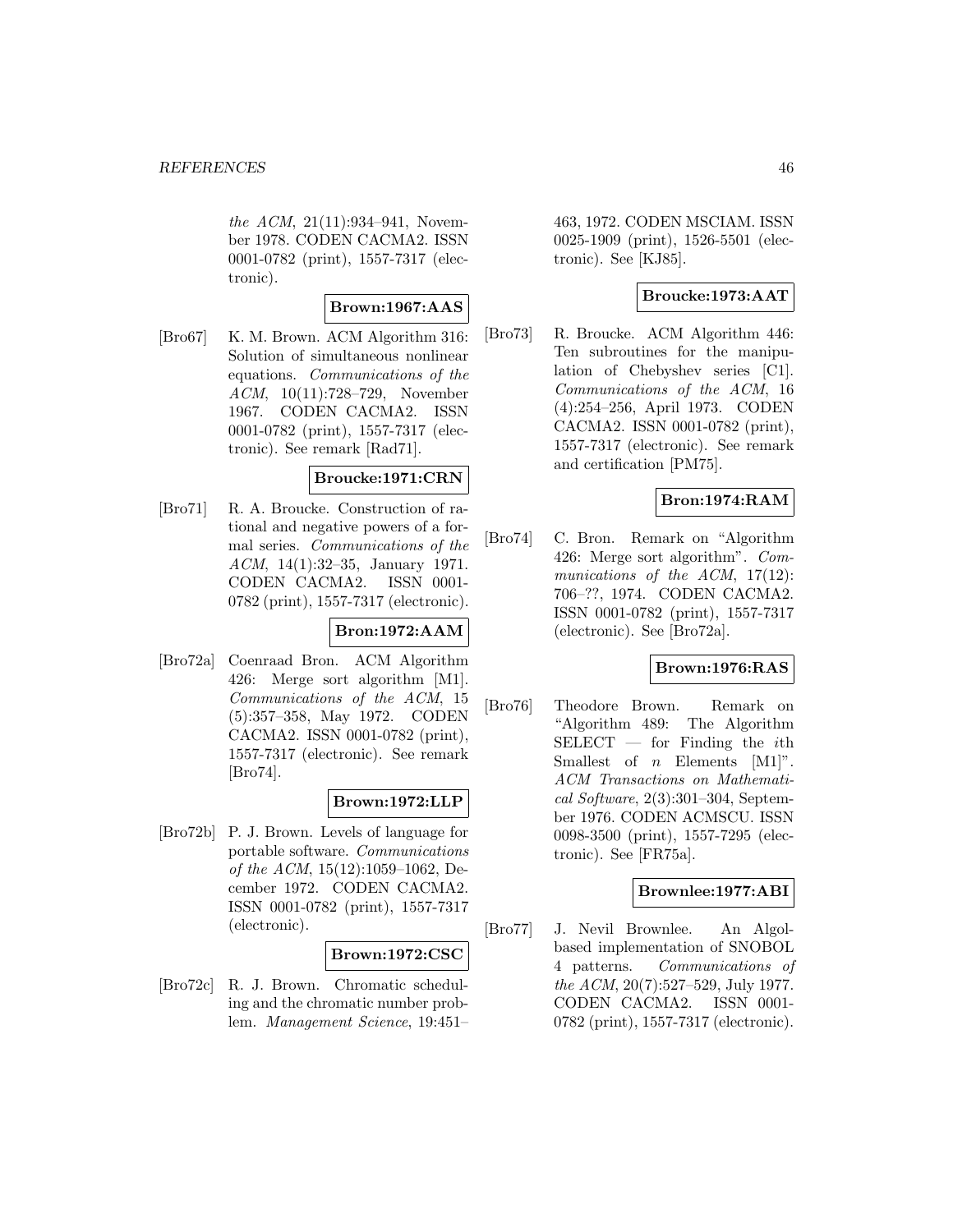#### **Banatre:1979:EDC**

[BRT79] Jean-Pierre P. Banâtre, Jean-Paul P. Routeau, and L. Trilling. An event-driven compiling technique. Communications of the ACM, 22(1):34–42, January 1979. CODEN CACMA2. ISSN 0001- 0782 (print), 1557-7317 (electronic).

## **Bracchi:1970:ISS**

[BS70] G. Bracchi and M. Somalvico. Interactive software system for computer-aided design. an application to circuit project. Communications of the ACM, 13(9):537– 545, September 1970. CODEN CACMA2. ISSN 0001-0782 (print), 1557-7317 (electronic).

#### **Bernstein:1971:PDS**

[BS71] Arthur J. Bernstein and J. C. Sharp. A policy-driven scheduler for a time-sharing system. Communications of the ACM,  $14(2)$ :74-78, February 1971. CODEN CACMA2. ISSN 0001-0782 (print), 1557-7317 (electronic).

### **Barr:1972:CMN**

[BS72a] Donald R. Barr and Norman L. Sezak. A comparison of multivariate normal generators. Communications of the ACM,  $15(12):1048-$ 1049, December 1972. CODEN CACMA2. ISSN 0001-0782 (print), 1557-7317 (electronic).

#### **Bartels:1972:AAS**

[BS72b] Richard H. Bartels and G. W. Stewart. ACM Algorithm 432: Solution of the matrix equation  $ax +$ *xb* = *c* [F4]. Communications of

the ACM, 15(9):820–826, September 1972. CODEN CACMA2. ISSN 0001-0782 (print), 1557-7317 (electronic).

## **Beyer:1973:AAN**

[BS73] Terry Beyer and D. F. Swinehart. ACM Algorithm 448: Number of multiply-restricted partitions [A1]. Communications of the ACM, 16(6):379, June 1973. CODEN CACMA2. ISSN 0001-0782 (print), 1557-7317 (electronic).

## **Baskett:1976:IMC**

[BS76] Forest Baskett and Alan Jay Smith. Interference in multiprocessor computer systems with interleaved memory. Communications of the ACM, 19(6):327–334, June 1976. CODEN CACMA2. ISSN 0001- 0782 (print), 1557-7317 (electronic).

### **Baer:1977:CTB**

[BS77] Jean-Loup Baer and B. Schwab. A comparison of tree-balancing algorithms. Communications of the ACM, 20(5):322–330, May 1977. CODEN CACMA2. ISSN 0001- 0782 (print), 1557-7317 (electronic).

### **Bucci:1979:MDD**

[BS79] Giacomo Bucci and Donald N. Streeter. Methodology for the design of distributed information systems. Communications of the ACM, 22(4):233–245, April 1979. CODEN CACMA2. ISSN 0001-0782 (print), 1557-7317 (electronic).

### **Busenberg:1979:APP**

[BT79] Stavros N. Busenberg and Wing C. Tam. An academic program provid-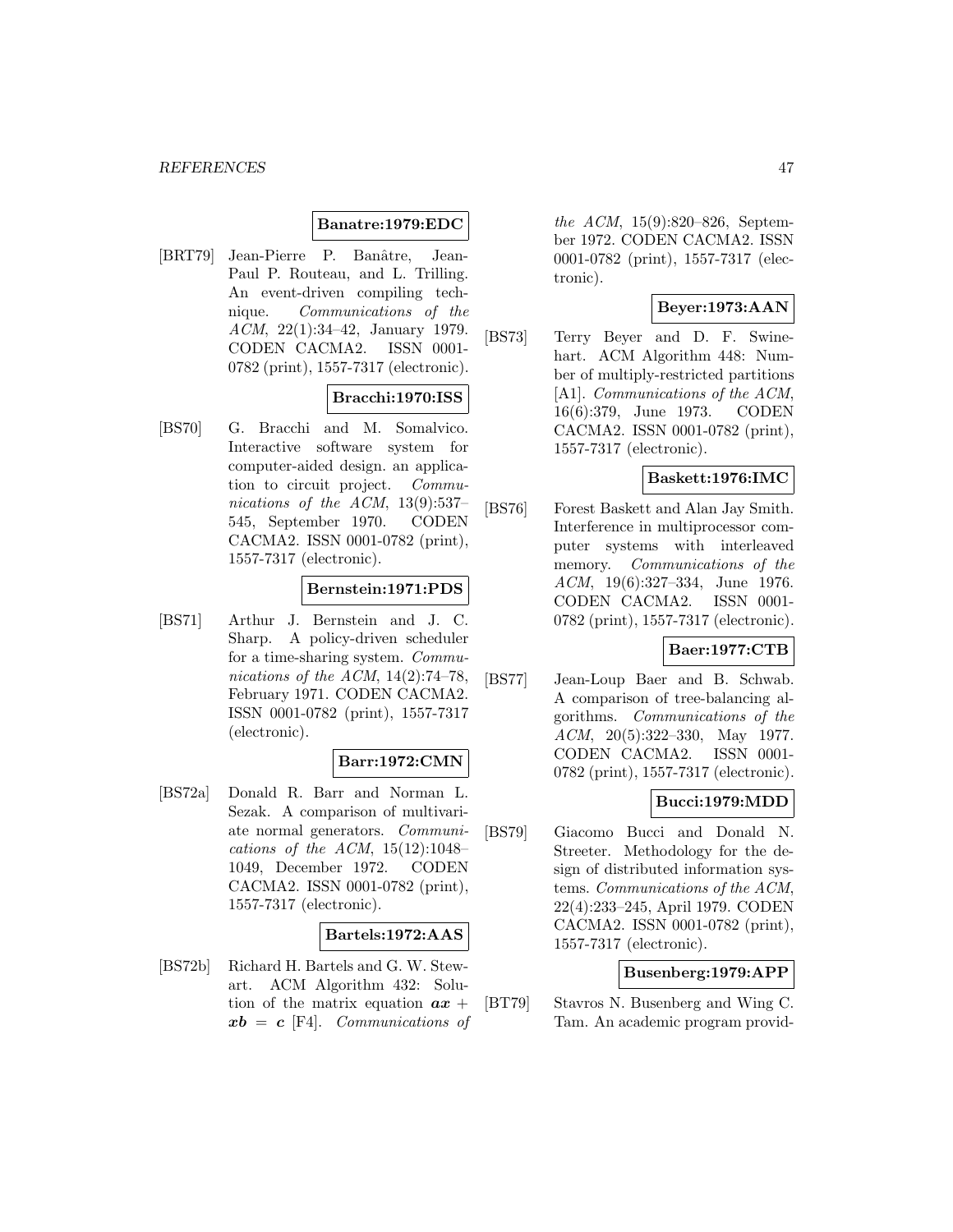ing realistic training in software engineering. Communications of the ACM, 22(6):341–345, June 1979. CODEN CACMA2. ISSN 0001- 0782 (print), 1557-7317 (electronic).

## **Bultheel:1974:RAR**

[Bul74] Adhemar Bultheel. Remark on "Algorithm 450: Rosenbrock function minimization". Communications of the ACM, 17(8):470–??, 1974. CO-DEN CACMA2. ISSN 0001-0782 (print), 1557-7317 (electronic). See [MM73, KK74].

# **Burrell:1974:AAE**

[Bur74] Keith H. Burrell. ACM Algorithm 484: Evaluation of the modified Bessel functions  $K_0(z)$  and  $K_1(z)$ for complex arguments [S17]. Communications of the ACM, 17(9): 524–526, September 1974. CODEN CACMA2. ISSN 0001-0782 (print), 1557-7317 (electronic).

### **Burton:1976:BSV**

[Bur76] Warren Burton. A buddy system variation for disk storage allocation. Communications of the ACM, 19 (7):416–417, July 1976. CODEN CACMA2. ISSN 0001-0782 (print), 1557-7317 (electronic).

#### **Burton:1977:RMS**

[Bur77] Warren Burton. Representation of many-sided polygons and polygonal lines for rapid processing. Communications of the ACM, 20(3): 166–171, March 1977. CODEN CACMA2. ISSN 0001-0782 (print), 1557-7317 (electronic).

# **Butler:1970:AAG**

[But70] E. L. Butler. ACM Algorithm 370: General random number generator. Communications of the ACM, 13 (1):49–52, January 1970. CODEN CACMA2. ISSN 0001-0782 (print), 1557-7317 (electronic). See remark [Pro72].

## **Buzen:1973:CAC**

[Buz73] Jeffrey P. Buzen. Computational algorithms for closed queueing networks with exponential servers. Communications of the ACM, 16 (9):527–531, September 1973. CO-DEN CACMA2. ISSN 0001-0782 (print), 1557-7317 (electronic).

## **Bayer:1970:SCC**

[BW70] Rudolf Bayer and Christoph Witzgall. Some complete calculi for matrices. Communications of the ACM, 13(4):223–237, April 1970. CODEN CACMA2. ISSN 0001- 0782 (print), 1557-7317 (electronic).

#### **Bauer:1972:PKZ**

[BW72a] Friedrich L. Bauer and H. Wössner. The "Plankalkül" of Konrad Zuse: a forerunner of today's programming languages. Communications of the ACM, 15(7):678–685, July 1972. CODEN CACMA2. ISSN 0001-0782 (print), 1557-7317 (electronic). Twenty-fifth anniversary of the Association for Computing Machinery.

### **Bayer:1972:IRM**

[BW72b] Rudolf Bayer and C. Witzgall. Index ranges for matrix calculi. Communications of the ACM, 15(12):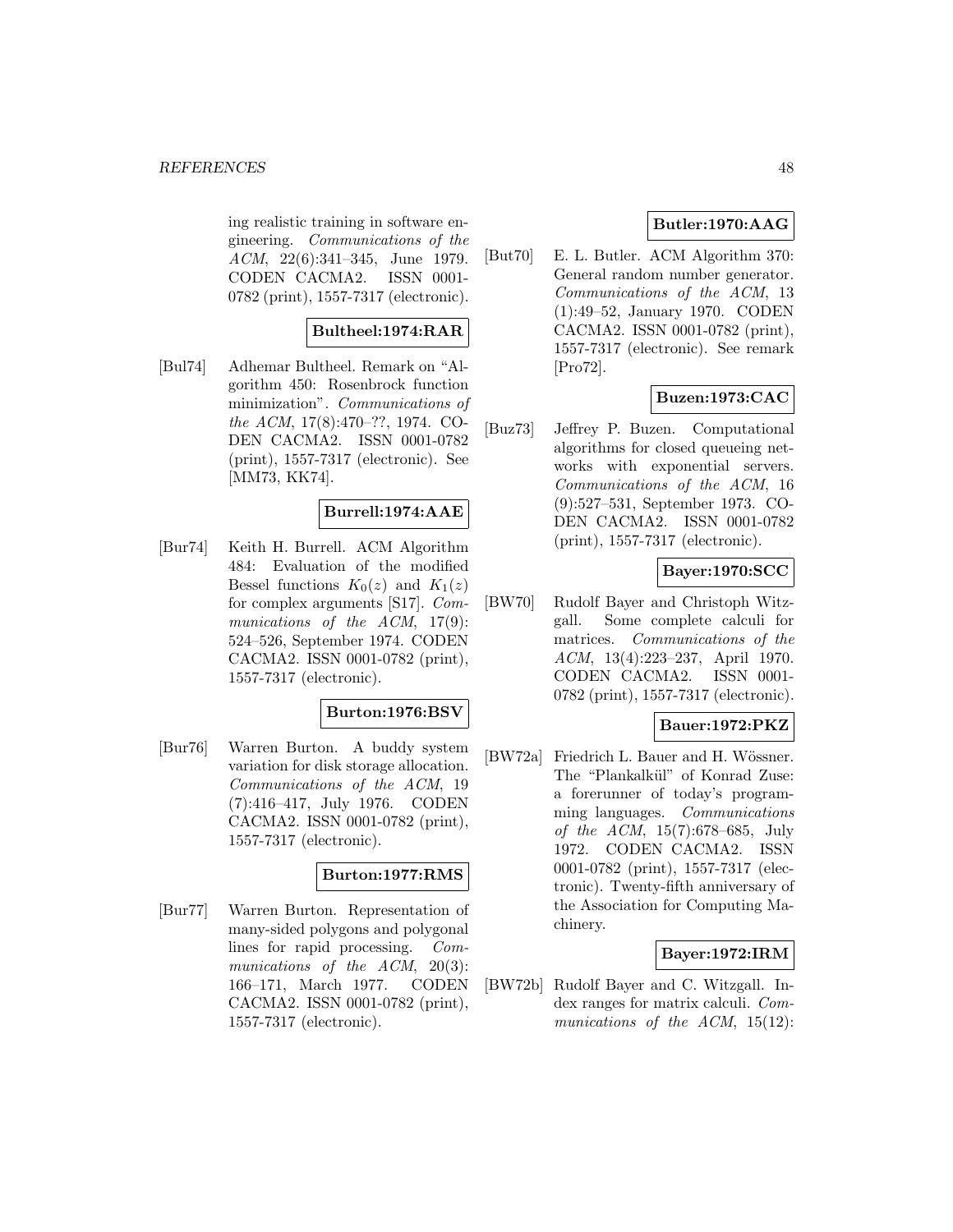1033–1039, December 1972. CO-DEN CACMA2. ISSN 0001-0782 (print), 1557-7317 (electronic).

# **Bobrow:1973:MSI**

[BW73] Daniel G. Bobrow and Ben Wegbreit. A model and stack implementation of multiple environments. Communications of the ACM, 16 (10):591–603, October 1973. CO-DEN CACMA2. ISSN 0001-0782 (print), 1557-7317 (electronic).

## **Brown:1974:SDM**

[BW74] J. A. Brown and Bernard Werner. An on-site data management system application in field archaeology. Communications of the ACM, 17 (11):644–646, November 1974. CO-DEN CACMA2. ISSN 0001-0782 (print), 1557-7317 (electronic).

### **Burtnyk:1976:IST**

[BW76] N. Burtnyk and M. Wein. Interactive skeleton techniques for enhancing motion dynamics in key frame animation. Communications of the ACM, 19(10):564–569, October 1976. CODEN CACMA2. ISSN 0001-0782 (print), 1557-7317 (electronic).

# **Byrne:1973:HMR**

[Byr73a] J. G. Byrne. Hu-Tucker minimum redundancy alphabetic coding method. Communications of the ACM, 16(8):490, August 1973. CO-DEN CACMA2. ISSN 0001-0782 (print), 1557-7317 (electronic).

### **Byrne:1973:RAH**

[Byr73b] J. G. Byrne. Remark on "Algorithm 428: Hu-Tucker mini-

mum redundancy alphabetic coding method". Communications of the ACM, 16(8):490–??, 1973. CODEN CACMA2. ISSN 0001-0782 (print), 1557-7317 (electronic). See [Yoh72].

## **Cardenas:1973:ESF**

[Car73] Alfonso F. Cardenas. Evaluation and selection of file organization  $-$  A model and system. Communications of the ACM, 16(9):540– 548, September 1973. CODEN CACMA2. ISSN 0001-0782 (print), 1557-7317 (electronic).

## **Cardenas:1975:API**

[Car75] Alfonso F. Cardenas. Analysis and performance of inverted data base structures. Communications of the ACM, 18(5):253–263, May 1975. CODEN CACMA2. ISSN 0001- 0782 (print), 1557-7317 (electronic). URL http://dblp.uni-trier.de/ db/journals/cacm/Cardenas75. html.

### **Carter:1977:CSN**

[Car77] J. Lawrence Carter. A case study of a new code generation technique for compilers. Communications of the ACM, 20(12):914–920, December 1977. CODEN CACMA2. ISSN 0001-0782 (print), 1557-7317 (electronic).

### **Casey:1973:DTS**

[Cas73] Richard G. Casey. Design of tree structures for efficient querying. Communications of the ACM, 16 (9):549–556, September 1973. CO-DEN CACMA2. ISSN 0001-0782 (print), 1557-7317 (electronic).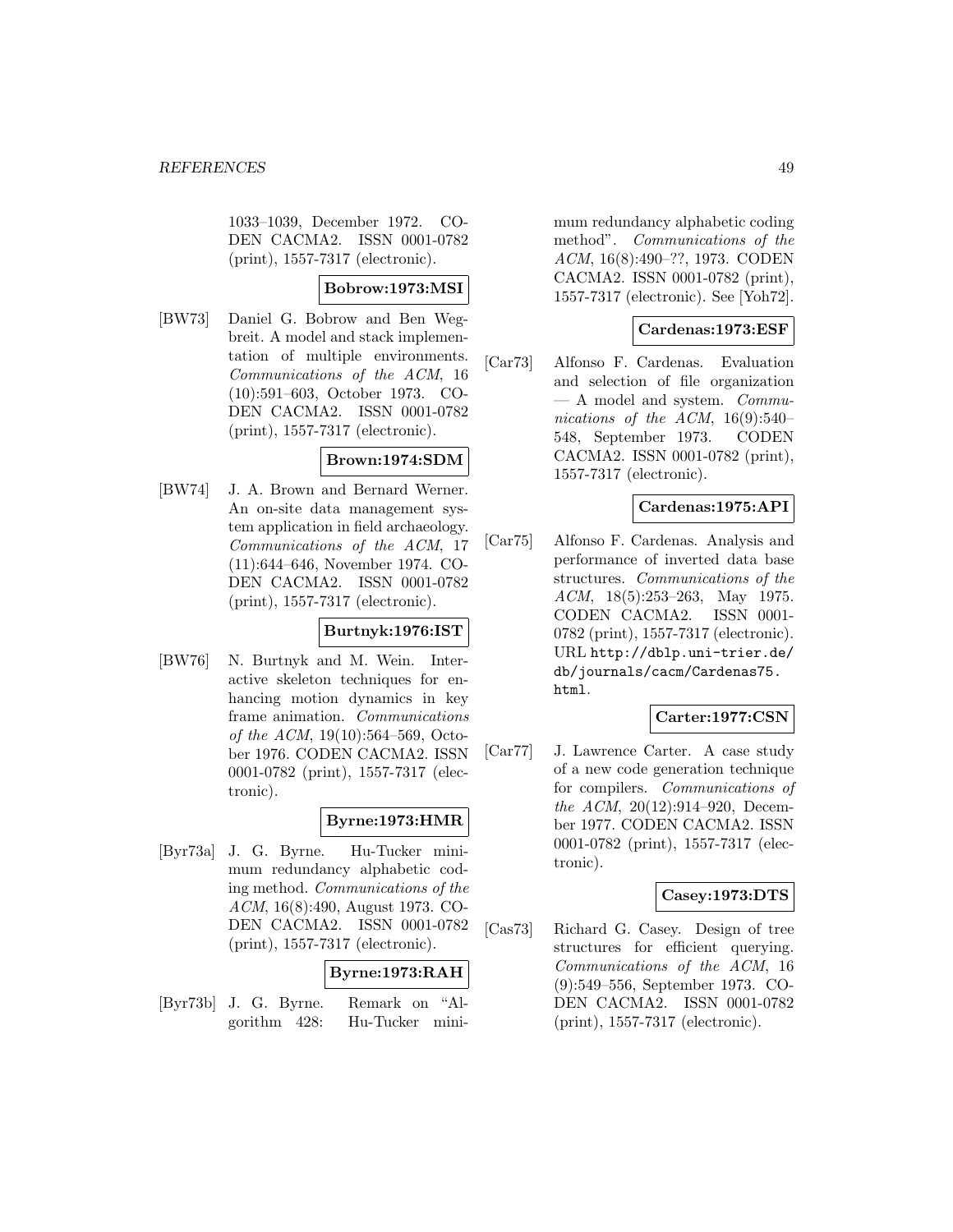#### **Cavouras:1974:CPD**

[Cav74] John C. Cavouras. On the conversion of programs to decision tables: Method and objectives. Communications of the ACM, 17(8):456–462, August 1974. CODEN CACMA2. ISSN 0001-0782 (print), 1557-7317 (electronic).

### **Chu:1974:EMS**

[CB74] Sherwood C. Chu and Mones Berman. An exponential method for the solution of systems of ordinary differential equations. Communications of the ACM, 17(12): 699–702, December 1974. CODEN CACMA2. ISSN 0001-0782 (print), 1557-7317 (electronic).

### **Coffman:1970:FSU**

[CE70] E. G. Coffman, Jr. and J. Eve. File structures using hashing functions. Communications of the ACM, 13 (7):427–432, 436, July 1970. CO-DEN CACMA2. ISSN 0001-0782 (print), 1557-7317 (electronic).

### **Cermak:1971:AAG**

 $[Cer71]$  J.  $Cermák$ . ACM Algorithm 412: Graph plotter [J6]. Communications of the ACM, 14(7):492–493, July 1971. CODEN CACMA2. ISSN 0001-0782 (print), 1557-7317 (electronic). See remark [Wat73].

## **Chang:1970:AAI**

[CG70] S. K. Chang and A. Gill. ACM Algorithm 397: An integer programming problem. Communications of the ACM, 13(10):620–621, October 1970. CODEN CACMA2. ISSN

0001-0782 (print), 1557-7317 (electronic). See remark [JK72].

#### **Clark:1977:ESL**

[CG77] Douglas W. Clark and C. Cordell Green. An empirical study of list structure in Lisp. Communications of the ACM,  $20(2):78-87$ , February 1977. CODEN CACMA2. ISSN 0001-0782 (print), 1557-7317 (electronic).

## **Corneil:1973:MEN**

[CGL73] Derek G. Corneil, C. C. Gotlieb, and Y. M. Lee. Minimal event-node network of project precedence relations. Communications of the ACM, 16(5):296–298, May 1973. CODEN CACMA2. ISSN 0001-0782 (print), 1557-7317 (electronic).

# **Cale:1979:PPP**

[CGM79] E. G. Cale, Lee L. Gremillion, and J. L. McKenney. Price/performance patterns of U.S. computer systems. Communications of the ACM, 22 (4):225–232, April 1979. CODEN CACMA2. ISSN 0001-0782 (print), 1557-7317 (electronic).

### **Chandler:1970:RS**

[CH70] J. P. Chandler and W. C. Harrison. R201–SHELLSORT. Communications of the ACM, 13(6):373– 374, June 1970. CODEN CACMA2. ISSN 0001-0782 (print), 1557-7317 (electronic).

#### **Chen:1975:SER**

[CH75] Tien Chi Chen and Irving T. Ho. Storage-efficient representation of decimal data. Communications of the ACM,  $18(1):49-52$ , January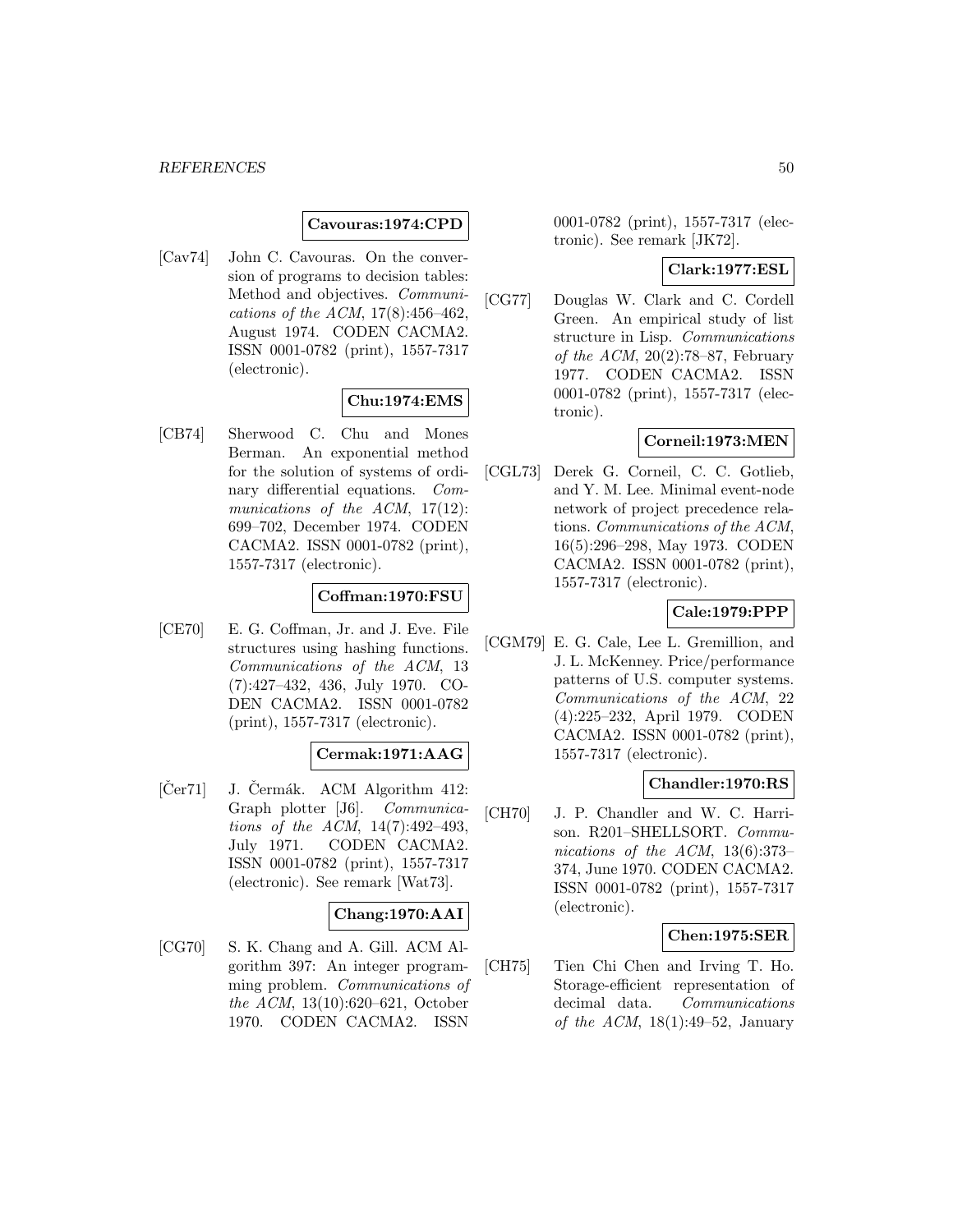1975. CODEN CACMA2. ISSN 0001-0782 (print), 1557-7317 (electronic). Collection of articles honoring Alston S. Householder. See comment [Smi75b].

## **Conte:1976:TCC**

[CH76] Samuel D. Conte and Maurice H. Halstead. Technology of computer center management: a proposed course for graduate professional programs in computer science or in information systems. Communications of the ACM, 19(7):369– 370, July 1976. CODEN CACMA2. ISSN 0001-0782 (print), 1557-7317 (electronic).

## **Chase:1970:AAC**

[Cha70a] P. J. Chase. ACM Algorithm 382: Combinations of  $M$  out of  $N$  objects. Communications of the ACM, 13(6):368, June 1970. CODEN CACMA2. ISSN 0001-0782 (print), 1557-7317 (electronic).

### **Chase:1970:AAP**

[Cha70b] P. J. Chase. ACM Algorithm 383: Permutations of a set with repetitions. Communications of the ACM, 13(6):368–369, June 1970. CODEN CACMA2. ISSN 0001-0782 (print), 1557-7317 (electronic).

### **Chambers:1971:AAP**

[Cha71a] J. M. Chambers. ACM Algorithm 410: Partial sorting [M1]. Communications of the ACM,  $14(5):357-$ 358, May 1971. CODEN CACMA2. ISSN 0001-0782 (print), 1557-7317 (electronic).

# **Chang:1971:RBP**

[Cha71b] Shi-Kuo Chang. The reconstruction of binary patterns from their projections. Communications of the ACM, 14(1):21–25, January 1971. CO-DEN CACMA2. ISSN 0001-0782 (print), 1557-7317 (electronic).

# **Chase:1972:IGA**

[Cha72] Stephen M. Chase. An implemented graph algorithm for winning Shannon Switching Games. Communications of the ACM, 15(4):253–256, April 1972. CODEN CACMA2. ISSN 0001-0782 (print), 1557-7317 (electronic).

# **Chang:1973:AAB**

[Cha73] Shi-Kuo Chang. ACM Algorithm 445: Binary pattern reconstruction from projections [Z]. Communications of the ACM, 16(3):185–186, March 1973. CODEN CACMA2. ISSN 0001-0782 (print), 1557-7317 (electronic). See remark [Lau73].

### **Cheney:1970:NLC**

[Che70] C. J. Cheney. A nonrecursive list compacting algorithm. Communications of the ACM, 13(11): 677–678, November 1970. CODEN CACMA2. ISSN 0001-0782 (print), 1557-7317 (electronic).

### **Cheng:1978:GBV**

[Che78] R. C. H. Cheng. Generating beta variates with nonintegral shape parameters. Communications of the ACM, 21(4):317–322, April 1978. CODEN CACMA2. ISSN 0001- 0782 (print), 1557-7317 (electronic).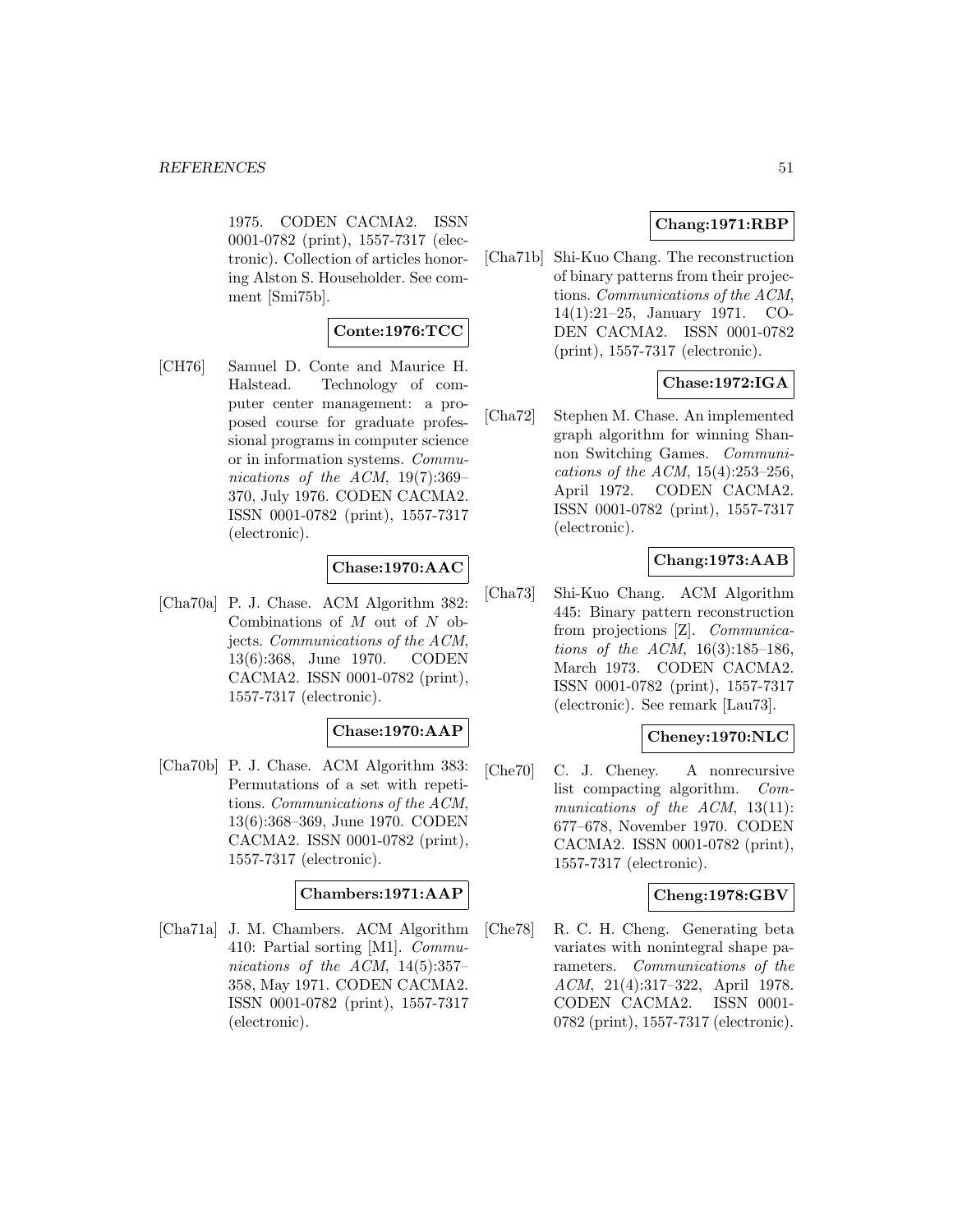## **Canaday:1974:BEC**

[CHI<sup>+</sup>74] R. H. Canaday, R. D. Harrison, Evan L. Ivie, J. L. Ryder, and L. A. Wehr. A back-end computer for data base management. Communications of the ACM, 17(10): 575–582, October 1974. CODEN CACMA2. ISSN 0001-0782 (print), 1557-7317 (electronic).

## **Chin:1978:ADN**

[Chi78] Francis Y. Chin. An  $O(n)$  algorithm for determining a nearoptimal computation order of matrix chain products. Communications of the ACM, 21(7):544–549, July 1978. CODEN CACMA2. ISSN 0001-0782 (print), 1557-7317 (electronic).

# **Courtois:1971:CCR**

[CHP71] P. J. Courtois, F. Heymans, and David Lorge Parnas. Concurrent control with "readers" and "writers". Communications of the ACM, 14(10):667–668, October 1971. CO-DEN CACMA2. ISSN 0001-0782 (print), 1557-7317 (electronic).

### **Christman:1972:MSA**

[Chr72] Ronald D. Christman. MUX, a simple approach to on-line computing. Communications of the ACM, 15 (5):319–329, May 1972. CODEN CACMA2. ISSN 0001-0782 (print), 1557-7317 (electronic).

### **Chrysler:1978:SBD**

[Chr78] Earl Chrysler. Some basic determinants of computer programming productivity. *Communica*tions of the ACM, 21(6):472–483,

June 1978. CODEN CACMA2. ISSN 0001-0782 (print), 1557-7317 (electronic).

### **Cardenas:1970:PLP**

[CK70] A. F. Cardenas and W. J. Karplus. PDEL — a language for partial differential equations. Communications of the ACM, 13(3):184–191, March 1970. CODEN CACMA2. ISSN 0001-0782 (print), 1557-7317 (electronic).

# **Cocke:1977:ARO**

[CK77] John Cocke and Ken Kennedy. An algorithm for reduction of operator strength. Communications of the ACM, 20(11):850–856, November 1977. CODEN CACMA2. ISSN 0001-0782 (print), 1557-7317 (electronic).

### **Chan:1979:CSD**

[CL79] Tony F. Chan and John Gregg Lewis. Computing standard deviations: Accuracy. Communications of the ACM,  $22(9):526-$ 531, September 1979. CODEN CACMA2. ISSN 0001-0782 (print), 1557-7317 (electronic).

### **Claudson:1975:DSR**

[Cla75] R. Mark Claudson. Digital simulation of river plankton population dynamics. Communications of the ACM, 18(9):517–523, September 1975. CODEN CACMA2. ISSN 0001-0782 (print), 1557-7317 (electronic).

### **Clark:1976:ELM**

[Cla76a] Douglas W. Clark. An efficient list moving algorithm using con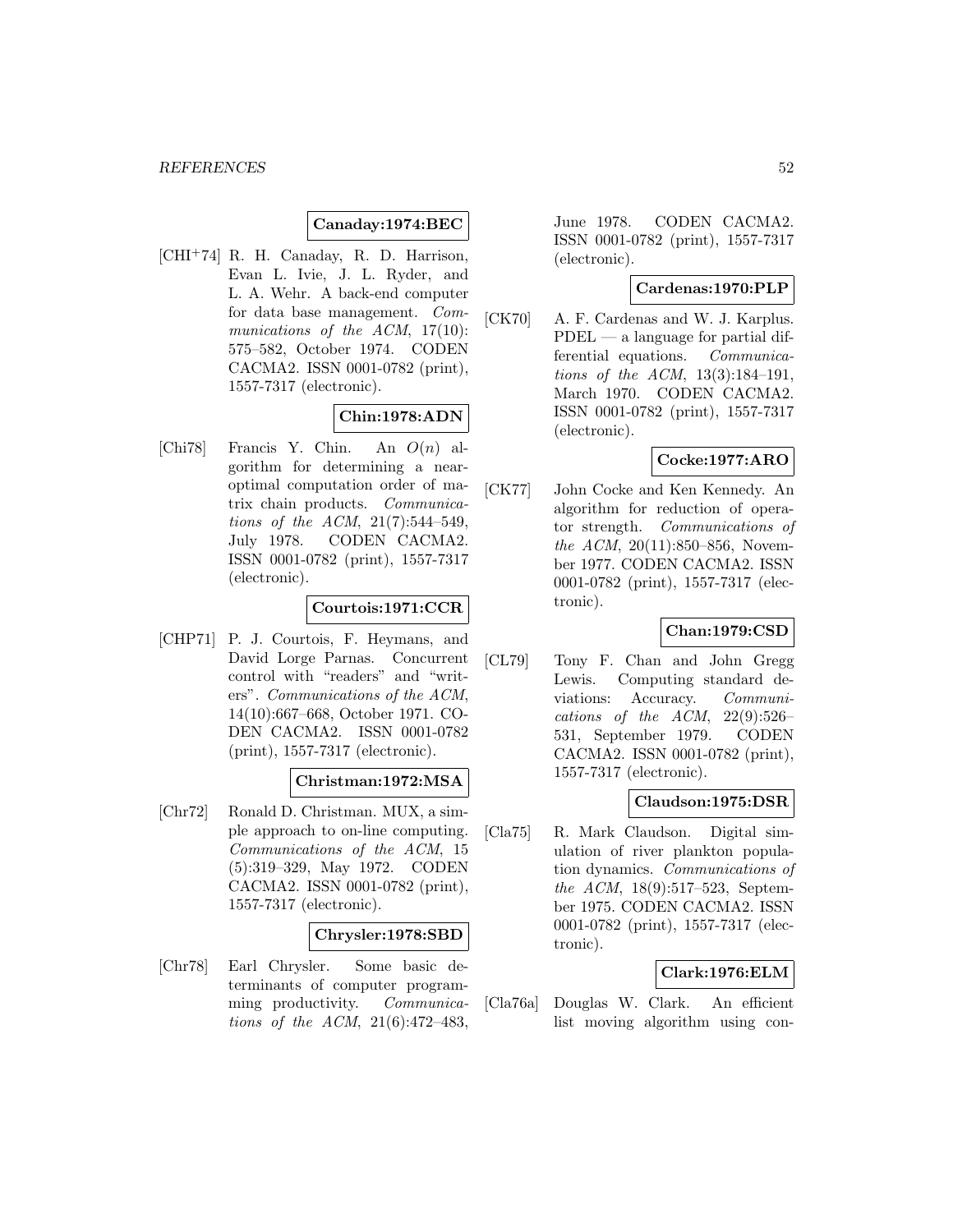stant workspace. Communications of the ACM, 19(6):352–354, June 1976. CODEN CACMA2. ISSN 0001-0782 (print), 1557-7317 (electronic).

# **Clark:1976:DSD**

[Cla76b] James H. Clark. Designing surfaces in 3-D. Communications of the ACM, 19(8):454–460, August 1976. CODEN CACMA2. ISSN 0001- 0782 (print), 1557-7317 (electronic).

## **Clark:1976:HGM**

[Cla76c] James H. Clark. Hierarchical geometric models for visible surface algorithms. Communications of the ACM, 19(10):547–554, October 1976. CODEN CACMA2. ISSN 0001-0782 (print), 1557-7317 (electronic).

# **Clapson:1977:IAT**

[Cla77] Philip Clapson. Improving the access time for random access files. Communications of the ACM, 20 (3):127–135, March 1977. CODEN CACMA2. ISSN 0001-0782 (print), 1557-7317 (electronic).

### **Clark:1978:FAC**

[Cla78] Douglas W. Clark. A fast algorithm for copying list structures. Communications of the ACM,  $21(5):351-$ 357, May 1978. CODEN CACMA2. ISSN 0001-0782 (print), 1557-7317 (electronic).

### **Clemm:1969:AAC**

[Cle69] D. S. Clemm. ACM Algorithm 352: Characteristic values and associated solutions of Mathieu's differential equation. Communica-

tions of the ACM, 12(7):399–407 (or 399–406??), July 1969. CODEN CACMA2. ISSN 0001-0782 (print), 1557-7317 (electronic). See remark [Fri72].

# **Cline:1974:AAS**

[Cli74a] A. K. Cline. ACM Algorithm 476: Six subprograms for curve fitting using splines under tension [E2]. Communications of the ACM, 17 (4):220–223, April 1974. CODEN CACMA2. ISSN 0001-0782 (print), 1557-7317 (electronic).

# **Cline:1974:SPV**

[Cli74b] A. K. Cline. Scalar- and planarvalued curve fitting using splines under tension. I. Communications of the ACM, 17(4):218–220, April 1974. CODEN CACMA2. ISSN 0001-0782 (print), 1557-7317 (electronic).

### **Conway:1972:ISM**

[CMM72] Richard W. Conway, William L. Maxwell, and Howard L. Morgan. On the implementation of security measures in information systems. Communications of the ACM, 15 (4):211–220, April 1972. CODEN CACMA2. ISSN 0001-0782 (print), 1557-7317 (electronic).

### **Cheriton:1979:TPR**

[CMMS79] David R. Cheriton, Michael A. Malcolm, Lawrence S. Melen, and Gary R. Sager. Thoth, a portable real-time operating system. Communications of the ACM, 22(2): 105–115, February 1979. CODEN CACMA2. ISSN 0001-0782 (print), 1557-7317 (electronic).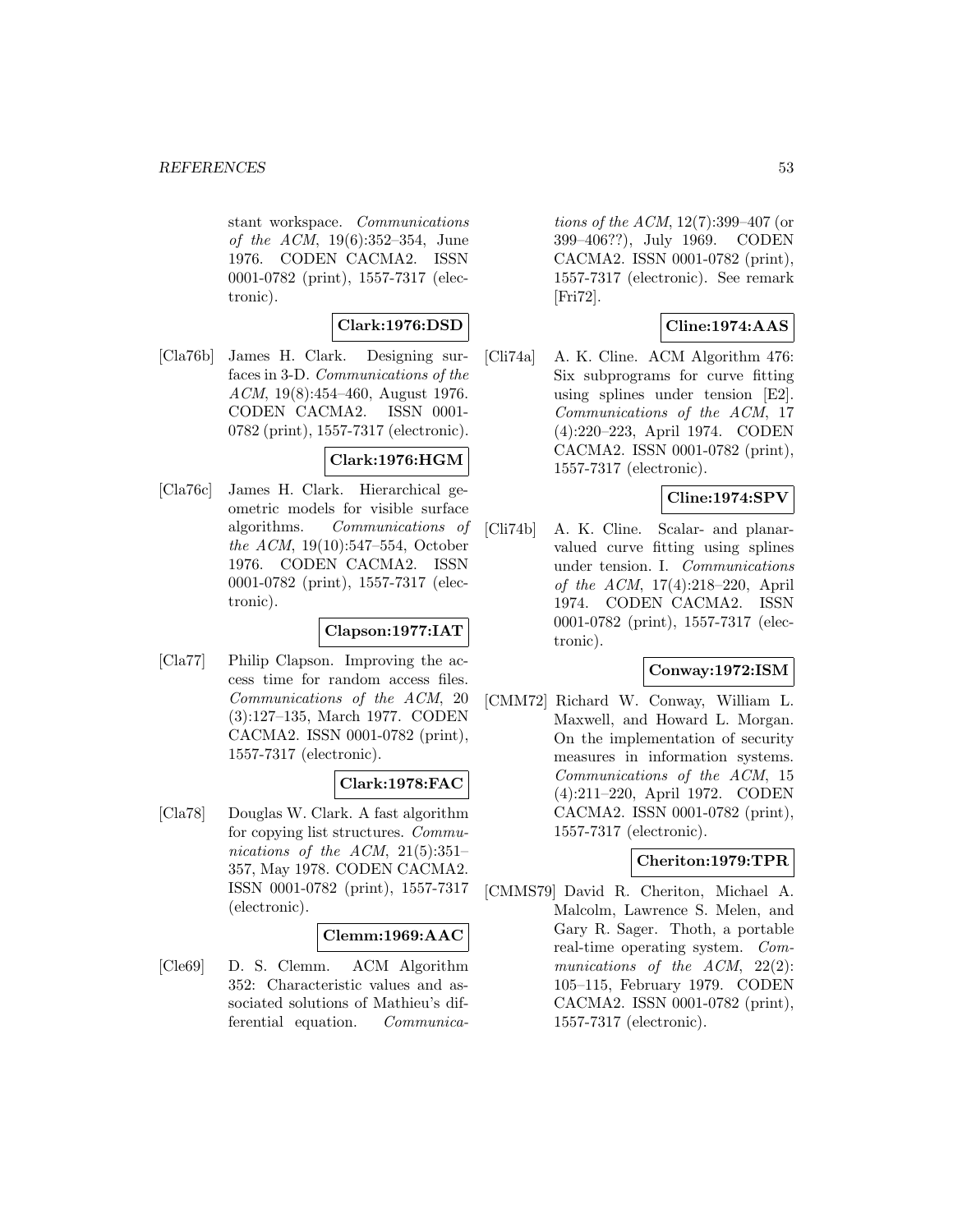# **Chu:1976:APR**

[CO76a] Wesley W. Chu and Holger Opderbeck. Analysis of the PFF replacement algorithm via a Semi-Markov model. Communications of the ACM, 19(5):298–304, May 1976. CODEN CACMA2. ISSN 0001- 0782 (print), 1557-7317 (electronic). Papers from the Fifth ACM Symposium on Operating Systems Principles (Univ. Texas, Austin, Tex., 1975). See corrigendum [CO76b].

## **Chu:1976:CAP**

[CO76b] Wesley W. Chu and Holger Opderbeck. Corrigendum: "Analysis of the PFF replacement algorithm via a semi-Markov model". Communications of the ACM, 19(9), September 1976. CODEN CACMA2. ISSN 0001-0782 (print), 1557-7317 (electronic). See [CO76a].

## **Codd:1970:RMD**

[Cod70] E. F. Codd. A relational model of data for large shared data banks. Communications of the ACM, 13(6):377–387, June 1970. CODEN CACMA2. ISSN 0001- 0782 (print), 1557-7317 (electronic). URL http://dblp.uni-trier.de/ db/journals/cacm/Codd70.html. Reprinted in [Sto88, pp. 5–15].

### **Coleman:1978:RAS**

[Col78] John P. Coleman. Remark on "Algorithm 49: Spherical Neumann Function". ACM Transactions on Mathematical Software, 4(3):295, September 1978. CODEN ACM-SCU. ISSN 0098-3500 (print), 1557- 7295 (electronic). See [Her61].

# **Colton:1979:IUC**

[Col79] Kent W. Colton. The impact and use of computer technology by the police. Communications of the ACM, 22(1):10–20, January 1979. CODEN CACMA2. ISSN 0001- 0782 (print), 1557-7317 (electronic).

# **Cotton:1975:RSU**

[Cot75] Ira W. Cotton. Remark on stably updating mean and standard deviation of data. Communications of the ACM, 18(8):458, August 1975. CO-DEN CACMA2. ISSN 0001-0782 (print), 1557-7317 (electronic). See [Han75b].

### **Couger:1973:CRU**

[Cou73] J. Daniel Couger. Curriculum recommendations for undergraduate programs in information systems. Communications of the ACM, 16 (12):727–749, December 1973. CO-DEN CACMA2. ISSN 0001-0782 (print), 1557-7317 (electronic).

### **Courtois:1975:DIS**

[Cou75] P. J. Courtois. Decomposability, instabilities, and saturation in multiprogramming systems. Communications of the ACM, 18(7):371– 377, July 1975. CODEN CACMA2. ISSN 0001-0782 (print), 1557-7317 (electronic).

### **Chambers:1975:CNH**

[CP75] Jack A. Chambers and Ray V. Poore. Computer networks in higher education: Socio-economicpolitical factors. Communications of the ACM, 18(4):193–199, April 1975. CODEN CACMA2. ISSN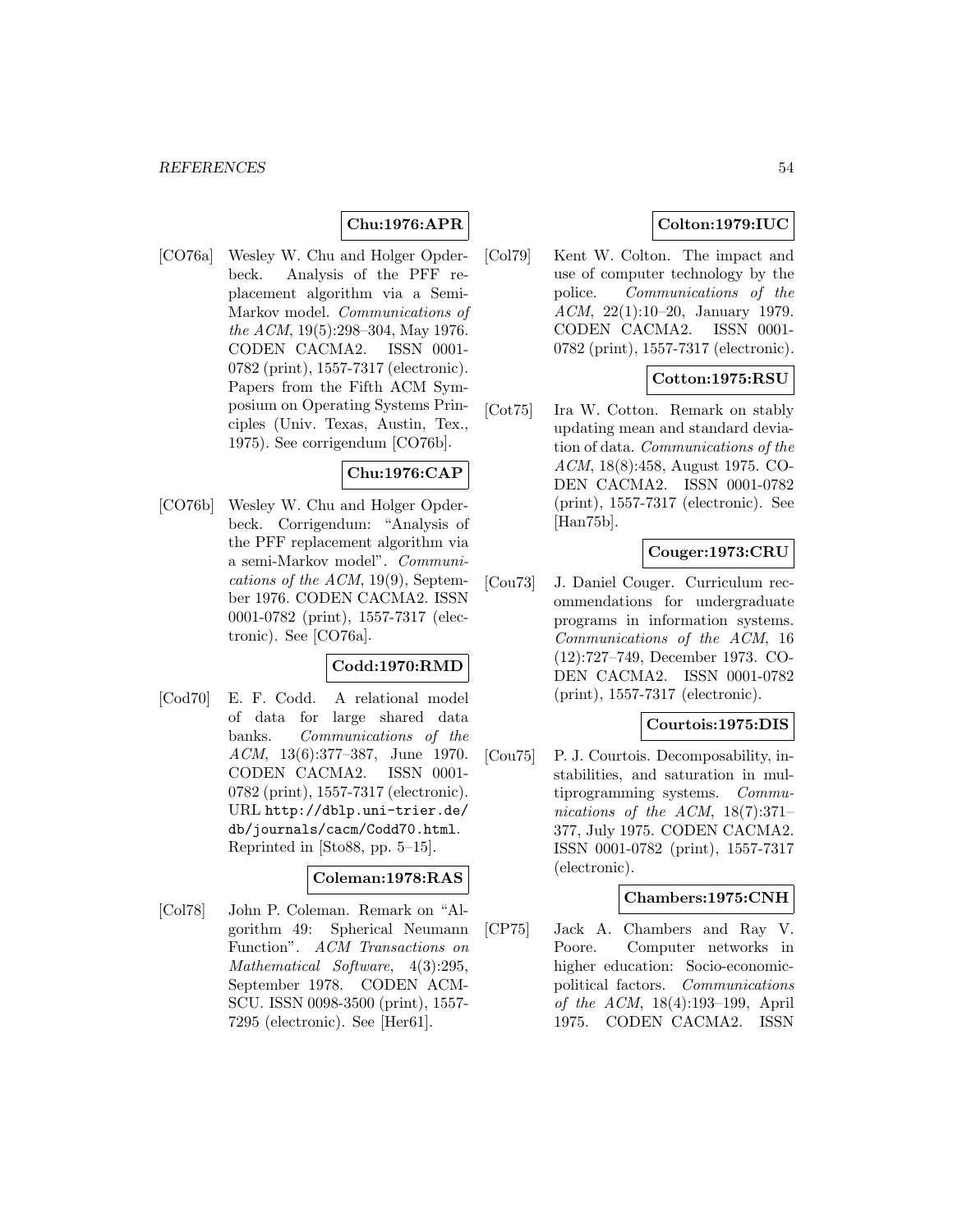0001-0782 (print), 1557-7317 (electronic).

# **Case:1978:AIS**

[CP78a] Richard P. Case and Andris Padegs. Architecture of the IBM System/ 370. Communications of the ACM, 21(1):73–96, January 1978. CO-DEN CACMA2. ISSN 0001-0782 (print), 1557-7317 (electronic).

# **Chattergy:1978:AAC**

[CP78b] Rahul Chattergy and Udo W. Pooch. Analysis of the availability of computer systems using computer-aided algebra. Communications of the ACM,  $21(7):586-$ 591, July 1978. CODEN CACMA2. ISSN 0001-0782 (print), 1557-7317 (electronic).

# **Coffman:1972:SSP**

[CR72] Edward G. Coffman, Jr. and T. A. Ryan, Jr. A study of storage partitioning using a mathematical model of locality. Communications of the ACM, 15(3):185–190, March 1972. CODEN CACMA2. ISSN 0001- 0782 (print), 1557-7317 (electronic).

# **Cheng:1976:SDR**

[CR76] Cheng-Wen Cheng and Jonas Rabin. Synthesis of decision rules. Communications of the ACM, 19 (7):404–406, July 1976. CODEN CACMA2. ISSN 0001-0782 (print), 1557-7317 (electronic).

### **Cohen:1978:ADP**

[CR78] Jacques Cohen and Martin S. Roth. Analyses of deterministic parsing algorithms. Communications of the ACM, 21(6):448–458, June 1978.

CODEN CACMA2. ISSN 0001- 0782 (print), 1557-7317 (electronic).

### **Chang:1979:IAD**

[CR79] Ernest J. H. Chang and Rosemary Roberts. An improved algorithm for decentralized extremafinding in circular configurations of processes. Communications of the ACM, 22(5):281–283, May 1979. CODEN CACMA2. ISSN 0001- 0782 (print), 1557-7317 (electronic). They present a deterministic distributed algorithm for finding the largest of a set of n uniquely numbered processes in a ring. The algorithm uses  $O(n \log n)$  messages on the average and  $O(n^2)$  messages in the worst case, and does not assume that  $n$  is known a priori.

## **Crawford:1973:RBS**

[Cra73] C. R. Crawford. Reduction of a band-symmetric generalized eigenvalue problem. Communications of the ACM,  $16(1):41-44$ , January 1973. CODEN CACMA2. ISSN 0001-0782 (print), 1557-7317 (electronic).

# **Crandall:1974:AAA**

[Cra74] Keith C. Crandall. ACM Algorithm 481: Arrow to precedence network transformation [H]. Communications of the ACM, 17(8):467–469, August 1974. CODEN CACMA2. ISSN 0001-0782 (print), 1557-7317 (electronic).

### **Crespi-Reghizzi:1970:LTG**

[CRM70] S. Crespi-Reghizzi and R. Morpurgo. A language for treating graphs. Communications of the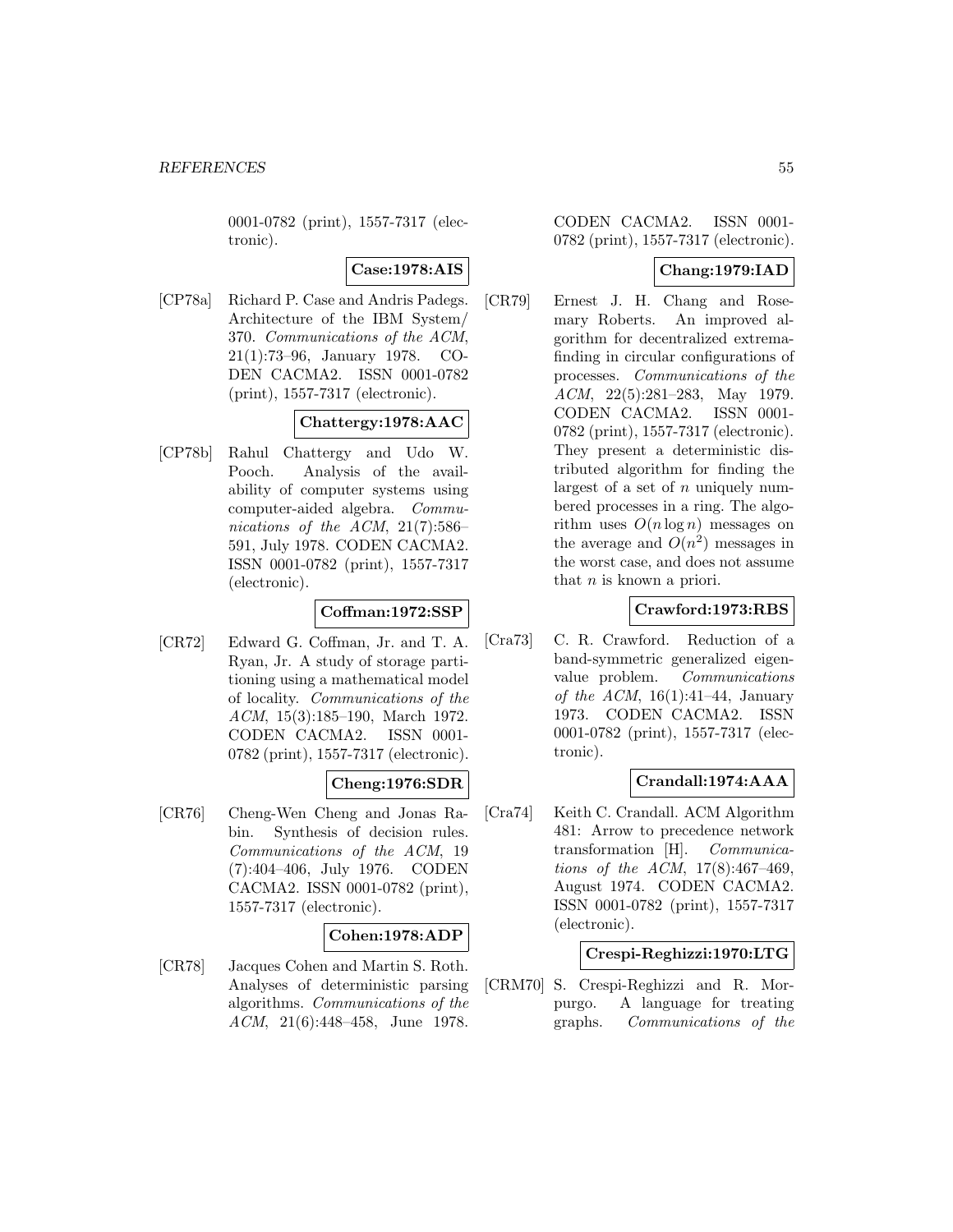ACM, 13(5):319–323, May 1970. CODEN CACMA2. ISSN 0001- 0782 (print), 1557-7317 (electronic).

# **Crespi-Reghizzi:1973:UGI**

[CRML73] Stefano Crespi-Reghizzi, Michel A. Melkanoff, and L. Lichten. The use of grammatical inference for designing programming languages. Communications of the ACM, 16 (2):83–90, February 1973. CODEN CACMA2. ISSN 0001-0782 (print), 1557-7317 (electronic).

# **Crowe:1972:GPA**

[Cro72] David Crowe. Generating parsers for affix grammars. Communications of the ACM, 15(8):728–734, August 1972. CODEN CACMA2. ISSN 0001-0782 (print), 1557-7317 (electronic). Collection of articles in honor of George E. Forsythe (ACM Student Competition Award Papers).

### **Crow:1977:APC**

[Cro77] Franklin C. Crow. The aliasing problem in computer-generated shaded images. Communications of the ACM,  $20(11)$ :799–805, November 1977. CODEN CACMA2. ISSN 0001-0782 (print), 1557-7317 (electronic).

# **Charnes:1974:GTP**

[CRSW74] A. Charnes, W. M. Raike, J. D. Stutz, and A. S. Walters. On generation of test problems for linear programming codes. Communications of the ACM, 17(10):583–586, October 1974. CODEN CACMA2. ISSN 0001-0782 (print), 1557-7317 (electronic).

# **Conrow:1970:NPS**

[CS70] K. Conrow and R. G. Smith. NEATER2: A PL/I source statement reformatter. Communications of the  $ACM$ ,  $13(11):669-$ 675, November 1970. CODEN CACMA2. ISSN 0001-0782 (print), 1557-7317 (electronic).

# **Coleman:1971:AAC**

[CT71] M. W. Coleman and M. S. Taylor. ACM Algorithm 403: Circular integer partitioning [A1]. Communications of the  $ACM$ , 14(1):48, January 1971. CODEN CACMA2. ISSN 0001-0782 (print), 1557-7317 (electronic).

## **Cranston:1975:SRS**

[CT75] Ben Cranston and Rick Thomas. Simplified recombination scheme for the Fibonacci buddy system. Communications of the ACM, 18(6): 331–332, June 1975. CODEN CACMA2. ISSN 0001-0782 (print), 1557-7317 (electronic).

# **Cate:1977:AAS**

[CT77] Esko G. Cate and David W. Twigg. Algorithm 513: Analysis of in-situ transposition [F1]. ACM Transactions on Mathematical Software, 3 (1):104–110, March 1977. CODEN ACMSCU. ISSN 0098-3500 (print), 1557-7295 (electronic). See remark [Lea79].

### **Conway:1973:DID**

[CW73] Richard W. Conway and Thomas R. Wilcox. Design and implementation of a diagnostic compiler for PL/I. Communications of the ACM, 16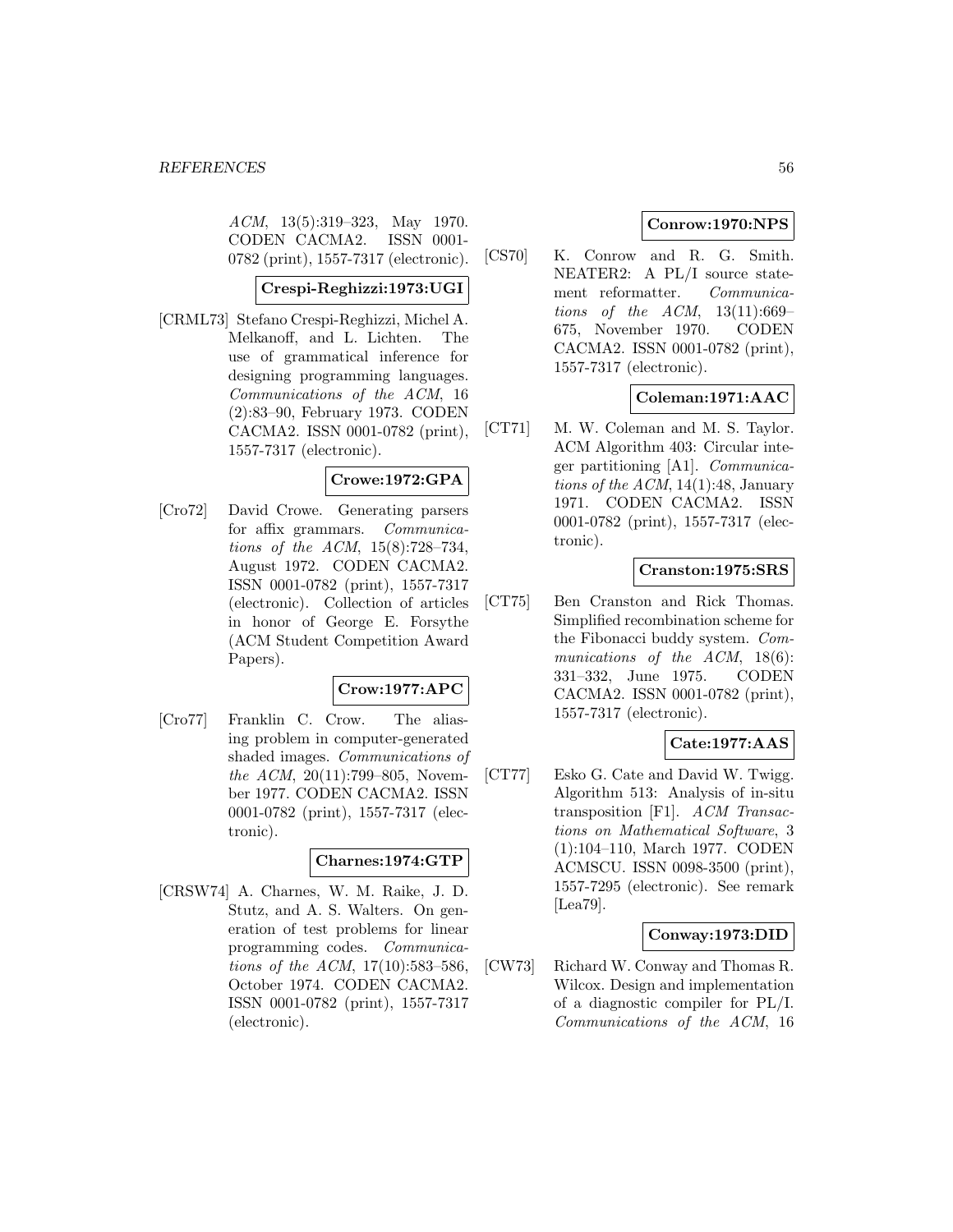(3):169–179, March 1973. CODEN CACMA2. ISSN 0001-0782 (print), 1557-7317 (electronic).

## **Chang:1978:OHM**

[CW78] Shi-Kuo Chang and Yin-Wah Wong. Optimal histogram matching by monotone gray level transformation. Communications of the ACM, 21(10):835–840, October 1978. CO-DEN CACMA2. ISSN 0001-0782 (print), 1557-7317 (electronic).

#### **Cohen:1974:TLE**

[CZ74] Jacques Cohen and Carl Zuckerman. Two languages for estimating program efficiency. Communications of the ACM,  $17(6):301-$ 308, June 1974. CODEN CACMA2. ISSN 0001-0782 (print), 1557-7317 (electronic).

#### **Damerau:1970:APC**

[Dam70] F. J. Damerau. Automatic parsing for content analysis. Communications of the ACM, 13(6):356– 360, June 1970. CODEN CACMA2. ISSN 0001-0782 (print), 1557-7317 (electronic).

# **Dathe:1972:CDT**

[Dat72] Gert Dathe. Conversion of decision tables by rule mask method without rule mask. Communications of the ACM, 15(10):906–909, October 1972. CODEN CACMA2. ISSN 0001-0782 (print), 1557-7317 (electronic).

### **Davies:1976:RAR**

[Dav76] Alan M. Davies. Remark on "Algorithm 450: Rosenbrock Function

Minimization [E4]". ACM Transactions on Mathematical Software, 2 (3):300–301, September 1976. CO-DEN ACMSCU. ISSN 0098-3500 (print), 1557-7295 (electronic). See [MM73].

# **Day:1970:FTQ**

[Day70] A. C. Day. Full table quadratic searching for scatter storage. Communications of the ACM, 13(8): 481–482, August 1970. CODEN CACMA2. ISSN 0001-0782 (print), 1557-7317 (electronic).

## **Deutsch:1976:EIA**

[DB76] L. Peter Deutsch and Daniel G. Bobrow. An efficient, incremental, automatic garbage collector. Communications of the ACM, 19(9):522– 526, September 1976. CODEN CACMA2. ISSN 0001-0782 (print), 1557-7317 (electronic).

# **Danziger:1977:CIA**

[DD77a] James N. Danziger and William H. Dutton. Computers as an innovation in American local governments. Communications of the ACM, 20 (12):945–956, December 1977. CO-DEN CACMA2. ISSN 0001-0782 (print), 1557-7317 (electronic).

## **Denning:1977:CPS**

[DD77b] Dorothy E. Denning and Peter J. Denning. Certification of programs for secure information flow. Communications of the ACM, 20 (7):504–513, July 1977. CODEN CACMA2. ISSN 0001-0782 (print), 1557-7317 (electronic).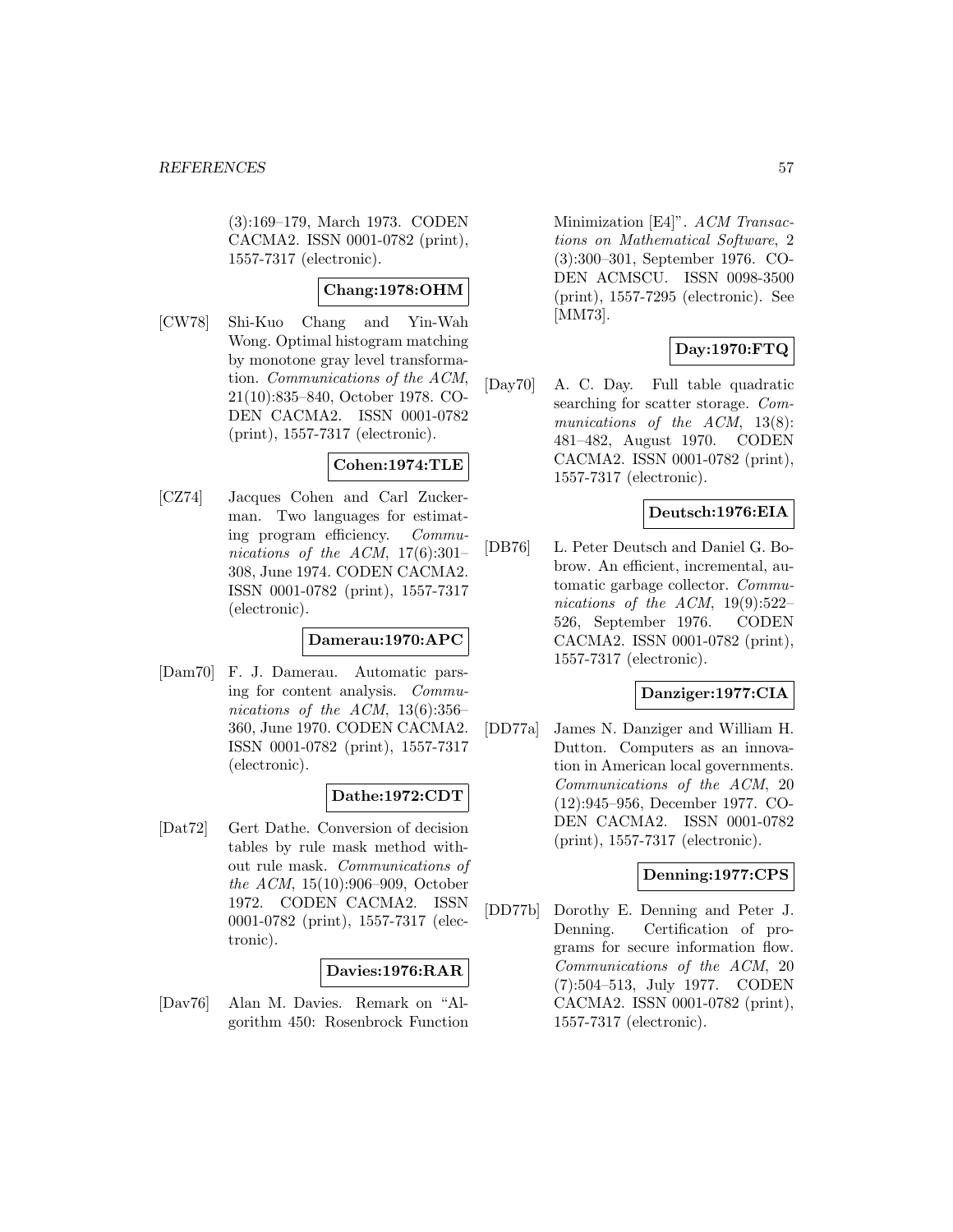### **deBalbine:1969:CAR**

[de 69] Guy de Balbine. Computational Analysis of the Random Components Induced by a Binary Equivalence Relation. Ph.d. thesis, California Institute of Technology, Pasadena, CA, USA, 1969. 168 pp. First use of second hash function for computing next hash table location after a collision. See also [BK70].

# **deVries:1970:CLM**

[de 70] Ronald C. de Vries. Comment on Lawler's multilevel Boolean minimization. Communications of the ACM, 13(4):265–266, April 1970. CODEN CACMA2. ISSN 0001- 0782 (print), 1557-7317 (electronic).

### **DeMorgan:1973:RAE**

[De 73] Richard M. De Morgan. Remark on "Algorithm 357: An Efficient Prime Number Generator [A1]". Communications of the ACM, 16(8):489, August 1973. CODEN CACMA2. ISSN 0001-0782 (print), 1557-7317 (electronic). See [Sin69b].

### **DeMillo:1978:PAP**

[DEL78] Richard A. DeMillo, Stanley C. Eisenstat, and Richard J. Lipton. Preserving average proximity in arrays. Communications of the ACM, 21(3):228–231, March 1978. CO-DEN CACMA2. ISSN 0001-0782 (print), 1557-7317 (electronic).

#### **Dempster:1970:CPA**

[Dem70] J. R. H. Dempster. Comment on a paging anomaly. Communications of the ACM, 13(3):193–194, March 1970. CODEN CACMA2. ISSN

0001-0782 (print), 1557-7317 (electronic).

#### **Denning:1976:LMS**

[Den76] Dorothy E. Denning. A lattice model of secure information flow. Communications of the ACM, 19 (5):236–243, May 1976. CODEN CACMA2. ISSN 0001-0782 (print), 1557-7317 (electronic). Papers from the Fifth ACM Symposium on Operating Systems Principles (Univ. Texas, Austin, Tex., 1975).

## **Denning:1979:SPC**

[Den79] Dorothy E. Denning. Secure personal computing in an insecure network. Communications of the ACM, 22(8):476–482, August 1979. CO-DEN CACMA2. ISSN 0001-0782 (print), 1557-7317 (electronic).

#### **DeRemer:1971:SLK**

[DeR71] Franklin L. DeRemer. Simple LR(k) grammars. Communications of the ACM, 14(7):453–460, July 1971. CODEN CACMA2. ISSN 0001- 0782 (print), 1557-7317 (electronic).

#### **Deutsch:1972:TAR**

[Deu72] Edward S. Deutsch. Thinning algorithms on rectangular, hexagonal, and triangular arrays. Communications of the ACM, 15(9):827– 837, September 1972. CODEN CACMA2. ISSN 0001-0782 (print), 1557-7317 (electronic).

#### **Devillers:1977:GID**

[Dev77] Raymond R. Devillers. Game interpretation of the deadlock avoidance problem. Communications of the ACM, 20(10):741–745, October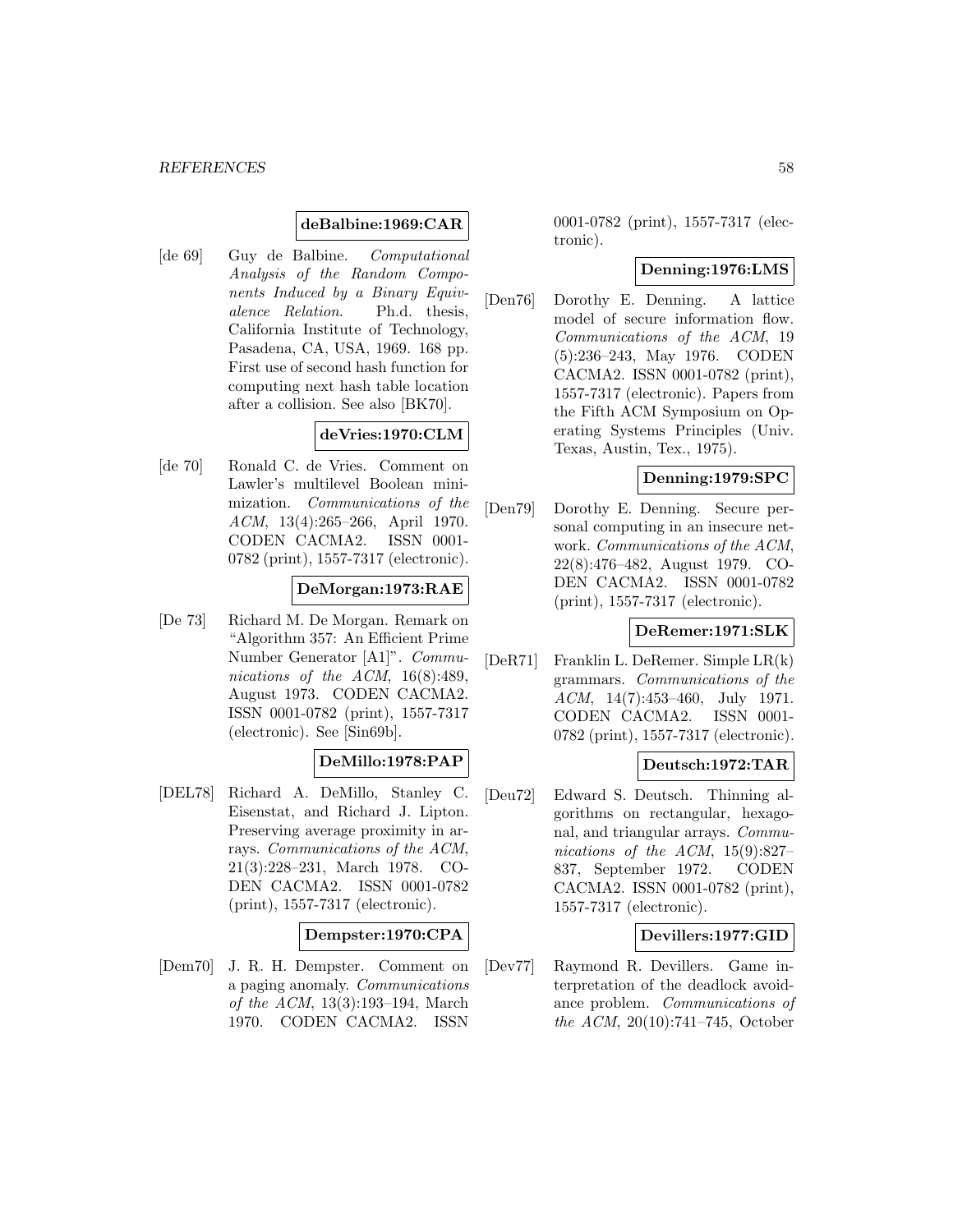1977. CODEN CACMA2. ISSN 0001-0782 (print), 1557-7317 (electronic).

### **Dewar:1975:ITC**

[Dew75] Robert B. K. Dewar. Indirect threaded code. Communications of the ACM, 18(6):330–331, June 1975. CODEN CACMA2. ISSN 0001-0782 (print), 1557-7317 (electronic).

# **Denning:1973:NSO**

[DG73] Peter J. Denning and G. Scott Graham. A note on subexpression ordering in the evaluation of arithmetic expressions. Communications of the ACM,  $16(11):700-$ 702, November 1973. CODEN CACMA2. ISSN 0001-0782 (print), 1557-7317 (electronic). Erratum, ibid. 17, 1974, 455.

# **Duda:1972:UHT**

[DH72] Richard O. Duda and Peter E. Hart. Use of the Hough transformation to detect lines and curves in pictures. Communications of the ACM, 15 (1):11–15, January 1972. CODEN CACMA2. ISSN 0001-0782 (print), 1557-7317 (electronic).

### **Driessen:1973:RAL**

[DH73] H. B. Driessen and E. W. LeM. Hunt. Remark on "Algorithm 429: Localization of the Roots of a Polynomial". Communications of the ACM, 16(9):579, September 1973. CODEN CACMA2. ISSN 0001- 0782 (print), 1557-7317 (electronic). See [Squ72, Wil73a].

# **Dial:1970:AAD**

[Dia70] R. B. Dial. ACM Algorithm 394: Decision table translation. Communications of the ACM,  $13(9):571-$ 572, September 1970. CODEN CACMA2. ISSN 0001-0782 (print), 1557-7317 (electronic). See remark [Mar72b].

# **Dijkstra:1968:GSC**

[Dij68] Edsger Wybe Dijkstra. Go to statement considered harmful. Communications of the  $ACM$ , 11(3): 147–148, March 1968. CODEN CACMA2. ISSN 0001-0782 (print), 1557-7317 (electronic). This paper inspired scores of others, published mainly in SIGPLAN Notices up to the mid-1980s. The best-known is [Knu74b].

# **Dijkstra:1972:HP**

[Dij72] Edsger W. Dijkstra. The humble programmer. Communications of the ACM, 15(10):859–866, October 1972. CODEN CACMA2. ISSN 0001-0782 (print), 1557-7317 (electronic).

### **Dijkstra:1974:SSS**

[Dij74] Edsger W. Dijkstra. Self-stabilizing systems in spite of distributed control. Communications of the ACM, 17(11):643–644, November 1974. CODEN CACMA2. ISSN 0001- 0782 (print), 1557-7317 (electronic).

#### **Dijkstra:1975:GCN**

[Dij75] Edsger W. Dijkstra. Guarded commands, nondeterminacy and formal derivation of programs. Communications of the ACM, 18(8):453–457,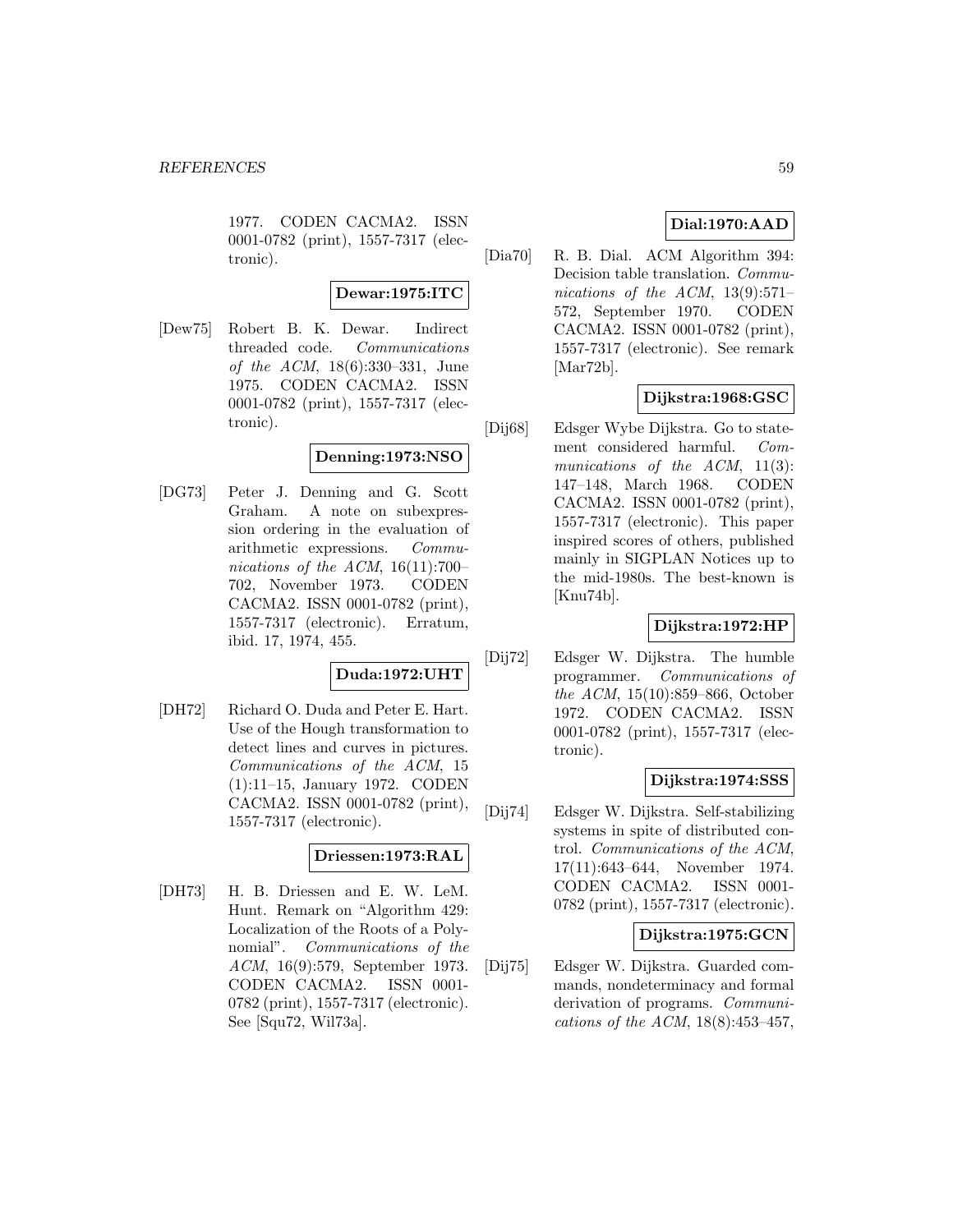August 1975. CODEN CACMA2. ISSN 0001-0782 (print), 1557-7317 (electronic).

## **Dittmer:1976:IEP**

[Dit76] Ingo Dittmer. Implementation eines Einschrittcompilers für die Programmiersprache PASCAL auf der Rechenanlage IBM/360 der Universität Münster. (English title: Implementation of a one-step compiler for the programming language PAS-CAL on the IBM/360 of the University of Muenster). Diplomearbeit, Universität Münster, Münster, Germany, ?? 1976. ?? pp. Diplomearbeit Münster 1976 und doert angegebene Literatur (English: Muenster diploma work 1976 and the literature cited therein). The hashing method was rediscovered fourteen years later by Pearson [Pea90], and then commented on by several authors [Dit91, Sav91, Lit91, Pea91].

# **Dittmer:1991:NFH**

[Dit91] I. Dittmer. Note on fast hashing of variable length text strings. Communications of the ACM, 34 (11):118, November 1991. CODEN CACMA2. ISSN 0001-0782 (print), 1557-7317 (electronic). Points out that Pearson's hashing algorithm [Pea90] was discovered fourteen years earlier by this author [Dit76]. See also comments in [Sav91, Lit91, Pea91].

### **Dutton:1978:MUC**

[DK78] William H. Dutton and Kenneth L. Kraemer. Management utilization of computers in American local governments. Communications of the ACM, 21(3):206–218, March 1978. CODEN CACMA2. ISSN 0001- 0782 (print), 1557-7317 (electronic).

## **Deliyanni:1979:LSN**

[DK79] Amaryllis Deliyanni and Robert A. Kowalski. Logic and semantic networks. Communications of the ACM, 22(3):184–192, March 1979. CODEN CACMA2. ISSN 0001- 0782 (print), 1557-7317 (electronic).

# **Duong-Kien:1976:IMA**

[DKHM76] C. Duong-Kien, Hans-Jürgen Hoffmann, and D. Muth. An improvement to Martin's algorithm for computation of linear precedence functions. *Communications* of the ACM, 19(10):576–577, October 1976. CODEN CACMA2. ISSN 0001-0782 (print), 1557-7317 (electronic).

### **Driscoll:1978:STA**

[DL78] James R. Driscoll and Y. Edmund Lien. A selective traversal algorithm for binary search trees. Communications of the ACM,  $21(6):445-$ 447, June 1978. CODEN CACMA2. ISSN 0001-0782 (print), 1557-7317 (electronic).

# **Dijkstra:1978:FGC**

[DLM<sup>+</sup>78] Edsger W. Dijkstra, Leslie Lamport, Alain J. Martin, C. S. Scholten, and E. F. M. Steffens. On-the-fly garbage collection: An exercise in cooperation. Communications of the ACM,  $21(11):966-$ 975, November 1978. CODEN CACMA2. ISSN 0001-0782 (print),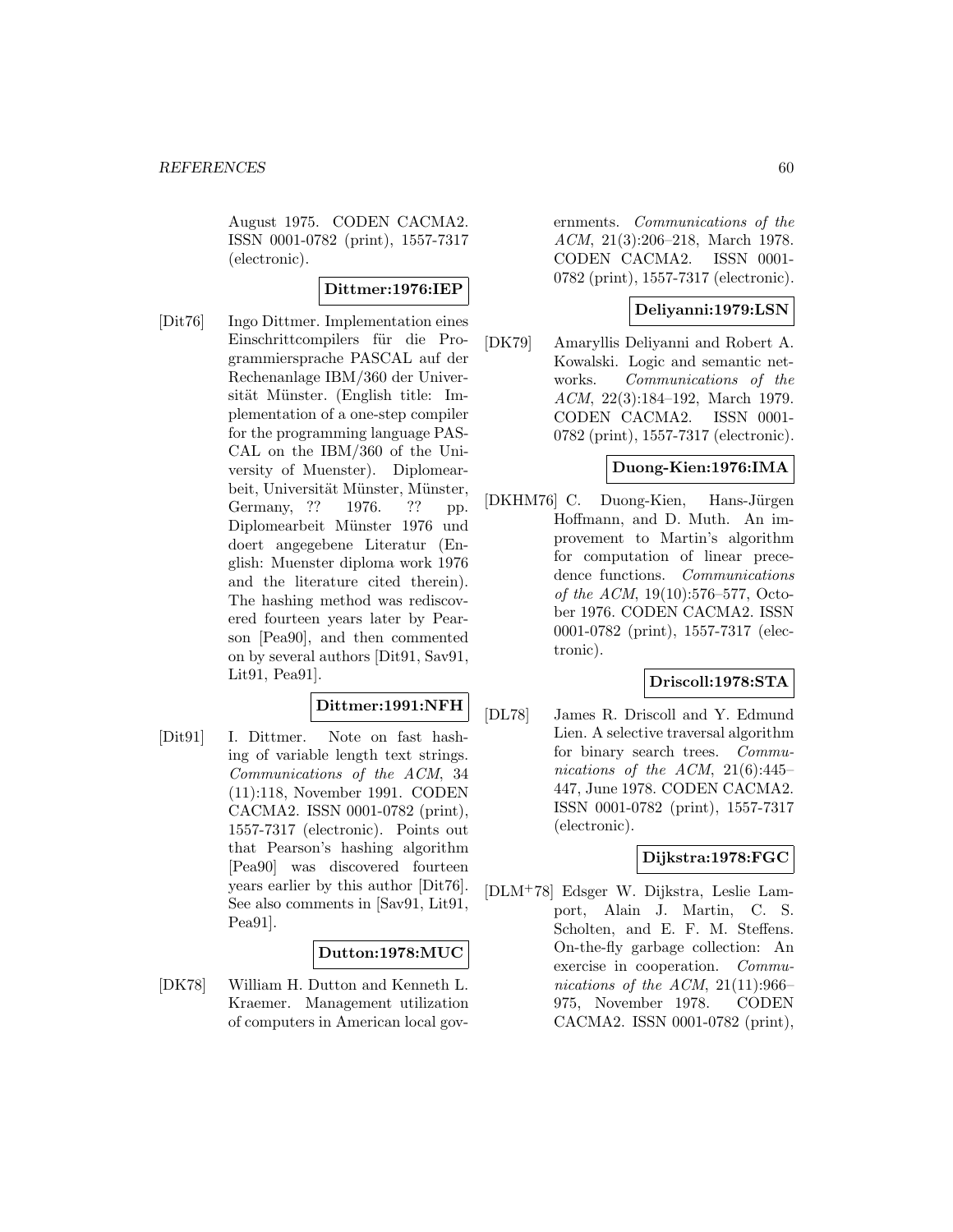1557-7317 (electronic). Also E. W. Dijkstra Note EWD496, June 1975.

#### **DeMillo:1979:SPP**

[DLP79] Richard A. De Millo, Richard J. Lipton, and Alan J. Perlis. Social processes and proofs of theorems and programs. Communications of the ACM, 22(5):271–280, May 1979. CODEN CACMA2. ISSN 0001- 0782 (print), 1557-7317 (electronic).

# **Dalal:1978:RPF**

[DM78] Yogen K. Dalal and Robert M. Metcalfe. Reverse path forwarding of broadcast packets. Communications of the ACM, 21(12): 1040–1048, December 1978. CO-DEN CACMA2. ISSN 0001-0782 (print), 1557-7317 (electronic).

# **Dershowitz:1979:PTM**

[DM79] Nachum Dershowitz and Zohar Manna. Proving termination with multiset orderings. Communications of the ACM, 22(8):465–476, August 1979. CODEN CACMA2. ISSN 0001-0782 (print), 1557-7317 (electronic).

# **Donnelly:1973:AAB**

[Don73] Thomas G. Donnelly. ACM Algorithm 462: Bivariate normal distribution [S15]. Communications of the ACM, 16(10):638, October 1973. CODEN CACMA2. ISSN 0001- 0782 (print), 1557-7317 (electronic).

### **Donovan:1976:TPS**

[Don76] John J. Donovan. Tools and philosophy for software education. Communications of the ACM, 19(8): 430–436, August 1976. CODEN

CACMA2. ISSN 0001-0782 (print), 1557-7317 (electronic).

### **Doran:1975:RAV**

[Dor75] C. J. Doran. Remark on "Algorithm 475: Visible surface plotting program". Communications of the ACM, 18(5):277–??, 1975. CO-DEN CACMA2. ISSN 0001-0782 (print), 1557-7317 (electronic). See [Wri74, Fre75, Mas75].

# **DeSalvio:1970:CCI**

[DPR70] A. J. DeSalvio, J. G. Purdy, and J. Rau. Creation and control of internal data bases under a Fortran programming environment. Communications of the ACM, 13(4): 211–215, April 1970. CODEN CACMA2. ISSN 0001-0782 (print), 1557-7317 (electronic).

# **Denning:1972:PAS**

[DR72] Peter J. Denning and Brian Randell. Papers from the 3rd ACM symposium on operating systems principles. Communications of the ACM, 15(3):133–134, March 1972. CO-DEN CACMA2. ISSN 0001-0782 (print), 1557-7317 (electronic).

### **Denning:1972:PWS**

[DS72] Peter J. Denning and Stuart C. Schwartz. Properties of the working set model. Communications of the ACM, 15(3):191–198, March 1972. CODEN CACMA2. ISSN 0001- 0782 (print), 1557-7317 (electronic). See corrigendum [DS73].

# **Denning:1973:CWM**

[DS73] Peter J. Denning and Stuart C. Schwartz. Corrigendum: "Prop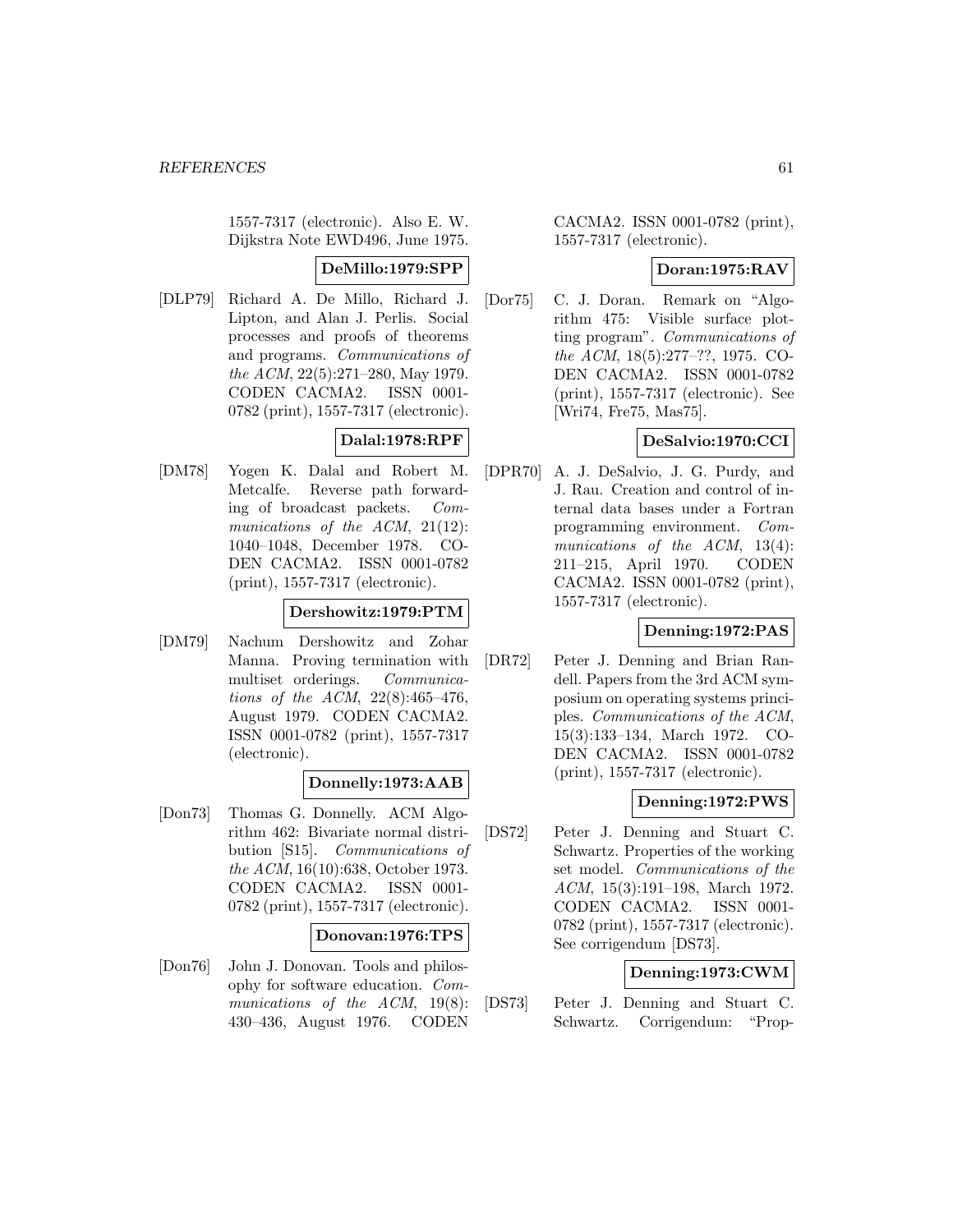erties of the working-set model". Communications of the ACM, 15 (2):191–198, February 1973. CO-DEN CACMA2. ISSN 0001-0782 (print), 1557-7317 (electronic). See [DS72].

## **Denning:1978:GWS**

[DS78] Peter J. Denning and Donald R. Slutz. Generalized working sets for segment reference strings. *Commu*nications of the ACM, 21(9):750– 759, September 1978. CODEN CACMA2. ISSN 0001-0782 (print), 1557-7317 (electronic).

# **Dunham:1970:AAA**

[Dun70] K. B. Dunham. ACM Algorithm 372: An algorithm to produce complex primes CSIEVE. Communications of the ACM,  $13(1):52-54$ , January 1970. CODEN CACMA2. ISSN 0001-0782 (print), 1557-7317 (electronic).

### **Dunham:1972:MNA**

[Dun72] Charles B. Dunham. Minimax nonlinear approximation by approximation on subsets. Communications of the ACM, 15(5):351, May 1972. CO-DEN CACMA2. ISSN 0001-0782 (print), 1557-7317 (electronic).

### **Duta:1976:RVS**

[Dut76] Lucian D. Duta. Remark on "Algorithm 475: Visible Surface Plotting Program [J6]". ACM Transactions on Mathematical Software, 2 (1):109–110, March 1976. CODEN ACMSCU. ISSN 0098-3500 (print), 1557-7295 (electronic). See [Wri74].

# **Dell:1971:AAR**

[DWT71] Alice M. Dell, Roman L. Weil, and Gerald L. Thompson. ACM Algorithm 405: Roots of matrix pencils: The generalized eigenvalue problem [F2]. Communications of the ACM, 14(2):113–117, February 1971. CO-DEN CACMA2. ISSN 0001-0782 (print), 1557-7317 (electronic). See remark [Hei72].

# **Dwyer:1972:TSA**

[Dwy72] T. A. Dwyer. Teacher/student authored CAI using the NEWBASIC system. Communications of the ACM, 15(1):21–28, January 1972. CODEN CACMA2. ISSN 0001- 0782 (print), 1557-7317 (electronic).

## **Earley:1970:ECF**

[Ear70] Jay Earley. An efficient context-free parsing algorithm. Communications of the ACM,  $13(2):94-102$ , February 1970. CODEN CACMA2. ISSN 0001-0782 (print), 1557-7317 (electronic).

# **Earley:1971:TUD**

[Ear71] Jay Earley. Toward an understanding of data structures. Communications of the ACM, 14(10):617–627, October 1971. CODEN CACMA2. ISSN 0001-0782 (print), 1557-7317 (electronic).

### **Eastman:1970:RSP**

[Eas70] C. M. Eastman. Representations for space planning. Communications of the ACM, 13(4):242–250, April 1970. CODEN CACMA2. ISSN 0001-0782 (print), 1557-7317 (electronic).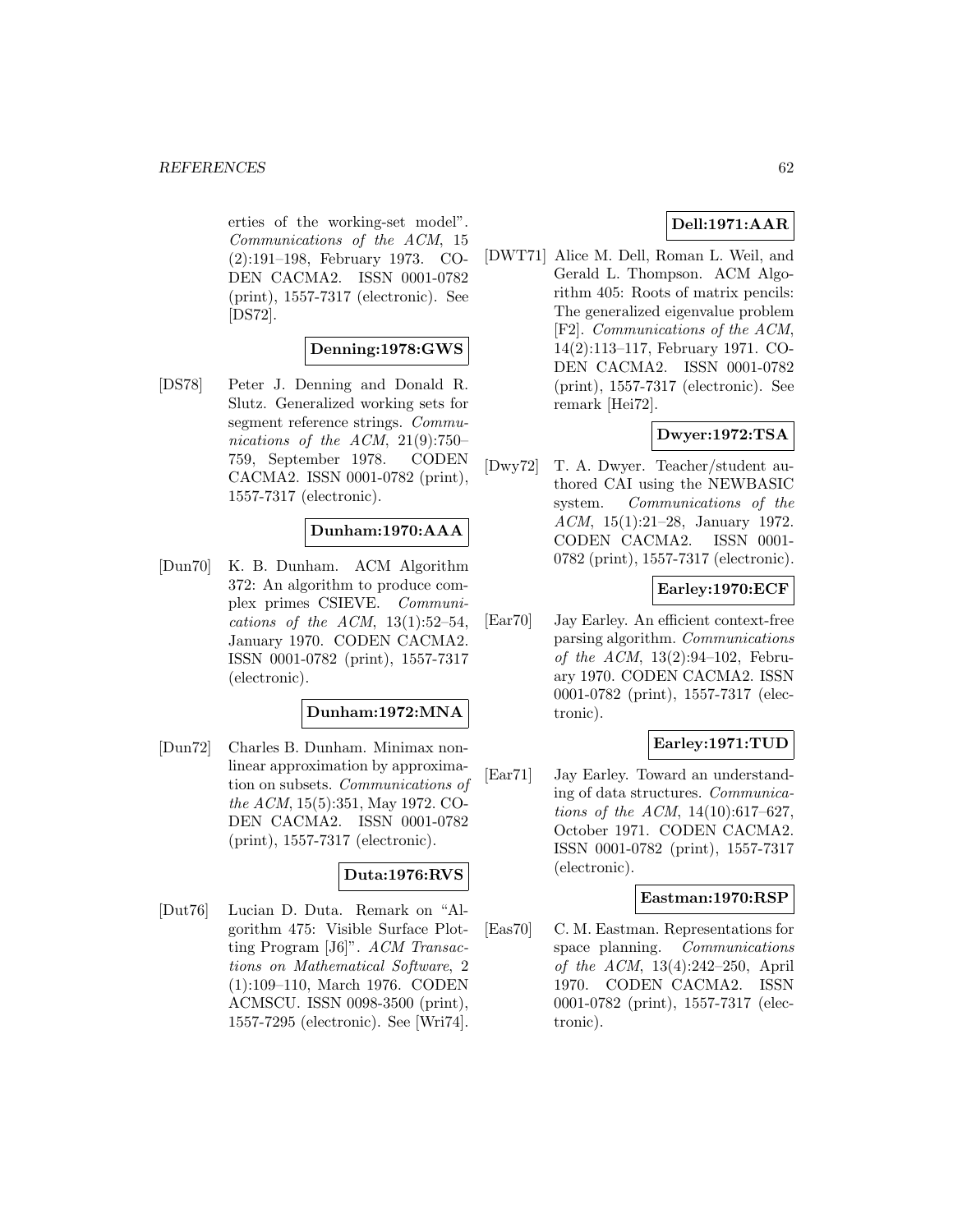#### *REFERENCES* 63

### **Eastman:1972:PRS**

[Eas72] Charles M. Eastman. Preliminary report on a system for general space planning. Communications of the ACM, 15(2):76–87, February 1972. CODEN CACMA2. ISSN 0001- 0782 (print), 1557-7317 (electronic).

## **Easton:1977:TFW**

[EB77] Malcolm C. Easton and B. T. Bennett. Transient-free working-set statistics. Communications of the ACM, 20(2):93–99, February 1977. CODEN CACMA2. ISSN 0001- 0782 (print), 1557-7317 (electronic).

#### **Earley:1972:MIC**

[EC72] Jay Earley and Paul Caizergues. Method for incrementally compiling languages with nested statement structure. Communications of the ACM, 15(12):1040–1044, December 1972. CODEN CACMA2. ISSN 0001-0782 (print), 1557-7317 (electronic).

#### **Easton:1978:CSV**

[EF78] Malcolm C. Easton and Ronald Fagin. Cold-start vs. warm-start miss ratios. Communications of the ACM, 21(10):866–872, October 1978. CODEN CACMA2. ISSN 0001-0782 (print), 1557-7317 (electronic).

#### **Eswaran:1976:NCP**

[EGLT76] Kapali P. Eswaran, Jim N. Gray, Raymond A. Lorie, and Irving L. Traiger. The notions of consistency and predicate locks in a database system. Communications of the ACM,  $19(11):624-$ 633, November 1976. CODEN

CACMA2. ISSN 0001-0782 (print), 1557-7317 (electronic). URL http://dblp.uni-trier.de/db/ journals/cacm/EswarranGLT76. html. Also published in/as: IBM Research Report RJ1487, San Jose, CA, December, 1974.

## **Evans:1975:NLF**

[EH75] D. J. Evans and Michael Hatzopoulos. A note on the LU factorization of a symmetric matrix. Communications of the ACM, 18(5):278– 279, May 1975. CODEN CACMA2. ISSN 0001-0782 (print), 1557-7317 (electronic).

## **Ehrlich:1970:CMI**

[Ehr70a] L. W. Ehrlich. Complex matrix inversion versus real. Communications of the ACM,  $13(9):561-$ 562, September 1970. CODEN CACMA2. ISSN 0001-0782 (print), 1557-7317 (electronic).

### **Ehrman:1970:CAC**

[Ehr70b] J. R. Ehrman. Correction to 'logical' arithmetic on computers with two's complement binary arithmetic. Communications of the ACM, 13(11):697–698, November 1970. CODEN CACMA2. ISSN 0001-0782 (print), 1557-7317 (electronic).

#### **Ehrlich:1973:AAF**

[Ehr73a] Gideon Ehrlich. ACM Algorithm 466: Four combinatorial algorithms [G6]. Communications of the ACM, 16(11):690–691, November 1973. CODEN CACMA2. ISSN 0001- 0782 (print), 1557-7317 (electronic).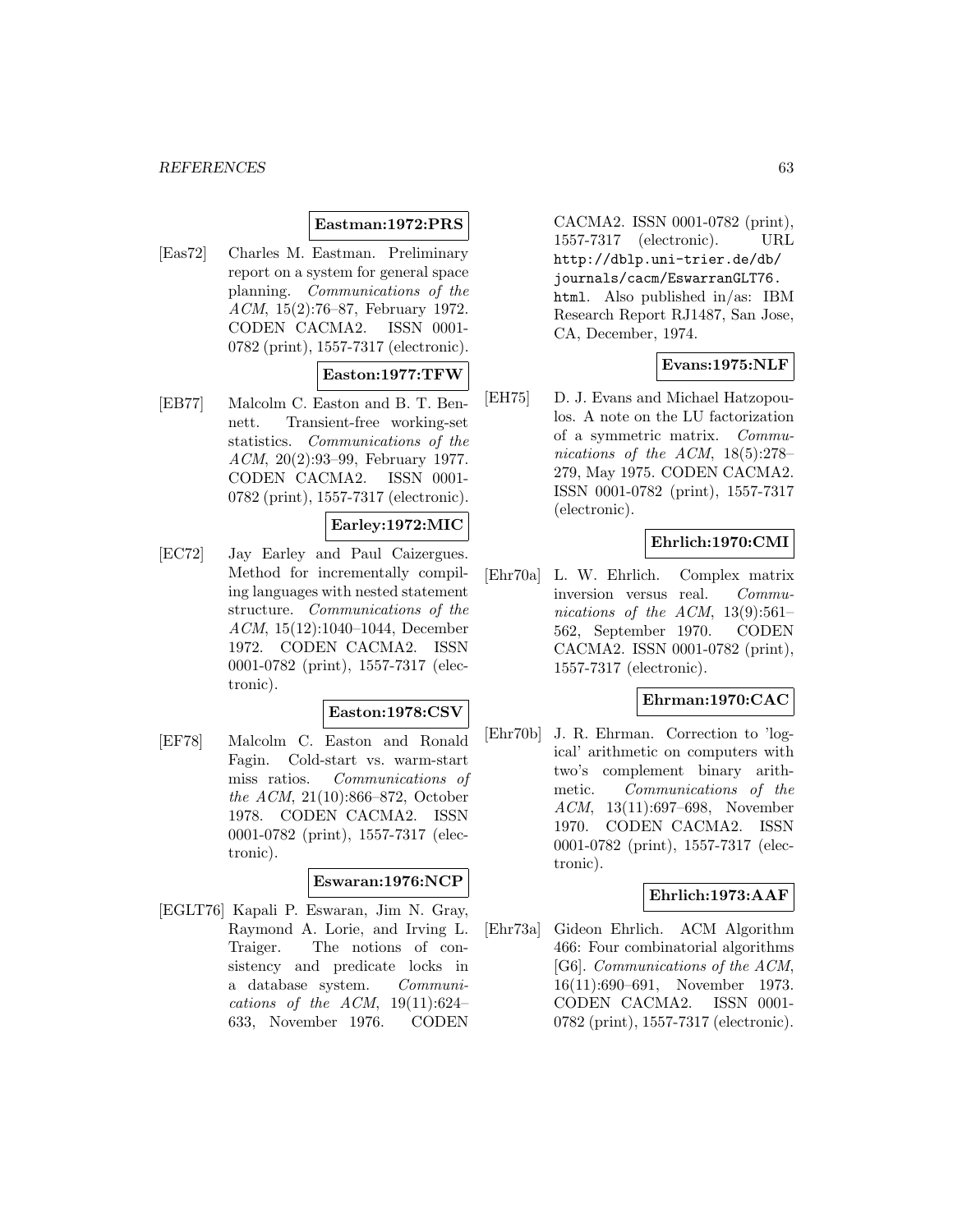## **Ehrlich:1973:SBE**

[Ehr73b] Louis W. Ehrlich. Solving the biharmonic equation in a square: a direct versus a semidirect method. Communications of the  $ACM$ , 16(11): 711–714, November 1973. CODEN CACMA2. ISSN 0001-0782 (print), 1557-7317 (electronic).

### **Ehrlich:1974:AAG**

[Ehr74] Gideon Ehrlich. ACM Algorithm 477: Generator of set-partitions to exactly R subsets [G7]. Communications of the ACM, 17(4):224–225, April 1974. CODEN CACMA2. ISSN 0001-0782 (print), 1557-7317 (electronic).

#### **Einarsson:1972:AAC**

[Ein72a] Bo Einarsson. ACM Algorithm 418: Calculation of Fourier integrals [D1]. Communications of the ACM, 15(1):47–48, January 1972. CO-DEN CACMA2. ISSN 0001-0782 (print), 1557-7317 (electronic). See remark [Ein72b, Pie74c].

### **Einarsson:1972:RAC**

[Ein72b] Bo Einarsson. Remark on "Algorithm 418: Calculation of Fourier integrals". Communications of the ACM, 15(6):469, June 1972. CO-DEN CACMA2. ISSN 0001-0782 (print), 1557-7317 (electronic). See [Ein72a, Pie74c].

#### **Einarsson:1974:STE**

[Ein74] Bo Einarsson. Remark on "Algorithm 443: Solution of the transcendental equation  $w \exp(w)$  = x". Communications of the ACM, 17(4):225, April 1974. CODEN

CACMA2. ISSN 0001-0782 (print), 1557-7317 (electronic). See [FSC73].

## **Evans:1974:UAS**

[EKW74] Arthur Evans, Jr., William Kantrowitz, and Edwin Weiss. A user authentication scheme not requiring secrecy in the computer. Communications of the ACM, 17(8):437–442, August 1974. CODEN CACMA2. ISSN 0001-0782 (print), 1557-7317 (electronic).

### **Lozy:1976:RCS**

[eL76] Mohamed el Lozy. Remark on "Algorithm 299: Chi-Squared Integral [S15]". ACM Transactions on Mathematical Software, 2(4): 393–395, December 1976. CODEN ACMSCU. ISSN 0098-3500 (print), 1557-7295 (electronic). See [HP67, HP85].

### **Edgar:1979:FMN**

[EL79a] Albert D. Edgar and Samuel C. Lee. FOCUS microcomputer number system. Communications of the ACM, 22(3):166–177, March 1979. CODEN CACMA2. ISSN 0001- 0782 (print), 1557-7317 (electronic).

# **Lozy:1979:RSD**

[eL79b] Mohamed el Lozy. Remark on "Algorithm 395: Student's t-Distribution" and remark on "Algorithm 396: Student's Quantiles [S14]". ACM Transactions on Mathematical Software, 5(2):238– 239, June 1979. CODEN ACMSCU. ISSN 0098-3500 (print), 1557-7295 (electronic). See [Hil70a, Hil70b, Hil81a, HP85].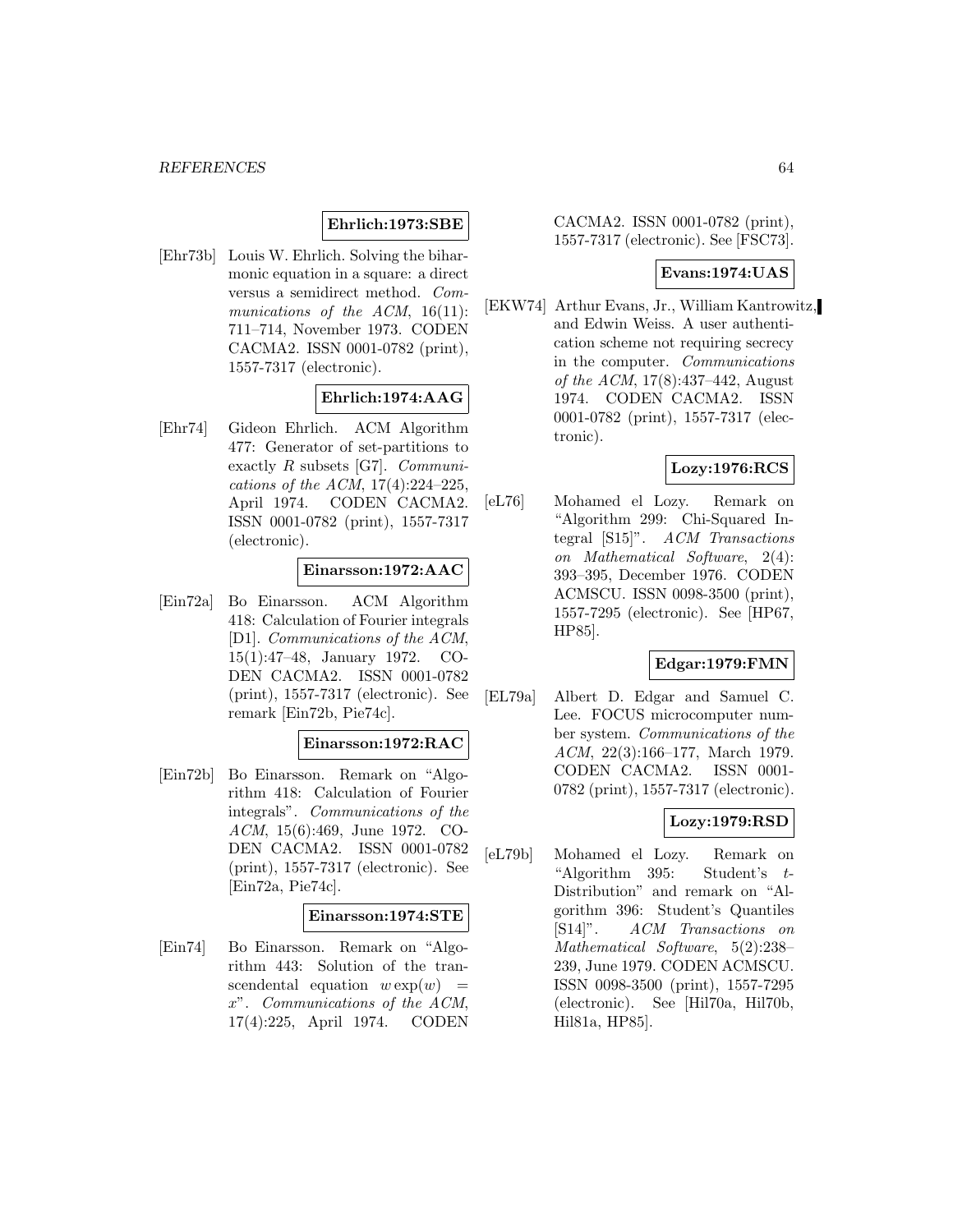# **Elder:1970:FVI**

[Eld70] H. A. Elder. On the feasibility of voice input to an on-line computer processing system. Communications of the ACM, 13(6):339– 346, June 1970. CODEN CACMA2. ISSN 0001-0782 (print), 1557-7317 (electronic).

### **Ellis:1974:RAHa**

[Ell74a] T. M. R. Ellis. Remark on "Algorithm 420: Hidden-line plotting program". Communications of the ACM, 17(6):324–325, June 1974. CODEN CACMA2. ISSN 0001- 0782 (print), 1557-7317 (electronic). See remark [Wil72, MC73, Wil73c, Ell74b, Gai74b, MM73].

# **Ellis:1974:RAHb**

[Ell74b] T. M. R. Ellis. Remark on "Algorithm 420: Hidden-line plotting program". Communications of the ACM, 17(12):706–??, 1974. CODEN CACMA2. ISSN 0001- 0782 (print), 1557-7317 (electronic). See remarks [Wil72, MC73, Wil73c, Ell74a, Gai74b, Gau64a].

# **Eisenberg:1972:FCD**

[EM72] Murray A. Eisenberg and Michael R. McGuire. Further comments on Dijkstra's concurrent programming control problem. Communications of the ACM, 15(11):999, November 1972. CODEN CACMA2. ISSN 0001-0782 (print), 1557-7317 (electronic).

#### **Even:1978:EEC**

[ER78] Shimon Even and Michael Rodeh. Economical encoding of commas between strings. Communications

of the ACM, 21(4):315–317, April 1978. CODEN CACMA2. ISSN 0001-0782 (print), 1557-7317 (electronic).

### **Er:1985:RG**

[Er85] M. C. Er. Remark on "Algorithm 246: Graycode [Z]". ACM Transactions on Mathematical Software, 11 (4):441–443, December 1985. CO-DEN ACMSCU. ISSN 0098-3500 (print), 1557-7295 (electronic). See [Boo64, Mis75].

#### **Ershov:1972:CAH**

[Ers72a] A. P. Ershov. Corrigendum: "Aesthetics and the Human Factor in Programming". Communications of the ACM, 15(10):913, October 1972. CODEN CACMA2. ISSN 0001- 0782 (print), 1557-7317 (electronic). See [Ers72b].

### **Ershov:1972:AHF**

[Ers72b] Andrei P. Ershov. Aesthetics and the human factor in programming. Communications of the ACM, 15 (7):501–505, July 1972. CODEN CACMA2. ISSN 0001-0782 (print), 1557-7317 (electronic). See corrigendum [Ers72a].

### **Earley:1970:FTI**

[ES70] J. Earley and H. Sturgis. A formalism for translator interactions. Communications of the ACM, 13 (10):607–617, October 1970. CO-DEN CACMA2. ISSN 0001-0782 (print), 1557-7317 (electronic).

## **Eidson:1974:AAC**

[ES74] Harold D. Eidson and Larry L. Schumaker. ACM Algorithm 485: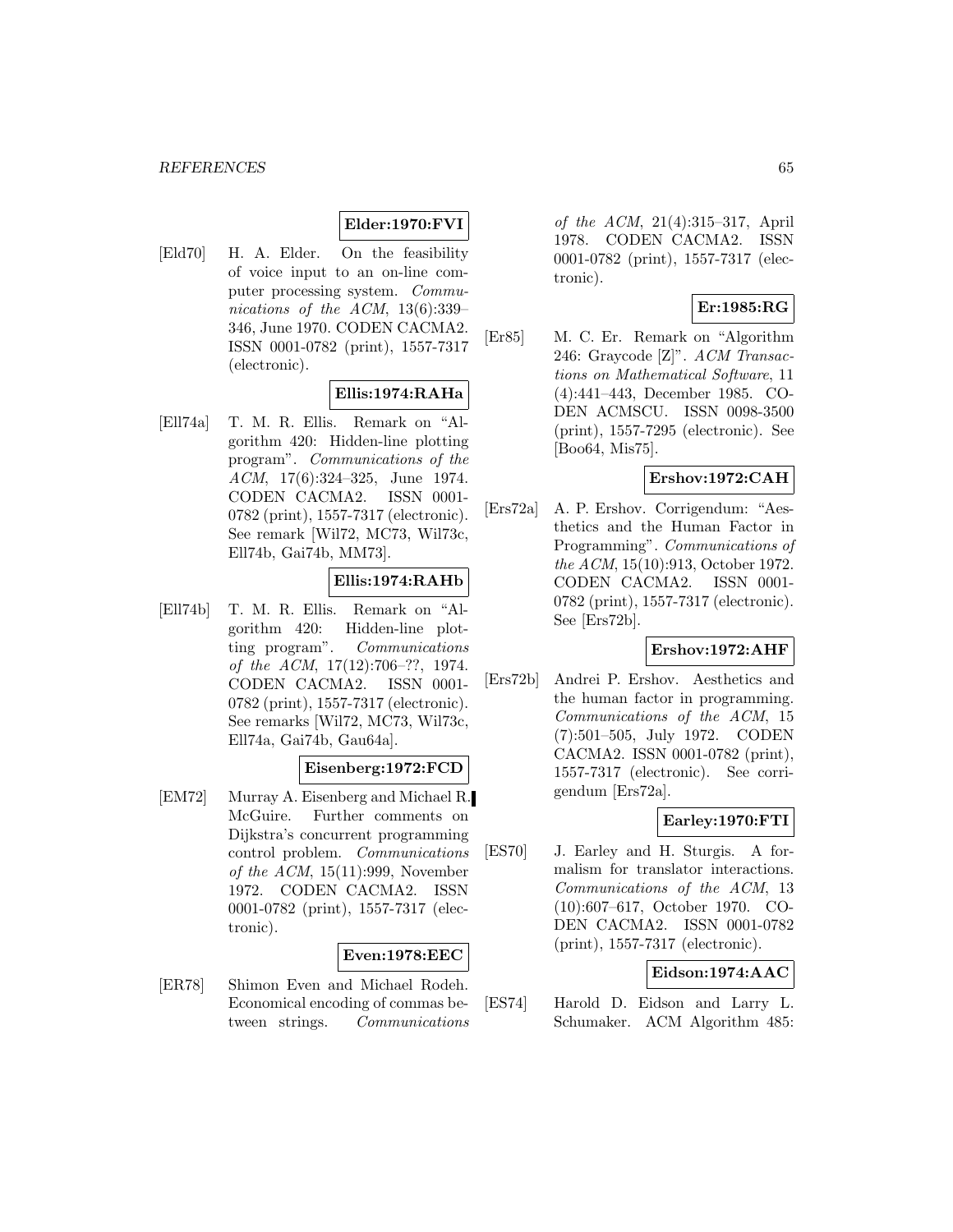Computation of  $q$ -splines via a factorization method [E2]. Communications of the ACM,  $17(9):526-$ 530, September 1974. CODEN CACMA2. ISSN 0001-0782 (print), 1557-7317 (electronic).

# **Estell:1973:CPA**

[Est73] Robert G. Estell. A comment on the practical aspects of computer science education. Communications of the ACM, 16(5):314–315, May 1973. CODEN CACMA2. ISSN 0001-0782 (print), 1557-7317 (electronic).

# **Erisman:1975:CCE**

[ET75] A. M. Erisman and W. F. Tinney. On computing certain elements of the inverse of a sparse matrix. Communications of the ACM, 18 (3):177–179, March 1975. CODEN CACMA2. ISSN 0001-0782 (print), 1557-7317 (electronic).

### **Evans:1974:MEL**

[Eva74] R. V. Evans. Multiple exits from a loop using neither GO TO nor labels. Communications of the ACM, 17(11):650, November 1974. CO-DEN CACMA2. ISSN 0001-0782 (print), 1557-7317 (electronic).

### **Even:1974:PTS**

[Eve74] Shimon Even. Parallelism in tapesorting. Communications of the ACM, 17(4):202–204, April 1974. CODEN CACMA2. ISSN 0001- 0782 (print), 1557-7317 (electronic).

## **Fabry:1973:DVO**

[Fab73] Robert S. Fabry. Dynamic verification of operating system decisions.

Communications of the ACM, 16 (11):659–668, November 1973. CO-DEN CACMA2. ISSN 0001-0782 (print), 1557-7317 (electronic).

## **Fabry:1974:CBA**

[Fab74] Robert S. Fabry. Capability-based addressing. Communications of the ACM, 17(7):403–412, July 1974. CODEN CACMA2. ISSN 0001- 0782 (print), 1557-7317 (electronic).

# **Fagin:1976:CCE**

[Fag76a] Ronald Fagin. Corrigendum: "A Counterintuitive Example of Computer Paging". Communications of the ACM, 19(4):187, April 1976. CODEN CACMA2. ISSN 0001- 0782 (print), 1557-7317 (electronic). See [Fag76b].

# **Fagin:1976:CEC**

[Fag76b] Ronald Fagin. A counterintuitive example of computer paging. Communications of the ACM, 19(2): 96–97, February 1976. CODEN CACMA2. ISSN 0001-0782 (print), 1557-7317 (electronic). See corrigendum [Fag76a].

# **Fairley:1979:ECD**

[Fai79] Richard E. Fairley. Employment characteristics of doctoral level computer scientists. Communications of the ACM,  $22(2):77-78$ , February 1979. CODEN CACMA2. ISSN 0001-0782 (print), 1557-7317 (electronic).

### **Fajman:1973:WIT**

[FB73] Roger Fajman and John Borgelt. WYLBUR, an interactive text editing and remote job entry system.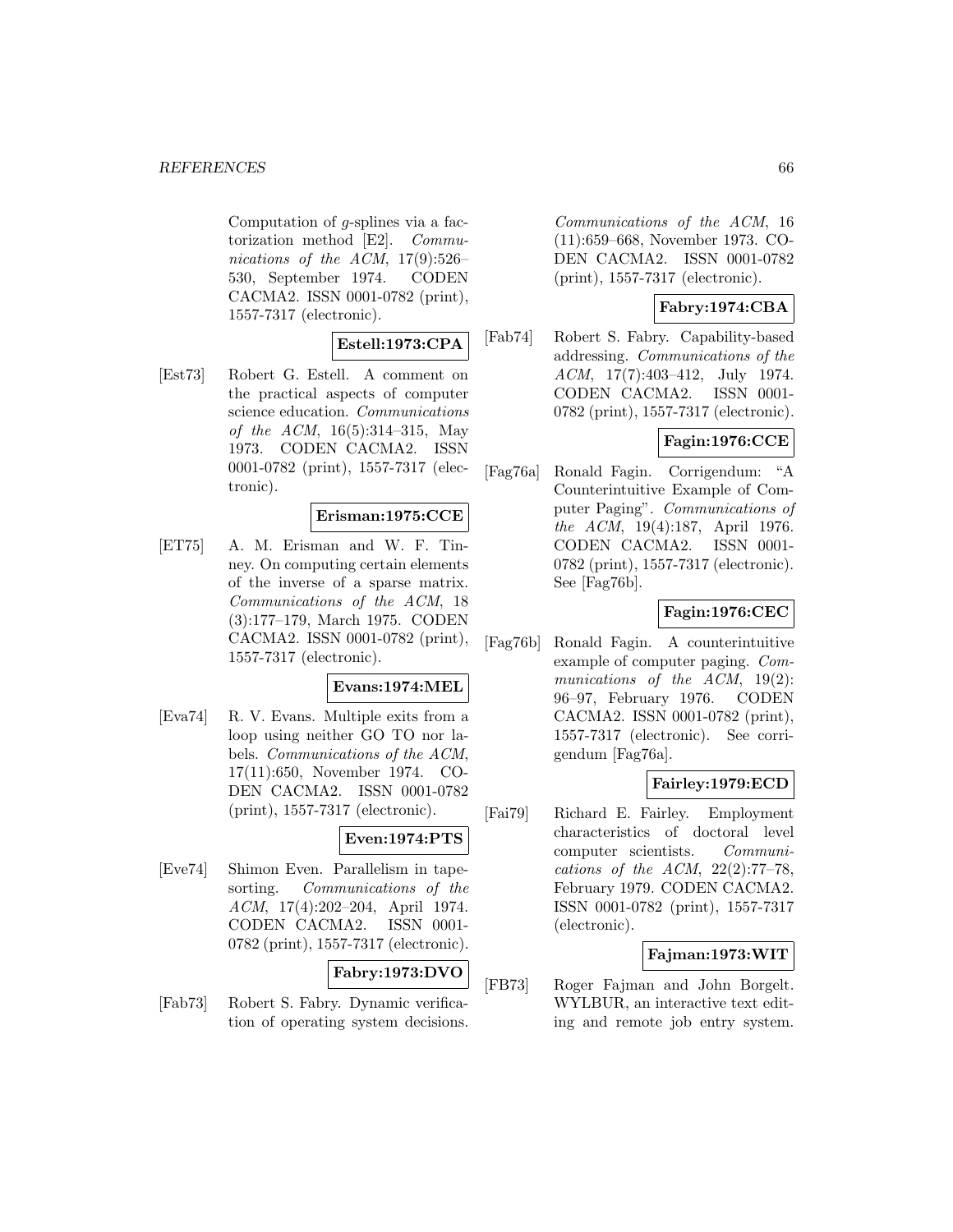Communications of the ACM, 16 (5):314–322, May 1973. CODEN CACMA2. ISSN 0001-0782 (print), 1557-7317 (electronic).

### **Feinstein:1975:RMT**

[Fei75] Robert Feinstein. Remark on "Algorithm 483: Masked Three-Dimensional Plot Program with Rotations [J6]". ACM Transactions on Mathematical Software, 1(9): 285, September 1975. CODEN ACMSCU. ISSN 0098-3500 (print), 1557-7295 (electronic). See [Wat74].

### **Feldman:1979:HLP**

[Fel79] Jerome A. Feldman. High level programming for distributed computing. Communications of the ACM, 22(6):353–368, June 1979. CODEN CACMA2. ISSN 0001-0782 (print), 1557-7317 (electronic).

# **Fenichel:1971:CCL**

[Fen71a] Robert R. Fenichel. Comment on Cheney's list-compaction algorithm. Communications of the ACM, 14(9):603–604, September 1971. CODEN CACMA2. ISSN 0001-0782 (print), 1557-7317 (electronic).

### **Fenichel:1971:LTS**

[Fen71b] Robert R. Fenichel. List tracing in systems allowing multiple cell types. Communications of the ACM, 14 (8):522–526, August 1971. CODEN CACMA2. ISSN 0001-0782 (print), 1557-7317 (electronic).

### **Fenichel:1971:ILV**

[Fen71c] Robert R. Fenichel. On implementation of label variables. Commu-

nications of the ACM, 14(5):349– 350, May 1971. CODEN CACMA2. ISSN 0001-0782 (print), 1557-7317 (electronic).

# **Fencl:1973:AAR**

[Fen73] Zdeněk Fencl. ACM Algorithm 456: Routing problem. Communications of the ACM, 16(9):572– 574, September 1973. CODEN CACMA2. ISSN 0001-0782 (print), 1557-7317 (electronic). See remark [Tes74].

### **Ferguson:1971:BAM**

[Fer71] David E. Ferguson. Buffer allocation in merge-sorting. Communications of the ACM, 14(7):476– 478, July 1971. CODEN CACMA2. ISSN 0001-0782 (print), 1557-7317 (electronic).

### **Ferrari:1974:ILC**

[Fer74] Domenico Ferrari. Improving locality by critical working sets. Communications of the ACM, 17(11): 614–620, November 1974. CODEN CACMA2. ISSN 0001-0782 (print), 1557-7317 (electronic).

### **Feinroth:1973:TUF**

[FFG73] Y. Feinroth, E. Franceschini, and M. Goldstein. Telecommunications using a front-end minicomputer. Communications of the ACM, 16 (3):153–160, March 1973. CODEN CACMA2. ISSN 0001-0782 (print), 1557-7317 (electronic).

### **Franklin:1974:CPF**

[FG74] Mark A. Franklin and R. K. Gupta. Computation of page fault probability from program transition di-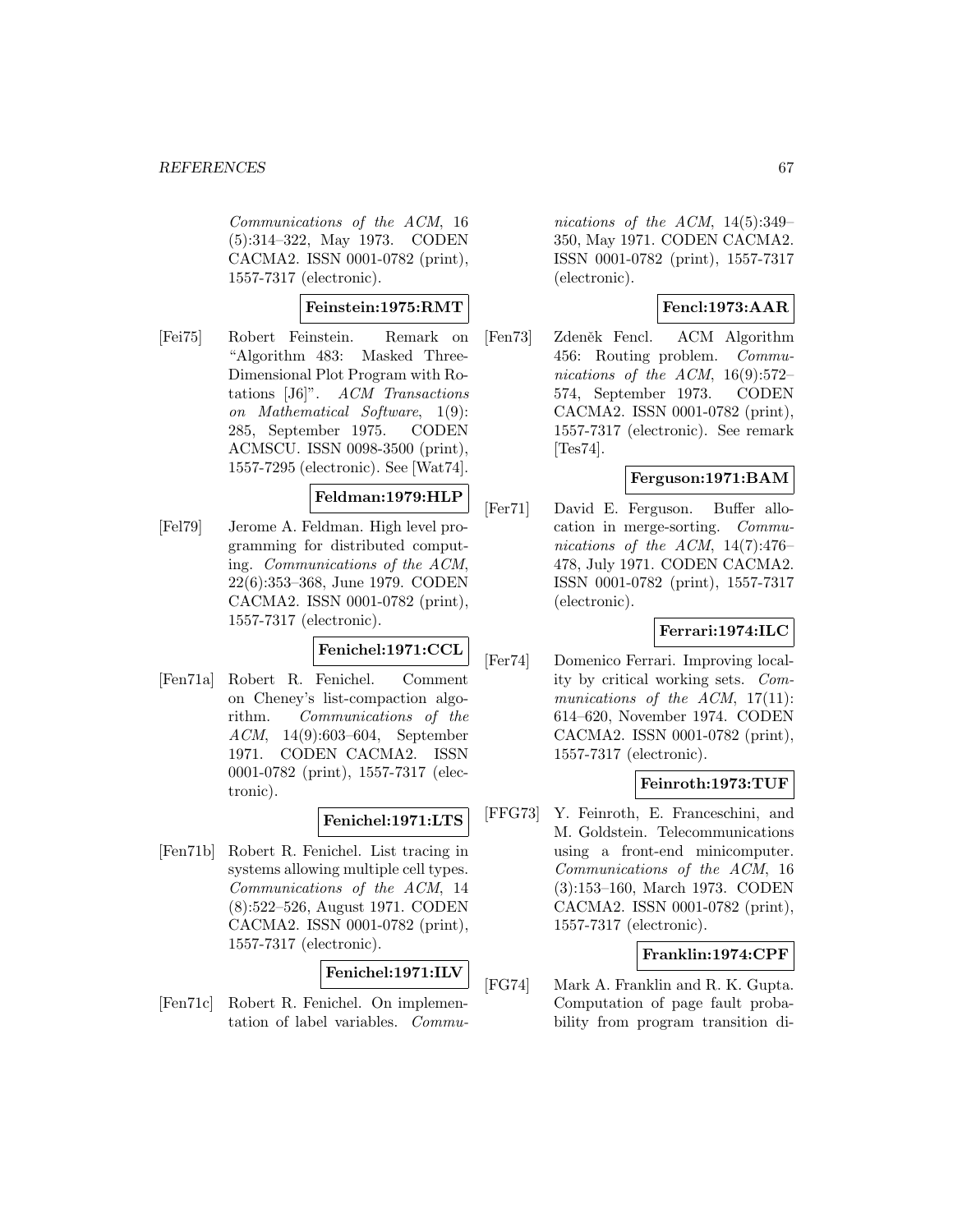#### *REFERENCES* 68

agram. Communications of the ACM, 17(4):186–191, April 1974. CODEN CACMA2. ISSN 0001- 0782 (print), 1557-7317 (electronic).

# **Franklin:1978:AVP**

[FGG78] Mark A. Franklin, G. Scott Graham, and R. K. Gupta. Anomalies with variable partition paging algorithms. Communications of the ACM, 21(3):232–236, March 1978. CODEN CACMA2. ISSN 0001- 0782 (print), 1557-7317 (electronic).

### **Friedman:1974:ETR**

[FH74] Theodore D. Friedman and Lance J. Hoffman. Execution time requirements for encipherment programs. Communications of the ACM, 17 (8):445–449, August 1974. CODEN CACMA2. ISSN 0001-0782 (print), 1557-7317 (electronic). See letter [McC75].

# **Fritsch:1975:RAS**

[FH75] Fred N. Fritsch and Alan C. Hindmarsh. Remark on "Algorithm 478: Solution of an overdetermined system of equations in the  $L_1$  norm". Communications of the ACM, 18(5):277–??, 1975. CODEN CACMA2. ISSN 0001-0782 (print), 1557-7317 (electronic). See [BR74].

### **Fiala:1973:AAS**

[Fia73] Frantisek Fiala. ACM Algorithm 449: Solution of linear programming problems in 0-1 variables [H1]. Communications of the ACM, 16 (7):445–447, July 1973. CODEN CACMA2. ISSN 0001-0782 (print), 1557-7317 (electronic).

# **Fielding:1970:AAF**

[Fie70] K. Fielding. ACM Algorithm 387: Function minimization and linear search. Communications of the ACM, 13(8):509–510, August 1970. CODEN CACMA2. ISSN 0001- 0782 (print), 1557-7317 (electronic).

## **Finerman:1975:PCF**

[Fin75] Aaron Finerman. Professionalism in the computing field. Communications of the ACM,  $18(1):4-9$ , January 1975. CODEN CACMA2. ISSN 0001-0782 (print), 1557-7317 (electronic).

## **Findler:1977:SMC**

[Fin77] Nicholas V. Findler. Studies in machine cognition using the game of poker. Communications of the ACM, 20(4):230–245, April 1977. CODEN CACMA2. ISSN 0001- 0782 (print), 1557-7317 (electronic).

### **Fisher:1975:CCL**

[Fis75] David A. Fisher. Copying cyclic list structures in linear time using bounded workspace. Communications of the ACM, 18(5):251– 252, May 1975. CODEN CACMA2. ISSN 0001-0782 (print), 1557-7317 (electronic).

#### **Fishman:1976:SGD**

[Fis76] George S. Fishman. Sampling from the Gamma-distribution on a computer. Communications of the ACM, 19(7):407–409, July 1976. CODEN CACMA2. ISSN 0001- 0782 (print), 1557-7317 (electronic).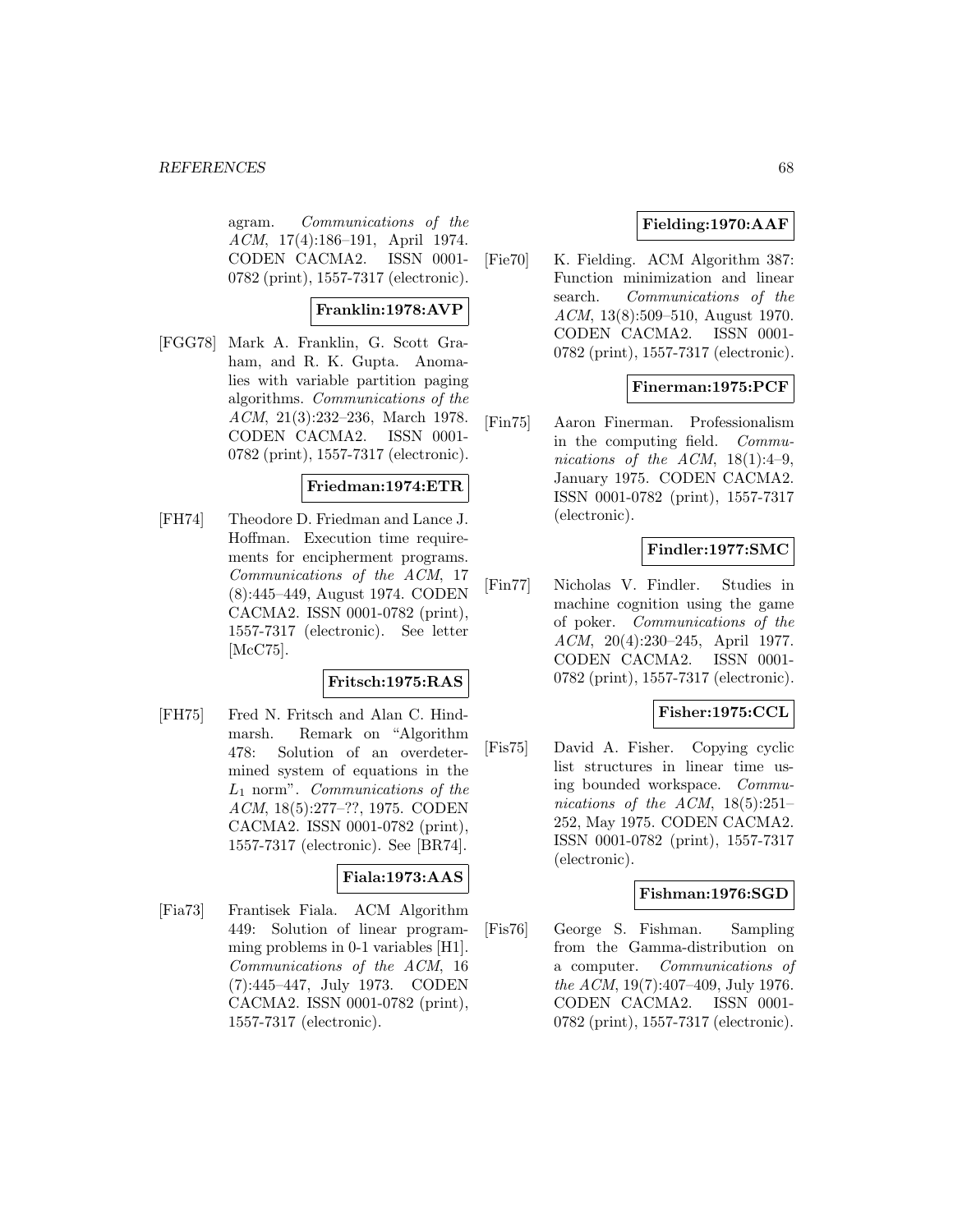### **Fishman:1977:ASA**

[Fis77] George S. Fishman. Achieving specific accuracy in simulation output analysis. Communications of the ACM, 20(5):310–315, May 1977. CODEN CACMA2. ISSN 0001- 0782 (print), 1557-7317 (electronic).

## **Fuchs:1970:EDR**

[FJ70] E. A. Fuchs and P. E. Jackson. Estimates of distributions of random variables for certain computer communications traffic models. Communications of the ACM, 13(12): 752–757, December 1970. CODEN CACMA2. ISSN 0001-0782 (print), 1557-7317 (electronic). Reproduced in Advances in Computer Commun., Chu, W. W., (Ed (1974), 2-7; in Computer Commun., Green, P. E., and Lucky, R. W. (Eds.), (1975), 577-582).

### **Fuchs:1977:OSR**

[FKU77] H. Fuchs, Zvi M. Kedem, and Samuel P. Uselton. Optimal surface reconstruction from planar contours. Communications of the ACM, 20(10):693–702, October 1977. CODEN CACMA2. ISSN 0001-0782 (print), 1557-7317 (electronic).

### **Feldman:1973:CBS**

[FLB73] Jerome A. Feldman, James R. Low, and R. P. Brent. Comment on Brent's scatter storage algorithm (and author's reply). Communications of the ACM, 16(11): 703, November 1973. CODEN CACMA2. ISSN 0001-0782 (print), 1557-7317 (electronic).

### **Fletcher:1966:AAI**

[Fle66] W. Fletcher. ACM Algorithm 284: Interchange of two blocks of data. Communications of the ACM, 9(5): 326, May 1966. CODEN CACMA2. ISSN 0001-0782 (print), 1557-7317 (electronic). See also [Ito76].

# **Floyd:1964:AAT**

[Flo64] R. W. Floyd. ACM Algorithm 245: Treesort 3. Communications of the ACM, 7(12):701, December 1964. CODEN CACMA2. ISSN 0001- 0782 (print), 1557-7317 (electronic). See certification [Lon70].

#### **Florentin:1976:IRC**

[Flo76] J. J. Florentin. Information reference coding. Communications of the ACM, 19(1):29–33, January 1976. CODEN CACMA2. ISSN 0001- 0782 (print), 1557-7317 (electronic).

### **Floyd:1979:PP**

[Flo79] Robert W. Floyd. The paradigms of programming. Communications of the ACM, 22(8):455–460, August 1979. CODEN CACMA2. ISSN 0001-0782 (print), 1557-7317 (electronic).

#### **Flores:1971:ABS**

[FM71] Ivan Flores and George Madpis. Average binary search length for dense ordered lists. Communications of the ACM, 14(9):602–603, September 1971. CODEN CACMA2. ISSN 0001-0782 (print), 1557-7317 (electronic). See corrigendum [FM72].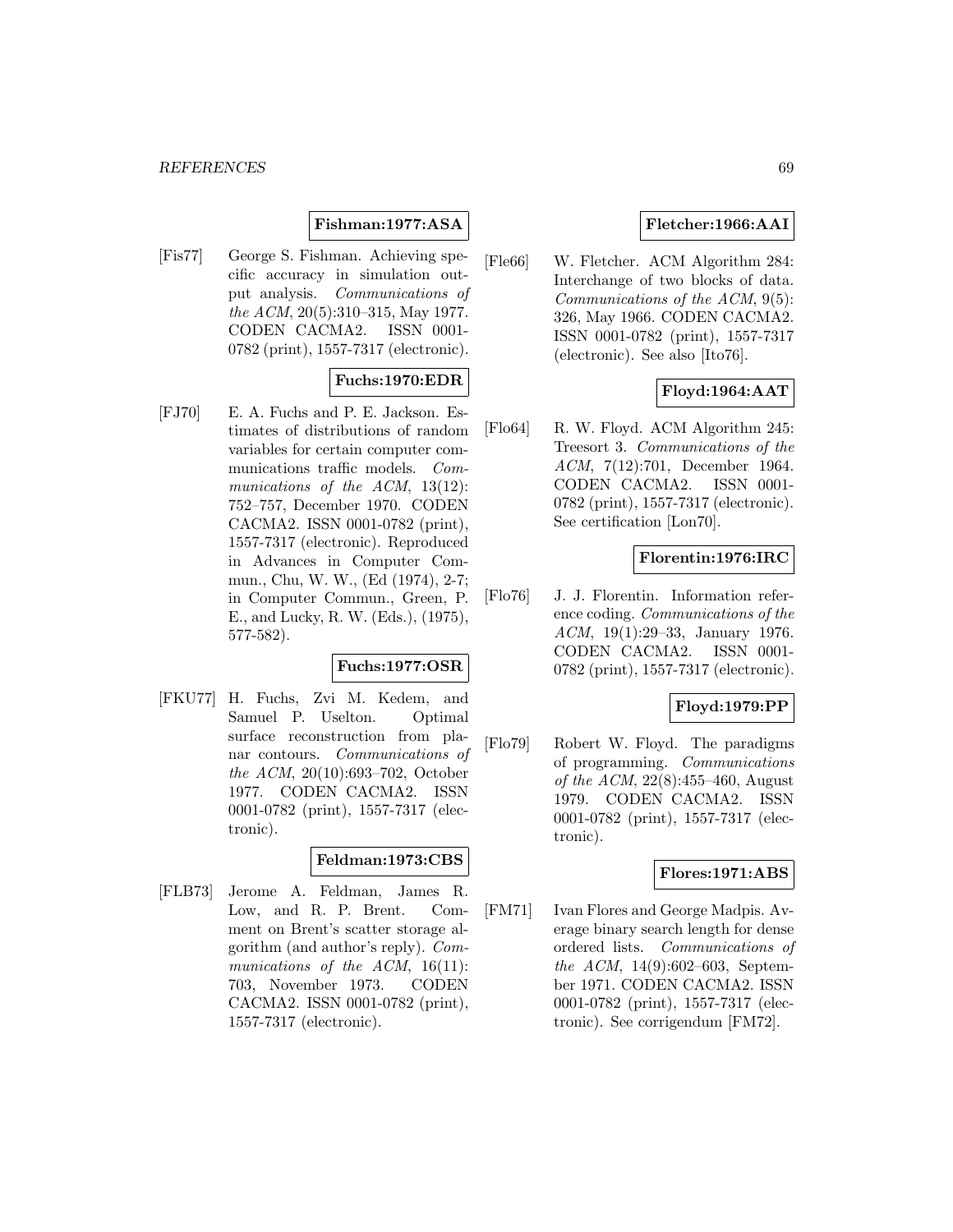#### **Flores:1972:CAB**

[FM72] Ivan Flores and George Madpis. Corrigendum: "Average Binary Search Length for Dense Ordered Lists". Communications of the ACM, 15(2):113, February 1972. CODEN CACMA2. ISSN 0001- 0782 (print), 1557-7317 (electronic). See [FM71].

### **Franta:1977:EDS**

[FM77] William R. Franta and Kurt Maly. An efficient data structure for the simulation event set. Communications of the ACM, 20(8):596–602, August 1977. CODEN CACMA2. ISSN 0001-0782 (print), 1557-7317 (electronic).

#### **Fleisher:1978:NSO**

[FM78a] J. M. Fleisher and R. R. Meyer. New sufficient optimality conditions for integer programming and their application. Communications of the ACM, 21(5):411–418, May 1978. CODEN CACMA2. ISSN 0001- 0782 (print), 1557-7317 (electronic).

### **Franta:1978:CHT**

[FM78b] William R. Franta and Kurt Maly. A comparison of heaps and the TL structure for the simulation event set. Communications of the ACM, 21(10):873–875, October 1978. CO-DEN CACMA2. ISSN 0001-0782 (print), 1557-7317 (electronic).

### **Freeman:1974:GEP**

[FMP74] Peter Freeman, Michael A. Malcolm, and William H. Payne. Graduate education: The Ph.D. glut:

Response and rebuttal. Communications of the ACM, 17(4):206–207, April 1974. CODEN CACMA2. ISSN 0001-0782 (print), 1557-7317 (electronic). See [Pay73].

### **Foley:1971:AOD**

[Fol71] James D. Foley. An approach to the optimum design of computer graphics systems. Communications of the ACM, 14(6):380–390, June 1971. CODEN CACMA2. ISSN 0001-0782 (print), 1557-7317 (electronic).

#### **Fosdick:1972:PBM**

[Fos72a] Lloyd D. Fosdick. The production of better mathematical software. Communications of the ACM, 15(7):611–617, July 1972. CODEN CACMA2. ISSN 0001-0782 (print), 1557-7317 (electronic).

# **Foster:1972:VCA**

[Fos72b] Caxton C. Foster. A view of computer architecture. Communications of the ACM,  $15(7):557-565$ , July 1972. CODEN CACMA2. ISSN 0001-0782 (print), 1557-7317 (electronic).

#### **Foster:1973:GAT**

[Fos73] Caxton C. Foster. A generalization of AVL trees. Communications of the ACM, 16(8):513–517, August 1973. CODEN CACMA2. ISSN 0001-0782 (print), 1557-7317 (electronic).

### **Fox:1972:CSC**

[Fox72] Phyllis Fox. Comparative study of computer programs for integrating differential equations. Com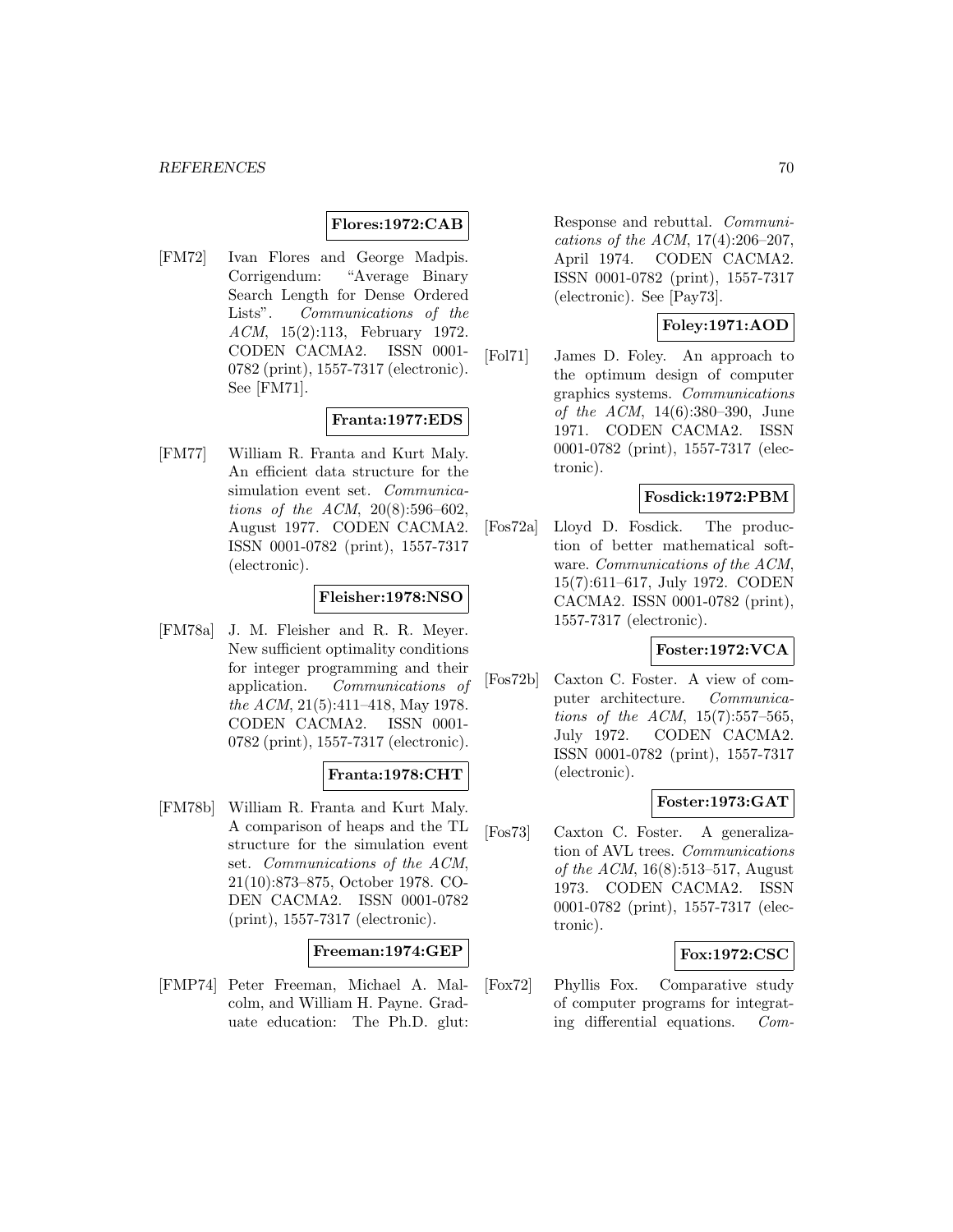munications of the ACM, 15(11): 941–948, November 1972. CODEN CACMA2. ISSN 0001-0782 (print), 1557-7317 (electronic).

# **Fox:1975:MKS**

[Fox75] B. L. Fox. More on kth shortest paths. Communications of the ACM, 18(5):279, May 1975. CO-DEN CACMA2. ISSN 0001-0782 (print), 1557-7317 (electronic).

## **Fischer:1979:SRT**

[FP79] Patrick C. Fischer and Robert L. Probert. Storage reorganization techniques for matrix computation in a paging environment. Communications of the ACM,  $22(7):405-$ 415, July 1979. CODEN CACMA2. ISSN 0001-0782 (print), 1557-7317 (electronic).

# **Floyd:1975:AAA**

[FR75a] Robert W. Floyd and Ronald L. Rivest. ACM Algorithm 489: The algorithm SELECT — for finding the *i*th smallest of  $n$  elements [M1]. *Communications of the ACM*, 18(3):173, March 1975. CODEN CACMA2. ISSN 0001-0782 (print), 1557-7317 (electronic). See also [Bro76].

# **Floyd:1975:ETB**

[FR75b] Robert W. Floyd and Ronald L. Rivest. Expected time bounds for selection. Communications of the ACM, 18(3):165–172, March 1975. CODEN CACMA2. ISSN 0001- 0782 (print), 1557-7317 (electronic).

# **Frantz:1970:PPA**

[Fra70] D. G. Frantz. A PL/ 1 program to assist the comparative linguist. Communications of the ACM, 13 (6):353–356, June 1970. CODEN CACMA2. ISSN 0001-0782 (print), 1557-7317 (electronic).

# **Fraser:1971:MNP**

[Fra71] A. G. Fraser. On the meaning of names in programming systems. Communications of the ACM, 14 (6):409–416, June 1971. CODEN CACMA2. ISSN 0001-0782 (print), 1557-7317 (electronic).

## **Fraser:1972:IBC**

[Fra72] A. G. Fraser. On the interface between computers and data communications systems. Communications of the ACM, 15(7):566–573, July 1972. CODEN CACMA2. ISSN 0001-0782 (print), 1557-7317 (electronic).

# **Frailey:1973:PAM**

[Fra73] Dennis J. Frailey. A practical approach to managing resources and avoiding deadlocks. Communications of the ACM, 16(5):323–329, May 1973. CODEN CACMA2. ISSN 0001-0782 (print), 1557-7317 (electronic).

### **Frane:1976:BBS**

[Fra76] James W. Frane. The BMD and BMDP series of statistical computer programs. Communications of the ACM, 19(10):570–576, October 1976. CODEN CACMA2. ISSN 0001-0782 (print), 1557-7317 (electronic).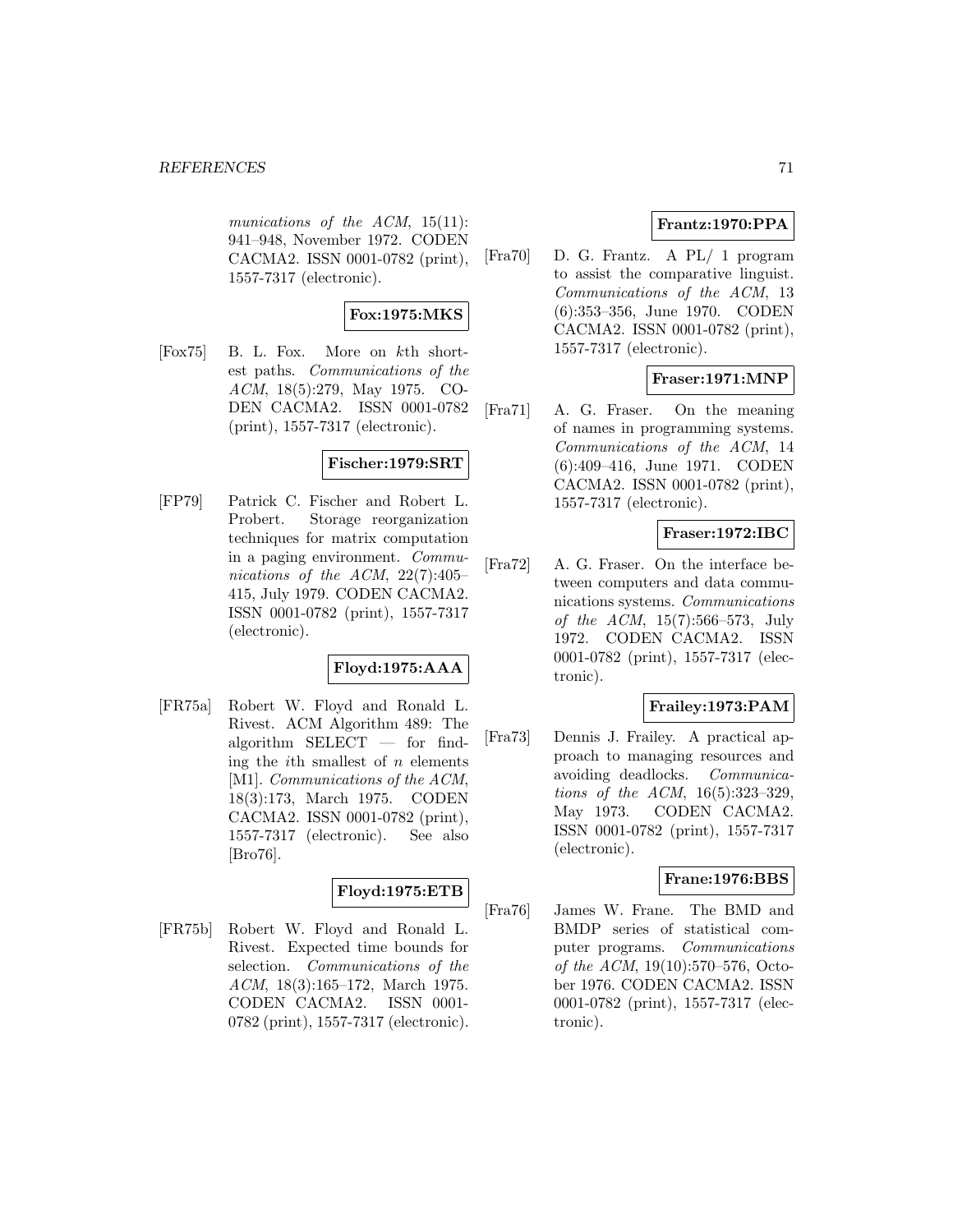### **Francez:1977:AAK**

[Fra77] Nissim Francez. Another advantage of keyword notation for parameter communication with subprograms. Communications of the ACM, 20 (8):604–605, August 1977. CODEN CACMA2. ISSN 0001-0782 (print), 1557-7317 (electronic).

## **Freiburghouse:1974:RAU**

[Fre74] R. A. Freiburghouse. Register allocation via usage counts. Communications of the ACM, 17(11): 638–642, November 1974. CODEN CACMA2. ISSN 0001-0782 (print), 1557-7317 (electronic).

# **Frederick:1975:RA**

[Fre75] Lawrence W. Frederick. Remark on "Algorithm 475": Visible surface plotting program [J6]. Communications of the ACM,  $18(4):202-??$ , 1975. CODEN CACMA2. ISSN 0001-0782 (print), 1557-7317 (electronic). See [Wri74, Dor75, Mas75].

### **Freuder:1978:SCE**

[Fre78] Eugene C. Freuder. Synthesizing constraint expressions. Communications of the ACM, 21(11): 958–966, November 1978. CODEN CACMA2. ISSN 0001-0782 (print), 1557-7317 (electronic). Also published as MIT AI MEMO 370, Cambridge, MA, USA, 1976.

### **Frisch:1972:RAR**

[Fri72] Michael J. Frisch. Remark on "Algorithms 352, 385, 392: Remarks on characteristic values and associated solutions of Mathieu's differential equation, exponential integral, and systems of hyperbolic

P.D.E.". Communications of the ACM, 15(12):1074–??, 1972. CO-DEN CACMA2. ISSN 0001-0782 (print), 1557-7317 (electronic). See [Cle69, Pac70, SM70b].

### **Ferguson:1973:LSP**

[FS73] J. Ferguson and P. A. Staley. Least squares piecewise cubic curve fitting. Communications of the ACM, 16(6):380–382, June 1973. CODEN CACMA2. ISSN 0001-0782 (print), 1557-7317 (electronic).

### **Freeman:1975:DMA**

[FS75] Herbert Freeman and Ruth Shapira. Determining the minimum-area encasing rectangle for an arbitrary closed curve. Communications of the ACM, 18(7):409–413, July 1975. CODEN CACMA2. ISSN 0001- 0782 (print), 1557-7317 (electronic).

#### **Frieder:1976:PDA**

[FS76] Gideon Frieder and Harry J. Saal. Process for the determination of addresses in variable length addressing. Communications of the ACM, 19(6):335–338, June 1976. CODEN CACMA2. ISSN 0001-0782 (print), 1557-7317 (electronic).

#### **Feldman:1979:REC**

[FS79] Jerome A. Feldman and William R. Sutherland. Rejuvenating experimental computer science — A report to the National Science Foundation and others. Communications of the ACM,  $22(9):497-$ 502, September 1979. CODEN CACMA2. ISSN 0001-0782 (print), 1557-7317 (electronic).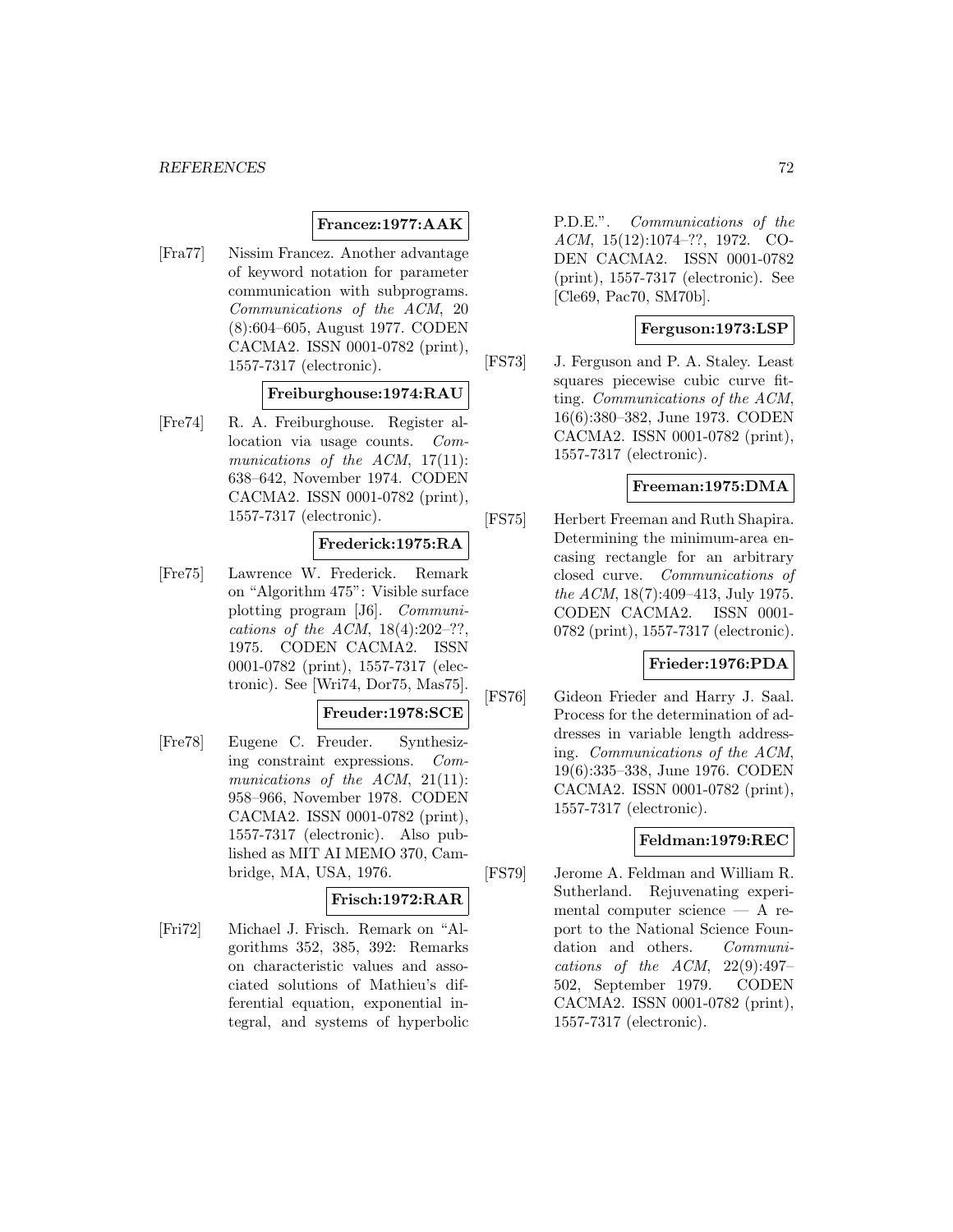## **Fritsch:1973:AAS**

[FSC73] Fred N. Fritsch, R. E. Shafer, and W. P. Crowley. ACM Algorithm 443: Solution of the transcendental equation  $we^w = x$  [C5]. *Communi*cations of the ACM, 16(2):123–124, February 1973. CODEN CACMA2. ISSN 0001-0782 (print), 1557-7317 (electronic). See remarks [Ein74].

### **Fullerton:1972:AAM**

[Ful72] Wayne Fullerton. ACM Algorithm 435: Modified incomplete gamma function [S14]. Communications of the ACM, 15(11):993–995, November 1972. CODEN CACMA2. ISSN 0001-0782 (print), 1557-7317 (electronic). See also [Sch78a].

### **Fuller:1974:MTP**

[Ful74] Samuel H. Fuller. Minimal-totalprocessing time drum and disk scheduling disciplines. Communications of the ACM, 17(7):376–381, July 1974. CODEN CACMA2. ISSN 0001-0782 (print), 1557-7317 (electronic).

### **Frazer:1972:SNS**

[FW72] W. D. Frazer and C. K. Wong. Sorting by natural selection. Communications of the ACM, 15(10): 910–913, October 1972. CODEN CACMA2. ISSN 0001-0782 (print), 1557-7317 (electronic).

#### **Fredman:1978:CCM**

[FW78a] Michael L. Fredman and Bruce W. Weide. On the complexity of computing the measure of  $\iint [a_i, b_i]$ . Communications of the ACM, 21 (7):540–544, July 1978. CODEN

CACMA2. ISSN 0001-0782 (print), 1557-7317 (electronic).

#### **Friedman:1978:NCE**

[FW78b] Daniel P. Friedman and David S. Wise. A note on conditional expressions. Communications of the ACM, 21(11):931–933, November 1978. CODEN CACMA2. ISSN 0001-0782 (print), 1557-7317 (electronic).

### **Fenichel:1970:PTP**

[FWY70] R. R. Fenichel, J. Weizenbaum, and J. C. Yochelson. A program to teach programming. Communications of the ACM, 13(3):141–146, March 1970. CODEN CACMA2. ISSN 0001-0782 (print), 1557-7317 (electronic).

## **Gaines:1972:OSB**

[Gai72] R. Stockton Gaines. An operating system based on the concept of a supervisory computer. Communications of the ACM,  $15(3):150-156$ , March 1972. CODEN CACMA2. ISSN 0001-0782 (print), 1557-7317 (electronic).

### **Gaither:1974:HPP**

[Gai74a] B. Gaither. Hidden-line plotting program. Communications of the ACM, 17(6):324, June 1974. CO-DEN CACMA2. ISSN 0001-0782 (print), 1557-7317 (electronic).

#### **Gaither:1974:RAH**

[Gai74b] Blaine Gaither. Remark on "Algorithm 420: Hidden-line plotting program". Communications of the ACM, 17(6):324–??, 1974. CODEN CACMA2. ISSN 0001-0782 (print),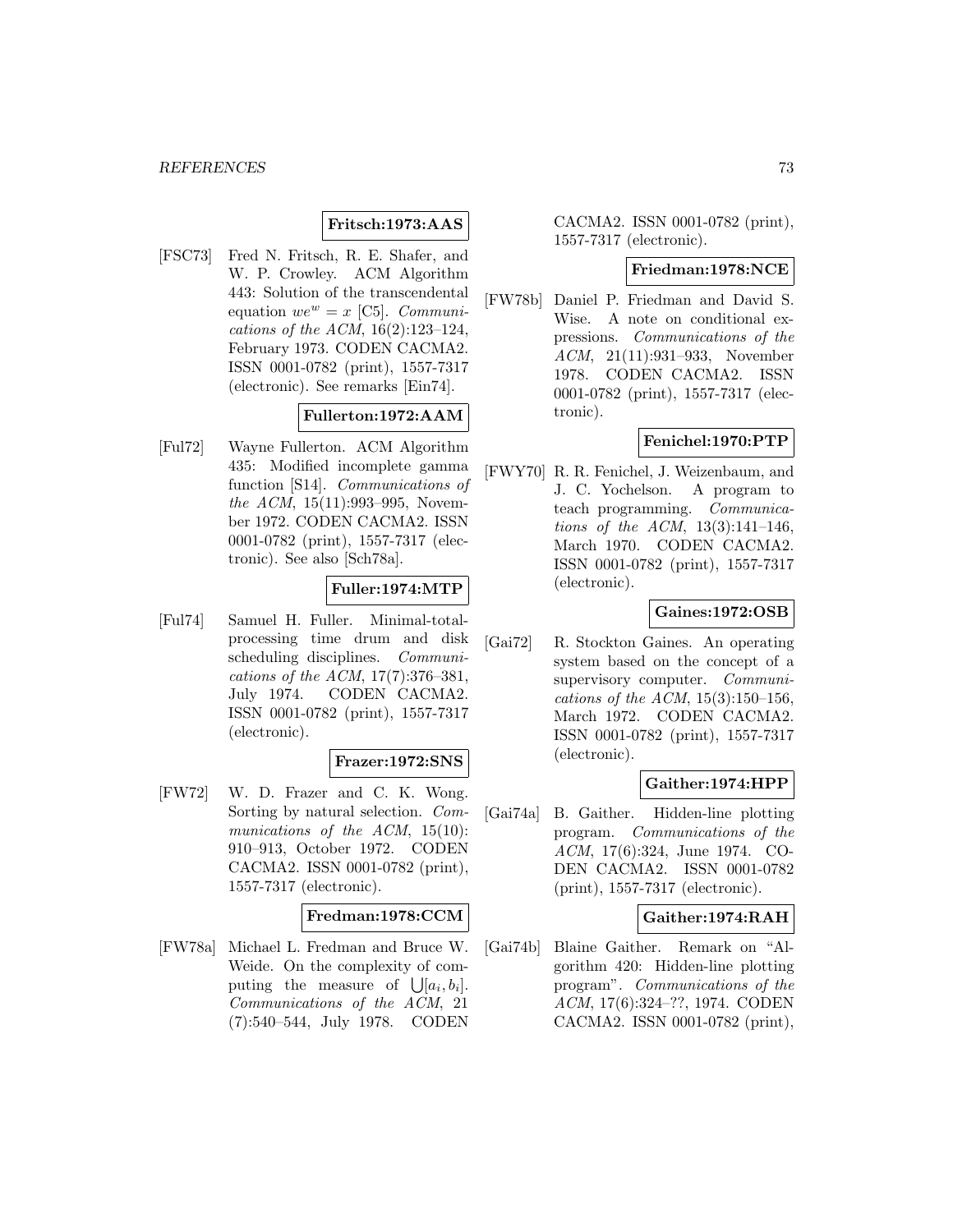1557-7317 (electronic). See [Wil72, MC73, Wil73c, Ell74a, Ell74b].

### **Galbi:1971:SPS**

[Gal71] Elmer W. Galbi. Software and patents: a status report. Communications of the ACM, 14(4):274–278, April 1971. CODEN CACMA2. ISSN 0001-0782 (print), 1557-7317 (electronic).

### **Gallaher:1973:AAM**

[Gal73] L. J. Gallaher. ACM Algorithm 440: A multidimensional Monte Carlo quadrature with adaptive stratified sampling [D1]. *Communications* of the ACM,  $16(1):49-50$ , January 1973. CODEN CACMA2. ISSN 0001-0782 (print), 1557-7317 (electronic).

## **Galil:1979:IWC**

[Gal79] Zvi Galil. On improving the worse case running time of the Boyer– Moore string matching algorithm. Communications of the ACM, 22 (9):505–508, September 1979. CO-DEN CACMA2. ISSN 0001-0782 (print), 1557-7317 (electronic).

## **Gannon:1977:EED**

[Gan77] John D. Gannon. An experimental evaluation of data type conventions. Communications of the ACM, 20(8):584–595, August 1977. CO-DEN CACMA2. ISSN 0001-0782 (print), 1557-7317 (electronic).

### **Gautschi:1964:AAI**

[Gau64a] W. Gautschi. ACM Algorithm 222: Incomplete beta function ratios. Communications of the ACM, 7(3):143–144, March 1964. CODEN

CACMA2. ISSN 0001-0782 (print), 1557-7317 (electronic). See remark [KD71, Ell74b].

# **Gautschi:1964:AAB**

[Gau64b] W. Gautschi. ACM Algorithm 236: Bessel functions of the first kind [S17]. Communications of the ACM, 7(8):479–480, August 1964. CO-DEN CACMA2. ISSN 0001-0782 (print), 1557-7317 (electronic). See remark [Sko75a].

### **Gautschi:1965:AAL**

[Gau65] W. Gautschi. ACM Algorithm 259: Legendre functions for arguments larger than one. Communications of the ACM, 8(8):488–492, August 1965. CODEN CACMA2. ISSN 0001-0782 (print), 1557-7317 (electronic). See also [Jan77].

### **Gautschi:1966:AD**

[Gau66] Walter Gautschi. Algorithm 282: Derivatives of  $e^x/x$ ,  $\cos(x)/x$ , and  $\sin(x)/x$ . Communications of the ACM, 9(4):272, April 1966. CO-DEN CACMA2. ISSN 0001-0782 (print), 1557-7317 (electronic). See remark [GK70b].

### **Gautschi:1969:AAC**

[Gau69] W. Gautschi. ACM Algorithm 363: Complex error function. Communications of the ACM,  $12(11)$ : 635, November 1969. CODEN CACMA2. ISSN 0001-0782 (print), 1557-7317 (electronic). See certification [Köl72].

## **Gautschi:1973:AAE**

[Gau73] Walter Gautschi. ACM Algorithm 471: Exponential integrals [S13].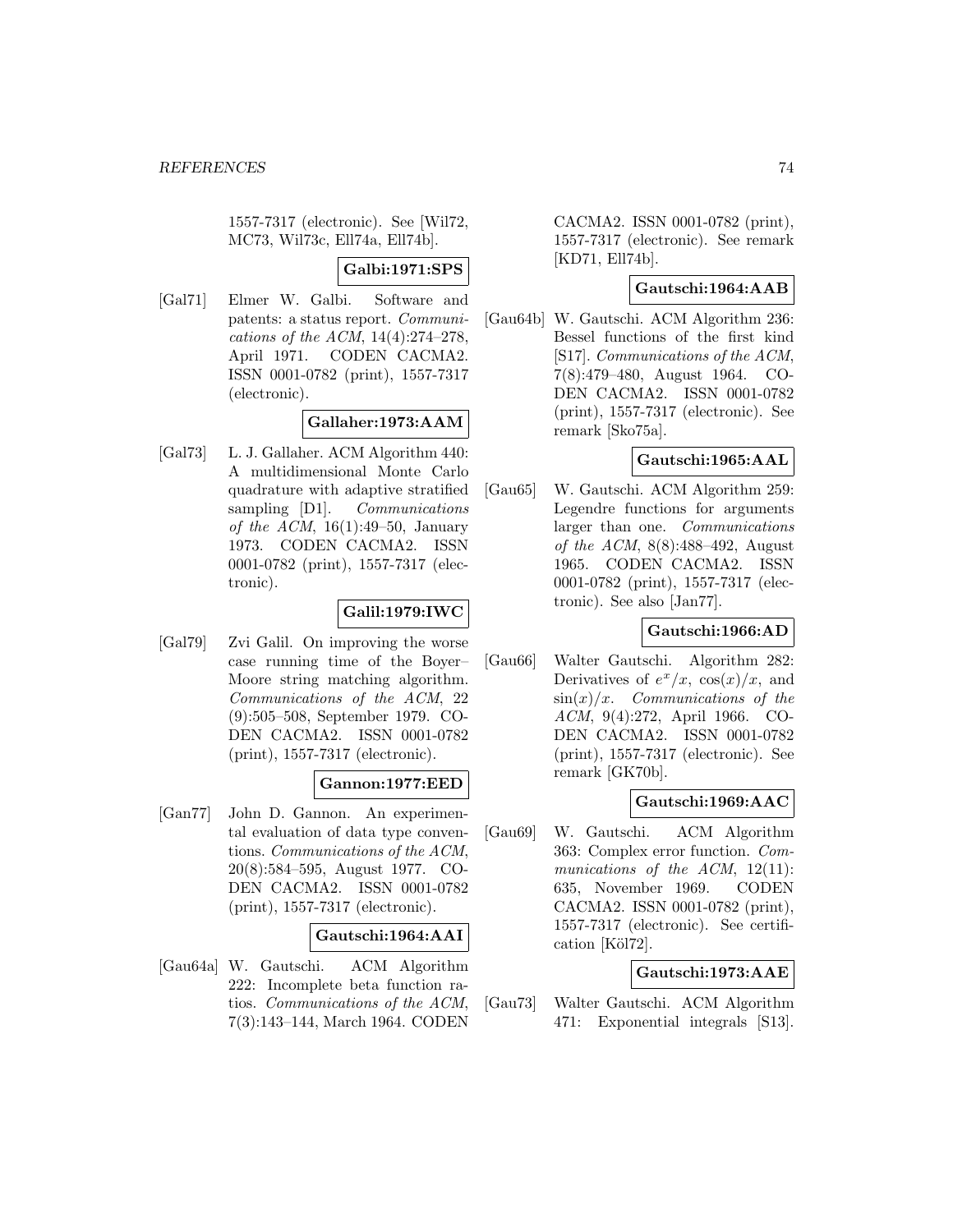#### *REFERENCES* 75

Communications of the ACM, 16 (12):761–763, December 1973. CO-DEN CACMA2. ISSN 0001-0782 (print), 1557-7317 (electronic).

# **Gavril:1975:MPP**

[Gav75] Fanica Gavril. Merging with parallel processors. Communications of the ACM, 18(10):588–591, October 1975. CODEN CACMA2. ISSN 0001-0782 (print), 1557-7317 (electronic).

### **Grad:1968:AAE**

[GB68] J. Grad and M. A. Brebner. ACM Algorithm 343: Eigenvalues and eigenvectors of a real generator matrix. Communications of the ACM, 11(12):820–826, December 1968. CODEN CACMA2. ISSN 0001-0782 (print), 1557-7317 (electronic). See remark [Nie72].

## **Grapa:1977:STA**

[GB77] Enrique Grapa and Geneva G. Belford. Some theorems to aid in solving the file allocation problem. Communications of the ACM, 20 (11):878–882, November 1977. CO-DEN CACMA2. ISSN 0001-0782 (print), 1557-7317 (electronic).

### **Gelenbe:1973:MWS**

[GBK73] Erol Gelenbe, J. C. A. Boekhorst, and J. L. W. Kessels. Minimizing wasted space in partitioned segmentation. Communications of the ACM, 16(6):343–349, June 1973. CODEN CACMA2. ISSN 0001- 0782 (print), 1557-7317 (electronic).

## **Gilbert:1972:IBC**

[GC72] Philip Gilbert and W. J. Chandler. Interference between communicating parallel processes. Communications of the ACM, 15(6):427– 437, June 1972. CODEN CACMA2. ISSN 0001-0782 (print), 1557-7317 (electronic).

### **Graham:1973:SDE**

[GCD73] Robert M. Graham, Gerald J. Clancy, Jr., and David B. De-Vaney. A software design and evaluation system. Communications of the ACM,  $16(2):110-116$ , February 1973. CODEN CACMA2. ISSN 0001-0782 (print), 1557-7317 (electronic).

## **Gelenbe:1978:PRR**

[GD78] Erol Gelenbe and D. Derochette. Performance of rollback recovery systems under intermittent failures. Communications of the ACM, 21 (6):493–499, June 1978. CODEN CACMA2. ISSN 0001-0782 (print), 1557-7317 (electronic).

### **Gear:1971:AAD**

[Gea71a] C. William Gear. ACM Algorithm 407: DIFSUB for solution of ordinary differential equations [D2]. Communications of the ACM, 14 (3):185–190, March 1971. CODEN CACMA2. ISSN 0001-0782 (print), 1557-7317 (electronic). See certification [Nik73].

## **Gear:1971:AIO**

[Gea71b] C. William Gear. The automatic integration of ordinary differential equations. Communications of the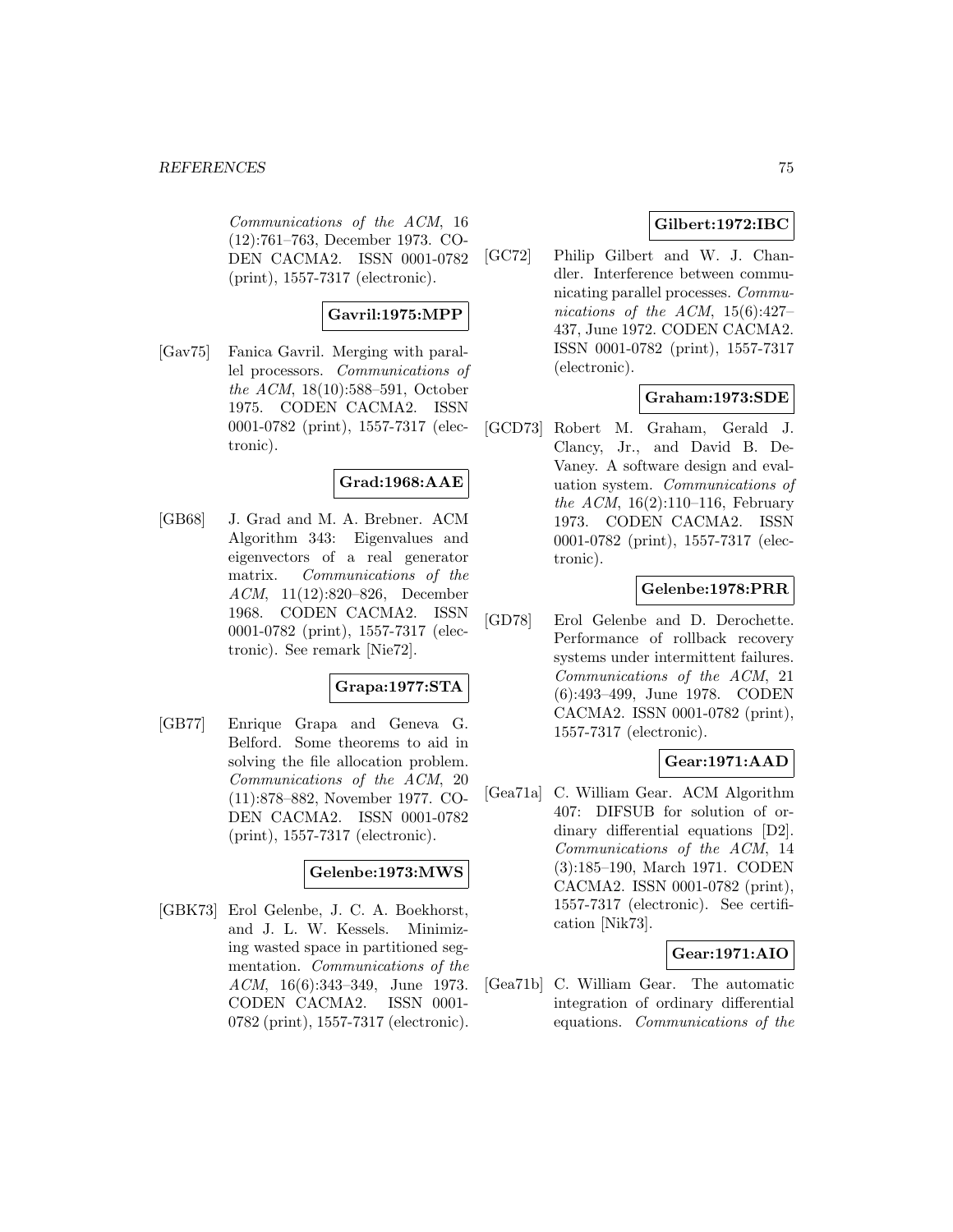ACM, 14(3):176–179, March 1971. CODEN CACMA2. ISSN 0001- 0782 (print), 1557-7317 (electronic).

### **Geddes:1979:RCC**

[Ged79] K. O. Geddes. Remark on "Algorithm 424: Clenshaw–Curtis Quadrature [O1]". ACM Transactions on Mathematical Software, 5 (2):240, June 1979. CODEN ACM-SCU. ISSN 0098-3500 (print), 1557- 7295 (electronic). See [Gen72a].

### **Gelenbe:1973:DPP**

[Gel73] Erol Gelenbe. Distribution of a program in primary and fast buffer storage. Communications of the ACM, 16(7):431–434, July 1973. CODEN CACMA2. ISSN 0001- 0782 (print), 1557-7317 (electronic).

### **Geller:1978:TDA**

[Gel78] Matthew M. Geller. Test data as an aid in proving program correctness. Communications of the ACM, 21(5):368–375, May 1978. CODEN CACMA2. ISSN 0001-0782 (print), 1557-7317 (electronic).

### **Gentleman:1972:AAC**

[Gen72a] W. Morven Gentleman. ACM Algorithm 424: Clenshaw–Curtis quadrature [D1]. Communications of the ACM, 15(5):353–355, May 1972. CODEN CACMA2. ISSN 0001-0782 (print), 1557-7317 (electronic). See remark [Goo73b, Ged79].

#### **Gentleman:1972:ICCa**

[Gen72b] W. Morven Gentleman. Implementing Clenshaw–Curtis quadrature. I. methodology and experience. Communications of the ACM, 15(5):337–342, May 1972. CODEN CACMA2. ISSN 0001-0782 (print), 1557-7317 (electronic).

### **Gentleman:1972:ICCb**

[Gen72c] W. Morven Gentleman. Implementing Clenshaw–Curtis quadrature. II. computing the cosine transformation. Communications of the ACM, 15(5):343–346, May 1972. CODEN CACMA2. ISSN 0001-0782 (print), 1557-7317 (electronic).

#### **Gerritsen:1975:PSD**

[Ger75] Rob Gerritsen. A preliminary system for the design of DBTG data structures. Communications of the ACM, 18(10):551–557, October 1975. CODEN CACMA2. ISSN 0001-0782 (print), 1557-7317 (electronic).

### **Gries:1977:SID**

[GG77] David Gries and Narain H. Gehani. Some ideas on data types in highlevel languages. Communications of the ACM,  $20(6):414-420$ , June 1977. CODEN CACMA2. ISSN 0001-0782 (print), 1557-7317 (electronic).

### **Gordon:1971:RPT**

[GH71] Richard Gordon and Gabor T. Herman. Reconstruction of pictures from their projections. Communications of the ACM,  $14(12):759-$ 768, December 1971. CODEN CACMA2. ISSN 0001-0782 (print), 1557-7317 (electronic). See corrigendum [GH72].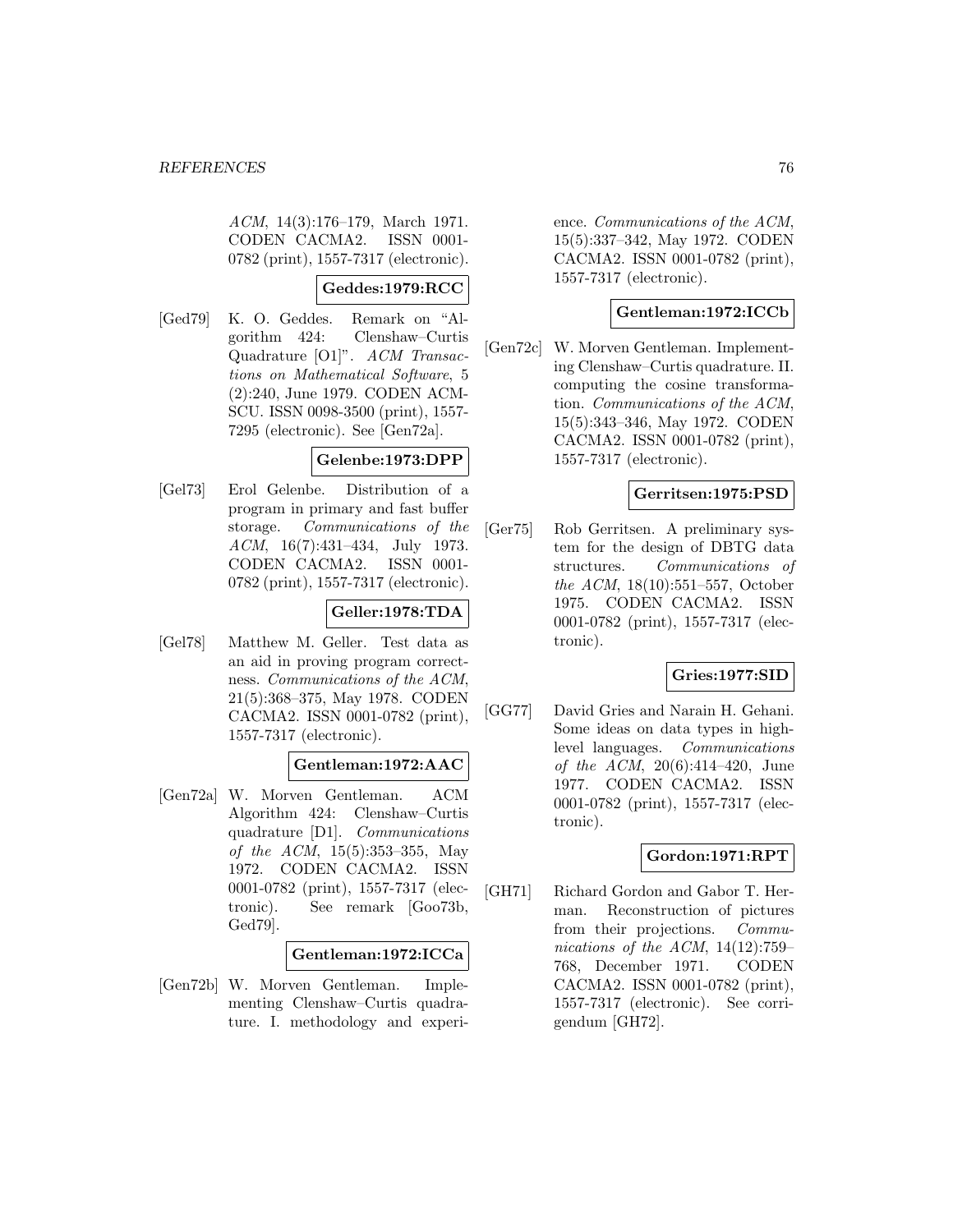#### **Gordon:1972:CRP**

[GH72] Richard Gordon and Gabor T. Herman. Corrigendum: "Reconstruction of Pictures from Their Projections". Communications of the ACM, 15(2):113, February 1972. CODEN CACMA2. ISSN 0001- 0782 (print), 1557-7317 (electronic). See [GH71].

## **Gudes:1979:NOE**

[GH79] Ehud Gudes and Anthony Hoffman. A note on: "An optimal evaluation of Boolean expressions in an online query system" [Comm. ACM, 20, 1977, no. 5, 344–347, MR 55 #9627] by M. Z. Hanani. Communications of the ACM, 22(10):550–553, October 1979. CODEN CACMA2. ISSN 0001-0782 (print), 1557-7317 (electronic).

## **Guttag:1978:ADT**

[GHM78] John V. Guttag, Ellis Horowitz, and David R. Musser. Abstract data types and software validation. Communications of the ACM, 21(12): 1048–1064, December 1978. CO-DEN CACMA2. ISSN 0001-0782 (print), 1557-7317 (electronic).

## **Ghosh:1972:FOC**

[Gho72] Sakti P. Ghosh. File organization the consecutive retrieval property. Communications of the ACM, 15 (9):802–808, September 1972. CO-DEN CACMA2. ISSN 0001-0782 (print), 1557-7317 (electronic).

**Ghosh:1975:CSR**

[Gho75] Sakti P. Ghosh. Consecutive storage of relevant records with redundancy.

Communications of the ACM, 18 (8):464–471, August 1975. CODEN CACMA2. ISSN 0001-0782 (print), 1557-7317 (electronic).

## **Gibbs:1975:AAB**

[Gib75a] Norman E. Gibbs. ACM Algorithm 491: Basic cycle generation [H]. Communications of the ACM, 18(5):275–276, May 1975. CODEN CACMA2. ISSN 0001-0782 (print), 1557-7317 (electronic).

## **Gibbs:1975:AAG**

[Gib75b] Norman E. Gibbs. ACM Algorithm 492: Generation of all the cycles of a graph from a set of basic cycles [H]. Communications of the ACM, 18(6):310, June 1975. CO-DEN CACMA2. ISSN 0001-0782 (print), 1557-7317 (electronic).

### **Gifford:1977:HEP**

[Gif77] David K. Gifford. Hardware estimation of a process' primary memory requirements. Communications of the ACM, 20(9):655–663, September 1977. CODEN CACMA2. ISSN 0001-0782 (print), 1557-7317 (electronic).

### **Gimpel:1972:BND**

[Gim72] James F. Gimpel. Blocks — A new data type for SNOBOL4. Communications of the ACM, 15(6):438– 447, June 1972. CODEN CACMA2. ISSN 0001-0782 (print), 1557-7317 (electronic).

### **Gimpel:1973:TDP**

[Gim73] James F. Gimpel. A theory of discrete patterns and their implementation in SNOBOL4. Communi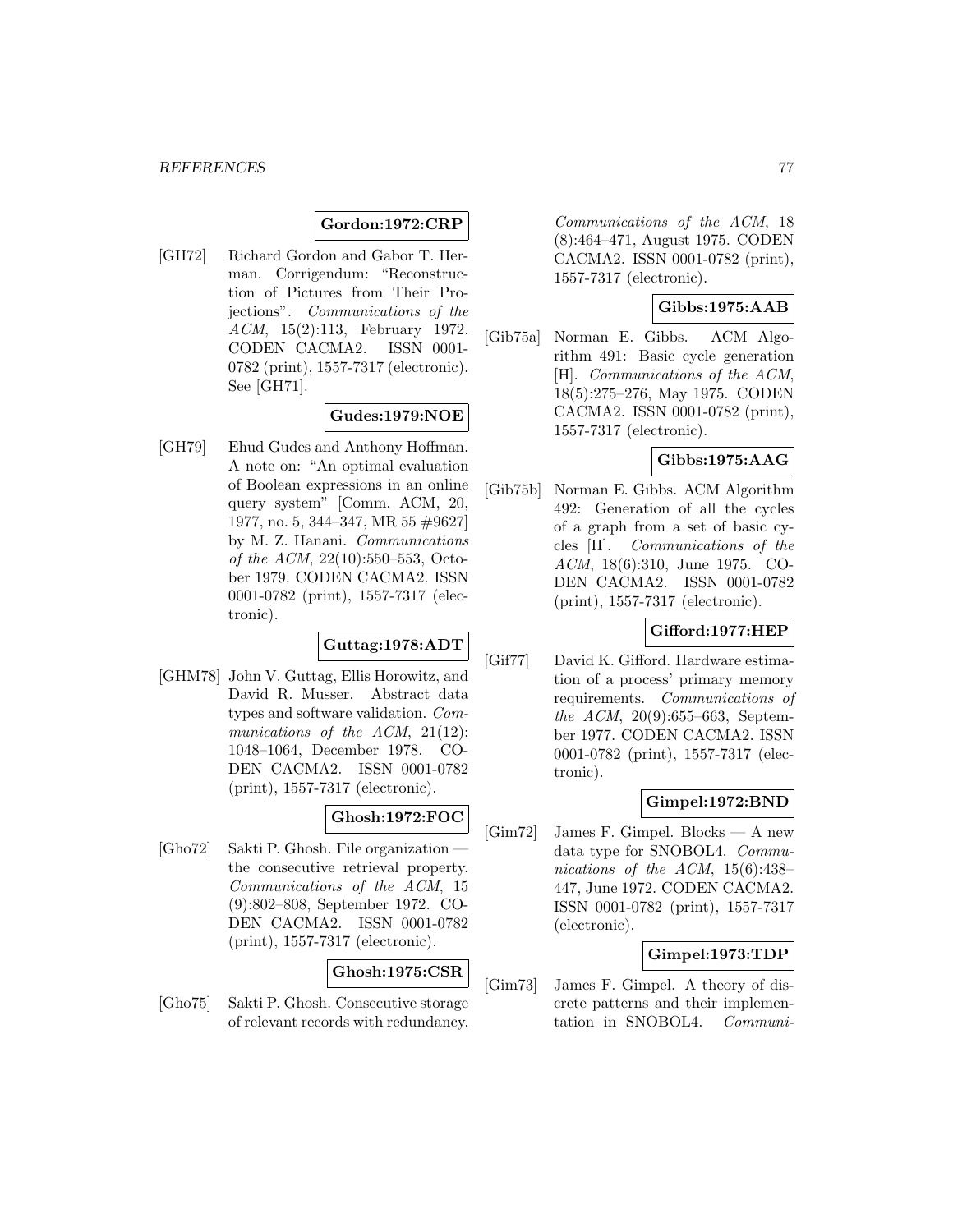cations of the ACM,  $16(2):91-100$ , February 1973. CODEN CACMA2. ISSN 0001-0782 (print), 1557-7317 (electronic).

### **Gimpel:1974:MSM**

[Gim74] James F. Gimpel. The minimization of spatially-multiplexed character sets. Communications of the ACM, 17(6):315–318, June 1974. CODEN CACMA2. ISSN 0001- 0782 (print), 1557-7317 (electronic).

## **Garey:1975:SO**

[GJ75] Michael R. Garey and David S. Johnson. On Salazar and Oakford. Communications of the ACM, 18(4):240–241, April 1975. CO-DEN CACMA2. ISSN 0001-0782 (print), 1557-7317 (electronic). See [SO74, KM75b, KM75a].

## **Gull:1979:RDS**

[GJ79] W. E. Gull and Michael A. Jenkins. Recursive data structures in APL. Communications of the ACM, 22(2):79–96, February 1979. CO-DEN CACMA2. ISSN 0001-0782 (print), 1557-7317 (electronic).

## **Gautschi:1970:RCC**

[GK70a] Walter Gautschi and Bruce J. Klein. Recursive computation of certain derivatives — A study of error propagation. Communications of the ACM, 13(1):7–9, January 1970. CODEN CACMA2. ISSN 0001- 0782 (print), 1557-7317 (electronic).

### **Gautschi:1970:RAD**

[GK70b] Walter Gautschi and Bruce J. Klein. Remark on Algorithm 282, Derivatives of  $e^x/x$ ,  $\cos(x)/x$ , and  $\sin(x)/x$ . Communications of the ACM, 13(1):53–54, January 1970. CODEN CACMA2. ISSN 0001- 0782 (print), 1557-7317 (electronic). See [Gau66].

## **Gold:1974:MMR**

[GK74] D. E. Gold and David J. Kuck. A model for masking rotational latency by dynamic disk allocation. Communications of the ACM, 17 (5):278–288, May 1974. CODEN CACMA2. ISSN 0001-0782 (print), 1557-7317 (electronic).

## **Gladwin:1971:NCF**

[Gla71] H. Tim Gladwin. A note on compiling fixed point binary multiplications. Communications of the ACM, 14(6):407–408, June 1971. CODEN CACMA2. ISSN 0001-0782 (print), 1557-7317 (electronic).

#### **Gentleman:1974:MAR**

[GM74] W. Morven Gentleman and Scott B. Marovich. More on algorithms that reveal properties of floating point arithmetic units. Communications of the ACM, 17(5):276–277, May 1974. CODEN CACMA2. ISSN 0001-0782 (print), 1557-7317 (electronic). See [Mal72].

### **Gries:1978:LSA**

[GM78] David Gries and Jayadev Misra. A linear sieve algorithm for finding prime numbers. Communications of the ACM, 21(12):999-1003, December 1978. CODEN CACMA2. ISSN 0001-0782 (print), 1557-7317 (electronic).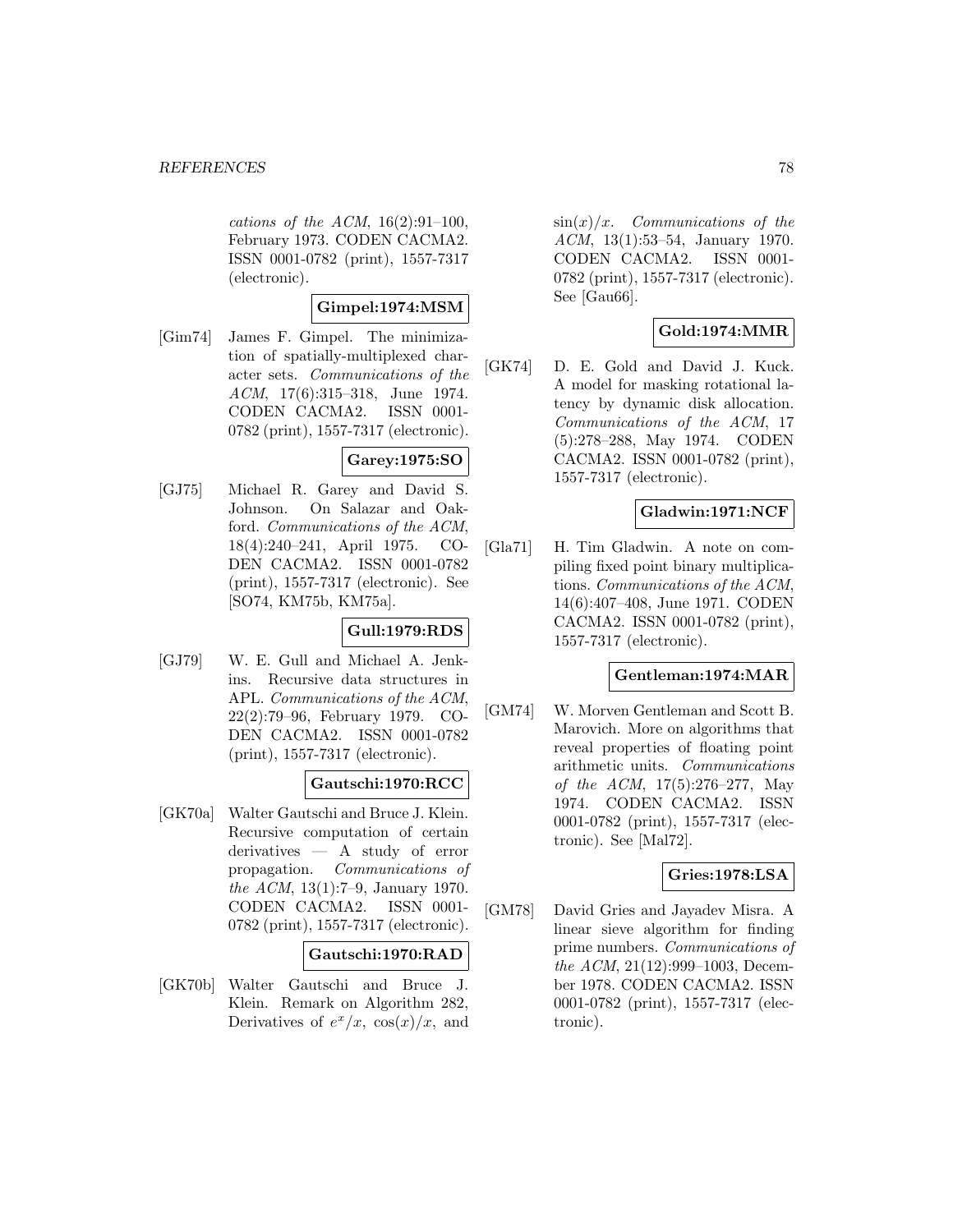### **Geschke:1977:EEM**

[GMS77] Charles M. Geschke, James H. Morris, Jr., and Edwin H. Satterthwaite. Early experience with Mesa. Communications of the ACM, 20 (8):540–553, August 1977. CODEN CACMA2. ISSN 0001-0782 (print), 1557-7317 (electronic).

### **Goldstein:1973:AAC**

[Gol73] Richard B. Goldstein. ACM Algorithm 451: Chi-square quantiles [G1]. Communications of the ACM, 16(8):483–485, August 1973. CO-DEN CACMA2. ISSN 0001-0782 (print), 1557-7317 (electronic). See certification [Kni75].

### **Goldman:1975:SPC**

[Gol75] Neil M. Goldman. Sentence paraphrasing from a conceptual base. Communications of the ACM, 18 (2):96–106, February 1975. CODEN CACMA2. ISSN 0001-0782 (print), 1557-7317 (electronic).

## **Gonnet:1976:HAE**

[Gon76] Gaston H. Gonnet. Heaps applied to event driven mechanisms. Communications of the ACM, 19 (7):417–418, July 1976. CODEN CACMA2. ISSN 0001-0782 (print), 1557-7317 (electronic).

### **Good:1973:CQ**

[Goo73a] A. J. Good. Clenshaw–Curtis quadrature. Communications of the ACM, 16(8):490, August 1973. CO-DEN CACMA2. ISSN 0001-0782 (print), 1557-7317 (electronic).

### **Good:1973:RAC**

[Goo73b] Albert J. Good. Remark on "Algorithm 424: Clenshaw–Curtis quadrature". Communications of the ACM, 16(8):490–??, 1973. CO-DEN CACMA2. ISSN 0001-0782 (print), 1557-7317 (electronic). See [Gen72a].

### **Goodenough:1975:EHI**

[Goo75] John B. Goodenough. Exception handling: Issues and a proposed notation. Communications of the ACM, 18(12):683–696, December 1975. CODEN CACMA2. ISSN 0001-0782 (print), 1557-7317 (electronic).

## **Gates:1973:STS**

[GP73] Geoffrey W. Gates and David A. Poplawski. A simple technique for structured variable lookup. Communications of the ACM, 16(9): 561–565, September 1973. CODEN CACMA2. ISSN 0001-0782 (print), 1557-7317 (electronic).

# **Gibbs:1974:TP**

[GP74] Norman E. Gibbs and William G. Poole, Jr. Tridiagonalization by permutations. Communications of *the ACM*,  $17(1):20-24$ , January 1974. CODEN CACMA2. ISSN 0001-0782 (print), 1557-7317 (electronic).

### **Griffin:1970:RME**

[GR70] R. Griffin and K. A. Redich. Remark on "Algorithm 347: An Efficient Algorithm for Sorting with Minimal Storage [M1], by R. C. Singleton". Communications of the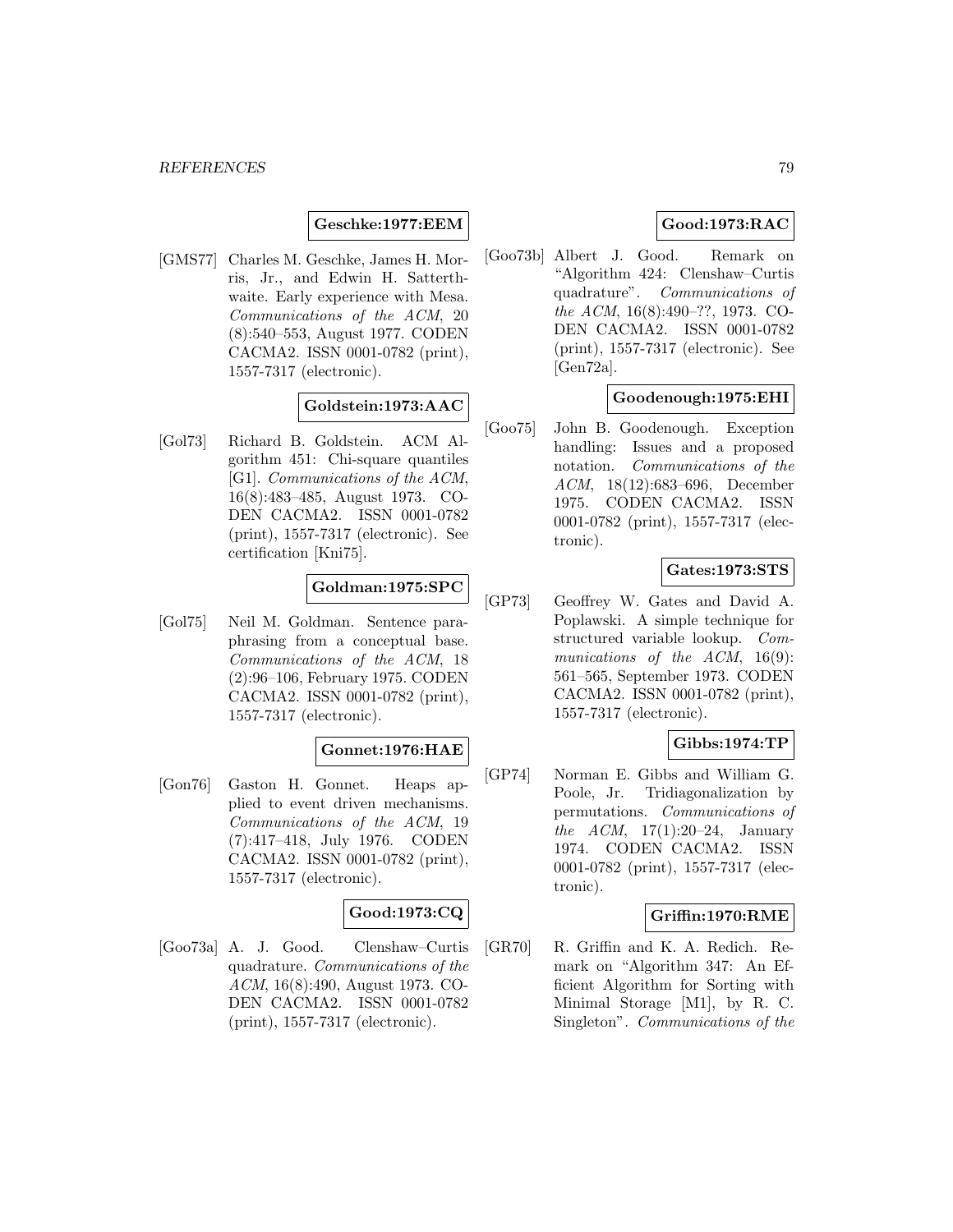ACM, 13(1):54, January 1970. CO-DEN CACMA2. ISSN 0001-0782 (print), 1557-7317 (electronic). See [Sin69a, Pet70].

#### **Ganapathy:1973:ITA**

[GR73] S. Ganapathy and V. Rajaraman. Information theory applied to the conversion of decision tables to computer programs. Communications of the  $ACM$ ,  $16(9):532-$ 539, September 1973. CODEN CACMA2. ISSN 0001-0782 (print), 1557-7317 (electronic).

### **Graham:1975:PSE**

[GR75] Susan L. Graham and Steven P. Rhodes. Practical syntactic error recovery. Communications of the ACM, 18(11):639–650, November 1975. CODEN CACMA2. ISSN 0001-0782 (print), 1557-7317 (electronic).

### **Grant:1970:ICG**

[Gra70] C. A. Grant. An interactive command generating facility. Communications of the ACM, 13(7):403– 406, July 1970. CODEN CACMA2. ISSN 0001-0782 (print), 1557-7317 (electronic).

### **Gregory:1972:CFP**

[Gre72] James Gregory. A comparison of floating point summation methods. Communications of the ACM, 15 (9):838, September 1972. CODEN CACMA2. ISSN 0001-0782 (print), 1557-7317 (electronic).

## **Greif:1977:LFP**

[Gre77] Irene Greif. A language for formal problem specification. Com-

munications of the ACM, 20(12): 931–935, December 1977. CODEN CACMA2. ISSN 0001-0782 (print), 1557-7317 (electronic).

### **Grimes:1970:SRC**

[Gri70] J. E. Grimes. Scheduling to reduce conflict in meetings. Communications of the ACM,  $13(6):351-$ 352, June 1970. CODEN CACMA2. ISSN 0001-0782 (print), 1557-7317 (electronic).

### **Gries:1977:EPP**

[Gri77a] David Gries. An exercise in proving parallel programs correct. Communications of the ACM, 20(12): 921–930, December 1977. CODEN CACMA2. ISSN 0001-0782 (print), 1557-7317 (electronic). See corrigendum [Gri78].

### **Gries:1977:BPB**

[Gri77b] David Gries. On believing programs to be correct. Communications of the ACM,  $20(1):49-50$ , January 1977. CODEN CACMA2. ISSN 0001-0782 (print), 1557-7317 (electronic). See [Wad76].

### **Gries:1978:CEP**

[Gri78] David Gries. Corrigendum: "An exercise in proving parallel programs correct". Communications of the ACM, 21(12), December 1978. CO-DEN CACMA2. ISSN 0001-0782 (print), 1557-7317 (electronic). See [Gri77a].

### **Golub:1971:AAC**

[GS71] G. H. Golub and L. B. Smith. ACM Algorithm 414: Chebyshev approximation of continuous functions by a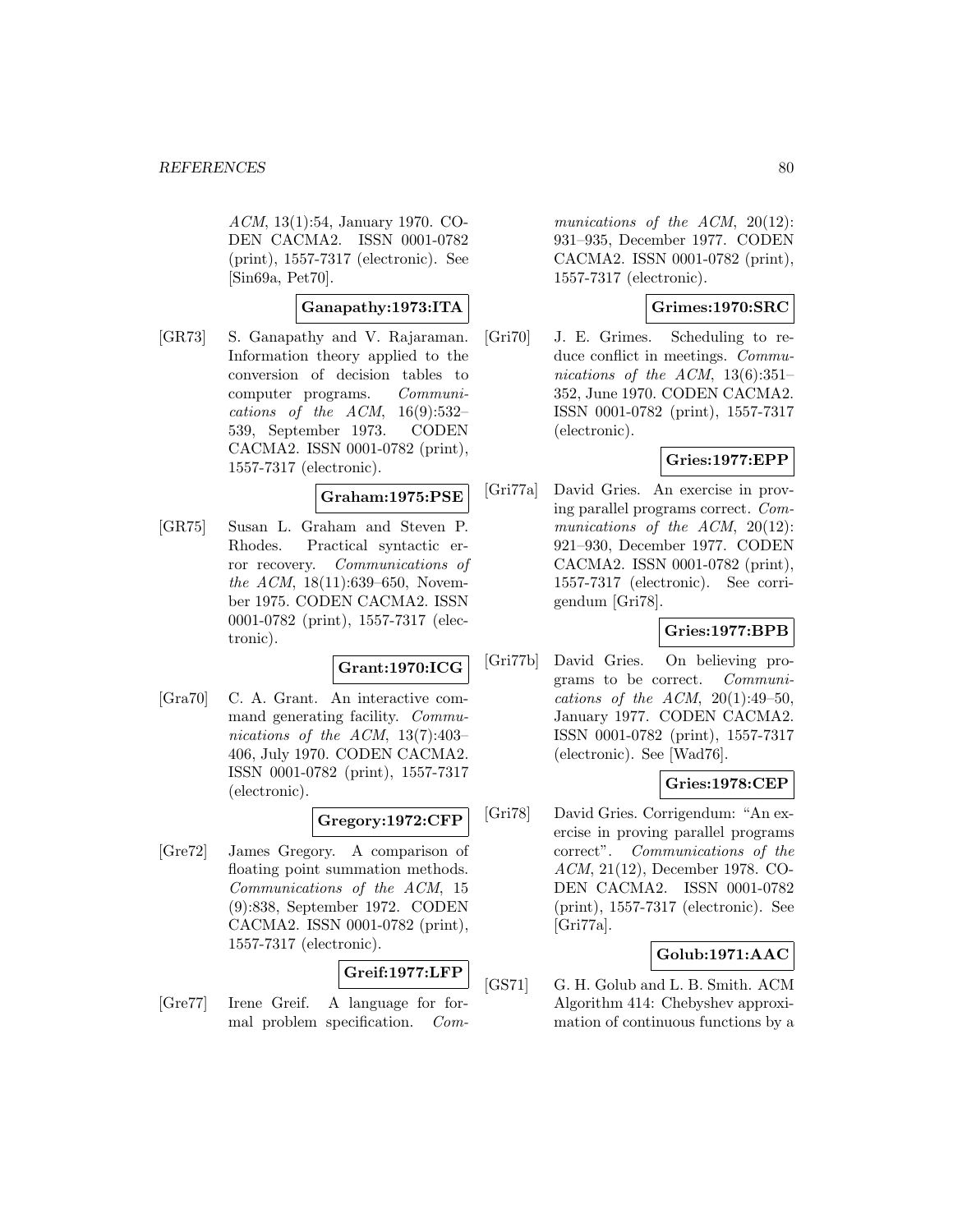Chebyshev system of functions [E2]. Communications of the ACM, 14 (11):737–746, November 1971. CO-DEN CACMA2. ISSN 0001-0782 (print), 1557-7317 (electronic).

### **Greenspan:1972:FFD**

[GS72] D. Greenspan and D. Schultz. Fast finite-difference solution of biharmonic problems. Communications of the ACM, 15(5):347–350, May 1972. CODEN CACMA2. ISSN 0001-0782 (print), 1557-7317 (electronic).

### **Gunn:1967:AAC**

[Gun67] J. H. Gunn. ACM Algorithm 300: Coulomb wave functions. Communications of the ACM,  $10(4)$ : 244–245, April 1967. CODEN CACMA2. ISSN 0001-0782 (print), 1557-7317 (electronic). See remark [Vos73].

### **Gustafson:1971:AARa**

[Gus71a] Sven-Åke Gustafson. ACM Algorithm 416: Rapid computation of coefficients of interpolation formulas [E1]. Communications of the ACM, 14(12):806–807, December 1971. CODEN CACMA2. ISSN 0001-0782 (print), 1557-7317 (electronic).

### **Gustafson:1971:AARb**

[Gus71b] Sven-Åke Gustafson. ACM Algorithm 417: Rapid computation of weights of interpolatory quadrature rules [D1]. Communications of the ACM, 14(12):807, December 1971. CODEN CACMA2. ISSN 0001- 0782 (print), 1557-7317 (electronic).

### **Gustafson:1971:RCG**

[Gus71c] Sven-Åke A. Gustafson. Rapid computation of general interpolation formulas and mechanical quadrature rules. Communications of the ACM, 14(12):797–801, December 1971. CODEN CACMA2. ISSN 0001-0782 (print), 1557-7317 (electronic).

### **Gustavson:1978:RAS**

[Gus78] Fred G. Gustavson. Remark on "Algorithm 408: A Sparse Matrix Package (Part I) [F4]". ACM Transactions on Mathematical Software, 4(3):295, September 1978. CO-DEN ACMSCU. ISSN 0098-3500 (print), 1557-7295 (electronic). See [McN71].

## **Guttag:1977:ADT**

[Gut77] John V. Guttag. Abstract data types and the development of data structures. Communications of the ACM, 20(6):396–404, June 1977. CODEN CACMA2. ISSN 0001- 0782 (print), 1557-7317 (electronic).

### **Gilchrist:1974:EFT**

[GW74] Bruce Gilchrist and Richard E. Weber. Enumerating full-time programmers. Communications of the ACM, 17(10):592–593, October 1974. CODEN CACMA2. ISSN 0001-0782 (print), 1557-7317 (electronic).

### **Graham:1975:FUL**

[GW75] Susan L. Graham and Mark N. Wegman. A fast and usually linear algorithm for global flow analysis (abstract). Communications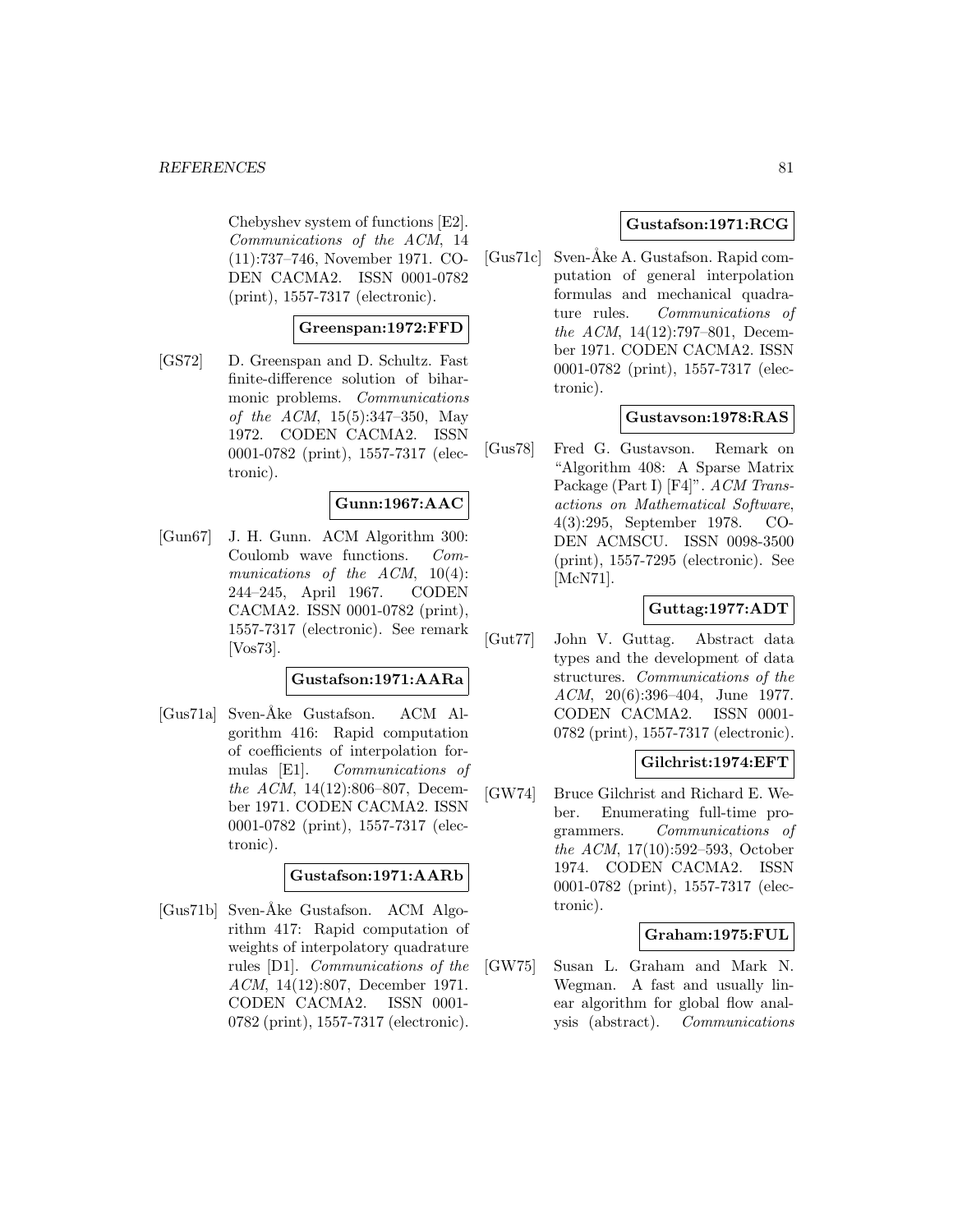of the ACM, 18(12):716, December 1975. CODEN CACMA2. ISSN 0001-0782 (print), 1557-7317 (electronic). See [GW76] for full paper.

## **Graham:1976:FUL**

[GW76] Susan L. Graham and Mark Wegman. A fast and usually linear algorithm for global flow analysis. Journal of the ACM, 23(1):172–202, January 1976. CODEN JACOAH. ISSN 0004-5411 (print), 1557-735X (electronic). See [GW75].

### **Ginsberg:1975:AAD**

[GZ75] E. S. Ginsberg and Dorothy Zaborowski. ACM Algorithm 490: The dilogarithm function of a real argument [S22]. Communications of the ACM, 18(4):200–202, April 1975. CODEN CACMA2. ISSN 0001- 0782 (print), 1557-7317 (electronic). See also [Mor76].

### **Habermann:1972:SCP**

[Hab72] A. Nico Habermann. Synchronization of communicating processes. Communications of the ACM, 15 (3):171–176, March 1972. CODEN CACMA2. ISSN 0001-0782 (print), 1557-7317 (electronic).

### **Hahn:1974:NTC**

[Hah74] Bruce Hahn. A new technique for compression and storage of data. Communications of the ACM, 17 (8):434–436, August 1974. CODEN CACMA2. ISSN 0001-0782 (print), 1557-7317 (electronic).

## **Hall:1971:ASR**

[Hal71] Andrew D. Hall, Jr. The Altran system for rational function manipula-

 $tion$  — a survey. *Communications* of the ACM, 14(8):517–521, August 1971. CODEN CACMA2. ISSN 0001-0782 (print), 1557-7317 (electronic).

# **Hall:1973:EBA**

[Hal73] Patrick A. V. Hall. Equivalence between AND/OR graphs and context-free grammars. Communications of the ACM,  $16(7):444-$ 445, July 1973. CODEN CACMA2. ISSN 0001-0782 (print), 1557-7317 (electronic).

### **Hamblen:1971:UCH**

[Ham71a] John W. Hamblen. Using computers in higher education: past recommendations, status, and needs. Communications of the ACM, 14 (11):709–712, November 1971. CO-DEN CACMA2. ISSN 0001-0782 (print), 1557-7317 (electronic).

### **Hammer:1971:SSC**

[Ham71b] Carl Hammer. Signature simulation and certain cryptographic codes. Communications of the ACM, 14(1):3–14, January 1971. CODEN CACMA2. ISSN 0001- 0782 (print), 1557-7317 (electronic).

### **Hamlet:1973:EMR**

[Ham73] Richard G. Hamlet. Efficient multiprogramming resource allocation and accounting. Communications of the ACM, 16(6):337–342, June 1973. CODEN CACMA2. ISSN 0001-0782 (print), 1557-7317 (electronic).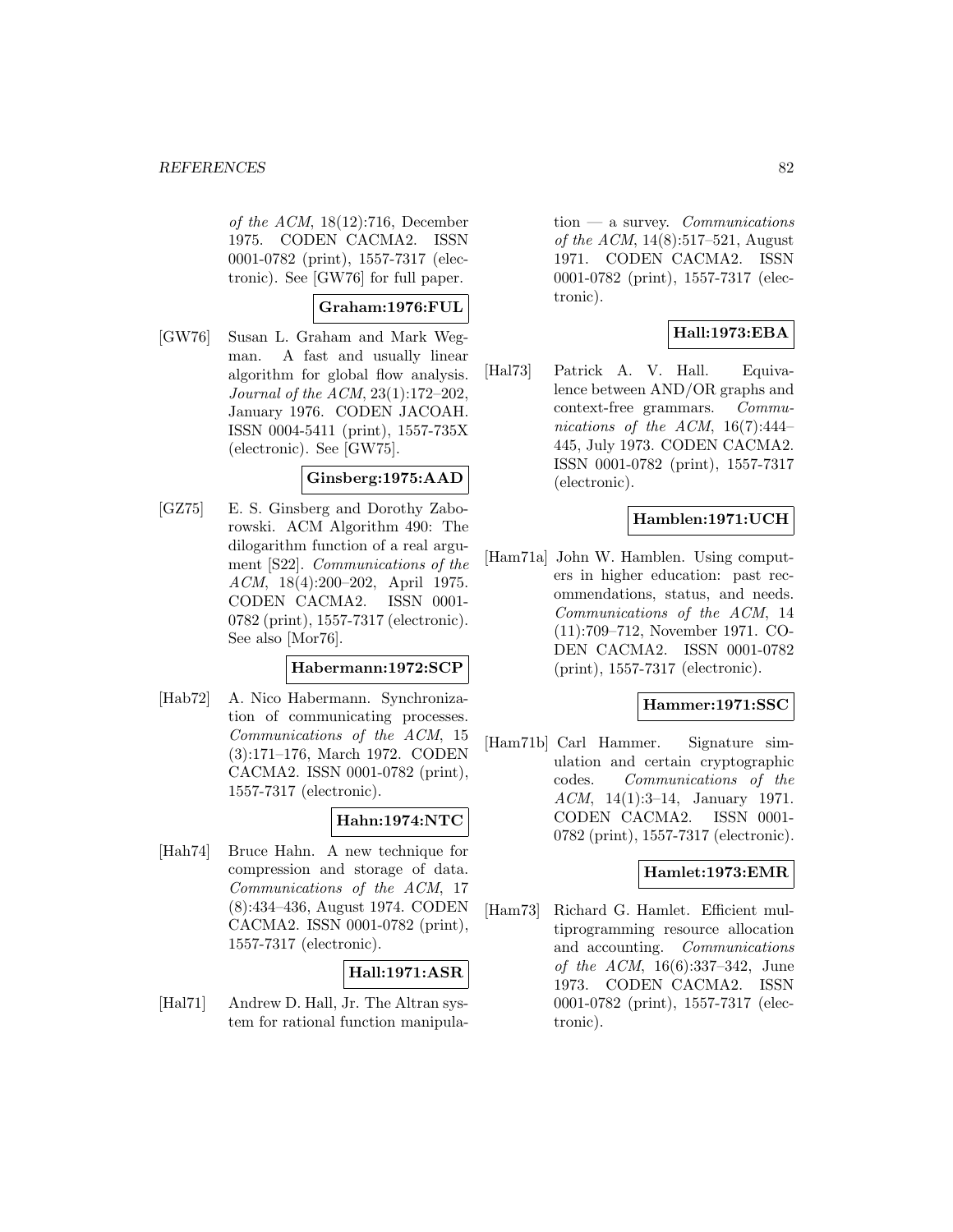#### *REFERENCES* 83

# **Hamlet:1976:HLB**

[Ham76] Richard G. Hamlet. High-level binding with low-level linkers. Communications of the ACM, 19(11): 642–644, November 1976. CODEN CACMA2. ISSN 0001-0782 (print), 1557-7317 (electronic).

### **Hanson:1972:IEI**

[Han72] Richard J. Hanson. Integral equations of immunology. Communications of the ACM, 15(10):883–890, October 1972. CODEN CACMA2. ISSN 0001-0782 (print), 1557-7317 (electronic).

#### **Hanson:1974:STR**

[Han74] David R. Hanson. A simple technique for representing strings in Fortran IV. Communications of the ACM,  $17(11):646-647$ , November 1974. CODEN CACMA2. ISSN 0001-0782 (print), 1557-7317 (electronic).

#### **Hancock:1975:RAE**

[Han75a] T. W. Hancock. Remark on "Algorithm 434: Exact probabilities for  $R\times C$  contingency tables". Communications of the ACM, 18(2):117– 119, 1975. CODEN CACMA2. ISSN 0001-0782 (print), 1557-7317 (electronic). See [Bou74, Mar72a].

## **Hanson:1975:SUM**

[Han75b] Richard J. Hanson. Stably updating mean and standard deviation of data. Communications of the ACM, 18(1):57–58, January 1975. CO-DEN CACMA2. ISSN 0001-0782 (print), 1557-7317 (electronic). Collection of articles honoring Alston S. Householder. See remark [Cot75].

# **Hanani:1977:OEB**

[Han77] Michael Z. Hanani. An optimal evaluation of Boolean expressions in an online query system. Communications of the ACM, 20(5):344– 347, May 1977. CODEN CACMA2. ISSN 0001-0782 (print), 1557-7317 (electronic).

## **Hansen:1979:PAD**

[Han79] Wilfred J. Hansen. Progressive acyclic digraphs — a tool for database integrity. Communications of the ACM, 22(9):513–518, September 1979. CODEN CACMA2. ISSN 0001-0782 (print), 1557-7317 (electronic).

### **Harada:1971:GRP**

[Har71a] Kazuaki Harada. Generation of rosary permutations expressed in Hamiltonian circuits. Communications of the ACM, 14(6):373–379, June 1971. CODEN CACMA2. ISSN 0001-0782 (print), 1557-7317 (electronic).

#### **Harrison:1971:IST**

[Har71b] Malcolm C. Harrison. Implementation of the substring test by hashing. Communications of the ACM, 14(12):777–779, December 1971. CODEN CACMA2. ISSN 0001-0782 (print), 1557-7317 (electronic). See also [TT82].

#### **Harter:1972:OWF**

[Har72] Richard Harter. The optimality of Winograd's formula. Communications of the ACM,  $15(5):352$ , May 1972. CODEN CACMA2. ISSN 0001-0782 (print), 1557-7317 (electronic).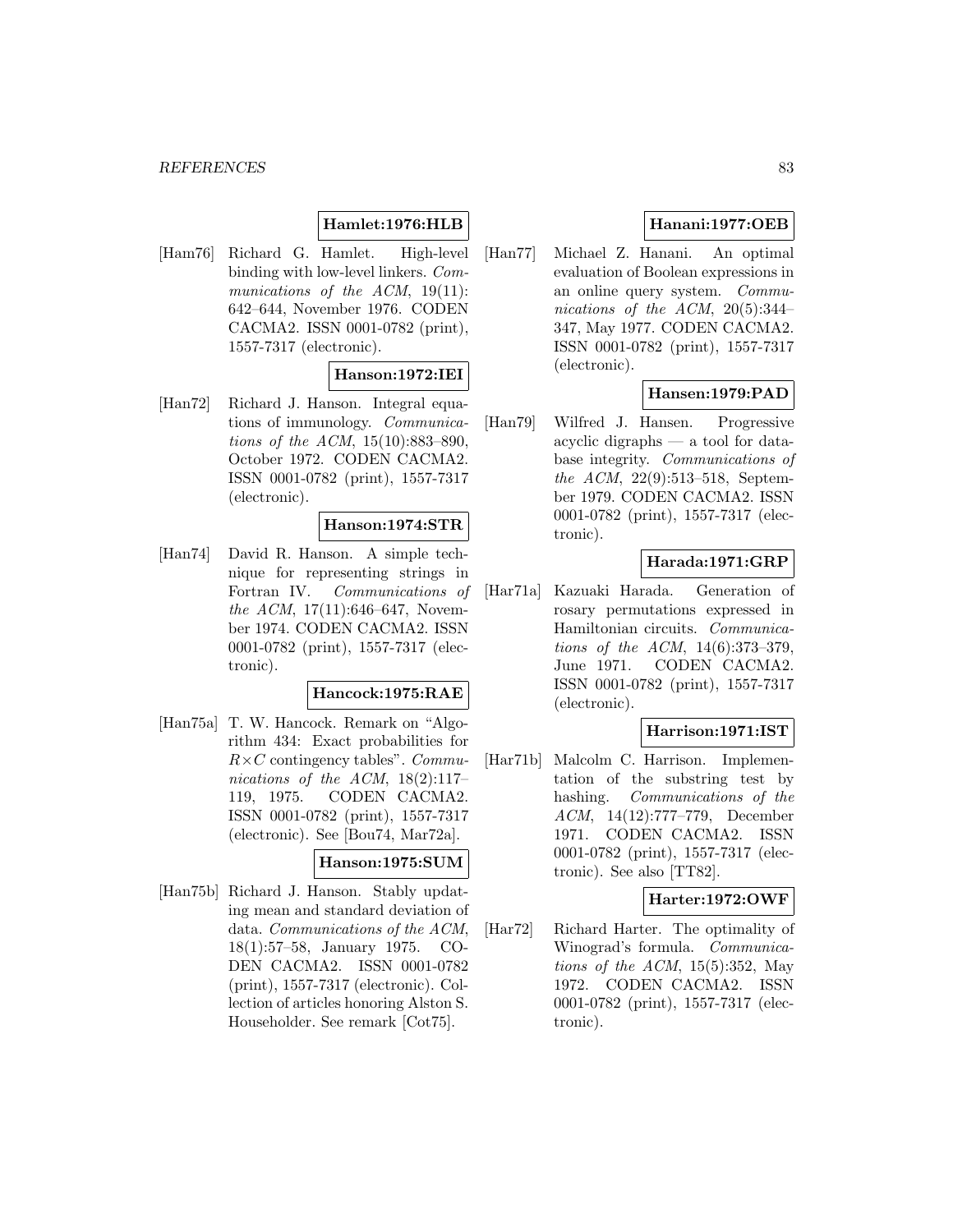# **Horn:1978:USI**

[HB78] Berthold K. P. Horn and Brett L. Bachman. Using synthetic images to register real images with surface models. Communications of the ACM, 21(11):914–924, November 1978. CODEN CACMA2. ISSN 0001-0782 (print), 1557-7317 (electronic).

### **Hirschberg:1979:CCC**

[HCS79] Daniel S. Hirschberg, Ashok K. Chandra, and Dilip V. Sarwate. Computing connected components on parallel computers. Communications of the ACM, 22(8):461–464, August 1979. CODEN CACMA2. ISSN 0001-0782 (print), 1557-7317 (electronic).

### **Hill:1973:AAN**

[HD73] G. W. Hill and A. W. Davis. ACM Algorithm 442: Normal deviate [S14]. Communications of the ACM, 16(1):51–52, January 1973. CO-DEN CACMA2. ISSN 0001-0782 (print), 1557-7317 (electronic).

### **Hearn:1971:ASM**

[Hea71] Anthony C. Hearn. Applications of symbol manipulation in theoretical physics. Communications of the ACM, 14(8):511–516, August 1971. CODEN CACMA2. ISSN 0001- 0782 (print), 1557-7317 (electronic).

### **Heckel:1978:TID**

[Hec78] Paul Heckel. A technique for isolating differences between files. Communications of the ACM, 21 (4):264–268, April 1978. CODEN CACMA2. ISSN 0001-0782 (print), 1557-7317 (electronic).

### **Heess:1970:CPW**

[Hee70] W. F. Heess, Jr. Comments on a paper by Wallace and Mason. Communications of the ACM, 13 (4):264–265, April 1970. CODEN CACMA2. ISSN 0001-0782 (print), 1557-7317 (electronic).

## **Heiberger:1972:RAR**

[Hei72] Richard M. Heiberger. Remark on "Algorithm 405: Roots of matrix pencils". Communications of the ACM, 15(12):1075–??, 1972. CO-DEN CACMA2. ISSN 0001-0782 (print), 1557-7317 (electronic). See [DWT71].

#### **Henderson:1972:DSS**

[Hen72] Peter B. Henderson. Derived semantics for some programming language constructs. Communications of the ACM,  $15(11):967-$ 973, November 1972. CODEN CACMA2. ISSN 0001-0782 (print), 1557-7317 (electronic).

#### **Herndon:1961:AASa**

[Her61] J. R. Herndon. ACM Algorithm 49: Spherical Neumann function. Communications of the ACM,  $4(4):179$ , April 1961. CODEN CACMA2. ISSN 0001-0782 (print), 1557-7317 (electronic). See also [Col78].

#### **Herriot:1972:MGF**

[Her72] John G. Herriot. In memory of George E. Forsythe. Communications of the ACM, 15(8):719–720, August 1972. CODEN CACMA2. ISSN 0001-0782 (print), 1557-7317 (electronic). Collection of articles in honor of George E. Forsythe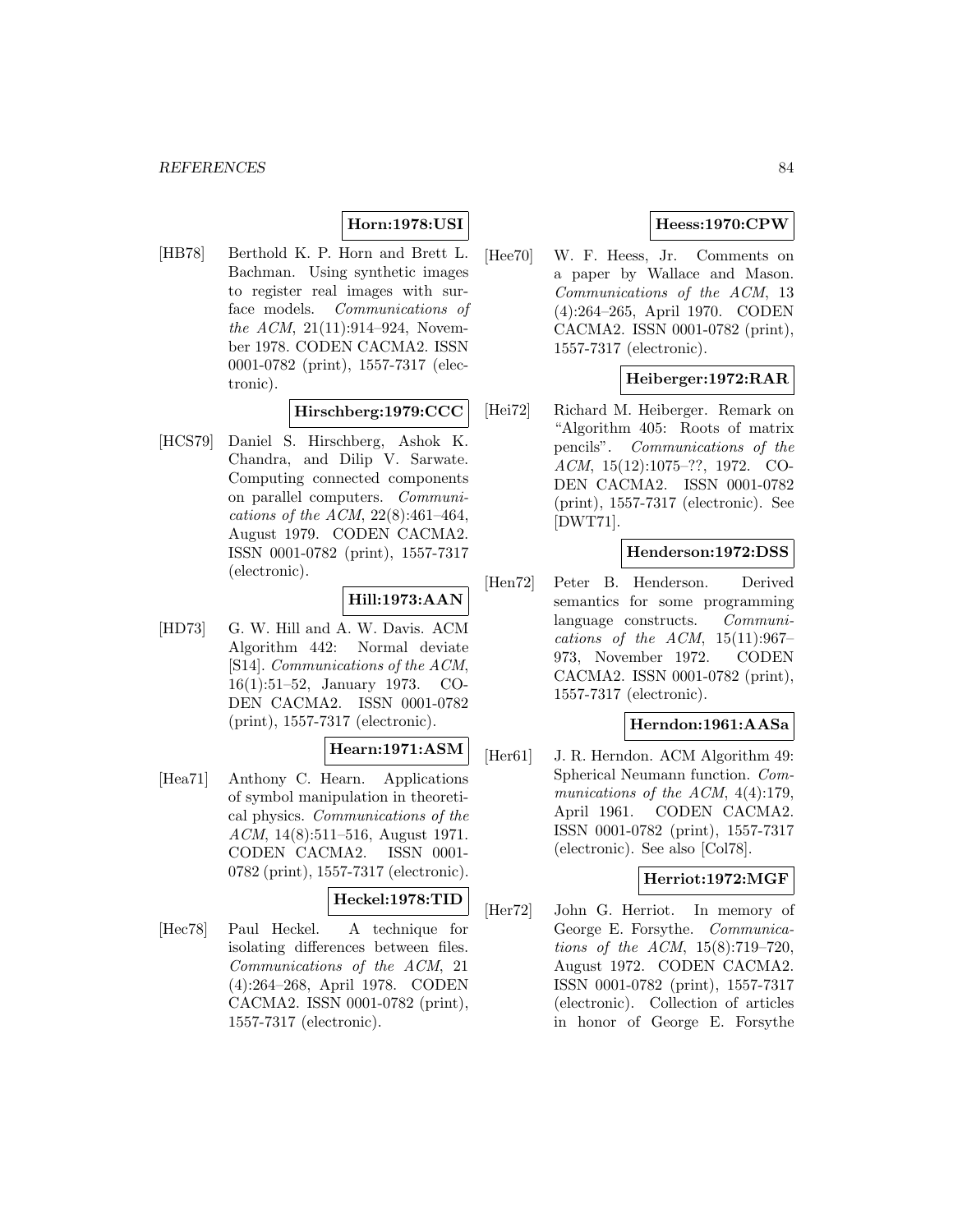(ACM Student Competition Award Papers).

**Hestenes:1975:PCG**

[Hes75] Magnus R. Hestenes. Pseudoinverses and conjugate gradients. Communications of the ACM, 18 (1):40–43, January 1975. CODEN CACMA2. ISSN 0001-0782 (print), 1557-7317 (electronic). Collection of articles honoring Alston S. Householder.

### **Habermann:1976:MHF**

[HFC76] A. Nico Habermann, Lawrence Flon, and Lee W. Cooprider. Modularization and hierarchy in a family of operating systems. Communications of the ACM, 19(5):266– 272, May 1976. CODEN CACMA2. ISSN 0001-0782 (print), 1557-7317 (electronic).

### **Hanson:1978:SPM**

[HG78] David R. Hanson and Ralph E. Griswold. The SL5 procedure mechanism. Communications of the ACM, 21(5):392–400, May 1978. CODEN CACMA2. ISSN 0001- 0782 (print), 1557-7317 (electronic).

### **Hsiao:1970:CFS**

[HH70a] D. K. Hsiao and F. D. Harary. Corrigenda: "A Formal System for Information Retrieval from Files". Communications of the ACM, 13(3):266, March 1970. CO-DEN CACMA2. ISSN 0001-0782 (print), 1557-7317 (electronic). See [HH70b].

## **Hsiao:1970:FSI**

[HH70b] David K. Hsiao and Frank D. Harary. A formal system for information retrieval from files. Communications of the ACM, 13(2): 67–73, February 1970. CODEN CACMA2. ISSN 0001-0782 (print), 1557-7317 (electronic). See corrigenda [HH70a].

## **Hammer:1977:VHL**

[HHKW77] Michael Hammer, W. Gerry Howe, Vincent J. Kruskal, and Irving Wladawsky. Very high level programming language for data processing applications. Communications of the ACM,  $20(11):832-$ 840, November 1977. CODEN CACMA2. ISSN 0001-0782 (print), 1557-7317 (electronic).

### **Hill:1970:AASa**

[Hil70a] G. W. Hill. ACM Algorithm 395: Student's t-distribution. Communications of the ACM, 13(10): 617–619, October 1970. CODEN CACMA2. ISSN 0001-0782 (print), 1557-7317 (electronic). See also [eL79b, Hil81a].

### **Hill:1970:AASb**

[Hil70b] G. W. Hill. ACM Algorithm 396: Student's t-quantiles. Communications of the ACM, 13(10): 619–620, October 1970. CODEN CACMA2. ISSN 0001-0782 (print), 1557-7317 (electronic). See also [Hil81a, Hil81b, eL79b].

### **Hillstrom:1970:CSA**

[Hil70c] K. E. Hillstrom. Comparison of several adaptive Newton–Cotes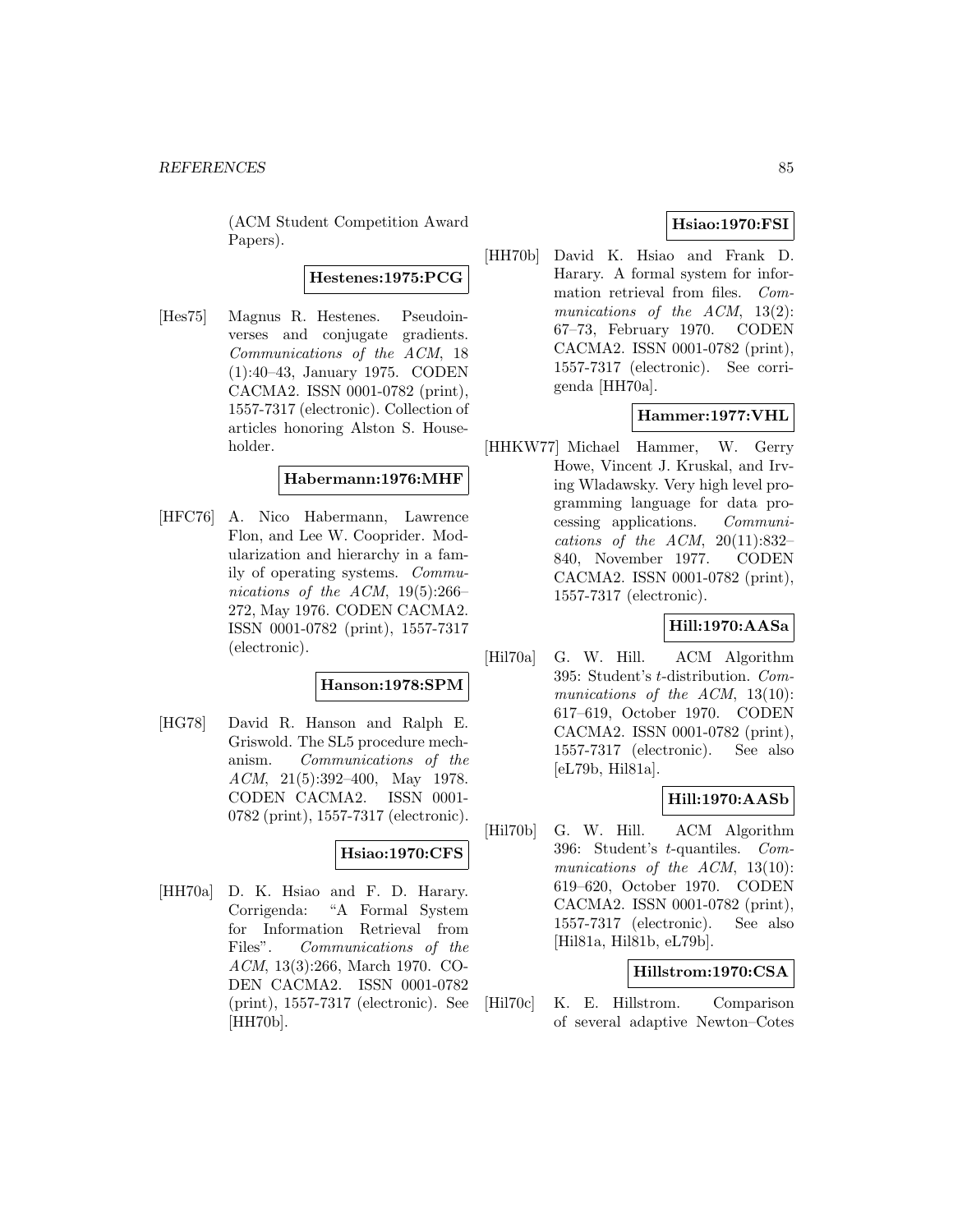quadrature routines in evaluating definite integrals with peaked integrands. Communications of the ACM, 13(6):362–365, June 1970. CODEN CACMA2. ISSN 0001- 0782 (print), 1557-7317 (electronic).

# **Hill:1973:AAS**

[Hil73a] G. W. Hill. ACM Algorithm 465: Student's t frequency [S14]. Communications of the  $ACM$ , 16(11): 690, November 1973. CODEN CACMA2. ISSN 0001-0782 (print), 1557-7317 (electronic).

# **Hill:1973:SPM**

[Hil73b] J. Carver Hill. Synchronizing processors with memory-contentgenerated interrupts. Communications of the ACM, 16(6):350–351, June 1973. CODEN CACMA2. ISSN 0001-0782 (print), 1557-7317 (electronic).

# **Hill:1981:RSD**

[Hil81a] G. W. Hill. Remark on "Algorithm 395: Student's t-Distribution". ACM Transactions on Mathematical Software, 7(2):247–249, June 1981. CODEN ACMSCU. ISSN 0098-3500 (print), 1557-7295 (electronic). See [Hil70a, Hil70b, eL79b].

### **Hill:1981:RSQ**

[Hil81b] G. W. Hill. Remark on "Algorithm 396: Student's t-Quantiles". ACM Transactions on Mathematical Software, 7(2):250–251, June 1981. CO-DEN ACMSCU. ISSN 0098-3500 (print), 1557-7295 (electronic). See [Hil70b].

# **Hinds:1975:ALA**

[Hin75] James A. Hinds. Algorithm for locating adjacent storage blocks in the buddy system. Communications of the ACM, 18(4):221–222, April 1975. CODEN CACMA2. ISSN 0001-0782 (print), 1557-7317 (electronic).

## **Hirschsohn:1970:AHL**

[Hir70] I. Hirschsohn. AMESPLOT, a higher level data plotting software system. Communications of the ACM, 13(9):546–555, September 1970. CODEN CACMA2. ISSN 0001-0782 (print), 1557-7317 (electronic).

## **Hirschberg:1973:CDM**

[Hir73] Daniel S. Hirschberg. A class of dynamic memory allocation algorithms. Communications of the ACM, 16(10):615–618, October 1973. CODEN CACMA2. ISSN 0001-0782 (print), 1557-7317 (electronic).

## **Hirschberg:1975:LSA**

[Hir75] Daniel S. Hirschberg. A linear space algorithm for computing maximal common subsequences. Communications of the ACM, 18(6):341– 343, June 1975. CODEN CACMA2. ISSN 0001-0782 (print), 1557-7317 (electronic).

### **Hirschberg:1976:ITO**

[Hir76] Daniel S. Hirschberg. An insertion technique for one-sided heightbalanced trees. Communications of the ACM, 19(8):471–473, August 1976. CODEN CACMA2. ISSN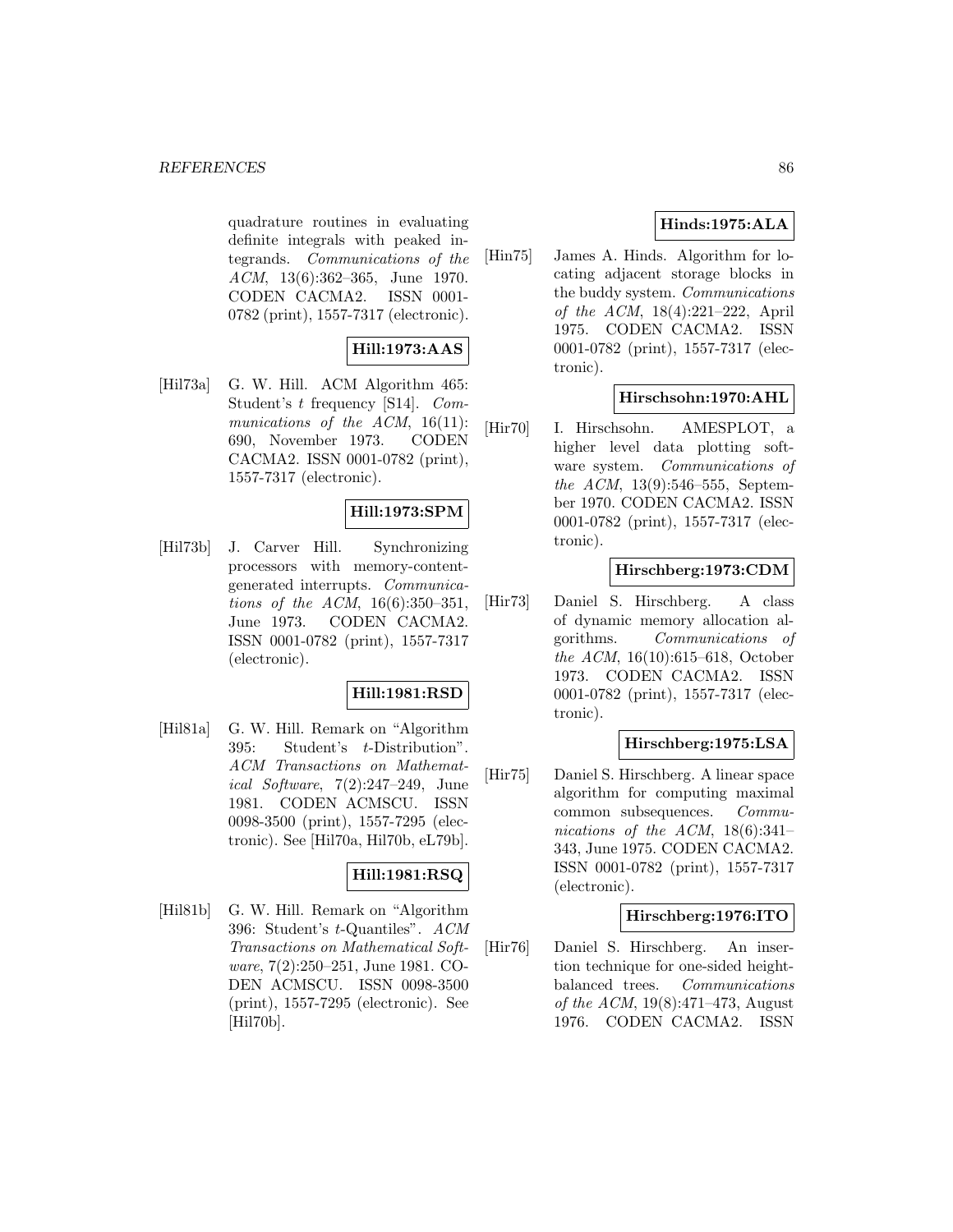0001-0782 (print), 1557-7317 (electronic).

#### **Hirschberg:1978:FPS**

[Hir78] Daniel S. Hirschberg. Fast parallel sorting algorithms. Communications of the ACM, 21(8):657–661, August 1978. CODEN CACMA2. ISSN 0001-0782 (print), 1557-7317 (electronic).

# **Hurst:1972:AAG**

[HK72] Rex L. Hurst and Robert E. Knop. ACM Algorithm 425: Generation of random correlated normal variables [G5]. Communications of the ACM, 15(5):355–357, May 1972. CODEN CACMA2. ISSN 0001-0782 (print), 1557-7317 (electronic). See remark [Pag74b].

# **Hubner:1970:AAR**

[HKLS70a] H. Hübner, H. Kremer, K. O. Linn, and W. Schwering. ACM Algorithm 388: Rademacher function. Communications of the ACM, 13 (8):510–511, August 1970. CODEN CACMA2. ISSN 0001-0782 (print), 1557-7317 (electronic).

## **Hubner:1970:AAB**

[HKLS70b] H. Hübner, H. Kremer, K. O. Linn, and W. Schwering. ACM Algorithm 389: Binary ordered Walsh functions. Communications of the ACM, 13(8):511, August 1970. CO-DEN CACMA2. ISSN 0001-0782 (print), 1557-7317 (electronic).

### **Hubner:1970:AAS**

[HKLS70c] H. Hübner, H. Kremer, K. O. Linn, and W. Schwering. ACM Algorithm 390: Sequency ordered

Walsh functions. Communications of the  $ACM$ , 13(8):511, August 1970. CODEN CACMA2. ISSN 0001-0782 (print), 1557-7317 (electronic).

## **Harms:1980:RSM**

[HKM80] U. Harms, H. Kollakowski, and G. Möller. Remark on "Algorithm 408: A Sparse Matrix Package (Part 1)  $[F4]$ ". ACM Transactions on Mathematical Software, 6 (3):456–457, September 1980. CO-DEN ACMSCU. ISSN 0098-3500 (print), 1557-7295 (electronic). See [McN71].

## **Heckel:1977:TOC**

[HL77] Paul G. Heckel and Butler W. Lampson. A terminal-oriented communication system. Communications of the ACM, 20(7):486–494, July 1977. CODEN CACMA2. ISSN 0001-0782 (print), 1557-7317 (electronic).

### **Hassitt:1973:IHL**

[HLL73] Anthony Hassitt, J. W. Lageschulte, and Leonard E. Lyon. Implementation of a high level language machine. Communications of the ACM, 16(4):199–212, April 1973. CODEN CACMA2. ISSN 0001- 0782 (print), 1557-7317 (electronic).

# **Herman:1978:RMI**

[HLL78] Gabor T. Herman, Arnold Lent, and Peter H. Lutz. Relaxation methods for image reconstruction. Communications of the ACM, 21 (2):152–158, February 1978. CO-DEN CACMA2. ISSN 0001-0782 (print), 1557-7317 (electronic).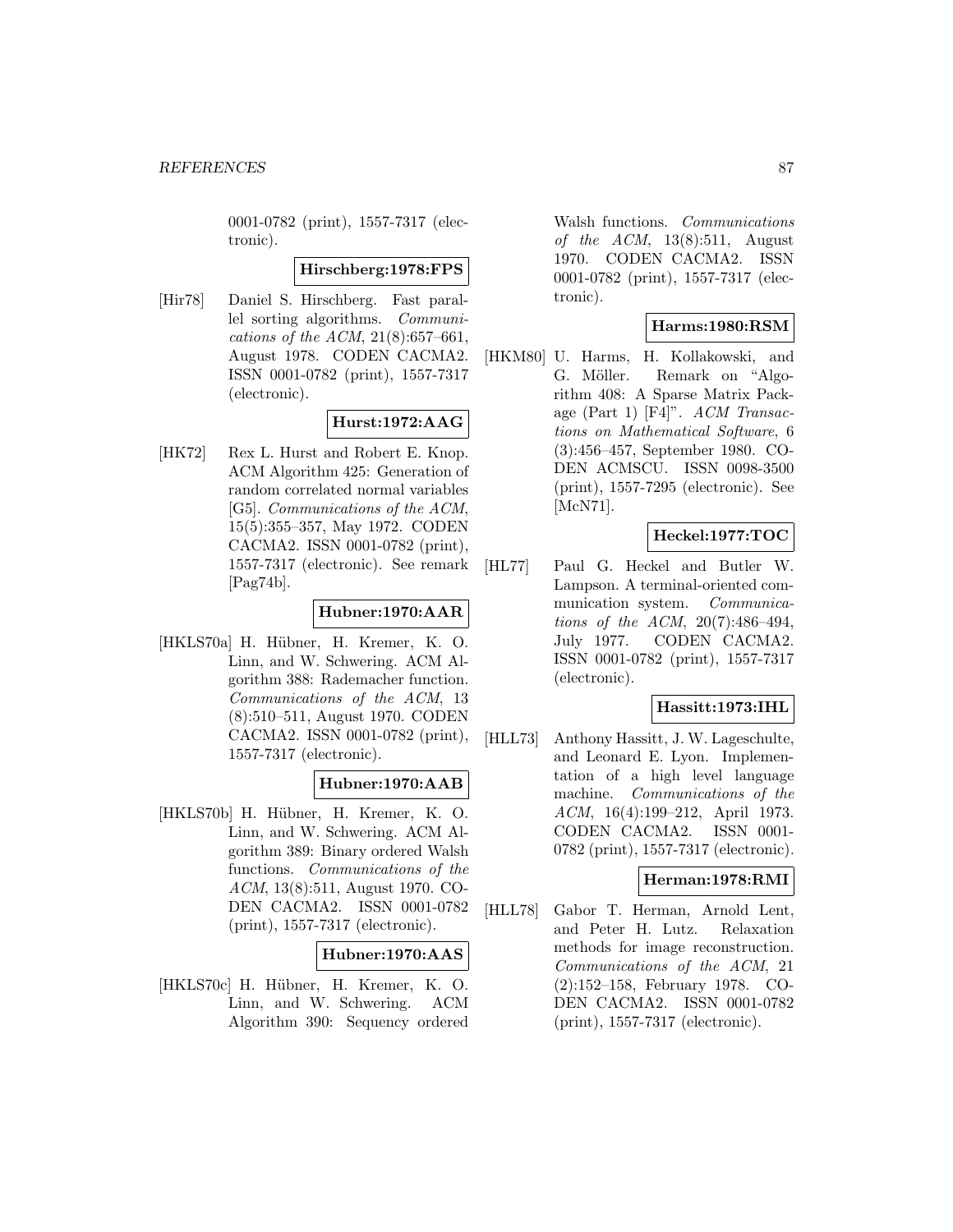## **Hallet:1972:CAS**

[HM72] P. Hallet and E. Mund. Certification of "Algorithm 379: Squank". Communications of the ACM, 15 (12):1073–??, 1972. CODEN CACMA2. ISSN 0001-0782 (print), 1557-7317 (electronic). See [Lyn70].

### **Houstis:1972:AAP**

[HMR72] E. N. Houstis, W. F. Mitchell, and J. R. Rice. ACM Algorithm 438: Product type twopoint Gauss–Legendre–Simpson's integration. Communications of the ACM, 15(6):1071, June 1972. CO-DEN CACMA2. ISSN 0001-0782 (print), 1557-7317 (electronic).

### **Horowitz:1972:CSP**

[HMS72] Ellis Horowitz, Howard L. Morgan, and Alan C. Shaw. Computers and society: A proposed course for computer scientists. Communications of the ACM, 15(4):257–261, April 1972. CODEN CACMA2. ISSN 0001-0782 (print), 1557-7317 (electronic).

### **Hine:1979:CRT**

[HMT79] J. H. Hine, Isi Mitrani, and S. Tsur. The control of response times in multi-class systems by memory allocation. Communications of the ACM, 22(7):415–424, July 1979. CODEN CACMA2. ISSN 0001- 0782 (print), 1557-7317 (electronic).

#### **Hoare:1971:PPF**

[Hoa71] C. A. R. Hoare. Proof of a program: FIND. Communications of the ACM,  $14(1):39-45$ , January 1971. CODEN CACMA2. ISSN

0001-0782 (print), 1557-7317 (electronic).

### **Hoare:1974:MOS**

[Hoa74] C. A. R. Hoare. Monitors: An operating system structuring concept. Communications of the ACM, 17 (10):549–557, October 1974. CO-DEN CACMA2. ISSN 0001-0782 (print), 1557-7317 (electronic). Erratum in Communications of the ACM, Vol. 18, No. 2 (February), p. 95, 1975. This paper contains one of the first solutions to the Dining Philosophers problem.

# **Hoare:1978:CSP**

[Hoa78a] C. A. R. Hoare. Communicating sequential processes. Communications of the ACM, 21(8): 666–677, August 1978. CODEN CACMA2. ISSN 0001-0782 (print), 1557-7317 (electronic). See corrigendum [Hoa78b].

### **Hoare:1978:CCS**

[Hoa78b] C. A. R. Hoare. Corrigendum: "Communicating Sequential Processes". Communications of the ACM, 21(11):958, November 1978. CODEN CACMA2. ISSN 0001- 0782 (print), 1557-7317 (electronic). See [Hoa78a].

#### **Hodes:1970:PSO**

[Hod70] L. Hodes. Programming system for the on-line analysis of biomedical images. Communications of the ACM, 13(5):279–283, 286, May 1970. CODEN CACMA2. ISSN 0001-0782 (print), 1557-7317 (electronic).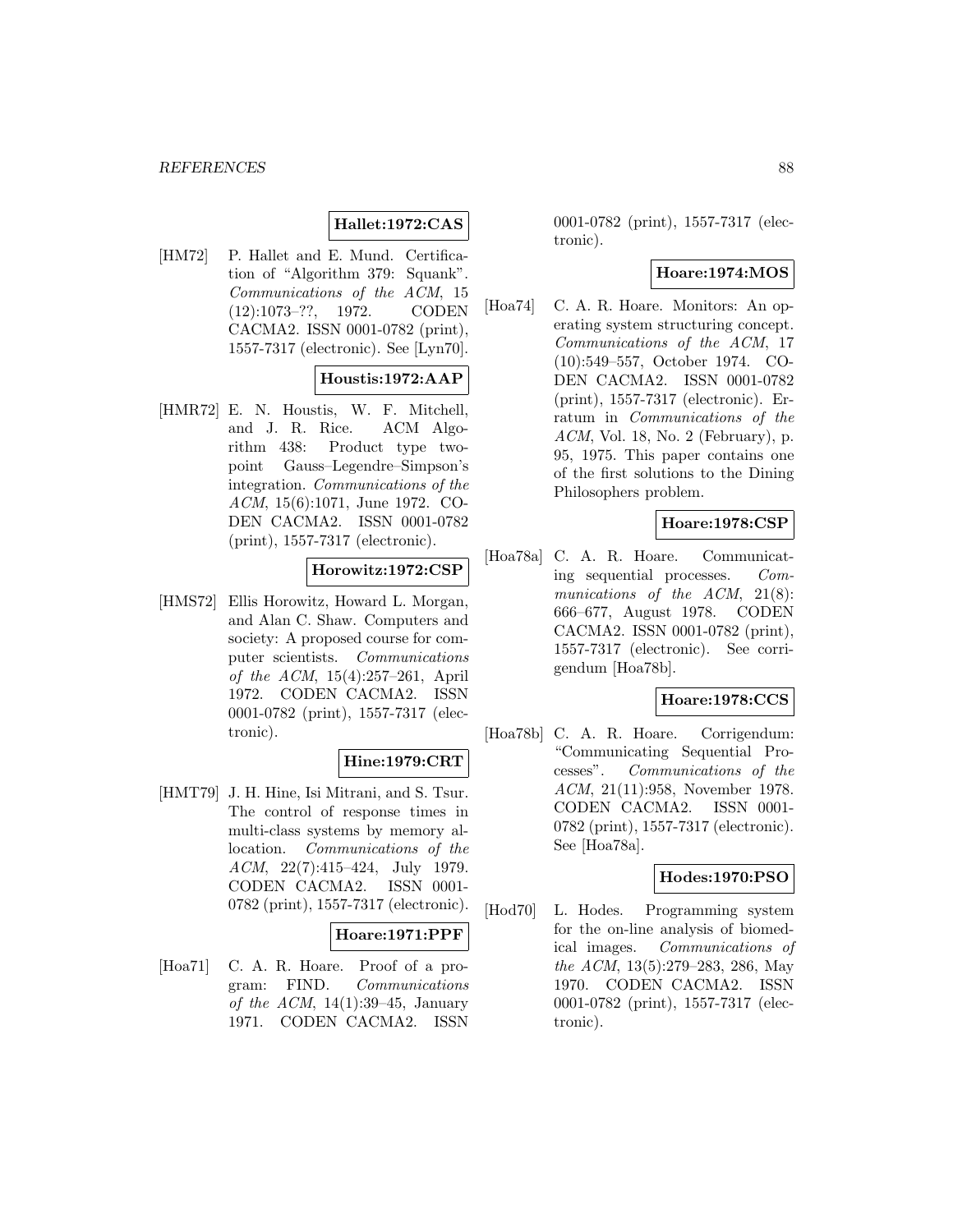## **Holmgren:1973:RAM**

[HOK73] B. Holmgren, D. Obradović, and Å. Kolm. Remark on "Algorithm 333: Minit algorithm for linear programming". Communications of the ACM, 16(5):310, May 1973. CO-DEN CACMA2. ISSN 0001-0782 (print), 1557-7317 (electronic). See [SS68, Obr73].

### **Holt:1971:CPS**

[Hol71] Richard C. Holt. Comments on prevention of system deadlocks. Communications of the ACM, 14(1): 36–38, January 1971. CODEN CACMA2. ISSN 0001-0782 (print), 1557-7317 (electronic).

### **Hollander:1977:RUI**

[Hol77] Clifford R. Hollander. Remark on uniform insertion in structured data structures. Communications of the ACM, 20(4):261–262, April 1977. CODEN CACMA2. ISSN 0001- 0782 (print), 1557-7317 (electronic).

#### **Helbig:1972:PRC**

[HOR72] Robert E. Helbig, Patrick K. Orr, and Robert R. Roediger. Political redistricting by computer. Communications of the ACM, 15(8): 735–741, August 1972. CODEN CACMA2. ISSN 0001-0782 (print), 1557-7317 (electronic).

#### **Horowitz:1975:SAP**

[Hor75] Steven L. Horowitz. Syntactic algorithm for peak detection in waveforms with applications to cardiography. Communications of the ACM, 18(5):281–285, May 1975. CODEN CACMA2. ISSN 0001- 0782 (print), 1557-7317 (electronic).

# **Horning:1977:SPA**

[Hor77] James J. Horning. Selected papers from the ACM conference on language design for reliable software introduction. Communications of the ACM, 20(8):539–??, 1977. CO-DEN CACMA2. ISSN 0001-0782 (print), 1557-7317 (electronic).

### **Hoskins:1973:CSS**

[Hos73] W. D. Hoskins. Cubic spline solutions to fourth-order boundary value problems. Communications of the ACM, 16(6):382–385, June 1973. CODEN CACMA2. ISSN 0001-0782 (print), 1557-7317 (electronic).

### **Howell:1971:AAE**

[How71] Jo Ann Howell. ACM Algorithm 406: Exact solution of linear equations using residue arithmetic [F4]. Communications of the ACM, 14 (3):180–184, March 1971. CODEN CACMA2. ISSN 0001-0782 (print), 1557-7317 (electronic). See remark [How73b].

### **Howard:1973:MSD**

[How73a] John H. Howard, Jr. Mixed solutions for the deadlock problem. Communications of the ACM, 16 (7):427–430, July 1973. CODEN CACMA2. ISSN 0001-0782 (print), 1557-7317 (electronic).

# **Howell:1973:RAE**

[How73b] Jo Ann Howell. Remark on "Algorithm 406: Exact solution of linear equations using residue arithmetic". Communications of the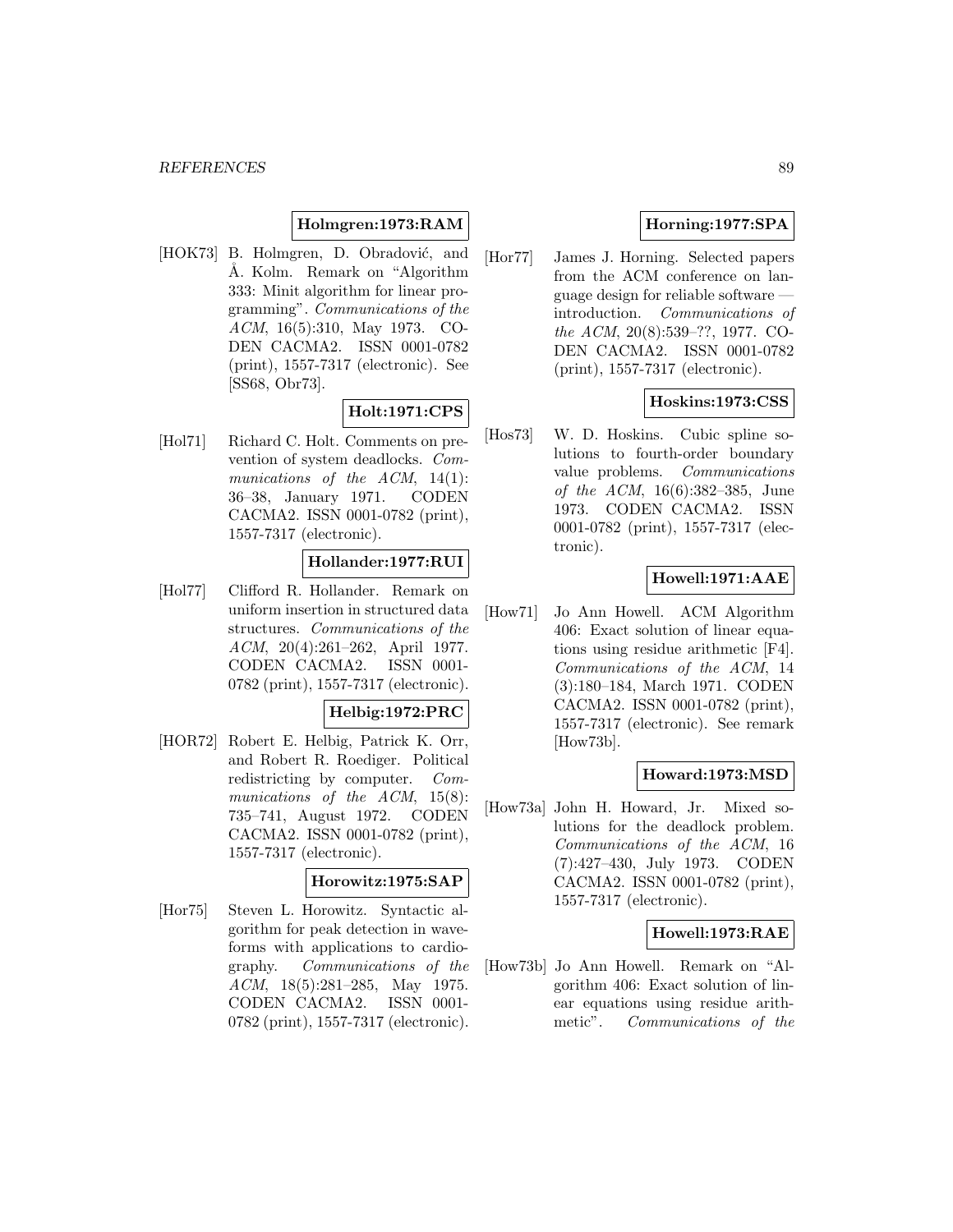ACM, 16(5):311, May 1973. CO-DEN CACMA2. ISSN 0001-0782 (print), 1557-7317 (electronic). See [How71].

### **Henschen:1974:TPL**

[HOW74] Lawrence J. Henschen, Ross A. Overbeek, and Larry Wos. A theorem-proving language for experimentation. Communications of the ACM, 17(6):308–314, June 1974. CODEN CACMA2. ISSN 0001-0782 (print), 1557-7317 (electronic).

### **Howard:1976:PM**

[How76] John H. Howard. Proving monitors. Communications of the ACM, 19(5):273–279, May 1976. CODEN CACMA2. ISSN 0001-0782 (print), 1557-7317 (electronic).

## **Hill:1967:AAC**

[HP67] I. D. Hill and M. C. Pike. ACM Algorithm 299: Chi-squared integral. Communications of the ACM, 10(4):243–244, April 1967. CO-DEN CACMA2. ISSN 0001-0782 (print), 1557-7317 (electronic). See also [eL76, HP85].

#### **Halatsis:1978:PHT**

[HP78] Constantine Halatsis and George Philokyprou. Pseudochaining in hash tables. Communications of the ACM, 21(7):554–557, July 1978. CODEN CACMA2. ISSN 0001- 0782 (print), 1557-7317 (electronic).

### **Hill:1985:RCS**

[HP85] I. D. Hill and M. C. Pike. Remark on "Algorithm 299: Chi-Squared Integral". ACM Transac-

tions on Mathematical Software, 11 (2):185, June 1985. CODEN ACM-SCU. ISSN 0098-3500 (print), 1557- 7295 (electronic). See [HP67, eL76, eL79b].

### **Harper:1975:S**

[HPSS75] L. H. Harper, T. H. Payne, John E. Savage, and E. Straus. Sorting  $X +$ Y. Communications of the ACM, 18(6):347–349, June 1975. CODEN CACMA2. ISSN 0001-0782 (print), 1557-7317 (electronic).

### **Herriot:1973:AAP**

[HR73] John G. Herriot and Christian H. Reinsch. ACM Algorithm 472: Procedures for natural spline interpolation [E1]. Communications of the ACM, 16(12):763–768, December 1973. CODEN CACMA2. ISSN 0001-0782 (print), 1557-7317 (electronic).

## **Hayes-Roth:1978:IMT**

[HRM78] Frederick Hayes-Roth and John P. McDermott. An interference matching technique for inducing abstractions. Communications of the ACM, 21(5):401–410, May 1978. CODEN CACMA2. ISSN 0001-0782 (print), 1557-7317 (electronic).

### **Harrison:1976:POS**

[HRU76] Michael A. Harrison, Walter L. Ruzzo, and Jeffrey D. Ullman. Protection in operating systems. Communications of the ACM, 19(8): 461–471, August 1976. CODEN CACMA2. ISSN 0001-0782 (print), 1557-7317 (electronic).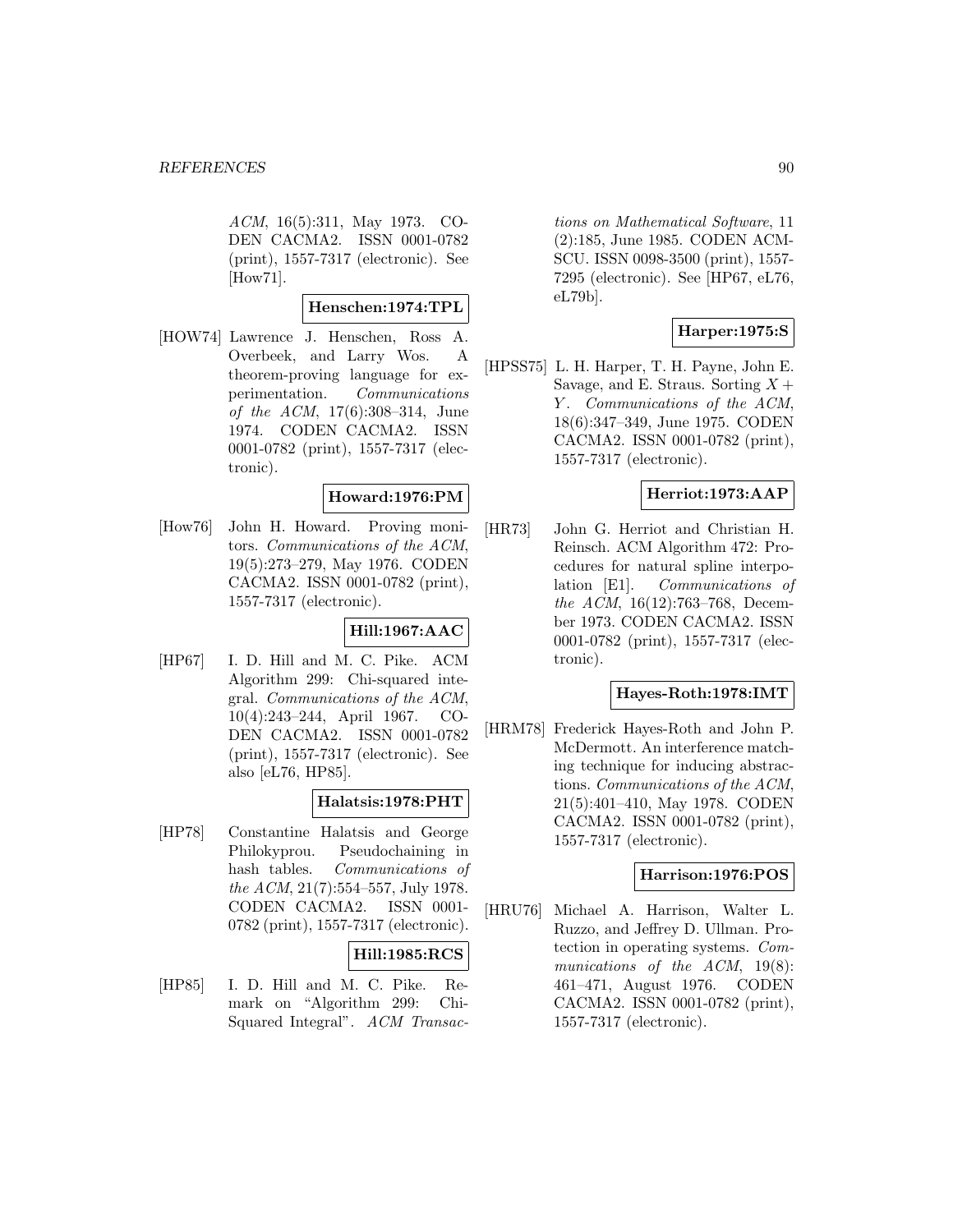# **Hunt:1977:FAC**

[HS77] James W. Hunt and Thomas G. Szymanski. A fast algorithm for computing longest common subsequences. Communications of the ACM, 20(5):350–353, May 1977. CODEN CACMA2. ISSN 0001- 0782 (print), 1557-7317 (electronic).

## **Held:1978:BTR**

[HS78] Gerald Held and Michael Stonebraker. B-trees re-examined. Communications of the ACM, 21(2): 139–143, February 1978. CO-DEN CACMA2. ISSN 0001- 0782 (print), 1557-7317 (electronic). URL http://dblp.uni-trier. de/db/journals/cacm/HeldS78. html. Also published in/as: UCB, Elec. Res. Lab, No.ERL-M528, July 1975.

## **Hunt:1975:CLK**

[HSU75] Harry B. Hunt, III, Thomas G. Szymanski, and Jeffrey D. Ullman. On the complexity of  $LR(k)$  testing. Communications of the ACM, 18 (12):707–716, December 1975. CO-DEN CACMA2. ISSN 0001-0782 (print), 1557-7317 (electronic). Papers from the Second ACM Symposium on Principles of Programming Languages (Palo Alto, Calif., 1975).

### **Hunt:1977:OSR**

[HSU77] Harry B. Hunt III, Thomas G. Szymanski, and Jeffrey D. Ullman. Operations on sparse relations. Communications of the ACM, 20(3): 171–176, March 1977. CODEN CACMA2. ISSN 0001-0782 (print), 1557-7317 (electronic).

### **Hopcroft:1973:AAE**

[HT73] John E. Hopcroft and Robert Endre Tarjan. ACM Algorithm 447: Efficient algorithms for graph manipulation [H]. Communications of the ACM, 16(6):372–378, June 1973. CODEN CACMA2. ISSN 0001-0782 (print), 1557-7317 (electronic).

## **Hu:1972:CDC**

[Hu72] T. C. Hu. A comment on the double-chained tree. Communications of the ACM, 15(4):276, April 1972. CODEN CACMA2. ISSN 0001-0782 (print), 1557-7317 (electronic).

### **Huang:1973:NIO**

[Hua73] J. C. Huang. A note on information organization and storage. Communications of the ACM,  $16(7):406-$ 410, July 1973. CODEN CACMA2. ISSN 0001-0782 (print), 1557-7317 (electronic).

## **Hunt:1970:CAA**

[Hun70] B. R. Hunt. A comment on axiomatic approaches to programming. Communications of the ACM, 13(7):452, July 1970. CO-DEN CACMA2. ISSN 0001-0782 (print), 1557-7317 (electronic).

### **Hurwitz:1971:PDV**

[Hur71] H. Hurwitz, Jr. On the probability distribution of the values of binary trees. Communications of the ACM, 14(2):99–102, February 1971. CO-DEN CACMA2. ISSN 0001-0782 (print), 1557-7317 (electronic).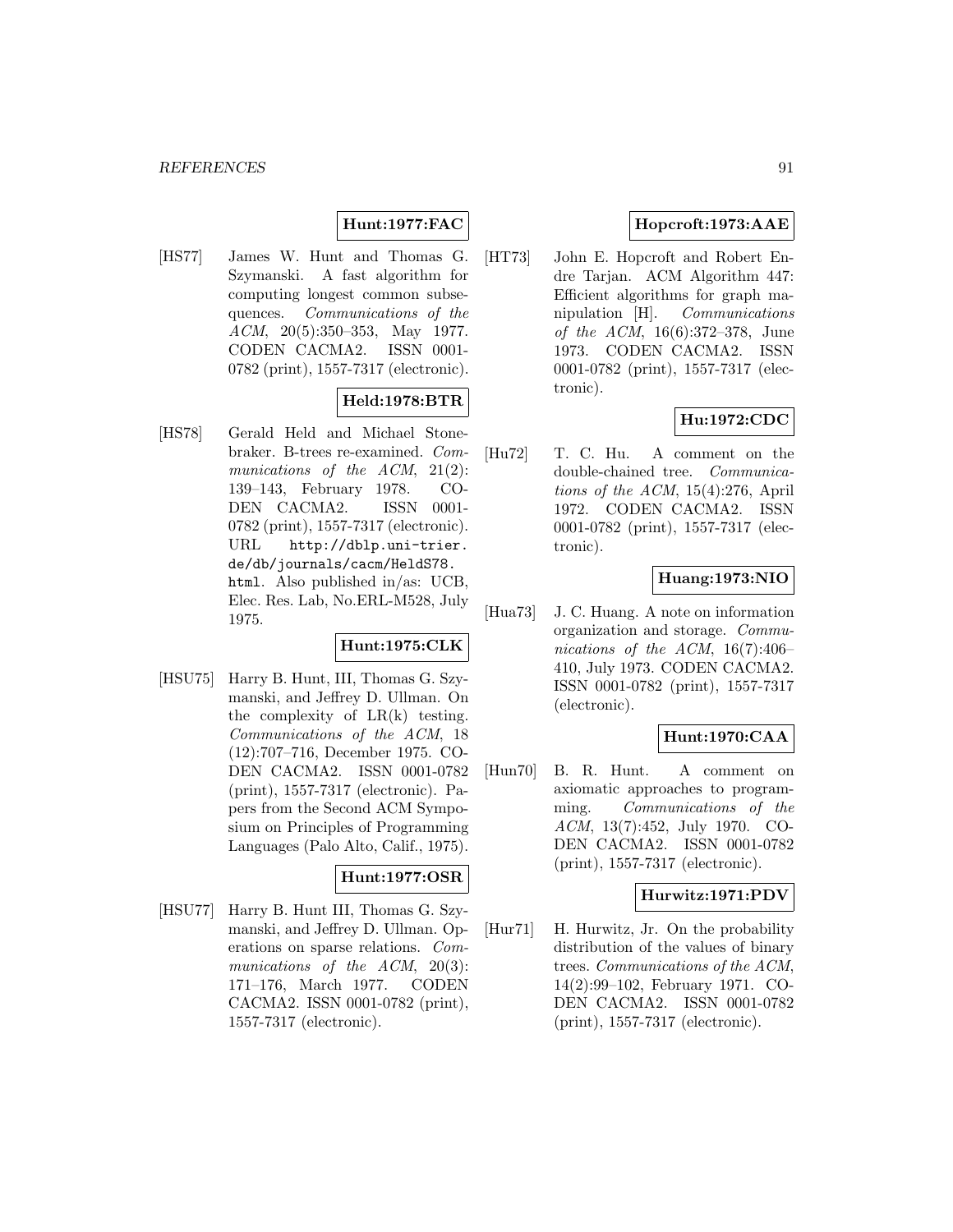## **Herbst:1972:ELP**

[HW72] N. M. Herbst and P. M. Will. An experimental laboratory for pattern recognition and signal processing. Communications of the ACM, 15 (4):231–244, April 1972. CODEN CACMA2. ISSN 0001-0782 (print), 1557-7317 (electronic).

# **Hunter:1973:AAA**

[HW73] D. B. Hunter and Julia M. Williams. ACM Algorithm 455: Analysis of skew representations of the symmetric group. Communications of the ACM, 16(9):571–572, September 1973. CODEN CACMA2. ISSN 0001-0782 (print), 1557-7317 (electronic).

### **Hanson:1979:MPU**

[HW79] Richard J. Hanson and John A. Wisniewski. A mathematical programming updating method using modified Givens transformations and applied to LP problems. Communications of the ACM, 22 (4):245–251, April 1979. CODEN CACMA2. ISSN 0001-0782 (print), 1557-7317 (electronic).

## **Holt:1977:SKS**

[HWBC77] Richard C. Holt, David B. Wortman, David T. Bardnard, and James R. Cordy. SP/k: A system for teaching computer programming. Communications of the ACM, 20(5):301–309, May 1977. CODEN CACMA2. ISSN 0001- 0782 (print), 1557-7317 (electronic).

#### **Harris:1978:AUS**

[HZ78] R. A. Harris and J. D. Zund. An algorithm using symbolic tech-

niques for the Bel-Petrov classification of gravitational fields. Communications of the ACM, 21(9):715– 717, September 1978. CODEN CACMA2. ISSN 0001-0782 (print), 1557-7317 (electronic).

## **Ibbett:1978:DMC**

[IC78] R. N. Ibbett and P. C. Capon. The development of the MU5 computer system. Communications of the ACM, 21(1):13–24, January 1978. CODEN CACMA2. ISSN 0001- 0782 (print), 1557-7317 (electronic).

### **Irons:1972:CES**

[ID72] Edgar T. Irons and Frans M. Djorup. A CRT editing system. Communications of the ACM, 15 (1):16–20, January 1972. CODEN CACMA2. ISSN 0001-0782 (print), 1557-7317 (electronic).

### **Isoda:1971:EBT**

[IGK71] Sadahiro Isoda, Eiichi Goto, and Izumi Kimura. An efficient bit table technique for dynamic storage allocation of  $2^n$ -word blocks. Communications of the ACM, 14 (9):589–592, September 1971. CO-DEN CACMA2. ISSN 0001-0782 (print), 1557-7317 (electronic).

### **Iguchi:1972:SMS**

[Igu72] Ken Iguchi. A starting method for solving nonlinear Volterra integral equations of the second kind. Communications of the ACM, 15 (6):460–461, June 1972. CODEN CACMA2. ISSN 0001-0782 (print), 1557-7317 (electronic).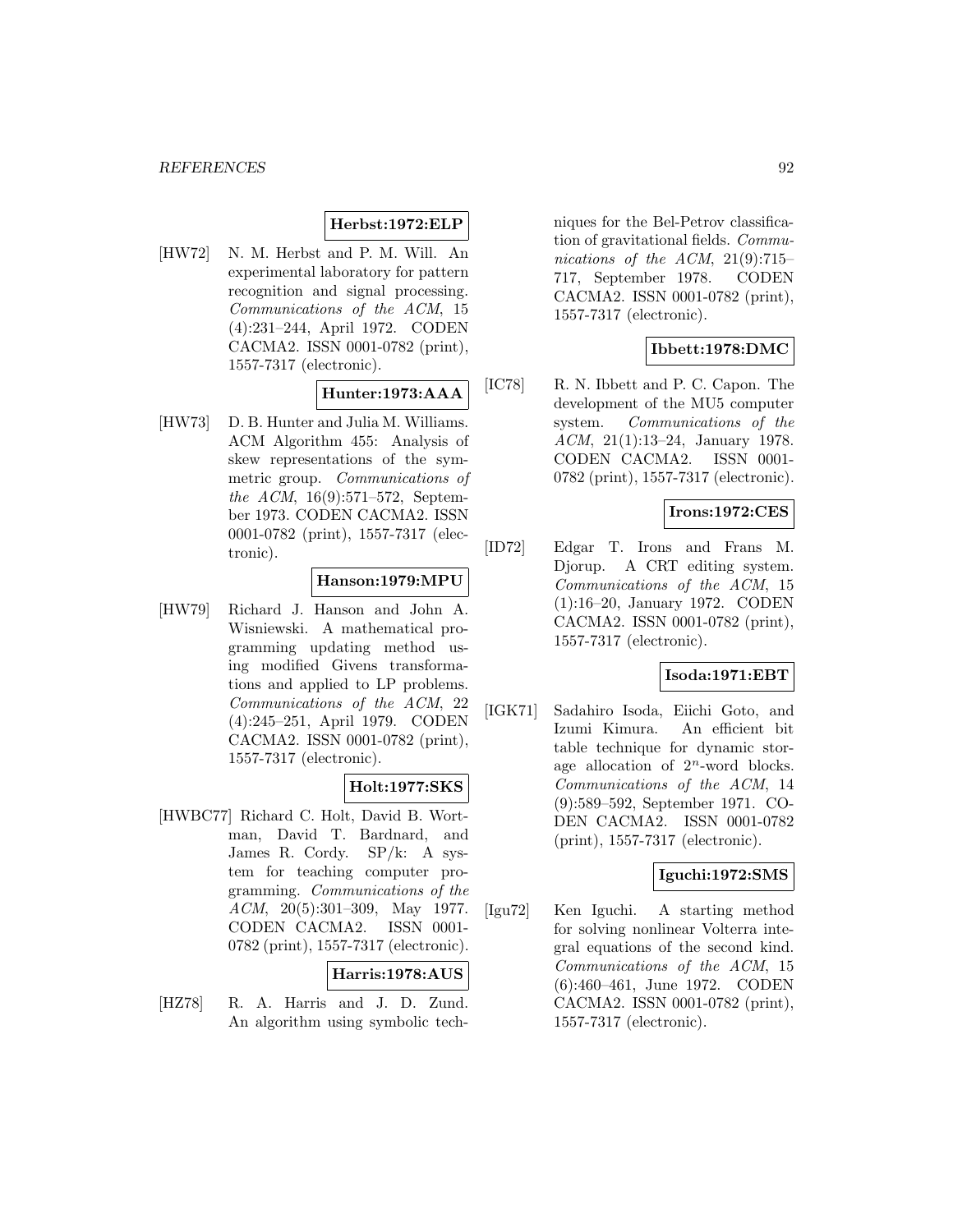### **Ichbiah:1970:TGA**

[IM70] J. D. Ichbiah and S. P. Morse. A technique for generating almost optimal Floyd-Evans productions for precedence grammars. Communications of the ACM, 13(8):501–508, August 1970. CODEN CACMA2. ISSN 0001-0782 (print), 1557-7317 (electronic).

### **Ibramsha:1978:DLE**

[IR78] M. Ibramsha and V. Rajaraman. Detection of logical errors in decision table programs. Communications of the ACM,  $21(12):1016-$ 1025, December 1978. CODEN CACMA2. ISSN 0001-0782 (print), 1557-7317 (electronic).

## **Irons:1970:EEL**

[Iro70] E. T. Irons. Experience with an extensible language. Communications of the ACM,  $13(1):31-40$ , January 1970. CODEN CACMA2. ISSN 0001-0782 (print), 1557-7317 (electronic).

## **Ito:1976:RIT**

[Ito76] M. R. Ito. Remark on "Algorithm 284: Interchange of Two Blocks of Data [K2]". ACM Transactions on Mathematical Software, 2 (4):392–393, December 1976. CO-DEN ACMSCU. ISSN 0098-3500 (print), 1557-7295 (electronic). See [Fle66].

#### **Ives:1976:PEF**

[Ive76] F. M. Ives. Permutation enumeration: Four new permutation algorithms. Communications of the ACM, 19(2):68–72, February 1976.

CODEN CACMA2. ISSN 0001- 0782 (print), 1557-7317 (electronic).

#### **Ivie:1977:PWM**

[Ivi77] Evan L. Ivie. Programmer's workbench — a machine for software development. Communications of the ACM, 20(10):746–753, October 1977. CODEN CACMA2. ISSN 0001-0782 (print), 1557-7317 (electronic).

### **Jansen:1977:RLF**

[Jan77] J. K. M. Jansen. Remark on "Algorithm 259: Legendre Functions for Arguments Larger than One". ACM Transactions on Mathematical Software, 3(2):204–250, June 1977. CO-DEN ACMSCU. ISSN 0098-3500 (print), 1557-7295 (electronic). See [Gau65].

### **Jordan:1973:SCA**

[JB73] B. W. Jordan, Jr. and R. C. Barrett. Scan conversion algorithm with reduced storage requirements. Communications of the ACM,  $16(11)$ : 676–682, November 1973. CODEN CACMA2. ISSN 0001-0782 (print), 1557-7317 (electronic).

### **Jordan:1974:COR**

[JB74] B. W. Jordan, Jr. and R. C. Barrett. A cell organized raster display for line drawings. Communications of the ACM,  $17(2):70-77$ , February 1974. CODEN CACMA2. ISSN 0001-0782 (print), 1557-7317 (electronic).

### **Jefferys:1971:AAM**

[Jef71] William H. Jefferys. Automatic algebraic manipulation in celestial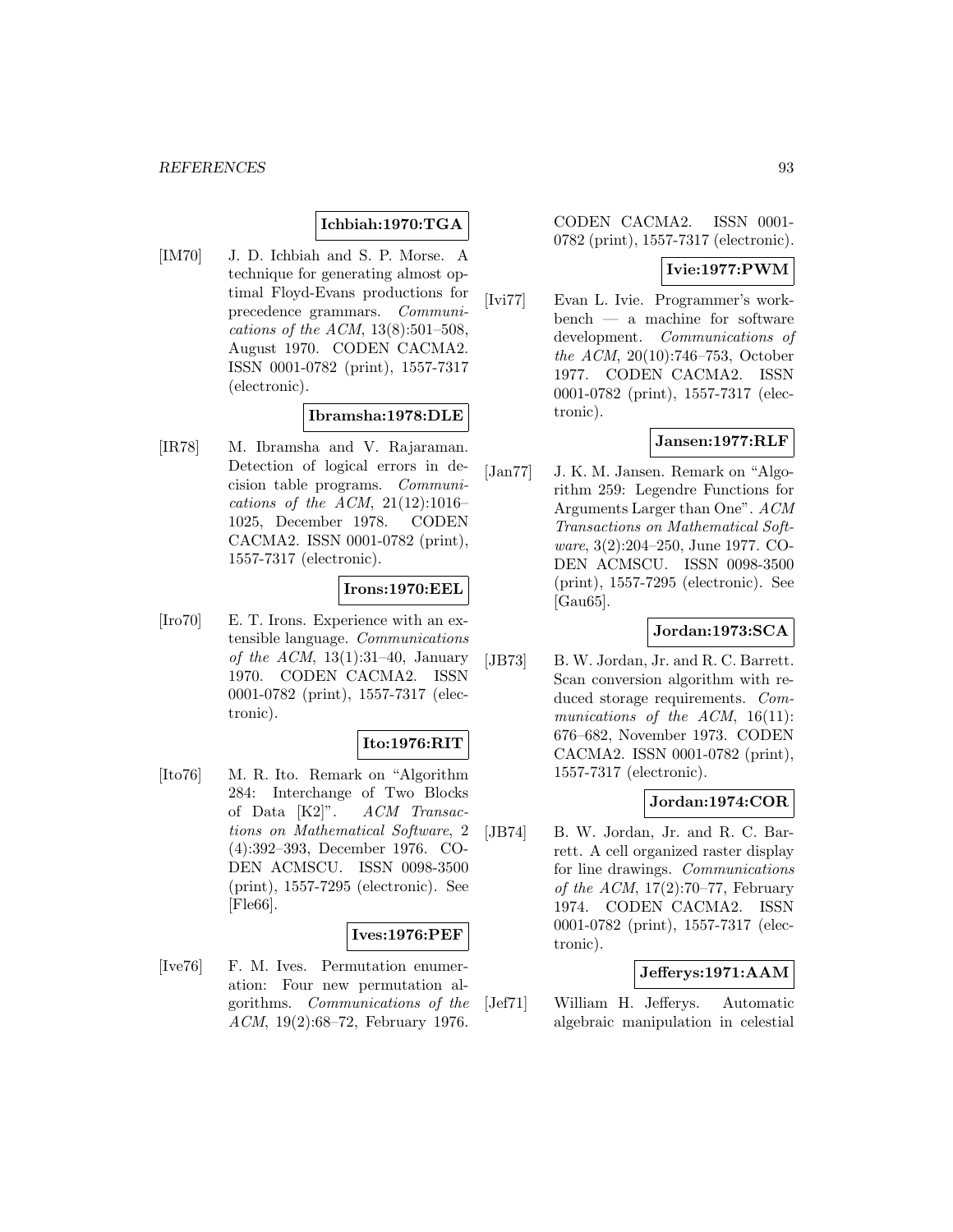mechanics. Communications of the ACM, 14(8):538–541, August 1971. CODEN CACMA2. ISSN 0001- 0782 (print), 1557-7317 (electronic).

### **Johnston:1975:MRE**

[JH75] H. C. Johnston and C. A. R. Hoare. Matrix reduction — an efficient method (school timetables). Communications of the ACM, 18(3): 141–150, March 1975. CODEN CACMA2. ISSN 0001-0782 (print), 1557-7317 (electronic).

#### **Johnson:1972:RAI**

[JK72] Stephen C. Johnson and Brian W. Kernighan. Remark on "Algorithm 397: An integer programming problem". Communications of the ACM, 15(6):469, June 1972. CODEN CACMA2. ISSN 0001-0782 (print), 1557-7317 (electronic). See [CG70].

# **Jones:1978:LEE**

[JL78] Anita K. Jones and Barbara H. Liskov. A language extension for expressing constraints on data access. Communications of the ACM, 21(5):358–367, May 1978. CODEN CACMA2. ISSN 0001-0782 (print), 1557-7317 (electronic).

## **Jones:1970:VSA**

[Jon70] B. Jones. A variation on sorting by address calculation. Communications of the ACM, 13(2):105–107, February 1970. CODEN CACMA2. ISSN 0001-0782 (print), 1557-7317 (electronic).

### **Jones:1972:CAB**

[Jon72] Peter R. Jones. Comment on average binary search length. Com-

munications of the ACM, 15(8):774, August 1972. CODEN CACMA2. ISSN 0001-0782 (print), 1557-7317 (electronic).

# **Jones:1986:ECP**

[Jon86] Douglas W. Jones. An empirical comparison of priority-queue and event-set implementations. Communications of the ACM, 29 (4):300–311, April 1986. CO-DEN CACMA2. ISSN 0001- 0782 (print), 1557-7317 (electronic). URL http://www.acm.org/pubs/ toc/Abstracts/0001-0782/5686. html. See [KJ85].

### **Jazayeri:1975:IEC**

[JOR75] Mehdi Jazayeri, William F. Ogden, and William C. Rounds. The intrinsically exponential complexity of the circularity problem for attribute grammars. Communications of the ACM, 18(12):697–706, December 1975. CODEN CACMA2. ISSN 0001-0782 (print), 1557-7317 (electronic). Papers from the Second ACM Symposium on Principles of Programming Languages (Palo Alto, Calif., 1975).

### **James:1973:ACP**

[JP73] E. B. James and Derek P. Partridge. Adaptive correction of program statements. Communications of the ACM,  $16(1):27-37$ , January 1973. CODEN CACMA2. ISSN 0001-0782 (print), 1557-7317 (electronic).

## **Jenkins:1972:AAZ**

[JT72] Michael A. Jenkins and J. F. Traub. ACM Algorithm 419: Zeros of a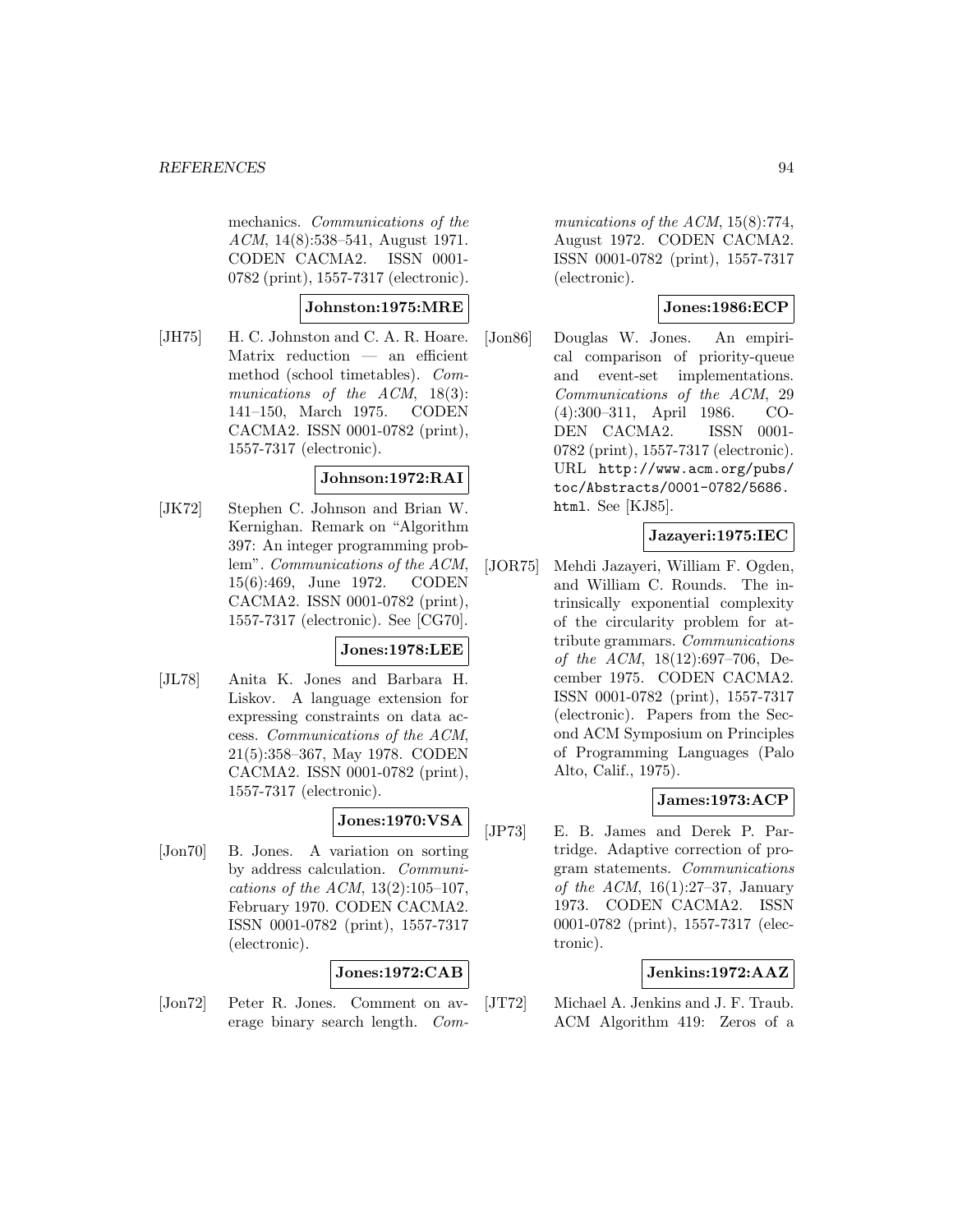complex polynomial [C2]. Communications of the ACM,  $15(2):97-99$ , February 1972. CODEN CACMA2. ISSN 0001-0782 (print), 1557-7317 (electronic). See remark [Wit74].

### **Kailas:1970:AMC**

[Kai70] M. V. Kailas. Another method of converting from hexadecimal to decimal. Communications of the ACM, 13(3):193, March 1970. CODEN CACMA2. ISSN 0001-0782 (print), 1557-7317 (electronic).

## **Kandel:1972:CSV**

[Kan72] Abraham Kandel. Computer science — A vicious circle. Communications of the ACM, 15(6):470– 471, June 1972. CODEN CACMA2. ISSN 0001-0782 (print), 1557-7317 (electronic).

## **Kandel:1973:CSS**

[Kan73] Abraham Kandel. Computer science — seminars for undergraduates. Communications of the ACM, 16(7):442, July 1973. CODEN CACMA2. ISSN 0001-0782 (print), 1557-7317 (electronic).

## **Karp:1975:RGM**

[Kar75] Richard Alan Karp. A reply to Gentleman and Marovich. Communications of the ACM,  $18(3):174-??$ , 1975. CODEN CACMA2. ISSN 0001-0782 (print), 1557-7317 (electronic).

#### **Kase:1963:AAT**

[Kas63] R. H. Kase. ACM Algorithm 219: Topological ordering for Pert networks. Communications of the ACM, 6(12):738–739, December

1963. CODEN CACMA2. ISSN 0001-0782 (print), 1557-7317 (electronic). See also [Ten77].

# **Kimme:1975:FCA**

[KBS75] Carolyn Kimme, Dana Ballard, and Jack Sklansky. Finding circles by an array of accumulators. Communications of the ACM, 18(2):120–122, February 1975. CODEN CACMA2. ISSN 0001-0782 (print), 1557-7317 (electronic).

## **Kozdrowicki:1973:CIC**

[KC73a] Edward W. Kozdrowicki and Dennis W. Cooper. COKO III: the Cooper-Koz chess program. Communications of the ACM, 16(7): 411–427, July 1973. CODEN CACMA2. ISSN 0001-0782 (print), 1557-7317 (electronic).

## **Kuki:1973:SSA**

[KC73b] H. Kuki and W. J. Cody. A statistical study of the accuracy of floating point number systems. Communications of the ACM, 16(4):223–230, April 1973. CODEN CACMA2. ISSN 0001-0782 (print), 1557-7317 (electronic).

### **Kernighan:1975:STM**

[KC75] Brian W. Kernighan and Lorinda L. Cherry. A system for typesetting mathematics. Communications of the ACM, 18(3):151–156, March 1975. CODEN CACMA2. ISSN 0001-0782 (print), 1557-7317 (electronic).

### **Kraemer:1979:OES**

[KC79a] Kenneth L. Kraemer and Kent W. Colton. Overview of the EFT sym-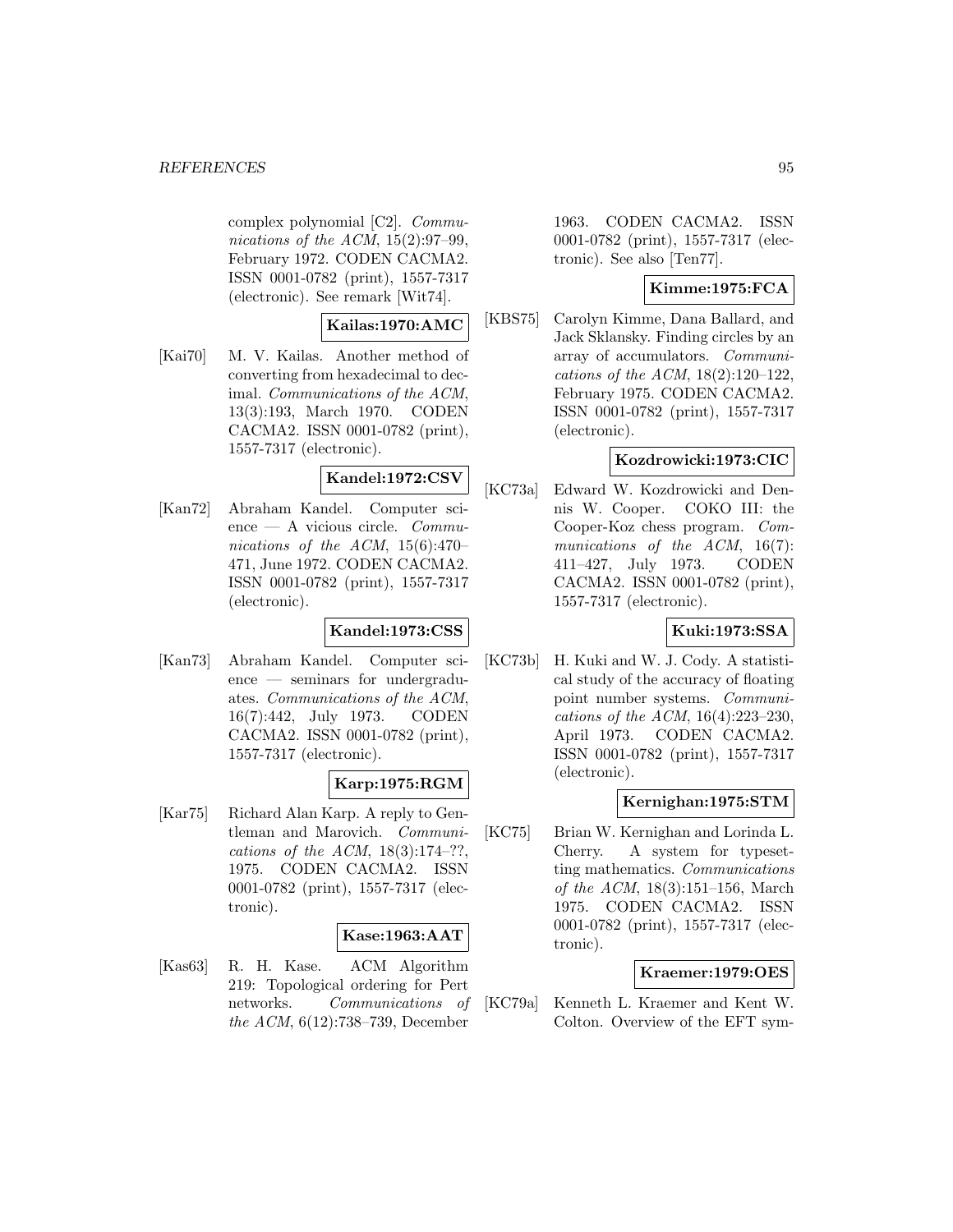#### *REFERENCES* 96

posium. Communications of the ACM, 22(12):641–643, 1979. CO-DEN CACMA2. ISSN 0001-0782 (print), 1557-7317 (electronic).

### **Kraemer:1979:PVE**

[KC79b] Kenneth L. Kraemer and Kent W. Colton. Policy, values, and EFT research: anatomy of a research agenda. Communications of the ACM, 22(12):660–671, December 1979. CODEN CACMA2. ISSN 0001-0782 (print), 1557-7317 (electronic).

### **Kolm:1971:MAL**

[KD71] Å. Kolm and T. Dahlstrand. Remark on "Algorithm 333: Minit Algorithm For Linear Programming ([H])". Communications of the ACM, 14(1):50, 1971. CO-DEN CACMA2. ISSN 0001-0782 (print), 1557-7317 (electronic). See [Gau64a].

### **Kumar:1978:PEH**

[KD78] B. Kumar and Edward S. Davidson. Performance evaluation of highly concurrent computers by deterministic simulation. Communications of the ACM, 21(11):904–913, November 1978. CODEN CACMA2. ISSN 0001-0782 (print), 1557-7317 (electronic).

### **Keller:1976:FVP**

[Kel76] Robert M. Keller. Formal verification of parallel programs. Communications of the ACM, 19(7):371– 384, July 1976. CODEN CACMA2. ISSN 0001-0782 (print), 1557-7317 (electronic).

### **Kennedy:1972:NOD**

[Ken72] Steve Kennedy. A note on optimal doubly-chained trees. Communications of the ACM, 15(11): 997–998, November 1972. CODEN CACMA2. ISSN 0001-0782 (print), 1557-7317 (electronic).

### **Kernighan:1973:RAM**

[Ker73] Brian W. Kernighan. Remark on "Algorithm 422: Minimal Spanning Tree". Communications of the ACM, 16(7):448, July 1973. CO-DEN CACMA2. ISSN 0001-0782 (print), 1557-7317 (electronic). See [Whi72].

## **Kessels:1977:AEQ**

[Kes77a] Joep L. W. Kessels. Alternative to event queues for synchronization in monitors. Communications of the ACM, 20(7):500–503, July 1977. CODEN CACMA2. ISSN 0001- 0782 (print), 1557-7317 (electronic).

## **Kessels:1977:CFN**

[Kes77b] Joep L. W. Kessels. A conceptual framework for a nonprocedural programming language. Communications of the ACM, 20(12): 906–913, December 1977. CODEN CACMA2. ISSN 0001-0782 (print), 1557-7317 (electronic).

## **Krolak:1971:MMA**

[KFM71] Patrick Krolak, Wayne Felts, and George Marble. A man-machine approach toward solving the traveling salesman problem. Communications of the ACM, 14(5):327– 334, May 1971. CODEN CACMA2. ISSN 0001-0782 (print), 1557-7317 (electronic).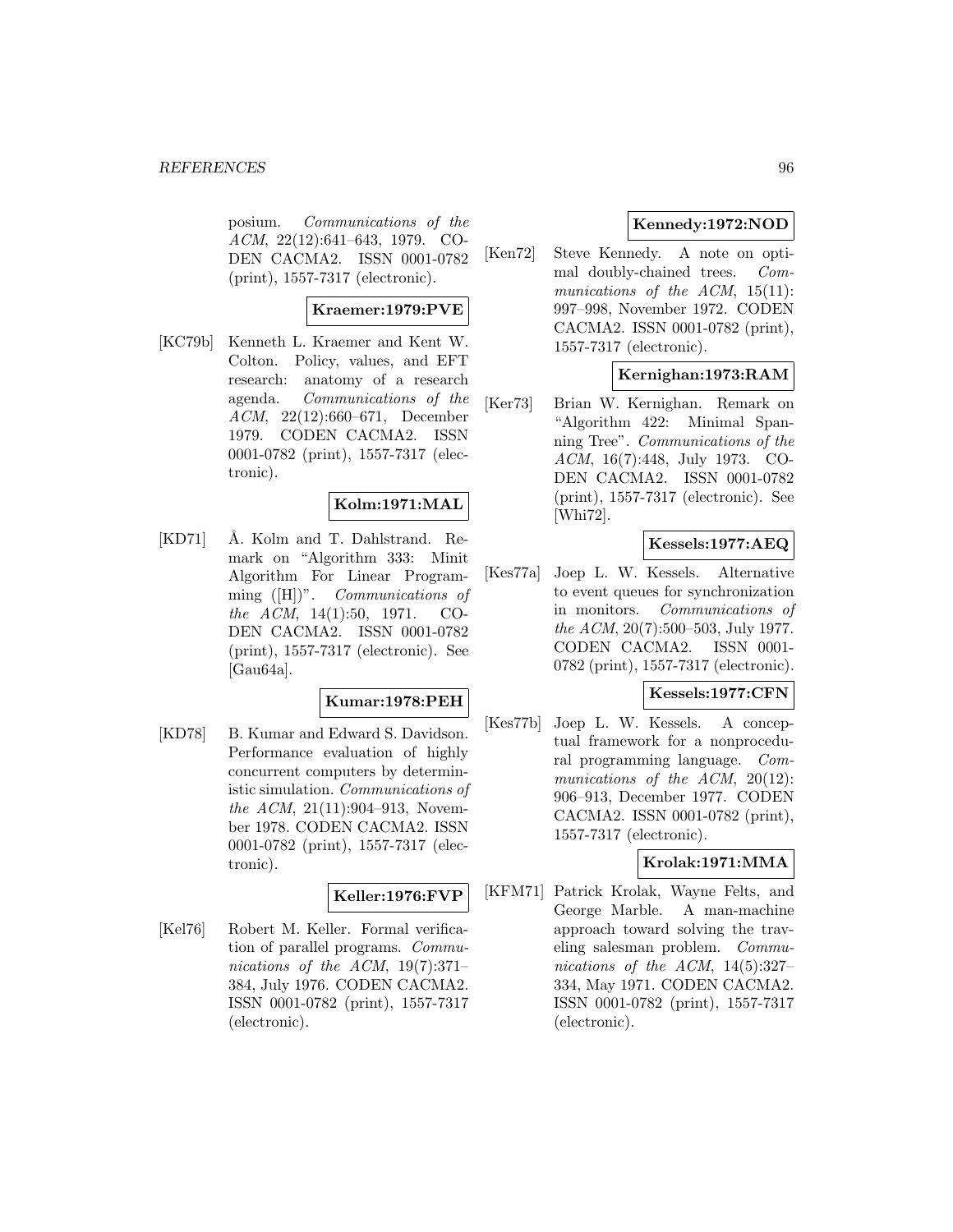### **Karlton:1976:PHB**

[KFSK76] Philip L. Karlton, Samuel H. Fuller, R. E. Scroggs, and E. B. Kaehler. Performance of heightbalanced trees. *Communications* of the ACM,  $19(1):23-28$ , January 1976. CODEN CACMA2. ISSN 0001-0782 (print), 1557-7317 (electronic).

### **Khalil:1972:EBT**

[Kha72] Hatem M. Khalil. The eigenproblem of block tridiagonal matrices. Communications of the ACM, 15 (9):839, September 1972. CODEN CACMA2. ISSN 0001-0782 (print), 1557-7317 (electronic).

### **Kimble:1970:VGL**

[Kim70] G. W. Kimble. A variation of the Goodman-Lance method for the solution of two-point boundary value problems. Communications of the ACM, 13(9):557–558, September 1970. CODEN CACMA2. ISSN 0001-0782 (print), 1557-7317 (electronic).

### **Kimbleton:1972:RCS**

[Kim72] Stephen R. Kimbleton. The role of computer system models in performance evaluation. Communications of the ACM, 15(7):586–590, July 1972. CODEN CACMA2. ISSN 0001-0782 (print), 1557-7317 (electronic).

### **King:1976:SEP**

[Kin76] James C. King. Symbolic execution and program testing. Communications of the ACM, 19(7):385– 394, July 1976. CODEN CACMA2.

ISSN 0001-0782 (print), 1557-7317 (electronic).

## **King:1973:SCU**

[KJ73] Peter J. H. King and Roger G. Johnson. Some comments on the use of ambiguous decision tables and their conversion to computer programs. Communications of the ACM, 16(5):287–290, May 1973. CODEN CACMA2. ISSN 0001- 0782 (print), 1557-7317 (electronic).

# **King:1974:CAV**

[KJ74] Peter J. H. King and Roger G. Johnson. Comments on the algorithms of Verhelst for the conversion of limited-entry decision tables to flowcharts (and author's reply). Communications of the ACM, 17 (1):43–45, January 1974. CODEN CACMA2. ISSN 0001-0782 (print), 1557-7317 (electronic).

#### **Kubale:1985:GIE**

[KJ85] Marek Kubale and Boguslaw Jackowski. A generalized implicit enumeration algorithm for graph coloring. Communications of the ACM, 28(4):412–418, April 1985. CODEN CACMA2. ISSN 0001- 0782 (print), 1557-7317 (electronic). URL http://www.acm.org/pubs/ toc/Abstracts/0001-0782/3350. html.

### **Klemes:1974:RAR**

[KK74] Jiri Klemes and Jaroslav Klemsa. Remark on "Algorithm 450: Rosenbrock function minimization". Communications of the ACM, 17 (10):590–591, October 1974. CO-DEN CACMA2. ISSN 0001-0782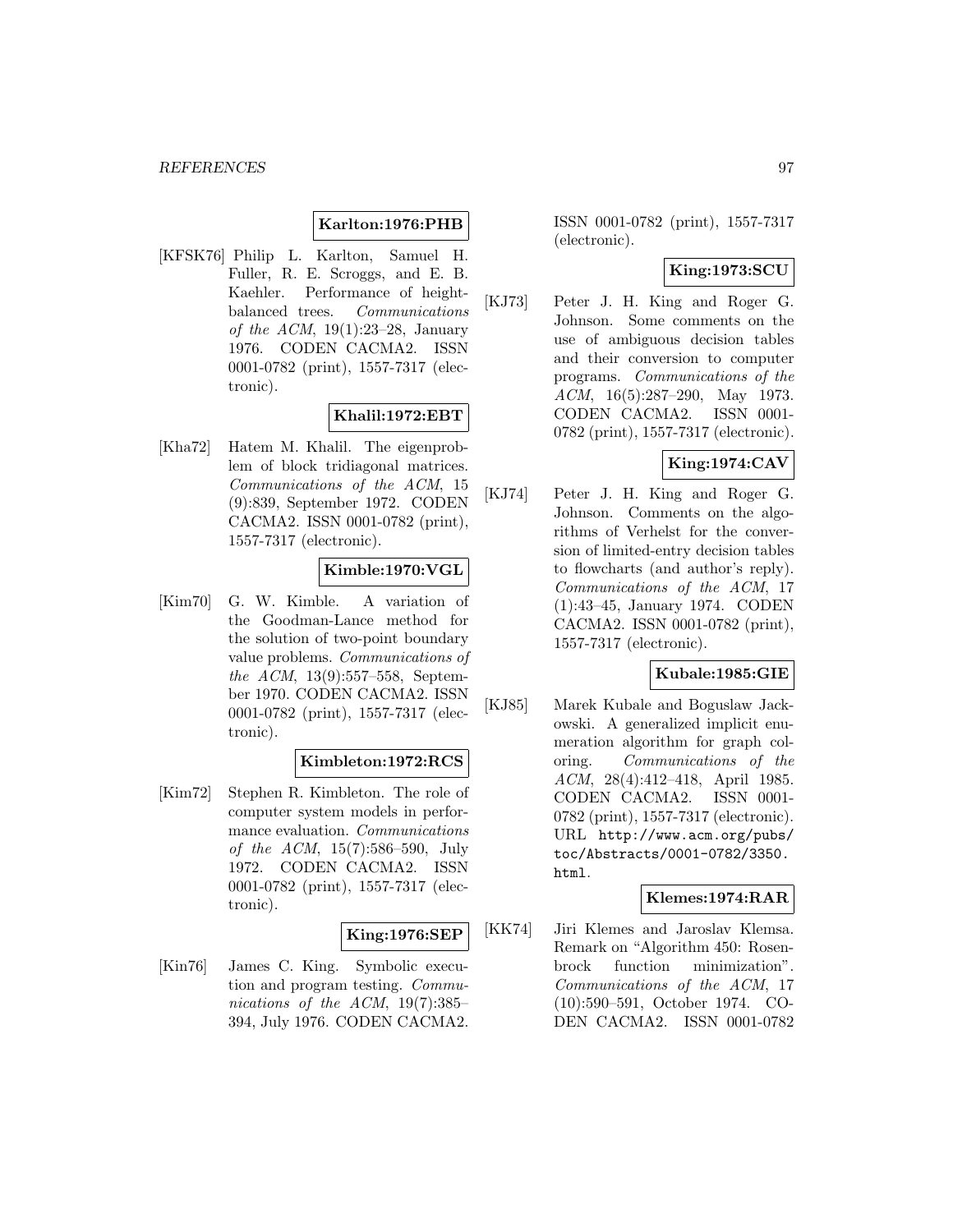(print), 1557-7317 (electronic). See [MM73, Bul74].

# **Karr:1978:IUP**

[KL78] Michael Karr and David B. Loveman III. Incorporation of units into programming languages. Communications of the ACM,  $21(5):385-$ 391, May 1978. CODEN CACMA2. ISSN 0001-0782 (print), 1557-7317 (electronic).

## **Klinger:1971:PWG**

[Kli71] Allen Klinger. Pattern width at a given angle. Communications of the ACM, 14(1):15–20, January 1971. CODEN CACMA2. ISSN 0001- 0782 (print), 1557-7317 (electronic).

## **Kling:1978:AWC**

[Kli78a] Rob Kling. Automated welfare client-tracking and service integration: the political economy of computing. Communications of the ACM, 21(6):484–493, June 1978. CODEN CACMA2. ISSN 0001- 0782 (print), 1557-7317 (electronic).

# **Kling:1978:VCS**

[Kli78b] Rob Kling. Value conflicts and social choice in electronic funds transfer system developments. Communications of the  $ACM$ ,  $21(8)$ : 642–657, August 1978. CODEN CACMA2. ISSN 0001-0782 (print), 1557-7317 (electronic).

### **Kling:1979:IES**

[Kli79a] Rob Kling. Introduction to the EFT symposium. Communications of the ACM, 22(12):639–640, 1979. CO-DEN CACMA2. ISSN 0001-0782 (print), 1557-7317 (electronic).

# **Klint:1979:LNM**

[Kli79b] Paul Klint. Line numbers made cheap. Communications of the ACM, 22(10):557–559, October 1979. CODEN CACMA2. ISSN 0001-0782 (print), 1557-7317 (electronic).

## **Korfhage:1975:MSO**

[KM75a] Robert R. Korfhage and David W. Matula. More on the Salazar and Oakford paper. Communications of the ACM, 18(5):303, May 1975. CO-DEN CACMA2. ISSN 0001-0782 (print), 1557-7317 (electronic). See [SO74, KM75b, GJ75].

### **Korfhage:1975:SO**

[KM75b] Robert R. Korfhage and David W. Matula. On Salazar and Oakford. Communications of the ACM, 18(4):240, April 1975. CODEN CACMA2. ISSN 0001-0782 (print), 1557-7317 (electronic). See [SO74, KM75a, GJ75].

### **Katz:1976:LAP**

[KM76a] Shmuel Katz and Zohar Manna. Logical analysis of programs. Communications of the ACM, 19(4): 188–206, April 1976. CODEN CACMA2. ISSN 0001-0782 (print), 1557-7317 (electronic).

#### **Koppelaar:1976:RNI**

[KM76b] Henk Koppelaar and Peter Molenaar. Remark on "Algorithm 486: Numerical Inversion of Laplace Transform [D5]". ACM Transactions on Mathematical Software, 2 (4):395–396, December 1976. CO-DEN ACMSCU. ISSN 0098-3500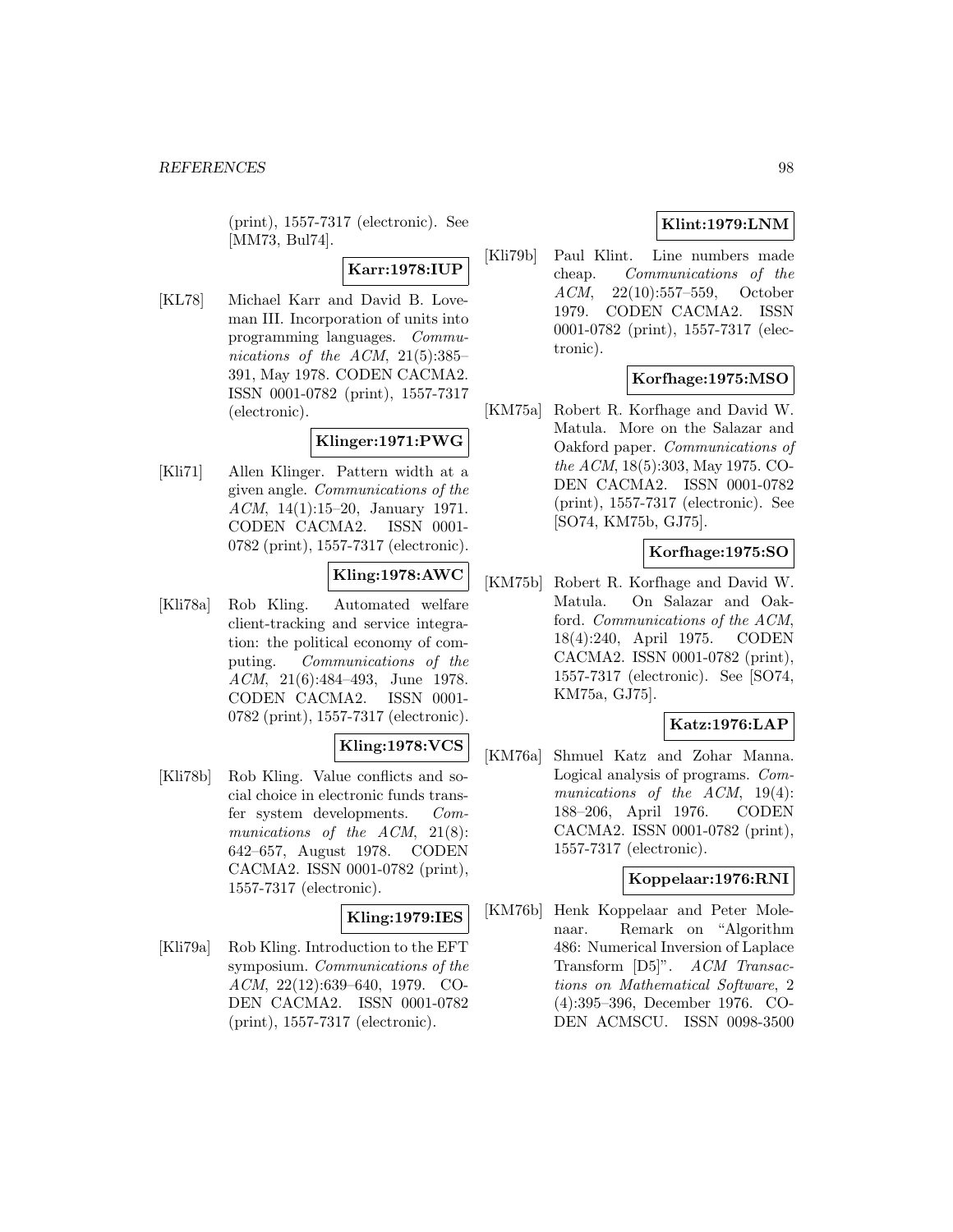(print), 1557-7295 (electronic). See [Vei74].

### **Knuth:1977:FPM**

[KMP77] Donald E. Knuth, J. H. Morris, and V. R. Pratt. Fast pattern matching in strings. SIAM Journal on Computing, 6(2):323–350, June 1977. CODEN SMJCAT. ISSN 0097-5397 (print), 1095-7111 (electronic). See also [BM77] and [Sun90].

# **Knight:1970:ACP**

[Kni70] K. R. Knight. An Algol construction for procedures as parameters of procedures. Communications of the ACM, 13(4):266, April 1970. CO-DEN CACMA2. ISSN 0001-0782 (print), 1557-7317 (electronic).

## **Knight:1975:CAC**

[Kni75] William J. Knight. Certification of "Algorithm 451: Chi-Square quantiles". Communications of the ACM, 18(2):116–??, 1975. CODEN CACMA2. ISSN 0001-0782 (print), 1557-7317 (electronic). See [Gol73].

## **Knop:1970:AAR**

[Kno70] R. E. Knop. ACM Algorithm 381: Random vectors uniform in solid angle. Communications of the ACM, 13(5):326, May 1970. CO-DEN CACMA2. ISSN 0001-0782 (print), 1557-7317 (electronic). See remark [Sch72a].

### **Knop:1973:AAR**

[Kno73] Robert E. Knop. ACM Algorithm 441: Random deviates from the dipole distribution [G5]. Communications of the ACM,  $16(1):51$ , January 1973. CODEN CACMA2.

ISSN 0001-0782 (print), 1557-7317 (electronic).

### **Knott:1974:NSC**

[Kno74] Gary D. Knott. A numbering system for combinations. Communications of the ACM,  $17(1):45-46$ . January 1974. CODEN CACMA2. ISSN 0001-0782 (print), 1557-7317 (electronic).

### **Kleinrock:1976:SLO**

[KNO76a] Leonard Kleinrock, William E. Naylor, and Holger Opderbeck. A study of line overhead in the ARPANET. Communications of the ACM, 19(1):3–13, January 1976. CODEN CACMA2. ISSN 0001- 0782 (print), 1557-7317 (electronic).

### **Knott:1976:NSP**

[Kno76b] Gary D. Knott. A numbering system for permutations of combinations. Communications of the ACM, 19(6):355–356, June 1976. CODEN CACMA2. ISSN 0001-0782 (print), 1557-7317 (electronic).

### **Knott:1977:NSB**

[Kno77] Gary D. Knott. A numbering system for binary trees. Communications of the ACM,  $20(2):113-115$ , February 1977. CODEN CACMA2. ISSN 0001-0782 (print), 1557-7317 (electronic).

### **Knuth:1972:ABA**

[Knu72a] Donald E. Knuth. Ancient Babylonian algorithms. Communications of the ACM, 15(7):671–677, July 1972. CODEN CACMA2. ISSN 0001-0782 (print), 1557-7317 (electronic). Twenty-fifth anniversary of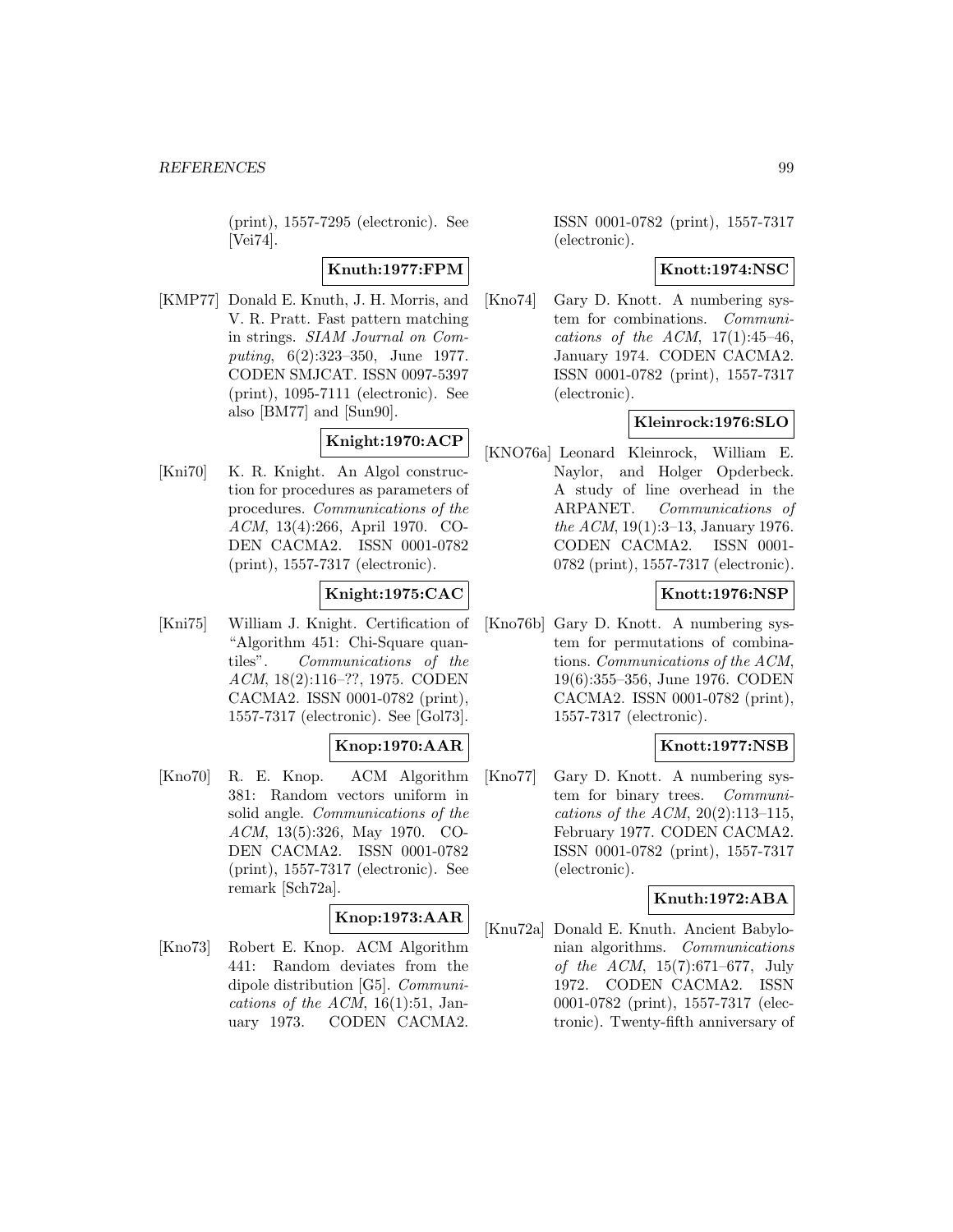the Association for Computing Machinery. See errata [Knu76].

### **Knuth:1972:GFD**

[Knu72b] Donald E. Knuth. George Forsythe and the development of Computer Science. Communications of the ACM, 15(8):721–726, August 1972. CODEN CACMA2. ISSN 0001- 0782 (print), 1557-7317 (electronic). Collection of articles in honor of George E. Forsythe (ACM Student Competition Award Papers).

### **Knuth:1973:ACP**

[Knu73] D. E. Knuth. The Art of Computer Programming, Sorting and Searching, volume 3. Addison-Wesley, Reading, MA, USA, 1973. ISBN 0- 201-03803-X. xi + 723 pp. LCCN QA76.5 .K74.

# **Knuth:1974:CPA**

[Knu74a] Donald E. Knuth. Computer programming as an art. Communications of the ACM,  $17(12):667-$ 673, December 1974. CODEN CACMA2. ISSN 0001-0782 (print), 1557-7317 (electronic). French translation, with three supplementary paragraphs, in *L'Informatique Nouvelle*, No. 64 (June 1975), 20– 27. Japanese translation by Makoto Arisawa in *bit* **7** (1975), 434– 444; reprinted in *Kunusu Sensei no Program-Ron* (see under Books), 2– 19. English version reprinted with the supplementary paragraphs in *ACM Turing Award Lectures: The First Twenty Years* (New York: ACM Press, 1987), 33–46; reprinted with corrections in [Knu92, pp. 1– 16]. Russian translation by V. V.

Martyn iuk in *Lektsii laureatov premii T'ıuringa* (Moscow: Mir, 1993), 48–64.

## **Knuth:1974:SPG**

[Knu74b] Donald E. Knuth. Structured programming with **go to** statements. Computing Surveys, 6(4): 261–301, December 1974. CODEN CMSVAN. ISSN 0360-0300 (print), 1557-7341 (electronic). Reprinted with revisions in *Current Trends in Programming Methodology*, Raymond T. Yeh, ed., **1** (Englewood Cliffs, NJ: Prentice-Hall, 1977), 140–194; *Classics in Software Engineering*, Edward Nash Yourdon, ed. (New York: Yourdon Press, 1979), 259–321. Reprinted with "final" revisions in [Knu92, pp. 17–89]. This paper is a response to [Dij68].

### **Knuth:1976:EAB**

[Knu76] Donald E. Knuth. Errata: "Ancient Babylonian algorithms". Communications of the ACM, 19(2), February 1976. CODEN CACMA2. ISSN 0001-0782 (print), 1557-7317 (electronic). See [Knu72a].

## **Knuth:1992:LP**

[Knu92] Donald E. Knuth. Literate Programming, volume 27 of CSLI Lecture Notes. Stanford University Center for the Study of Language and Information, Stanford, CA, USA, 1992. ISBN 0- 937073-80-6 (paperback), 0-937073- 81-4 (hardcover).  $xy + 368$ pp. LCCN QA76.6.K644. URL http://csli-www.stanford.edu/ publications/literate.html.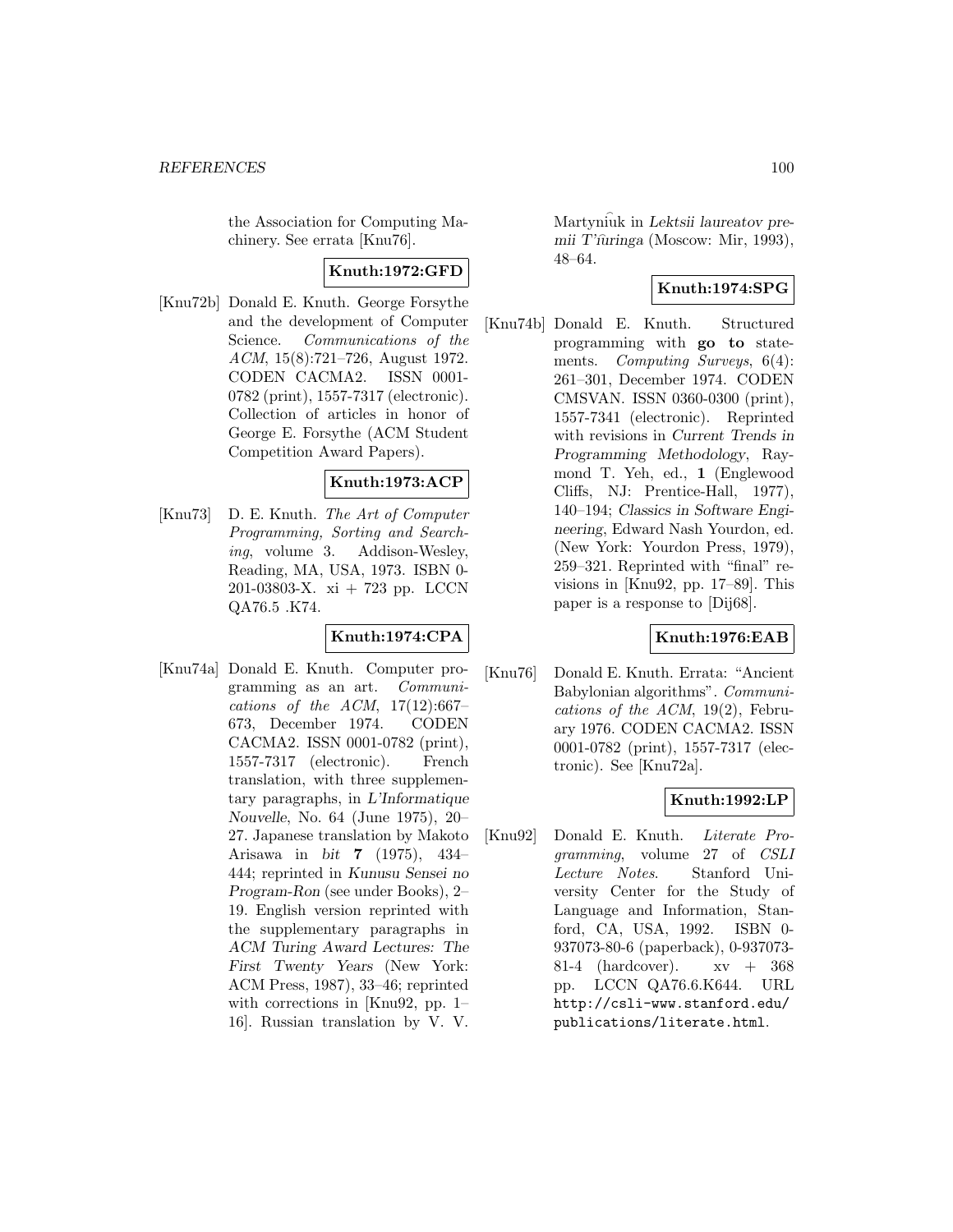## **Koffman:1972:IIG**

[Kof72] Elliot B. Koffman. Individualizing instruction in a generative CAI tutor. Communications of the ACM, 15(6):472–473, June 1972. CODEN CACMA2. ISSN 0001-0782 (print), 1557-7317 (electronic).

### **Kolbig:1972:CAC**

[Köl72] K. S. Kölbig. Certification of "Algorithm 363: Complex error function". Communications of the ACM, 15(6):465–466, June 1972. CODEN CACMA2. ISSN 0001- 0782 (print), 1557-7317 (electronic). See [Gau69].

### **Koppelaar:1974:CRA**

[Kop74] Henk Koppelaar. Certification and remark on "Algorithm 191: Hypergeometric". Communications of the ACM, 17(10):589–590, October 1974. CODEN CACMA2. ISSN 0001-0782 (print), 1557-7317 (electronic). See [Rel63].

#### **Korman:1970:CO**

[Kor70] S. M. Korman. The graphcolouring problem. In N. Christofides, A. Mingozzi, P. Toth, and C. Sandi, editors, Combinatorial Optimization, pages 211–235. Wiley, New York, 1970. See [KJ85].

## **Kosaraju:1978:IDO**

[Kos78] S. Rao Kosaraju. Insertions and deletions in one-sided heightbalanced trees. Communications of the ACM, 21(3):226–227, March 1978. CODEN CACMA2. ISSN 0001-0782 (print), 1557-7317 (electronic).

### **Kowalski:1979:ALC**

[Kow79] Robert A. Kowalski. Algorithm = logic + control. Communications of the ACM, 22(7):424–436, July 1979. CODEN CACMA2. ISSN 0001-0782 (print), 1557-7317 (electronic).

### **Krogh:1974:EIV**

[Kro74a] Fred T. Krogh. Efficient implementation of a variable projection algorithm for nonlinear least squares problems. Communications of the ACM, 17(3):167–169, March 1974. CODEN CACMA2. ISSN 0001- 0782 (print), 1557-7317 (electronic). See errata [Kro74b].

### **Krogh:1974:EEI**

[Kro74b] Fred T. Krogh. Errata: "Efficient Implementation of a Variable Projection Algorithm for Nonlinear Least Squares". Communications of the ACM, 17(10):591, October 1974. CODEN CACMA2. ISSN 0001-0782 (print), 1557-7317 (electronic). See [Kro74a].

## **Kotiah:1977:OCO**

[KS77] Thoddi C. T. Kotiah and David I. Steinberg. Occurrences of cycling and other phenomena arising in a class of linear programming models. Communications of the ACM, 20(2):107–112, February 1977. CO-DEN CACMA2. ISSN 0001-0782 (print), 1557-7317 (electronic).

### **Kou:1978:CEC**

[KSW78] Lawrence T. Kou, Larry J. Stockmeyer, and C. K. Wong. Covering edges by cliques with regard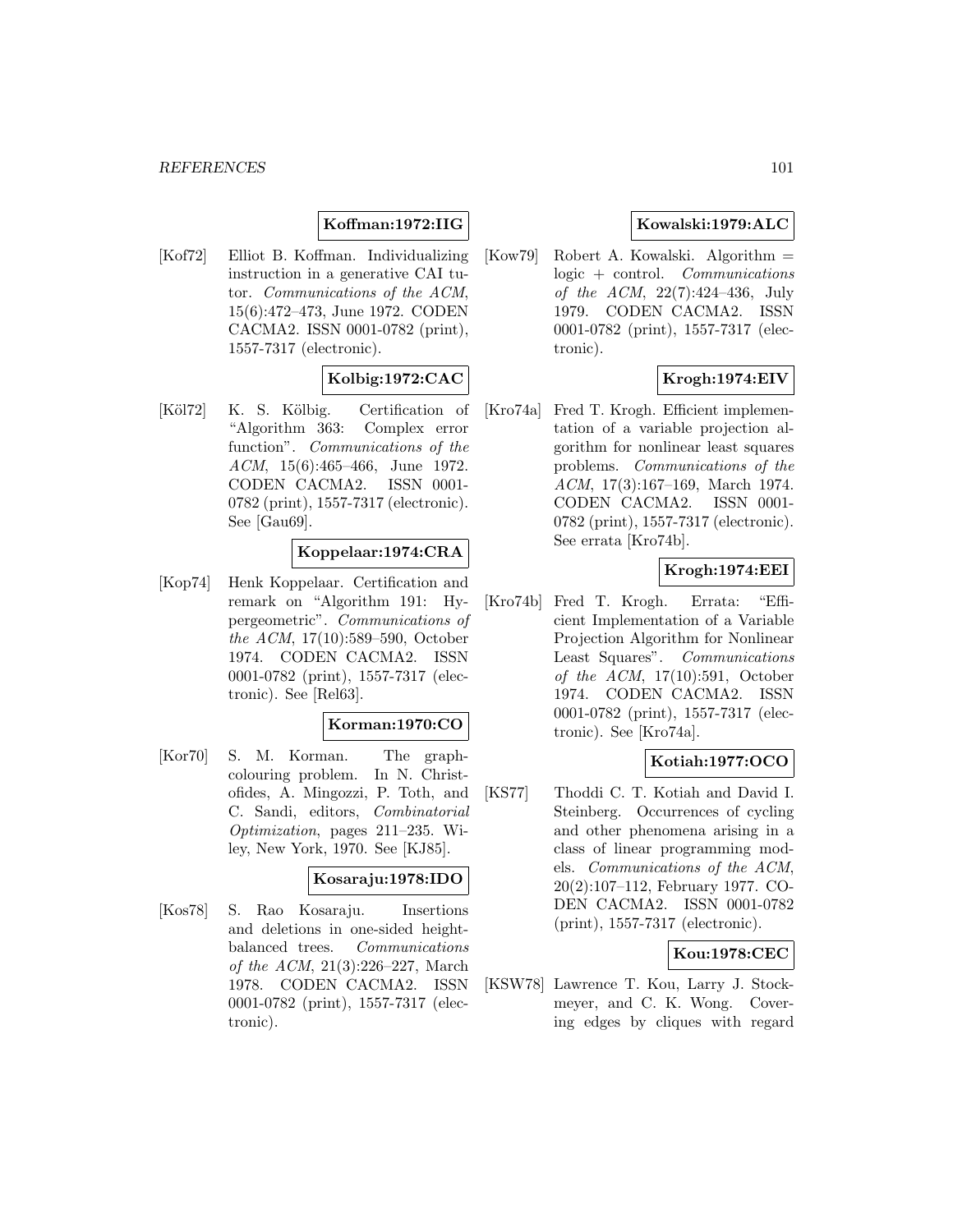to keyword conflicts and intersection graphs. Communications of the ACM, 21(2):135–139, February 1978. CODEN CACMA2. ISSN 0001-0782 (print), 1557-7317 (electronic).

### **Kubicek:1973:AAL**

[Kub73] Milan Kubicek. ACM Algorithm 470: Linear systems with almost tridiagonal matrix [F4]. Communications of the ACM,  $16(12):760-$ 761, December 1973. CODEN CACMA2. ISSN 0001-0782 (print), 1557-7317 (electronic).

## **Kuki:1972:AAC**

[Kuk72a] Hirondo Kuki. ACM Algorithm 421: Complex gamma function with error control [S14]. Communications of the ACM, 15(4):271–272, April 1972. CODEN CACMA2. ISSN 0001-0782 (print), 1557-7317 (electronic).

### **Kuki:1972:CGF**

[Kuk72b] Hirondo Kuki. Complex gamma function with error control [S14]. Communications of the ACM, 15 (4):262–267, April 1972. CODEN CACMA2. ISSN 0001-0782 (print), 1557-7317 (electronic).

### **Kou:1975:NSB**

[KW75] Lawrence T. Kou and C. K. Wong. A note on the set basis problem related to the compaction of character sets. Communications of the ACM, 18(11):656–657, November 1975. CODEN CACMA2. ISSN 0001-0782 (print), 1557-7317 (electronic).

## **Knuth:1975:ICU**

[KZ75] Donald E. Knuth and Charles T. Zahn, Jr. Ill-chosen use of "event". Communications of the ACM, 18 (6):360, June 1975. CODEN CACMA2. ISSN 0001-0782 (print), 1557-7317 (electronic).

### **Lagerlof:1974:IRR**

[Lag74] Rolf O. E. Lagerlöf. Interpolation with rounded ramp functions. Communications of the ACM, 17 (8):476–479, August 1974. CODEN CACMA2. ISSN 0001-0782 (print), 1557-7317 (electronic).

### **Laird:1979:COE**

[Lai79] Philip D. Laird. Comment on: "An optimal evaluation of Boolean expressions in an online query system" [Comm. ACM, 20, 1977, no. 5, 344–347, MR 55 #9627] by M. Z. Hanani. Communications of the ACM, 22(10):549–550, October 1979. CODEN CACMA2. ISSN 0001-0782 (print), 1557-7317 (electronic).

### **LaLonde:1977:RRP**

[LaL77] Wilf R. LaLonde. Regular right part grammars and their parsers. Communications of the ACM, 20(10): 731–741, October 1977. CODEN CACMA2. ISSN 0001-0782 (print), 1557-7317 (electronic).

#### **Lampson:1973:NCP**

[Lam73] Butler W. Lampson. A note on the confinement problem. Communications of the ACM, 16(10):613–615, October 1973. CODEN CACMA2. ISSN 0001-0782 (print), 1557-7317 (electronic).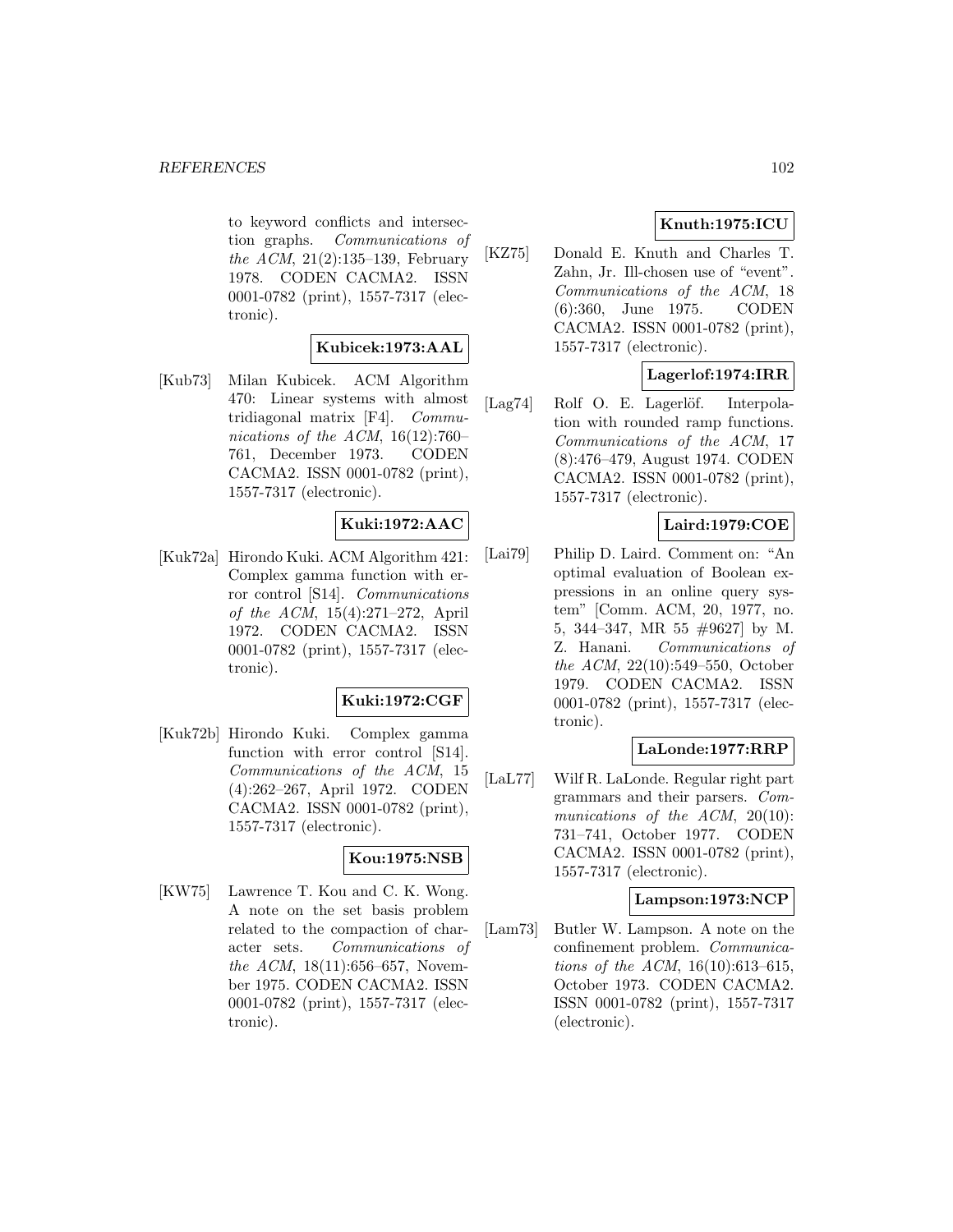### **Lamport:1974:NSD**

[Lam74a] Leslie Lamport. A new solution of Dijkstra's concurrent programming problem. Communications of the ACM, 17(8):453–455, August 1974. CODEN CACMA2. ISSN 0001- 0782 (print), 1557-7317 (electronic).

## **Lamport:1974:PED**

[Lam74b] Leslie Lamport. The parallel execution of DO loops. Communications of the ACM,  $17(2):83-93$ , February 1974. CODEN CACMA2. ISSN 0001-0782 (print), 1557-7317 (electronic).

#### **Lamport:1975:MBP**

[Lam75] Leslie Lamport. Multiple byte processing with full-word instructions. Communications of the ACM, 18 (8):471–475, August 1975. CODEN CACMA2. ISSN 0001-0782 (print), 1557-7317 (electronic).

#### **Lamport:1977:CRW**

[Lam77] Leslie Lamport. Concurrent reading and writing. Communications of the ACM, 20(11):806–811, November 1977. CODEN CACMA2. ISSN 0001-0782 (print), 1557-7317 (electronic).

#### **Lamport:1978:TCO**

[Lam78] Leslie Lamport. Time, clocks, and the ordering of events in a distributed system. Communications of the ACM, 21(7):558–565, July 1978. CODEN CACMA2. ISSN 0001-0782 (print), 1557-7317 (electronic).

## **Lamport:1979:PCC**

[Lam79] Leslie Lamport. On the proof of correctness of a calendar program. Communications of the ACM, 22 (10):554–556, October 1979. CO-DEN CACMA2. ISSN 0001-0782 (print), 1557-7317 (electronic).

## **Lau:1973:RAB**

[Lau73] John Lau. Remark on "Algorithm 445: Binary Pattern Reconstruction from Projections [Z]". Communications of the ACM,  $16(3):186$ , March 1973. CODEN CACMA2. ISSN 0001-0782 (print), 1557-7317 (electronic). See [Cha73].

### **Lauesen:1975:LSB**

[Lau75] Søren Lauesen. A large semaphore based operating system. Communications of the ACM, 18(7):377– 389, July 1975. CODEN CACMA2. ISSN 0001-0782 (print), 1557-7317 (electronic).

### **Lavington:1978:MMA**

[Lav78] Simon H. Lavington. The Manchester Mark I and Atlas: a historical perspective. Communications of the ACM,  $21(1):4-12$ , January 1978. CODEN CACMA2. ISSN 0001-0782 (print), 1557-7317 (electronic).

#### **Lawrence:1973:RAS**

[Law73] E. E. Lawrence. Remark on "Algorithm 408: A sparse matrix package". Communications of the ACM, 16(9):578, September 1973. CO-DEN CACMA2. ISSN 0001-0782 (print), 1557-7317 (electronic). See [McN71, Sal73b].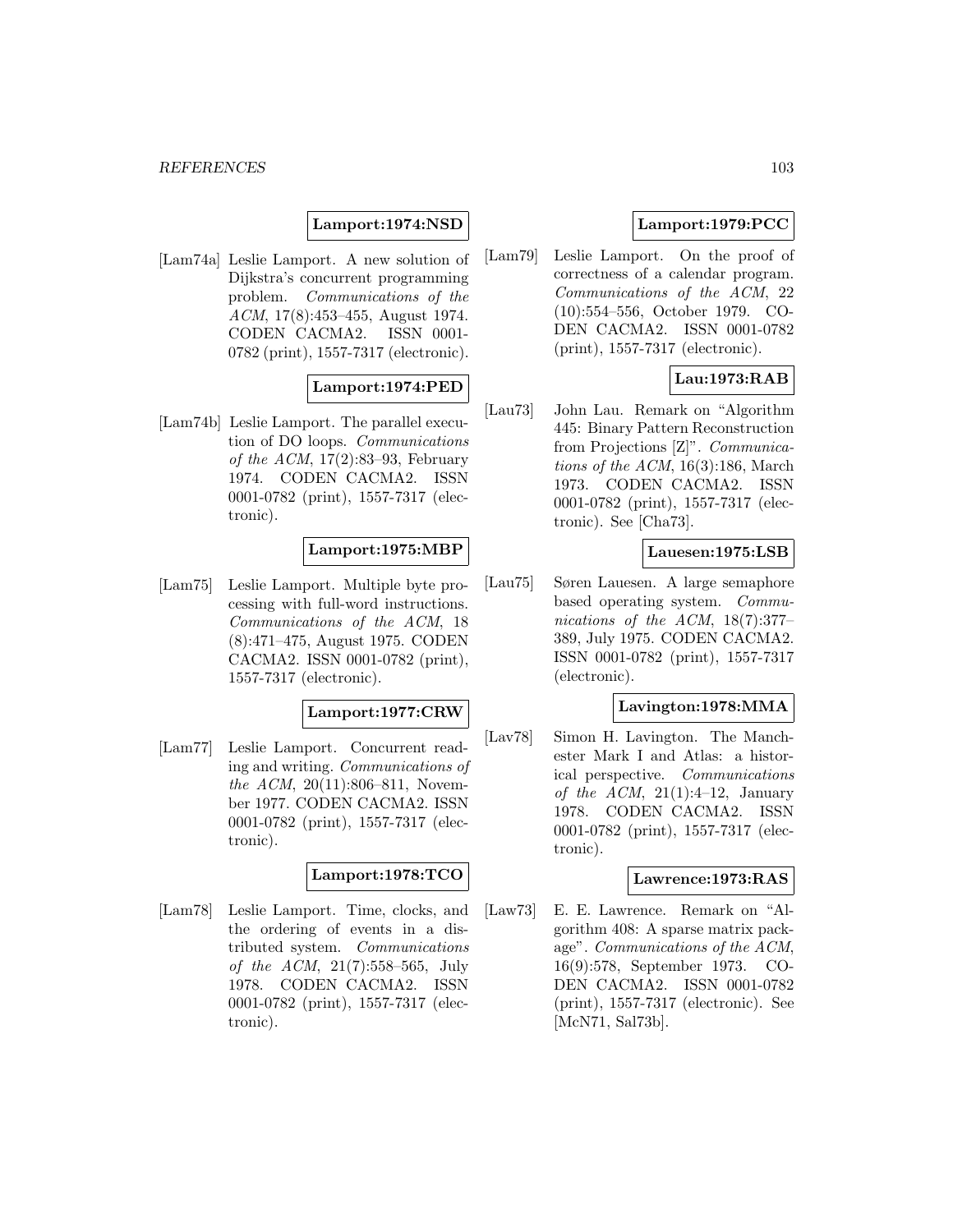### **Lawler:1977:CCS**

[Law77] Eugene L. Lawler. Comment on computing the k shortest paths in a graph. Communications of the ACM, 20(8):603–604, August 1977. CODEN CACMA2. ISSN 0001- 0782 (print), 1557-7317 (electronic).

## **Laflin:1970:AAS**

[LB70a] S. Laflin and M. A. Brebner. ACM Algorithm 380: In-situ transposition of a rectangular matrix. Communications of the ACM, 13(5): 324–326, May 1970. CODEN CACMA2. ISSN 0001-0782 (print), 1557-7317 (electronic). See certification [Mac72].

### **Lamport:1970:CBQ**

[LB70b] Leslie Lamport and J. R. Bell. Comment on Bell's quadratic quotient method for hash code searching. Communications of the ACM, 13 (9):573–574, September 1970. CO-DEN CACMA2. ISSN 0001-0782 (print), 1557-7317 (electronic).

# **Ledgard:1976:CUC**

[LC76] Henry F. Ledgard and William C. Cave. Cobol under control. Communications of the ACM, 19(11): 601–608, November 1976. CODEN CACMA2. ISSN 0001-0782 (print), 1557-7317 (electronic).

# **Lee:1974:IPS**

[LCW74] R. C. T. Lee, C. L. Chang, and Richard J. Waldinger. An improved program-synthesizing algorithm and its correctness. Communications of the ACM, 17(4): 211–217, April 1974. CODEN

CACMA2. ISSN 0001-0782 (print), 1557-7317 (electronic).

#### **Litecky:1976:SEE**

[LD76] Charles R. Litecky and Gordon B. Davis. Study of errors, errorproneness, and error diagnosis in Cobol. Communications of the ACM, 19(1):33–37, January 1976. CODEN CACMA2. ISSN 0001- 0782 (print), 1557-7317 (electronic).

### **Leathers:1979:RAS**

[Lea79] Burton L. Leathers. Remark on "Algorithm 513: Analysis of In-Situ Transposition [F1]" and remark on "Algorithm 467: Matrix Transposition in Place". ACM Transactions on Mathematical Software, 5 (4):520, December 1979. CODEN ACMSCU. ISSN 0098-3500 (print), 1557-7295 (electronic). See [CT77, Bre73a].

### **Ledgard:1972:MTC**

[Led72] Henry F. Ledgard. Model for type checking — with an application to Algol 60. Communications of the ACM, 15(11):956–966, November 1972. CODEN CACMA2. ISSN 0001-0782 (print), 1557-7317 (electronic).

### **Ledgard:1974:PSC**

[Led74] Henry F. Ledgard. Production Systems: or can we do better than BNF? Communications of the ACM, 17(2):94–102, February 1974. CODEN CACMA2. ISSN 0001- 0782 (print), 1557-7317 (electronic).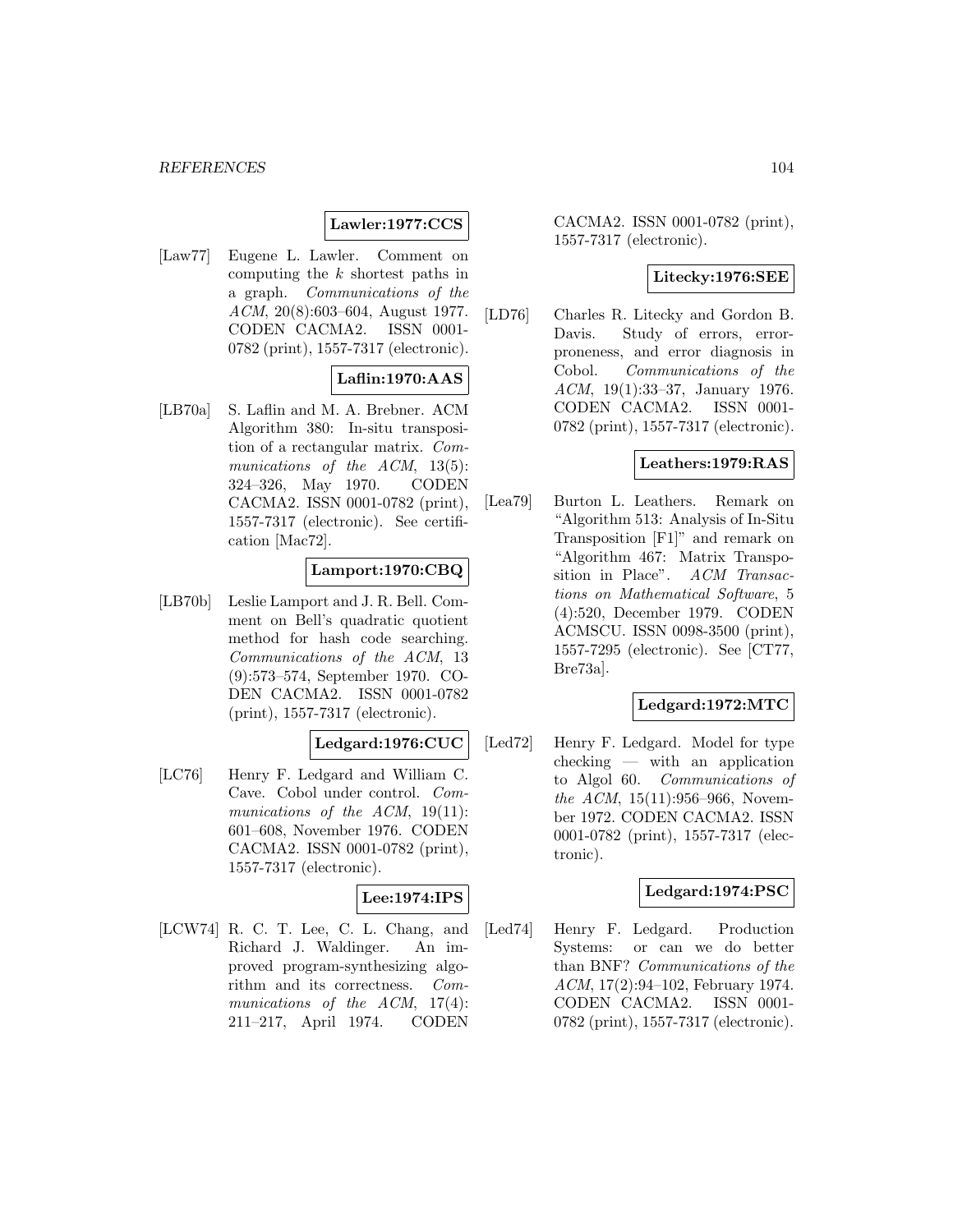# **Lee:1977:CFP**

[Lee77] John A. N. Lee. Considerations for future programming language standards activities. Communications of the ACM,  $20(11)$ :788–794, November 1977. CODEN CACMA2. ISSN 0001-0782 (print), 1557-7317 (electronic).

## **Leitch:1969:CGP**

[Lei69] I. M. Leitch. Certification of ACM Algorithm 323 [G6]: Generation of permutations in lexicographic order. Communications of the ACM, 12(9):512, September 1969. CO-DEN CACMA2. ISSN 0001-0782 (print), 1557-7317 (electronic). See [OS68, Roy73c].

# **Lemos:1979:ISW**

[Lem79] Ronald S. Lemos. An implementation of structured walk-throughs in teaching Cobol programming. Communications of the ACM, 22 (6):335–340, June 1979. CODEN CACMA2. ISSN 0001-0782 (print), 1557-7317 (electronic).

### **Lesk:1972:PPR**

[Les72] Arthur M. Lesk. Pictorial pattern recognition and the phase problem of X-ray crystallography. Communications of the ACM,  $15(1):3-6$ , January 1972. CODEN CACMA2. ISSN 0001-0782 (print), 1557-7317 (electronic).

### **Lesk:1979:DTD**

[Les79] Arthur M. Lesk. Detection of threedimensional patterns of atoms in chemical structures. Communications of the ACM, 22(4):219–224,

April 1979. CODEN CACMA2. ISSN 0001-0782 (print), 1557-7317 (electronic).

### **Levialdi:1972:SBP**

[Lev72] Stefano Levialdi. On shrinking binary picture patterns. Communications of the ACM,  $15(1):7-10$ , January 1972. CODEN CACMA2. ISSN 0001-0782 (print), 1557-7317 (electronic).

## **Levin:1976:PAD**

[Lev76] Joshua Z. Levin. A parametric algorithm for drawing pictures of solid objects composed of quadric surfaces. Communications of the ACM, 19(10):555–563, October 1976. CO-DEN CACMA2. ISSN 0001-0782 (print), 1557-7317 (electronic).

### **Lewart:1973:AAA**

[Lew73] C. R. Lewart. ACM Algorithm 463: Algorithms SCALE1, SCALE2, and SCALE3 for determination of scales on computer generated plots [J6]. Communications of the ACM, 16 (10):639–640, October 1973. CO-DEN CACMA2. ISSN 0001-0782 (print), 1557-7317 (electronic).

### **Lew:1978:OCE**

[Lew78] Art Lew. Optimal conversion of extended-entry decision tables with general cost criteria. Communications of the ACM, 21(4):269–279, April 1978. CODEN CACMA2. ISSN 0001-0782 (print), 1557-7317 (electronic).

### **Lientz:1976:CEV**

[Lie76] Bennet P. Lientz. A comparative evaluation of versions of BASIC.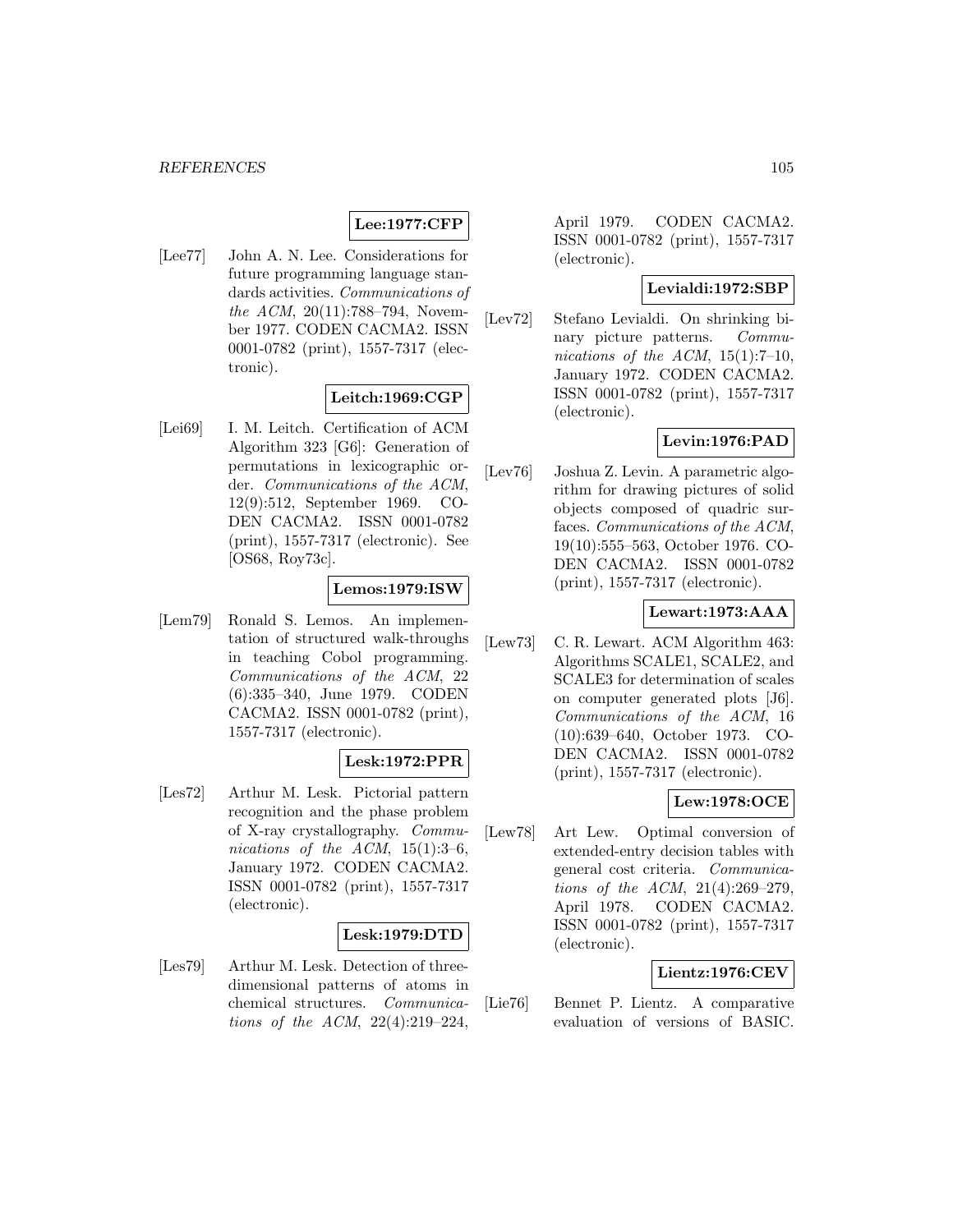Communications of the ACM, 19 (4):175–181, April 1976. CODEN CACMA2. ISSN 0001-0782 (print), 1557-7317 (electronic).

## **Linz:1970:AFP**

[Lin70] Peter Linz. Accurate floating-point summation. *Communications* of the ACM, 13(6):361–362, June 1970. CODEN CACMA2. ISSN 0001- 0782 (print), 1557-7317 (electronic).

# **Liniger:1971:SCN**

[Lin71] Werner Liniger. A stopping criterion for the Newton–Raphson method in implicit multistep integration algorithms for nonlinear systems of ordinary differential equations. Communications of the ACM, 14(9):600–601, September 1971. CODEN CACMA2. ISSN 0001-0782 (print), 1557-7317 (electronic).

## **Linz:1972:AAF**

[Lin72] Peter Linz. ACM Algorithm 427: Fourier cosine integral [D1]. Communications of the ACM, 15(5): 358–360, May 1972. CODEN CACMA2. ISSN 0001-0782 (print), 1557-7317 (electronic).

### **Ling:1973:CGA**

[Lin73] Robert F. Ling. A computer generated aid for cluster analysis. Communications of the ACM, 16 (6):355–361, June 1973. CODEN CACMA2. ISSN 0001-0782 (print), 1557-7317 (electronic).

### **Lindstrom:1974:CLS**

[Lin74] Gary Lindstrom. Copying list structures using bounded workspace.

Communications of the ACM, 17 (4):198–202, April 1974. CODEN CACMA2. ISSN 0001-0782 (print), 1557-7317 (electronic).

# **Liniger:1975:CBA**

[Lin75] Werner Liniger. Connections between accuracy and stability properties of linear multistep formulas. Communications of the ACM, 18 (1):53–56, January 1975. CODEN CACMA2. ISSN 0001-0782 (print), 1557-7317 (electronic). Collection of articles honoring Alston S. Householder.

## **Lipton:1975:RMP**

[Lip75] Richard J. Lipton. Reduction: A method of proving properties of parallel programs. Communications of the ACM, 18(12):717–721, December 1975. CODEN CACMA2. ISSN 0001-0782 (print), 1557-7317 (electronic). Papers from the Second ACM Symposium on Principles of Programming Languages (Palo Alto, Calif., 1975).

## **Lipis:1979:CCU**

[Lip79] Allen H. Lipis. Costs of the current U.S. payments system. Communications of the ACM, 22(12): 644–647, December 1979. CODEN CACMA2. ISSN 0001-0782 (print), 1557-7317 (electronic).

### **Liskov:1972:DVO**

[Lis72] Barbara H. Liskov. The design of the Venus operating system. Communications of the ACM, 15(3): 144–149, March 1972. CODEN CACMA2. ISSN 0001-0782 (print), 1557-7317 (electronic).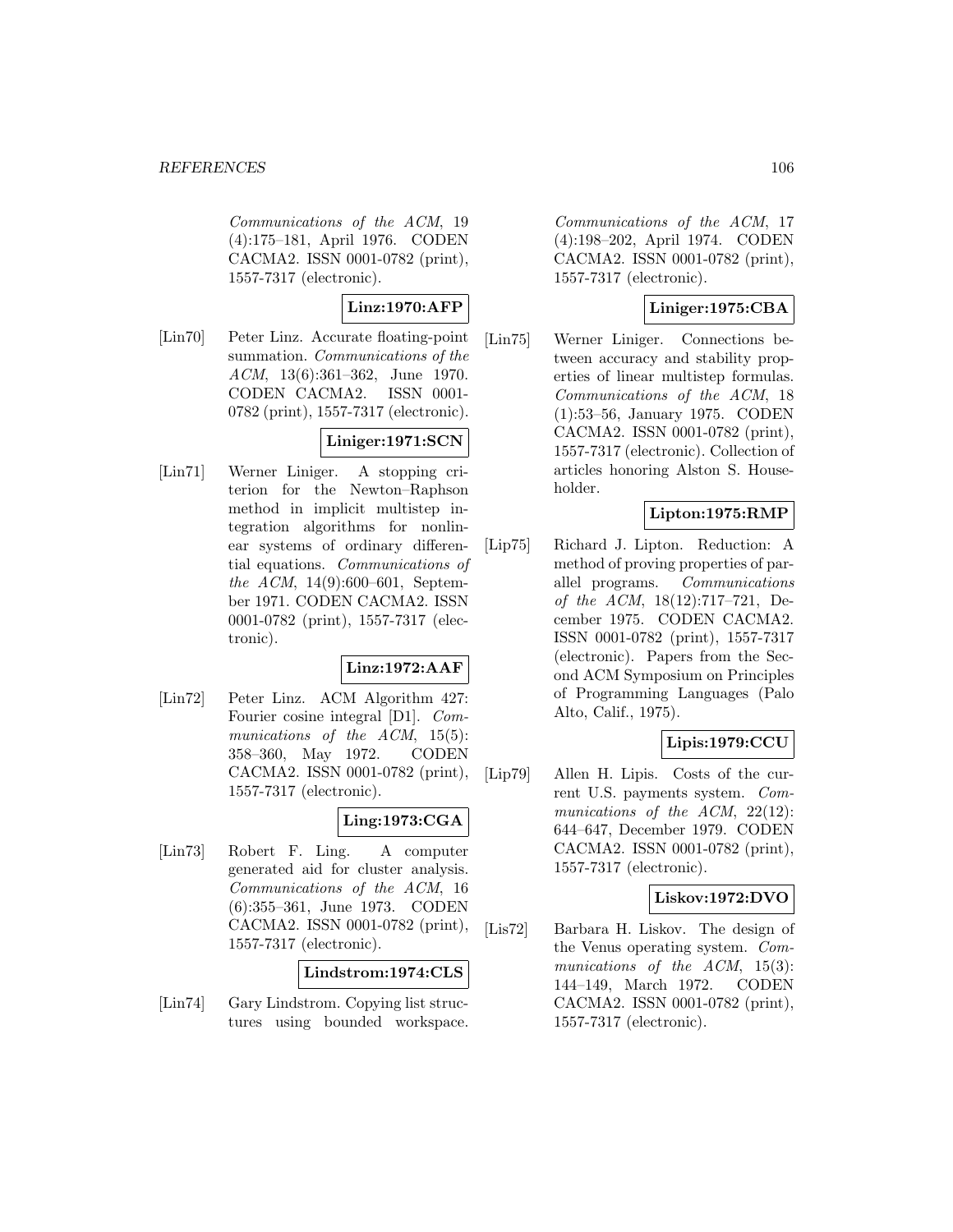## **Litsios:1991:NFH**

[Lit91] James Litsios. Note on fast hashing of variable length text strings. Communications of the ACM, 34(11): 118–120, November 1991. CODEN CACMA2. ISSN 0001-0782 (print), 1557-7317 (electronic). Suggests a simple extension of Pearson's hashing algorithm [Pea90] that supports non-character data. See also comments in [Dit91, Sav91, Pea91] and early work in [Dit76].

### **Levitt:1972:CAS**

[LK72] Karl N. Levitt and William H. Kautz. Cellular arrays for the solution of graph problems. Communications of the ACM, 15(9):789– 801, September 1972. CODEN CACMA2. ISSN 0001-0782 (print), 1557-7317 (electronic).

#### **Lawrie:1975:GPL**

[LLBR75] Duncan H. Lawrie, T. Layman, D. Baer, and J. M. Randal. GLYP- $NIR - A$  programming language for Illiac IV. Communications of the ACM, 18(3):157–164, March 1975. CODEN CACMA2. ISSN 0001- 0782 (print), 1557-7317 (electronic).

### **Lam:1973:AAA**

[LM73] C. Lam and J. McKay. ACM Algorithm 469: Arithmetic overa finite field [A1]. Communications of the ACM, 16(11):699, November 1973. CODEN CACMA2. ISSN 0001- 0782 (print), 1557-7317 (electronic).

#### **Ledgard:1975:GCS**

[LM75] Henry F. Ledgard and Michael Marcotty. A genealogy of control structures. Communications of

the ACM, 18(11):629–639, November 1975. CODEN CACMA2. ISSN 0001-0782 (print), 1557-7317 (electronic).

### **Lucas:1974:SCU**

[LML74] Henry C. Lucas, Jr., David B. Montgomery, and Jean Claude Larreche. A study of computer use in a graduate school of business. Communications of the ACM, 17 (4):205–206, April 1974. CODEN CACMA2. ISSN 0001-0782 (print), 1557-7317 (electronic).

### **Loeckx:1970:ACB**

[Loe70] J. Loeckx. Algorithm for the construction of bounded-context parsers. Communications of the ACM, 13(5):297–307, May 1970. CODEN CACMA2. ISSN 0001- 0782 (print), 1557-7317 (electronic).

#### **Loeser:1974:SPT**

[Loe74] Rudolf Loeser. Some performance tests of "quicksort" and descendants. Communications of the ACM, 17(3):143–152, March 1974. CODEN CACMA2. ISSN 0001- 0782 (print), 1557-7317 (electronic).

### **London:1970:CAM**

[Lon70] R. L. London. Certification of "Algorithm 245: Treesort 3 [M1]": Proof of algorithms — A new kind of certification. Communications of the ACM, 13(6):371–374, June 1970. CODEN CACMA2. ISSN 0001-0782 (print), 1557-7317 (electronic). See [Flo64].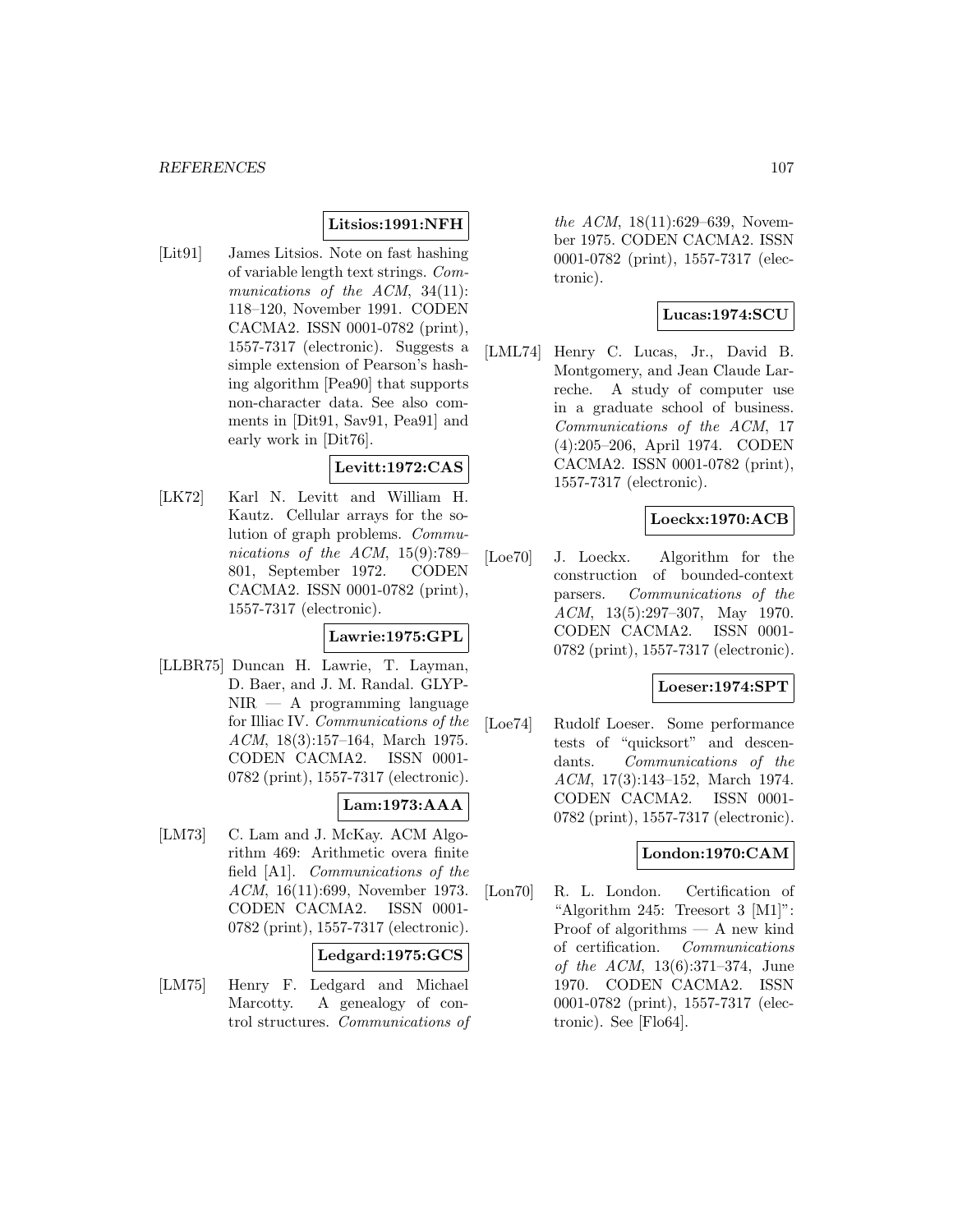# **Long:1979:PPE**

[Lon79] Robert H. Long. Public protection and education with EFT. Communications of the ACM, 22(12): 648–654, December 1979. CODEN CACMA2. ISSN 0001-0782 (print), 1557-7317 (electronic).

## **Loui:1976:WDT**

[Lou76] Michael C. Loui. Weighted derivation trees. Communications of the ACM, 19(9):509–513, September 1976. CODEN CACMA2. ISSN 0001-0782 (print), 1557-7317 (electronic).

#### **Lowe:1970:ASC**

[Low70] T. C. Lowe. Automatic segmentation of cyclic program structures based on connectivity and processor timing. Communications of the ACM, 13(1):3–6, January 1970. CODEN CACMA2. ISSN 0001- 0782 (print), 1557-7317 (electronic).

## **Low:1973:PQE**

[Low73] David W. Low. Programming by questionnaire: an effective way to use decision tables. Communications of the ACM, 16(5):282–286, May 1973. CODEN CACMA2. ISSN 0001-0782 (print), 1557-7317 (electronic).

## **Low:1978:ADS**

[Low78] James R. Low. Automatic data structure selection: an example and overview. Communications of the ACM, 21(5):376–385, May 1978. CODEN CACMA2. ISSN 0001- 0782 (print), 1557-7317 (electronic).

### **Luccio:1978:PT**

[LP78] Fabrizio Luccio and Linda Pagli. Power trees. Communications of the ACM, 21(11):941–947, November 1978. CODEN CACMA2. ISSN 0001-0782 (print), 1557-7317 (electronic).

### **Lozano-Perez:1979:APC**

[LPW79] Tomás Lozano-Pérez and Michael A. Wesley. An algorithm for planning collision-free paths among polyhedral obstacles. Communications of the ACM, 22(10):560–570, October 1979. CODEN CACMA2. ISSN 0001-0782 (print), 1557-7317 (electronic).

### **LaFata:1970:IDA**

[LR70] P. LaFata and J. B. Rosen. An interactive display for approximation by linear programming. Communications of the ACM, 13(11): 651–659, November 1970. CODEN CACMA2. ISSN 0001-0782 (print), 1557-7317 (electronic).

# **Lopez:1977:SCS**

[LRT77] A. A. Lopez, Robert Raymond, and Robert Tardiff. A survey of computer science offerings in small liberal arts colleges. Communications of the ACM,  $20(12):902-906$ , December 1977. CODEN CACMA2. ISSN 0001-0782 (print), 1557-7317 (electronic).

#### **Levine:1970:AAS**

[LS70] Michael J. Levine and Stanley M. Swanson. ACM Algorithm 377: Symbolic expansion of algebraic expressions. Communications of the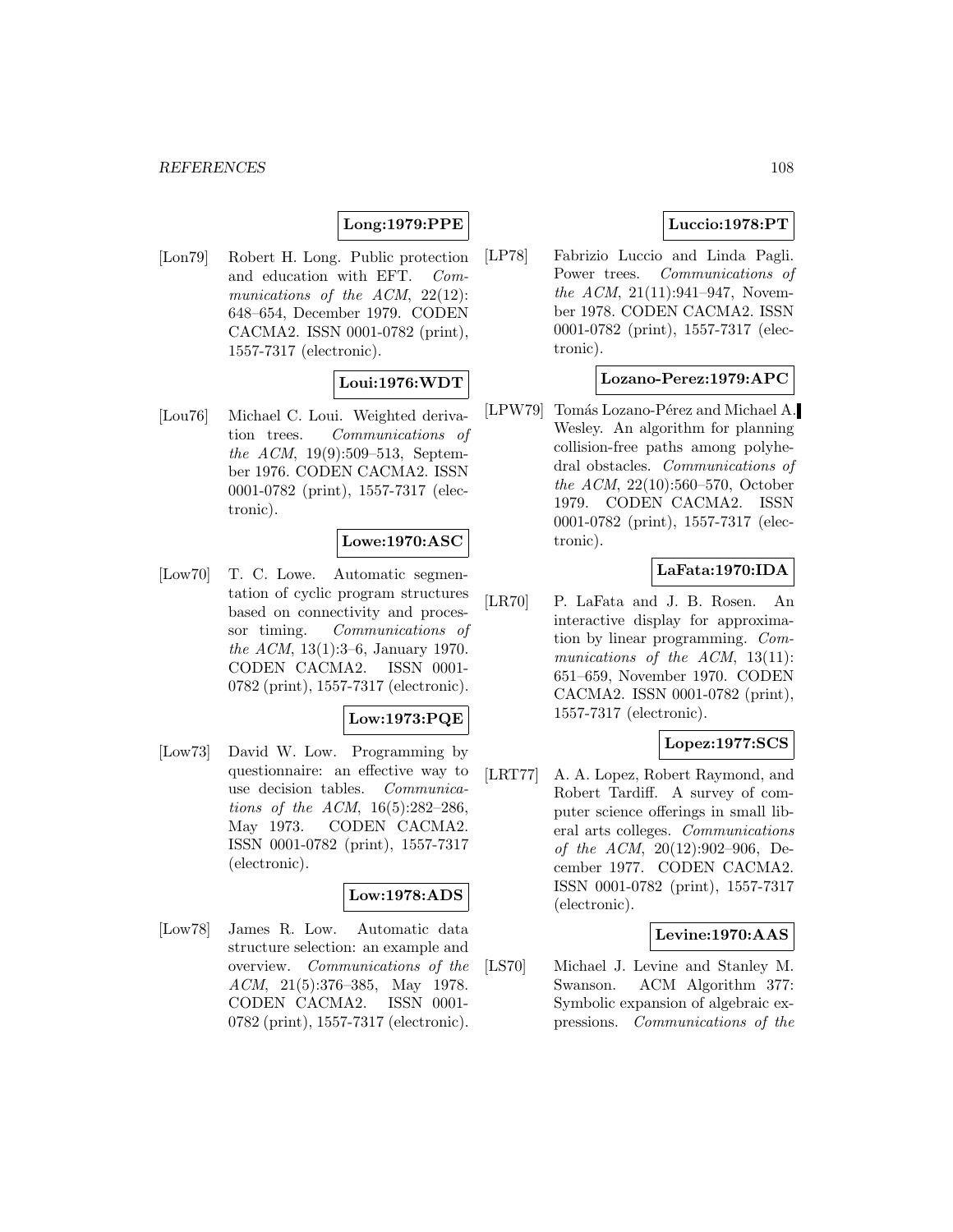ACM, 13(3):191–192, March 1970. CODEN CACMA2. ISSN 0001- 0782 (print), 1557-7317 (electronic).

# **Lyness:1971:AAE**

[LS71] J. N. Lyness and G. Sande. ACM Algorithm 413: ENTCAF and ENTCRE: Evaluation of normalized Taylor coefficients of an analytic function (C5). Communications of the ACM, 14(10):669–675, October 1971. CODEN CACMA2. ISSN 0001-0782 (print), 1557-7317 (electronic).

# **Lyche:1974:AAP**

[LS74] Tom Lyche and Larry L. Schumaker. ACM Algorithm 480: Procedures for computing smoothing and interpolating natural splines [E1]. Communications of the ACM, 17 (8):463–467, August 1974. CODEN CACMA2. ISSN 0001-0782 (print), 1557-7317 (electronic).

# **Lampson:1976:ROS**

[LS76] Butler W. Lampson and Howard E. Sturgis. Reflections on an operating system design. Communications of the ACM, 19(5):251–265, May 1976. CODEN CACMA2. ISSN 0001-0782 (print), 1557-7317 (electronic).

#### **Lucas:1977:SHC**

[LS77] Henry C. Lucas, Jr. and Jimmy A. Sutton. The stage hypothesis and the S-curve: Some contradictory evidence. Communications of the ACM, 20(4):254–259, April 1977. CODEN CACMA2. ISSN 0001- 0782 (print), 1557-7317 (electronic).

# **Liskov:1977:AMC**

[LSAS77] Barbara Liskov, Alan Snyder, Russell R. Atkinson, and Craig Schaffert. Abstraction mechanisms in CLU. Communications of the ACM, 20(8):564–576, August 1977. CODEN CACMA2. ISSN 0001- 0782 (print), 1557-7317 (electronic). Also published in/as: In "Readings in Object-Oriented Database Systems" edited by S.Zdonik and D.Maier, Morgan Kaufman, 1990.

## **Lientz:1978:CAS**

[LST78] Bennet P. Lientz, E. Burton Swanson, and G. E. Tompkins. Characteristics of application software maintenance. Communications of the ACM, 21(6):466–471, June 1978. CODEN CACMA2. ISSN 0001-0782 (print), 1557-7317 (electronic).

## **Lum:1975:COA**

[LSWL75] Vincent Y. Lum, Michael E. Senko, C. P. Wang, and H. Ling. A cost oriented algorithm for data set allocation in storage hierarchies. Communications of the ACM, 18(6):318– 322, June 1975. CODEN CACMA2. ISSN 0001-0782 (print), 1557-7317 (electronic).

## **Lucas:1971:AAC**

[LT71] C. W. Lucas, Jr. and C. W. Terrill. ACM Algorithm 404: Complex gamma function [S14]. Communications of the ACM,  $14(1):48-49$ , January 1971. CODEN CACMA2. ISSN 0001-0782 (print), 1557-7317 (electronic).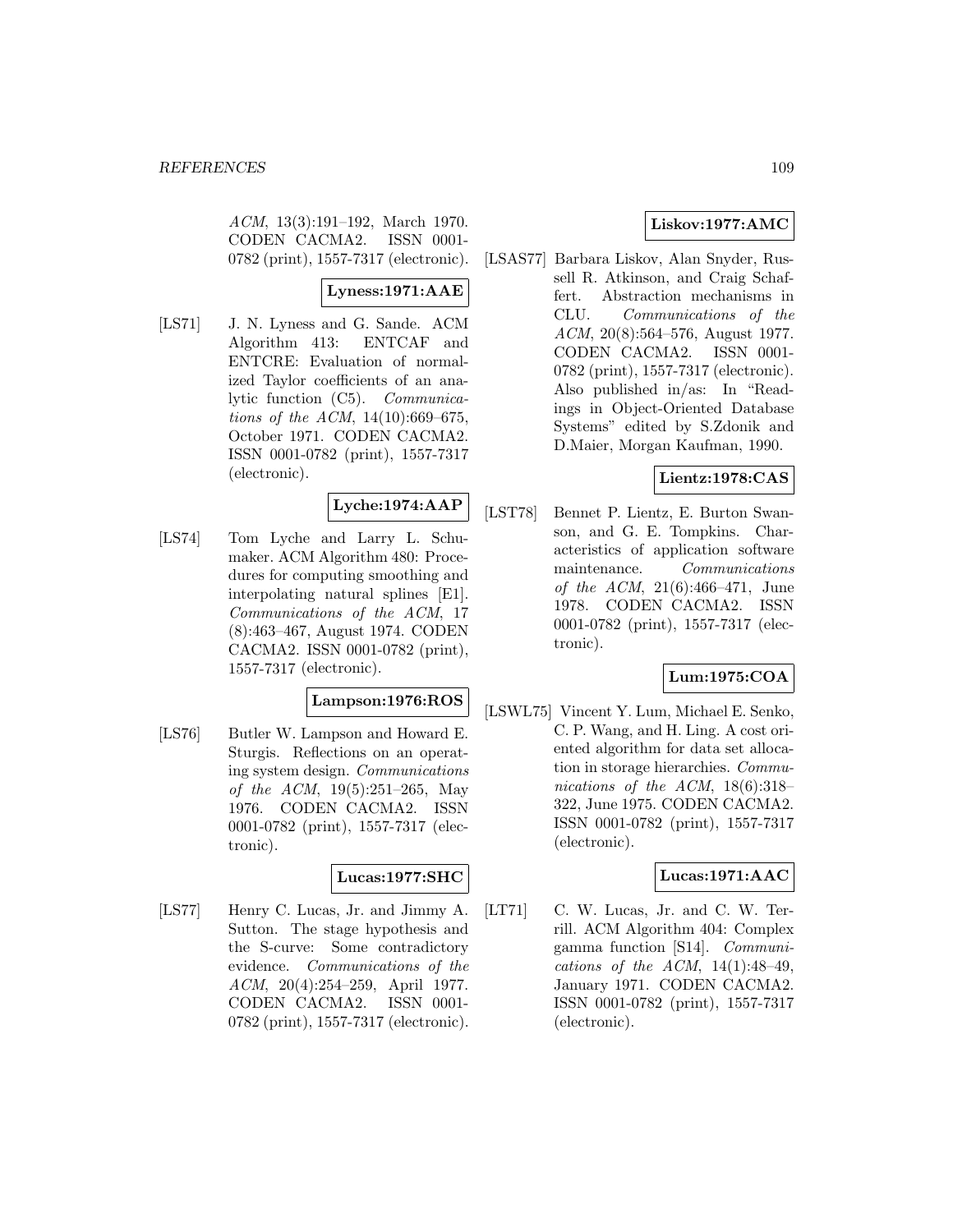#### *REFERENCES* 110

# **Liu:1973:AAE**

[LT73] C. N. Liu and D. T. Tang. ACM Algorithm 452: Enumerating combinations of  $m$  out of  $n$  objects [G6]. Communications of the ACM, 16(8):485, August 1973. CODEN CACMA2. ISSN 0001-0782 (print), 1557-7317 (electronic).

# **Ledgard:1977:TVD**

[LT77] Henry F. Ledgard and Robert W. Taylor. Two views of data abstraction — introduction to the special section. Communications of the ACM, 20(6):382–384, June 1977. CODEN CACMA2. ISSN 0001- 0782 (print), 1557-7317 (electronic).

## **Luccio:1972:WIL**

[Luc72] Fabrizio Luccio. Weighted increment linear search for scatter tables. Communications of the ACM, 15(12):1045–1047, December 1972. CODEN CACMA2. ISSN 0001- 0782 (print), 1557-7317 (electronic).

## **Lucas:1974:CRG**

[Luc74] Henry C. Lucas, Jr. A CRT report generating system. Communications of the ACM,  $17(1):47-48$ , January 1974. CODEN CACMA2. ISSN 0001-0782 (print), 1557-7317 (electronic).

## **Lucas:1978:UII**

[Luc78] Henry C. Lucas, Jr. Use of an interactive information storage and retrieval system in medical research. Communications of the ACM, 21 (3):197–205, March 1978. CODEN CACMA2. ISSN 0001-0782 (print), 1557-7317 (electronic).

# **Ludwig:1963:AAI**

[Lud63] O. G. Ludwig. ACM Algorithm 179: Incomplete beta ratio. Communications of the ACM,  $6(6):314$ , June 1963. CODEN CACMA2. ISSN 0001-0782 (print), 1557-7317 (electronic). See also [PS76, BB74].

## **Lum:1970:MAR**

[Lum70] Vincent Y. Lum. Multi-attribute retrieval with combined indexes. Communications of the ACM, 13 (11):660–665, November 1970. CO-DEN CACMA2. ISSN 0001- 0782 (print), 1557-7317 (electronic). URL http://dblp.uni-trier.de/ db/journals/cacm/Lum70.html.

# **Lum:1973:GPA**

[Lum73] Vincent Y. Lum. General performance analysis of key-to-address transformation methods using an abstract file concept. Communications of the ACM, 16(10):603–612, October 1973. CODEN CACMA2. ISSN 0001-0782 (print), 1557-7317 (electronic).

## **Lunde:1977:EES**

[Lun77] Åmund Lunde. Empirical evaluation of some features of instruction set processor architectures. Communications of the ACM, 20(3): 143–153, March 1977. CODEN CACMA2. ISSN 0001-0782 (print), 1557-7317 (electronic).

#### **Lum:1972:ARK**

[LY72] Vincent Y. Lum and P. S. T. Yuen. Additional results on key-to-address transform techniques: a fundamental performance study on large ex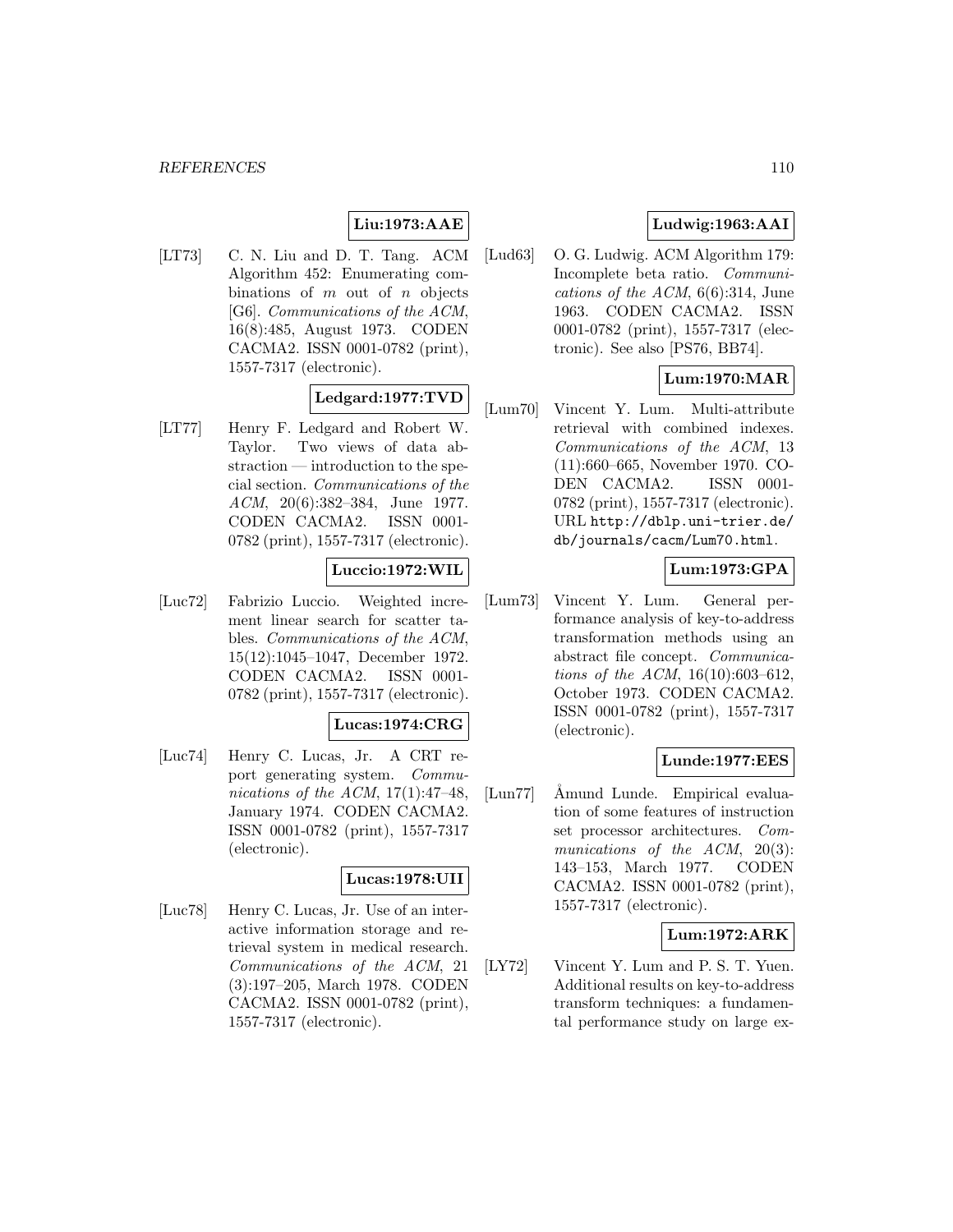isting formatted files. Communications of the ACM,  $15(11):996-$ 997, November 1972. CODEN CACMA2. ISSN 0001-0782 (print), 1557-7317 (electronic).

#### **Lum:1971:KAT**

[LYD71] Vincent Y. Lum, P. S. T. Yuen, and M. Dodd. Key-to-address transform techniques: A fundamental performance study on large existing formatted files. Communications of the ACM, 14(4):228–239, April 1971. CODEN CACMA2. ISSN 0001- 0782 (print), 1557-7317 (electronic). Survey of several hash functions, with performance results.

## **Lyness:1970:AAS**

[Lyn70] J. N. Lyness. ACM Algorithm 379: SQUANK (Simpson Quadrature Used Adaptively-Noise Killed). Communications of the ACM, 13 (4):260–263, April 1970. CODEN CACMA2. ISSN 0001-0782 (print), 1557-7317 (electronic). See certification [HM72].

#### **Lynch:1972:OSP**

[Lyn72] William C. Lynch. Operating system performance. Communications of the ACM, 15(7):579–585, July 1972. CODEN CACMA2. ISSN 0001-0782 (print), 1557-7317 (electronic).

## **Lyon:1974:SDL**

[Lyo74] Gordon Lyon. Syntax-directed least-errors analysis for context-free languages: a practical approach. Communications of the ACM, 17 (1):3–14, January 1974. CODEN

CACMA2. ISSN 0001-0782 (print), 1557-7317 (electronic).

## **Lyon:1978:PST**

[Lyo78a] Gordon Lyon. Packed scatter tables. Communications of the ACM, 21(10):857–865, October 1978. CO-DEN CACMA2. ISSN 0001-0782 (print), 1557-7317 (electronic).

## **Lyons:1978:SDE**

[Lyo78b] Norman R. Lyons. Systems design education: A gaming approach. Communications of the ACM, 21 (11):889–895, November 1978. CO-DEN CACMA2. ISSN 0001-0782 (print), 1557-7317 (electronic).

#### **Macleod:1972:STR**

[Mac72] I. D. G. Macleod. Certification of "Algorithm 380: In-situ transposition of a rectangular matrix [F1]". Communications of the ACM, 15(1):49–??, 1972. CODEN CACMA2. ISSN 0001-0782 (print), 1557-7317 (electronic). See [LB70a].

### **MacLennan:1973:FAB**

[Mac73] B. J. MacLennan. Fen — an axiomatic basis for program semantics. Communications of the ACM, 16(8):468–474, August 1973. CO-DEN CACMA2. ISSN 0001-0782 (print), 1557-7317 (electronic).

### **Magnuski:1975:RAM**

[Mag75] H. S. Magnuski. Remark on "Algorithm 479: A minimal spanning tree clustering method". Communications of the ACM,  $18(2):119-??$ , 1975. CODEN CACMA2. ISSN 0001-0782 (print), 1557-7317 (electronic). See [Pag74a].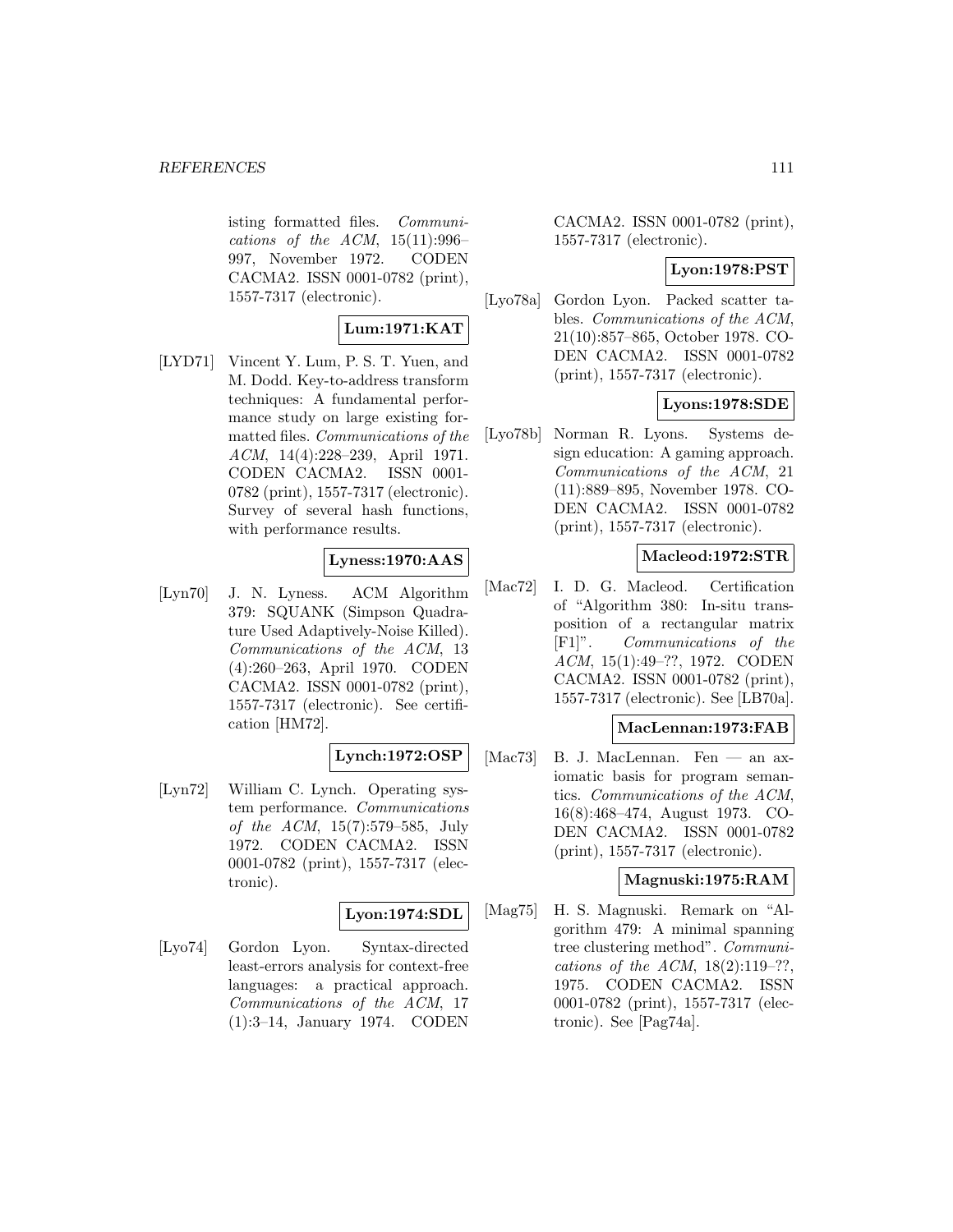### **Mairson:1977:SNU**

[Mai77] Harry G. Mairson. Some new upper bounds on the generation of prime numbers. Communications of the ACM, 20(9):664–669, September 1977. CODEN CACMA2. ISSN 0001-0782 (print), 1557-7317 (electronic).

## **Malcolm:1971:AFP**

[Mal71] Michael A. Malcolm. On accurate floating-point summation. Communications of the ACM, 14(11): 731–736, November 1971. CODEN CACMA2. ISSN 0001-0782 (print), 1557-7317 (electronic).

## **Malcolm:1972:ARP**

[Mal72] Michael A. Malcolm. Algorithms to reveal properties of floating-point arithmetic. Communications of the ACM, 15(11):949–951, November 1972. CODEN CACMA2. ISSN 0001-0782 (print), 1557-7317 (electronic). See also [GM74].

## **Maly:1976:CT**

[Mal76] Kurt Maly. Compressed tries. Communications of the ACM, 19 (7):409–415, July 1976. CODEN CACMA2. ISSN 0001-0782 (print), 1557-7317 (electronic).

## **Maly:1978:NVM**

[Mal78] Kurt Maly. A note on virtual memory indexes. Communications of the ACM, 21(9):786–787, September 1978. CODEN CACMA2. ISSN 0001-0782 (print), 1557-7317 (electronic).

### **Mamrak:1977:DRT**

[Mam77] Sandra A. Mamrak. Dynamic response time prediction for computer networks. Communications of the ACM, 20(7):461–468, July 1977. CODEN CACMA2. ISSN 0001-0782 (print), 1557-7317 (electronic).

## **Manthey:1979:MDM**

[Man79] Michael J. Manthey. Model for and discussion of multi-interpreter systems. Communications of the ACM, 22(5):299–309, May 1979. CODEN CACMA2. ISSN 0001-0782 (print), 1557-7317 (electronic).

## **March:1972:AAE**

[Mar72a] David L. March. ACM Algorithm 434: Exact probabilities for  $R \times C$ contingency tables [G2]. Communications of the ACM,  $15(11):991-$ 992, November 1972. CODEN CACMA2. ISSN 0001-0782 (print), 1557-7317 (electronic). See remark [Bou74, Han75a, Bou76].

## **Marshall:1972:RAD**

[Mar72b] D. R. T. Marshall. Remark on "Algorithm 394: Decision table translation". Communications of the ACM, 15(12):1074–??, 1972. CO-DEN CACMA2. ISSN 0001-0782 (print), 1557-7317 (electronic). See remark [Dia70].

## **Martin:1972:BMM**

[Mar72c] David F. Martin. A Boolean matrix method for the computation of linear precedence functions. Communications of the ACM, 15(6):448– 454, June 1972. CODEN CACMA2.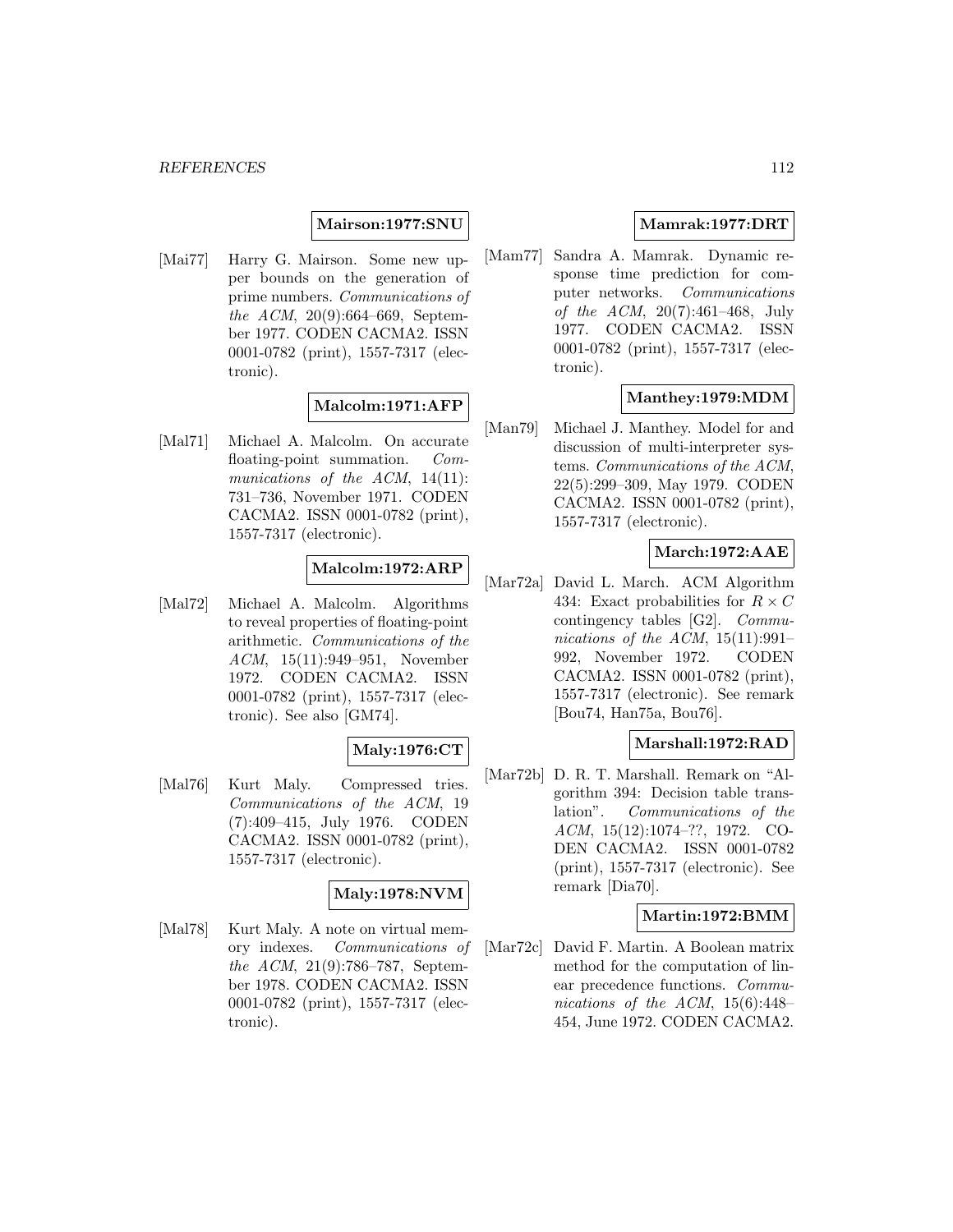ISSN 0001-0782 (print), 1557-7317 (electronic).

## **Martelli:1976:AHS**

[Mar76] Alberto Martelli. Application of heuristic search methods to edge and contour detection. Communications of the ACM,  $19(2)$ :73–83, February 1976. CODEN CACMA2. ISSN 0001-0782 (print), 1557-7317 (electronic).

# **Mashburn:1975:RAV**

[Mas75] R. G. Mashburn. Remark on "Algorithm 475: Visible surface plotting program". Communications of the ACM, 18(5):276–277, 1975. CO-DEN CACMA2. ISSN 0001-0782 (print), 1557-7317 (electronic). See [Wri74, Fre75, Dor75].

## **Matsushita:1972:HLE**

[Mat72] Yutaka Matsushita. Hidden lines elimination for a rotating object. Communications of the ACM, 15 (4):245–252, April 1972. CODEN CACMA2. ISSN 0001-0782 (print), 1557-7317 (electronic).

## **Maurer:1970:NCI**

[Mau70] H. A. Maurer. A note on the complement of inherently ambiguous context-free languages. Communications of the ACM, 13(3):194, March 1970. CODEN CACMA2. ISSN 0001-0782 (print), 1557-7317 (electronic).

## **Mayer:1979:PLB**

[May79] Richard E. Mayer. A psychology of learning BASIC. Communications of the ACM, 22(11): 589–593, November 1979. CODEN

CACMA2. ISSN 0001-0782 (print), 1557-7317 (electronic).

## **Mifsud:1973:AMP**

[MB73] Charles J. Mifsud and Michael J. Bohlen. Addendum to a multipleprecision division algorithm. Communications of the ACM, 16(10): 628–??, 1973. CODEN CACMA2. ISSN 0001-0782 (print), 1557-7317 (electronic). See [Mif70].

## **Madison:1976:CPL**

[MB76a] A. Wayne Madison and Alan P. Batson. Characteristics of program localities. Communications of the ACM, 19(5):285–294, May 1976. CODEN CACMA2. ISSN 0001- 0782 (print), 1557-7317 (electronic).

## **Metcalfe:1976:EDP**

[MB76b] Robert M. Metcalfe and David R. Boggs. Ethernet: Distributed packet switching for local computer networks. Communications of the ACM, 19(7):395–404, July 1976. CODEN CACMA2. ISSN 0001- 0782 (print), 1557-7317 (electronic).

## **Macleod:1973:RAH**

[MC73] I. D. G. Macleod and A. M. Collins. Remark on "Algorithm 420: Hidden-line plotting program". Communications of the ACM, 16(7):448, July 1973. CO-DEN CACMA2. ISSN 0001-0782 (print), 1557-7317 (electronic). See remark [Wil72, Ell74b, Gai74b, Wil73c, Ell74a].

## **McCracken:1974:PLI**

[McC74] Daniel D. McCracken. A problemlist of issues concerning computers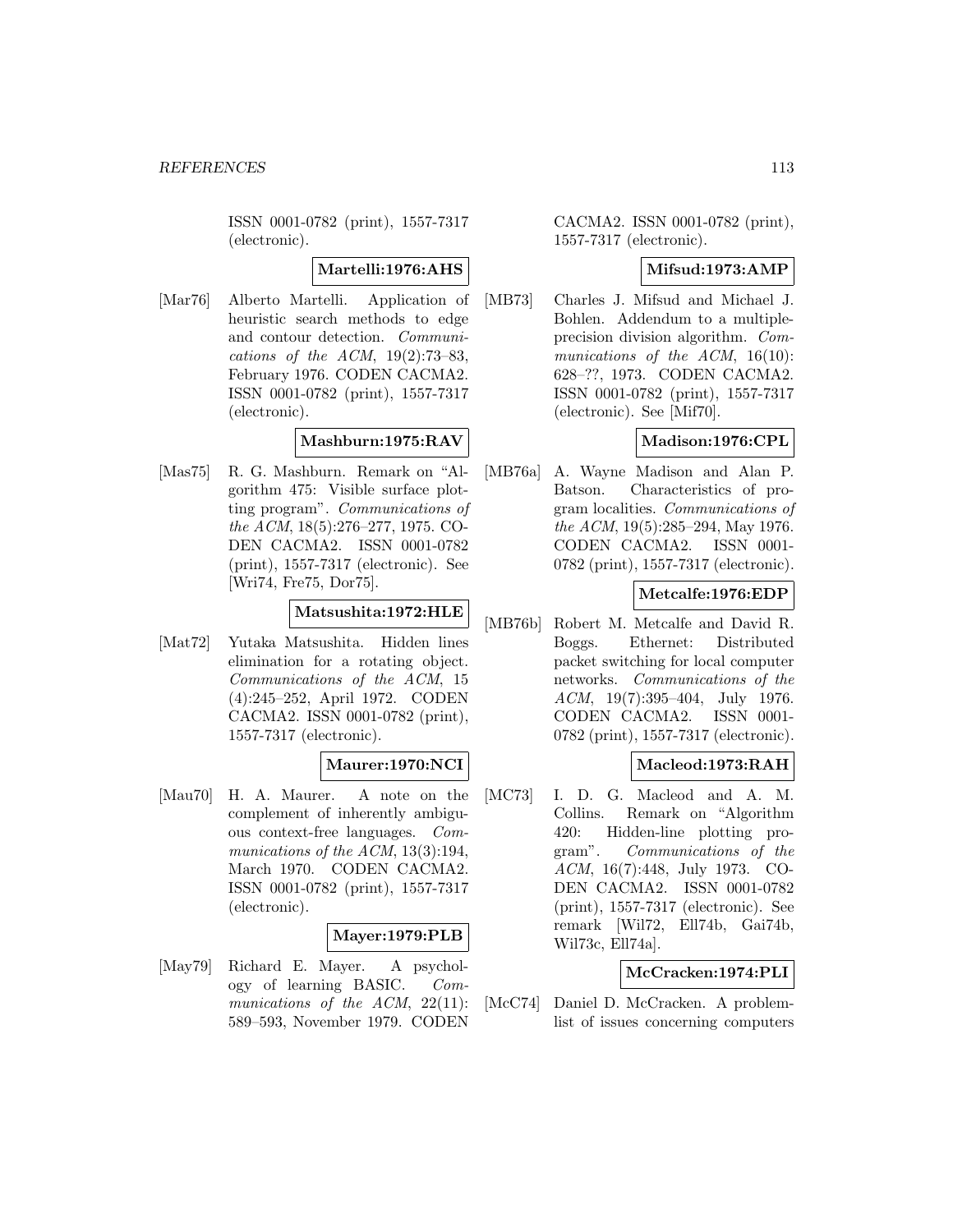and public policy — A report of the ACM commitee on computers and public policy. Communications of the ACM, 17(9):495–503, 1974. CO-DEN CACMA2. ISSN 0001-0782 (print), 1557-7317 (electronic).

## **McCarthy:1975:AFP**

[McC75] John McCarthy. ACM Forum: Proposed criterion for a cipher to be probable-word-proof. Communications of the ACM, 18(2):131–132, February 1975. CODEN CACMA2. ISSN 0001-0782 (print), 1557-7317 (electronic). See [FH74].

## **McCreight:1977:PBT**

[McC77] Edward M. McCreight. Pagination of B\*-trees with variablelength records. Communications of the ACM, 20(9):670–674, September 1977. CODEN CACMA2. ISSN 0001-0782 (print), 1557-7317 (electronic).

#### **McGeachie:1973:MTU**

[McG73] John S. McGeachie. Multiple terminals under user program control in a time-sharing environment. Communications of the ACM, 16(10): 587–590, October 1973. CODEN CACMA2. ISSN 0001-0782 (print), 1557-7317 (electronic).

#### **McKay:1970:AAU**

[McK70a] J. McKay. ACM Algorithm 391: Unitary symmetric polynomials. Communications of the ACM, 13(8):512, August 1970. CODEN CACMA2. ISSN 0001-0782 (print), 1557-7317 (electronic). See remark [Sch72b].

# **McKay:1970:AAP**

[McK70b] J. K. S. McKay. ACM Algorithm 371: Partitions in natural order. Communications of the ACM, 13(1):52, January 1970. CODEN CACMA2. ISSN 0001-0782 (print), 1557-7317 (electronic).

## **McMorrow:1973:CMC**

[McM73] Clyde H. McMorrow. Concerning music and computer composition in computational linguistics. Communications of the ACM, 16(5):313, May 1973. CODEN CACMA2. ISSN 0001-0782 (print), 1557-7317 (electronic).

## **McMaster:1978:AAD**

[McM78] Colin L. McMaster. An analysis of algorithms for the Dutch National Flag Problem. Communications of the ACM, 21(10):842–846, October 1978. CODEN CACMA2. ISSN 0001-0782 (print), 1557-7317 (electronic). See corrigendum [McM79].

## **McMaster:1979:CAA**

[McM79] C. L. McMaster. Corrigendum: "An Analysis of Algorithms for the Dutch National Flag Problem". Communications of the ACM, 22(3):207, March 1979. CO-DEN CACMA2. ISSN 0001-0782 (print), 1557-7317 (electronic). See [McM78].

## **McNamee:1971:AAS**

[McN71] J. M. McNamee. ACM Algorithm 408: A sparse matrix package (part I). Communications of the ACM, 14(4):265–273, April 1971.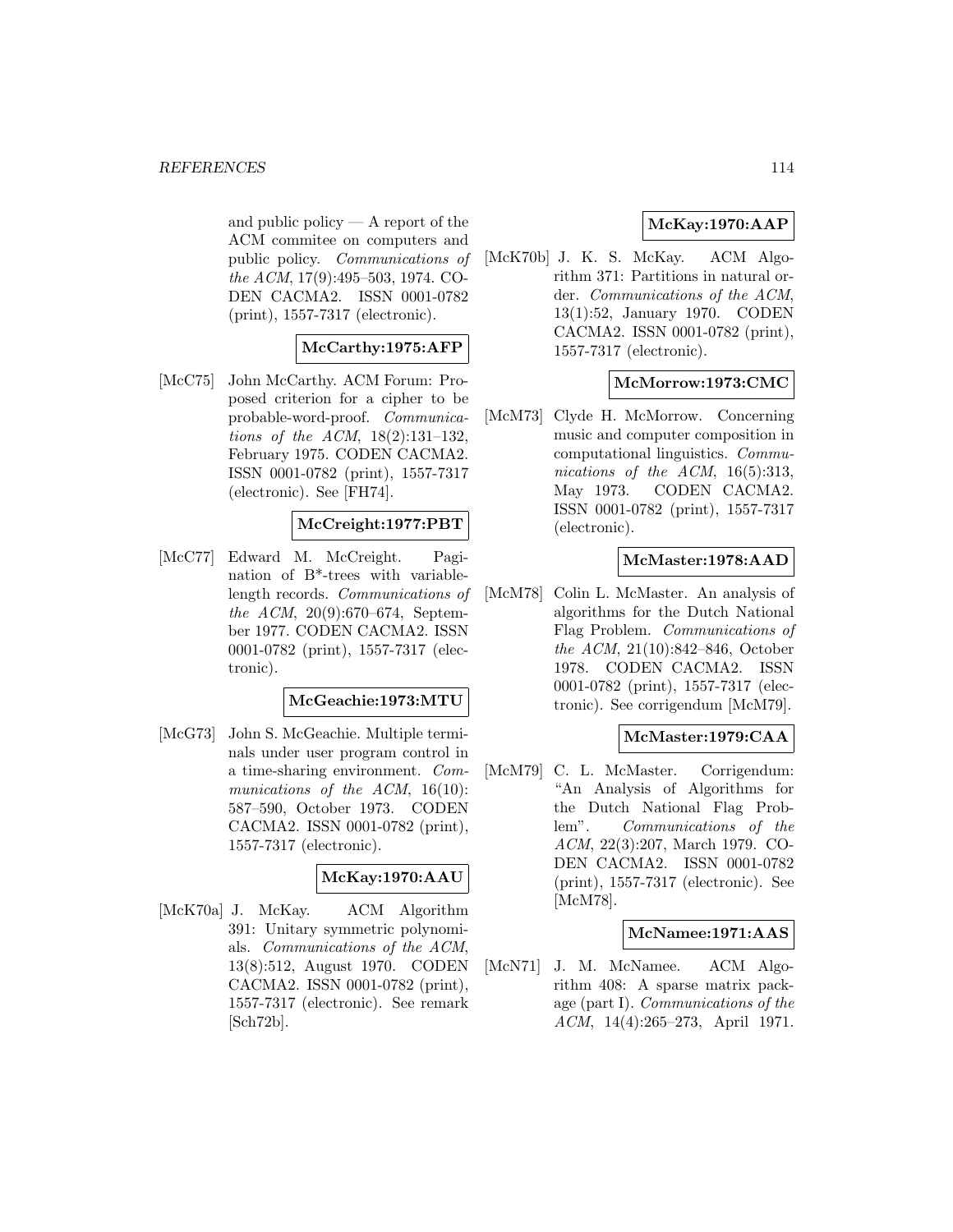CODEN CACMA2. ISSN 0001- 0782 (print), 1557-7317 (electronic). See remarks [Sal73b, Law73, Sip77, Gus78, HKM80].

## **Mullery:1970:PAM**

[MD70] A. P. Mullery and G. C. Driscoll. A processor allocation method for time-sharing. Communications of the ACM, 13(1):10–14, January 1970. CODEN CACMA2. ISSN 0001-0782 (print), 1557-7317 (electronic).

## **McCracken:1979:AAE**

[MDB79] Daniel D. McCracken, CCP, Peter J. Denning, and David H. Brandin. Addendum: An ACM executive committee position on the crisis in experimental computer science. Communications of the ACM, 22 (9):503–504, September 1979. CO-DEN CACMA2. ISSN 0001-0782 (print), 1557-7317 (electronic).

#### **Merner:1962:AAC**

[Mer62] J. N. Merner. ACM Algorithm 149: Complete elliptic integral. Communications of the ACM, 5(12): 605, December 1962. CODEN CACMA2. ISSN 0001-0782 (print), 1557-7317 (electronic). See also [Sko78].

## **Merrill:1973:RCR**

[Mer73] R. D. Merrill. Representation of contours and regions for efficient computer search. Communications of the ACM,  $16(2):69-82$ , February 1973. CODEN CACMA2. ISSN 0001-0782 (print), 1557-7317 (electronic).

## **Merkle:1978:SCI**

[Mer78] Ralph C. Merkle. Secure communications over insecure channels. Communications of the ACM, 21 (4):294–299, April 1978. CODEN CACMA2. ISSN 0001-0782 (print), 1557-7317 (electronic).

## **Mifsud:1970:MDA**

[Mif70] C. J. Mifsud. A multiple-precision division algorithm. Communications of the ACM,  $13(11):666-$ 668, November 1970. CODEN CACMA2. ISSN 0001-0782 (print), 1557-7317 (electronic). See addendum [MB73].

## **Mills:1970:SDP**

[Mil70] H. D. Mills. Syntax-directed documentation for PL360. Communications of the ACM, 13(4):216–222, April 1970. CODEN CACMA2. ISSN 0001-0782 (print), 1557-7317 (electronic).

## **Millstein:1973:CSI**

[Mil73] Robert E. Millstein. Control structures in Illiac IV Fortran. Communications of the ACM, 16(10): 621–627, October 1973. CODEN CACMA2. ISSN 0001-0782 (print), 1557-7317 (electronic).

## **Miller:1974:LOP**

[Mil74] Perry Lowell Miller. A locallyorganized parser for spoken input. Communications of the ACM, 17 (11):621–630, November 1974. CO-DEN CACMA2. ISSN 0001-0782 (print), 1557-7317 (electronic).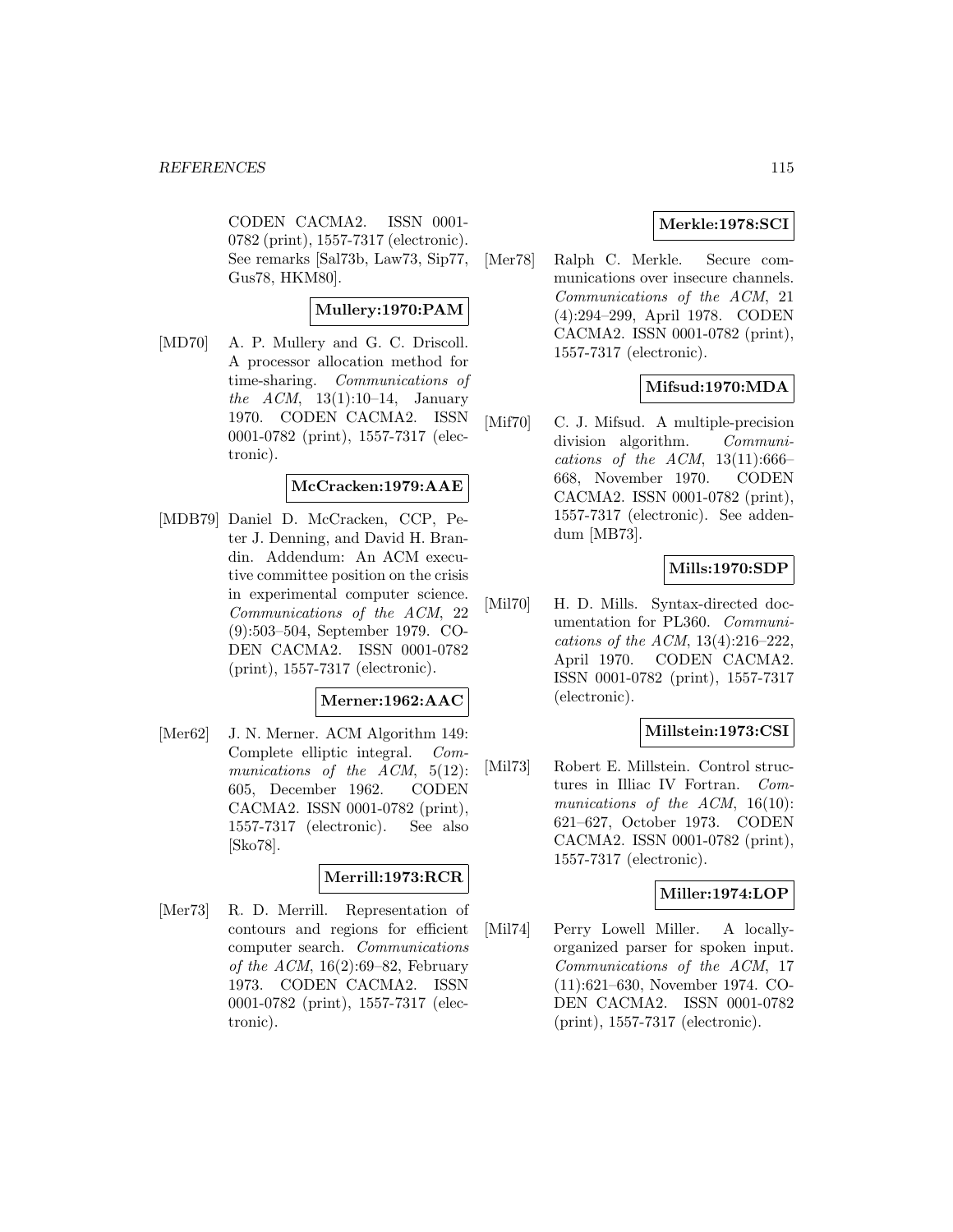## **Mills:1975:CNM**

[Mil75a] Harlan D. Mills. Corrigendum: "The New Math of Computer Programming". Communications of the ACM, 18(5):280, May 1975. CO-DEN CACMA2. ISSN 0001-0782 (print), 1557-7317 (electronic). See [Mil75b].

# **Mills:1975:NMC**

[Mil75b] Harlan D. Mills. The new math of computer programming. Communications of the ACM,  $18(1):43-48$ , January 1975. CODEN CACMA2. ISSN 0001-0782 (print), 1557-7317 (electronic). Collection of articles honoring Alston S. Householder. See corrigendum [Mil75a].

# **Millen:1976:SKV**

[Mil76] Jonathan K. Millen. Security kernel validation in practice. Communications of the ACM, 19(5):243– 250, May 1976. CODEN CACMA2. ISSN 0001-0782 (print), 1557-7317 (electronic).

## **Milman:1977:AOD**

[Mil77] Y. Milman. An approach to optimal design of storage parameters in databases. Communications of the ACM, 20(5):347–350, May 1977. CODEN CACMA2. ISSN 0001- 0782 (print), 1557-7317 (electronic).

## **Minieka:1974:CSS**

[Min74] Edward Minieka. On computing sets of shortest paths in a graph. Communications of the ACM, 17 (6):351–353, June 1974. CODEN CACMA2. ISSN 0001-0782 (print), 1557-7317 (electronic).

# **Minsky:1976:IRP**

[Min76] Naftaly H. Minsky. Intentional resolution of privacy protection in database systems. Communications of the ACM, 19(3):148–159, March 1976. CODEN CACMA2. ISSN 0001-0782 (print), 1557-7317 (electronic).

# **Misunas:1973:PNS**

[Mis73] David Misunas. Petri nets and speed independent design. Communications of the ACM, 16(8): 474–481, August 1973. CODEN CACMA2. ISSN 0001-0782 (print), 1557-7317 (electronic).

# **Misra:1975:RG**

[Mis75] Jayadev Misra. Remark on "Algorithm 246: Graycode [Z]". ACM Transactions on Mathematical Software, 1(3):285, September 1975. CODEN ACMSCU. ISSN 0098- 3500 (print), 1557-7295 (electronic). See [Boo64, Er85].

## **Muraoka:1973:TRS**

[MK73] Yoichi Muraoka and David J. Kuck. On the time required for a sequence of matrix products. Communications of the ACM,  $16(1):22-26$ , January 1973. CODEN CACMA2. ISSN 0001-0782 (print), 1557-7317 (electronic).

## **Mor:1972:NAA**

[ML72] Moshe Mor and T. Lamdan. A new approach to automatic scanning of contour maps. Communications of the ACM, 15(9):809–812, September 1972. CODEN CACMA2. ISSN 0001-0782 (print), 1557-7317 (electronic).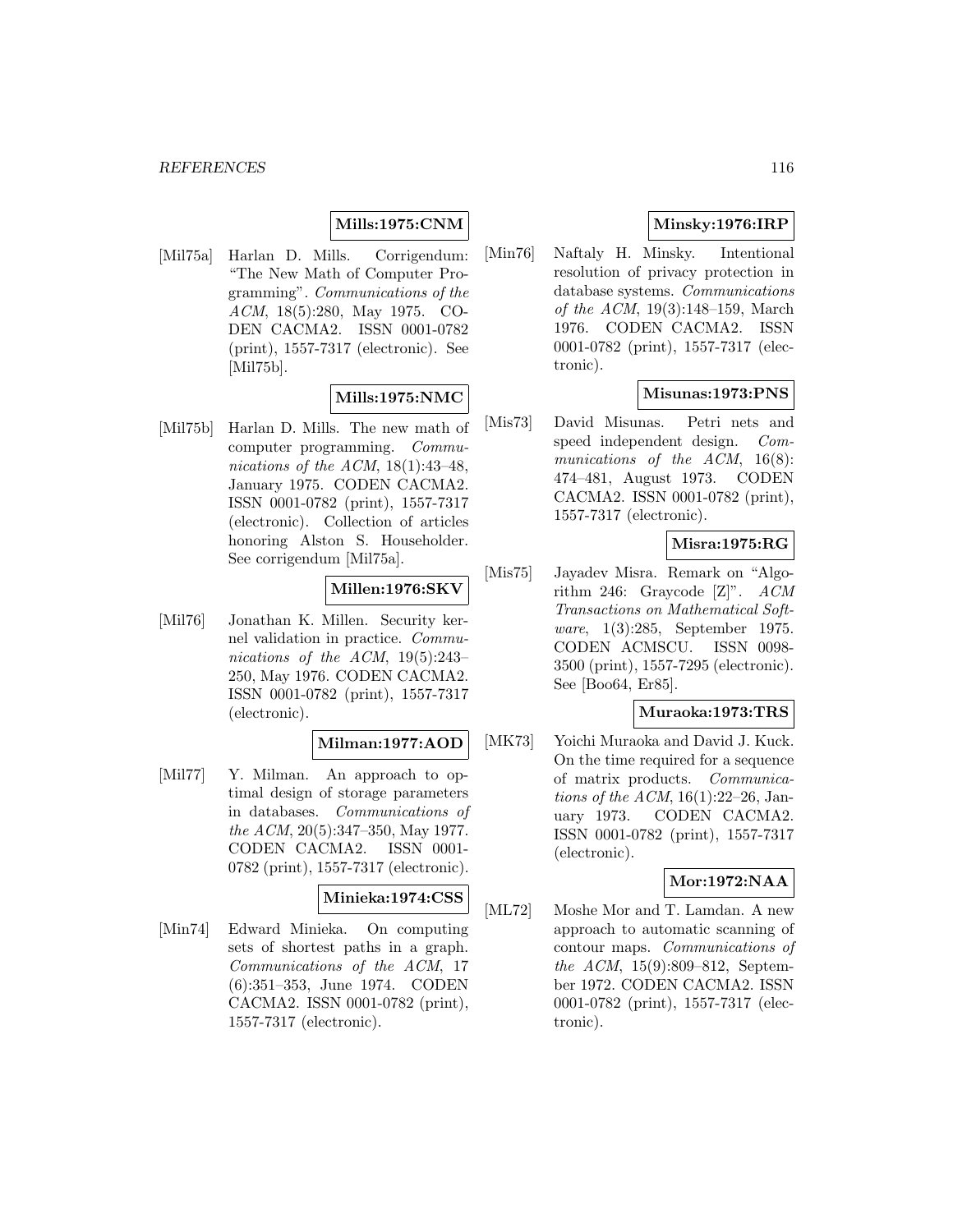## **Morgan:1977:OPD**

[ML77] Howard L. Morgan and K. Dan Levin. Optimal program and data locations in computer networks. Communications of the ACM, 20 (5):315–322, May 1977. CODEN CACMA2. ISSN 0001-0782 (print), 1557-7317 (electronic).

## **Mathews:1970:GPC**

[MM70] M. V. Mathews and F. R. Moore.  $GROOVE$  — a program to compose, store, and edit functions of time. Communications of the ACM, 13(12):715–721, December 1970. CODEN CACMA2. ISSN 0001-0782 (print), 1557-7317 (electronic).

## **Machura:1973:AAR**

[MM73] Marek Machura and Andrzej Mulawa. ACM Algorithm 450: Rosenbrock function minimization [E4]. Communications of the ACM, 16 (8):482–483, August 1973. CODEN CACMA2. ISSN 0001-0782 (print), 1557-7317 (electronic). See remarks [Bul74, KK74, Ell74a, Dav76].

## **Montanelli:1976:SWM**

[MM76] Richard G. Montanelli, Jr. and Sandra A. Mamrak. Status of women and minorities in academic computer science. Communications of the ACM, 19(10):578–581, October 1976. CODEN CACMA2. ISSN 0001-0782 (print), 1557-7317 (electronic).

## **Mamrak:1978:CSF**

[MM78a] Sandra A. Mamrak and Richard G. Montanelli, Jr. Computer science

faculties: The current status of minorities and woman. Communications of the ACM, 21(2):115–119, February 1978. CODEN CACMA2. ISSN 0001-0782 (print), 1557-7317 (electronic).

## **Martelli:1978:ODT**

[MM78b] Alberto Martelli and Ugo Montanari. Optimizing decision trees through heuristically guided search. Communications of the ACM, 21 (12):1025–1039, December 1978. CODEN CACMA2. ISSN 0001- 0782 (print), 1557-7317 (electronic).

## **Mickunas:1978:AER**

[MM78c] M. Dennis Mickunas and John A. Modry. Automatic error recovery for LR parsers. Communications of the ACM, 21(6):459–465, June 1978. CODEN CACMA2. ISSN 0001-0782 (print), 1557-7317 (electronic).

## **Martin:1972:OBT**

[MN72] William A. Martin and D. N. Ness. Optimizing binary trees grown with a sorting algorithm. Communications of the ACM,  $15(2):88-93$ , February 1972. CODEN CACMA2. ISSN 0001-0782 (print), 1557-7317 (electronic).

## **McFarlan:1973:CRG**

[MN73] F. Warren McFarlan and Richard L. Nolan. Curriculum recommendations for graduate professional programs in information systems: Recommended addendum on information systems administration. Communications of the ACM, 16(7): 439–441, July 1973. CODEN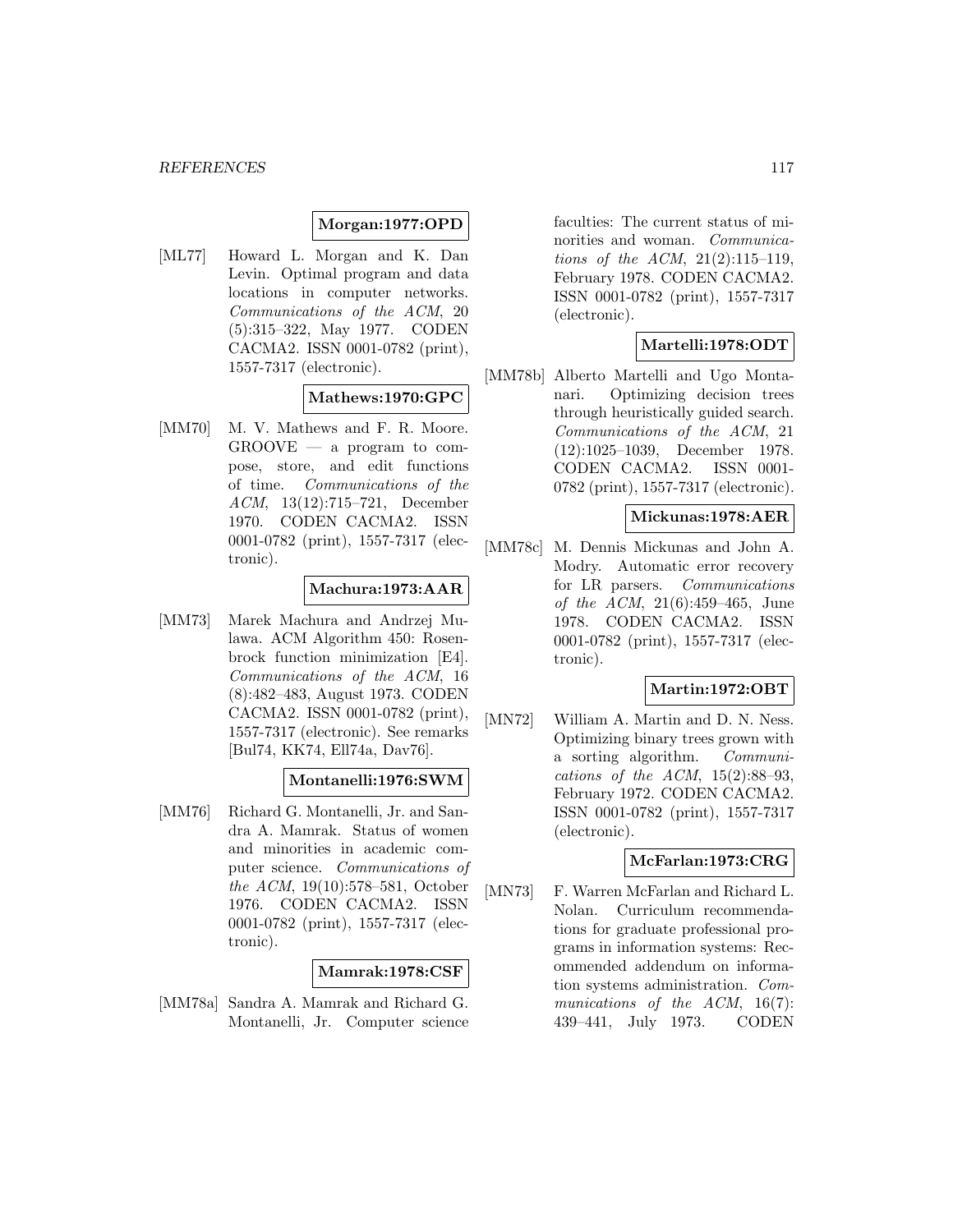CACMA2. ISSN 0001-0782 (print), 1557-7317 (electronic).

## **Manna:1973:IMP**

[MNV73] Zohar Manna, Stephen Ness, and Jean Vuillemin. Inductive methods for proving properties of programs. Communications of the ACM, 16 (8):491–502, August 1973. CODEN CACMA2. ISSN 0001-0782 (print), 1557-7317 (electronic).

# **Moler:1972:AAL**

[Mol72a] Cleve B. Moler. ACM Algorithm 423: Linear equation solver [F4]. Communications of the ACM, 15(4):274, April 1972. CODEN CACMA2. ISSN 0001-0782 (print), 1557-7317 (electronic).

## **Moler:1972:MCF**

[Mol72b] Cleve B. Moler. Matrix computations with Fortran and paging. Communications of the ACM, 15 (4):268–270, April 1972. CODEN CACMA2. ISSN 0001-0782 (print), 1557-7317 (electronic).

## **Montanari:1970:NML**

[Mon70] Ugo Montanari. A note on minimal length polygonal approximation to a digitized contour. Communications of the ACM,  $13(1):41-47$ , January 1970. CODEN CACMA2. ISSN 0001-0782 (print), 1557-7317 (electronic).

## **Montanari:1971:ODC**

[Mon71] Ugo Montanari. On the optimal detection of curves in noisy pictures. Communications of the ACM, 14 (5):335–345, May 1971. CODEN

CACMA2. ISSN 0001-0782 (print), 1557-7317 (electronic).

## **Moorer:1972:MCC**

[Moo72] James Anderson Moorer. Music and computer composition. Communications of the ACM,  $15(2):104-113$ , February 1972. CODEN CACMA2. ISSN 0001-0782 (print), 1557-7317 (electronic).

## **Morgan:1970:IBO**

[Mor70a] H. L. Morgan. An interrupt based organization for management information systems. Communications of the ACM, 13(12):734–739, December 1970. CODEN CACMA2. ISSN 0001-0782 (print), 1557-7317 (electronic).

## **Morgan:1970:SCS**

[Mor70b] H. L. Morgan. Spelling correction in systems programs. Communications of the ACM,  $13(2):90-94$ , February 1970. CODEN CACMA2. ISSN 0001-0782 (print), 1557-7317 (electronic).

#### **Morris:1971:PSS**

[Mor71a] Robert Morris. Papers from the 2nd symposium on symbolic and algebraic manipulation. Communications of the ACM, 14(8):509–510, August 1971. CODEN CACMA2. ISSN 0001-0782 (print), 1557-7317 (electronic).

#### **Morris:1971:ARI**

[Mor71b] James H. Morris, Jr. Another recursion induction principle. Communications of the ACM,  $14(5):351-$ 354, May 1971. CODEN CACMA2.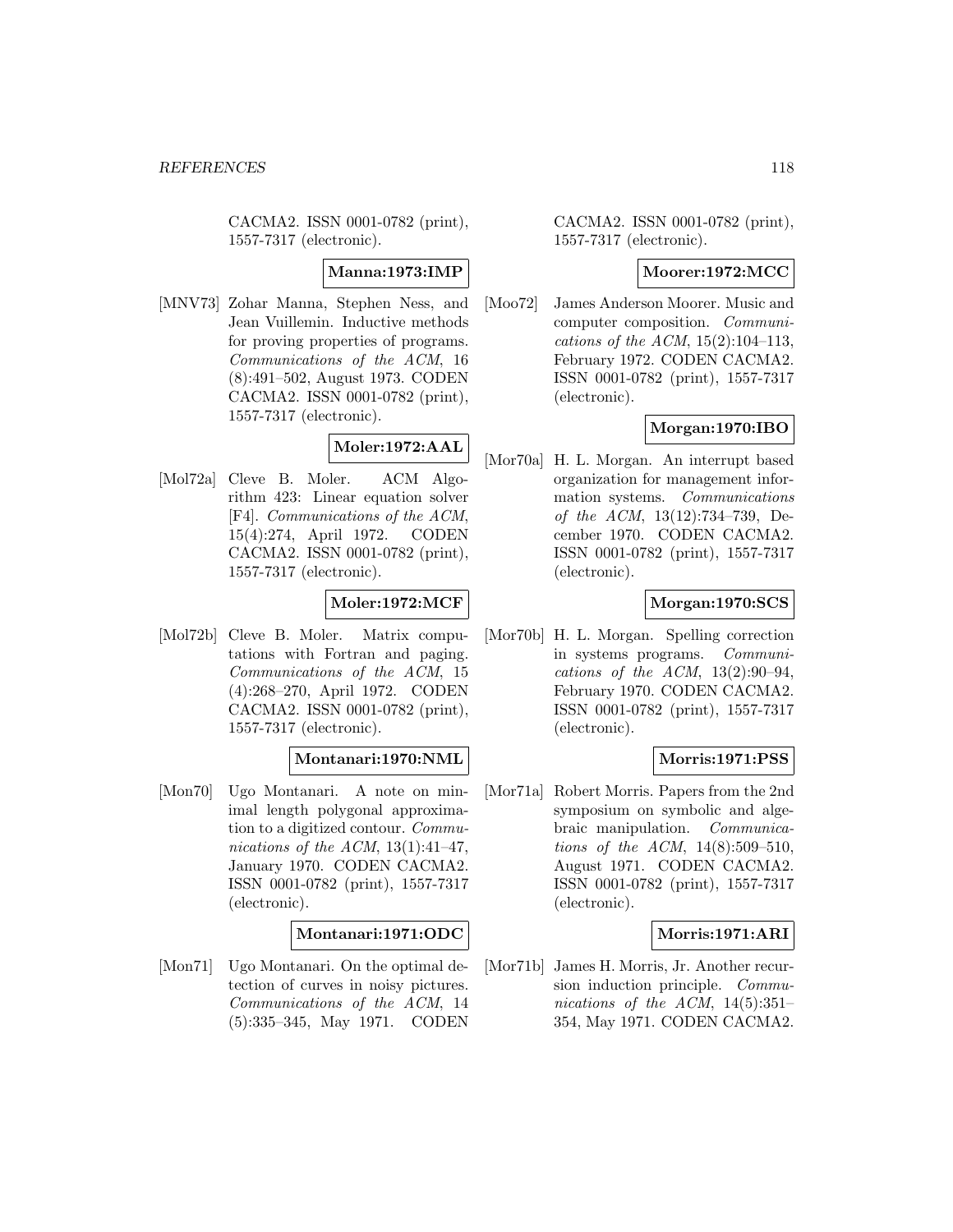ISSN 0001-0782 (print), 1557-7317 (electronic).

## **Morris:1972:DPT**

[Mor72a] James B. Morris. Demand paging through utilization of working sets on the Maniac II. Communications of the ACM, 15(10):867–872, October 1972. CODEN CACMA2. ISSN 0001-0782 (print), 1557-7317 (electronic).

## **Morris:1972:BVW**

[Mor72b] James H. Morris, Jr. A bonus from van Wijngaarden's device. Communications of the ACM, 15(8):773, August 1972. CODEN CACMA2. ISSN 0001-0782 (print), 1557-7317 (electronic).

## **Morris:1973:PPL**

[Mor73] James H. Morris, Jr. Protection in programming languages. Communications of the ACM,  $16(1):15-21$ , January 1973. CODEN CACMA2. ISSN 0001-0782 (print), 1557-7317 (electronic).

## **Morgan:1974:OSA**

[Mor74] Howard Lee Morgan. Optimal space allocation on disk storage devices. Communications of the ACM, 17 (3):139–142, March 1974. CODEN CACMA2. ISSN 0001-0782 (print), 1557-7317 (electronic).

## **Morris:1976:RDF**

[Mor76] Robert Morris. Remark on "Algorithm 490: The Dilogarithm Function of a Real Argument [S22]". ACM Transactions on Mathematical Software, 2(1):112, March 1976.

CODEN ACMSCU. ISSN 0098- 3500 (print), 1557-7295 (electronic). See [GZ75].

## **Morris:1978:TSE**

[Mor78a] F. Lockwood Morris. A time- and space-efficient garbage compaction algorithm. Communications of the ACM, 21(8):662–665, August 1978. CODEN CACMA2. ISSN 0001- 0782 (print), 1557-7317 (electronic).

# **Morris:1978:CLN**

[Mor78b] Robert Morris. Counting large numbers of events in small registers. Communications of the ACM, 21(10):840–842, October 1978. CO-DEN CACMA2. ISSN 0001-0782 (print), 1557-7317 (electronic).

## **Morris:1979:CGC**

[Mor79] F. L. Morris. On a comparison of garbage collection techniques. Communications of the ACM, 22 (10):571, October 1979. CODEN CACMA2. ISSN 0001-0782 (print), 1557-7317 (electronic).

## **Moses:1971:ASG**

[Mos71a] Joel Moses. Algebraic simplification: A guide for the perplexed. Communications of the ACM, 14 (8):527–537, August 1971. CODEN CACMA2. ISSN 0001-0782 (print), 1557-7317 (electronic).

## **Moses:1971:SIS**

[Mos71b] Joel Moses. Symbolic integration: The stormy decade. Communications of the ACM, 14(8):548–560, August 1971. CODEN CACMA2. ISSN 0001-0782 (print), 1557-7317 (electronic).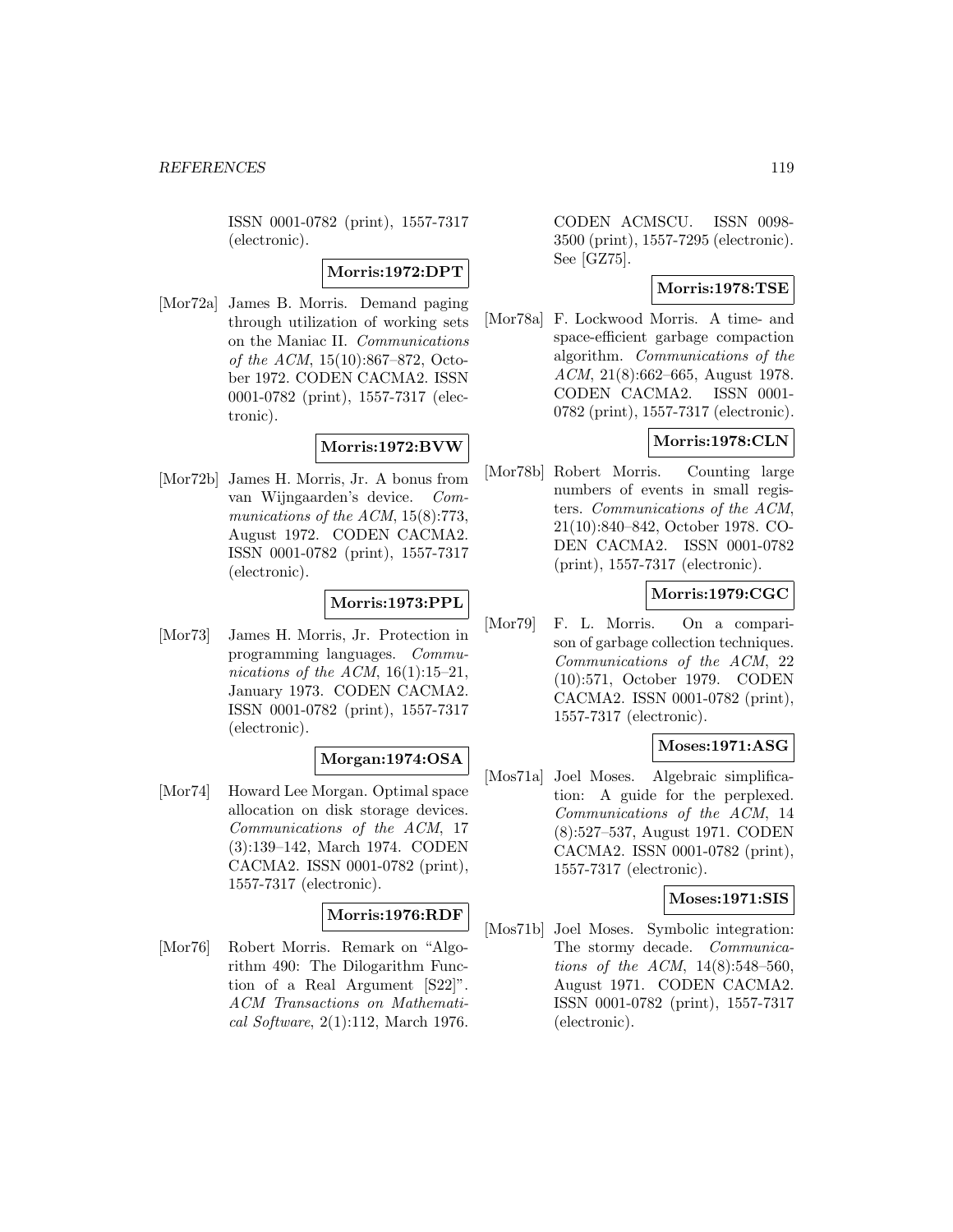## **Moses:1972:TGT**

[Mos72] Joel Moses. Toward a general theory of special functions. Communications of the ACM, 15(7):550– 554, July 1972. CODEN CACMA2. ISSN 0001-0782 (print), 1557-7317 (electronic). Twenty-fifth anniversary of the Association for Computing Machinery.

## **Motzkin:1979:UNM**

[Mot79] Dalia Motzkin. Use of normal multiplication tables for information storage and retrieval. Communications of the ACM, 22(3):193–207, March 1979. CODEN CACMA2. ISSN 0001-0782 (print), 1557-7317 (electronic).

## **Malcolm:1974:FMS**

[MP74] Michael A. Malcolm and John Palmer. A fast method for solving a class of tridiagonal linear systems. Communications of the ACM, 17 (1):14–17, January 1974. CODEN CACMA2. ISSN 0001-0782 (print), 1557-7317 (electronic).

## **Montangero:1977:TLC**

[MPT77] Carlo Montangero, Giuliano Pacini, and Franco Turini. Two-level control structure for nondeterministic programming. Communications of the ACM, 20(10):725–730, October 1977. CODEN CACMA2. ISSN 0001-0782 (print), 1557-7317 (electronic).

## **Mendelson:1979:OSA**

[MPY79] Haim Mendelson, Joseph S. Pliskin, and Uri Yechiali. Optimal storage allocation for serial files. Communications of the ACM, 22(2):124–130,

February 1979. CODEN CACMA2. ISSN 0001-0782 (print), 1557-7317 (electronic).

# **Muthukrishnan:1970:CDT**

[MR70] C. R. Muthukrishnan and V. Rajaraman. On the conversion of decision tables to computer programs. Communications of the ACM, 13 (6):347–351, June 1970. CODEN CACMA2. ISSN 0001-0782 (print), 1557-7317 (electronic).

## **Moore:1972:NMS**

[MR72] John Moore and Prentiss Robinson. New method for the solution of the Cauchy problem for parabolic equations. Communications of the ACM, 15(12):1050–1052, December 1972. CODEN CACMA2. ISSN 0001-0782 (print), 1557-7317 (electronic).

## **Mercer:1973:AGP**

[MR73] Andrew Mercer and Azriel Rosenfeld. An array grammar programming system. Communications of the ACM, 16(5):299–305, May 1973. CODEN CACMA2. ISSN 0001- 0782 (print), 1557-7317 (electronic).

## **McKay:1974:AAT**

[MR74] John McKay and E. Regener. ACM Algorithm 482: Transitivity sets [G7]. Communications of the ACM, 17(8):470, August 1974. CODEN CACMA2. ISSN 0001-0782 (print), 1557-7317 (electronic).

## **Marcus:1975:EDT**

[MR75] Marvin Marcus and Herbert Robinson. Elementary divisors of tensor products. Communications of the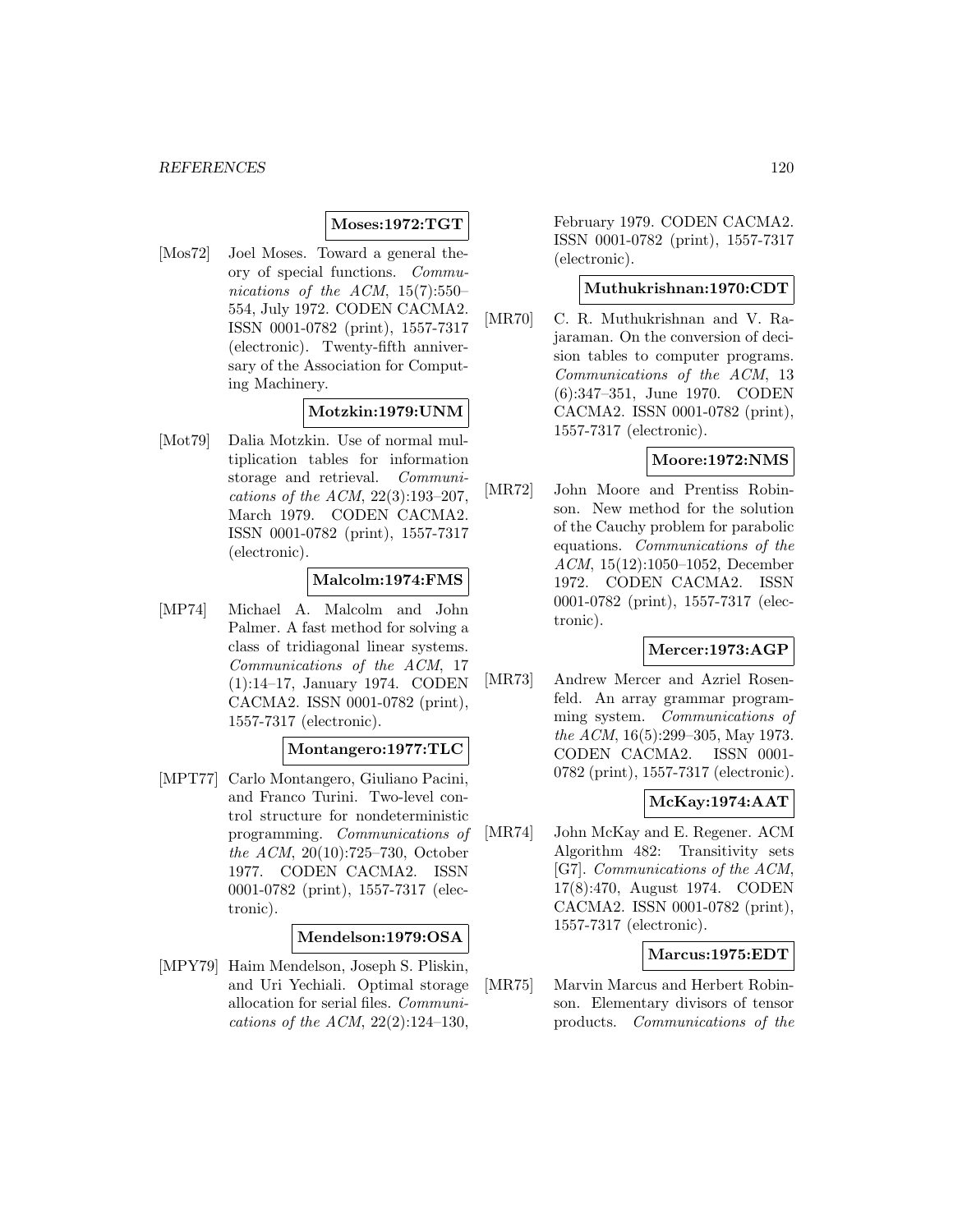ACM, 18(1):36–39, January 1975. CODEN CACMA2. ISSN 0001- 0782 (print), 1557-7317 (electronic).

# **Morel:1979:GOS**

[MR79] E. Morel and C. Renvoise. Global optimization by suppression of partial redundancies. Communications of the ACM,  $22(2):96-103$ , February 1979. CODEN CACMA2. ISSN 0001-0782 (print), 1557-7317 (electronic). Data Flow Analysis.

## **Moler:1970:ISR**

[MS70] Cleve B. Moler and Louis P. Solomon. Integrating square roots. Communications of the ACM, 13 (9):556–557, September 1970. CO-DEN CACMA2. ISSN 0001-0782 (print), 1557-7317 (electronic).

## **McCalla:1972:MMU**

[MS72] Gordon I. McCalla and Jeffrey R. Sampson. MUSE: A model to understand simple English. Communications of the ACM,  $15(1):29-40$ , January 1972. CODEN CACMA2. ISSN 0001-0782 (print), 1557-7317 (electronic).

## **Mickunas:1973:PGS**

[MS73] M. Dennis Mickunas and Victor B. Schneider. A parser-generating system for constructing compressed compilers. Communications of the ACM, 16(11):669–676, November 1973. CODEN CACMA2. ISSN 0001-0782 (print), 1557-7317 (electronic).

## **Maruyama:1976:ORD**

[MS76] K. Maruyama and S. E. Smith. Optimal reorganization of distributed space disk files. Communications of the ACM, 19(11):634–642, November 1976. CODEN CACMA2. ISSN 0001-0782 (print), 1557-7317 (electronic).

# **Manna:1977:OAR**

[MS77a] Zohar Manna and Adi Shamir. The optimal approach to recursive programs. Communications of the ACM, 20(11):824–831, November 1977. CODEN CACMA2. ISSN 0001-0782 (print), 1557-7317 (electronic).

## **Maruyama:1977:ADA**

[MS77b] K. Maruyama and S. E. Smith. Analysis of design alternatives for virtual memory indexes. Communications of the ACM,  $20(4):245-254$ , April 1977. CODEN CACMA2. ISSN 0001-0782 (print), 1557-7317 (electronic).

## **McKenney:1971:SCO**

[MT71] J. L. McKenney and Fred M. Tonge. The state of computer-oriented curricula in business schools 1970. Communications of the ACM, 14 (7):443–448, July 1971. CODEN CACMA2. ISSN 0001-0782 (print), 1557-7317 (electronic).

## **Morris:1979:PSC**

[MT79] Robert Morris and Ken Thompson. Password security — A case history. Communications of the ACM, 22 (11):594–597, November 1979. CO-DEN CACMA2. ISSN 0001-0782 (print), 1557-7317 (electronic).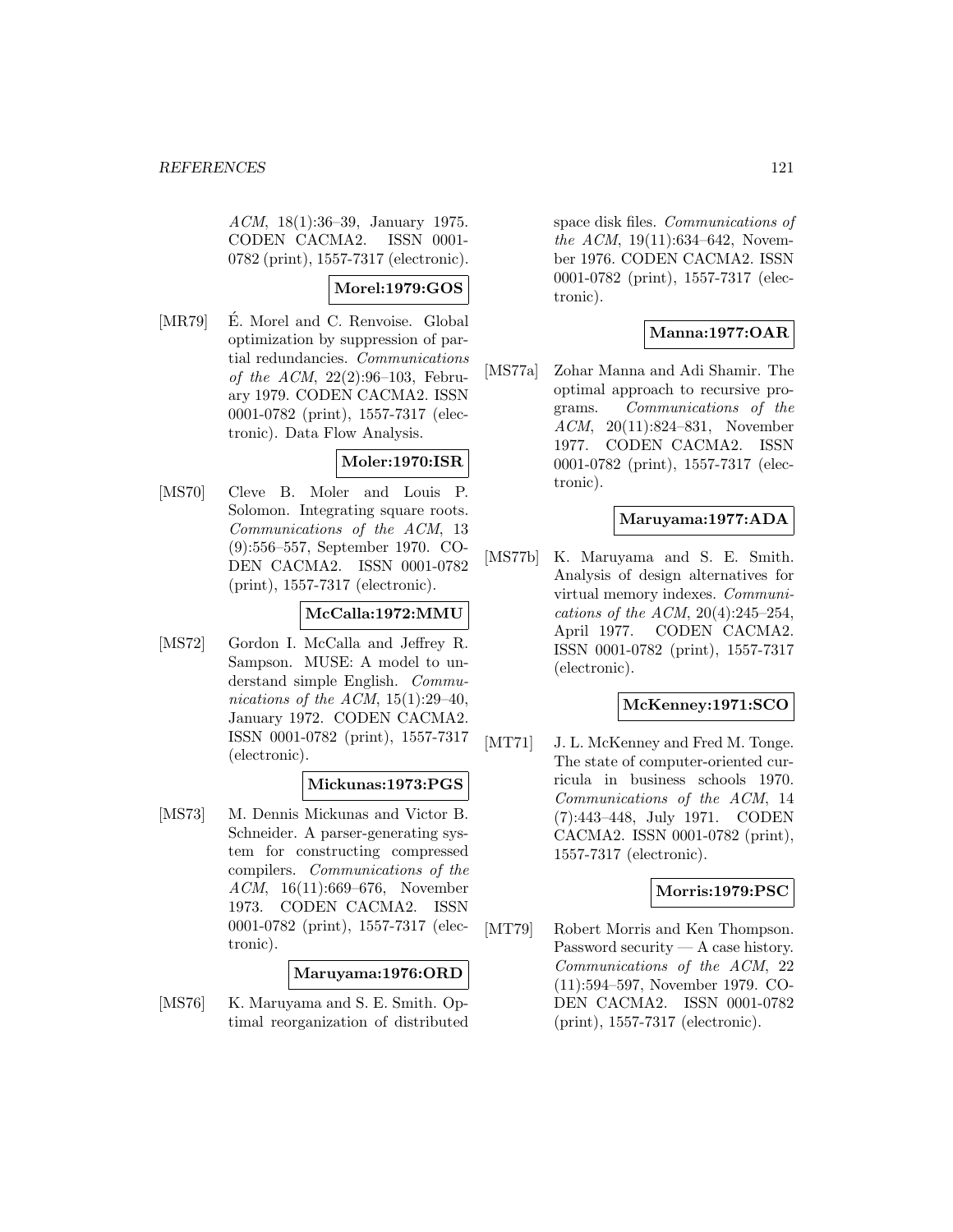## **Mullin:1971:RUS**

[Mul71] James K. Mullin. Retrieval-update speed tradeoffs using combined indices. Communications of the ACM, 14(12):775–776, December 1971. CODEN CACMA2. ISSN 0001-0782 (print), 1557-7317 (electronic).

## **Mullin:1972:IIS**

[Mul72] James K. Mullin. An improved indexed-sequential access method using hashed overflow. Communications of the ACM,  $15(5):301-$ 307, May 1972. CODEN CACMA2. ISSN 0001-0782 (print), 1557-7317 (electronic).

### **Muller:1977:AMD**

[Mul77] Mervin E. Muller. An approach to multidimensional data array processing by computer. Communications of the ACM,  $20(2):63-77$ , February 1977. CODEN CACMA2. ISSN 0001-0782 (print), 1557-7317 (electronic).

## **Manna:1972:FPA**

[MV72] Zohar Manna and Jean Vuillemin. Fix point approach to the theory of computation. Communications of the ACM, 15(7):528–536, July 1972. CODEN CACMA2. ISSN 0001-0782 (print), 1557-7317 (electronic). Twenty-fifth anniversary of the Association for Computing Machinery.

## **Manna:1971:TAP**

[MW71a] Zohar Manna and Richard J. Waldinger. Toward automatic program synthesis. Communications of the

ACM, 14(3):151–165, March 1971. CODEN CACMA2. ISSN 0001- 0782 (print), 1557-7317 (electronic).

## **McVitie:1971:AAT**

[MW71b] D. G. McVitie and L. B. Wilson. ACM Algorithm 411: Three procedures for the stable marriage problem [H]. Communications of the ACM, 14(7):491–492, July 1971. CODEN CACMA2. ISSN 0001- 0782 (print), 1557-7317 (electronic).

## **McVitie:1971:SMP**

[MW71c] D. G. McVitie and L. B. Wilson. The stable marriage problem. Communications of the ACM, 14 (7):486–490, July 1971. CODEN CACMA2. ISSN 0001-0782 (print), 1557-7317 (electronic).

## **Morris:1977:SI**

[MW77] James H. Morris, Jr. and Ben Wegbreit. Subgoal induction. Communications of the ACM, 20(4): 209–222, April 1977. CODEN CACMA2. ISSN 0001-0782 (print), 1557-7317 (electronic).

## **Manna:1978:SSB**

[MW78] Zohar Manna and Richard J. Waldinger. Is 'sometime' sometimes better than 'always'? (intermittent assertions in proving program correctness). Communications of the ACM, 21(2):159–172, February 1978. CODEN CACMA2. ISSN 0001-0782 (print), 1557-7317 (electronic).

#### **Myers:1978:CEP**

[Mye78] Glenford J. Myers. A controlled experiment in program testing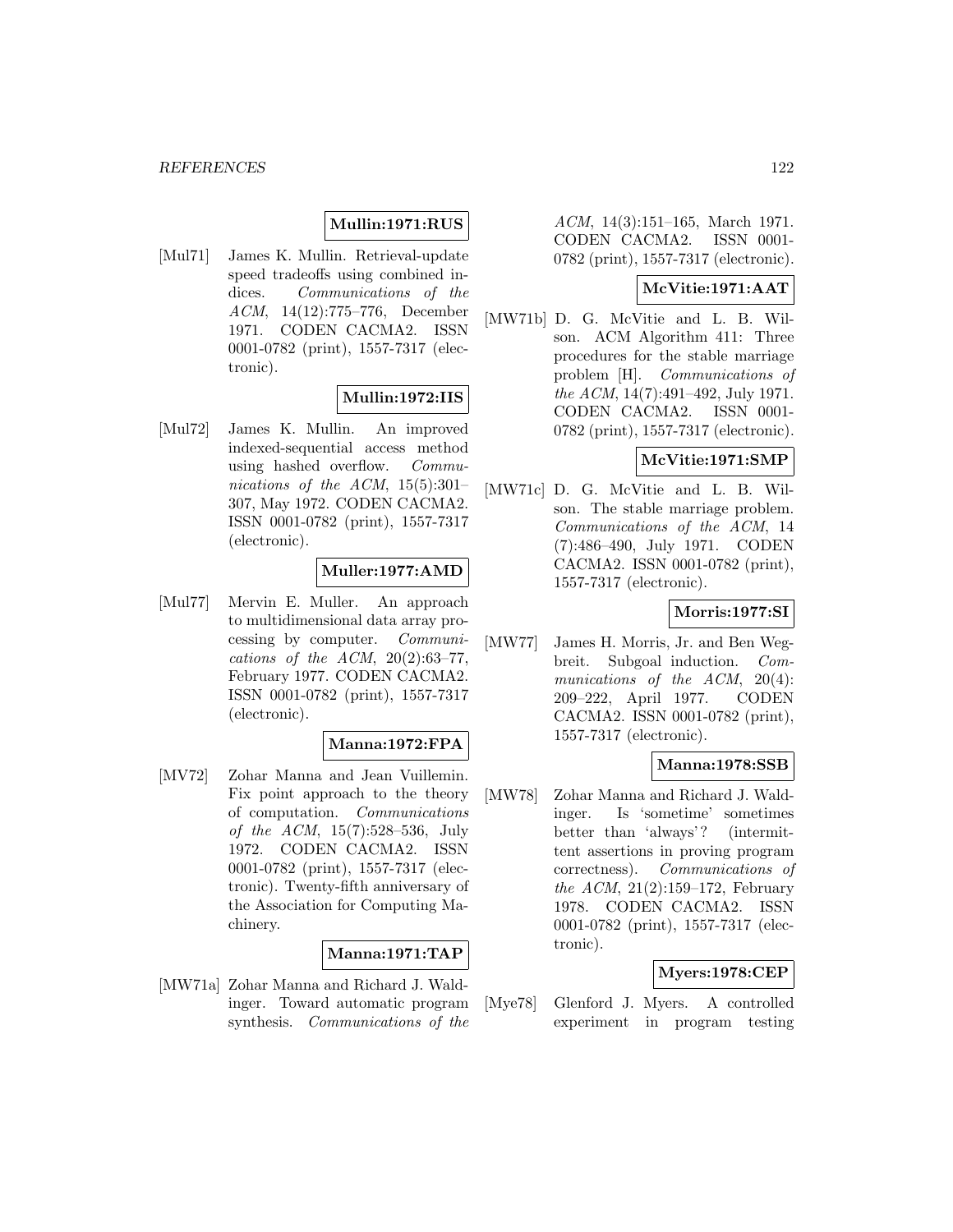and code walkthroughs/inspections. Communications of the ACM, 21 (9):760–768, September 1978. CO-DEN CACMA2. ISSN 0001-0782 (print), 1557-7317 (electronic).

## **Naur:1975:PLN**

[Nau75] Peter Naur. Programming languages, natural languages, and mathematics. Communications of the ACM, 18(12):676–683, December 1975. CODEN CACMA2. ISSN 0001-0782 (print), 1557-7317 (electronic). Papers from the Second ACM Symposium on Principles of Programming Languages (Palo Alto, Calif., 1975).

## **Nelson:1979:FRS**

[Nel79] Lloyd S. Nelson. Further remark on stably updating mean and standard deviation estimates. Communications of the ACM, 22(8):483, August 1979. CODEN CACMA2. ISSN 0001-0782 (print), 1557-7317 (electronic).

## **Newman:1971:DP**

[New71] William M. Newman. Display procedures. Communications of the ACM, 14(10):651–660, October 1971. CODEN CACMA2. ISSN 0001-0782 (print), 1557-7317 (electronic).

# **Ng:1970:CAE**

[Ng70] E. N. Ng. Certification of Algorithm 385, Exponential Integral  $Ei(x)$ . Communications of the ACM, 13 (7):448–449, July 1970. CODEN CACMA2. ISSN 0001-0782 (print), 1557-7317 (electronic).

## **Ness:1970:CEG**

[NGMM70] D. N. Ness, R. S. Green, W. A. Martin, and G. A. Moulton. Computer education in a graduate school of management. Communications of the ACM,  $13(2):110-$ 114, 19, February 1970. CODEN CACMA2. ISSN 0001-0782 (print), 1557-7317 (electronic).

## **Nielsen:1970:ACR**

[Nie70] N. R. Nielsen. Allocation of computer resources. is pricing the answer. Communications of the ACM, 13(8):467–474, August 1970. CO-DEN CACMA2. ISSN 0001-0782 (print), 1557-7317 (electronic).

## **Nielsen:1971:AST**

[Nie71a] Norman R. Nielsen. An analysis of some time-sharing techniques. Communications of the ACM, 14 (2):79–90, February 1971. CODEN CACMA2. ISSN 0001-0782 (print), 1557-7317 (electronic).

## **Nielsen:1971:MRC**

[Nie71b] Norman R. Nielsen. The merit of regional computing networks. Communications of the ACM, 14 (5):319–326, May 1971. CODEN CACMA2. ISSN 0001-0782 (print), 1557-7317 (electronic).

#### **Niessner:1972:RAE**

[Nie72] Herbert Niessner. Remark on "Algorithm 343: Eigenvalues and eigenvectors of a real general matrix". Communications of the ACM, 15(6):466, June 1972. CODEN CACMA2. ISSN 0001-0782 (print), 1557-7317 (electronic). See [GB68].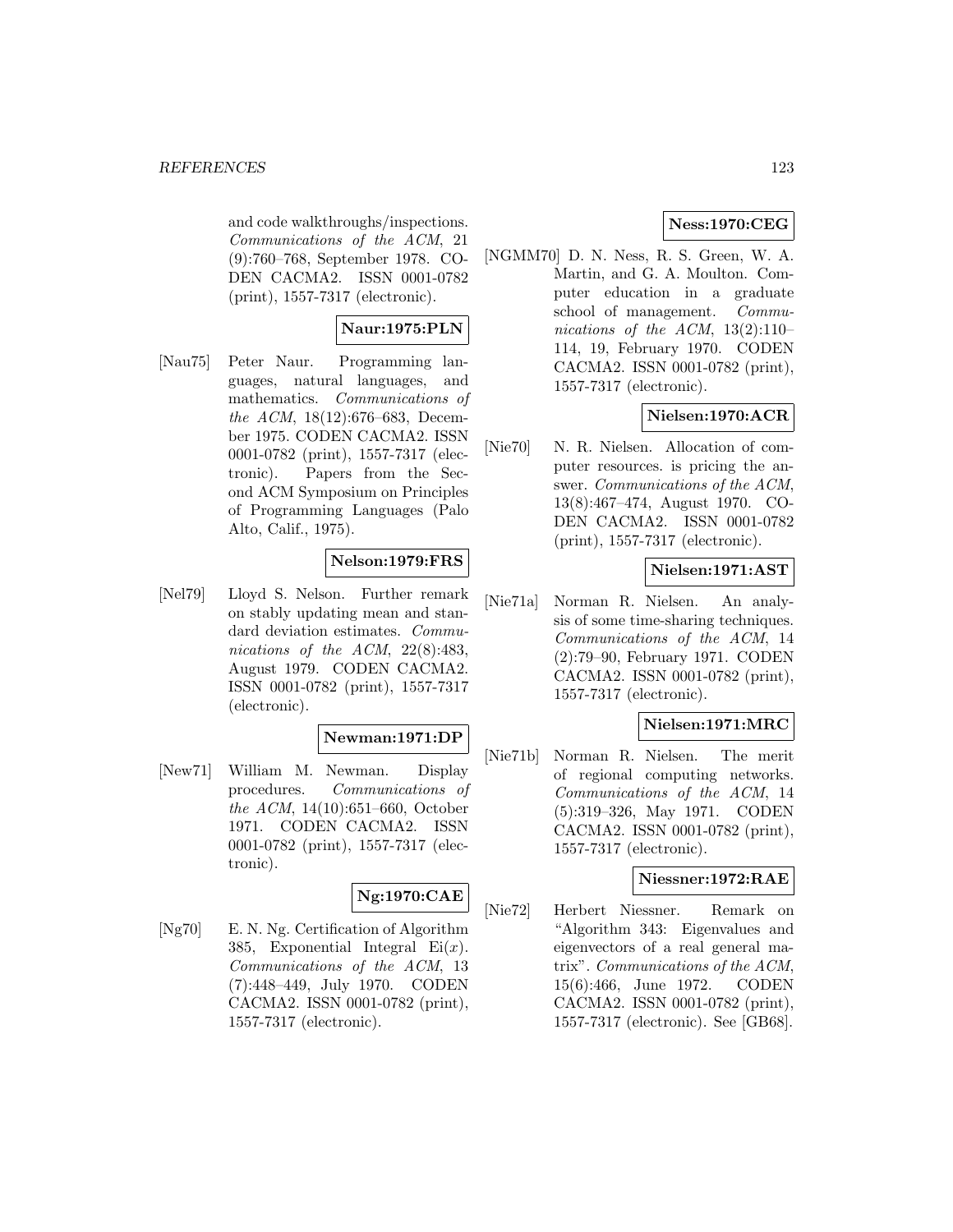## **Nielsen:1977:DMA**

[Nie77] Norman R. Nielsen. Dynamic memory allocation in computer simulation. Communications of the ACM, 20(11):864–873, November 1977. CODEN CACMA2. ISSN 0001-0782 (print), 1557-7317 (electronic).

## **Nikolai:1973:CAD**

[Nik73] Paul J. Nikolai. Certification of "Algorithm 407: DIFSUB for solution of ordinary differential equations". Communications of the ACM, 16(7):448, July 1973. CO-DEN CACMA2. ISSN 0001-0782 (print), 1557-7317 (electronic). See [Gea71a].

## **Nilson:1970:CSU**

[Nil70] E. N. Nilson. Cubic splines on uniform meshes. Communications of the ACM, 13(4):255–258, April 1970. CODEN CACMA2. ISSN 0001-0782 (print), 1557-7317 (electronic).

## **Nunamaker:1976:CAA**

[NKHS76] Jay F. Nunamaker, Jr., Benn R. Konsynski, Jr., Thomas Ho, and Carl Singer. Computer-aided analysis and design of information systems. Communications of the ACM, 19(12):674–687, December 1976. CODEN CACMA2. ISSN 0001-0782 (print), 1557-7317 (electronic).

## **Noll:1971:SDC**

[Nol71] A. Michael Noll. Scanned-display computer graphics. Communications of the ACM, 14(3):143–150,

March 1971. CODEN CACMA2. ISSN 0001-0782 (print), 1557-7317 (electronic).

## **Nolan:1973:MCR**

[Nol73] Richard L. Nolan. Managing the computer resource: A stage hypothesis. Communications of the ACM, 16(7):399–405, July 1973. CODEN CACMA2. ISSN 0001-0782 (print), 1557-7317 (electronic).

## **Nolan:1977:ECU**

[Nol77] Richard L. Nolan. Effects of chargeout on user/manager attitudes. Communications of the ACM, 20 (3):177–185, March 1977. CODEN CACMA2. ISSN 0001-0782 (print), 1557-7317 (electronic).

### **Nemeth:1971:UPM**

[NR71] Alan G. Nemeth and Paul D. Rovner. User program measurement in a time-shared environment. Communications of the ACM, 14 (10):661–666, October 1971. CO-DEN CACMA2. ISSN 0001-0782 (print), 1557-7317 (electronic).

## **Newell:1976:CSE**

[NS76] Allen Newell and Herbert A. Simon. Computer science as empirical inquiry: Symbols and search. Communications of the ACM, 19 (3):113–126, March 1976. CODEN CACMA2. ISSN 0001-0782 (print), 1557-7317 (electronic).

### **Needham:1978:UEA**

[NS78] Roger M. Needham and Michael D. Schroeder. Using encryption for authentication in large networks of computers. Communications of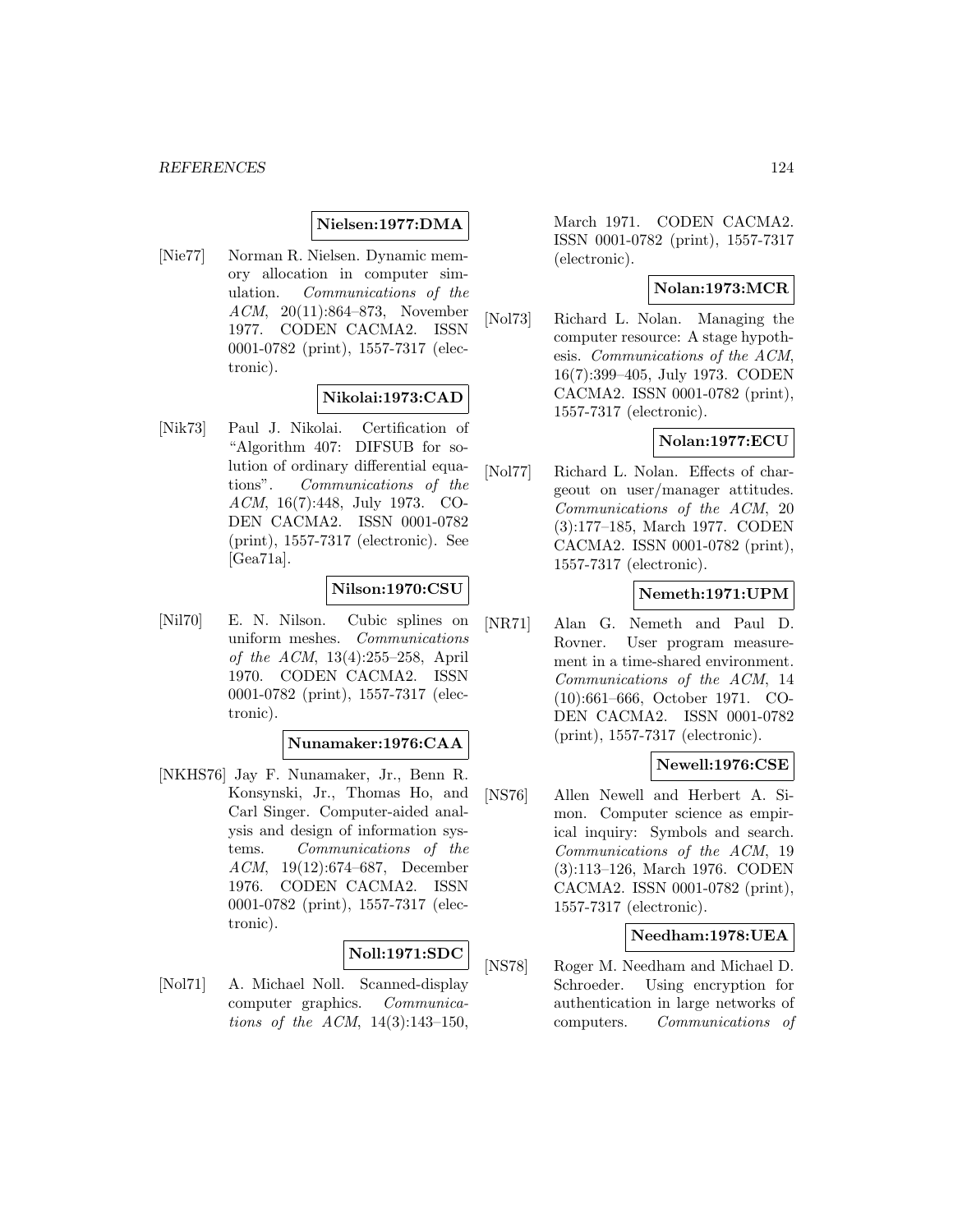the ACM, 21(12):993–999, December 1978. CODEN CACMA2. ISSN 0001-0782 (print), 1557-7317 (electronic).

## **Nagy:1970:NTH**

[NT70] G. Nagy and N. Tuong. Normalization techniques for handprinted numerals. Communications of the ACM, 13(8):475–481, August 1970. CODEN CACMA2. ISSN 0001- 0782 (print), 1557-7317 (electronic).

# **Neufeld:1974:GCC**

[NT74] G. A. Neufeld and John Tartar. Graph coloring conditions for the existence of solutions to the timetable problem. Communications of the ACM, 17(8):450–453, August 1974. CODEN CACMA2. ISSN 0001-0782 (print), 1557-7317 (electronic).

# **Nagy:1979:APM**

[NW79] George Nagy and Sharad G. Wagle. Approximation of polygonal maps by cellular maps. Communications of the ACM, 22(9):518– 525, September 1979. CODEN CACMA2. ISSN 0001-0782 (print), 1557-7317 (electronic).

# **Obradovic:1973:RAM**

[Obr73] D. Obradović. Remark on "Algorithm 333: Minit algorithm for linear programming". Communications of the ACM,  $16(5):310$ , May 1973. CODEN CACMA2. ISSN 0001-0782 (print), 1557-7317 (electronic). See [SS68, HOK73].

# **Oldehoeft:1971:EAI**

[OC71a] Arthur E. Oldehoeft and Samuel D. Conte. Experiments with an automated instructional system for numerical methods. Communications of the ACM, 14(10):643–650, October 1971. CODEN CACMA2. ISSN 0001-0782 (print), 1557-7317 (electronic).

# **Olle:1971:IFA**

[OC71b] T. William Olle (Chairman) and Codasyl Systems Committee. Introduction to "feature analysis of generalized data base management systems". Communications of the ACM, 14(5):308–318, May 1971. CODEN CACMA2. ISSN 0001- 0782 (print), 1557-7317 (electronic).

# **Owicki:1976:VPP**

[OG76] Susan S. Owicki and David Gries. Verifying properties of parallel programs: An axiomatic approach. Communications of the ACM, 19 (5):279–285, May 1976. CODEN CACMA2. ISSN 0001-0782 (print), 1557-7317 (electronic). Papers from the Fifth ACM Symposium on Operating Systems Principles (Univ. Texas, Austin, Tex., 1975).

## **Oldehoeft:1972:MCP**

[OH72] Arthur E. Oldehoeft and Maurice H. Halstead. Maximum computing power and cost factors in the centralization problem. Communications of the ACM,  $15(2):94-96$ , February 1972. CODEN CACMA2. ISSN 0001-0782 (print), 1557-7317 (electronic).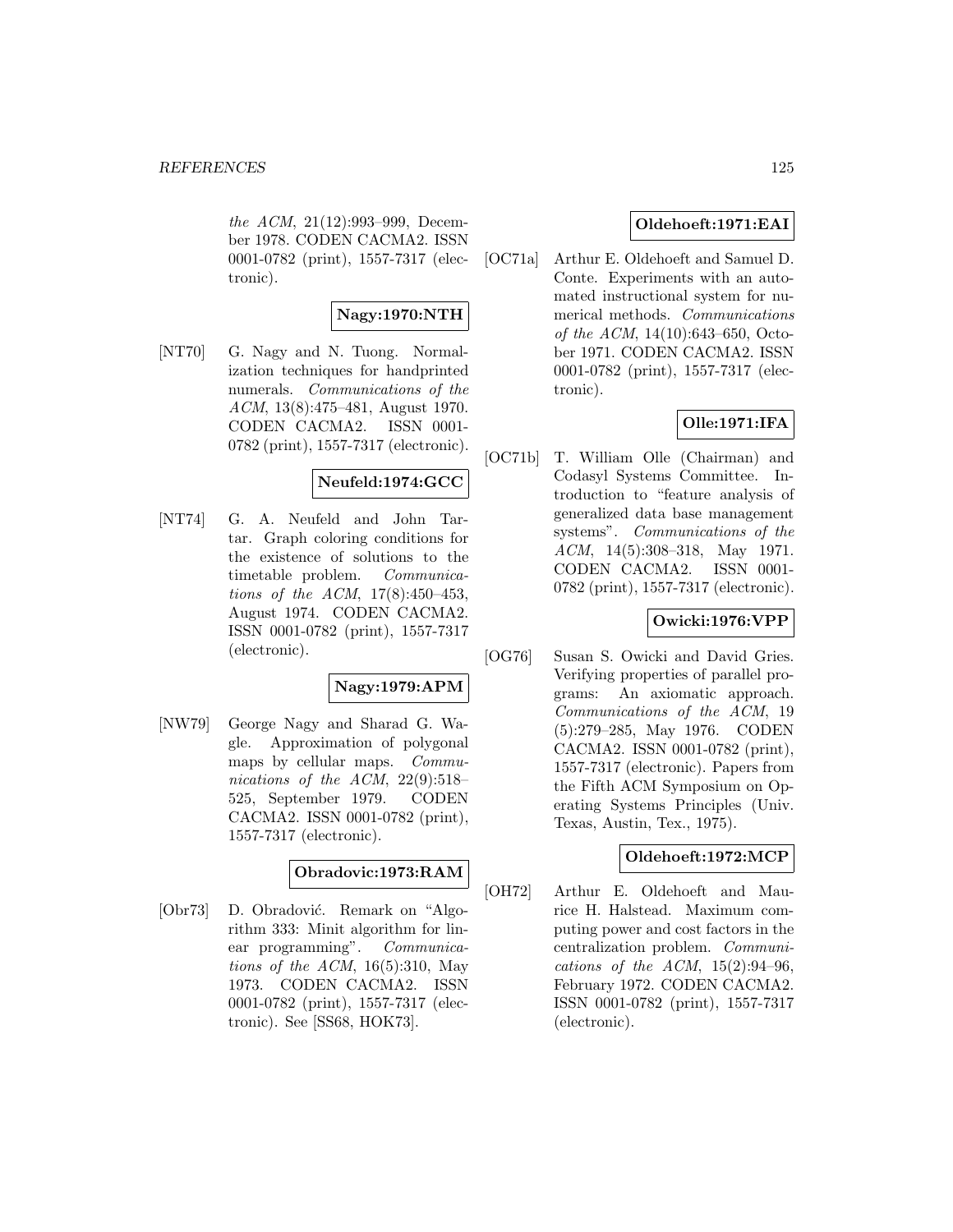## **OReagan:1972:CAC**

[O'R72] Robert T. O'Reagan. Computer assigned codes from verbal responses. Communications of the ACM, 15 (6):455–459, June 1972. CODEN CACMA2. ISSN 0001-0782 (print), 1557-7317 (electronic).

## **Ord-Smith:1968:AAG**

[OS68] R. J. Ord-Smith. ACM Algorithm 323: Generation of permutations in lexicographic order. Communications of the ACM,  $11(2):117$ , February 1968. CODEN CACMA2. ISSN 0001-0782 (print), 1557-7317 (electronic). See certification [Lei69] and remark [Roy73c].

## **Oden:1972:MMC**

[OS72] P. H. Oden and Gerald S. Shedler. A model of memory contention in a paging machine. Communications of the ACM, 15(8):761–771, August 1972. CODEN CACMA2. ISSN 0001-0782 (print), 1557-7317 (electronic). Collection of articles in honor of George E. Forsythe (ACM Student Competition Award Papers).

## **Ottmann:1978:RBT**

[OSW78] Thomas Ottmann, Hans-Werner Six, and Derick Wood. Right brother trees. Communications of the ACM, 21(9):769–776, September 1978. CODEN CACMA2. ISSN 0001-0782 (print), 1557-7317 (electronic).

## **Phillips:1972:DPA**

[PA72] J. Richard Phillips and H. C. Adams. Dynamic partitioning for

array languages. Communications of the ACM, 15(12):1023–1032, December 1972. CODEN CACMA2. ISSN 0001-0782 (print), 1557-7317 (electronic).

## **Paciorek:1970:AAE**

[Pac70] K. A. Paciorek. ACM Algorithm 385: Exponential integral  $E_i(x)$ . Communications of the ACM, 13 (7):446–447, July 1970. CODEN CACMA2. ISSN 0001-0782 (print), 1557-7317 (electronic). See remark [Fri72].

## **Pack:1973:EMC**

[Pac73] Charles D. Pack. The effects of multiplexing on a computercommunications system. Communications of the ACM,  $16(3):161-168$ , March 1973. CODEN CACMA2. ISSN 0001-0782 (print), 1557-7317 (electronic).

## **Pager:1970:NSP**

[Pag70] D. Pager. A number system for the permutations. Communications of the ACM, 13(3):193, March 1970. CODEN CACMA2. ISSN 0001- 0782 (print), 1557-7317 (electronic).

## **Pager:1972:PCB**

[Pag72] David Pager. A proposal for a computer-based interactive scientific community. Communications of the ACM,  $15(2)$ :71–75, February 1972. CODEN CACMA2. ISSN 0001-0782 (print), 1557-7317 (electronic).

## **Pager:1973:PCC**

[Pag73] David Pager. On the problem of communicating complex informa-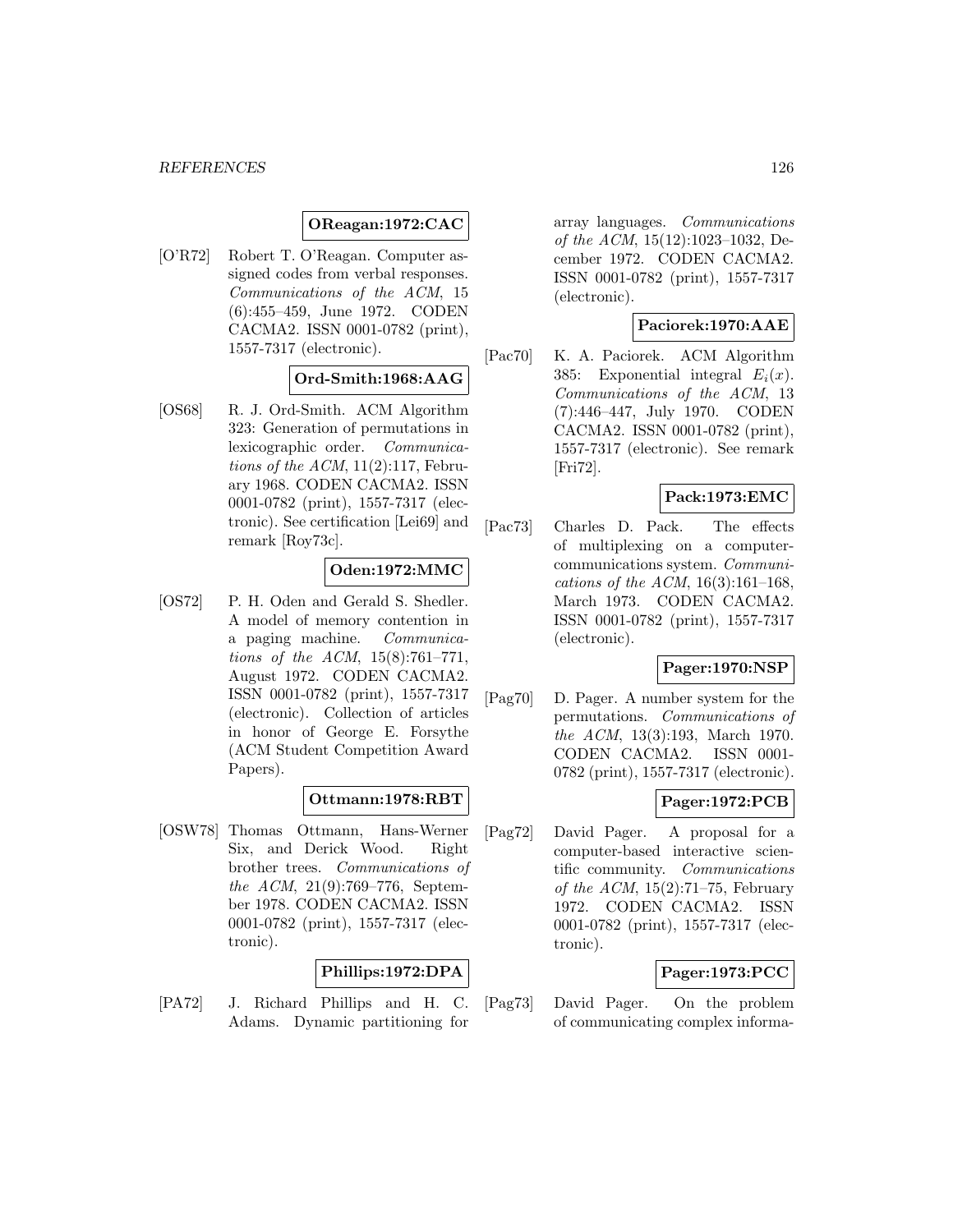#### *REFERENCES* 127

tion. Communications of the ACM, 16(5):275–281, May 1973. CODEN CACMA2. ISSN 0001-0782 (print), 1557-7317 (electronic).

## **Page:1974:AAM**

[Pag74a] R. L. Page. ACM Algorithm 479: A minimal spanning tree clustering method [Z]. Communications of the ACM, 17(6):321–323, June 1974. CODEN CACMA2. ISSN 0001- 0782 (print), 1557-7317 (electronic). See remark [Mag75, WGL76].

## **Page:1974:GRC**

[Pag74b] R. L. Page. Remark on "Algorithm 425: Generation of random correlated normal variables". Communications of the  $ACM$ , 17(6):325, June 1974. CODEN CACMA2. ISSN 0001-0782 (print), 1557-7317 (electronic). See [HK72].

## **Pankiewicz:1970:AAD**

[Pan70] W. Pankiewicz. ACM Algorithm 378: Discretized Newton-like method for solving a system of simultaneous nonlinear equations. Communications of the ACM, 13 (4):259–260, April 1970. CODEN CACMA2. ISSN 0001-0782 (print), 1557-7317 (electronic).

#### **Parnas:1972:CUD**

[Par72a] David Lorge Parnas. On the criteria to be used in decomposing systems into modules. Communications of the ACM, 15(12):1053–1058, December 1972. CODEN CACMA2. ISSN 0001-0782 (print), 1557-7317 (electronic).

## **Parnas:1972:TSM**

[Par72b] David Lorge Parnas. A technique for software module specification with examples. Communications of the ACM, 15(5):330–336, May 1972. CODEN CACMA2. ISSN 0001- 0782 (print), 1557-7317 (electronic).

## **Parnas:1975:SCS**

[Par75] David Lorge Parnas. On a solution to the cigarette smoker's problem (without conditional statements). Communications of the ACM, 18 (3):181–183, March 1975. CODEN CACMA2. ISSN 0001-0782 (print), 1557-7317 (electronic).

#### **Parker:1979:VEI**

[Par79] Donn B. Parker. Vulnerabilities of EFTs to intentionally caused losses. Communications of the ACM, 22 (12):654–660, December 1979. CO-DEN CACMA2. ISSN 0001-0782 (print), 1557-7317 (electronic).

## **Paton:1971:ABC**

[Pat71a] Keith Paton. An algorithm for the blocks and cut nodes of a graph. Communications of the ACM, 14 (7):468–475, July 1971. CODEN CACMA2. ISSN 0001-0782 (print), 1557-7317 (electronic). See corrigendum [Pat71b].

#### **Paton:1971:CAB**

[Pat71b] Keith Paton. Corrigendum: "An algorithm for the blocks and cutnodes of a graph". Communications of the  $ACM$ , 14(9):592, September 1971. CODEN CACMA2. ISSN 0001-0782 (print), 1557-7317 (electronic). See [Pat71a].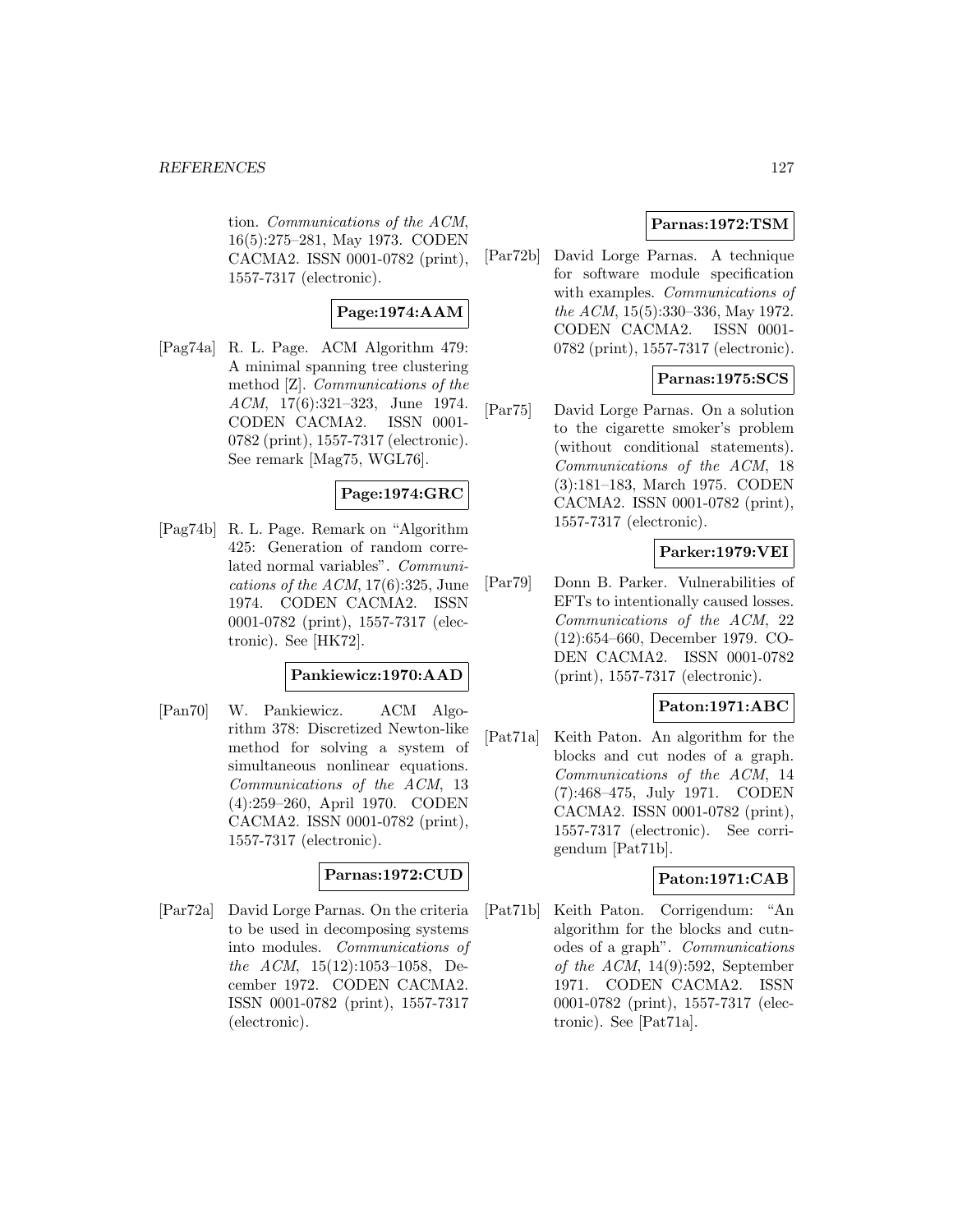## **Patrick:1972:HPA**

[Pat72] Merrell L. Patrick. A highly parallel algorithm for approximating all zeros of a polynomial with only real zeros. Communications of the ACM, 15(11):952–955, November 1972. CODEN CACMA2. ISSN 0001-0782 (print), 1557-7317 (electronic).

## **Patterson:1973:AAA**

[Pat73] T. N. L. Patterson. ACM Algorithm 468: Algorithm for automatic numerical integration over a finite interval [D1]. Communications of the ACM,  $16(11):694-699$ , November 1973. CODEN CACMA2. ISSN 0001-0782 (print), 1557-7317 (electronic).

# **Payne:1970:FTP**

[Pay70] W. H. Payne. Fortran Tausworthe pseudorandom number generator. Communications of the ACM, 13 (1):57, January 1970. CODEN CACMA2. ISSN 0001-0782 (print), 1557-7317 (electronic).

# **Payne:1973:GEP**

[Pay73] William H. Payne. Graduate education: The ph.D. glut. Communications of the ACM, 16(3):181–182, March 1973. CODEN CACMA2. ISSN 0001-0782 (print), 1557-7317 (electronic). See response and rebuttal [FMP74].

#### **Peterson:1978:SOT**

[PBH78] James L. Peterson, James R. Bitner, and John H. Howard. The selection of optimal tab settings. Communications of the ACM, 21

(12):1004–1007, December 1978. CODEN CACMA2. ISSN 0001- 0782 (print), 1557-7317 (electronic).

### **Pearson:1990:FHV**

[Pea90] Peter K. Pearson. Fast hashing of variable-length text strings. Communications of the ACM, 33 (6):677–680, June 1990. CODEN CACMA2. ISSN 0001-0782 (print), 1557-7317 (electronic). See [Dit76, Dit91, Lit91, Pea91, Sav91].

### **Pearson:1991:NFH**

[Pea91] Peter Pearson. Note on fast hashing of variable length text strings. Communications of the ACM, 34 (11):120, November 1991. CODEN CACMA2. ISSN 0001-0782 (print), 1557-7317 (electronic). Responds to several comments [Dit91, Lit91, Sav91] on the author's earlier paper [Pea90], and early work [Dit76].

#### **Peemoller:1983:CBM**

[Pee83] Jürgen Peemöller. A correction to Brélaz's modification of Brown's coloring algorithm. Communications of the ACM, 26(8):595–597, August 1983. CODEN CACMA2. ISSN 0001-0782 (print), 1557-7317 (electronic).

## **Peto:1970:RAM**

[Pet70] R. Peto. Remark on "Algorithm 347: An efficient algorithm for sorting with minimal storage [M1]". Communications of the ACM, 13 (10):624, October 1970. CODEN CACMA2. ISSN 0001-0782 (print), 1557-7317 (electronic). See [GR70, Sin69a].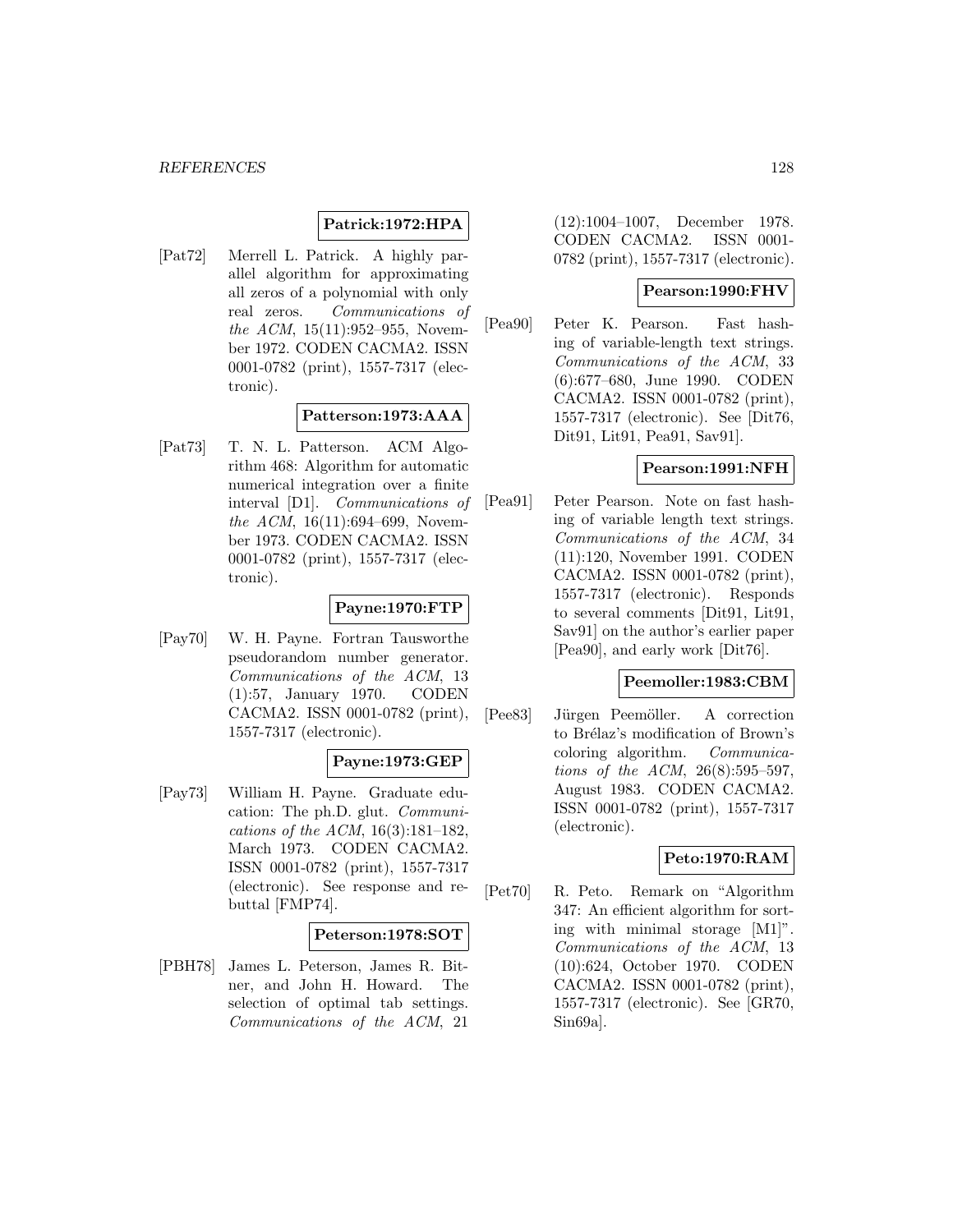## **Pratt:1971:LEG**

[PF71] Terrence W. Pratt and Daniel P. Friedman. A language extension for graph processing, and its formal semantics. Communications of the ACM, 14(7):460–467, July 1971. CODEN CACMA2. ISSN 0001- 0782 (print), 1557-7317 (electronic).

## **Prieve:1976:VOV**

[PF76] Barton G. Prieve and Robert S. Fabry. VMIN — an optimal variable-space page replacement algorithm. Communications of the ACM, 19(5):295–297, May 1976. CODEN CACMA2. ISSN 0001- 0782 (print), 1557-7317 (electronic).

## **Popek:1978:MVD**

[PF78] Gerald J. Popek and David A. Farber. Model for verification of data security in operating systems. Communications of the ACM, 21(9): 737–749, September 1978. CODEN CACMA2. ISSN 0001-0782 (print), 1557-7317 (electronic).

# **Pfefferkorn:1975:HPS**

[Pfe75] Charles E. Pfefferkorn. Heuristic problem solving design system for equipment or furniture layouts. Communications of the ACM, 18 (5):286–297, May 1975. CODEN CACMA2. ISSN 0001-0782 (print), 1557-7317 (electronic).

# **Popek:1974:FRV**

[PG74] Gerald J. Popek and Robert P. Goldberg. Formal requirements for virtualizable third generation architectures. Communications of the ACM, 17(7):412–421, July 1974.

CODEN CACMA2. ISSN 0001- 0782 (print), 1557-7317 (electronic).

#### **Pike:1965:AAP**

[PH65] M. C. Pike and I. D. Hill. ACM Algorithm 266: Pseudo-random numbers. Communications of the ACM, 8(10):605–606, October 1965. CO-DEN CACMA2. ISSN 0001-0782 (print), 1557-7317 (electronic). See certification [Sul72].

## **Preparata:1977:CHF**

[PH77] Franco P. Preparata and S. J. Hong. Convex hulls of finite sets of points in two and three dimensions. Communications of the ACM, 20(2): 87–93, February 1977. CODEN CACMA2. ISSN 0001-0782 (print), 1557-7317 (electronic).

## **Parnas:1972:CDP**

[PHH72] David Lorge Parnas, A. Nico Habermann, and R. C. Holt. Comment on deadlock prevention method. Communications of the ACM, 15(9): 840–841, September 1972. CODEN CACMA2. ISSN 0001-0782 (print), 1557-7317 (electronic).

## **Phillips:1971:NBO**

[Phi71] David L. Phillips. A note on best one-sided approximations. Communications of the ACM,  $14(9):598-$ 600, September 1971. CODEN CACMA2. ISSN 0001-0782 (print), 1557-7317 (electronic).

## **Phong:1975:ICG**

[Pho75] Bui Tuong Phong. Illumination for computer generated pictures. Communications of the ACM, 18 (6):311–317, June 1975. CODEN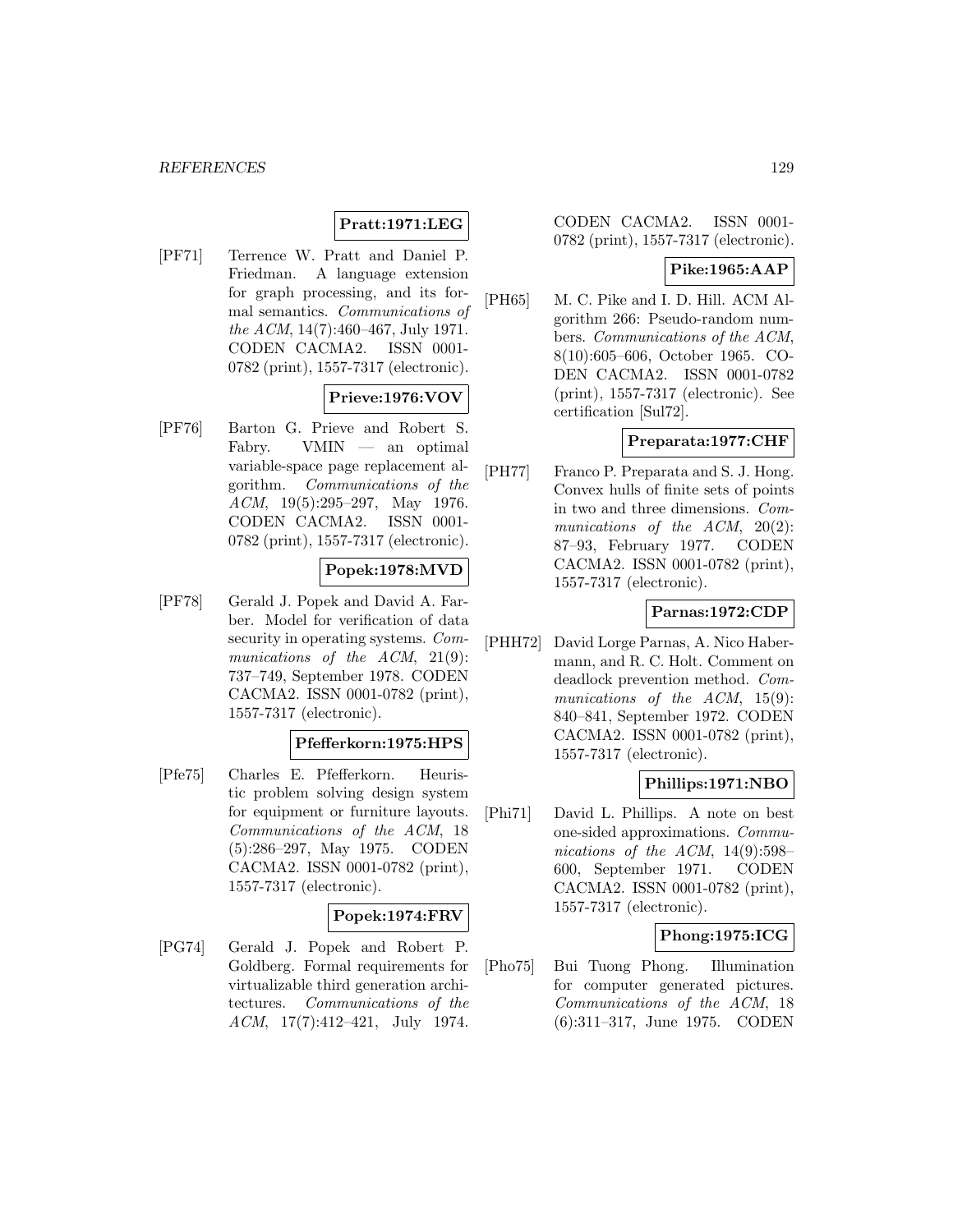CACMA2. ISSN 0001-0782 (print), 1557-7317 (electronic).

# **Perl:1978:ISL**

[PIA78] Yehoshua Perl, Alon Itai, and Haim Avni. Interpolation search — A log log N search. Communications of the ACM, 21(7):550–553, July 1978. CODEN CACMA2. ISSN 0001- 0782 (print), 1557-7317 (electronic).

## **Piessens:1973:AAG**

[Pie73] Robert Piessens. ACM Algorithm 453: Gaussian quadrature formulas for Bromwich's integral [D1]. Communications of the ACM, 16 (8):486–487, August 1973. CODEN CACMA2. ISSN 0001-0782 (print), 1557-7317 (electronic).

## **Piessens:1974:AAC**

[Pie74a] Robert Piessens. ACM Algorithm 473: Computation of Legendre series coefficients [C6]. Communications of the  $ACM$ , 17(1):25, January 1974. CODEN CACMA2. ISSN 0001-0782 (print), 1557-7317 (electronic).

## **Piessens:1974:RAM**

[Pie74b] Robert Piessens. Remark on "Algorithm 400: Modified Haåvie integration". Communications of the ACM, 17(6):324, June 1974. CO-DEN CACMA2. ISSN 0001-0782 (print), 1557-7317 (electronic). See [Wal70].

## **Piessens:1974:RAC**

[Pie74c] Robert Piessens. Remark on "Algorithm 418: Calculation of Fourier integrals". Communications of the

ACM, 17(6):324, June 1974. CO-DEN CACMA2. ISSN 0001-0782 (print), 1557-7317 (electronic). See [Ein72a, Ein72b].

## **Piepmeier:1975:OBR**

[Pie75] William F. Piepmeier. Optimal balancing of I/O requests to disks. Communications of the ACM, 18 (9):524–527, September 1975. CO-DEN CACMA2. ISSN 0001-0782 (print), 1557-7317 (electronic).

## **Pinter:1970:DBF**

[Pin70] C. C. Pinter. On decomposing a Boolean function and simplifying the components separately. Communications of the ACM, 13(12): 758, December 1970. CODEN CACMA2. ISSN 0001-0782 (print), 1557-7317 (electronic).

## **Peterson:1973:CWR**

[PKT73] W. W. Peterson, Tadao Kasami, and Nobuki Tokura. On the capabilities of while, repeat, and exit statements. Communications of the ACM, 16(8):503–512, August 1973. CODEN CACMA2. ISSN 0001- 0782 (print), 1557-7317 (electronic).

## **Purdom:1972:AAI**

[PM72] Paul Walton Purdom, Jr. and Edward F. Moore. ACM Algorithm 430: Immediate predominators in a directed graph [H]. Communications of the ACM, 15(8):777–778, August 1972. CODEN CACMA2. ISSN 0001-0782 (print), 1557-7317 (electronic).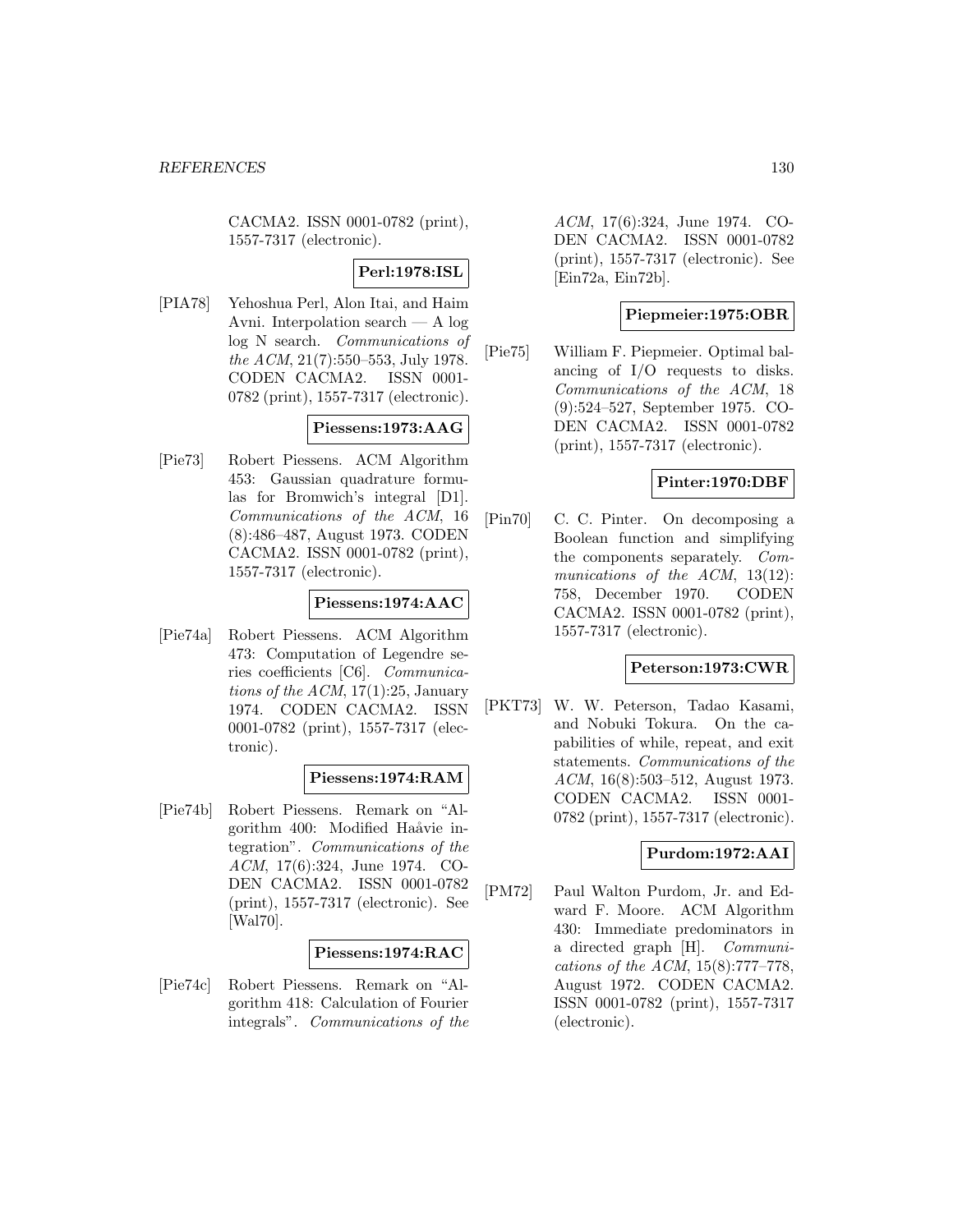## **Piessens:1975:RCA**

[PM75] Robert Piessens and Irene Mertens. Remark and certification on "Algorithm 446: Ten subroutines for the manipulation of Chebyshev series". Communications of the ACM, 18 (5):276, 1975. CODEN CACMA2. ISSN 0001-0782 (print), 1557-7317 (electronic). See [Bro73].

## **Payne:1978:OEN**

[PM78] W. H. Payne and K. L. McMillen. Orderly enumeration of nonsingular binary matrices applied to text encryption. Communications of the ACM, 21(4):259–263, April 1978. CODEN CACMA2. ISSN 0001- 0782 (print), 1557-7317 (electronic).

## **Peterson:1977:BS**

[PN77] James L. Peterson and Theodore A. Norman. Buddy systems. Communications of the ACM,  $20(6):421-$ 431, June 1977. CODEN CACMA2. ISSN 0001-0782 (print), 1557-7317 (electronic).

## **Pohl:1972:SPC**

[Poh72] Ira Pohl. A sorting problem and its complexity. Communications of the ACM, 15(6):462–464, June 1972. CODEN CACMA2. ISSN 0001-0782 (print), 1557-7317 (electronic).

#### **Pollack:1971:CCD**

[Pol71] S. L. Pollack. Comment on the conversion of decision tables to computer programs. Communications of the  $ACM$ , 14(1):52, January 1971. CODEN CACMA2. ISSN 0001-0782 (print), 1557-7317 (electronic).

## **Pomeranz:1970:NAP**

[Pom70] J. E. Pomeranz. Note on an anomaly in paging. Communications of the ACM, 13(7):451, July 1970. CODEN CACMA2. ISSN 0001-0782 (print), 1557-7317 (electronic).

## **Pomeranz:1974:AAE**

[Pom74] John Pomeranz. ACM Algorithm 487: Exact cumulative distribution of the Kolmogorov–Smirnov statistic for small samples. Communications of the ACM, 17(12): 703–704, December 1974. CODEN CACMA2. ISSN 0001-0782 (print), 1557-7317 (electronic). See also [Pom76].

## **Pomeranz:1976:REC**

[Pom76] J. Pomeranz. Remark on "Algorithm 487: Exact Cumulative Distribution of the Kolmogorov– Smirnov Statistic for Small Samples [S14]". ACM Transactions on Mathematical Software, 2(1): 111, March 1976. CODEN ACM-SCU. ISSN 0098-3500 (print), 1557- 7295 (electronic). See [Pom74].

## **Pooch:1976:PSI**

[Poo76] Udo W. Pooch. Papers from SIG-GRAPH 76 — introduction. Communications of the ACM, 19(10): 541–??, 1976. CODEN CACMA2. ISSN 0001-0782 (print), 1557-7317 (electronic).

## **Probst:1972:ISI**

[POW<sup>+</sup>72] G. G. Probst, Robert S. Oelman, Sam Wyly, C. Lester Hogan, F. T. Cary, Gordon Bell, and Donald P.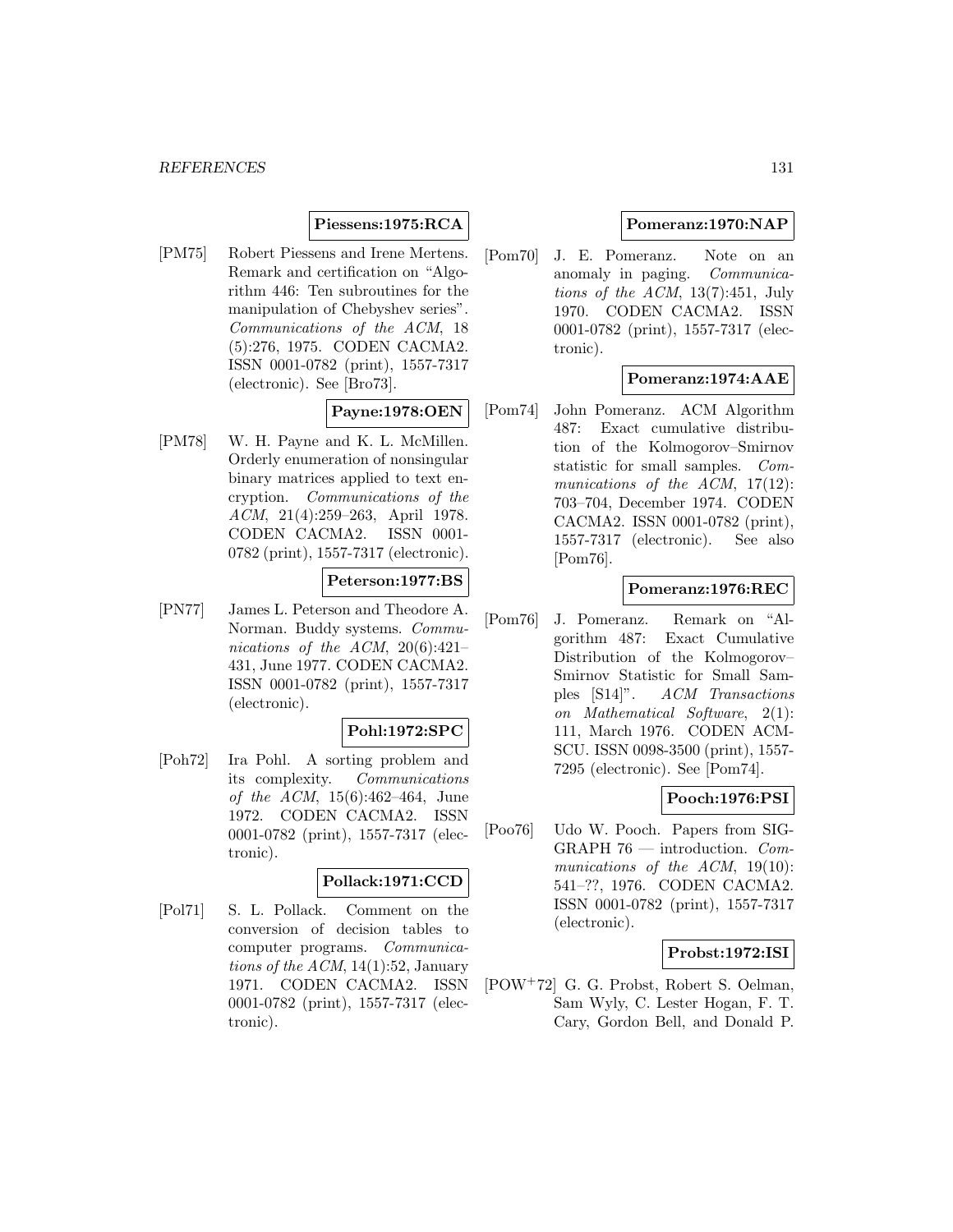Kircher. As the industry sees it. Communications of the ACM, 15 (7):506–517, July 1972. CODEN CACMA2. ISSN 0001-0782 (print), 1557-7317 (electronic).

## **Peleg:1979:BSC**

[PR79] Shmuel Peleg and Azriel Rosenfeld. Breaking substitution ciphers using a relaxation algorithm. Communications of the  $ACM$ ,  $22(11)$ : 598–605, November 1979. CODEN CACMA2. ISSN 0001-0782 (print), 1557-7317 (electronic).

# **Press:1974:AMC**

[Pre74] Laurance I. Press. Arguments for a moratorium on the construction of a community information utility. Communications of the ACM, 17 (12):674–678, December 1974. CO-DEN CACMA2. ISSN 0001-0782 (print), 1557-7317 (electronic).

## **Preparata:1979:ORT**

[Pre79] Franco P. Preparata. An optimal real-time algorithm for planar convex hulls. Communications of the ACM, 22(7):402–405, July 1979. CODEN CACMA2. ISSN 0001- 0782 (print), 1557-7317 (electronic).

# **Prieve:1973:UPR**

[Pri73] Barton G. Prieve. Using page residency to select the working set parameter. Communications of the ACM, 16(10):619–620, October 1973. CODEN CACMA2. ISSN 0001-0782 (print), 1557-7317 (electronic).

## **Proll:1971:FEA**

[Pro71] L. G. Proll. Further evidence for the analysis of algorithms for the zero-one programming problem. Communications of the ACM, 14 (1):46–47, January 1971. CODEN CACMA2. ISSN 0001-0782 (print), 1557-7317 (electronic).

# **Proll:1972:RAA**

[Pro72] L. G. Proll. Remark on "ACM Algorithm 370: General random number generator [G5]". Communications of the ACM, 15(6):467–468, June 1972. CODEN CACMA2. ISSN 0001-0782 (print), 1557-7317 (electronic). See [But70].

## **Proll:1974:RAC**

[Pro74] L. G. Proll. Remark on "Algorithm 431: A computer routine for quadratic and linear programming problems". Communications of the ACM, 17(10):590, October 1974. CODEN CACMA2. ISSN 0001-0782 (print), 1557-7317 (electronic). See [Rav72, Rav74].

## **Parnas:1975:UCT**

[PS75] David Lorge Parnas and Daniel P. Siewiorek. Use of the concept of transparency in the design of hierarchically structured systems. Communications of the ACM, 18 (7):401–408, July 1975. CODEN CACMA2. ISSN 0001-0782 (print), 1557-7317 (electronic).

## **Pike:1976:RIB**

[PS76] Malcolm C. Pike and Jennie SooHoo. Remark on "Algorithm 179: Incomplete Beta Ratio [S14]".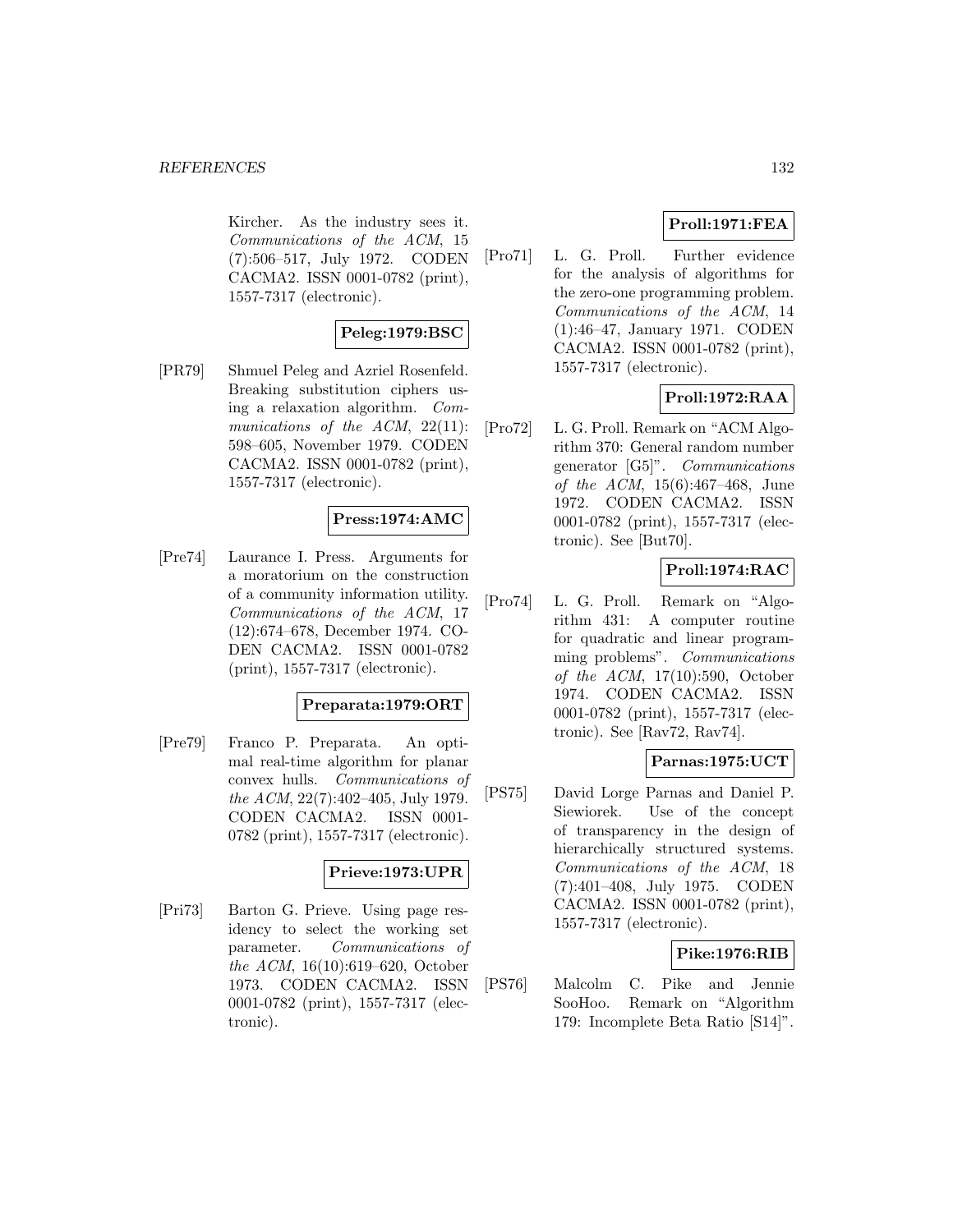ACM Transactions on Mathematical Software, 2(2):207–208, June 1976. CODEN ACMSCU. ISSN 0098-3500 (print), 1557-7295 (electronic). See [Lud63].

## **Purdy:1974:HSL**

[Pur74] George B. Purdy. A high security log-in procedure. Communications of the ACM, 17(8):442–445, August 1974. CODEN CACMA2. ISSN 0001-0782 (print), 1557-7317 (electronic).

#### **Pomeranz:1970:CMP**

[PW70] J. E. Pomeranz and R. L. Weil, Jr. The cyclical majority problem. Communications of the ACM, 13 (4):251–254, April 1970. CODEN CACMA2. ISSN 0001-0782 (print), 1557-7317 (electronic).

## **Peters:1975:SGJ**

[PW75] G. Peters and James Hardy Wilkinson. On the stability of Gauss– Jordan elimination with pivoting. Communications of the ACM, 18 (1):20–24, January 1975. CODEN CACMA2. ISSN 0001-0782 (print), 1557-7317 (electronic). Collection of articles honoring Alston S. Householder.

## **Rabin:1977:CC**

[Rab77] Michael O. Rabin. Complexity of computations. Communications of the ACM, 20(9):625–633, September 1977. CODEN CACMA2. ISSN 0001-0782 (print), 1557-7317 (electronic). See corrigendum [Rab78].

## **Rabin:1978:CCC**

[Rab78] Michael O. Rabin. Corrigendum: "Complexity of computations". Communications of the ACM, 21(3), March 1978. CODEN CACMA2. ISSN 0001-0782 (print), 1557-7317 (electronic). See [Rab77].

# **Radke:1970:UQR**

[Rad70a] C. E. Radke. The use of quadratic residue research. Communications of the ACM, 13(2):103–105, February 1970. CODEN CACMA2. ISSN 0001-0782 (print), 1557-7317 (electronic).

## **Raduchel:1970:EHB**

[Rad70b] W. J. Raduchel. Efficient handling of binary data. Communications of the ACM, 13(12):758–759, December 1970. CODEN CACMA2. ISSN 0001-0782 (print), 1557-7317 (electronic).

## **Raduchel:1971:RAS**

[Rad71] William J. Raduchel. Remark on "Algorithm 316: Solution of simultaneous nonlinear equations [C5]". Communications of the ACM, 14(7):493–??, 1971. CODEN CACMA2. ISSN 0001-0782 (print), 1557-7317 (electronic). See [Bro67].

### **Rader:1974:MCS**

[Rad74] Gary M. Rader. Method for composing simple traditional music by computer. Communications of the ACM, 17(11):631–638, November 1974. CODEN CACMA2. ISSN 0001-0782 (print), 1557-7317 (electronic).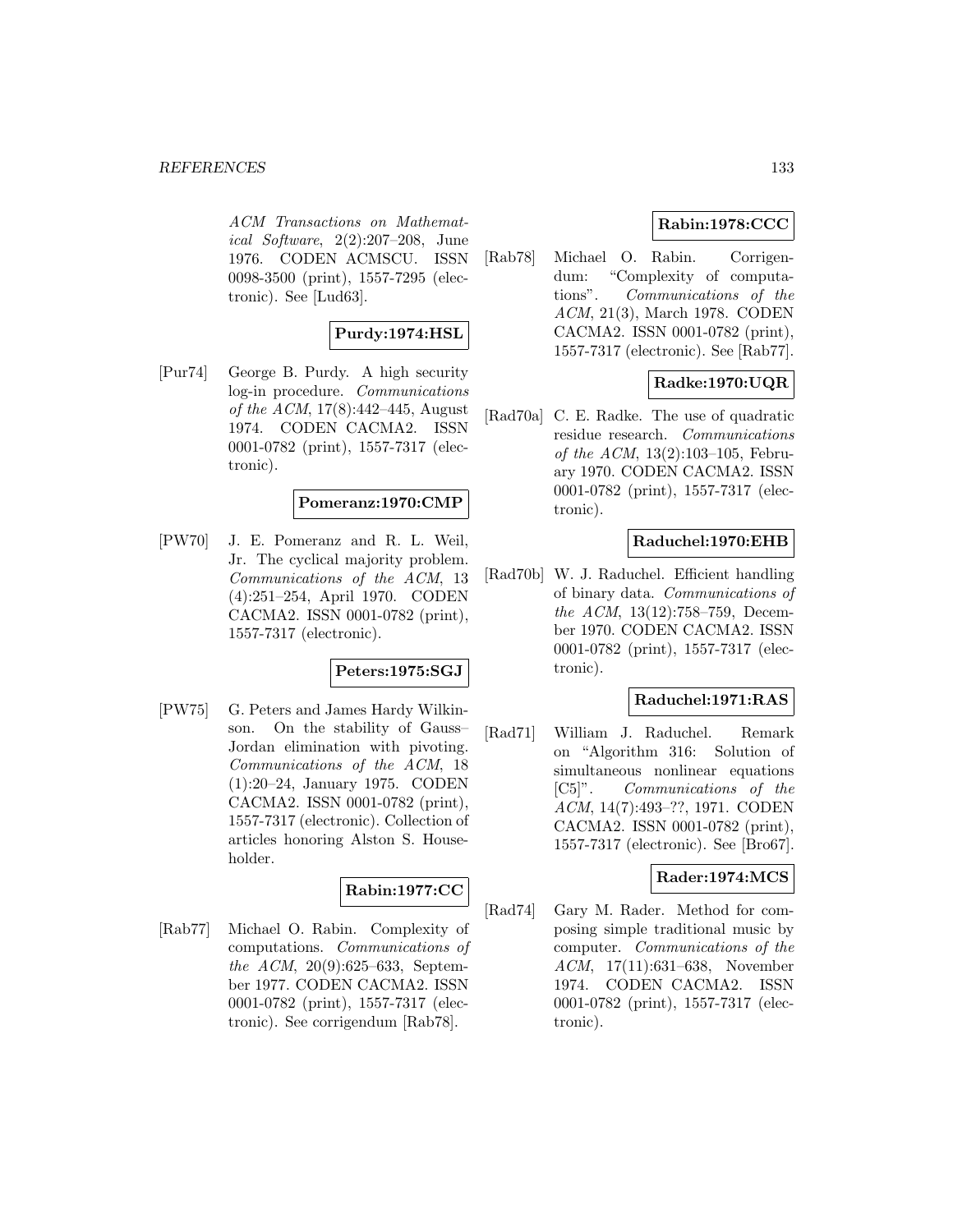## **Ralston:1972:NTY**

[Ral72] Anthony Ralston. The next two years (ACM President's letter). Communications of the ACM, 15(7):499–500, 1972. CODEN CACMA2. ISSN 0001-0782 (print), 1557-7317 (electronic).

## **Ravindran:1972:AAC**

[Rav72] Arunachalam Ravindran. ACM Algorithm 431: A computer routine for quadratic and linear programming problems [H]. Communications of the ACM, 15(9):818– 820, September 1972. CODEN CACMA2. ISSN 0001-0782 (print), 1557-7317 (electronic). See remark [Rav74, Pro74].

## **Ravindran:1974:RAC**

[Rav74] Arunachalam Ravindran. Remark on "Algorithm 431: A computer routine for quadratic and linear programming problems". Communications of the ACM,  $17(3):157-??$ , 1974. CODEN CACMA2. ISSN 0001-0782 (print), 1557-7317 (electronic). See [Rav72, Pro74].

## **Raymond:1976:LLA**

[Ray76] J. Raymond. LG: A language for analytic geometry. Communications of the ACM, 19(4):182–187, April 1976. CODEN CACMA2. ISSN 0001-0782 (print), 1557-7317 (electronic).

#### **Robbins:1970:ICS**

[RB70] M. F. Robbins and J. D. Beyer. An interactive computer system using graphical flowchart input. Communications of the ACM, 13(2):

115–119, February 1970. CODEN CACMA2. ISSN 0001-0782 (print), 1557-7317 (electronic).

## **Redish:1970:RAE**

[Red70] K. A. Redish. Remark on Algorithm 385, Exponential Integral  $Ei(x)$ . Communications of the ACM, 13 (12):750, December 1970. CODEN CACMA2. ISSN 0001-0782 (print), 1557-7317 (electronic). See [Pac70, Fri72].

## **Redish:1971:ACL**

[Red71] K. A. Redish. Algorithms: Comment on London's certification of Algorithm 245. Communications of the ACM,  $14(1):50-51$ , January 1971. CODEN CACMA2. ISSN 0001-0782 (print), 1557-7317 (electronic).

## **Reingold:1973:NLM**

[Rei73a] Edward M. Reingold. A nonrecursive list moving algorithm. Communications of the ACM,  $16(5):305-$ 307, May 1973. CODEN CACMA2. ISSN 0001-0782 (print), 1557-7317 (electronic).

## **Reinsch:1973:AAE**

[Rei73b] Christian H. Reinsch. ACM Algorithm 464: Eigenvalues of a real, symmetric, tridiagonal matrix [F2]. Communications of the ACM, 16 (11):689, November 1973. CODEN CACMA2. ISSN 0001-0782 (print), 1557-7317 (electronic).

## **Relph:1963:AAH**

[Rel63] A. P. Relph. ACM Algorithm 191: Hypergeometric. Communications of the ACM, 6(7):388–389, July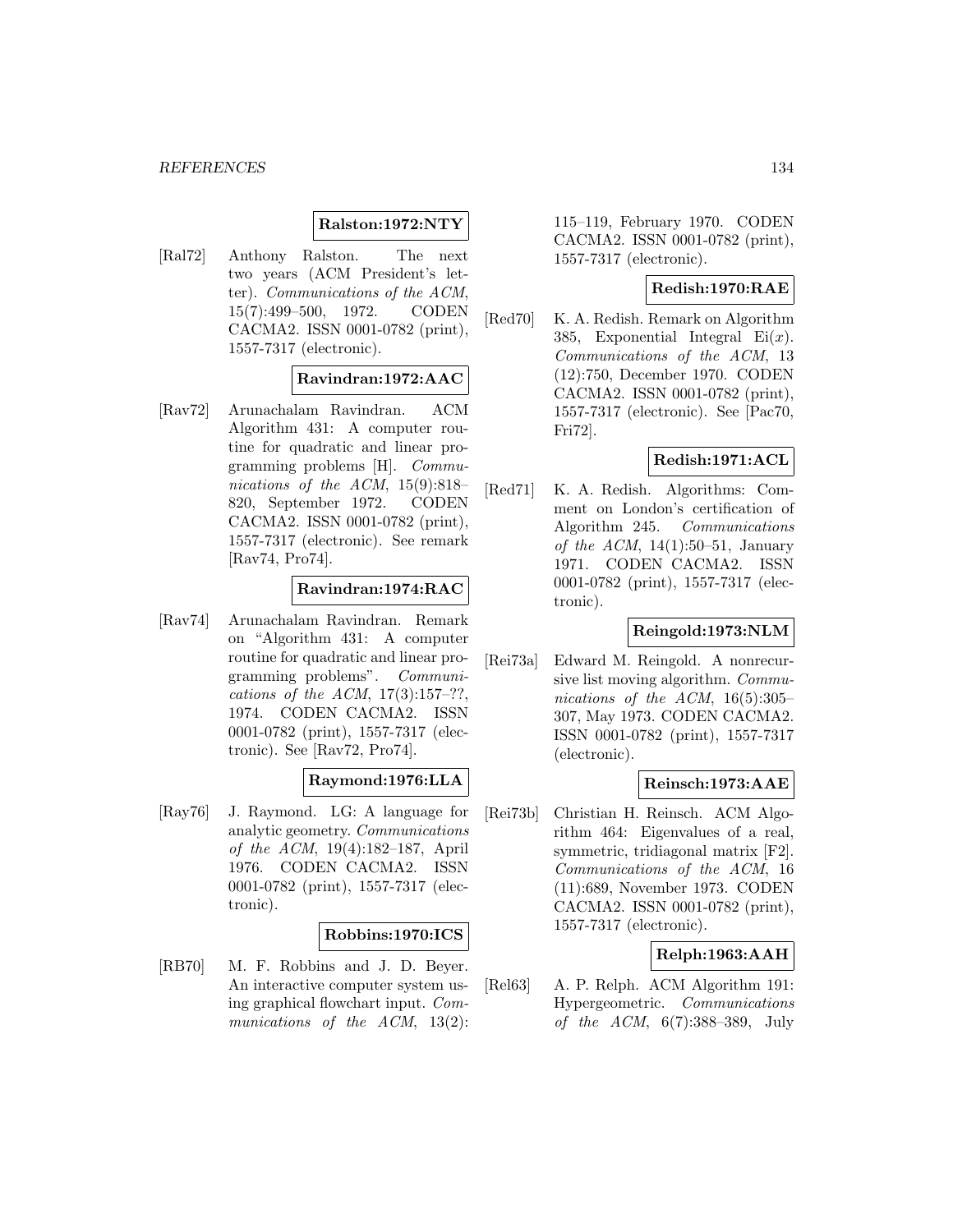1963. CODEN CACMA2. ISSN 0001-0782 (print), 1557-7317 (electronic). See certification [Kop74].

## **Revens:1972:FTF**

[Rev72] Lee Revens. The first twenty-five years: ACM 1947–1962. Communications of the ACM, 15(7):485– 490, July 1972. CODEN CACMA2. ISSN 0001-0782 (print), 1557-7317 (electronic). Twenty-fifth anniversary of the Association for Computing Machinery.

## **Reynolds:1970:GST**

[Rey70] — John C. Reynolds. GEDANKEN A simple typeless language based on the principle of completeness and the reference concept. Communications of the ACM, 13(5):308– 319, May 1970. CODEN CACMA2. ISSN 0001-0782 (print), 1557-7317 (electronic).

## **Reynolds:1979:RAA**

[Rey79] John C. Reynolds. Reasoning about arrays. Communications of the ACM, 22(5):290–299, May 1979. CODEN CACMA2. ISSN 0001- 0782 (print), 1557-7317 (electronic).

## **Rubinstein:1972:CBT**

[RF72] Richard Rubinstein and Julian Feldman. A controller for a Braille terminal. Communications of the ACM, 15(9):841–842, September 1972. CODEN CACMA2. ISSN 0001-0782 (print), 1557-7317 (electronic).

## **Ruschitzka:1977:UAS**

[RF77] Manfred Ruschitzka and Robert S. Fabry. A unifying approach to scheduling. Communications of the ACM, 20(7):469–477, July 1977. CODEN CACMA2. ISSN 0001- 0782 (print), 1557-7317 (electronic).

## **Rosin:1972:ERM**

[RFE72] Robert F. Rosin, Gideon Frieder, and Richard H. Eckhouse, Jr. Environment for research in microprogramming and emulation. Communications of the ACM, 15(8): 748–760, August 1972. CODEN CACMA2. ISSN 0001-0782 (print), 1557-7317 (electronic).

## **Ramamoorthy:1971:SOE**

[RG71] C. V. Ramamoorthy and M. J. Gonzalez. Subexpression ordering in the execution of arithmetic expressions. Communications of the ACM, 14(7):479–485, July 1971. CODEN CACMA2. ISSN 0001-0782 (print), 1557-7317 (electronic).

### **Ragland:1973:CAG**

[RG73] Larry C. Ragland and Donald I. Good. Certification of "Algorithm 386: Greatest common divisor of n integers and multipliers". Communications of the ACM, 16(4):257, April 1973. CODEN CACMA2. ISSN 0001-0782 (print), 1557-7317 (electronic). See [Bra70a].

## **Read:1972:NGR**

[RH72] Ronald C. Read and K. Harada. A note on the generation of rosary permutations. with a response by K. Harada. Communications of the ACM, 15(8):775, August 1972. CO-DEN CACMA2. ISSN 0001-0782 (print), 1557-7317 (electronic). Collection of articles in honor of George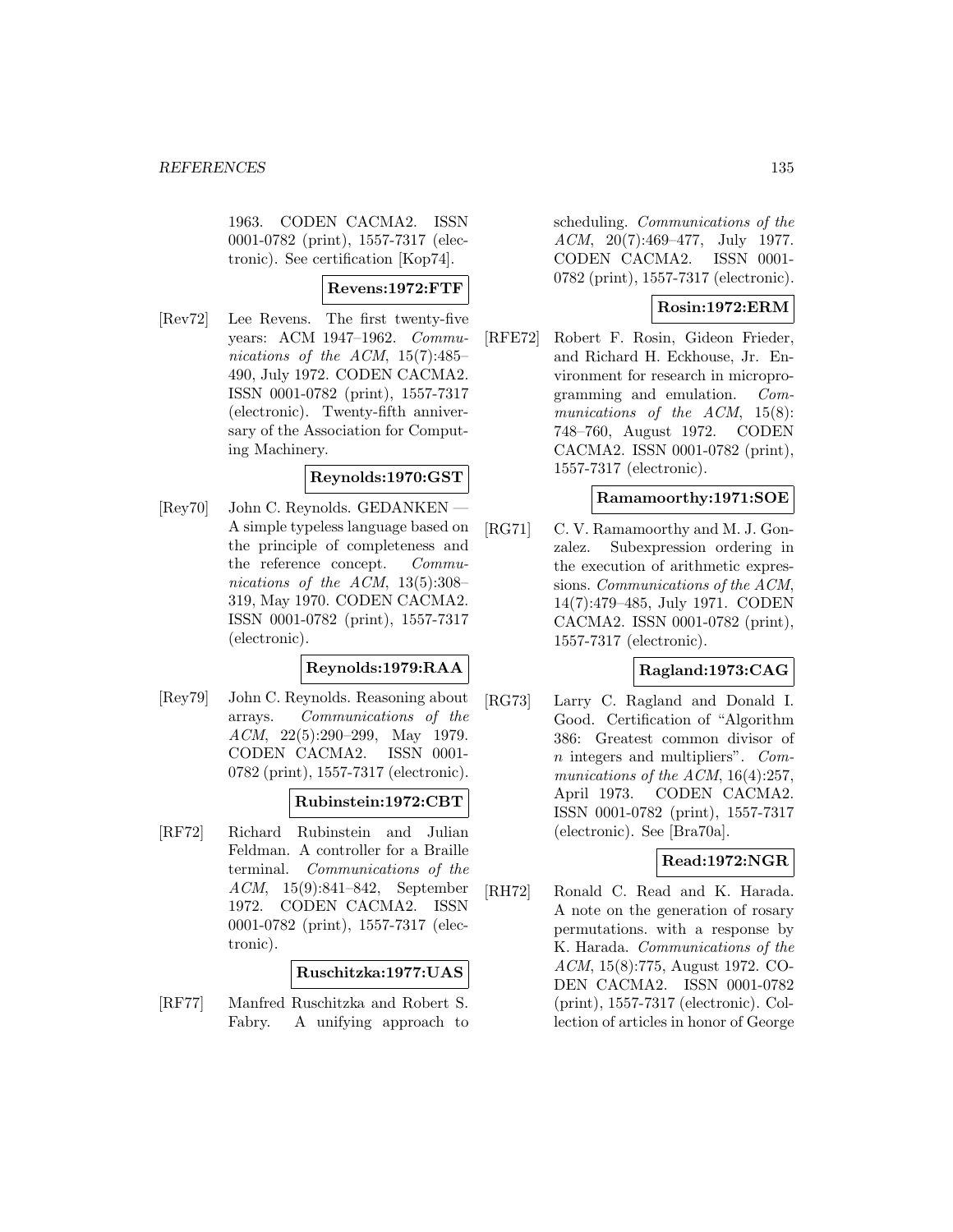E. Forsythe (ACM Student Competition Award Papers).

## **Richards:1971:HKA**

[Ric71] Donald L. Richards. How to keep the addresses short. Communications of the ACM, 14(5):346–349, May 1971. CODEN CACMA2. ISSN 0001-0782 (print), 1557-7317 (electronic).

# **Rice:1972:PFS**

[Ric72a] John R. Rice. On the present and future of scientific computation. Communications of the ACM, 15 (7):637–639, July 1972. CODEN CACMA2. ISSN 0001-0782 (print), 1557-7317 (electronic).

# **Richman:1972:AEA**

[Ric72b] Paul L. Richman. Automatic error analysis for determining precision. Communications of the ACM, 15 (9):813–817, September 1972. CO-DEN CACMA2. ISSN 0001-0782 (print), 1557-7317 (electronic).

## **Richman:1973:VPE**

[Ric73] Paul L. Richman. Variableprecision exponentiation. Communications of the ACM,  $16(1):38-40$ , January 1973. CODEN CACMA2. ISSN 0001-0782 (print), 1557-7317 (electronic).

## **Ripley:1978:SRO**

[Rip78] G. David Ripley. A simple recoveryonly procedure for simple precedence parsers. Communications of the ACM, 21(11):928–930, November 1978. CODEN CACMA2. ISSN 0001-0782 (print), 1557-7317 (electronic).

# **Rivest:1976:SOS**

[Riv76] Ronald L. Rivest. On selforganizing sequential search heuristics. Communications of the ACM, 19(2):63–67, February 1976. CO-DEN CACMA2. ISSN 0001-0782 (print), 1557-7317 (electronic).

# **Richardson:1973:AAC**

[RK73] Joel A. Richardson and J. L. Kuester. ACM Algorithm 454: The complex method for constrained optimization [E4]. Communications of the ACM, 16(8):487–489, August 1973. CODEN CACMA2. ISSN 0001-0782 (print), 1557-7317 (electronic). See remark [She74].

# **Reiser:1975:HRE**

[RK75] Martin Reiser and H. Kobayashi. Horner's rule for the evaluation of general closed queueing networks. Communications of the ACM, 18 (10):592–593, October 1975. CO-DEN CACMA2. ISSN 0001-0782 (print), 1557-7317 (electronic).

## **Reed:1979:SES**

[RK79] David P. Reed and Rajendra K. Kanodia. Synchronization with eventcounts and sequencers. Communications of the ACM, 22(2): 115–123, February 1979. CODEN CACMA2. ISSN 0001-0782 (print), 1557-7317 (electronic).

## **Rokne:1971:CIA**

[RL71] J. Rokne and P. Lancaster. Complex interval arithmetic. Communications of the ACM,  $14(2):111-112$ , February 1971. CODEN CACMA2. ISSN 0001-0782 (print), 1557-7317 (electronic).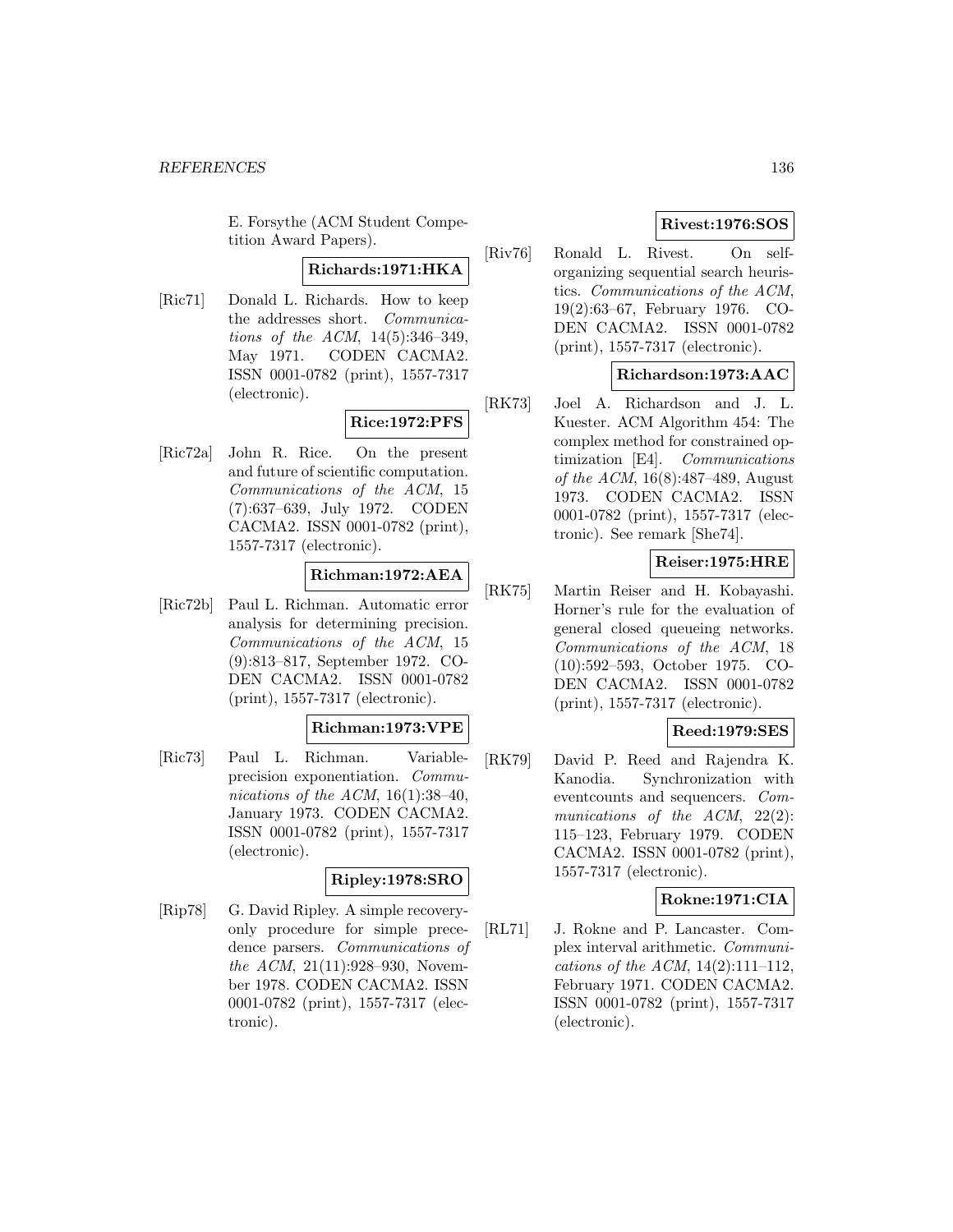## **Rothnie:1974:ABF**

[RL74] James B. Rothnie, Jr. and Tomas Lozano. Attribute based file organization in a paged memory environment. Communications of the ACM, 17(2):63–69, February 1974. CODEN CACMA2. ISSN 0001- 0782 (print), 1557-7317 (electronic).

## **Robinson:1977:PTH**

[RL77] Lawrence Robinson and Karl N. Levitt. Proof techniques for hierarchically structured programs. Communications of the ACM, 20(4): 271–283, April 1977. CODEN CACMA2. ISSN 0001-0782 (print), 1557-7317 (electronic).

## **Robertson:1972:RAT**

[Rob72] J. Douglas Robertson. Remark on "Algorithm 398: Tableless date conversion". Communications of the ACM, 15(10):918–??, 1972. CO-DEN CACMA2. ISSN 0001-0782 (print), 1557-7317 (electronic). See [Sto70].

# **Robson:1977:BSA**

[Rob77] J. M. Robson. A bounded storage algorithm for copying cyclic structures. Communications of the ACM, 20(6):431–433, June 1977. CODEN CACMA2. ISSN 0001- 0782 (print), 1557-7317 (electronic).

## **Rochfeld:1971:NLT**

[Roc71] Arnold Rochfeld. New LISP techniques for a paging environment. Communications of the ACM, 14 (12):791–795, December 1971. CO-DEN CACMA2. ISSN 0001-0782 (print), 1557-7317 (electronic).

# **Rokne:1970:CNP**

[Rok70] J. Rokne. Condition numbers of Pei matrices. Communications of the ACM, 13(11):699, November 1970. CODEN CACMA2. ISSN 0001- 0782 (print), 1557-7317 (electronic).

## **Rokne:1973:AES**

[Rok73] J. Rokne. Automatic errorbounds for simple zeros of analytic functions. Communications of the ACM, 16(2):101–104, February 1973. CO-DEN CACMA2. ISSN 0001-0782 (print), 1557-7317 (electronic).

## **Rosen:1972:PSL**

[Ros72] Saul Rosen. Programming systems and languages (1965–1975). Communications of the ACM, 15 (7):591–600, July 1972. CODEN CACMA2. ISSN 0001-0782 (print), 1557-7317 (electronic).

## **Rosin:1973:TAP**

[Ros73] Robert F. Rosin. Teaching "about programming". Communications of the ACM, 16(7):435–438, July 1973. CODEN CACMA2. ISSN 0001- 0782 (print), 1557-7317 (electronic).

## **Ross:1976:HHS**

[Ros76] Douglas T. Ross. Homilies for humble standards (computer applications). Communications of the ACM, 19(11):595–600, November 1976. CODEN CACMA2. ISSN 0001-0782 (print), 1557-7317 (electronic).

#### **Rosen:1977:HLD**

[Ros77] Barry K. Rosen. High-level data flow analysis. Communications of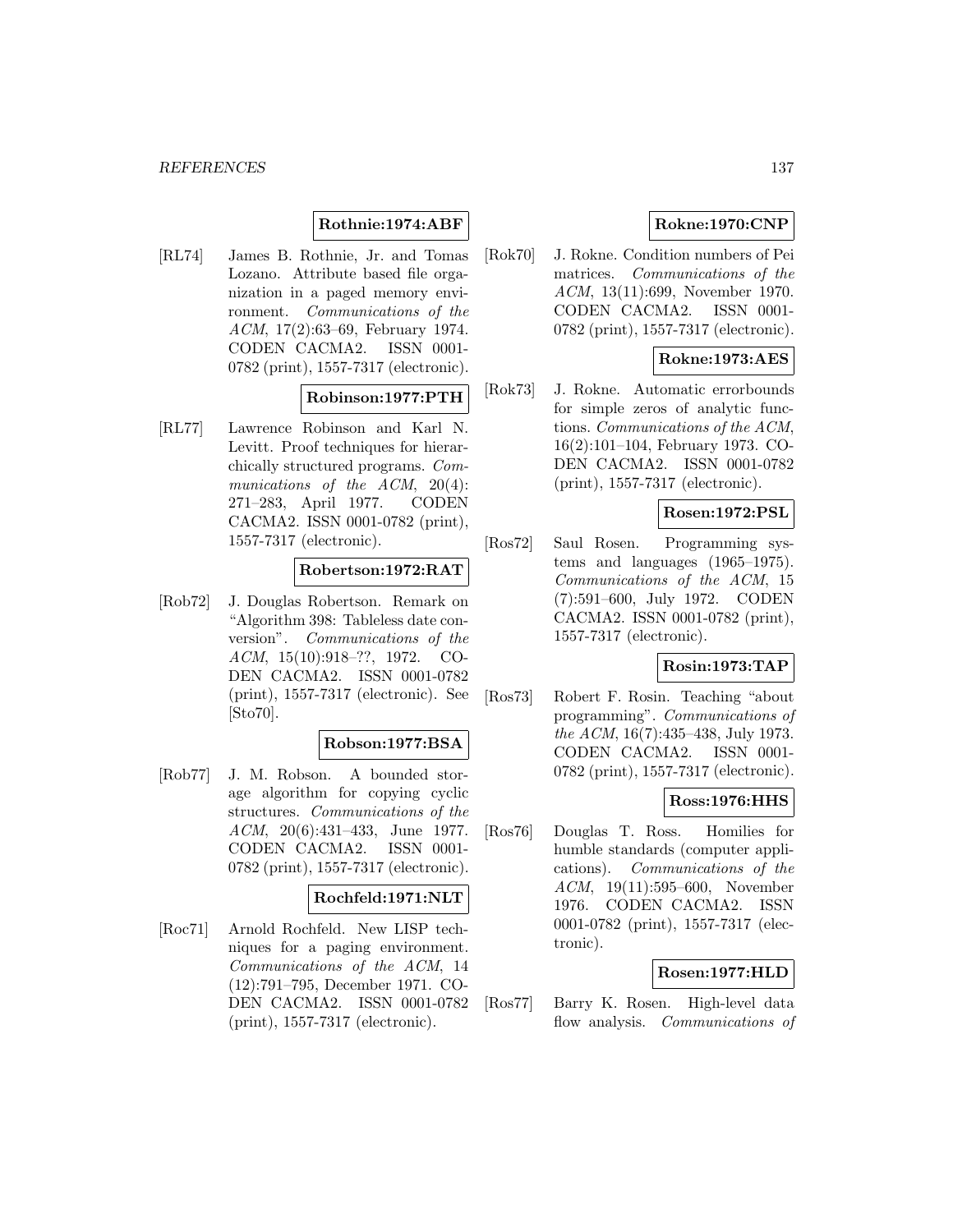the ACM, 20(10):712–724, October 1977. CODEN CACMA2. ISSN 0001-0782 (print), 1557-7317 (electronic).

# **Roy:1973:RPR**

[Roy73a] M. K. Roy. Reflection-free permutations, rosary permutations and adjacent transposition algorithms. Communications of the ACM, 16 (5):312, May 1973. CODEN CACMA2. ISSN 0001-0782 (print), 1557-7317 (electronic).

## **Roy:1973:RFP**

[Roy73b] Mohit Kumar Roy. Reflectionfree permutations, rosary permutations, and adjacent transposition algorithms. Communications of the ACM, 16(5):312–313, 1973. CO-DEN CACMA2. ISSN 0001-0782 (print), 1557-7317 (electronic).

## **Roy:1973:RAG**

[Roy73c] Mohit Kumar Roy. Remark on "Algorithm 323: Generation of permutations in lexicographic order [G6]". Communications of the ACM, 16 (9):577–578, September 1973. CO-DEN CACMA2. ISSN 0001-0782 (print), 1557-7317 (electronic). See [OS68, Lei69].

# **Roy:1977:NRP**

[Roy77a] M. K. Roy. A note on reflection-free permutation enumeration. Communications of the ACM, 20(11): 823, November 1977. CODEN CACMA2. ISSN 0001-0782 (print), 1557-7317 (electronic).

# **Roy:1977:NRF**

[Roy77b] Mohit Kumar Roy. A note on refection-free permutation enumeration. Communications of the ACM, 20(11):823–??, 1977. CO-DEN CACMA2. ISSN 0001-0782 (print), 1557-7317 (electronic).

# **Robers:1973:AAD**

[RR73a] P. D. Robers and S. S. Robers. ACM Algorithm 458: Discrete linear  $L_1$  approximation by interval linear programming [E2]. Communications of the ACM, 16(10): 629–631, October 1973. CODEN CACMA2. ISSN 0001-0782 (print), 1557-7317 (electronic).

## **Rodriguez-Rosell:1973:EWS**

[RR73b] Juan Rodriguez-Rosell. Empirical working set behavior. Communications of the ACM,  $16(9):556-$ 560, September 1973. CODEN CACMA2. ISSN 0001-0782 (print), 1557-7317 (electronic).

## **Rodriguez-Rosell:1973:DIE**

[RRD73] Juan Rodriguez-Rosell and Jean-Pierre Dupuy. The design, implementation, and evaluation of a working set dispatcher. Communications of the ACM, 16(4):247–253, April 1973. CODEN CACMA2. ISSN 0001-0782 (print), 1557-7317 (electronic).

## **Ramberg:1972:AMG**

[RS72] John S. Ramberg and Bruce W. Schmeiser. Approximate method for generating symmetric random variables. Communications of the ACM, 15(11):987–990, November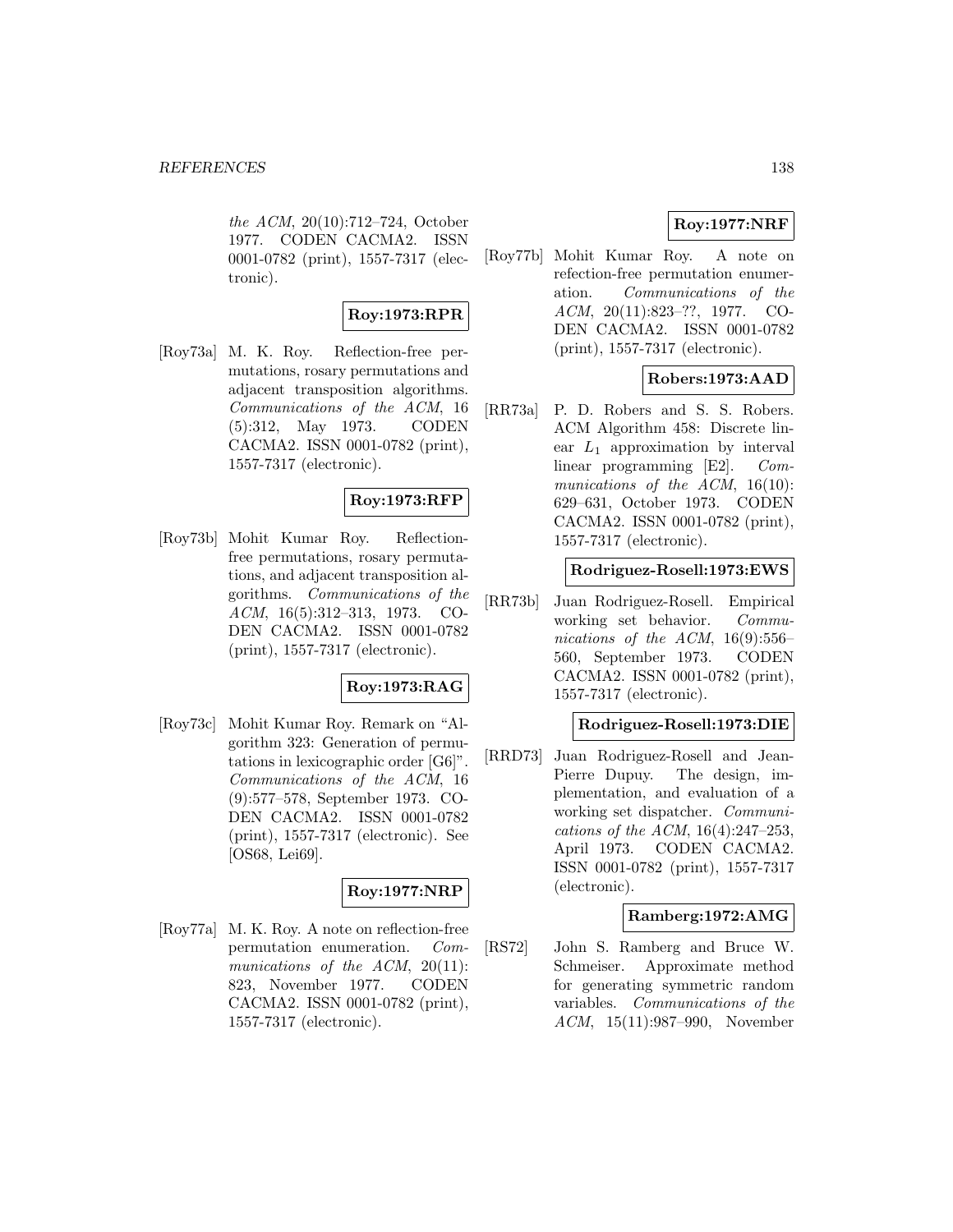1972. CODEN CACMA2. ISSN 0001-0782 (print), 1557-7317 (electronic).

#### **Ramberg:1974:AMG**

[RS74] John S. Ramberg and Bruce W. Schmeiser. An approximate method for generating asymmetric random variables. Communications of the ACM, 17(2):78–82, February 1974. CODEN CACMA2. ISSN 0001- 0782 (print), 1557-7317 (electronic).

## **Rivest:1978:MOD**

[RSA78] Ronald L. Rivest, Adi Shamir, and Leonard M. Adleman. A method for obtaining digital signatures and public-key cryptosystems. Communications of the ACM, 21(2): 120–126, February 1978. CODEN CACMA2. ISSN 0001-0782 (print), 1557-7317 (electronic). The basics of trap-door functions and the famous RSA public key cryptosystem are presented in this paper.

## **Ritchie:1974:UTS**

[RT74] Dennis M. Ritchie and Ken Thompson. The UNIX time-sharing system. Communications of the ACM, 17(7):365–375, July 1974. CODEN CACMA2. ISSN 0001-0782 (print), 1557-7317 (electronic).

## **Rubin:1976:ETF**

[Rub76] Frank Rubin. Experiments in text file compression. Communications of the ACM,  $19(11):617-$ 623, November 1976. CODEN CACMA2. ISSN 0001-0782 (print), 1557-7317 (electronic).

# **Russell:1978:CCS**

[Rus78] Richard M. Russell. The Cray-1 computer system. Communications of the ACM,  $21(1):63-72$ , January 1978. CODEN CACMA2. ISSN 0001-0782 (print), 1557-7317 (electronic).

## **Raiha:1979:OIA**

[RZ79] Kari-Jouko Räihä and Stuart H. Zweben. An optimal insertion algorithm for one-sided height-balanced binary search trees. Communications of the ACM,  $22(9):508-$ 512, September 1979. CODEN CACMA2. ISSN 0001-0782 (print), 1557-7317 (electronic).

## **Stockman:1977:EHC**

[SA77] G. C. Stockman and Ashok K. Agrawala. Equivalence of Hough curve detection to template matching. Communications of the ACM, 20(11):820–822, November 1977. CODEN CACMA2. ISSN 0001- 0782 (print), 1557-7317 (electronic).

## **Sale:1972:RAS**

[Sal72a] Arthur H. J. Sale. Remark on "Algorithm 393: Special series summation with arbitrary precision". Communications of the ACM, 15 (6):468–469, June 1972. CODEN CACMA2. ISSN 0001-0782 (print), 1557-7317 (electronic). See [Abd70].

## **Salton:1972:DDP**

[Sal72b] Gerard Salton. Dynamic document processing. Communications of the ACM, 15(7):658–668, July 1972. CODEN CACMA2. ISSN 0001-0782 (print), 1557-7317 (electronic).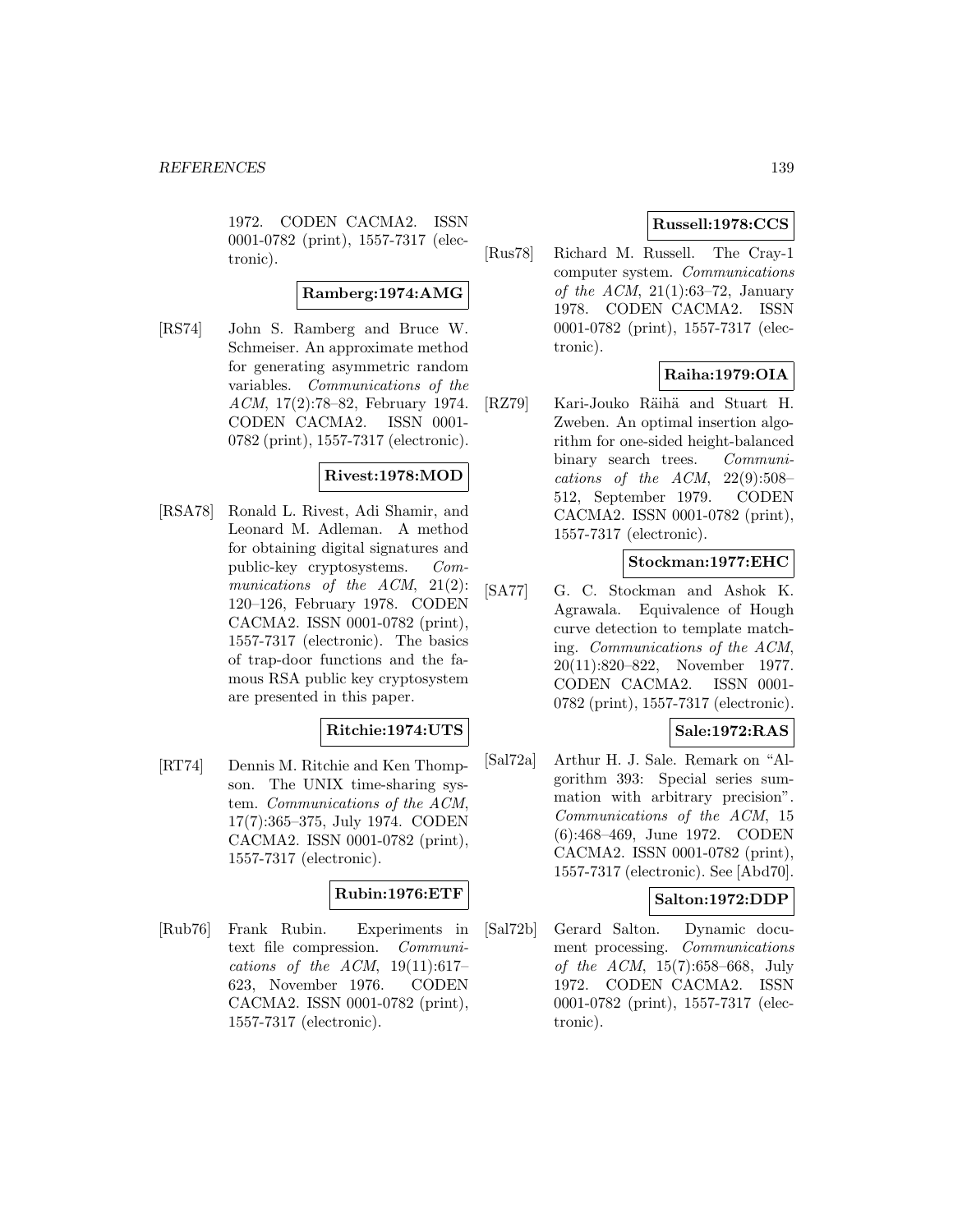## **Salzer:1972:OFF**

[Sal72c] Herbert E. Salzer. Ordering +  $f(+f(+f(\ldots +f(x) \ldots)))$  when  $f(x)$  is positive monotonic. Communications of the  $ACM$ , 15(1):45–46, January 1972. CODEN CACMA2. ISSN 0001-0782 (print), 1557-7317 (electronic).

## **Salasin:1973:HSI**

[Sal73a] John Salasin. Hierarchical storage in information retrieval. Communications of the ACM, 16(5):291– 295, May 1973. CODEN CACMA2. ISSN 0001-0782 (print), 1557-7317 (electronic).

## **Sale:1973:SMP**

[Sal73b] Arthur H. J. Sale. Remark on "Algorithm 408: A sparse matrix package". Communications of the ACM, 16(5):311, May 1973. CO-DEN CACMA2. ISSN 0001-0782 (print), 1557-7317 (electronic). See [McN71, Law73].

## **Salzer:1973:GCS**

[Sal73c] Herbert E. Salzer. Gray code and the  $\pm$  sequence when  $\pm f(\pm f(\pm f(\cdot \cdot \cdot \pm \text{Sam76}))$  $f(x)\cdot\cdot\cdot)$ ) is ordered. *Communica*tions of the  $ACM$ , 16(3):180, March 1973. CODEN CACMA2. ISSN 0001-0782 (print), 1557-7317 (electronic).

#### **Salzer:1973:RSC**

[Sal73d] Herbert E. Salzer. A recurrence scheme for converting from one orthogonal expansion into another. Communications of the ACM, 16 (11):705–707, November 1973. CO-DEN CACMA2. ISSN 0001-0782 (print), 1557-7317 (electronic).

## **Saltzer:1974:PCI**

[Sal74a] Jerome H. Saltzer. Protection and the control of information sharing in Multics. Communications of the ACM, 17(7):388–402, July 1974. CODEN CACMA2. ISSN 0001- 0782 (print), 1557-7317 (electronic).

## **Saltzer:1974:SLM**

[Sal74b] Jerome H. Saltzer. A simple linear model of demand paging performance. Communications of the ACM, 17(4):181–186, April 1974. CODEN CACMA2. ISSN 0001- 0782 (print), 1557-7317 (electronic).

#### **Sammet:1972:PLH**

[Sam72] Jean E. Sammet. Programming languages: History and future. Communications of the ACM, 15 (7):601–610, July 1972. CODEN CACMA2. ISSN 0001-0782 (print), 1557-7317 (electronic).

### **Sammet:1976:RPL**

Jean E. Sammet. Roster of programming languages for 1974–75. Communications of the ACM, 19 (12):655–669, December 1976. CO-DEN CACMA2. ISSN 0001-0782 (print), 1557-7317 (electronic).

#### **Samet:1978:PCH**

[Sam78] Hanan Samet. Proving the correctness of heuristically optimized code. Communications of the ACM, 21 (7):570–582, July 1978. CODEN CACMA2. ISSN 0001-0782 (print), 1557-7317 (electronic).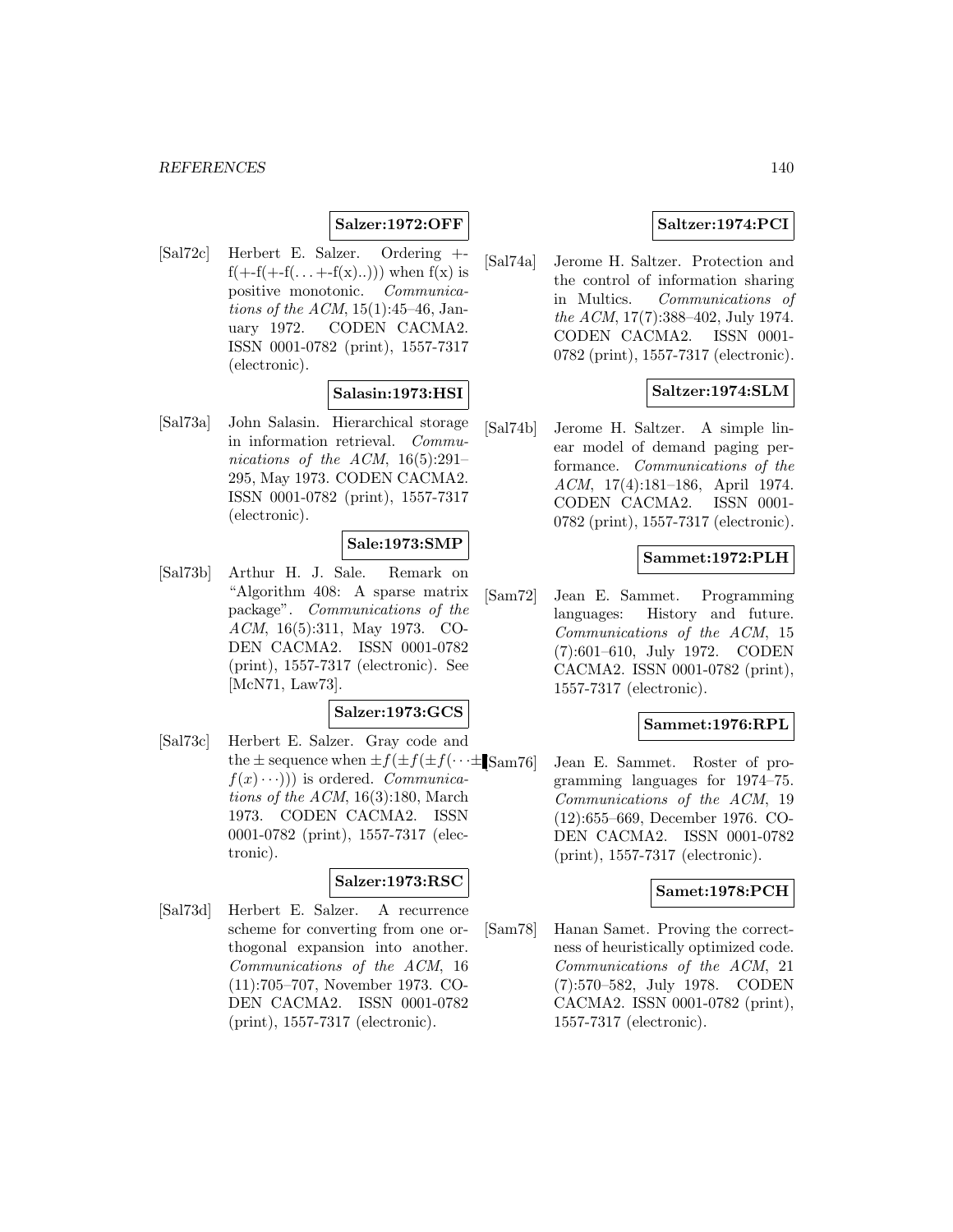# **Savoy:1991:NFH**

[Sav91] Jacques Savoy. Note on fast hashing of variable length text strings. Communications of the ACM, 34(11): 118–119, November 1991. CODEN CACMA2. ISSN 0001-0782 (print), 1557-7317 (electronic). Suggests an improvement to Pearson's hashing algorithm [Pea90] that avoids secondary clustering. Exhibits a key set for which Pearson's algorithm produces alarming clustering. See also comments in [Dit91, Lit91, Pea91] and early work [Dit76].

# **Stillman:1977:CHS**

[SB77] Neil J. Stillman and P. Bruce Berra. A comparison of hardware and software associative memories in the context of computer graphics. Communications of the ACM, 20(5):331–339, May 1977. CODEN CACMA2. ISSN 0001-0782 (print), 1557-7317 (electronic).

#### **Sherman:1972:TDM**

[SBB72] Stephen Sherman, Forest Baskett III, and James C. Browne. Tracedriven modeling and analysis of CPU scheduling in a multiprogramming system. Communications of the ACM, 15(12):1063–1069, December 1972. CODEN CACMA2. ISSN 0001-0782 (print), 1557-7317 (electronic).

## **Sasser:1970:ASS**

[SBGN70] W. E. Sasser, D. S. Burdick, D. A. Graham, and T. H. Naylor. Application of sequential sampling to simulation. an example inventory model. Communications of the

ACM, 13(5):287–296, May 1970. CODEN CACMA2. ISSN 0001- 0782 (print), 1557-7317 (electronic).

## **Schwarcz:1970:DQA**

[SBS70] Robert M. Schwarcz, John F. Burger, and Robert F. Simmons. A deductive question answerer for natural language inference. Communications of the ACM, 13(3):167–183, March 1970. CODEN CACMA2. ISSN 0001-0782 (print), 1557-7317 (electronic).

## **Smith:1975:OPR**

[SC75] John Miles Smith and Philip Yen-Tang Chang. Optimizing the performance of a relational algebra data base interface. Communications of the ACM, 18(10): 568–579, October 1975. CODEN CACMA2. ISSN 0001-0782 (print), 1557-7317 (electronic). URL http://dblp.uni-trier.de/db/ journals/cacm/SmithC75.html.

#### **Scheuermann:1978:SAP**

[SC78] Peter Scheuermann and C. Robert Carlson. Self-assessment procedure V: a self-assessment procedure dealing with database systems. Communications of the ACM, 21(8): 687–693, August 1978. CODEN CACMA2. ISSN 0001-0782 (print), 1557-7317 (electronic).

## **Sauer:1979:IDD**

[SC79] Charles H. Sauer and K. Mani Chandy. The impact of distributions and disciplines on multiple processor systems. Communications of the ACM,  $22(1):25-34$ , January 1979. CODEN CACMA2. ISSN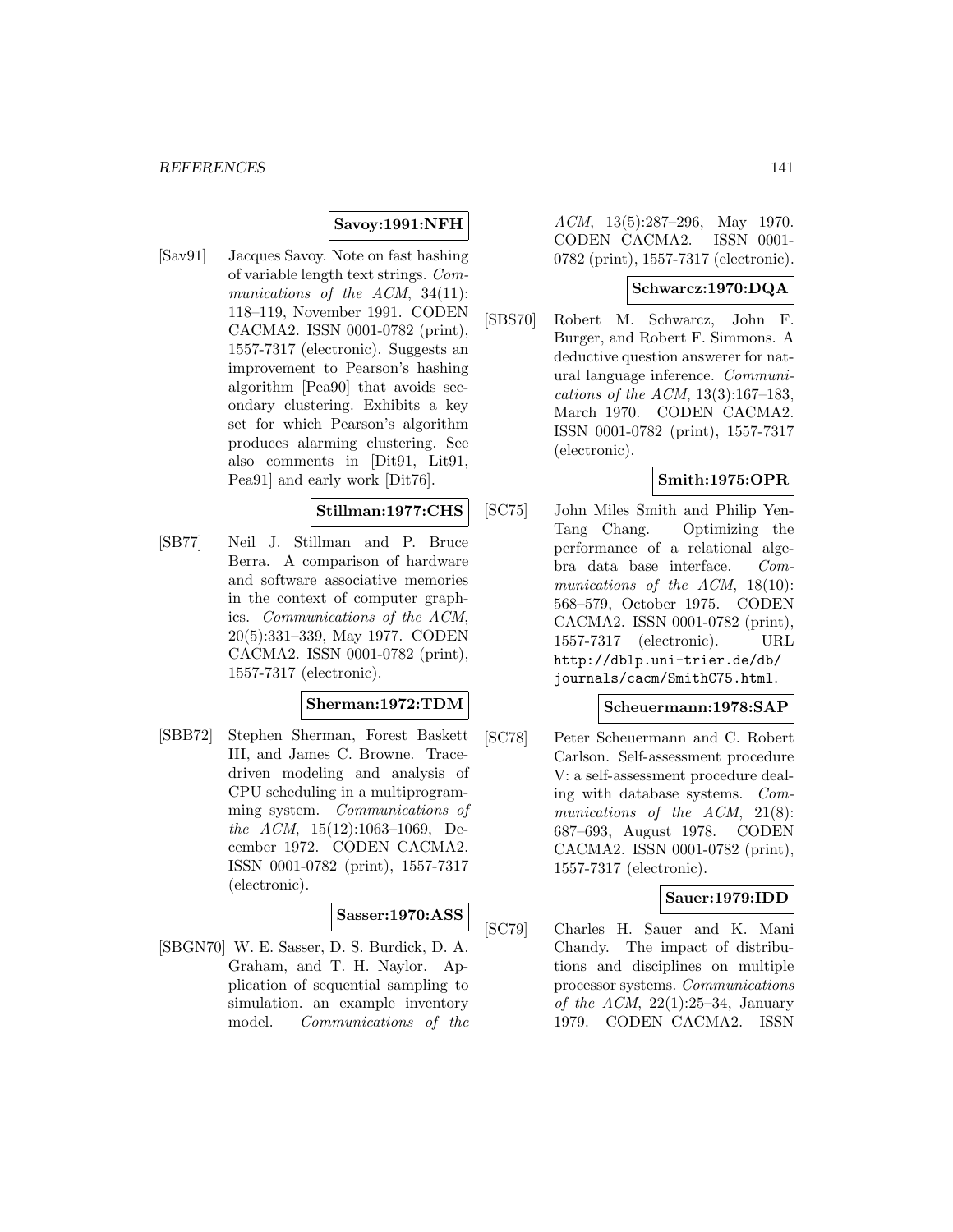0001-0782 (print), 1557-7317 (electronic).

## **Schaffer:1970:AAG**

[Sch70a] H. E. Schaffer. ACM Algorithm 369: Generator of random numbers satisfying the Poisson distribution. Communications of the ACM, 13(1):49, January 1970. CODEN CACMA2. ISSN 0001-0782 (print), 1557-7317 (electronic).

# **Schweikert:1970:CEI**

[Sch70b] D. G. Schweikert. A comparison of error improvement estimates for adaptive trapezoid integration. Communications of the ACM, 13 (3):163–166, March 1970. CODEN CACMA2. ISSN 0001-0782 (print), 1557-7317 (electronic).

## **Schmitt:1971:AAD**

[Sch71] H. Schmitt. ACM Algorithm 409: Discrete Chebychev curve fit [E2]. Communications of the ACM, 14 (5):355–356, May 1971. CODEN CACMA2. ISSN 0001-0782 (print), 1557-7317 (electronic).

## **Schrack:1972:RAR**

[Sch72a] Günther F. Schrack. Remark on "Algorithm 381: Random vectors uniform in solid angle". Communications of the  $ACM$ , 15(6):468, June 1972. CODEN CACMA2. ISSN 0001-0782 (print), 1557-7317 (electronic). See [Kno70].

#### **Schrack:1972:RAU**

[Sch72b] Günther F. Schrack. Remark on "Algorithm 391: Unitary symmetric polynomials [Z]". Communications of the ACM,  $15(1):49-??$ ,

1972. CODEN CACMA2. ISSN 0001-0782 (print), 1557-7317 (electronic). See [McK70a].

## **Schuegraf:1972:RAL**

[Sch72c] Ernst Schuegraf. Remark on "Algorithm 176: Least squares surface fit". Communications of the ACM, 15(12):1073–??, 1972. CO-DEN CACMA2. ISSN 0001-0782 (print), 1557-7317 (electronic). See [Art63].

## **Schuegraf:1972:RAB**

[Sch72d] Ernst Schuegraf. Remark on "Algorithm 195: BANDSOLVE". Communications of the ACM, 15(12): 1074–??, 1972. CODEN CACMA2. ISSN 0001-0782 (print), 1557-7317 (electronic). See [Thu63].

## **Schkolnick:1974:ERT**

[Sch74] Mario Schkolnick. The equivalence of reducing transition languages and deterministic languages. Communications of the ACM,  $17(9):517-$ 519, September 1974. CODEN CACMA2. ISSN 0001-0782 (print), 1557-7317 (electronic).

## **Schwartz:1975:ADS**

[Sch75] Jacob T. Schwartz. Automatic data structure choice in a language of very high level. Communications of the ACM, 18(12):722–728, December 1975. CODEN CACMA2. ISSN 0001-0782 (print), 1557-7317 (electronic).

## **Scheifler:1977:AIS**

[Sch77] Robert W. Scheifler. An analysis of inline substitution for a structured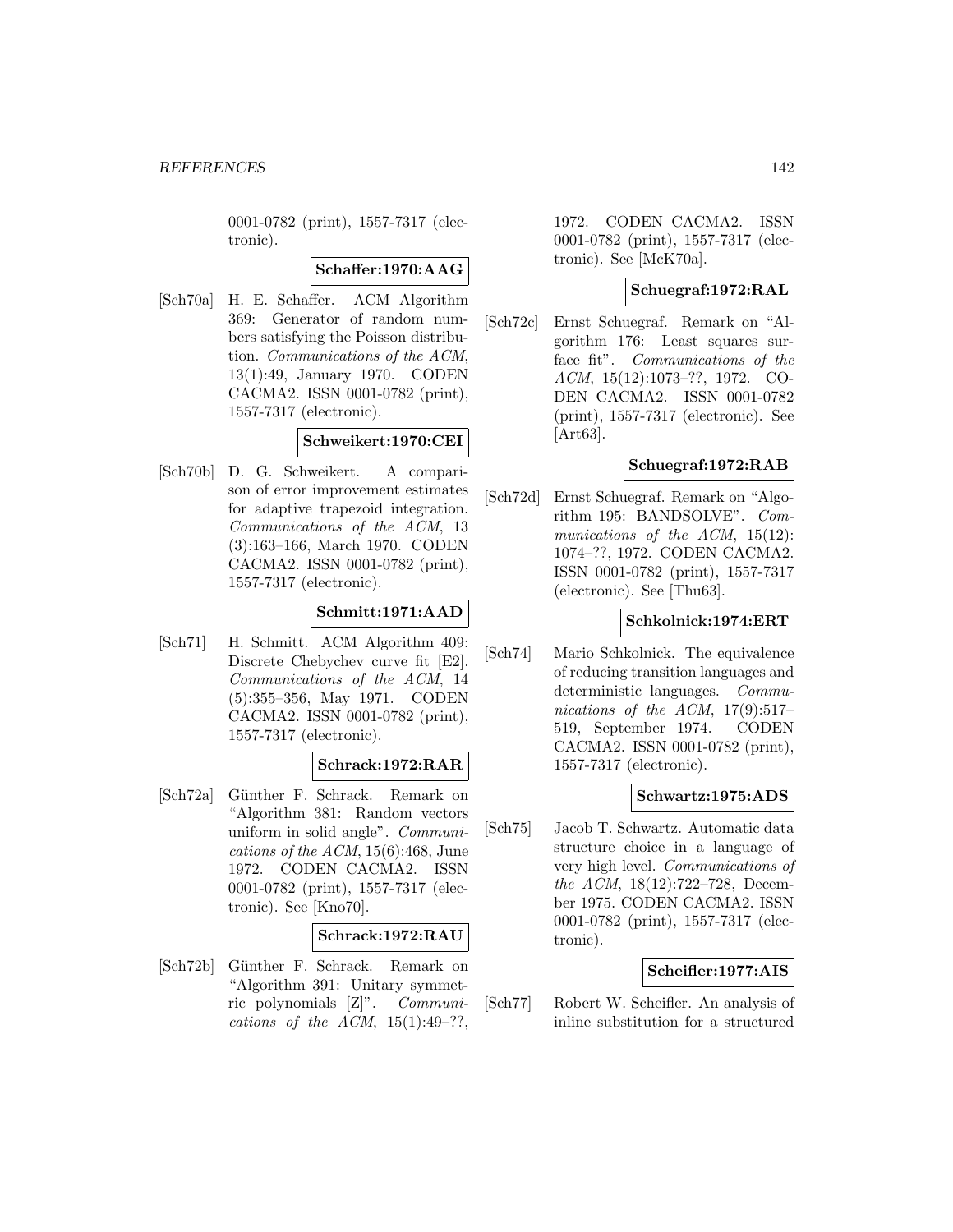programming language. Communications of the ACM, 20(9):647– 654, September 1977. CODEN CACMA2. ISSN 0001-0782 (print), 1557-7317 (electronic).

## **Schoene:1978:RMI**

[Sch78a] Andrew Y. Schoene. Remark on "Algorithm 435: Modified Incomplete Gamma Function [S14]". ACM Transactions on Mathematical Software, 4(3):296–304, September 1978. CODEN ACMSCU. ISSN 0098-3500 (print), 1557-7295 (electronic). See [Ful72].

## **Schwetman:1978:HSM**

[Sch78b] Herbert D. Schwetman. Hybrid simulation models of computer systems. Communications of the ACM, 21(9):718–723, September 1978. CODEN CACMA2. ISSN 0001-0782 (print), 1557-7317 (electronic).

## **Scott:1977:LPL**

[Sco77] Dana S. Scott. Logic and programming languages. Communications of the ACM,  $20(9):634-$ 641, September 1977. CODEN CACMA2. ISSN 0001-0782 (print), 1557-7317 (electronic).

#### **Slagle:1970:EMT**

[SD70] J. R. Slagle and J. K. Dixon. Experiments with the M & N tree-searching program. Communications of the ACM, 13(3):147– 154, 159, March 1970. CODEN CACMA2. ISSN 0001-0782 (print), 1557-7317 (electronic).

## **Severance:1976:PGA**

[SD76] Dennis G. Severance and Ricardo A. Duhne. A Practitioner's guide to addressing algorithms. Communications of the ACM, 19(6):314–326, June 1976. CODEN CACMA2. ISSN 0001-0782 (print), 1557-7317 (electronic).

## **Sedelow:1972:LAH**

[Sed72] Sally Yeates Sedelow. Language analysis in the humanities. Communications of the ACM,  $15(7):644-$ 647, July 1972. CODEN CACMA2. ISSN 0001-0782 (print), 1557-7317 (electronic).

## **Sedgewick:1978:IQP**

[Sed78] Robert Sedgewick. Implementing Quicksort programs. Communications of the ACM, 21(10): 847–857, October 1978. CODEN CACMA2. ISSN 0001-0782 (print), 1557-7317 (electronic). See corrigendum [Sed79].

## **Sedgewick:1979:CIQ**

[Sed79] Robert Sedgewick. Corrigendum: "Implementing Quicksort Programs". Communications of the ACM, 22(6):368, June 1979. CO-DEN CACMA2. ISSN 0001-0782 (print), 1557-7317 (electronic). See [Sed78].

## **Seppanen:1970:AAS**

[Sep70] J. J. Seppänen. ACM Algorithm 399: Spanning tree. Communications of the ACM, 13(10):621–622, October 1970. CODEN CACMA2. ISSN 0001-0782 (print), 1557-7317 (electronic).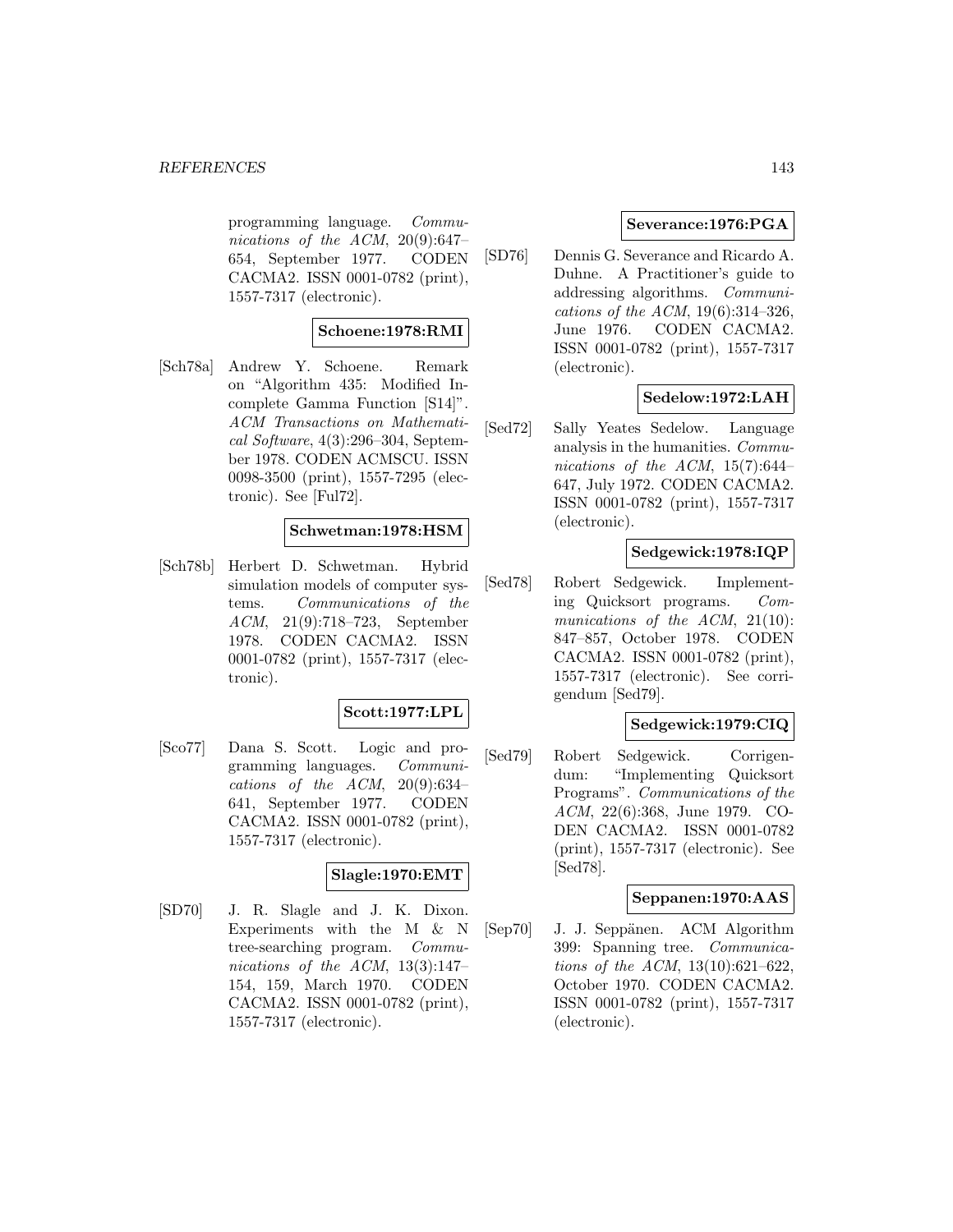## **Slagle:1971:EAL**

[SF71] James R. Slagle and Carl D. Farrell. Experiments in automatic learning for a multipurpose heuristic program. Communications of the ACM, 14(2):91–99, February 1971. CODEN CACMA2. ISSN 0001- 0782 (print), 1557-7317 (electronic).

## **Stone:1973:NOS**

[SF73] Harold S. Stone and Samuel H. Fuller. On the near-optimality of the shortest-latency-time-first drum scheduling discipline. *Communica*tions of the ACM, 16(6):352–353, June 1973. CODEN CACMA2. ISSN 0001-0782 (print), 1557-7317 (electronic). Also published in/as: Technical Note No.12, DSL.

## **Shapira:1979:COP**

[SF79] Ruth Shapira and Herbert Freeman. The cyclic order property of vertices as an aid in scene analysis. Communications of the ACM, 22(6):368– 375, June 1979. CODEN CACMA2. ISSN 0001-0782 (print), 1557-7317 (electronic).

#### **Saltzer:1970:IM**

[SG70] J. H. Saltzer and J. W. Gintell. The instrumentation of Multics. Communications of the ACM, 13(8): 495–500, August 1970. CODEN CACMA2. ISSN 0001-0782 (print), 1557-7317 (electronic).

#### **Sager:1975:RLC**

[SG75] Naomi Sager and Ralph Grishman. Restriction language for computer grammars of natural language. Communications of the

ACM, 18(7):390–400, July 1975. CODEN CACMA2. ISSN 0001- 0782 (print), 1557-7317 (electronic).

#### **Sutherland:1974:RPC**

[SH74] Ivan E. Sutherland and Gary W. Hodgman. Reentrant polygon clipping. Communications of the ACM, 17(1):32–42, January 1974. CO-DEN CACMA2. ISSN 0001-0782 (print), 1557-7317 (electronic).

## **Shapiro:1970:LSG**

[Sha70] S. C. Shapiro. The list set generator: a construct for evaluating set expressions. Communications of the ACM, 13(12):741–744, December 1970. CODEN CACMA2. ISSN 0001-0782 (print), 1557-7317 (electronic).

## **Shaw:1974:RCC**

[Sha74] Mary Shaw. Reduction of compilation costs through language contraction. Communications of the ACM, 17(5):245–250, May 1974. CODEN CACMA2. ISSN 0001- 0782 (print), 1557-7317 (electronic).

## **Shampine:1975:DLS**

[Sha75] L. F. Shampine. Discrete least squares polynomial fits. Communications of the ACM, 18(3):179–180, March 1975. CODEN CACMA2. ISSN 0001-0782 (print), 1557-7317 (electronic).

### **Shapiro:1977:CRP**

[Sha77] Marvin B. Shapiro. Choice of reference points in best-match file searching. Communications of the ACM, 20(5):339–343, May 1977.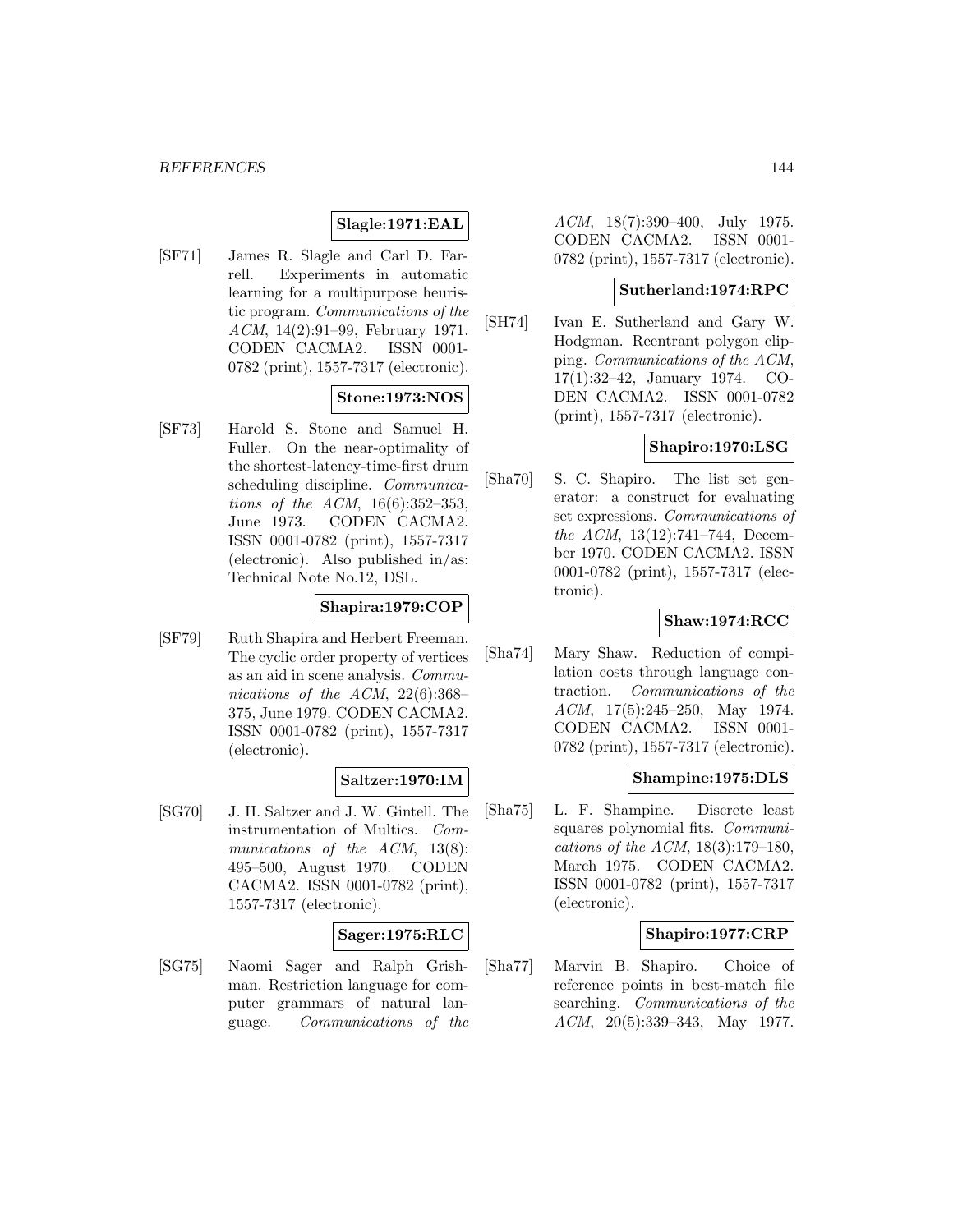CODEN CACMA2. ISSN 0001- 0782 (print), 1557-7317 (electronic).

#### **Shamir:1979:HSS**

[Sha79] Adi Shamir. How to share a secret. Communications of the ACM, 22 (11):612–613, November 1979. CO-DEN CACMA2. ISSN 0001-0782 (print), 1557-7317 (electronic).

# **Shell:1971:OPS**

[She71] Donald L. Shell. Optimizing the polyphase sort. Communications of the ACM, 14(11):713–719, November 1971. CODEN CACMA2. ISSN 0001-0782 (print), 1557-7317 (electronic). See corrigendum [She72].

### **Shell:1972:COP**

[She72] Donald L. Shell. Corrigendum: "Optimizing the Polyphase Sort". Communications of the ACM, 15 (1):28, January 1972. CODEN CACMA2. ISSN 0001-0782 (print), 1557-7317 (electronic). See [She71].

### **Shedler:1973:QMM**

[She73] Gerald S. Shedler. A queuing model of a multiprogrammed computer with a two-level storage system. Communications of the ACM, 16(1):3–10, January 1973. CODEN CACMA2. ISSN 0001-0782 (print), 1557-7317 (electronic).

### **Shere:1974:RAC**

[She74] Kenneth D. Shere. Remark on "Algorithm 454: The complex method for constrained optimization". Communications of the ACM, 17(8):471–??, 1974. CODEN CACMA2. ISSN 0001-0782 (print), 1557-7317 (electronic). See [RK73].

## **Sheil:1978:MST**

[She78] B. A. Sheil. Median split trees: A fast lookup technique for frequently occurring keys. Communications of the ACM, 21(11):947–958, November 1978. CODEN CACMA2. ISSN 0001-0782 (print), 1557-7317 (electronic). Early work on minimal perfect hash functions.

### **Shu:1975:CHL**

[SHL75] Nan C. Shu, Barron C. Housel, and Vincent Y. Lum. CONVERT: A high level translation definition language for data conversion. Communications of the ACM, 18(10): 557–567, October 1975. CODEN CACMA2. ISSN 0001-0782 (print), 1557-7317 (electronic). Also published in/as: 19 ACM SIGMOD Conf. on the Management of Data, King(ed), May.1975.

### **Shneiderman:1973:ODB**

[Shn73] Ben Shneiderman. Optimum data base reorganization points. Communications of the ACM, 16(6): 362–365, June 1973. CODEN CACMA2. ISSN 0001-0782 (print), 1557-7317 (electronic). URL http://dblp.uni-trier.de/db/ journals/cacm/Shneiderman73. html.

#### **Shneiderman:1978:JSF**

[Shn78] Ben Shneiderman. Jump searching: A fast sequential search technique. Communications of the ACM, 21 (10):831–834, October 1978. CO-DEN CACMA2. ISSN 0001-0782 (print), 1557-7317 (electronic).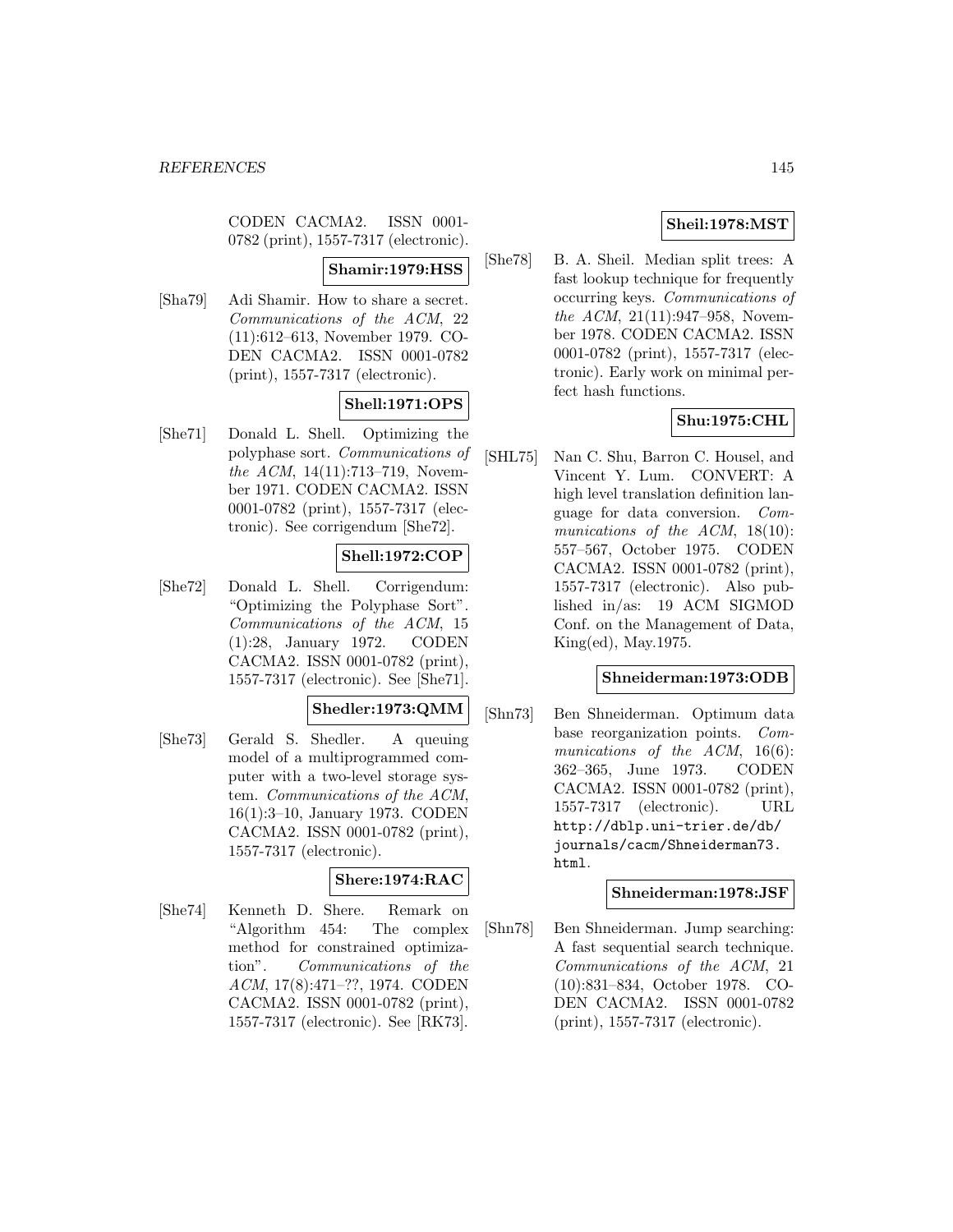### **Shore:1975:ESF**

[Sho75] John E. Shore. On the external storage fragmentation produced by first-fit and best-fit allocation strategies. Communications of the ACM, 18(8):433–440, August 1975. CODEN CACMA2. ISSN 0001- 0782 (print), 1557-7317 (electronic).

## **Shore:1977:ABF**

[Sho77] John E. Shore. Anomalous behavior of the fifty-percent rule in dynamic memory allocation. Communications of the ACM, 20(11): 812–820, November 1977. CODEN CACMA2. ISSN 0001-0782 (print), 1557-7317 (electronic).

### **Shostak:1978:ARA**

[Sho78] Robert E. Shostak. An algorithm for reasoning about equality. Communications of the ACM, 21 (7):583–585, July 1978. CODEN CACMA2. ISSN 0001-0782 (print), 1557-7317 (electronic).

#### **Shrager:1972:QPN**

[Shr72] Richard I. Shrager. Quadratic programming for nonlinear regression. Communications of the ACM, 15 (1):41–45, January 1972. CODEN CACMA2. ISSN 0001-0782 (print), 1557-7317 (electronic).

# **Shwayder:1971:CLE**

[Shw71] Keith Shwayder. Conversion of limited-entry decision tables to computer programs. a proposed modification to Pollack's algorithm. Communications of the ACM, 14 (2):69–73, February 1971. CODEN CACMA2. ISSN 0001-0782 (print), 1557-7317 (electronic).

### **Shwayder:1974:EIT**

[Shw74] Keith Shwayder. Extending the information theory approach to converting limited-entry decision tables to computer programs. Communications of the ACM,  $17(9):532-$ 537, September 1974. CODEN CACMA2. ISSN 0001-0782 (print), 1557-7317 (electronic).

### **Shwayder:1975:CDR**

[Shw75] Keith Shwayder. Combining decision rules in a decision table. Communications of the ACM, 18(8): 476–480, August 1975. CODEN CACMA2. ISSN 0001-0782 (print), 1557-7317 (electronic).

# **Siler:1976:SEM**

[Sil76] Kenneth F. Siler. A stochastic evaluation model for database organization in data retrieval systems. Communications of the ACM, 19 (2):84–95, February 1976. CODEN CACMA2. ISSN 0001-0782 (print), 1557-7317 (electronic).

### **Simmons:1970:NLQ**

[Sim70] R. F. Simmons. Natural language question-answering systems: 1969. Communications of the ACM, 13 (1):15–30, January 1970. CODEN CACMA2. ISSN 0001-0782 (print), 1557-7317 (electronic).

#### **Simmons:1974:AMP**

[Sim74] Grover C. Simmons. Addendum to M. L. Patrick paper. Communications of the ACM,  $17(4):209-??$ , 1974. CODEN CACMA2. ISSN 0001-0782 (print), 1557-7317 (electronic).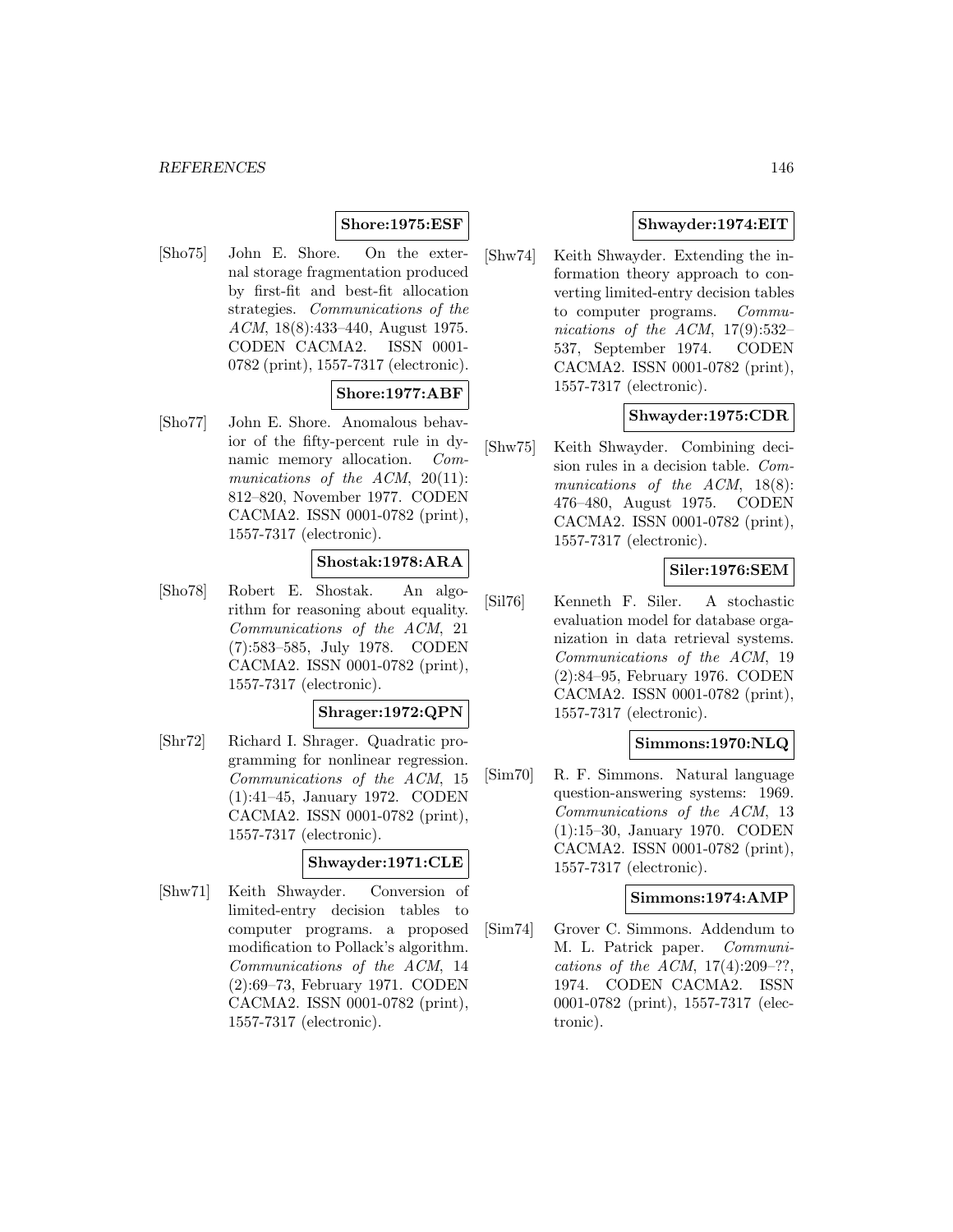### **Singleton:1969:AAEa**

[Sin69a] R. C. Singleton. ACM Algorithm 347: An efficient algorithm for sorting with minimal storage. Communications of the ACM, 12(3): 185–187, March 1969. CODEN CACMA2. ISSN 0001-0782 (print), 1557-7317 (electronic). See remarks [GR70, Pet70].

### **Singleton:1969:AAEb**

[Sin69b] R. C. Singleton. ACM Algorithm 357: An efficient prime number generator. Communications of the ACM, 12(10):563–564, October 1969. CODEN CACMA2. ISSN 0001-0782 (print), 1557-7317 (electronic). See remark [De 73].

## **Sipala:1977:RAS**

[Sip77] Paolo Sipala. Remark on "Algorithm 408: A Sparse Matrix Package (Part I) [F4]". ACM Transactions on Mathematical Software, 3(3):303, September 1977. CO-DEN ACMSCU. ISSN 0098-3500 (print), 1557-7295 (electronic). See [McN71].

### **Sitton:1970:OGA**

[Sit70] G. A. Sitton. Operations on generalized arrays with the Genie compiler. Communications of the ACM, 13(5):284–286, May 1970. CODEN CACMA2. ISSN 0001-0782 (print), 1557-7317 (electronic).

#### **Sites:1978:OSS**

[Sit78] Richard L. Sites. Optimal shift strategy for a block-transfer CCD memory. Communications of the ACM, 21(5):423–425, May 1978.

CODEN CACMA2. ISSN 0001- 0782 (print), 1557-7317 (electronic).

#### **Sreenivasan:1974:CRS**

[SK74] K. Sreenivasan and A. J. Kleinman. On the construction of a representative synthetic workload. Communications of the ACM, 17(3):127–133, March 1974. CODEN CACMA2. ISSN 0001-0782 (print), 1557-7317 (electronic).

### **Shapiro:1975:ICN**

[SK75] Stuart C. Shapiro and Stanley C. Kwasny. Interactive consulting via natural language. Communications of the ACM, 18(8):459–462, August 1975. CODEN CACMA2. ISSN 0001-0782 (print), 1557-7317 (electronic).

# **Skinner:1974:HAI**

[Ski74] C. William Skinner. Heuristic approach to inductive inference in fact retrieval systems. Communications of the ACM, 17(12):707–712, December 1974. CODEN CACMA2. ISSN 0001-0782 (print), 1557-7317 (electronic).

#### **Stockman:1976:SPR**

[SKK76] George Stockman, Laveen N. Kanal, and M. C. Kyle. Structural pattern recognition of carotid pulse waves using a general waveform parsing system. Communications of the ACM, 19(12):688–695, December 1976. CODEN CACMA2. ISSN 0001-0782 (print), 1557-7317 (electronic).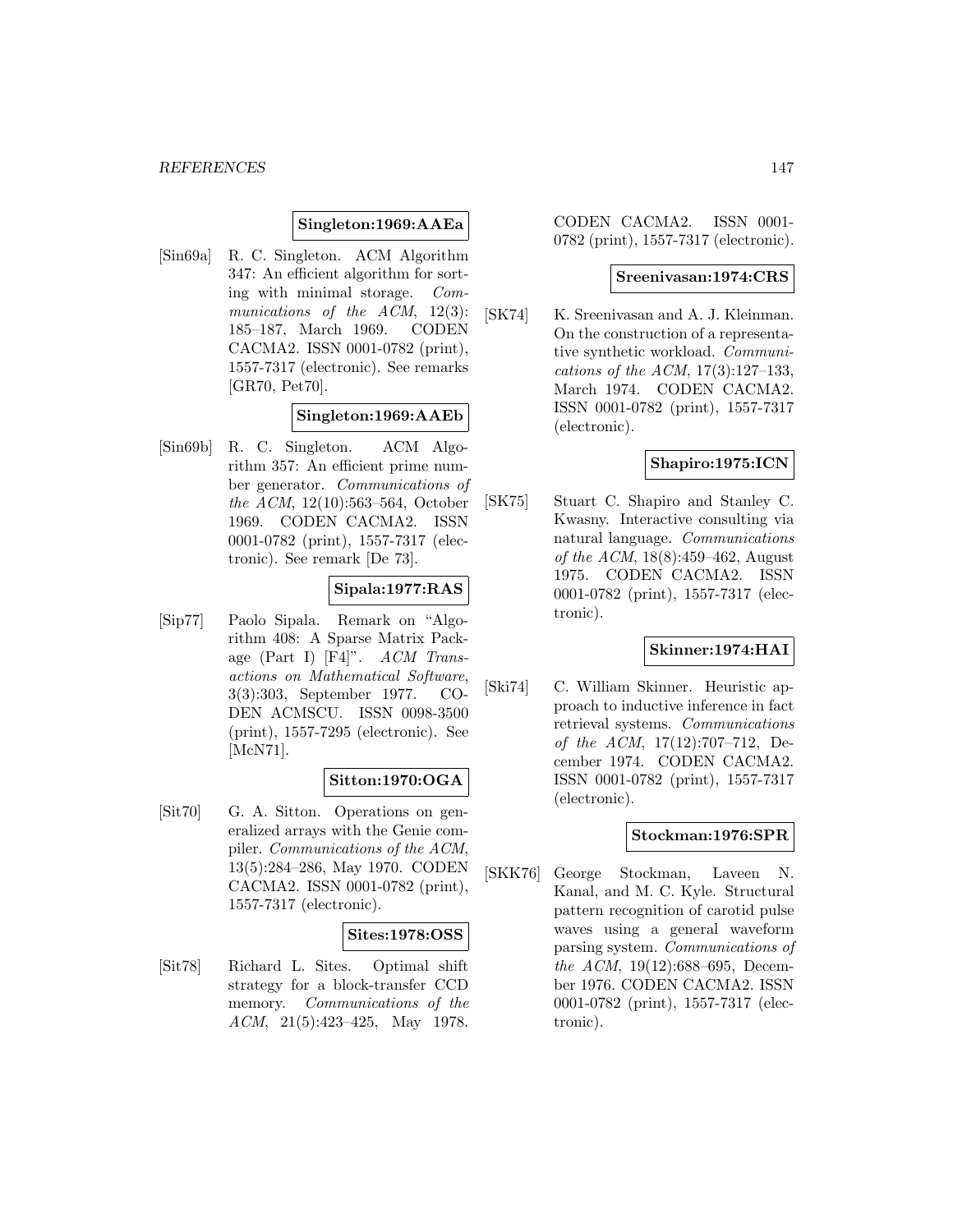#### **Skovgaard:1975:RBF**

[Sko75a] Ove Skovgaard. Remark on "Algorithm 236: Bessel Functions of the First Kind [S17]". ACM Transactions on Mathematical Software, 1 (3):282–284, September 1975. CO-DEN ACMSCU. ISSN 0098-3500 (print), 1557-7295 (electronic). See [Gau64b].

### **Skovgaard:1975:RAJ**

[Sko75b] Ove Skovgaard. Remark on "Algorithm 332: Jacobi polynomials". Communications of the ACM, 18(2):116–117, 1975. CODEN CACMA2. ISSN 0001-0782 (print), 1557-7317 (electronic). See [Wit68].

### **Skovgaard:1978:RCE**

[Sko78] Ove Skovgaard. Remark on "Algorithm 149: Complete Elliptic Integral [S21]". ACM Transactions on Mathematical Software, 4(1):95, March 1978. CODEN ACMSCU. ISSN 0098-3500 (print), 1557-7295 (electronic). See [Mer62].

# **Slagle:1971:AGT**

[SL71] James R. Slagle and Richard C. T. Lee. Application of game tree searching techniques to sequential pattern recognition. Communications of the ACM, 14(2):103–110, February 1971. CODEN CACMA2. ISSN 0001-0782 (print), 1557-7317 (electronic).

#### **Slagle:1979:ESA**

[Sla79] James R. Slagle. Experiments with some algorithms that find central solutions for pattern classification. Communications of the ACM, 22

(3):178–183, March 1979. CODEN CACMA2. ISSN 0001-0782 (print), 1557-7317 (electronic).

### **Spitzen:1978:EHD**

[SLR78] Jay M. Spitzen, Karl N. Levitt, and Lawrence Robinson. An example of hierarchical design and proof. Communications of the ACM, 21(12): 1064–1075, December 1978. CO-DEN CACMA2. ISSN 0001-0782 (print), 1557-7317 (electronic).

# **Sterling:1975:CHL**

[SLSH75] T. Sterling, V. Lum, N. Shu, and B. Housel. CONVERT: A high level translation definition language for data conversion. Communications of the ACM, 18(10):557–567, October 1975. CODEN CACMA2. ISSN 0001-0782 (print), 1557-7317 (electronic).

### **Slysz:1974:ESS**

[Sly74] William D. Slysz. An evaluation of statistical software in the social sciences. Communications of the ACM, 17(6):326–332, June 1974. CODEN CACMA2. ISSN 0001- 0782 (print), 1557-7317 (electronic).

### **Sattley:1970:CPL**

[SM70a] K. Sattley and R. Millstein. Comments on a paper by Lowe. Communications of the ACM, 13(7):450– 451, July 1970. CODEN CACMA2. ISSN 0001-0782 (print), 1557-7317 (electronic).

### **Smith:1970:AAS**

[SM70b] Robert R. Smith and Dennis Mc-Call. ACM Algorithm 392: Systems of hyperbolic P.D.E. Commu-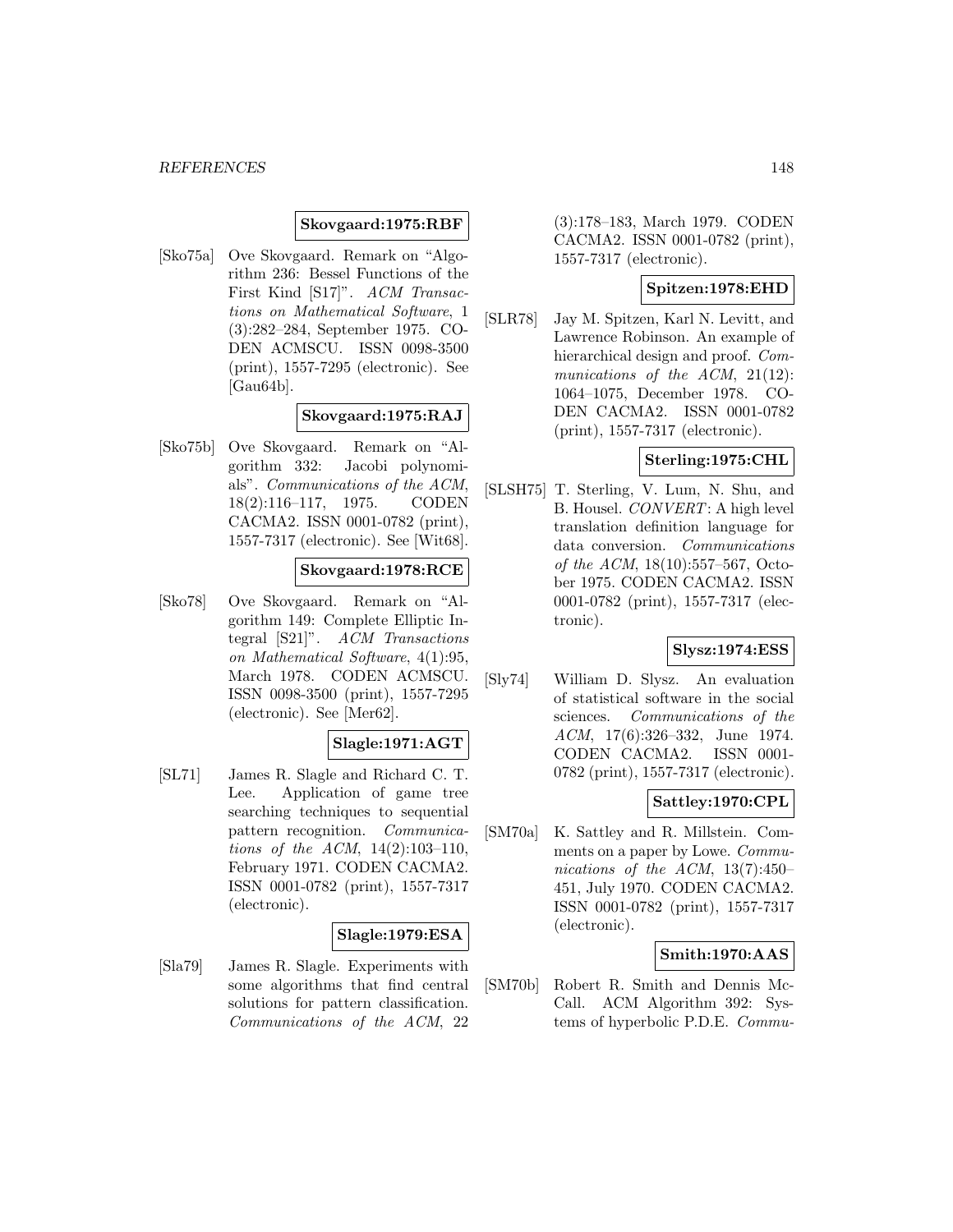nications of the ACM, 13(9):567– 570, September 1970. CODEN CACMA2. ISSN 0001-0782 (print), 1557-7317 (electronic). See remark [Fri72].

### **Stein:1971:CD**

[SM71] Marvin L. Stein and William D. Munro. On complement division. Communications of the ACM, 14 (4):260–264, April 1971. CODEN CACMA2. ISSN 0001-0782 (print), 1557-7317 (electronic).

### **Smith:1970:CMU**

[Smi70a] J. L. Smith. Comment on multiprogramming under a page on demand strategy. Communications of the ACM, 13(4):265, April 1970. CO-DEN CACMA2. ISSN 0001-0782 (print), 1557-7317 (electronic).

### **Smith:1970:UIG**

[Smi70b] L. B. Smith. The use of interactive graphics to solve numerical problems. Communications of the ACM, 13(10):625–634, October 1970. CO-DEN CACMA2. ISSN 0001-0782 (print), 1557-7317 (electronic).

## **Smith:1973:LPW**

[Smi73] Michael H. Smith. A learning program which plays partnership dominoes. Communications of the ACM, 16(8):462–467, August 1973. CO-DEN CACMA2. ISSN 0001-0782 (print), 1557-7317 (electronic).

### **Smith:1975:CPT**

[Smi75a] A. J. Smith. Comments on a paper by T. C. Chen and I. T. Ho. Communications of the ACM, 18(8):463, August 1975. CODEN CACMA2.

ISSN 0001-0782 (print), 1557-7317 (electronic).

#### **Smith:1975:CPC**

[Smi75b] Alan Jay Smith. Comments on a paper by T. C. Chen and I. T. Ho. Communications of the ACM, 18(8):463, August 1975. CODEN CACMA2. ISSN 0001-0782 (print), 1557-7317 (electronic). See [CH75].

## **Smith:1975:MOL**

[Smi75c] Graham Smith. On maintenance of the opportunity list for class-teacher timetable problems. Communications of the ACM, 18(4):203–208, April 1975. CODEN CACMA2. ISSN 0001-0782 (print), 1557-7317 (electronic).

## **Smith:1977:MMO**

[Smi77] Alan Jay Smith. Multiprocessor memory organization and memory interference. Communications of the ACM, 20(10):754–761, October 1977. CODEN CACMA2. ISSN 0001-0782 (print), 1557-7317 (electronic).

#### **Shneiderman:1977:EIU**

[SMMH77] Ben Shneiderman, Richard E. Mayer, Don McKay, and Peter Heller. Experimental investigations of the utility of detailed flowcharts in programming. Communications of the ACM, 20(6):373–381, June 1977. CODEN CACMA2. ISSN 0001-0782 (print), 1557-7317 (electronic).

### **Smoliar:1972:CMM**

[Smo72] Stephen W. Smoliar. Comments on Moorer's Music and computer com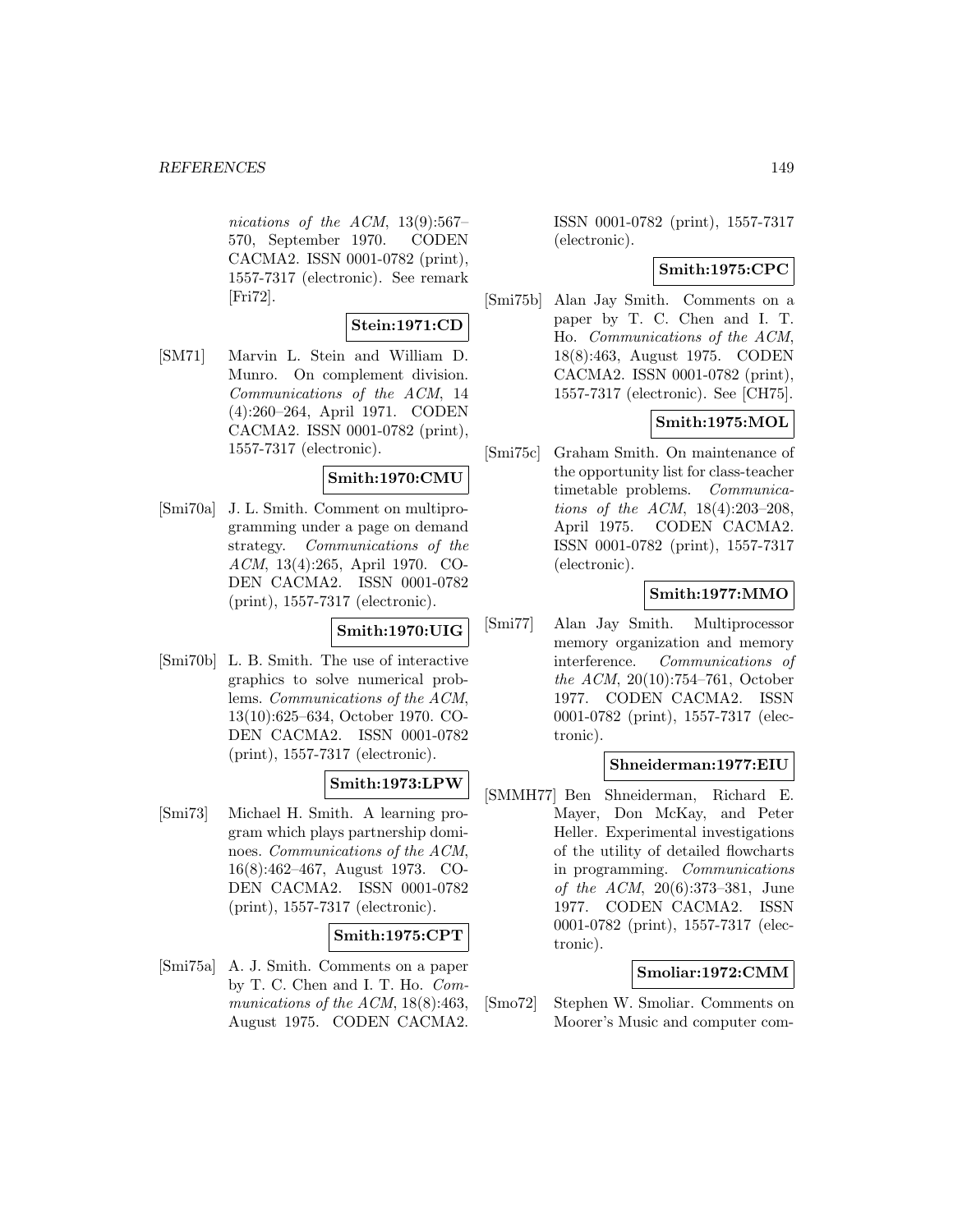position. Communications of the ACM, 15(11):1000–1001, November 1972. CODEN CACMA2. ISSN 0001-0782 (print), 1557-7317 (electronic).

### **Smoliar:1974:ECC**

[Smo74] Stephen W. Smoliar. Emotional content considered dangerous. Communications of the ACM, 17(3):164–165, 1974. CODEN CACMA2. ISSN 0001-0782 (print), 1557-7317 (electronic).

### **Smoot:1976:DIS**

[Smo76] Oliver R. Smoot. Development of an international system for legal protection of computer programs. Communications of the ACM, 19 (4):171–174, April 1976. CODEN CACMA2. ISSN 0001-0782 (print), 1557-7317 (electronic).

## **Slagle:1973:EAT**

[SN73] James R. Slagle and Lewis M. Norton. Experiments with an automatic theorem-prover having partial ordering inference rules. Communications of the ACM, 16(11): 682–688, November 1973. CODEN CACMA2. ISSN 0001-0782 (print), 1557-7317 (electronic).

### **Snyder:1978:BRE**

[Sny78a] Lawrence Snyder. B-Trees reexamined. Communications of the ACM, 21(7):594, July 1978. CO-DEN CACMA2. ISSN 0001-0782 (print), 1557-7317 (electronic).

#### **Snyder:1978:BTR**

[Sny78b] Lawrence Snyder. On B-trees reexamined. Communications of the

ACM, 21(7):594–??, 1978. CODEN CACMA2. ISSN 0001-0782 (print), 1557-7317 (electronic).

### **Salazar:1974:GFS**

[SO74] A. Salazar and R. V. Oakford. A graph formulation of a school scheduling algorithm. Communications of the ACM, 17(12): 696–698, December 1974. CO-DEN CACMA2. ISSN 0001-0782 (print), 1557-7317 (electronic). See [KM75b, KM75a, GJ75].

### **Soule:1975:AAB**

[Sou75] Stephen Soule. Addition in an arbitrary base without radix conversion. Communications of the ACM, 18(6):344–346, June 1975. CODEN CACMA2. ISSN 0001-0782 (print), 1557-7317 (electronic).

#### **Shen:1974:WBM**

[SP74a] Kenneth K. Shen and James L. Peterson. A weighted buddy method for dynamic storage allocation. Communications of the ACM, 17(10):558–562, October 1974. CO-DEN CACMA2. ISSN 0001-0782 (print), 1557-7317 (electronic). See corrigendum [SP75].

# **Sterling:1974:ITM**

[SP74b] Theodor D. Sterling and Seymour V. Pollack. Ideal teaching machines — a solution to the pedagogic language problem. Communications of the ACM, 17(4):207–208, April 1974. CODEN CACMA2. ISSN 0001-0782 (print), 1557-7317 (electronic).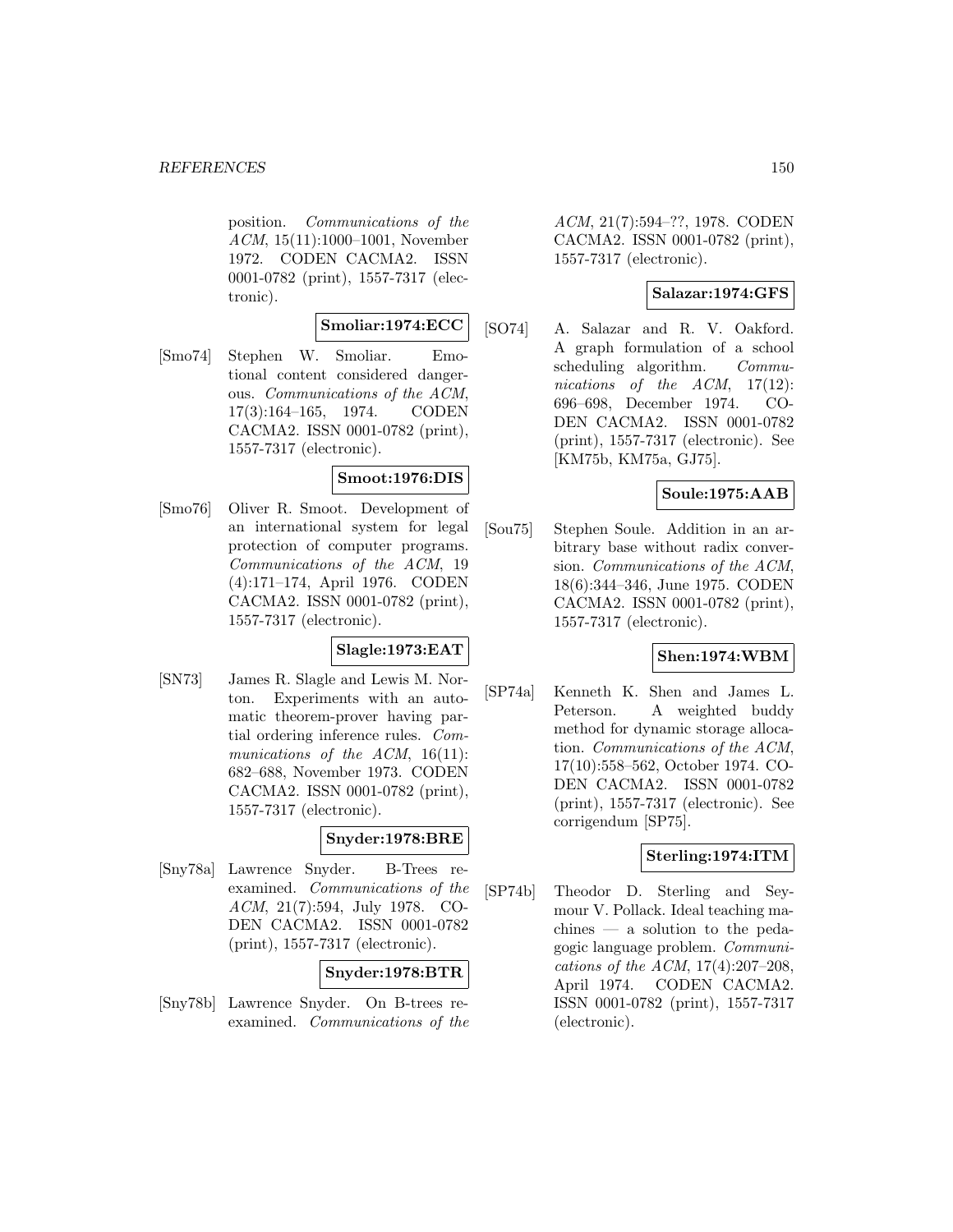### **Shen:1975:CWB**

[SP75] K. K. Shen and J. L. Peterson. Corrigendum: "A Weighted Buddy Method for Dynamic Storage Allocation". Communications of the ACM, 18(4):202, April 1975. CO-DEN CACMA2. ISSN 0001-0782 (print), 1557-7317 (electronic). See [SP74a].

## **Spath:1970:AAF**

[Spä70a] H. Späth. ACM Algorithm 375: Fitting data to one exponential. Communications of the ACM, 13 (2):120–121, February 1970. CO-DEN CACMA2. ISSN 0001-0782 (print), 1557-7317 (electronic).

# **Spath:1970:AAL**

[Spä70b] H. Späth. ACM Algorithm 376: Least squares fit by  $f(x) =$  $A\cos(Bx+C)$ . Communications of the ACM, 13(2):121–122, February 1970. CODEN CACMA2. ISSN 0001-0782 (print), 1557-7317 (electronic).

# **Spacek:1972:PEP**

[Spa72] Thomas R. Spacek. A proposal to establish a pseudo virtual memory via writable overlays. Communications of the ACM,  $15(6):421-$ 426, June 1972. CODEN CACMA2. ISSN 0001-0782 (print), 1557-7317 (electronic).

### **Sprague:1972:WVC**

[Spr72] Richard E. Sprague. A Western view of computer history. Communications of the ACM,  $15(7):686-$ 692, July 1972. CODEN CACMA2. ISSN 0001-0782 (print), 1557-7317

(electronic). Twenty-fifth anniversary of the Association for Computing Machinery.

# **Sprugnoli:1977:PHF**

[Spr77] Renzo Sprugnoli. Perfect hashing functions: A single probe retrieving method for static sets. Communications of the ACM,  $20(11)$ : 841–850, November 1977. CODEN CACMA2. ISSN 0001-0782 (print), 1557-7317 (electronic). This is the first discussion on perfect hashing; describes heuristics for constructing perfect hash functions. See comments in [AA79a].

### **Squire:1972:AAL**

[Squ72] W. Squire. ACM Algorithm 429: Localization of the roots of a polynomial [C2]. Communications of the ACM, 15(8):776–777, August 1972. CODEN CACMA2. ISSN 0001- 0782 (print), 1557-7317 (electronic). See [Wil73a, DH73].

### **Strong:1973:RCT**

[SR73] James P. Strong, III and Azriel Rosenfeld. A region coloring technique for scene analysis. Communications of the ACM,  $16(4):237-246$ , April 1973. CODEN CACMA2. ISSN 0001-0782 (print), 1557-7317 (electronic).

#### **Schachter:1978:SNM**

[SR78] Bruce J. Schachter and Azriel Rosenfeld. Some new methods of detecting step edges in digital pictures. Communications of the ACM, 21(2):172–176, February 1978. CODEN CACMA2. ISSN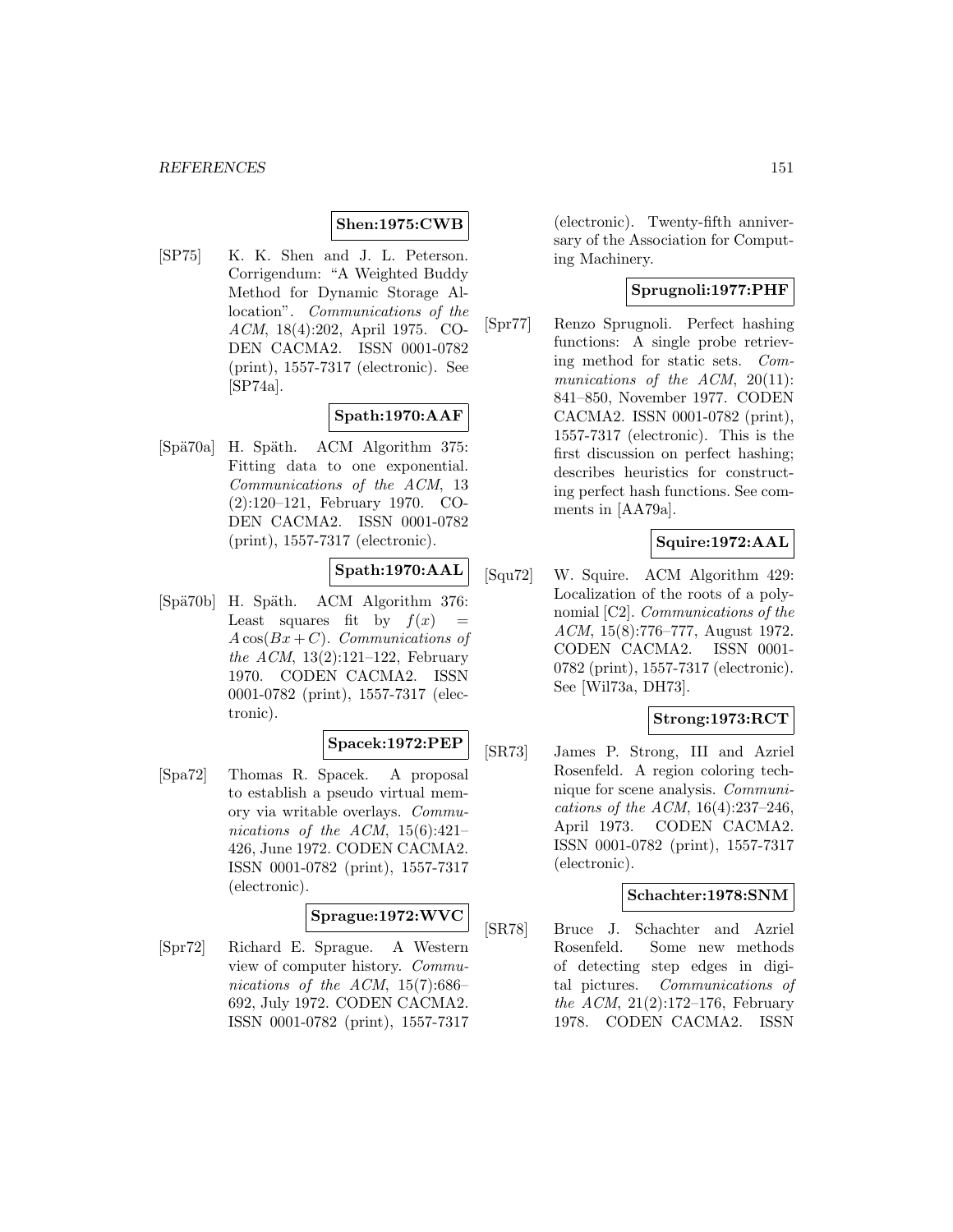0001-0782 (print), 1557-7317 (electronic).

**Salazar:1968:AAM**

[SS68] R. C. Salazar and S. K. Sen. ACM Algorithm 333: Minit algorithm for linear programming. Communications of the ACM, 11(6):437–440, June 1968. CODEN CACMA2. ISSN 0001-0782 (print), 1557-7317 (electronic). See remark [HOK73, Obr73].

### **Schroeder:1972:HAI**

[SS72a] Michael D. Schroeder and Jerome H. Saltzer. A hardware architecture for implementing protection rings. Communications of the ACM, 15 (3):157–170, March 1972. CODEN CACMA2. ISSN 0001-0782 (print), 1557-7317 (electronic).

### **Simmons:1972:GED**

[SS72b] Robert F. Simmons and Jonathan Slocum. Generating English discourse from semantic networks. Communications of the ACM, 15 (10):891–905, October 1972. CO-DEN CACMA2. ISSN 0001-0782 (print), 1557-7317 (electronic).

## **Saylor:1973:AAC**

[SS73] Paul E. Saylor and James D. Sebastian. ACM Algorithm 460: Calculation of optimum parameters for alternating direction implicit procedures [D3]. Communications of the ACM, 16(10):633–635, October 1973. CODEN CACMA2. ISSN 0001-0782 (print), 1557-7317 (electronic).

#### **Shneiderman:1974:SDS**

[SS74a] Ben Shneiderman and Peter Scheuermann. Structured data structures. Communications of the ACM, 17(10):566–574, October 1974. CODEN CACMA2. ISSN 0001-0782 (print), 1557-7317 (electronic).

## **Smith:1974:LCE**

[SS74b] Graham Smith and Ian M. Sefton. On Lions' counter example for Gotlieb's method for the construction of school timetables. Communications of the ACM, 17(4): 196–197, April 1974. CODEN CACMA2. ISSN 0001-0782 (print), 1557-7317 (electronic).

### **Schumacher:1976:SAD**

[SS76] Helmut Schumacher and Kenneth C. Sevcik. The synthetic approach to decision table conversion. Communications of the ACM, 19 (6):343–351, June 1976. CODEN CACMA2. ISSN 0001-0782 (print), 1557-7317 (electronic).

### **Smith:1977:DAA**

[SS77] John Miles Smith and Diane C. P. Smith. Database abstractions: Aggregation. Communications of the ACM, 20(6):405–413, June 1977. CODEN CACMA2. ISSN 0001- 0782 (print), 1557-7317 (electronic). URL http://dblp.uni-trier. de/db/journals/cacm/SmithS77. html.

### **Sibley:1973:DDM**

[ST73] Edgar H. Sibley and Robert W. Taylor. A data definition and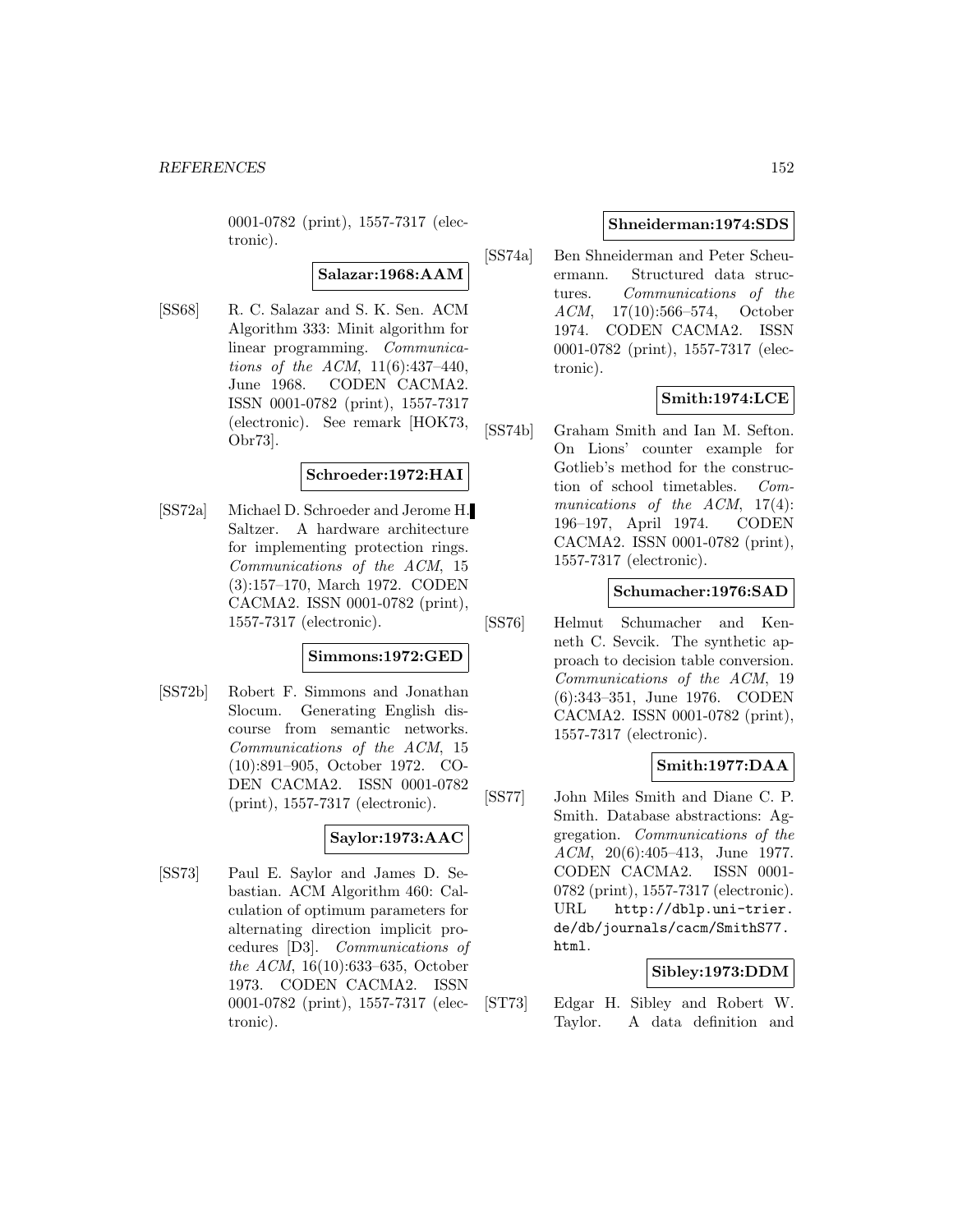mapping language. Communications of the ACM,  $16(12):750-$ 759, December 1973. CODEN CACMA2. ISSN 0001-0782 (print), 1557-7317 (electronic). URL http://dblp.uni-trier.de/db/ journals/cacm/SibleyT73.html.

# **Slutz:1974:NCA**

[ST74] Donald R. Slutz and Irving L. Traiger. A note on the calculation of average working set size. Communications of the ACM, 17(10): 563–565, October 1974. CODEN CACMA2. ISSN 0001-0782 (print), 1557-7317 (electronic).

## **Stehfest:1970:AAN**

[Ste70a] Harald Stehfest. ACM Algorithm 368: Numerical inversion of Laplace transforms. Communications of the ACM, 13(1):47–49, January 1970. CODEN CACMA2. ISSN 0001- 0782 (print), 1557-7317 (electronic).

#### **Stewart:1970:AAE**

[Ste70b] G. W. Stewart. ACM Algorithm 384: Eigenvalues and eigenvectors of a real symmetric matrix [F2]. Communications of the ACM, 13 (6):369–371, June 1970. CODEN CACMA2. ISSN 0001-0782 (print), 1557-7317 (electronic). See errata [Ste70d].

### **Stewart:1970:IOS**

[Ste70c] G. W. Stewart. Incorporating origin shifts into the QR algorithm for symmetric tridiagonal matrices. Communications of the ACM, 13 (6):365–367, June 1970. CODEN CACMA2. ISSN 0001-0782 (print), 1557-7317 (electronic).

## **Stewart:1970:RAF**

[Ste70d] G. W. Stewart. Remark on "Algorithm 384: Eigenvalues and eigenvectors of a real symmetric matrix [F2]". Communications of the ACM, 13(12):750, December 1970. CODEN CACMA2. ISSN 0001- 0782 (print), 1557-7317 (electronic). See [Ste70b].

## **Stenger:1973:AAS**

[Ste73] Frank Stenger. An algorithm for the approximate solution of Wiener– Hopf integral equations. Communications of the ACM,  $16(11):708-$ 710, November 1973. CODEN CACMA2. ISSN 0001-0782 (print), 1557-7317 (electronic).

## **Sterling:1974:GHC**

[Ste74] Theodor D. Sterling. Guidelines for humanizing computerized information systems, A report from Stanley House. Communications of the ACM, 17(11):609–613, November 1974. CODEN CACMA2. ISSN 0001-0782 (print), 1557-7317 (electronic).

## **Steele:1975:MCG**

[Ste75] Guy L. Steele, Jr. Multiprocessing compactifying garbage collection. Communications of the ACM, 18 (9):495–508, September 1975. CO-DEN CACMA2. ISSN 0001-0782 (print), 1557-7317 (electronic). See corrigendum [Ste76].

### **Steele:1976:CMC**

[Ste76] Guy L. Steele, Jr. Corrigendum: "Multiprocessing Compactifying Garbage Collection". Communications of the ACM, 19(6):354,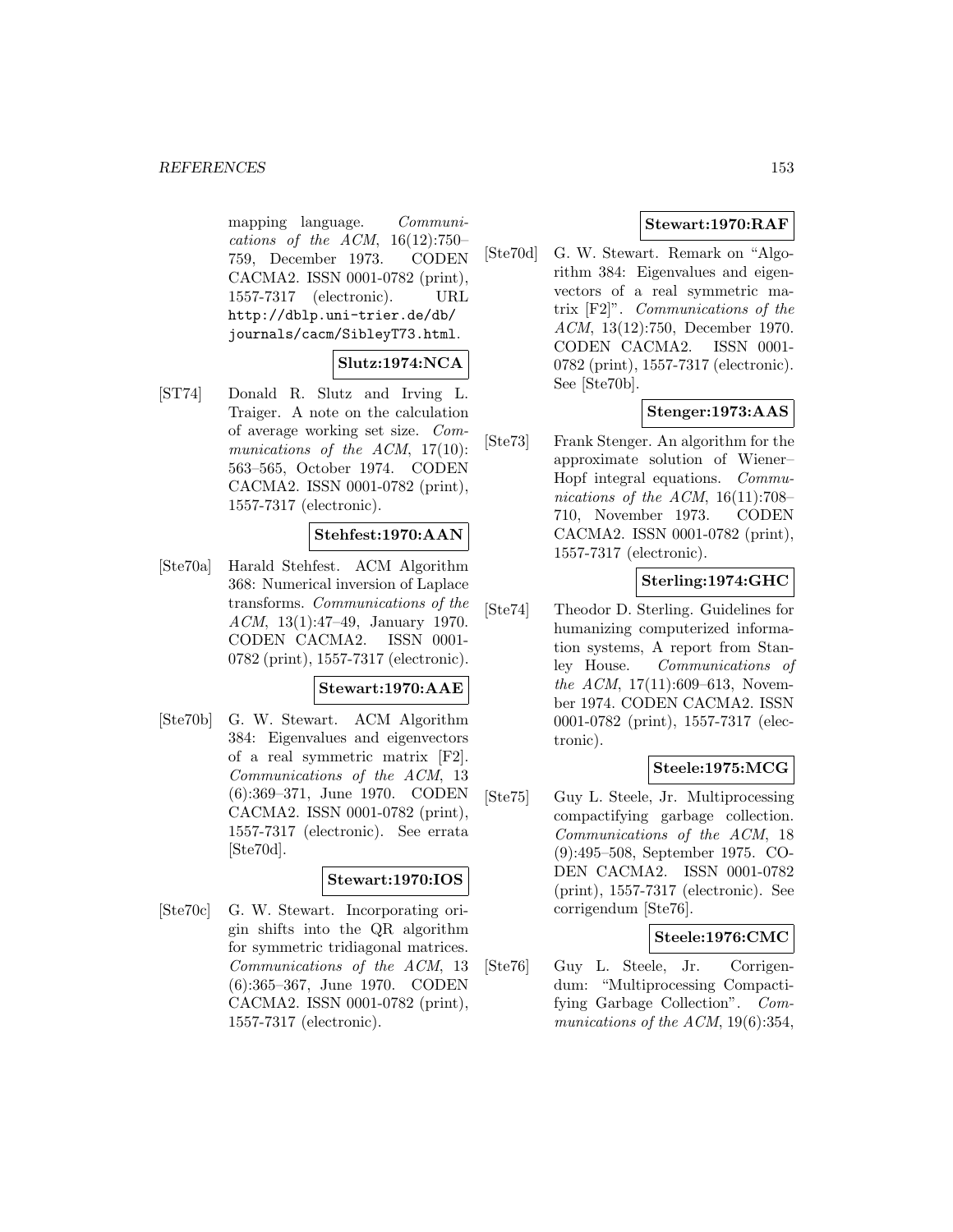June 1976. CODEN CACMA2. ISSN 0001-0782 (print), 1557-7317 (electronic). See [Ste75].

### **Stewart:1978:CNT**

[Ste78] William J. Stewart. A comparison of numerical techniques in Markov modeling. Communications of the ACM, 21(2):144–152, February 1978. CODEN CACMA2. ISSN 0001-0782 (print), 1557-7317 (electronic).

## **Sterling:1979:CDC**

[Ste79] Theodor D. Sterling. Consumer difficulties with computerized transactions: an empirical investigation. Communications of the ACM, 22 (5):283–289, May 1979. CODEN CACMA2. ISSN 0001-0782 (print), 1557-7317 (electronic).

### **Stone:1970:AAT**

[Sto70] R. A. Stone. ACM Algorithm 398: Tableless date conversion. Communications of the ACM,  $13(10):621$ , October 1970. CODEN CACMA2. ISSN 0001-0782 (print), 1557-7317 (electronic). See remark [Rob72].

### **Stockhausen:1973:AOC**

[Sto73] Peter F. Stockhausen. Adapting optimal code generation for arithmetic expressions to the instruction sets available on present-day computers. Communications of the ACM, 16 (6):353–354, June 1973. CODEN CACMA2. ISSN 0001-0782 (print), 1557-7317 (electronic).

### **Stone:1974:NCP**

[Sto74] Harold S. Stone. A note on a combinatorial problem of Burnett and

Coffman. Communications of the ACM, 17(3):165–166, March 1974. CODEN CACMA2. ISSN 0001- 0782 (print), 1557-7317 (electronic).

### **Stonebraker:1988:RDS**

[Sto88] Michael Stonebraker, editor. Readings in Database Systems. Morgan Kaufmann Publishers, Los Altos, CA 94022, USA, 1988. ISBN 0-934613-65-6. xii + 644 pp. LCCN QA76.9.D3 R4 1988. US\$29.95.

### **Strunz:1973:DDT**

[Str73] Horst Strunz. The development of decision tables via parsing of complex decision situations. Communications of the ACM,  $16(6):366-$ 369, June 1973. CODEN CACMA2. ISSN 0001-0782 (print), 1557-7317 (electronic).

### **Strauss:1974:AMH**

[Str74a] Jon C. Strauss. An analytic model of the Hasp execution task monitor. Communications of the ACM, 17 (12):679–685, December 1974. CO-DEN CACMA2. ISSN 0001-0782 (print), 1557-7317 (electronic).

### **Stroud:1974:GHI**

[Str74b] A. H. Stroud. Gauss harmonic interpolation formulas. Communications of the ACM, 17(8):471–475, August 1974. CODEN CACMA2. ISSN 0001-0782 (print), 1557-7317 (electronic).

#### **Sturman:1972:CUS**

[Stu72] Gerald M. Sturman. Computers and urban society. Communications of the ACM, 15(7):652–657, July 1972. CODEN CACMA2. ISSN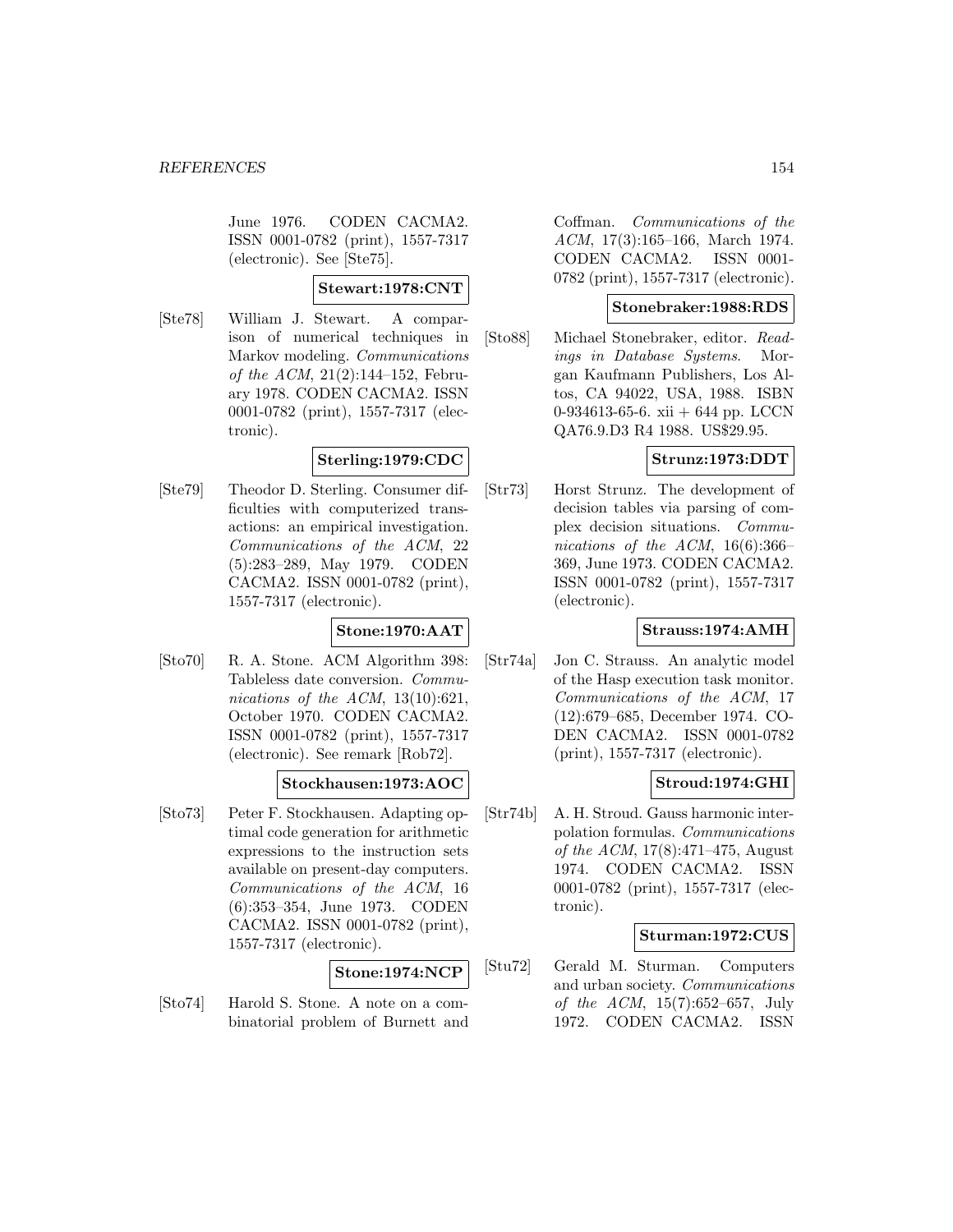0001-0782 (print), 1557-7317 (electronic).

**Sullins:1972:CAP**

[Sul72] Walter L. Sullins. Certification of "Algorithm 266: Pseudo-random numbers [G5]". *Communications of* the ACM, 15(12):1072–1073, 1972. CODEN CACMA2. ISSN 0001- 0782 (print), 1557-7317 (electronic). See [PH65].

## **Sunday:1990:VFS**

[Sun90] Daniel M. Sunday. A very fast substring search algorithm. Communications of the ACM, 33(8):132–142, August 1990. CODEN CACMA2. ISSN 0001-0782 (print), 1557-7317 (electronic). See also [BM77] and [KMP77].

#### **Shanno:1972:MSV**

[SW72] David F. Shanno and Roman L. Weil. Management science: a view from nonlinear programming. Communications of the ACM, 15 (7):542–549, July 1972. CODEN CACMA2. ISSN 0001-0782 (print), 1557-7317 (electronic). Twenty-fifth anniversary of the Association for Computing Machinery.

## **Schneider:1977:CSI**

[SW77a] Ben Ross Schneider, Jr. and Reid M. Watts. Corrigendum: SITAR: An interactive text processing system for small computers. Communications of the ACM, 20(10):761–??, 1977. CODEN CACMA2. ISSN 0001-0782 (print), 1557-7317 (electronic).

### **Schneider:1977:SIT**

[SW77b] Ben Ross Schneider, Jr. and Reid M. Watts. SITAR: an interactive text processing system for small computers. *Communications* of the ACM, 20(7):495–499, July 1977. CODEN CACMA2. ISSN 0001-0782 (print), 1557-7317 (electronic).

# **Shaw:1977:AVA**

[SWL77] Mary Shaw, William A. Wulf, and Ralph L. London. Abstraction and verification in Alphard: Defining and specifying iteration and generators. Communications of the ACM, 20(8):553–564, August 1977. CO-DEN CACMA2. ISSN 0001-0782 (print), 1557-7317 (electronic).

### **Salton:1975:VSM**

[SWY75] Gerard Salton, A. Wong, and C. S. Yang. A vector space model for automatic indexing. Communications of the ACM,  $18(11):613-$ 620, November 1975. CODEN CACMA2. ISSN 0001-0782 (print), 1557-7317 (electronic).

## **Syslo:1973:AAE**

[Sys73] Maciej M. Syslo. ACM Algorithm 459: The elementary circuits of a graph [H]. Communications of the ACM, 16(10):632–633, October 1973. CODEN CACMA2. ISSN 0001-0782 (print), 1557-7317 (electronic). See remark [Sys75].

## **Syslo:1975:RAE**

[Sys75] Maciej M. Syslo. Remark on "Algorithm 459: The elementary circuits of a graph". Communications of the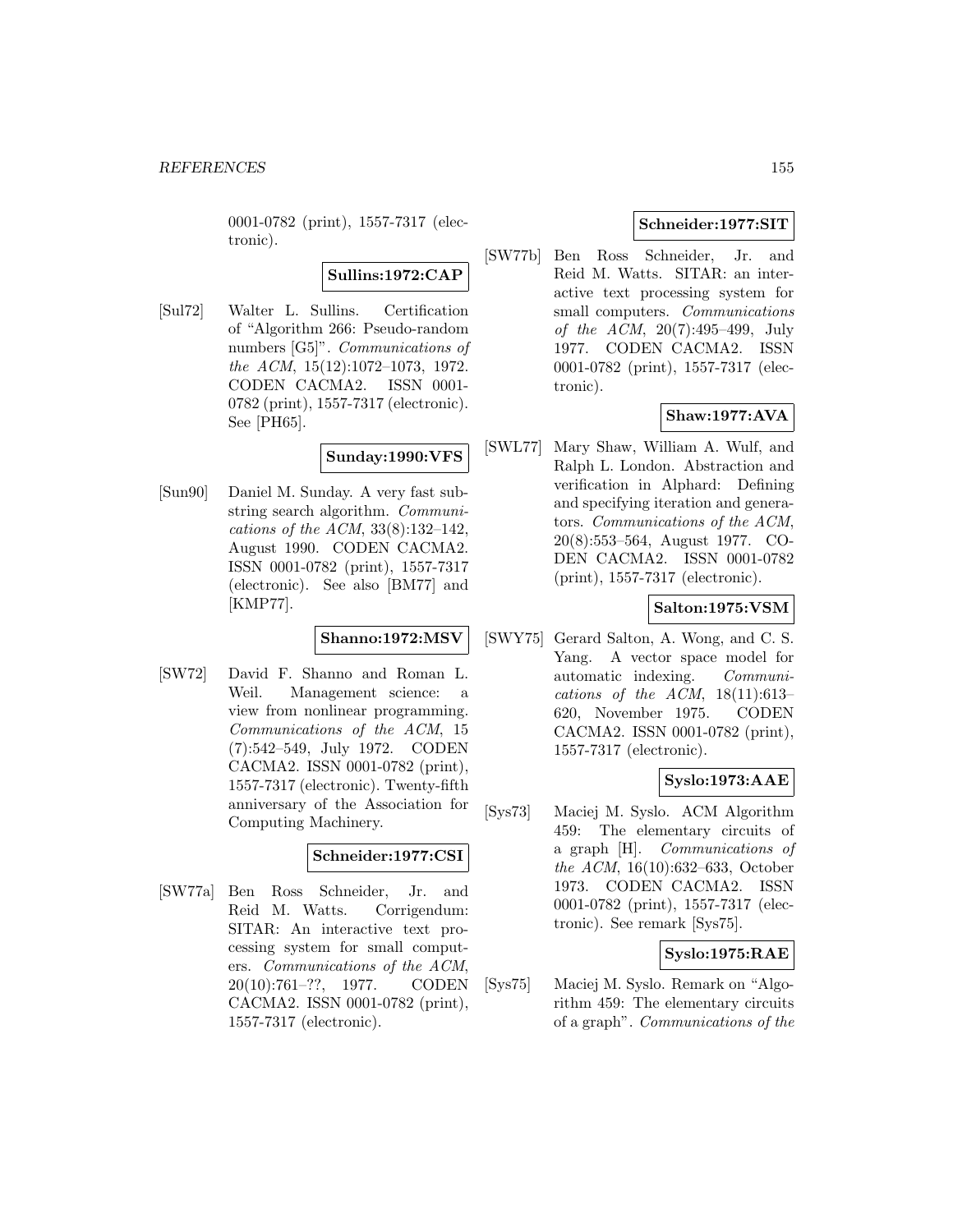ACM, 18(2):119–??, 1975. CODEN CACMA2. ISSN 0001-0782 (print), 1557-7317 (electronic). See [Sys73].

### **Szymanski:1978:ACM**

[Szy78] Thomas G. Szymanski. Assembling code for machines with spandependent instructions. Communications of the ACM, 21(4):300–308, April 1978. CODEN CACMA2. ISSN 0001-0782 (print), 1557-7317 (electronic).

### **Tadikamalla:1978:CGGa**

[Tad78a] Pandu R. Tadikamalla. Computer generation of gamma random variables. Communications of the ACM, 21(5):419–422, May 1978. CODEN CACMA2. ISSN 0001- 0782 (print), 1557-7317 (electronic).

## **Tadikamalla:1978:CGGb**

[Tad78b] Pandu R. Tadikamalla. Computer generation of gamma random variables  $-$  II. *Communications of* the ACM, 21(11):925–928, November 1978. CODEN CACMA2. ISSN 0001-0782 (print), 1557-7317 (electronic).

## **Tajibnapis:1977:CPT**

[Taj77] William D. Tajibnapis. A correctness proof of a topology information maintenance protocol for a distributed computer network. Communications of the ACM, 20 (7):477–485, July 1977. CODEN CACMA2. ISSN 0001-0782 (print), 1557-7317 (electronic).

### **Tan:1972:FIS**

[Tan72] K. C. Tan. On Foster's information storage and retrieval using

AVL trees. Communications of the ACM, 15(9):843, September 1972. CODEN CACMA2. ISSN 0001- 0782 (print), 1557-7317 (electronic). See C. C. Foster, Proc. ACM 20th National Conference, pp. 192–205 (1965).

## **Tanenbaum:1978:ISP**

[Tan78] Andrew S. Tanenbaum. Implications of structured programming for machine architecture. Communications of the ACM, 21(3):237–246, March 1978. CODEN CACMA2. ISSN 0001-0782 (print), 1557-7317 (electronic).

## **Taulbee:1976:PEP**

[TC76] Orrin E. Taulbee and Samuel D. Conte. Production and employment of Ph.D.'s in computer science. Communications of the ACM, 19(6):311–313, June 1976. CODEN CACMA2. ISSN 0001-0782 (print), 1557-7317 (electronic).

## **Taulbee:1977:CPE**

[TC77a] Orrin E. Taulbee and Samuel D. Conte. Corrigendum: Production and employment of Ph.D.'s in computer science — 1976. Communications of the ACM,  $20(8):602-??$ , 1977. CODEN CACMA2. ISSN 0001-0782 (print), 1557-7317 (electronic).

## **Taulbee:1977:PEP**

[TC77b] Orrin E. Taulbee and Samuel D. Conte. Production and employment of Ph.D.'s in computer science 1976. Communications of the ACM, 20(6):370–372, June 1977. CODEN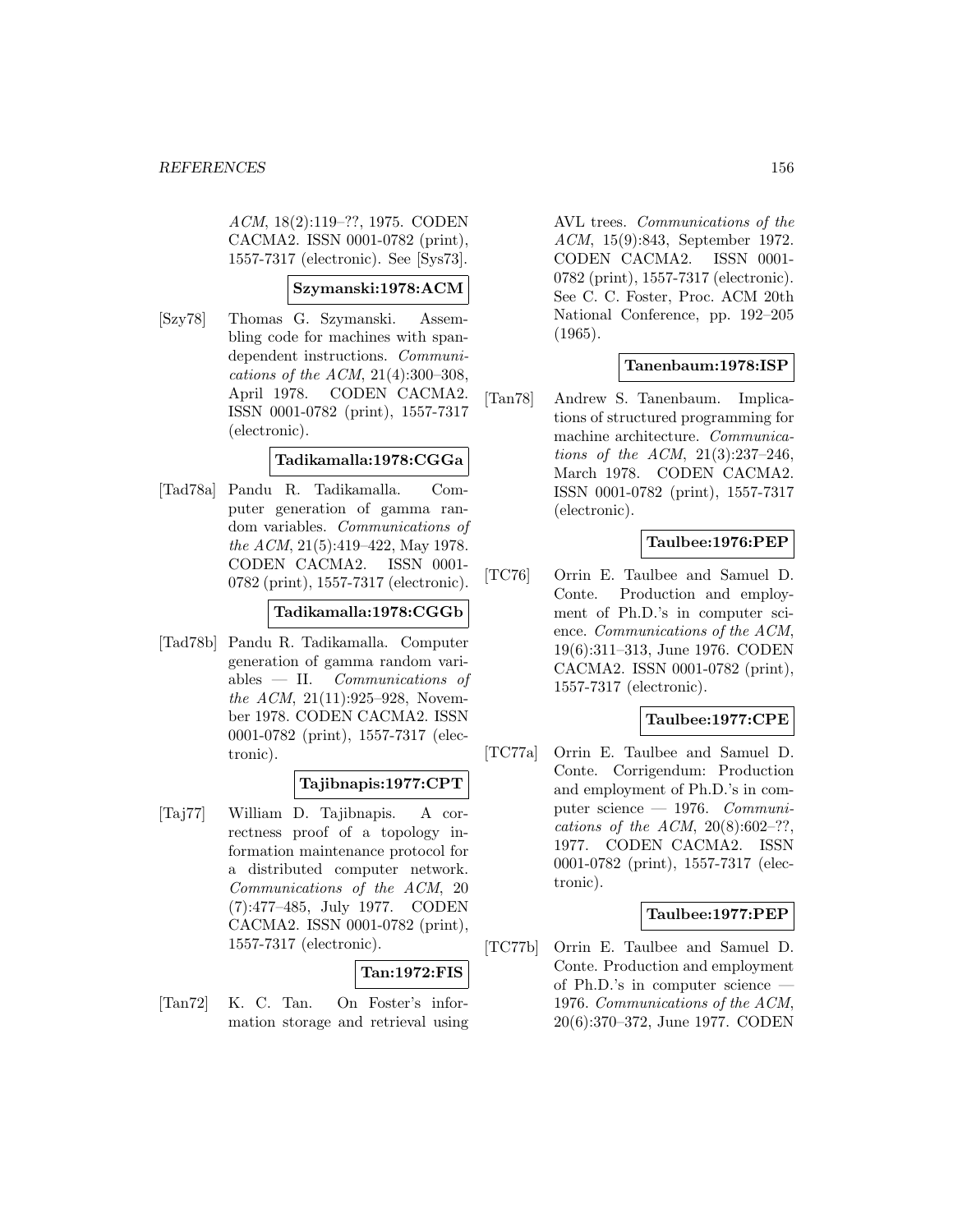CACMA2. ISSN 0001-0782 (print), 1557-7317 (electronic).

## **Taulbee:1979:PEP**

[TC79] Orrin E. Taulbee and Samuel D. Conte. Production and employment of Ph.D.s in computer science — 1977 and 1978. Communications of the ACM,  $22(2)$ :75–76, February 1979. CODEN CACMA2. ISSN 0001-0782 (print), 1557-7317 (electronic).

#### **Towsley:1978:MPP**

[TCB78] Donald F. Towsley, K. Mani Chandy, and James C. Browne. Models for parallel processing within programs: Application to CPU:I/O and I/O:I/O overlap. Communications of the ACM, 21 (10):821–831, October 1978. CO-DEN CACMA2. ISSN 0001-0782 (print), 1557-7317 (electronic).

## **Talbot:1971:ALT**

[TCCH71] Peggy Anne Talbot, John W. Carr III, Richard R. Coulter, Jr., and Rosa C. Hwang. Animator: An on-line two-dimensional film animation system. Communications of the ACM, 14(4):251–259, April 1971. CODEN CACMA2. ISSN 0001- 0782 (print), 1557-7317 (electronic).

#### **Teichroew:1971:ERU**

[Tei71] Daniel Teichroew. Education related to the use of computers in organizations. Communications of the ACM, 14(9):573–588, September 1971. CODEN CACMA2. ISSN 0001-0782 (print), 1557-7317 (electronic).

## **Tennent:1976:DSP**

[Ten76] Robert D. Tennent. The denotational semantics of programming languages. Communications of the ACM, 19(8):437–453, August 1976. CODEN CACMA2. ISSN 0001- 0782 (print), 1557-7317 (electronic).

### **Tenney:1977:RAT**

[Ten77] Dennis Tenney. Remark on "Algorithm 219: Topological Ordering for PERT Networks". ACM Transactions on Mathematical Software, 3 (3):303, September 1977. CODEN ACMSCU. ISSN 0098-3500 (print), 1557-7295 (electronic). See [Kas63].

#### **Tenenbaum:1978:SDS**

[Ten78] Aaron M. Tenenbaum. Simulations of dynamic sequential search algorithms. Communications of the ACM, 21(9):790–791, September 1978. CODEN CACMA2. ISSN 0001-0782 (print), 1557-7317 (electronic).

### **Teorey:1978:GEI**

[Teo78] Toby J. Teorey. General equations for idealized CPU-I/O overlap configurations. Communications of the ACM, 21(6):500–507, June 1978. CODEN CACMA2. ISSN 0001- 0782 (print), 1557-7317 (electronic).

#### **Tesch:1974:RAR**

[Tes74] Gerhard Tesch. Remark on "Algorithm 456: Routing problem". Communications of the ACM, 17(12):706–??, 1974. CO-DEN CACMA2. ISSN 0001-0782 (print), 1557-7317 (electronic). See [Fen73].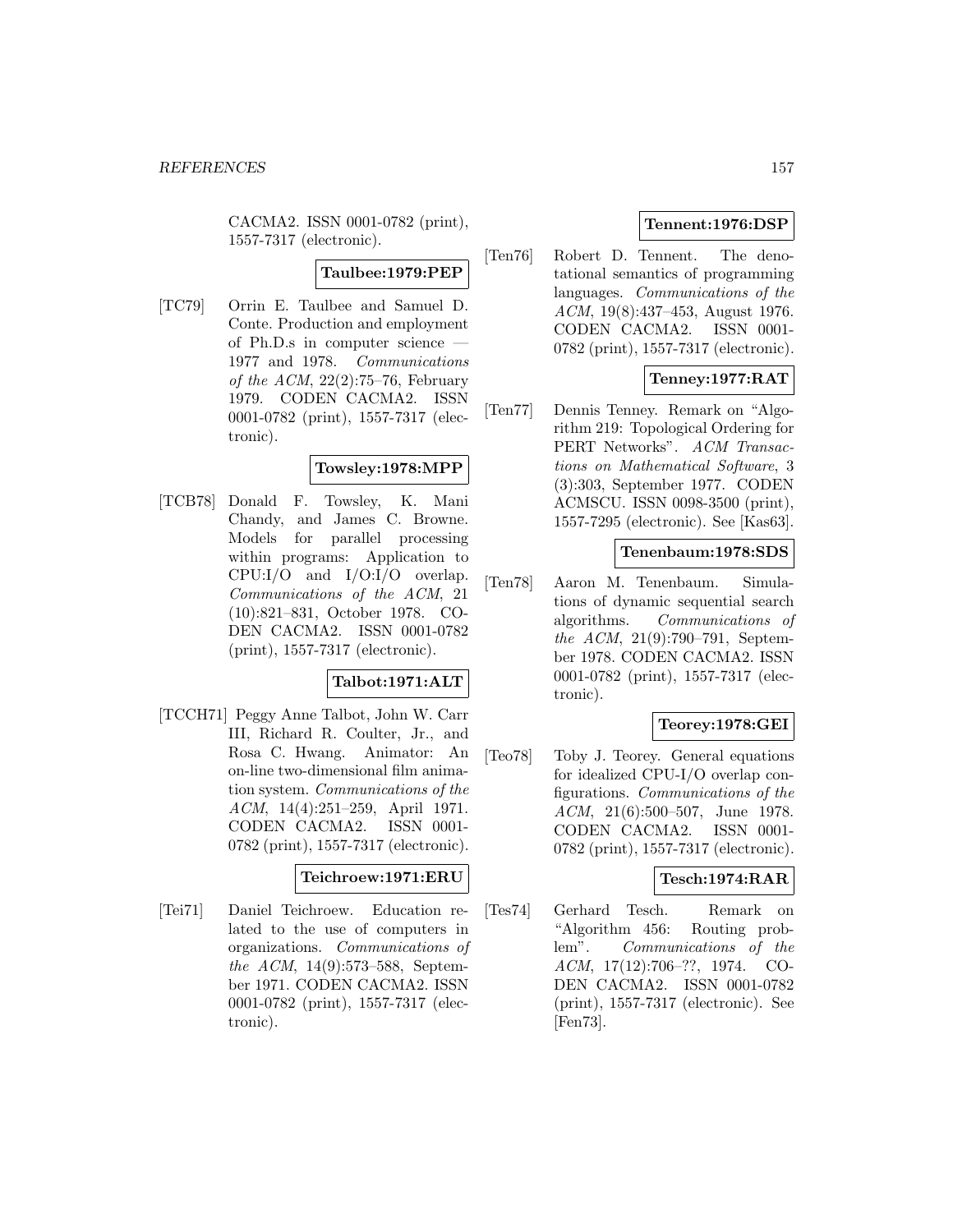#### **Tucker:1971:DMP**

[TF71] Allen B. Tucker and Michael J. Flynn. Dynamic microprogramming. processor organization and programming. Communications of the ACM, 14(4):240–250, April 1971. CODEN CACMA2. ISSN 0001-0782 (print), 1557-7317 (electronic).

#### **Thompson:1970:IRR**

[Tho70] R. J. Thompson. Improving roundoff in Runge–Kutta computations with Gill's method. Communications of the ACM, 13(12):739– 740, December 1970. CODEN CACMA2. ISSN 0001-0782 (print), 1557-7317 (electronic).

#### **Thurnau:1963:AAB**

[Thu63] D. H. Thurnau. ACM Algorithm 195: BANDSOLVE. Communications of the  $ACM$ ,  $6(8)$ :441, August 1963. CODEN CACMA2. ISSN 0001-0782 (print), 1557-7317 (electronic). See remark [Sch72d].

# **Tiernan:1970:ESA**

[Tie70] James C. Tiernan. An efficient search algorithm to find the elementary circuits of a graph. Communications of the ACM, 13(12): 722–726, December 1970. CODEN CACMA2. ISSN 0001-0782 (print), 1557-7317 (electronic).

### **Thompson:1977:SMC**

[TK77] C. D. Thompson and H. T. Kung. Sorting on a mesh-connected parallel computer. Communications of the ACM, 20(4):263–271, April 1977. CODEN CACMA2. ISSN

0001-0782 (print), 1557-7317 (electronic).

### **Todd:1975:CLC**

[Tod75a] John Todd. Corrigendum: "The Lemniscate Constants". Communications of the ACM, 18(8):462, August 1975. CODEN CACMA2. ISSN 0001-0782 (print), 1557-7317 (electronic). See [Tod75b].

### **Todd:1975:LC**

[Tod75b] John Todd. The lemniscate constants. Communications of the ACM, 18(1):14–19, January 1975. CODEN CACMA2. ISSN 0001- 0782 (print), 1557-7317 (electronic). Collection of articles honoring Alston S. Householder. See corrigendum [Tod75a].

## **Teorey:1972:CAD**

[TP72] Toby J. Teorey and Tad B. Pinkerton. A comparative analysis of disk scheduling policies. Communications of the ACM, 15(3): 177–184, March 1972. CODEN CACMA2. ISSN 0001-0782 (print), 1557-7317 (electronic). URL http://dblp.uni-trier.de/db/ journals/cacm/TeoreyP72.html.

#### **Tanimoto:1977:EPS**

[TP77] Steven L. Tanimoto and Theodosios Pavlidis. Editing of picture segmentations using local analysis of graphs. Communications of the ACM, 20(4):223–229, April 1977. CODEN CACMA2. ISSN 0001- 0782 (print), 1557-7317 (electronic).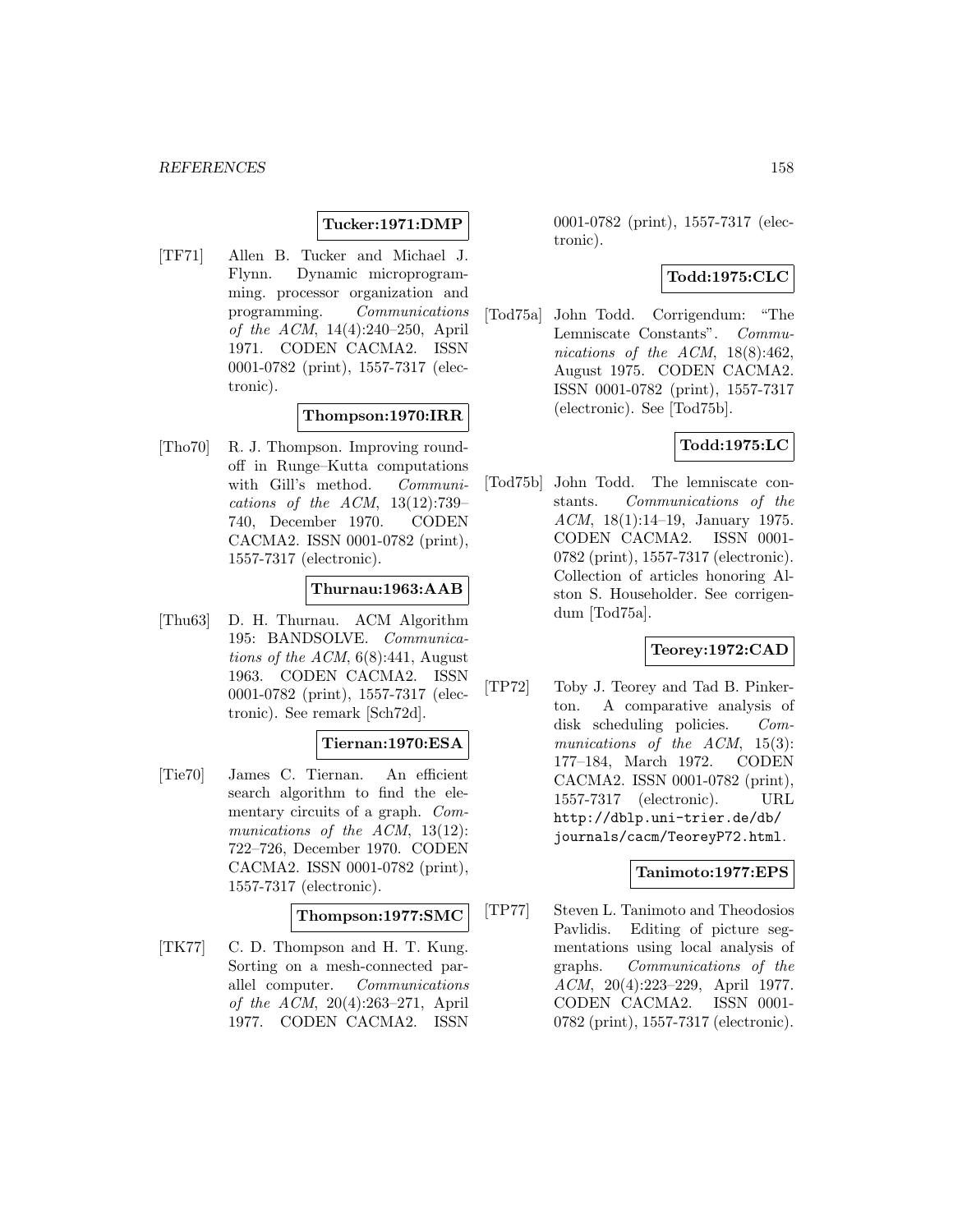### **Traub:1972:NMC**

[Tra72] J. F. Traub. Numerical mathematics and computer science. Communications of the ACM, 15(7):537– 541, July 1972. CODEN CACMA2. ISSN 0001-0782 (print), 1557-7317 (electronic). Twenty-fifth anniversary of the Association for Computing Machinery.

### **Turner:1977:ULS**

[TS77] Rollins Turner and William D. Strecker. Use of the LRU stack depth distribution for simulation of paging behavior. Communications of the ACM,  $20(11):795-$ 798, November 1977. CODEN CACMA2. ISSN 0001-0782 (print), 1557-7317 (electronic).

## **Tsao:1974:DSD**

[Tsa74] Nai Kuan Tsao. On the distributions of significant digits and roundoff errors. Communications of the ACM, 17(5):269–271, May 1974. CODEN CACMA2. ISSN 0001- 0782 (print), 1557-7317 (electronic).

## **Tharp:1982:PTS**

[TT82] A. L. Tharp and K.-C. Tai. The practicality of text signatures for accelerating string searching. Soft $ware - Practice$  and Experience, 12 (1):35–44, January 1982. CODEN SPEXBL. ISSN 0038-0644 (print), 1097-024X (electronic). Expands Harrison's work [Har71b].

### **Tarjan:1979:SST**

[TY79] Robert Endre Tarjan and Andrew Chi Chih Yao. Storing a sparse table. Communications of the

ACM, 22(11):606–611, November 1979. CODEN CACMA2. ISSN 0001-0782 (print), 1557-7317 (electronic).

### **Ulrich:1978:EMD**

[Ulr78] Ernst G. Ulrich. Event manipulation for discrete simulations requiring large numbers of events. Communications of the ACM, 21 (9):777–785, September 1978. CO-DEN CACMA2. ISSN 0001-0782 (print), 1557-7317 (electronic).

#### **vanEmden:1970:AAI**

[van70a] M. H. van Emden. ACM Algorithm 402: Increasing the efficiency of Quicksort. Communications of the ACM, 13(11):693–694, November 1970. CODEN CACMA2. ISSN 0001-0782 (print), 1557-7317 (electronic). See remark [Whe73].

### **vanEmden:1970:IEQ**

[van70b] M. H. van Emden. Increasing the efficiency of quicksort. Communications of the ACM, 13(9):563– 567, September 1970. CODEN CACMA2. ISSN 0001-0782 (print), 1557-7317 (electronic).

#### **vanderPoel:1972:CCS**

[van72] W. L. van der Poel. Comment on the composition of semantics in Algol 68. Communications of the ACM, 15(8):772, August 1972. CO-DEN CACMA2. ISSN 0001-0782 (print), 1557-7317 (electronic).

### **VanRijsbergen:1974:BMP**

[Van74] C. J. Van Rijsbergen. The bestmatch problem in document retrieval. Communications of the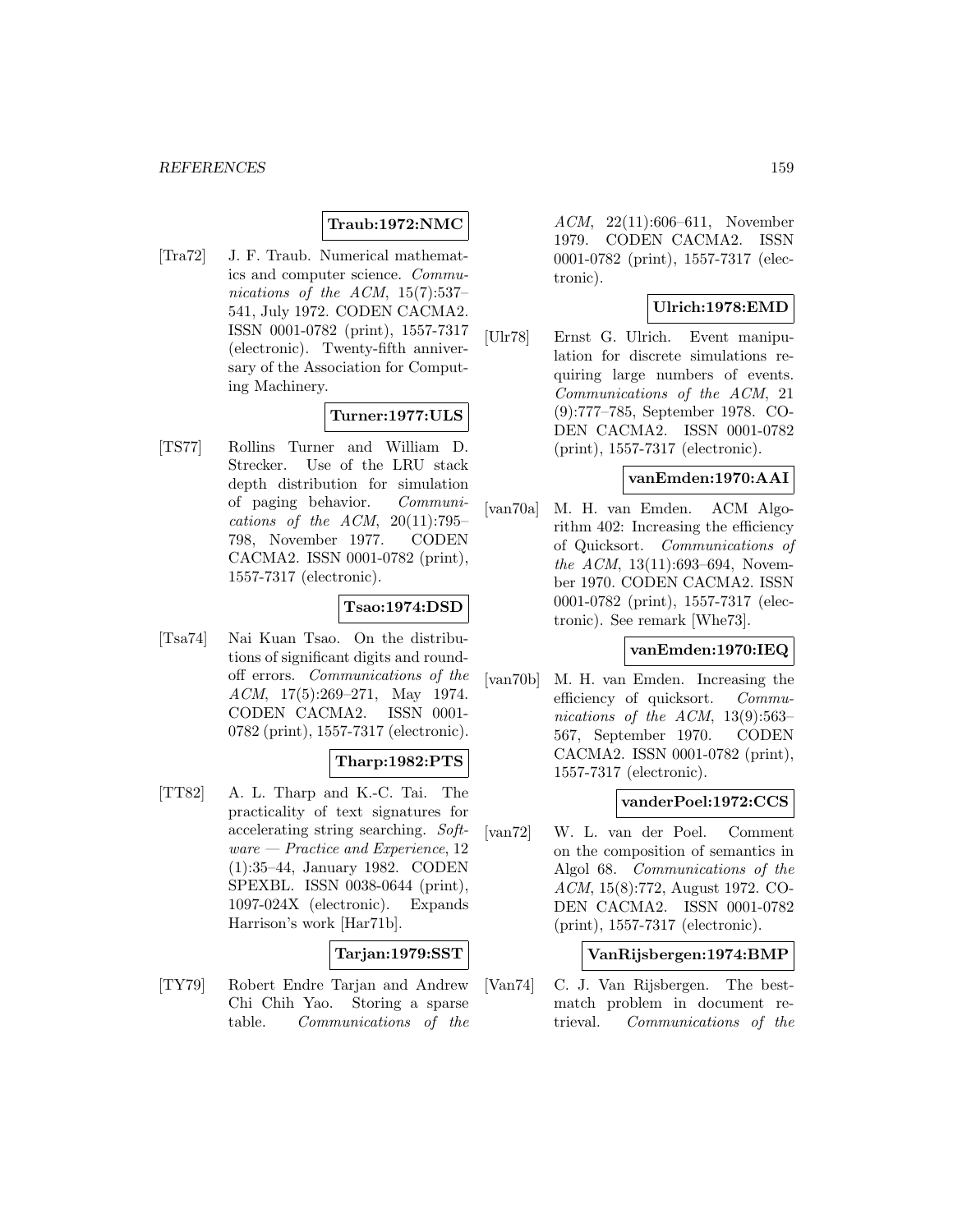ACM, 17(11):648–649, November 1974. CODEN CACMA2. ISSN 0001-0782 (print), 1557-7317 (electronic).

### **vanderSluis:1975:CPE**

[van75a] A. van der Sluis. Corrigendum: "Perturbations of eigenvalues of non-normal matrices". Communications of the  $ACM$ , 18(3):180, March 1975. CODEN CACMA2. ISSN 0001-0782 (print), 1557-7317 (electronic). See [van75b].

#### **vanderSluis:1975:PEN**

[van75b] A. van der Sluis. Perturbations of eigenvalues of non-normal matrices. Communications of the ACM, 18 (1):30–36, January 1975. CODEN CACMA2. ISSN 0001-0782 (print), 1557-7317 (electronic). Collection of articles honoring Alston S. Householder. See corrigendum [van75a].

#### **vanGelder:1977:SPC**

[van77] Allen van Gelder. Structured programming in COBOL: an approach for application programmers. Communications of the  $ACM$ ,  $20(1)$ : 2–12, January 1977. CODEN CACMA2. ISSN 0001-0782 (print), 1557-7317 (electronic).

#### **vonBochmann:1973:MEL**

[vB73] Gregor von Bochmann. Multiple exits from a loop without the GOTO. Communications of the ACM, 16 (7):443–444, July 1973. CODEN CACMA2. ISSN 0001-0782 (print), 1557-7317 (electronic).

#### **vonBochmann:1976:SEL**

[vB76] Gregor von Bochmann. Semantic evaluation from left to right. Communications of the ACM, 19 (2):55–62, February 1976. CODEN CACMA2. ISSN 0001-0782 (print), 1557-7317 (electronic).

### **Vaucher:1975:CCS**

[VD75a] J. G. Vaucher and P. Duval. Corrigendum: "A comparison of simulation event list algorithms". Communications of the ACM, 18(8):462, August 1975. CODEN CACMA2. ISSN 0001-0782 (print), 1557-7317 (electronic). See [VD75b].

### **Vaucher:1975:CSE**

[VD75b] Jean G. Vaucher and Pierre Duval. A comparison of simulation event list algorithms. Communications of the ACM, 18(4):223–230, April 1975. CODEN CACMA2. ISSN 0001-0782 (print), 1557-7317 (electronic). See corrigendum [VD75a].

#### **VanderBrug:1975:SSP**

[vdBM75] Gordon J. van der Brug and Jack Minker. State-space, problemreduction, and theorem proving some relationships. Communications of the ACM, 18(2):107–115, February 1975. CODEN CACMA2. ISSN 0001-0782 (print), 1557-7317 (electronic).

### **Nat:1979:IS**

[vdN79] M. van der Nat. On interpolation search. Communications of the ACM, 22(12):681–??, 1979. CO-DEN CACMA2. ISSN 0001-0782 (print), 1557-7317 (electronic).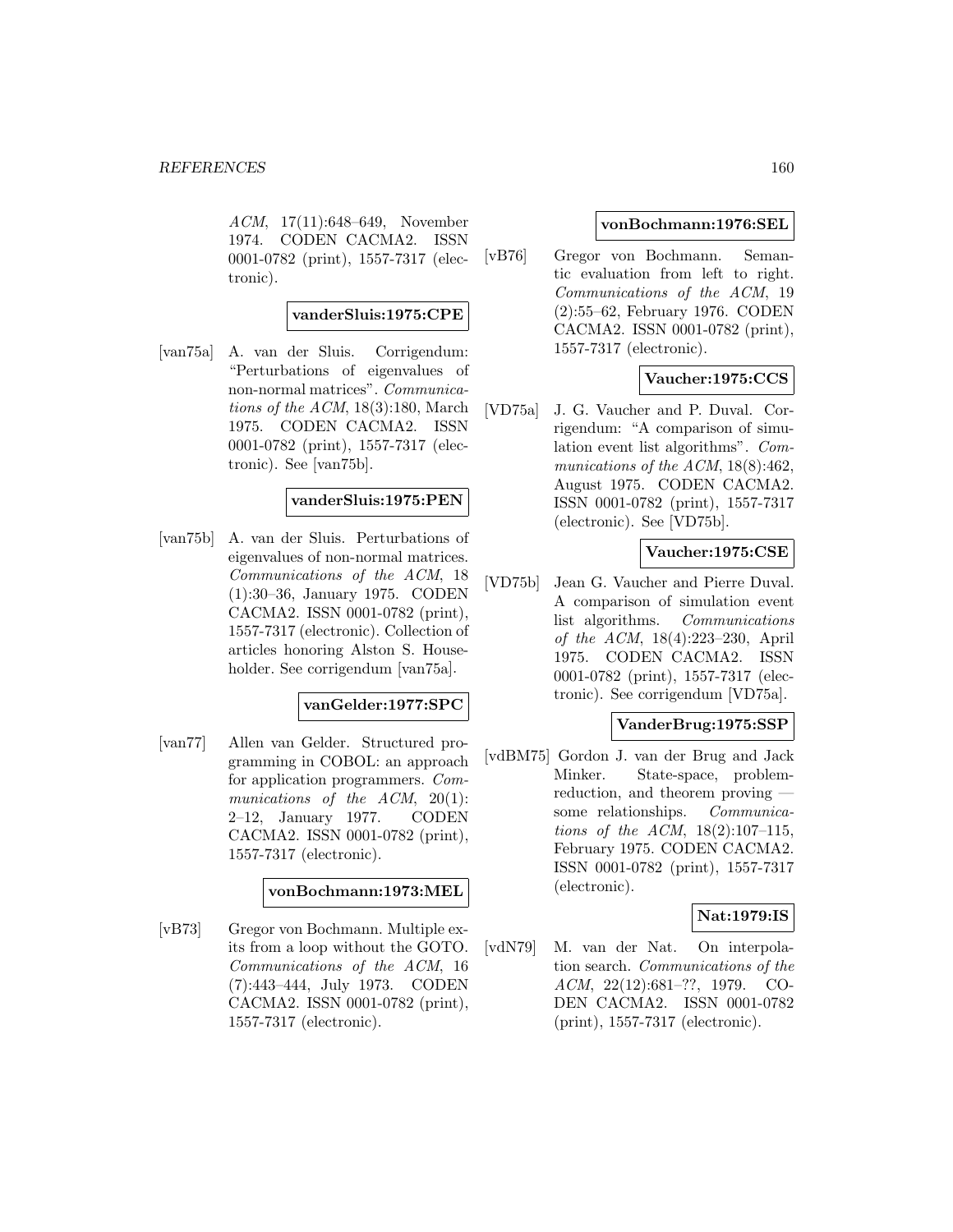### **Veillon:1974:AAN**

[Vei74] Francoise Veillon. ACM Algorithm 486: Numerical inversion of Laplace transform. Communications of the ACM, 17(10):587–589, October 1974. CODEN CACMA2. ISSN 0001-0782 (print), 1557-7317 (electronic). See also [KM76b, Vei77].

# **Veillon:1977:RNI**

[Vei77] Françoise Veillon. Remark on "Algorithm 486: Numerical Inversion of Laplace Transform". ACM Transactions on Mathematical Software, 3(1):111, March 1977. CO-DEN ACMSCU. ISSN 0098-3500 (print), 1557-7295 (electronic). See [Vei74].

# **Vere:1970:TEE**

[Ver70a] S. Vere. Translation equations (errata). Communications of the ACM, 13(5):286, May 1970. CO-DEN CACMA2. ISSN 0001-0782 (print), 1557-7317 (electronic). See [Ver70b].

### **Vere:1970:TE**

[Ver70b] Steven Vere. Translation equations. Communications of the ACM, 13 (2):83–89, February 1970. CODEN CACMA2. ISSN 0001-0782 (print), 1557-7317 (electronic). See errata [Ver70a].

### **Verhelst:1972:CLE**

[Ver72] M. Verhelst. The conversion of limited-entry decision tables to optimal and near-optimal flowcharts: Two new algorithms. Communications of the ACM,  $15(11):974-$ 980, November 1972. CODEN

CACMA2. ISSN 0001-0782 (print), 1557-7317 (electronic).

#### **Vos:1973:RAC**

[Vos73] H. Vos. Remark on "Algorithm 300: Coulomb wave functions". Communications of the ACM, 16(5):308– 309, May 1973. CODEN CACMA2. ISSN 0001-0782 (print), 1557-7317 (electronic). See [Gun67].

#### **vonGlaserfeld:1970:MPH**

[vP70] E. von Glaserfeld and P. P. Pisani. The multistore parser for hierarchical syntactic structures. Communications of the ACM,  $13(2):74-82$ , February 1970. CODEN CACMA2. ISSN 0001-0782 (print), 1557-7317 (electronic).

### **Swieten:1979:RVS**

[vSdH79] A. C. M. van Swieten and J. Th. M. de Hosson. Remark on "Algorithm 475: Visible Surface Plotting Program". ACM Transactions on Mathematical Software, 5 (4):521–523, December 1979. CO-DEN ACMSCU. ISSN 0098-3500 (print), 1557-7295 (electronic). See [Wri74].

#### **Vuillemin:1978:DSM**

[Vui78] Jean Vuillemin. A data structure for manipulating priority queues. Communications of the ACM, 21 (4):309–315, April 1978. CODEN CACMA2. ISSN 0001-0782 (print), 1557-7317 (electronic).

### **Wadler:1976:AAR**

[Wad76] Philip L. Wadler. Analysis of an algorithm for real time garbage collection. Communications of the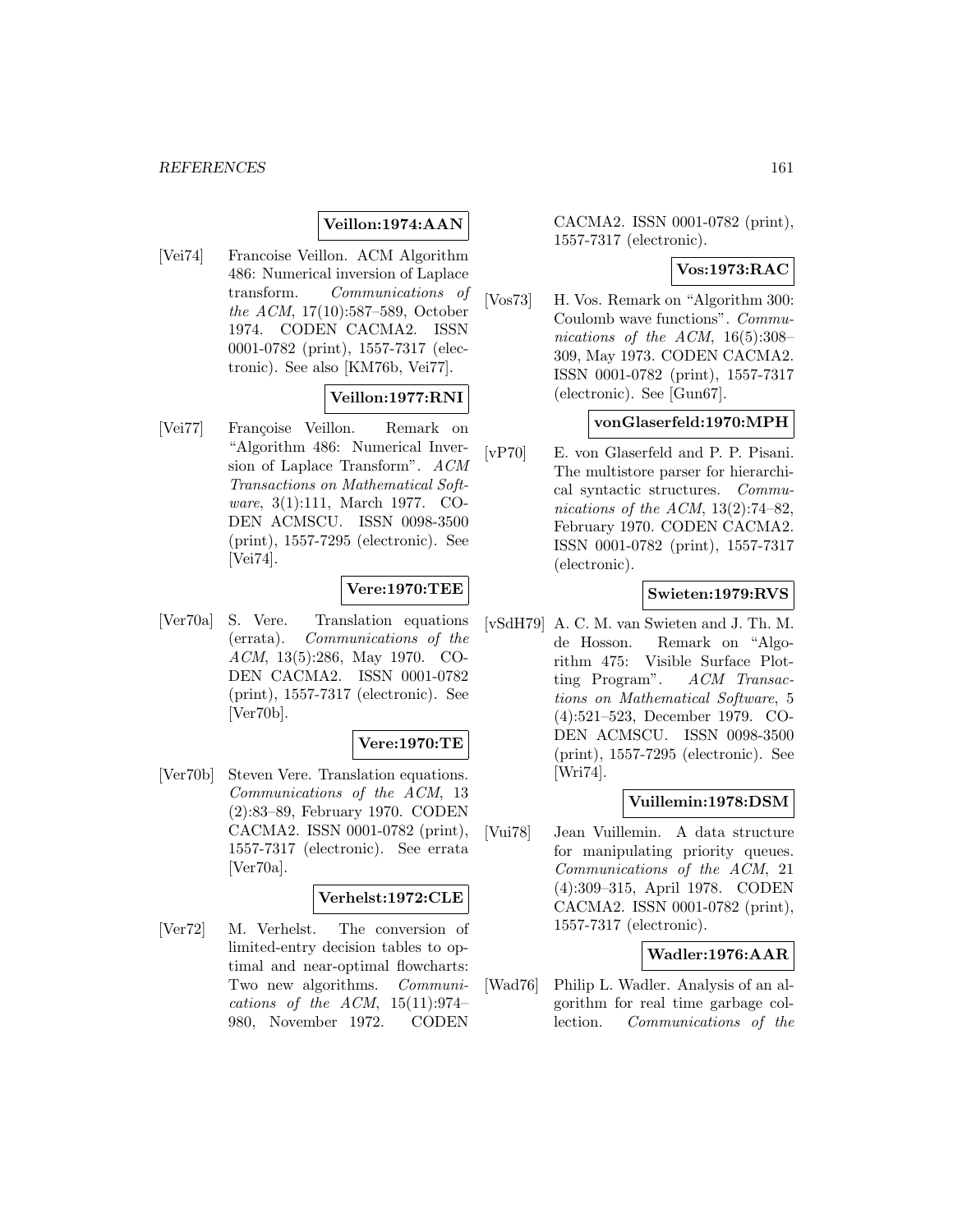ACM, 19(9):491–500, September 1976. CODEN CACMA2. ISSN 0001-0782 (print), 1557-7317 (electronic). See erratum [Gri77b].

### **Wagner:1970:FAI**

[Wag70] Robert A. Wagner. Finiteness assumptions and intellectual isolation of computer scientists. Communications of the ACM, 13(12):759– 760, December 1970. CODEN CACMA2. ISSN 0001-0782 (print), 1557-7317 (electronic).

### **Wagner:1973:AAA**

[Wag73a] Robert A. Wagner. ACM Algorithm 444: An algorithm for extracting phrases in a space-optimal fashion [Z]. Communications of the ACM, 16(3):183–185, March 1973. CO-DEN CACMA2. ISSN 0001-0782 (print), 1557-7317 (electronic).

### **Wagner:1973:CPM**

[Wag73b] Robert A. Wagner. Common phrases and minimum-space text storage. Communications of the ACM, 16(3):148–152, March 1973. CODEN CACMA2. ISSN 0001- 0782 (print), 1557-7317 (electronic).

## **Wagner:1974:OCR**

[Wag74] Robert A. Wagner. Order-n correction for regular languages. Communications of the ACM,  $17(5):265-$ 268, May 1974. CODEN CACMA2. ISSN 0001-0782 (print), 1557-7317 (electronic).

# **Wu:1977:ICG**

[WAG77] Sheng-Chuan C. Wu, John F. Abel, and Donald P. Greenberg. An interactive computer graphics approach to surface representation. Communications of the ACM, 20(10): 703–712, October 1977. CODEN CACMA2. ISSN 0001-0782 (print), 1557-7317 (electronic).

## **Waite:1970:MPS**

[Wai70] W. M. Waite. The mobile programming system: STAGE 2. Communications of the ACM,  $13(7):415-$ 421, July 1970. CODEN CACMA2. ISSN 0001-0782 (print), 1557-7317 (electronic).

### **Wallick:1970:AAM**

[Wal70] G. C. Wallick. ACM Algorithm 400: Modified Håvie integration. Communications of the ACM, 13(10): 622–624, October 1970. CODEN CACMA2. ISSN 0001-0782 (print), 1557-7317 (electronic). See remark [Pie74b].

## **Walker:1971:BS**

[Wal71] R. J. Walker. Binary summation. Communications of the ACM, 14(6):417, June 1971. CODEN CACMA2. ISSN 0001-0782 (print), 1557-7317 (electronic).

### **Walden:1972:NCN**

[Wal72a] David C. Walden. A note on Cheney's nonrecursive list-compacting algorithm. Communications of the ACM, 15(4):275, April 1972. CO-DEN CACMA2. ISSN 0001-0782 (print), 1557-7317 (electronic).

### **Walden:1972:SIC**

[Wal72b] David C. Walden. A system for interprocess communication in a resource sharing computer network. Communications of the ACM, 15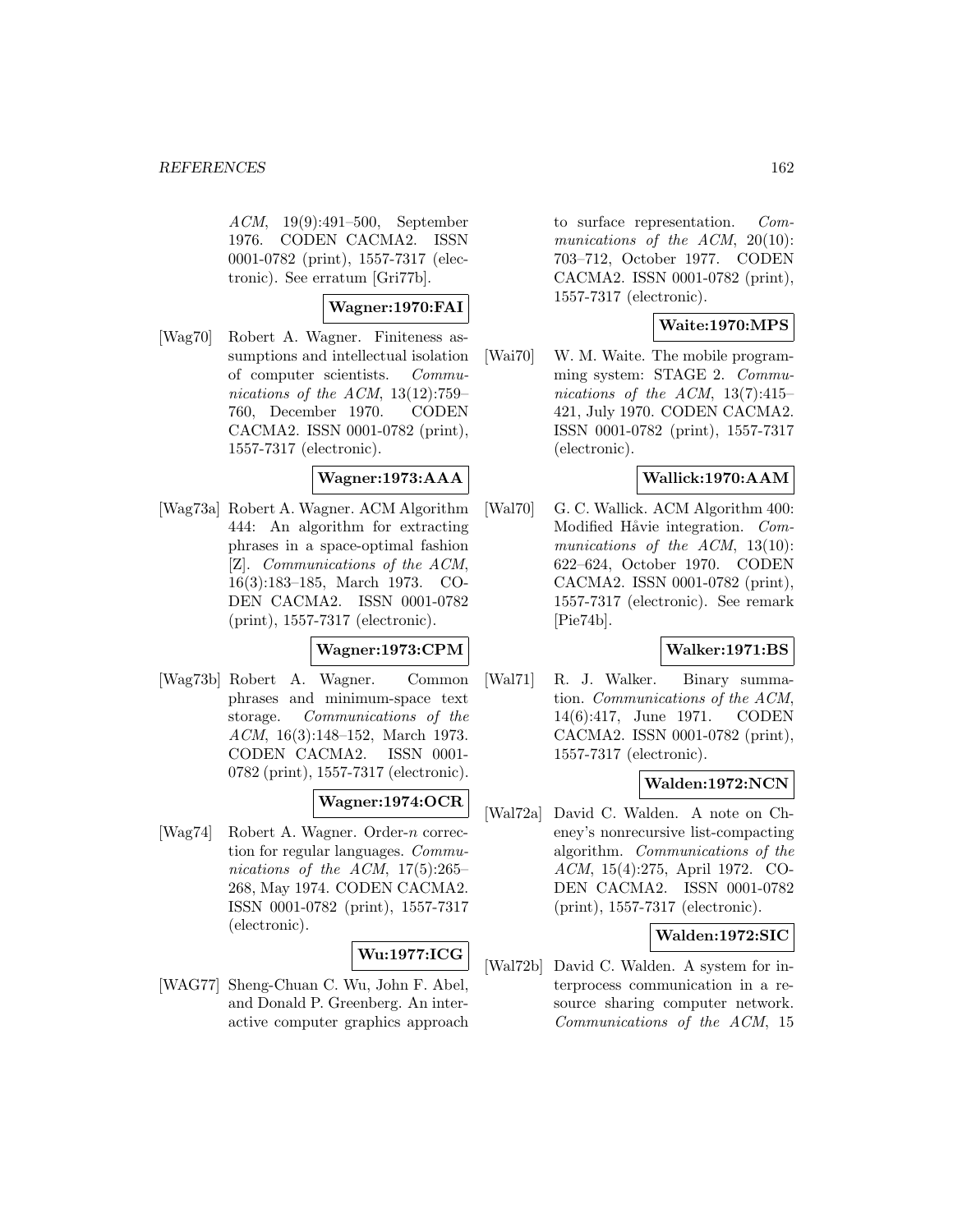(4):221–230, April 1972. CODEN CACMA2. ISSN 0001-0782 (print), 1557-7317 (electronic). Reproduced in "Advances in Computer Communications", W. W. Chu, (Ed.), (1974), 340–349.

### **Wallace:1974:CGG**

[Wal74] N. D. Wallace. Computer generation of gamma random variates with non-integral shape parameters. Communications of the ACM, 17 (12):691–695, December 1974. CO-DEN CACMA2. ISSN 0001-0782 (print), 1557-7317 (electronic).

## **Walter:1976:RAC**

[Wal76] Kenneth G. Walter. Recursion analysis for compiler optimization. Communications of the ACM, 19 (9):514–516, September 1976. CO-DEN CACMA2. ISSN 0001-0782 (print), 1557-7317 (electronic).

### **Waltz:1978:ELQ**

[Wal78] David L. Waltz. An English language query answering system for a large relational data base. Communications of the ACM, 21(7):526– 539, July 1978. CODEN CACMA2. ISSN 0001-0782 (print), 1557-7317 (electronic).

### **Warren:1975:MWA**

[War75] Henry S. Warren, Jr. A modification of Warshall's algorithm for the transitive closure of binary relations. Communications of the ACM, 18(4):218–220, April 1975. CODEN CACMA2. ISSN 0001- 0782 (print), 1557-7317 (electronic). URL http://dblp.uni-trier.

de/db/journals/cacm/Warren75. html.

#### **Warren:1977:FRW**

[War77] Henry S. Warren, Jr. Functions realizable with word-parallel logical and two's-complement addition instructions. Communications of the ACM, 20(6):439–441, June 1977. CODEN CACMA2. ISSN 0001- 0782 (print), 1557-7317 (electronic).

### **Ward:1978:RTP**

[War78] Stephen A. Ward. Real time plotting of approximate contour maps. Communications of the ACM, 21 (9):788–790, September 1978. CO-DEN CACMA2. ISSN 0001-0782 (print), 1557-7317 (electronic).

#### **Wasserman:1975:PLP**

[Was75] Anthony I. Wasserman. A problemlist of public policy issues concerning computers and health care. Communications of the ACM, 18 (5):279–280, May 1975. CODEN CACMA2. ISSN 0001-0782 (print), 1557-7317 (electronic).

### **Watson:1970:ANM**

[Wat70] G. A. Watson. On an algorithm for nonlinear minimax approximation. Communications of the ACM, 13(3):160–162, March 1970. CO-DEN CACMA2. ISSN 0001-0782 (print), 1557-7317 (electronic).

#### **Watkins:1973:RAG**

[Wat73] Richard P. Watkins. Remark on "Algorithm 412: Graph plotter". Communications of the ACM, 16 (8):489–490, August 1973. CODEN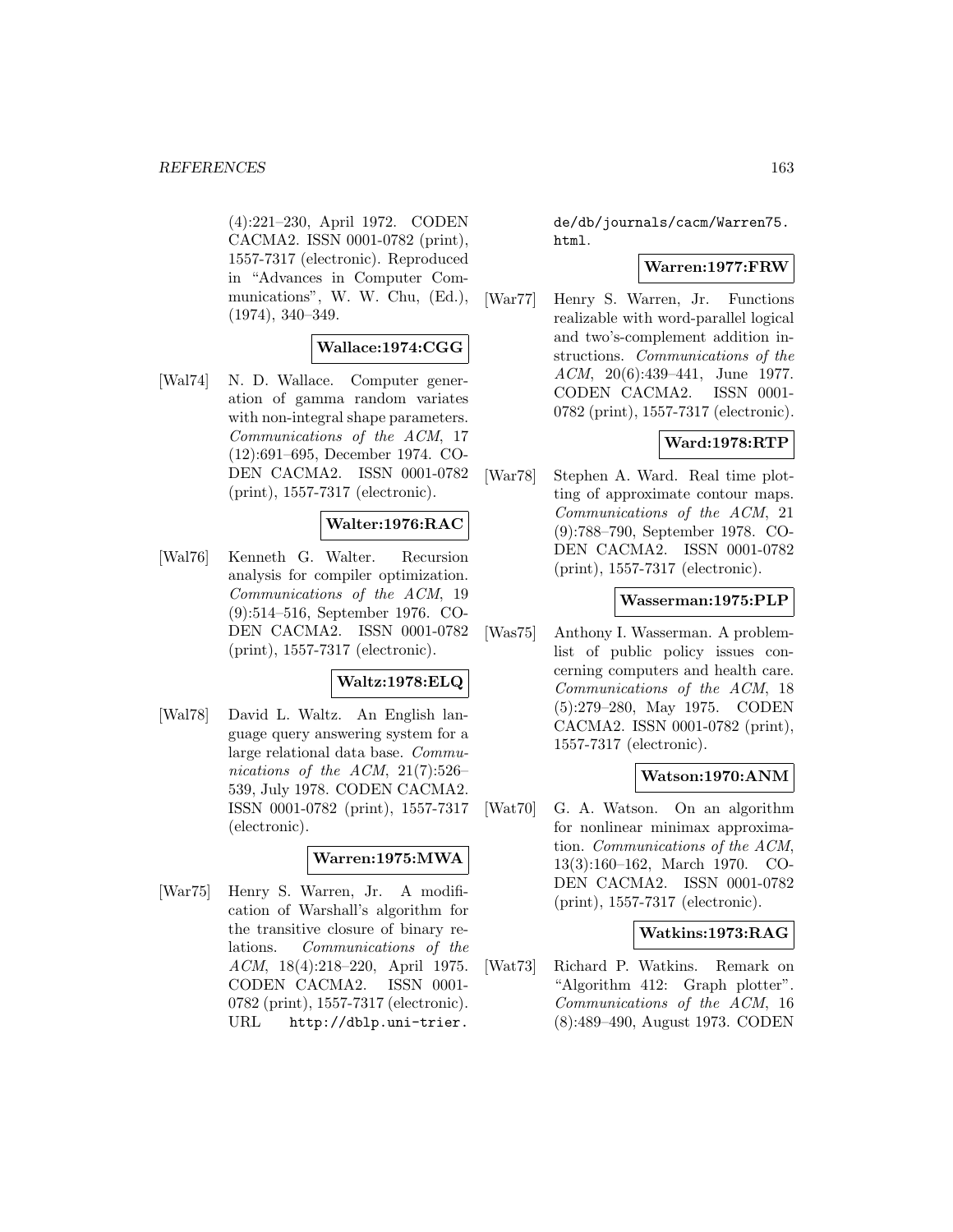CACMA2. ISSN 0001-0782 (print), 1557-7317 (electronic). See  $[\text{Čer71}]$ .

## **Watkins:1974:AAM**

[Wat74] Steven L. Watkins. ACM Algorithm 483: Masked three-dimensional plot program with rotations [J6]. Communications of the ACM, 17(9): 520–523, September 1974. CODEN CACMA2. ISSN 0001-0782 (print), 1557-7317 (electronic). See also [Fei75].

## **Wong:1971:CSA**

[WC71] Eugene Wong and T. C. Chiang. Canonical structure in attribute based file organization. Communications of the ACM, 14(9):593– 597, September 1971. CODEN CACMA2. ISSN 0001-0782 (print), 1557-7317 (electronic). Also published in/as: PhD Th., UCB, EECS, 1973.

### **Wulf:1974:HKM**

[WCC<sup>+</sup>74] William A. Wulf, Ellis S. Cohen, William M. Corwin, Anita K. Jones, Roy Levin, C. Pierson, and Fred J. Pollack. HYDRA: The kernel of a multiprocessor operating system. Communications of the ACM, 17 (6):337–345, June 1974. CODEN CACMA2. ISSN 0001-0782 (print), 1557-7317 (electronic).

### **Wetherbe:1978:SPM**

[WD78] James C. Wetherbe and V. Thomas Dock. Strategic planning methodology for the computing effort in higher education: an empirical evaluation. Communications of the ACM, 21(12):1008–1015, December 1978. CODEN CACMA2. ISSN

0001-0782 (print), 1557-7317 (electronic).

### **Wilcox:1976:DIT**

[WDT76] Thomas R. Wilcox, Alan M. Davis, and Michael H. Tindall. Design and implementation of a table driven, interactive diagnostic programming system. Communications of the ACM, 19(11):609–616, November 1976. CODEN CACMA2. ISSN 0001-0782 (print), 1557-7317 (electronic).

### **Wegner:1973:TSP**

[Weg73] Eberhard Wegner. Tree-structured programs. Communications of the ACM, 16(11):704–705, November 1973. CODEN CACMA2. ISSN 0001-0782 (print), 1557-7317 (electronic).

### **Wegbreit:1974:SLP**

[Weg74a] Ben Wegbreit. The synthesis of loop predicates. Communications of the ACM, 17(2):102–112, February 1974. CODEN CACMA2. ISSN 0001-0782 (print), 1557-7317 (electronic).

### **Wegbreit:1974:TDT**

[Weg74b] Ben Wegbreit. The treatment of data types in EL1. Communications of the ACM, 17(5):251–264, May 1974. CODEN CACMA2. ISSN 0001-0782 (print), 1557-7317 (electronic).

### **Wegbreit:1975:MPA**

[Weg75] Ben Wegbreit. Mechanical program analysis. Communications of the ACM, 18(9):528–539, September 1975. CODEN CACMA2. ISSN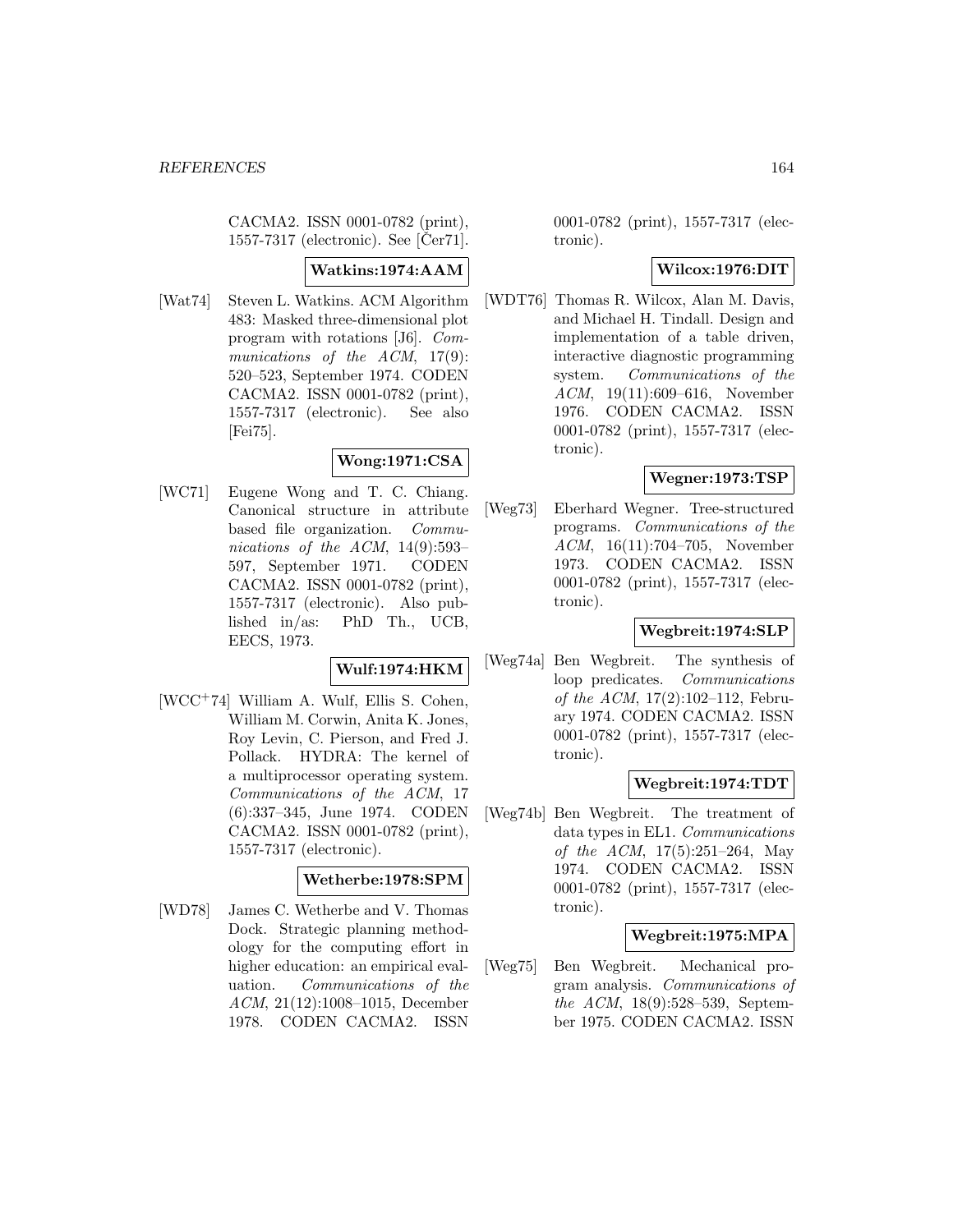0001-0782 (print), 1557-7317 (electronic).

### **Wegbreit:1976:FRC**

[Weg76] Ben Wegbreit. Faster retrieval from context trees. Communications of the ACM, 19(9):526–529, September 1976. CODEN CACMA2. ISSN 0001-0782 (print), 1557-7317 (electronic).

### **Weiss:1972:PCI**

[Wei72] Eric A. Weiss. Publications in computing: An informal review. Communications of the ACM, 15 (7):491–497, July 1972. CODEN CACMA2. ISSN 0001-0782 (print), 1557-7317 (electronic). Twenty-fifth anniversary of the Association for Computing Machinery.

## **Wendorf:1978:SEM**

[Wen78] J. W. Wendorf. A simply extended and modified batch environment graphical system (sembegs). Communications of the ACM, 21 (11):897–904, November 1978. CO-DEN CACMA2. ISSN 0001-0782 (print), 1557-7317 (electronic).

## **West:1979:UMV**

[Wes79] D. H. D. West. Updating mean and variance estimates: an improved method. Communications of the ACM, 22(9):532–535, September 1979. CODEN CACMA2. ISSN 0001-0782 (print), 1557-7317 (electronic).

### **Wexelblat:1973:ACC**

[Wex73] Richard L. Wexelblat. Another comment on computer music. Communications of the ACM, 16(5): 313–314, May 1973. CODEN CACMA2. ISSN 0001-0782 (print), 1557-7317 (electronic).

### **Weber:1975:DEW**

[WG75] Richard E. Weber and Bruce Gilchrist. Discrimination in the employment of women in the computer industry. Communications of the ACM, 18(7):416–418, July 1975. CODEN CACMA2. ISSN 0001- 0782 (print), 1557-7317 (electronic).

# **Wong:1979:SAP**

[WG79] J. W. Wong and G. Scott Graham. Self-assessment procedure VI: a selfassessment procedure dealing with queueing network models of computer systems. Communications of the ACM, 22(8):449–454, August 1979. CODEN CACMA2. ISSN 0001-0782 (print), 1557-7317 (electronic).

### **White:1976:RMS**

[WGL76] G. M. White, S. Goudreau, and J. L. Legros. Remark on "Algorithm 479: A Minimal Spanning Tree Clustering Method [Z]". ACM Transactions on Mathematical Software, 2(1):110-111, March 1976. CODEN ACMSCU. ISSN 0098- 3500 (print), 1557-7295 (electronic). See [Pag74a].

### **Wheeler:1973:IEQ**

[Whe73] Robert E. Wheeler. Remark on "Algorithm 402: Increasing the efficiency of Quicksort". Communications of the ACM,  $16(5):311$ , May 1973. CODEN CACMA2. ISSN 0001-0782 (print), 1557-7317 (electronic). See [van70a].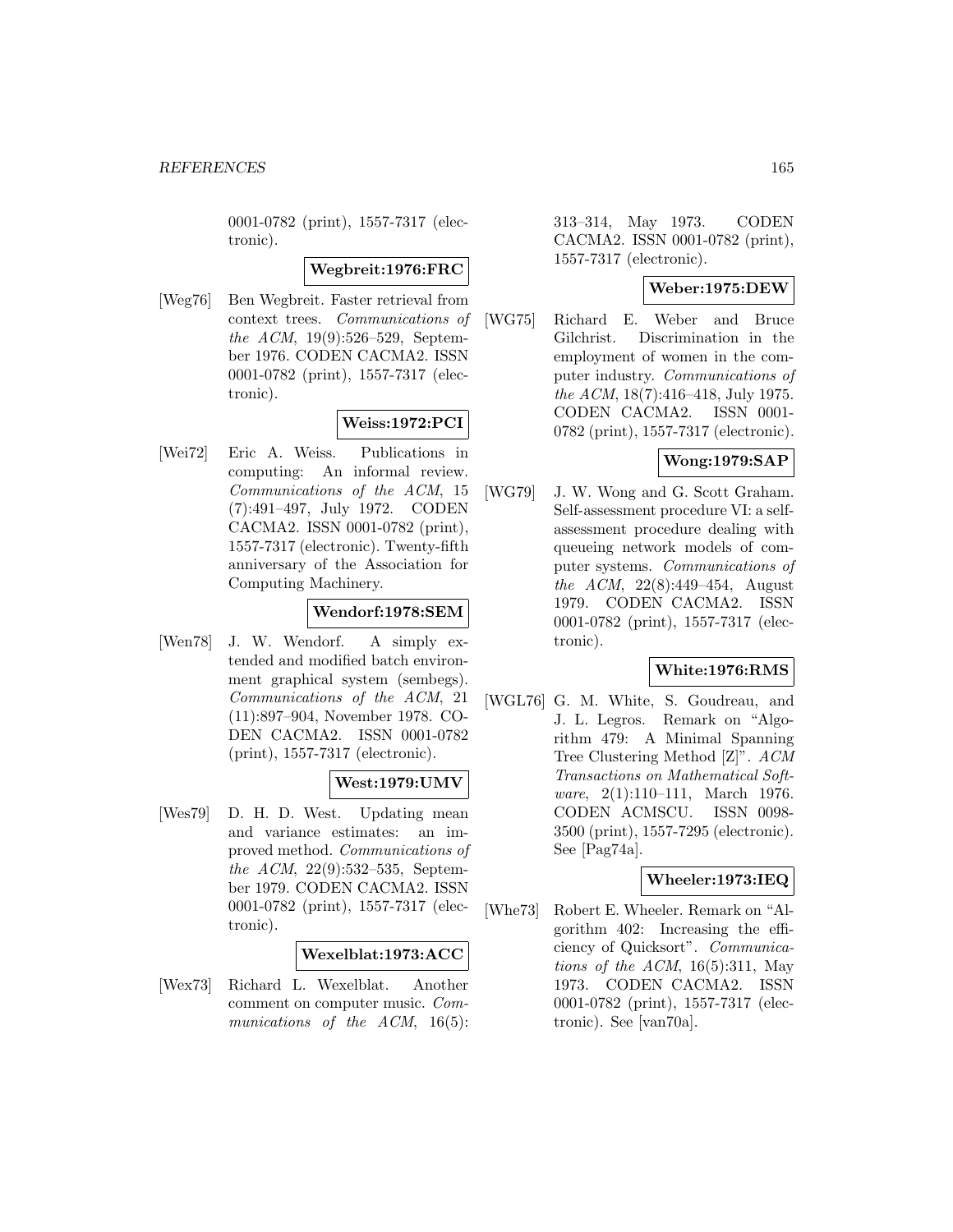## **White:1970:AAN**

[Whi70a] J. S. White. ACM Algorithm 373: Number of doubly restricted partitions. Communications of the ACM, 13(2):120, February 1970. CODEN CACMA2. ISSN 0001-0782 (print), 1557-7317 (electronic).

# **White:1970:AAR**

[Whi70b] J. S. White. ACM Algorithm 374: Restricted partition generator. Communications of the ACM, 13(2):120, February 1970. CODEN CACMA2. ISSN 0001-0782 (print), 1557-7317 (electronic).

### **Whitney:1972:AAM**

[Whi72] V. Kevin M. Whitney. ACM Algorithm 422: Minimal spanning tree [H]. Communications of the ACM, 15(4):273–274, April 1972. CODEN CACMA2. ISSN 0001-0782 (print), 1557-7317 (electronic). See remark [Ker73].

#### **Wilkes:1970:CAM**

[Wil70a] M. A. Wilkes. Conversational access to a 2048-word machine. Communications of the ACM, 13(7):407– 414, July 1970. CODEN CACMA2. ISSN 0001-0782 (print), 1557-7317 (electronic).

#### **Wilson:1970:OSA**

[Wil70b] M. Wayne Wilson. Optimal starting approximations for generating square root for slow or no divide. Communications of the ACM, 13 (9):559–560, September 1970. CO-DEN CACMA2. ISSN 0001-0782 (print), 1557-7317 (electronic).

### **Wilson:1970:GMG**

[Wil70c] W. J. Wilson. A generalized method for generating argument/ function values. Communications of the ACM,  $13(11):696-697$ , November 1970. CODEN CACMA2. ISSN 0001-0782 (print), 1557-7317 (electronic).

### **Williams:1971:SUM**

[Wil71] John G. Williams. Storage utilization in a memory hierarchy when storage assignment is performed by a hashing algorithm. Communications of the ACM, 14(3):172–175, March 1971. CODEN CACMA2. ISSN 0001-0782 (print), 1557-7317 (electronic).

### **Williamson:1972:AAH**

[Wil72] Hugh Williamson. ACM Algorithm 420: Hidden-line plotting program [J6]. Communications of the ACM, 15(2):100–103, February 1972. CO-DEN CACMA2. ISSN 0001-0782 (print), 1557-7317 (electronic). See remarks [MC73, Wil73c, Ell74a, Gai74b, Ell74b].

#### **Williams:1973:RAL**

[Wil73a] Edward J. Williams. Remark on "Algorithm 429: Localization of the roots of a polynomial". Communications of the ACM, 16(8):490, August 1973. CODEN CACMA2. ISSN 0001-0782 (print), 1557-7317 (electronic). See [Squ72, DH73].

### **Williams:1973:AMH**

[Wil73b] John G. Williams. Asymmetric memory hierarchies. Communications of the ACM, 16(4):213–222,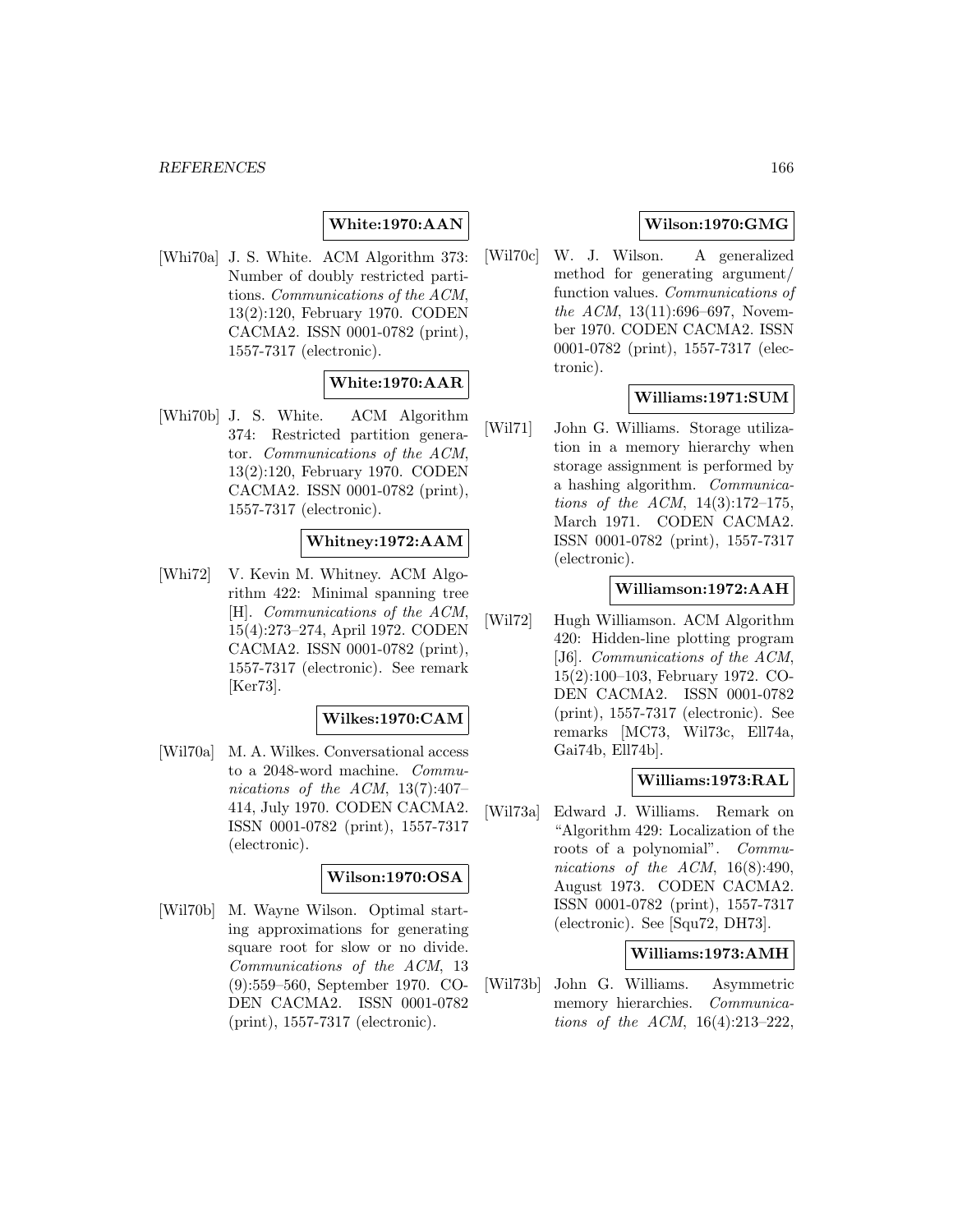April 1973. CODEN CACMA2. ISSN 0001-0782 (print), 1557-7317 (electronic).

### **Williamson:1973:RAH**

[Wil73c] Hugh Williamson. Remark on "Algorithm 420: Hidden-line plotting program". Communications of the ACM, 16(9):578–579, September 1973. CODEN CACMA2. ISSN 0001-0782 (print), 1557-7317 (electronic). See [Wil72, MC73, Ell74a, Ell74b, Gai74b].

### **Willers:1974:NIA**

[Wil74] I. M. Willers. A new integration algorithm for ordinary differential equations based on continued fraction approximations. Communications of the ACM,  $17(9):504-$ 508, September 1974. CODEN CACMA2. ISSN 0001-0782 (print), 1557-7317 (electronic).

### **Wilks:1975:IAU**

[Wil75a] Yorick Wilks. An intelligent analyzer and understander of English. Communications of the ACM, 18 (5):264–274, May 1975. CODEN CACMA2. ISSN 0001-0782 (print), 1557-7317 (electronic).

### **Willoughby:1975:SIH**

[Wil75b] Ralph A. Willoughby. Special issue honoring Alston S. Householder — Editor's foreword. Communications of the ACM, 18(1):3–??, 1975. CO-DEN CACMA2. ISSN 0001-0782 (print), 1557-7317 (electronic).

### **Wilhelm:1976:ADS**

[Wil76] Neil C. Wilhelm. An anomaly in disk scheduling: A comparison of

FCFS and SSTF seek scheduling using an empirical model for disk accesses. Communications of the ACM, 19(1):13–17, January 1976. CODEN CACMA2. ISSN 0001- 0782 (print), 1557-7317 (electronic).

## **Winters:1971:SAC**

[Win71] William K. Winters. Scheduling algorithm for a computer assisted registration system. Communications of the ACM, 14(3):166–171, March 1971. CODEN CACMA2. ISSN 0001-0782 (print), 1557-7317 (electronic).

### **Winograd:1979:BPL**

[Win79] Terry Winograd. Beyond programming languages. Communications of the ACM, 22(7):391–401, July 1979. CODEN CACMA2. ISSN 0001-0782 (print), 1557-7317 (electronic).

### **Wirth:1969:MMC**

[Wir69] N. Wirth. On multiprogramming, machine coding, and computer organization. Communications of the ACM, 12(9):489–498, September 1969. CODEN CACMA2. ISSN 0001-0782 (print), 1557-7317 (electronic). See corrigendum [Wir70].

#### **Wirth:1970:CMM**

[Wir70] N. Wirth. Corrigenda: "On Multiprogramming, Machine Coding, and Computer Organization". Communications of the ACM, 13 (4):266, April 1970. CODEN CACMA2. ISSN 0001-0782 (print), 1557-7317 (electronic). See [Wir69].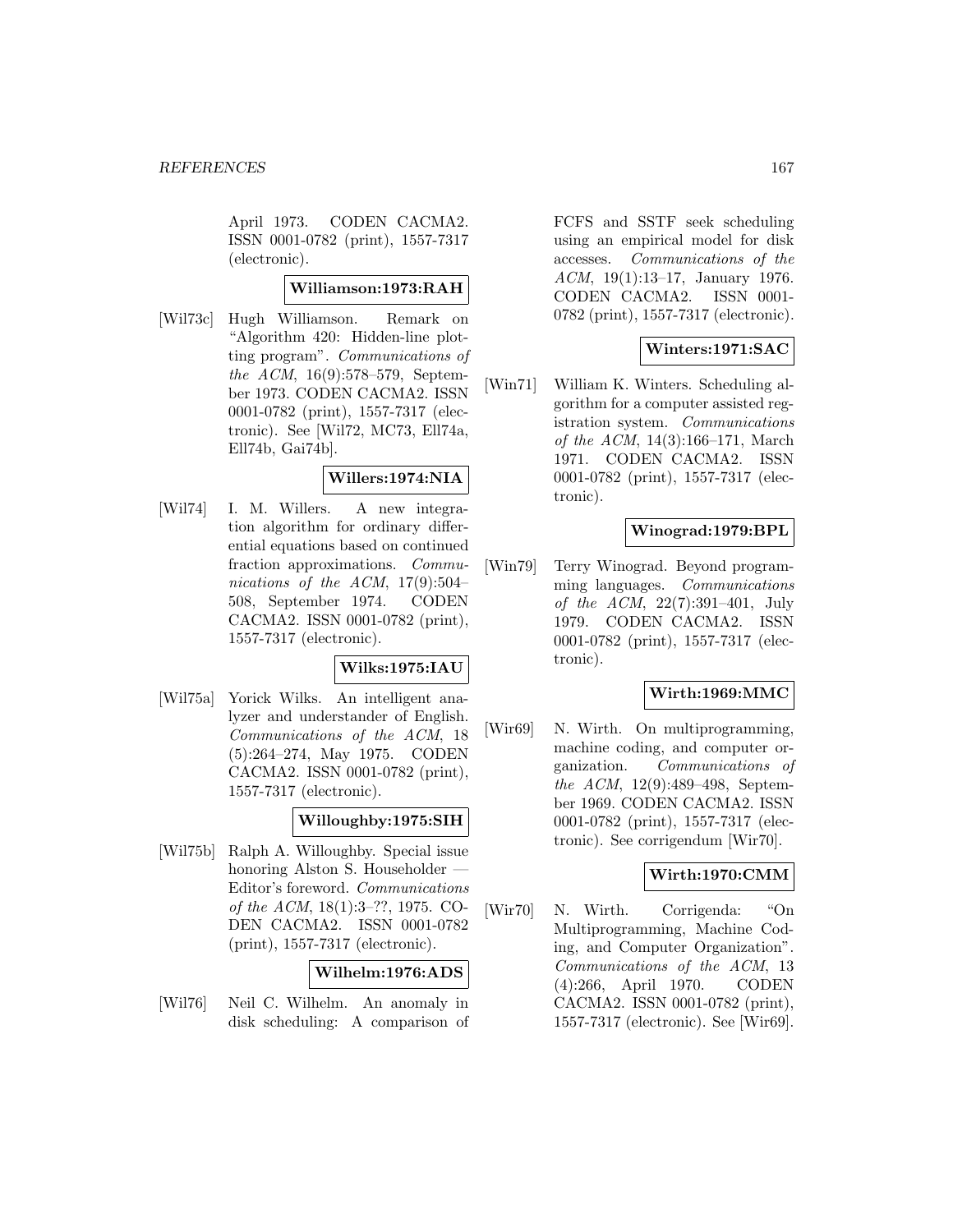### **Wirth:1971:PDS**

[Wir71] Niklaus Wirth. Program development by stepwise refinement. Communications of the ACM, 14(4): 221–227, April 1971. CODEN CACMA2. ISSN 0001-0782 (print), 1557-7317 (electronic).

### **Wirth:1977:TDR**

[Wir77a] Niklaus Wirth. Toward a discipline of real-time programming. Communications of the ACM, 20(8): 577–583, August 1977. CODEN CACMA2. ISSN 0001-0782 (print), 1557-7317 (electronic).

#### **Wirth:1977:WCW**

[Wir77b] Niklaus Wirth. What can we do about the unnecessary diversity of notation for syntactic definitions? Communications of the ACM, 20 (11):822–823, November 1977. CO-DEN CACMA2. ISSN 0001-0782 (print), 1557-7317 (electronic).

## **Wise:1976:RLE**

[Wis76] David S. Wise. Referencing lists by an edge. Communications of the ACM, 19(6):338–342, June 1976. CODEN CACMA2. ISSN 0001- 0782 (print), 1557-7317 (electronic).

### **Witte:1968:AAJ**

[Wit68] B. F. W. Witte. ACM Algorithm 332: Jacobi polynomials. Communications of the ACM,  $11(6):436-$ 437, June 1968. CODEN CACMA2. ISSN 0001-0782 (print), 1557-7317 (electronic). See remark [Sko75b].

### **Withers:1974:RAZ**

[Wit74] David H. Withers. Remark on "Algorithm 419: Zeros of a complex polynomial". Communications of the ACM, 17(3):157–??, 1974. CO-DEN CACMA2. ISSN 0001-0782 (print), 1557-7317 (electronic). See [JT72].

### **Woods:1970:CSP**

[Woo70a] W. A. Woods. Context-sensitive parsing. Communications of the ACM, 13(7):437–445, July 1970. CODEN CACMA2. ISSN 0001- 0782 (print), 1557-7317 (electronic).

### **Woods:1970:TNG**

[Woo70b] W. A. Woods. Transition network grammars for natural language analysis. Communications of the ACM, 13(10):591–606, October 1970. CODEN CACMA2. ISSN 0001-0782 (print), 1557-7317 (electronic).

### **Wulf:1971:BLS**

[WRH71] W. A. (William A.) Wulf, D. B. Russell, and A. N. Habermann. BLISS: A language for systems programming. Communications of the ACM, 14(12):780–790, December 1971. CODEN CACMA2. ISSN 0001-0782 (print), 1557-7317 (electronic). URL http://doi.acm. org/10.1145/362919.362936.

#### **Wright:1974:AAV**

[Wri74] Thomas Wright. ACM Algorithm 475: Visible surface plotting program [J6]. Communications of the ACM, 17(3):152–155, March 1974.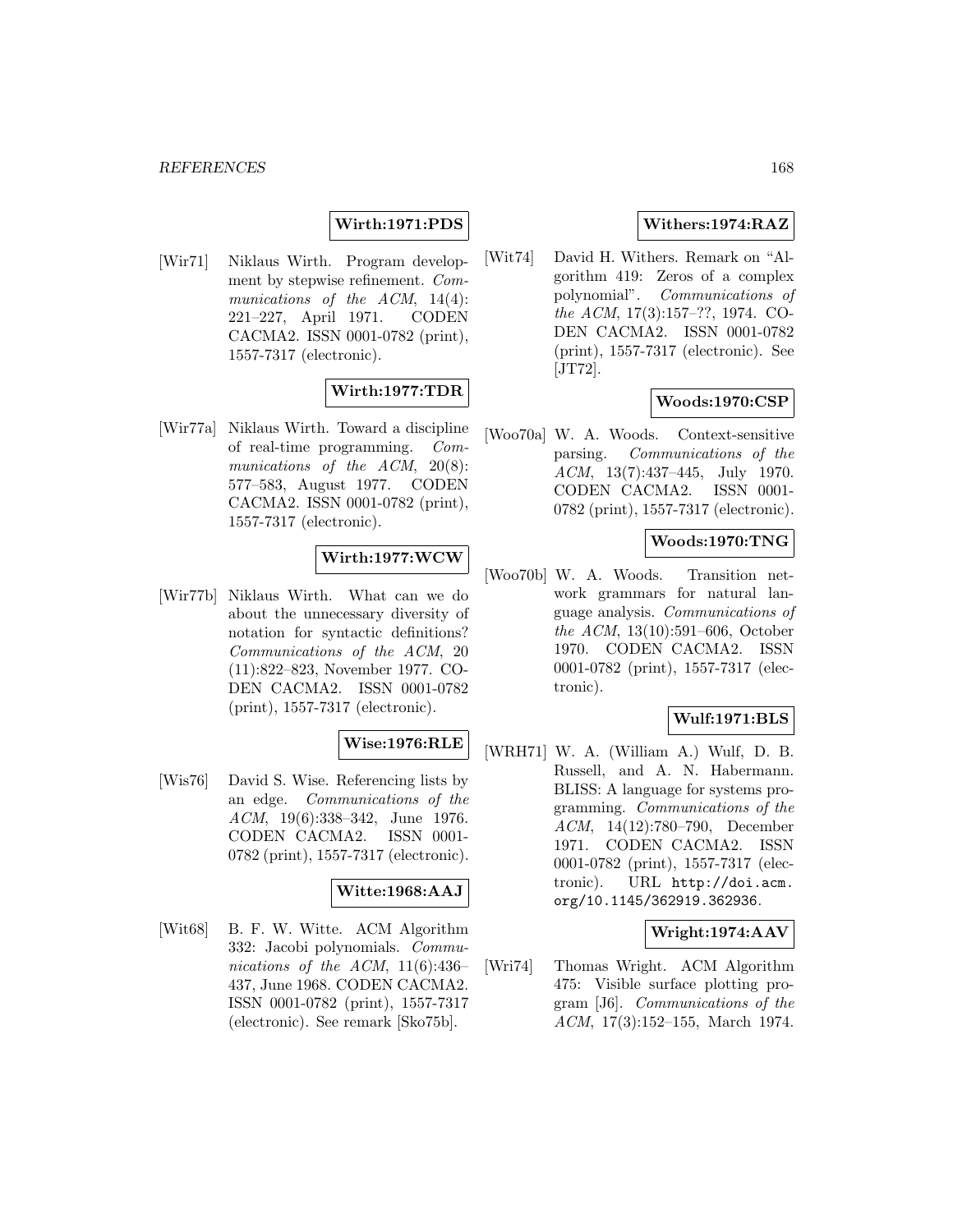CODEN CACMA2. ISSN 0001- 0782 (print), 1557-7317 (electronic). See remarks [Fre75, Mas75, Dor75, Dut76, vSdH79].

### **Wunderlich:1974:DNT**

[WS74] Marvin C. Wunderlich and J. L. Selfridge. Design for a number theory package with an optimized trial division routine. Communications of the ACM, 17(5):272–276, May 1974. CODEN CACMA2. ISSN 0001-0782 (print), 1557-7317 (electronic).

### **Whitt:1975:ASA**

[WS75] Jerry D. Whitt and A. Gale Sullenberger. The algorithm sequential access method: An alternative to index sequential. Communications of the ACM, 18(3):174–176, 1975. CODEN CACMA2. ISSN 0001-0782 (print), 1557-7317 (electronic).

### **Wyman:1975:IES**

[Wym75] F. Paul Wyman. Improved eventscanning mechanisms for discrete event simulation. Communications of the ACM, 18(6):350–353, June 1975. CODEN CACMA2. ISSN 0001-0782 (print), 1557-7317 (electronic).

## **Yao:1977:ANA**

[Yao77] S. Bing Yao. Approximating the number of accesses in database organizations. Communications of the ACM, 20(4):260–261, April 1977. CODEN CACMA2. ISSN 0001- 0782 (print), 1557-7317 (electronic). URL http://dblp.uni-trier.de/ db/journals/cacm/Yao77.html.

## **Yap:1976:NUB**

[Yap76] Chee K. Yap. New upper bounds for selection. Communications of the ACM, 19(9):501–508, September 1976. CODEN CACMA2. ISSN 0001-0782 (print), 1557-7317 (electronic).

## **Cheung:1974:IGD**

[yC74] To yat. Cheung. Interactive graphic display for region partitioning by linear programming. Communications of the ACM,  $17(9):513-$ 516, September 1974. CODEN CACMA2. ISSN 0001-0782 (print), 1557-7317 (electronic).

### **Yohe:1972:AAH**

[Yoh72] J. M. Yohe. ACM Algorithm 428: Hu-Tucker minimum redundancy alphabetic coding method [Z]. Communications of the ACM, 15(5):360–362, May 1972. CODEN CACMA2. ISSN 0001-0782 (print), 1557-7317 (electronic). See remark [Byr73b].

# **Young:1974:FOA**

[You74] John W. Young. A first order approximation to the optimal checkpoint interval. Communications of the ACM, 17(9):530–531, September 1974. CODEN CACMA2. ISSN 0001-0782 (print), 1557-7317 (electronic).

### **Yu:1977:EIR**

[YS77] Clement T. Yu and Gerard Salton. Effective information retrieval using term accuracy. Communications of the ACM, 20(3):135–142, March 1977. CODEN CACMA2. ISSN